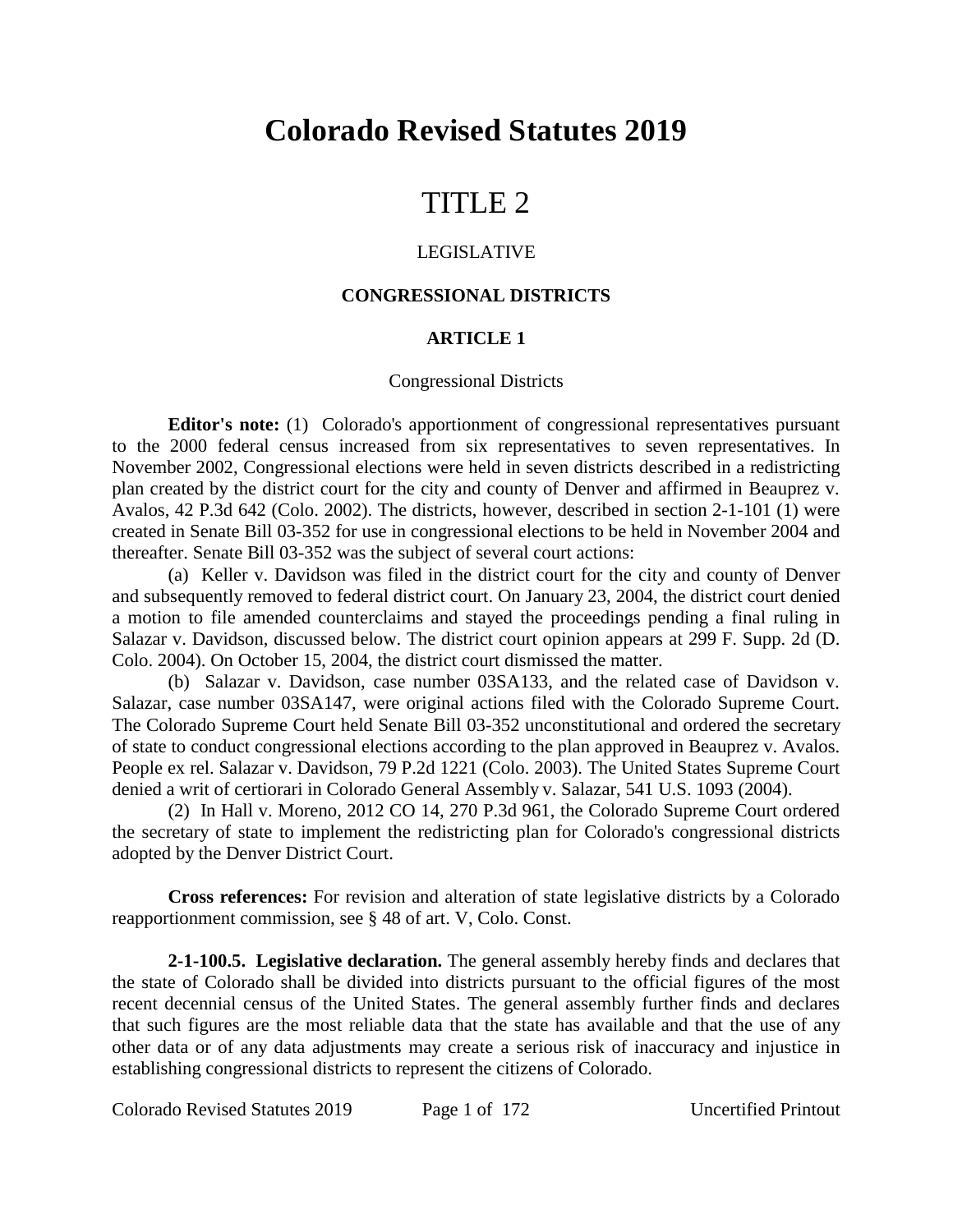**Source: L. 92:** Entire section added, p. 593, § 1, effective March 24.

# **2-1-101. Congressional districts. (Repealed)**

**Source: L. 1891:** p. 89, § 1. **R.S. 08:** § 125. **L. 13:** p. 517, § 1. **L. 21:** p. 170, § 1. **C.L.** § 43. **CSA:** C. 8, § 9. **CRS 53:** § 63-4-1. **C.R.S. 1963:** § 28-1-1. **L. 64, 1st Ex. Sess.:** p. 11, § 1. **L. 72:** p. 184, § 1. **L. 74:** (5) to (7) R&RE, p. 407, § 19, effective April 11. **L. 92:** (1) R&RE and (2), (5), (7), and (8) amended, pp. 593, 603, §§ 2, 3, effective March 24. **L. 2003:** (1) R&RE and (2), (5)(b), and (8) amended, pp. 1645, 1658, §§ 1, 2, effective May 9. **L. 2017:** Entire section repealed, (HB 17-1074), ch. 22, p. 68, § 1, effective August 9.

**2-1-102. Neutral criteria for judicial determinations of congressional districts.** (1) In determining whether one or more of the congressional districts established in accordance with section 44 of article V of the state constitution are lawful and in adopting or enforcing any change to any such district, courts:

(a) Shall utilize the following factors:

(I) A good faith effort to achieve precise mathematical population equality between districts, justifying each variance, no matter how small, as required by the constitution of the United States. Each district shall consist of contiguous whole general election precincts. Districts shall not overlap.

(II) Compliance with the federal "Voting Rights Act of 1965", in particular 42 U.S.C. sec. 1973; and

(b) May, without weight to any factor, utilize factors including but not limited to:

(I) The preservation of political subdivisions such as counties, cities, and towns. When county, city, or town boundaries are changed, adjustments, if any, in districts shall be as prescribed by law.

(II) The preservation of communities of interest, including ethnic, cultural, economic, trade area, geographic, and demographic factors;

(III) The compactness of each congressional district; and

(IV) The minimization of disruption of prior district lines.

**Source: L. 2004:** Entire section added, p. 312, § 1, effective April 7. **L. 2010:** Entire section amended, (HB 10-1408), ch. 369, p. 1735, § 1, effective August 11. **L. 2017:** IP(1) amended, (HB 17-1074), ch. 22, p. 68, § 2, effective August 9.

# **GENERAL ASSEMBLY**

# **ARTICLE 2**

# General Assembly

**Cross references:** For distribution of copies of reports made to the general assembly, see § 24-1-136 (9); for standards of conduct for members of the general assembly, see article 18 of title 24.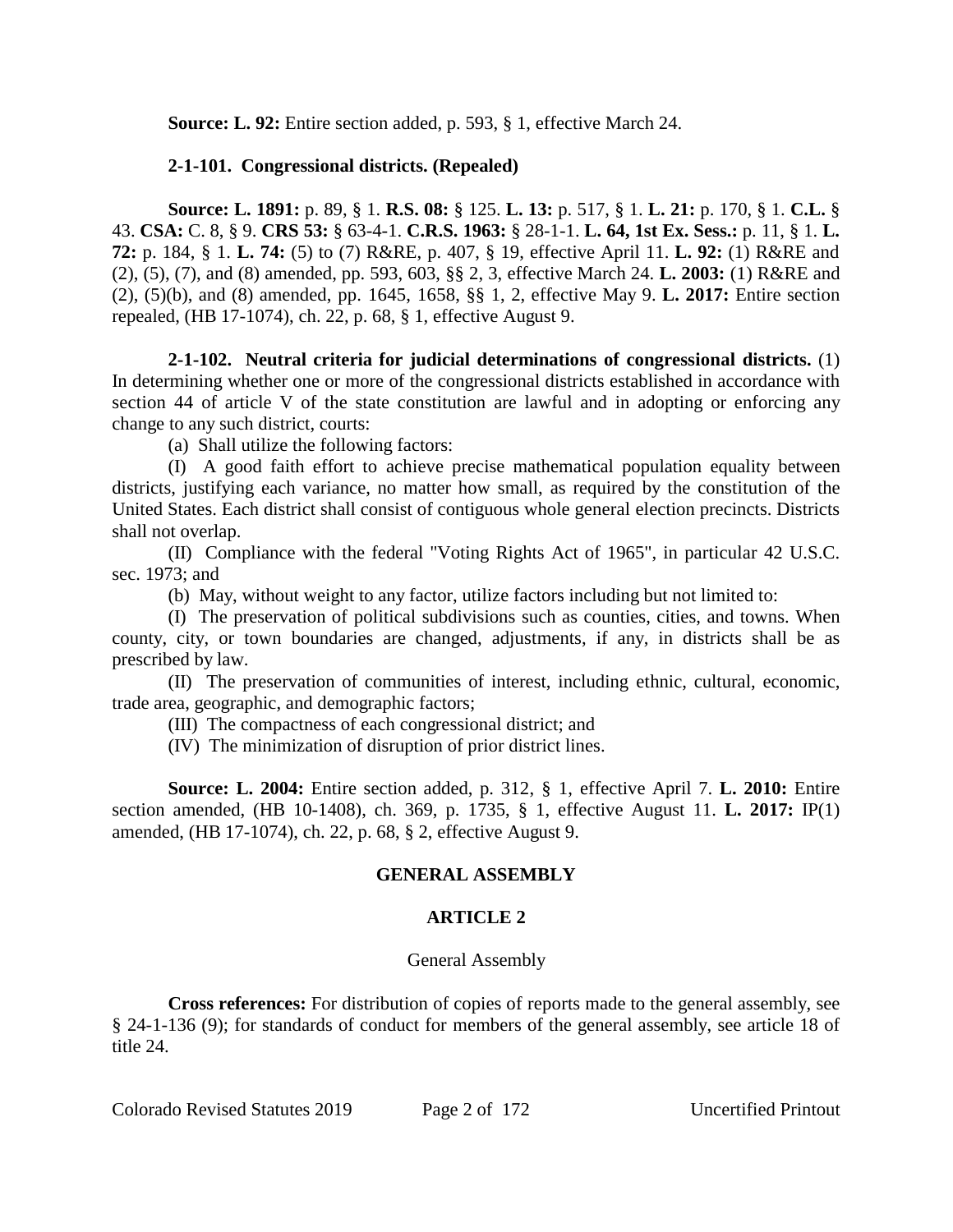#### PART 1

#### SENATORIAL DISTRICTS - APPORTIONMENT

#### **2-2-101 to 2-2-108. (Repealed)**

**Source: L. 2017:** Entire part repealed, (HB 17-1025), ch. 21, p. 67, § 1, effective August 9.

**Editor's note:** This part 1 was numbered as article 8 of chapter 63, C.R.S. 1963. For amendments to this part 1 prior to its repeal in 2017, consult the 2016 Colorado Revised Statutes and the Colorado statutory research explanatory note beginning on page vii in the front of this volume.

#### PART<sub>2</sub>

#### REPRESENTATIVE DISTRICTS - APPORTIONMENT

#### **2-2-201 to 2-2-208. (Repealed)**

**Source: L. 2017:** Entire part repealed, (HB 17-1025), ch. 21, p. 67, § 1, effective August

9.

**Editor's note:** This part 2 was numbered as article 9 of chapter 63, C.R.S. 1963. For amendments to this part 2 prior to its repeal in 2017, consult the 2016 Colorado Revised Statutes and the Colorado statutory research explanatory note beginning on page vii in the front of this volume.

#### PART 3

#### ORGANIZATION - OPERATION

**2-2-301. Call of houses to order.** At the time established as provided in section 2-2- 303.5 for the meeting of the first regular session of the general assembly next after the general election, the holdover senators and senators-elect shall meet in the hall of the senate, and the members-elect of the house of representatives shall meet in the hall of the house of representatives. The president of the next preceding session of the senate, or in case of the president's absence the holdover senator or one of them having served the longest continuous time in the senate, shall call the senate to order. The speaker of the next preceding session of the house of representatives, or in the speaker's absence the person holding a certificate issued by the secretary of state as a member and having served the longest continuous time in the house of representatives, shall call the house of representatives to order.

**Source: R.S.** p. 419, § 1. **G.L.** § 1290. **L. 1883:** p. 201, § 1. **G.S.** § 1575. **L. 1893:** p. 282, § 1. **R.S. 08:** § 2895. **C.L.** § 2. **CSA:** C. 74, § 2. **L. 51:** p. 438, § 2. **CRS 53:** § 63-2-1.

Colorado Revised Statutes 2019 Page 3 of 172 Uncertified Printout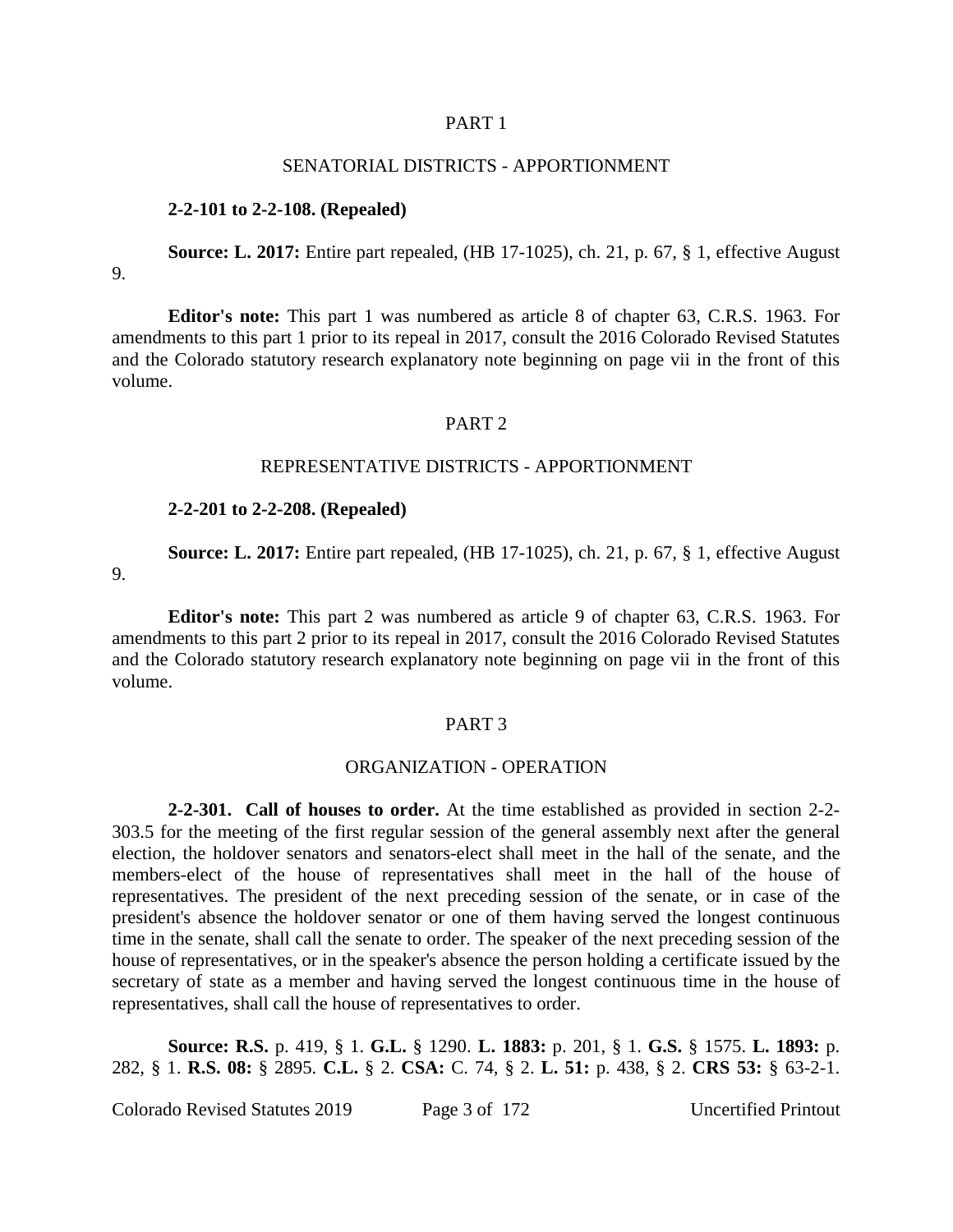**C.R.S. 1963:** § 63-2-1. **L. 65:** p. 683, § 1. **L. 76:** Entire section amended, p. 296, § 7, effective May 20. **L. 94:** Entire section amended, p. 579, § 1, effective April 7.

**Cross references:** For when the general assembly meets, see § 7 of art. V, Colo. Const.; for the oath of office of members of the general assembly, see § 2 of art. V, Colo. Const.

**2-2-302. Clerks to file certificates - roll - officers.** The clerk of each house shall file the certificates presented by the members, each for his own house, and make a roll of the members who thus appear to be elected, and the persons thus appearing to be elected members shall proceed to elect such other officers as may be required for the time being.

**Source: G.L.** § 1291. **G.S.** § 1576. **R.S. 08:** § 2896. **C.L.** § 3. **CSA:** C. 74, § 3. **CRS 53:** § 63-2-2. **C.R.S. 1963:** § 63-2-2.

**2-2-303. Committee on credentials - permanent organization.** (1) When the houses are temporarily organized, the presiding officer in each house, with the consent of said house, shall appoint a committee of three members thereof to report upon the credentials of those claiming to be elected members of their respective houses. When the report is made, those reported as elected shall proceed to the permanent organization of their respective houses; except that a committee on credentials may recommend that a person be seated as a member of the general assembly pursuant to subsection (2) of this section pending the outcome of an election contest or special legislative election called pursuant to section 1-11-303, C.R.S. Each house will be the sole judge of the election returns and qualifications of its own members.

(2) (a) In the event that the election of any person as a member of the state senate or the state house of representatives at any general election held in November, 2000, or thereafter is contested pursuant to section 1-11-208, C.R.S., a committee on credentials may recommend to the state senate or the state house of representatives that the person who is certified by the secretary of state as the member elected in such state senate or state house of representatives district be seated or may recommend to the state senate or the state house of representatives that a contestor or contestee in such contest who was a candidate in such election and who is not certified by the secretary of state be seated pending the outcome of the election contest or a special legislative election called pursuant to section 1-11-303, C.R.S., if:

(I) An accurate and verifiable vote count showing the person having the highest number of votes cast in the district for the contested state senate or the state house of representatives seat cannot be obtained from the election returns; and

(II) The inability to obtain an accurate and verifiable vote count may have directly affected the outcome of the election.

(b) Any person that a credentials committee recommends be seated pursuant to paragraph (a) of this subsection (2) shall have all the rights, powers, and duties of a duly elected member of the general assembly pending the outcome of an election contest or a special legislative election called pursuant to section 1-11-303, C.R.S.

(3) A committee on credentials that makes a recommendation pursuant to subsection (2) of this section may, in such committee's report under subsection (1) of this section, make recommendations to the house in which the contest was initiated on matters arising from such contest, including, but not limited to: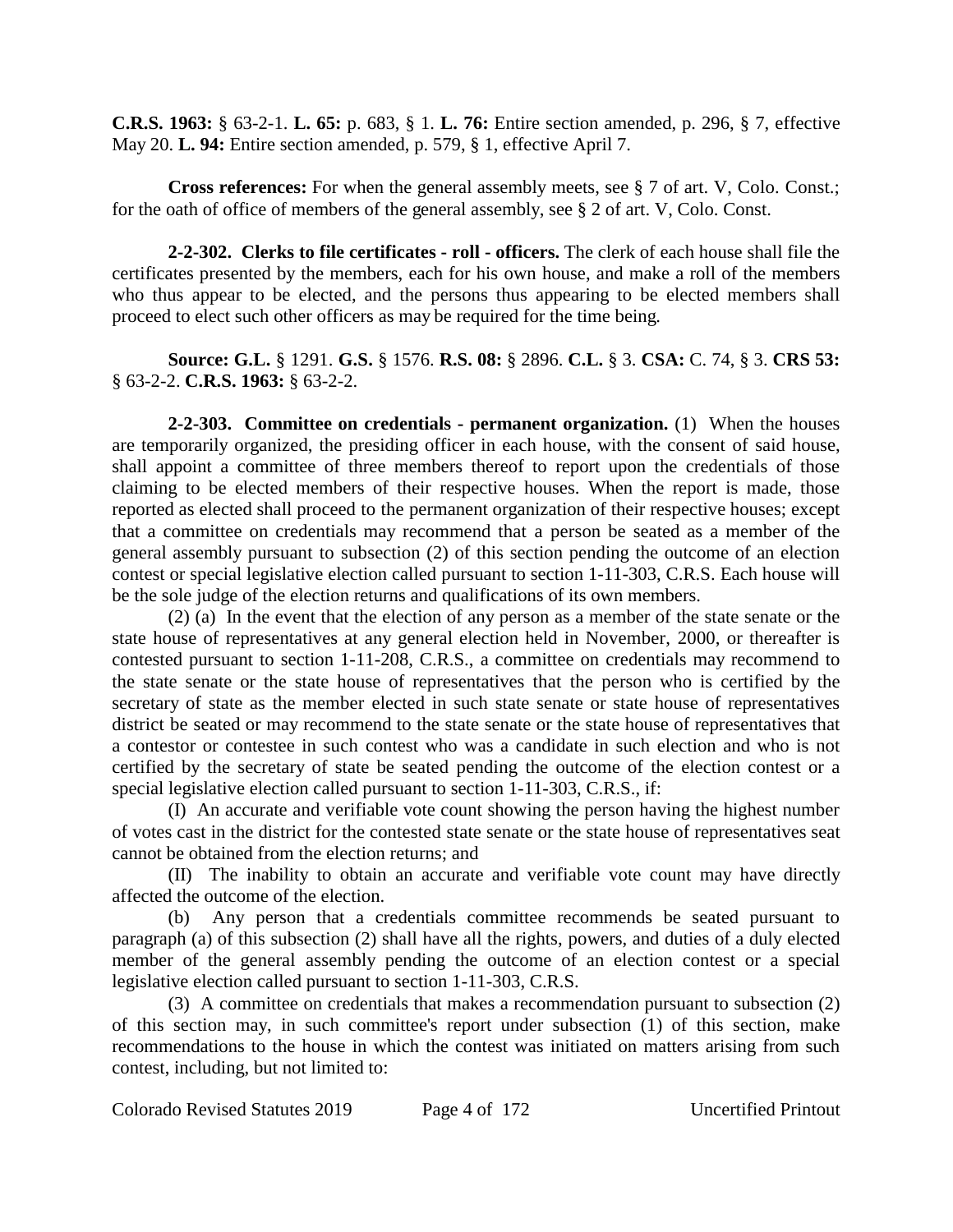(a) That the election contest be resolved by the committee on credentials of such house;

(b) That such house call a special legislative election pursuant to section 1-11-303, C.R.S.;

(c) That the election contest be referred to a committee of reference in such house to make recommendations on the resolution of the contest or for the purpose of determining whether a special legislative election should be called pursuant to section 1-11-303, C.R.S.

**Source: G.L.** § 1292. **G.S.** § 1577. **R.S. 08:** § 2897. **C.L.** § 4. **CSA:** C. 74, § 4. **CRS 53:** § 63-2-3. **C.R.S. 1963:** § 63-2-3. **L. 65:** p. 684, § 2. **L. 99:** Entire section amended, p. 1383, § 1, effective June 4.

**Cross references:** For each house choosing its officers, see § 10 of art. V, Colo. Const.

**2-2-303.5. Time for convening regular sessions - procedure for convening earlier.** (1) The provisions of this section are enacted in furtherance of section 7 of article V of the state constitution, which provides that the general assembly shall meet in regular session at 10 a.m. no later than the second Wednesday of January of each year.

(2) Unless a different date is established in accordance with subsection (3) or (4) of this section, the general assembly shall meet in regular session at 10 a.m. on the second Wednesday of January of each year.

(3) The general assembly, acting by joint resolution, may designate the date of convening the next regular session of the general assembly. Any date designated pursuant to this subsection (3) shall be a date on or after January 1 but prior to the date specified in subsection (2) of this section.

(4) In the event the general assembly does not act during the regular session pursuant to subsection (3) of this section, the executive committee of the legislative council, after the regular session but no later than November 1, may designate the date of convening the next regular session of the general assembly. Any date designated pursuant to this subsection (4) shall be a date on or after January 1 but prior to the date specified in subsection (2) of this section.

**Source: L. 94:** Entire section added, p. 579, § 2, effective April 7.

**2-2-304. Members not to be questioned.** No members of the general assembly will be questioned in any other place for any speech or word spoken in debate in either house or for conducting or performing any other legislative activity that relates to the drafting of bills and other legislative measures, including amendments to such bills or measures, and to the rendering of assistance or information to constituents on their personal and private matters that are not publicly known. In addition, no staff members of the general assembly will be questioned in any other place for conducting or performing any duties or functions directly related to such legislative activity when it is conducted or performed at the direction of members of the general assembly.

**Source: G.L.** § 1293. **G.S.** § 1578. **R.S. 08:** § 2898. **C.L.** § 5. **CSA:** C. 74, § 5. **CRS 53:** § 63-2-4. **C.R.S. 1963:** § 63-2-4. **L. 2009:** Entire section amended, (HB 09-1348), ch. 358, p. 1863, § 1, effective June 1.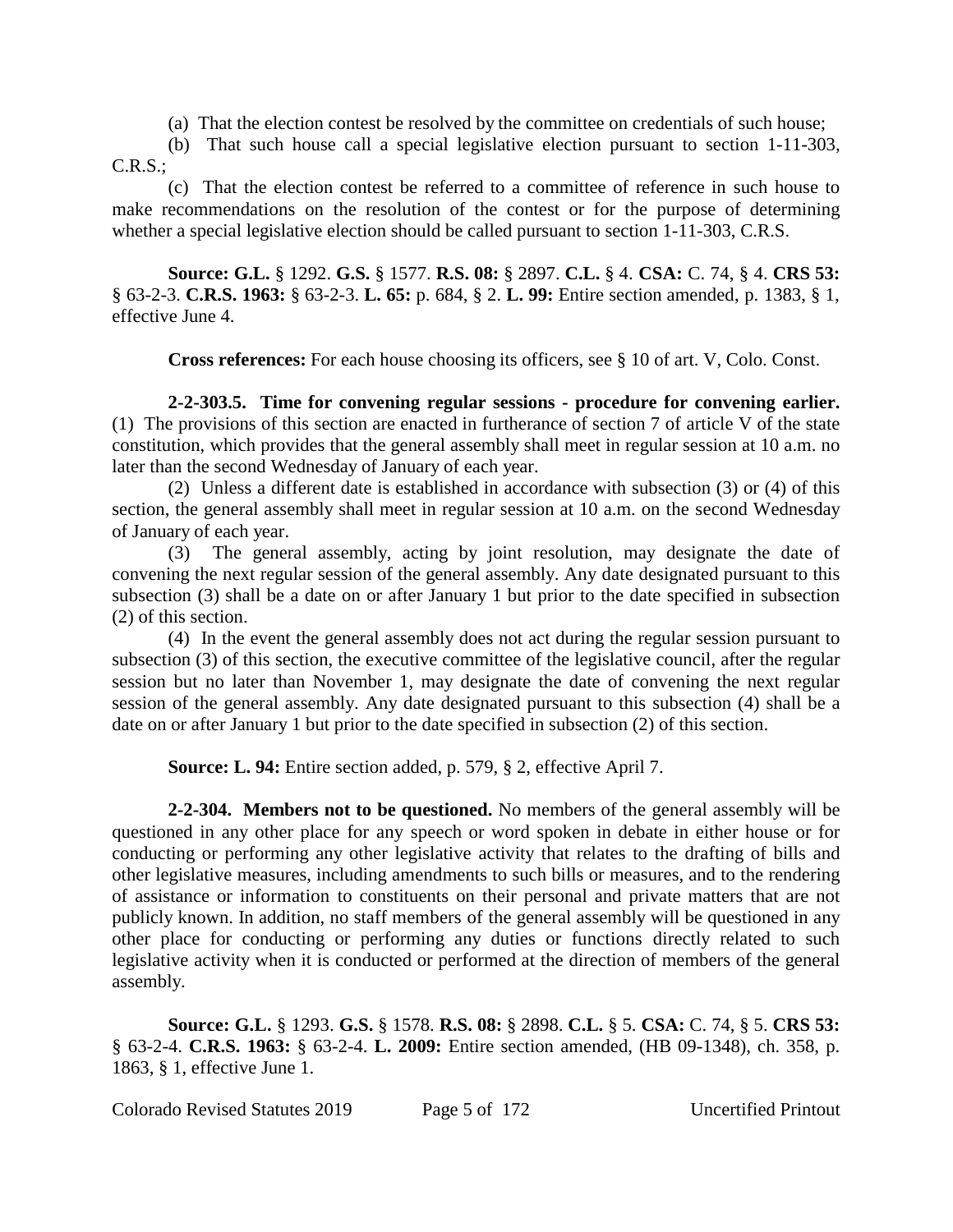**2-2-305. Legislative employees - compensation.** The officers and employees of each house of the general assembly of the state of Colorado and their compensation shall be determined by joint resolution of both houses, and such officers and employees shall be appointed without regard to the state personnel system.

**Source: L. 15:** p. 254, § 1. **C.L.** § 6. **CSA:** C. 74, § 6. **L. 45:** p. 366, § 1. **L. 47:** p. 479, § 1. **L. 51:** p. 439, § 1. **CRS 53:** § 63-2-5. **C.R.S. 1963:** § 63-2-5.

**Cross references:** For compensation of officers and employees, see § 27 of art. V, Colo. Const.

**2-2-306. Appointment - qualifications - duties.** All such officers and employees, except as otherwise provided in this part 3, shall be selected by the house employing them, and they shall perform the duties usually performed by like officers and employees, and all other duties as may be required of them by the house employing them. All clerks provided for in this part 3 shall be assignable and all printing clerks shall be skilled and competent proofreaders.

**Source: L. 15:** p. 256, § 2. **C.L.** § 7. **CSA:** C. 74, § 7. **CRS 53:** § 63-2-6. **C.R.S. 1963:** § 63-2-6.

**2-2-307. Compensation of members - reimbursement of expenses - repeal.** (1) (a) (I) Commencing on the first day of the legislative session beginning in January of 1999, all members of the general assembly elected at the 1998 general election and thereafter through the 2016 general election, and members appointed to fill vacancies for unexpired terms of those members, shall receive as base compensation for their services the sum of thirty thousand dollars per annum, payable at the rate of two thousand five hundred dollars per month.

(II) This paragraph (a) is repealed, effective January 8, 2022.

(b) Commencing on the first day of the legislative session beginning in January of 2019, and the first day of each legislative session beginning in January each two years thereafter, all members of the general assembly whose terms commence on such day and members appointed to fill vacancies for unexpired terms of those members shall receive as an annual base compensation for their services an amount equal to twenty-five percent of the total annual salary paid as of such day to the judges of the county court in Class B counties, as defined in section 13-6-201, C.R.S. The base compensation shall be payable in twelve equal monthly amounts. The director of research of the legislative council appointed pursuant to section 2-3-304 (1), C.R.S., shall post the amount of the current annual base compensation payable to a member of the general assembly pursuant to this paragraph (b) on the website of the general assembly.

(1.5) Repealed.

(2) The compensation for the services of the members of the general assembly shall be adjusted as follows:

(a) If any member of the general assembly is absent for any purpose other than longterm illness approved by the president of the senate or the speaker of the house of representatives from two-thirds or more of the sessions of his or her respective house, two-thirds of the compensation allowed under this section shall be forfeited.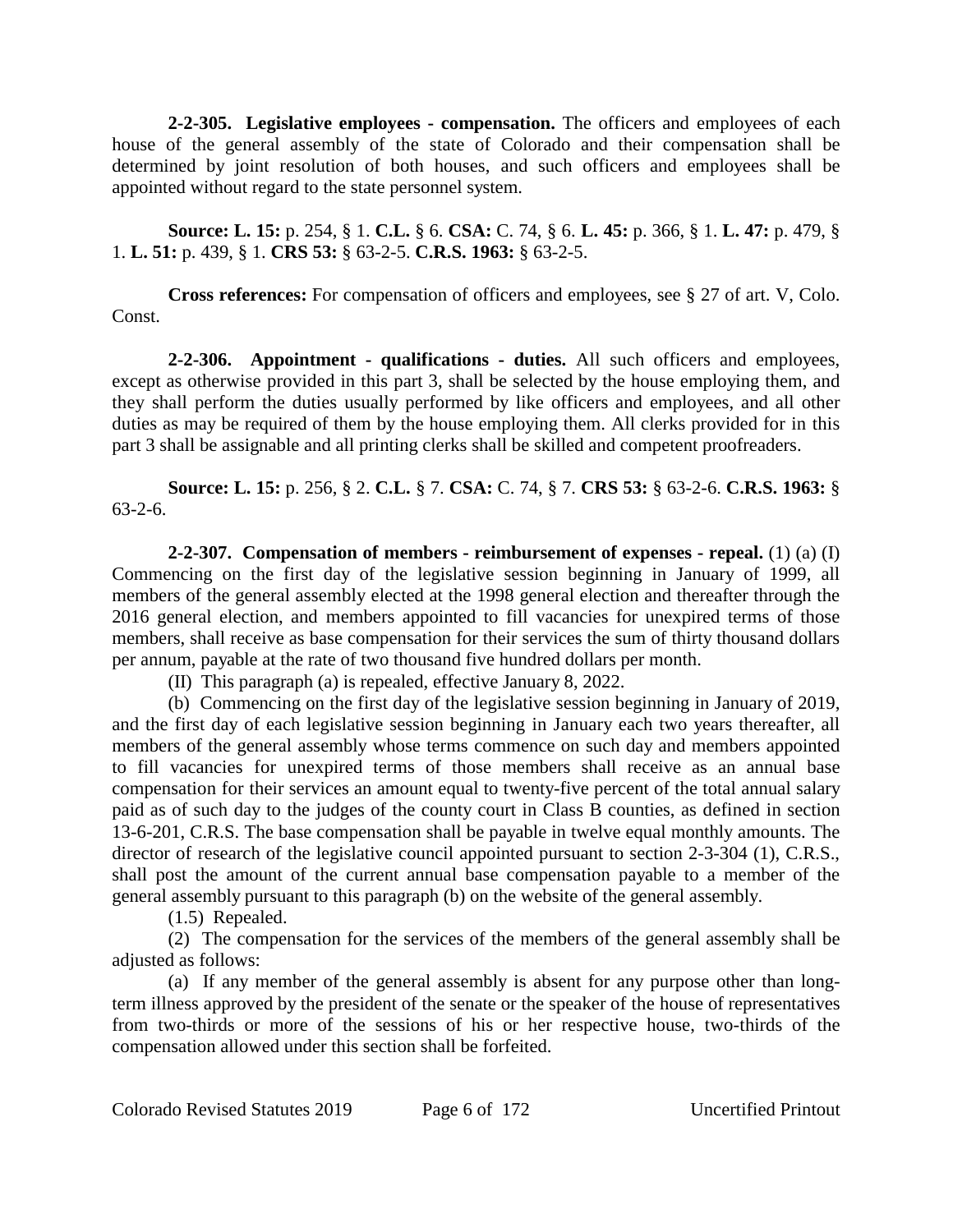(b) If any member of the general assembly is absent for any purpose other than longterm illness approved by the president of the senate or the speaker of the house of representatives, from one-third or more, but less than two-thirds, of the sessions of his or her respective house, one-third of the compensation allowed under this section shall be forfeited.

(c) The presiding officer of each house shall certify the number of days for which each member of each respective house shall be compensated and the amount due each member or owing from each member within ten days after adjournment sine die. Such certification shall be submitted to the state controller.

(d) For purposes of this subsection (2), "session" means any regular meeting of either house of the general assembly in its respective chamber to consider the passage of legislation and any meeting of all committees of either house. No other meetings shall be considered sessions.

(3) (a) When the general assembly is in recess for more than three days or is not in session, in addition to the base compensation specified in subsection (1) of this section, the following members of the general assembly shall be entitled to the further sum of ninety-nine dollars per day for necessary attendance at meetings or functions or to legislative matters as follows:

(I) Any member who attends a meeting of the legislative council, committees established by the legislative council, interim committees authorized by law or by joint resolution of the two houses, or the committee on legal services;

(I.5) The chair of an interim committee authorized by law or by joint resolution, or the chair's designee, who attends a meeting of the legislative council, or the executive committee of the legislative council, at the request of the legislative council or the executive committee;

(II) Any member of the joint budget committee or the legislative audit committee who attends a meeting of the joint budget committee or legislative audit committee, or, with the approval of the chairperson, who attends a state function or a function at a state institution or state agency at which matters concerning the joint budget committee or the legislative audit committee are considered;

(III) The president of the senate, the speaker of the house of representatives, the senate and house majority and minority leaders for attendance to matters pertaining to the general assembly, whether such matters are at the capitol or elsewhere. In addition, the persons who have been chosen after a general election to serve as president, speaker, and majority and minority leaders for the next legislative biennium shall be entitled to the same compensation as is provided for current leaders under this subparagraph (III), so long as such new leaders are members of the current general assembly.

(IV) (A) Except as provided in sub-subparagraph (B) of this subparagraph (IV), any member of a committee of reference designated pursuant to section 2-3-1201 who attends a meeting of the committee of reference or who attends a meeting of the joint budget committee when it is considering matters for which the member's committee of reference has oversight responsibility, or, with the approval of the chairperson, who attends a state function or a function at a state institution or state agency at which matters concerning the committee are considered. The executive committee of the legislative council may establish guidelines for the payment of per diem to members of a committee of reference who attend meetings of the joint budget committee as allowed by this subparagraph (IV).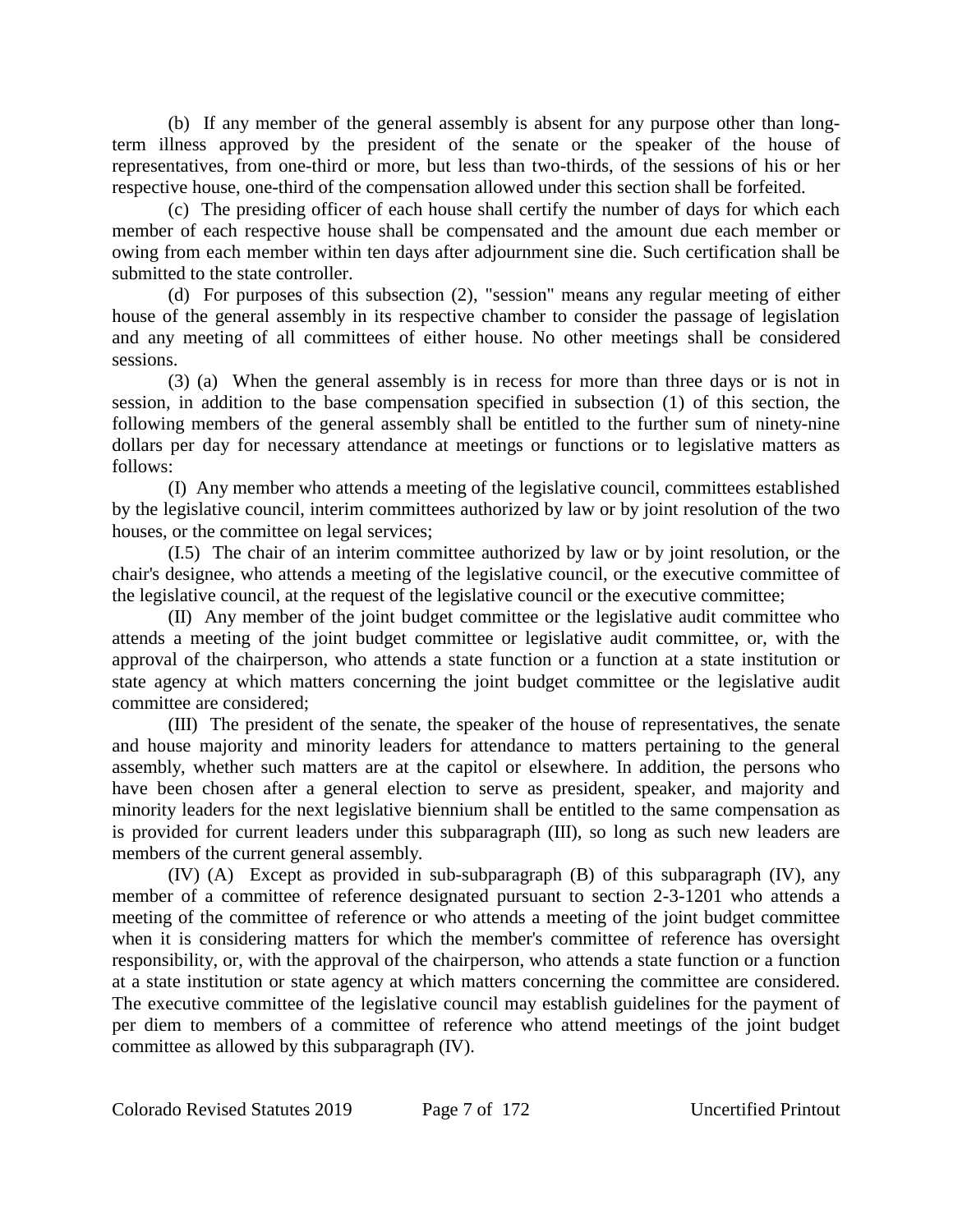(B) If a member of the current general assembly is appointed when the general assembly is in recess for more than three days or is not in session to serve on a committee of reference for the next regular session of the general assembly, such member shall thereafter only be entitled to compensation pursuant to this subparagraph (IV) as a member of a committee of reference upon which the member has been appointed to serve during the next regular session of the general assembly and shall not be entitled to compensation pursuant to this subparagraph (IV) as a member of a committee of reference upon which the member served during the most recently completed regular session of the general assembly but upon which the member is not appointed to serve during the next regular session of the general assembly.

(C) For purposes of this subparagraph (IV), "member" includes an appointee to a committee of reference designated by the appointing authority as provided by the applicable rules of the house of representatives and senate respectively prior to the convening of the general assembly at which such member is to serve, whether such appointee is a member of the then current general assembly or member-elect of the next general assembly, or both.

(V) With the prior approval of the executive committee of the legislative council, any member of a committee of reference who attends a meeting of the committee of reference when it is considering matters for which the committee of reference has oversight responsibility.

(b) Any member of the general assembly who is entitled to compensation pursuant to paragraph (a) of this subsection (3) shall also be entitled to reimbursement for all actual and necessary travel and subsistence expenses to be paid after such expenses are incurred. Mileage rates shall not exceed those authorized for the executive department.

(c) The requirements of subsections (2) and (4) of this section are applicable to all claims for compensation and reimbursement under this section.

(4) (a) Prior to incurring any expenses for which reimbursement may be claimed, other than those incurred under subsection (3) of this section, a member of the house of representatives shall obtain the approval of the speaker of the house of representatives and a senator shall obtain the approval of the majority leader of the senate. Vouchers for the payment of such expenses of members of the house of representatives shall be approved by the speaker of the house of representatives, and vouchers for the payment of such expenses of senators shall be approved by the majority leader of the senate.

(b) The director of research of the legislative council shall approve payroll vouchers and vouchers for per diem payments incurred in connection with attendance by members of both houses at meetings of the statutory committees listed under article 3 of this title, a committee of any such agency, any interim committee authorized by law, by joint resolution, or by resolution of either house, or any committee of reference described in subparagraph (V) of paragraph (a) of subsection (3) of this section.

(c) Prior approval of expenses incurred by members of any legislative committee created by law in connection with the activities of any national or regional organization in which Colorado officially participates shall be obtained from the chairperson of the appropriate committee.

(5) (a) Members of the general assembly shall be entitled to reimbursement for all actual and necessary travel expenses incurred for vehicle travel while attending to legislative business, which expenses are not otherwise paid or reimbursed under any other provision of this part 3. Mileage rates shall not exceed those authorized for the executive department.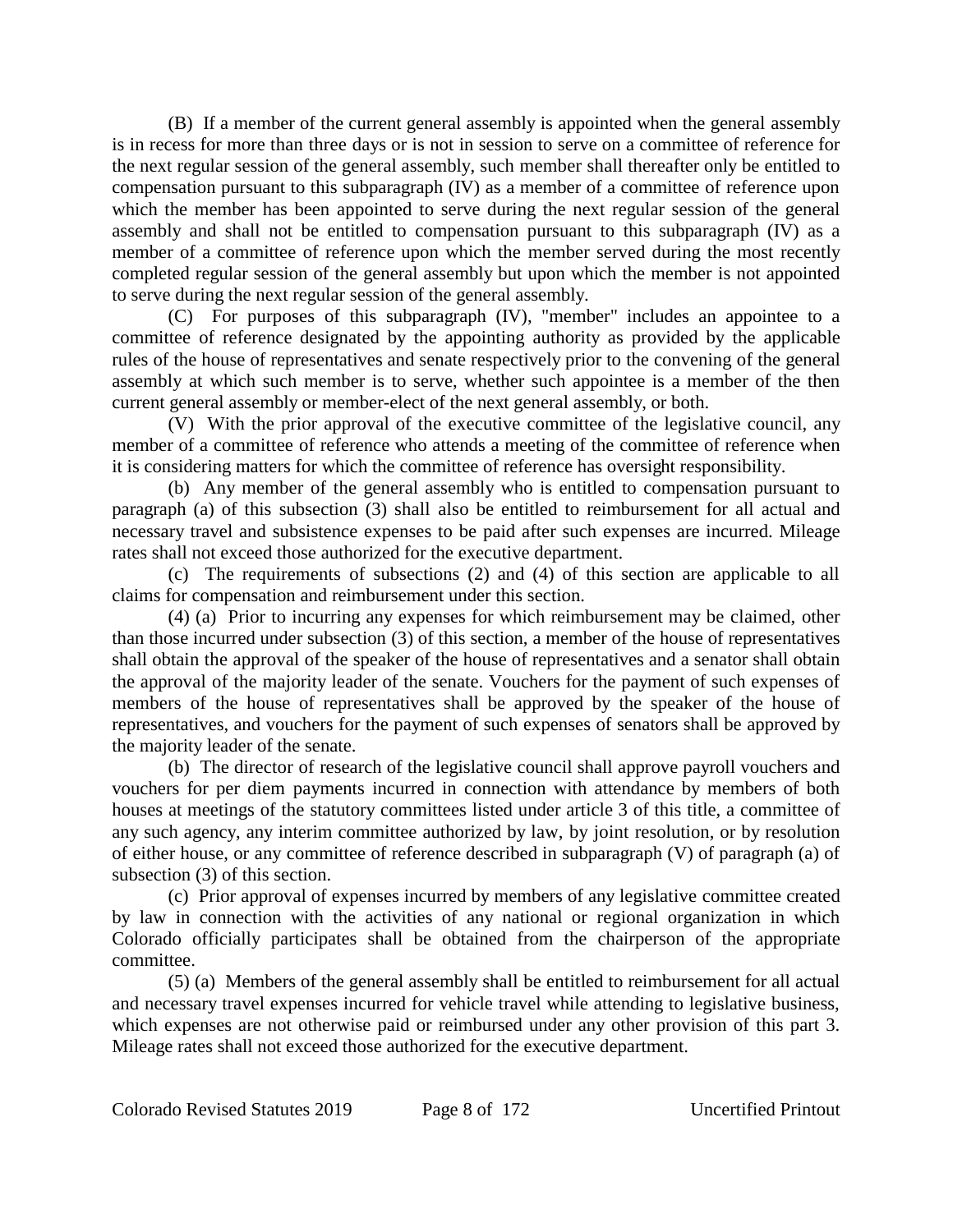(b) With the approval of the executive committee of the legislative council, members of the general assembly shall be entitled to reimbursement for all actual and necessary expenses incurred due to extraordinary or unforeseen circumstances related to the legislative business of the member.

(c) The executive committee of the legislative council may establish guidelines regarding reimbursements and substantiation requirements for actual and necessary travel expenses incurred by members of the general assembly.

**Source: L. 53:** p. 293, § 3. **CRS 53:** § 63-2-7. **L. 55:** p. 423, § 1. **L. 58:** p. 237, § 3. **L. 62:** pp. 168, 169, §§ 1-3. **C.R.S. 1963:** § 63-2-7. **L. 64:** p. 476, § 1. **L. 65:** p. 684, § 3. **L. 67:** p. 600, §§ 1, 2. **L. 69:** p. 459, § 1. **L. 70:** p. 190, § 2. **L. 73:** p. 668, §§ 1, 2. **L. 75:** (5)(b) and (5)(c) amended, p. 196, § 1, effective June 20. **L. 76:** (1) and (2) repealed, p. 593, § 5, effective July 1; (6) amended and (8) to (11) added, p. 589, § 1, effective July 1. **L. 80:** (12) added, p. 578, § 7, effective July 1. **L. 81:** (9)(a) to (9)(c) amended, p. 327, § 1, effective June 5. **L. 82:** IP(9) amended, p. 618, § 2, effective April 2. **L. 84:** (9)(a) to (9)(c) and IP(12)(a) amended and (13) added, p. 280, § 1, effective May 9. **L. 89:** (4) to (6), (8), and (12) repealed and (9) amended, pp. 331, 330, §§ 3, 1, effective June 10. **L. 93:** Entire section R&RE, p. 566, § 1, effective April 30. **L. 96:** (3)(a) amended, p. 791, § 1, effective May 23. **L. 97:** (1) amended, p. 1176, § 1, effective May 28. **L. 98:** (1) amended and (1.5) added, p. 815, §§ 3, 4, effective August 5. **L. 99:**  $(3)(a)(IV)$  amended, p. 1437, § 1, effective March 15;  $(3)(a)(III)$  amended, p. 408, § 1, effective August 4. **L. 2000:** (3)(a)(I.5) added, p. 2049, § 1, effective April 19. **L. 2001:** (3)(a)(IV) amended, p. 1102, § 1, effective August 15. **L. 2006:** (5) amended, p. 1348, § 1, effective May 31. **L. 2007:** (3)(a)(V) added and (4)(b) and (5) amended, pp. 1314, 1315, §§ 2, 3, 4, effective May 25. **L. 2010:** (5)(c) added, (SB 10-119), ch. 103, p. 348, § 1, effective April 15. **L. 2015:** (1) amended, (SB 15-288), ch. 270, p. 1059, § 2, effective January 1, 2016. **L. 2016:** (1)(a) amended, (SB 16-189), ch. 210, p. 754, § 7, effective June 6.

**Editor's note:** Subsection (1.5)(b)(II) provided for the repeal of subsection (1.5), effective January 15, 2001. (See L. 98, p. 815.)

**Cross references:** For compensation of members of the general assembly, see § 6 of art. V, Colo. Const.; for mileage allowance for state officers, see § 24-9-104.

**2-2-308. Officers and employees - cessation of pay - when - exceptions.** (1) The compensation of officers and employees of each house of the general assembly shall cease upon final adjournment of each session, but prior to final adjournment of a session, each house may designate by resolution such officers and employees as are necessary to complete the clerical work and records of the proceedings of such session and fix their terms of service. Also, prior to adjournment of a session to a day certain, the general assembly may terminate by joint resolution the compensation of its officers and employees during such period of adjournment, but each house may designate by resolution such officers and employees as are necessary to complete, to the extent possible during such period of adjournment, the clerical work and records of the proceedings of such session and fix their terms of service.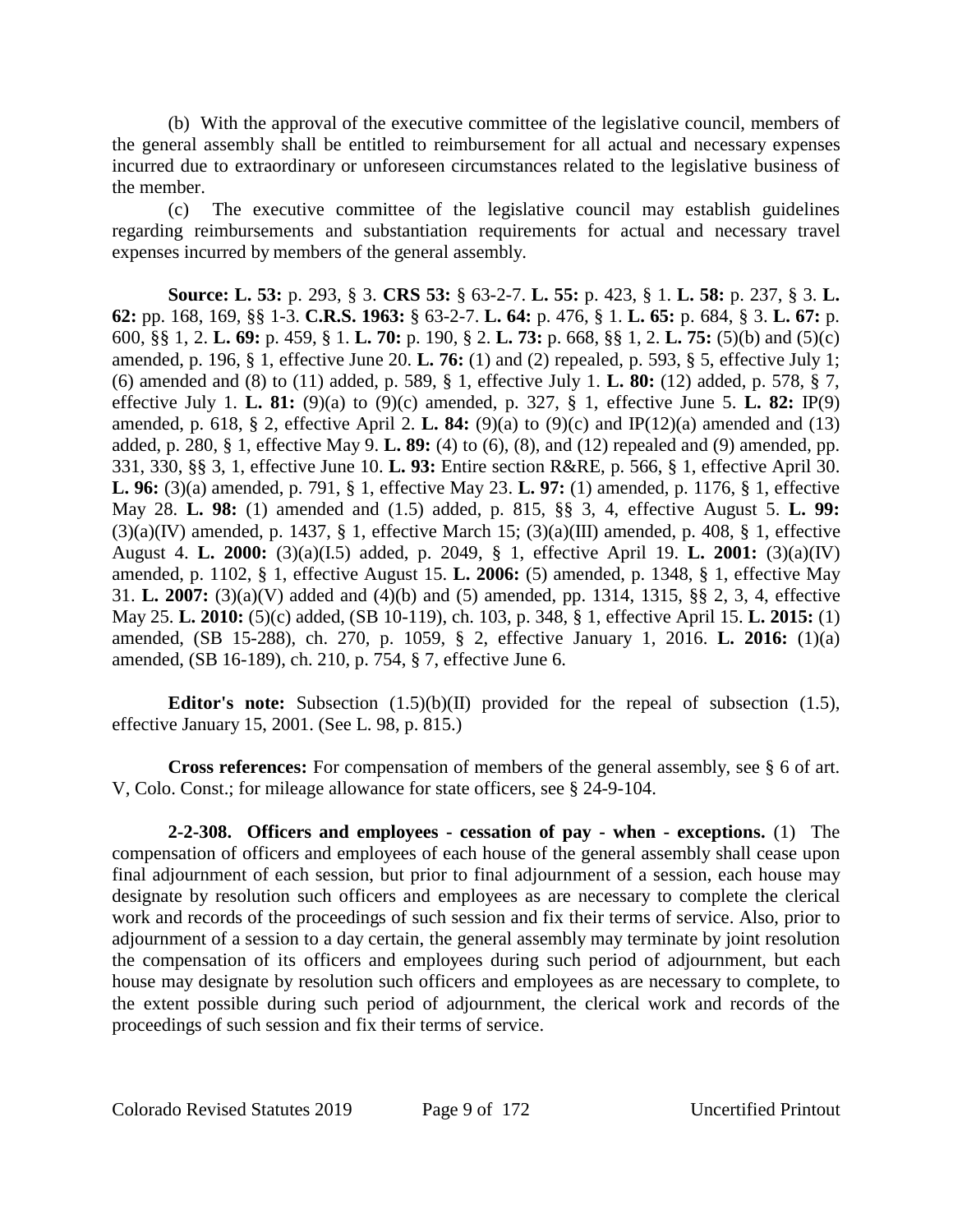(2) The presiding officer of either house is hereby authorized to recall such officers or employees of his house as may be required to render clerical or other services to committees of his house or joint committees of both houses meeting between sessions of the general assembly.

**Source: L. 15:** p. 257, § 4. **C.L.** § 9. **CSA:** C. 74, § 9. **L. 53:** p. 332, § 1. **CRS 53:** § 63- 2-8. **L. 55:** p. 423, § 2. **C.R.S. 1963:** § 63-2-8.

**2-2-309. Method of payment.** (1) The presiding officer of each house shall certify at such times as may be necessary during each session and thereafter the number of days of service rendered by each officer and employee of his respective house and the amount payable for such service, and the state controller, upon receipt of such certification, shall issue vouchers and draw warrants for the compensation due each officer and employee, without certification from the state personnel director, and the state treasurer shall pay the same out of the moneys appropriated for the purpose.

(2) Upon receipt of the certification required by section  $2-2-307$  (2)(c), the controller shall issue vouchers and draw warrants for the compensation due each member. Such compensation shall be adjusted in accordance with the provisions of section 2-2-307 (2) and (4). In the event such certification evidences an overpayment to a member for compensation during the session, the controller shall cause a statement of deficiency to be issued for the recovery of such funds previously disbursed to the member. Any such statement of deficiency shall be enforceable as a debt to the state of Colorado and may be enforced in the appropriate court by the attorney general.

(3) The controller, upon taking official notice of the existing membership of the general assembly, shall issue vouchers and draw warrants for the monthly and semimonthly per diem compensation and for the reimbursement of expenses and travel authorized by section 2-2-307.

**Source: L. 15:** p. 257, § 5. **C.L.** § 10. **CSA:** C. 74, § 10. **L. 53:** p. 332, § 2. **CRS 53:** § 63-2-9. **C.R.S. 1963:** § 63-2-9. **L. 88:** Entire section amended, p. 303, § 1, effective March 18. **L. 93:** Entire section amended, p. 568, § 2, effective April 30.

**2-2-310. Senate and house journals published.** The speaker of the house of representatives and the president of the senate shall have copies of each of the journals of their respective houses published as soon as practicable after the adjournment of each session of the general assembly. The journals covering regular sessions and special sessions may be combined in a single volume for this purpose. The chief clerk of the house of representatives and the secretary of the senate shall, as soon as possible after adjournment of any session of the general assembly, deliver to the state archives the original journals of their respective houses. They shall also deliver to the printer a complete and accurate copy of the same, indexed and ready for printing, and also a brief index of all bills, resolutions, and memorials introduced in each of their respective houses during the session. The speaker of the house of representatives and the president of the senate shall certify the correctness of the published copies of said journals, which certificates shall be included in and made a part of such publications. Said journals, when printed and certified, together with all former printed volumes of house and senate journals of preceding sessions of general assemblies of the state of Colorado, published by authority of the state of Colorado, shall be taken and held as prima facie evidence of the originals thereof.

Colorado Revised Statutes 2019 Page 10 of 172 Uncertified Printout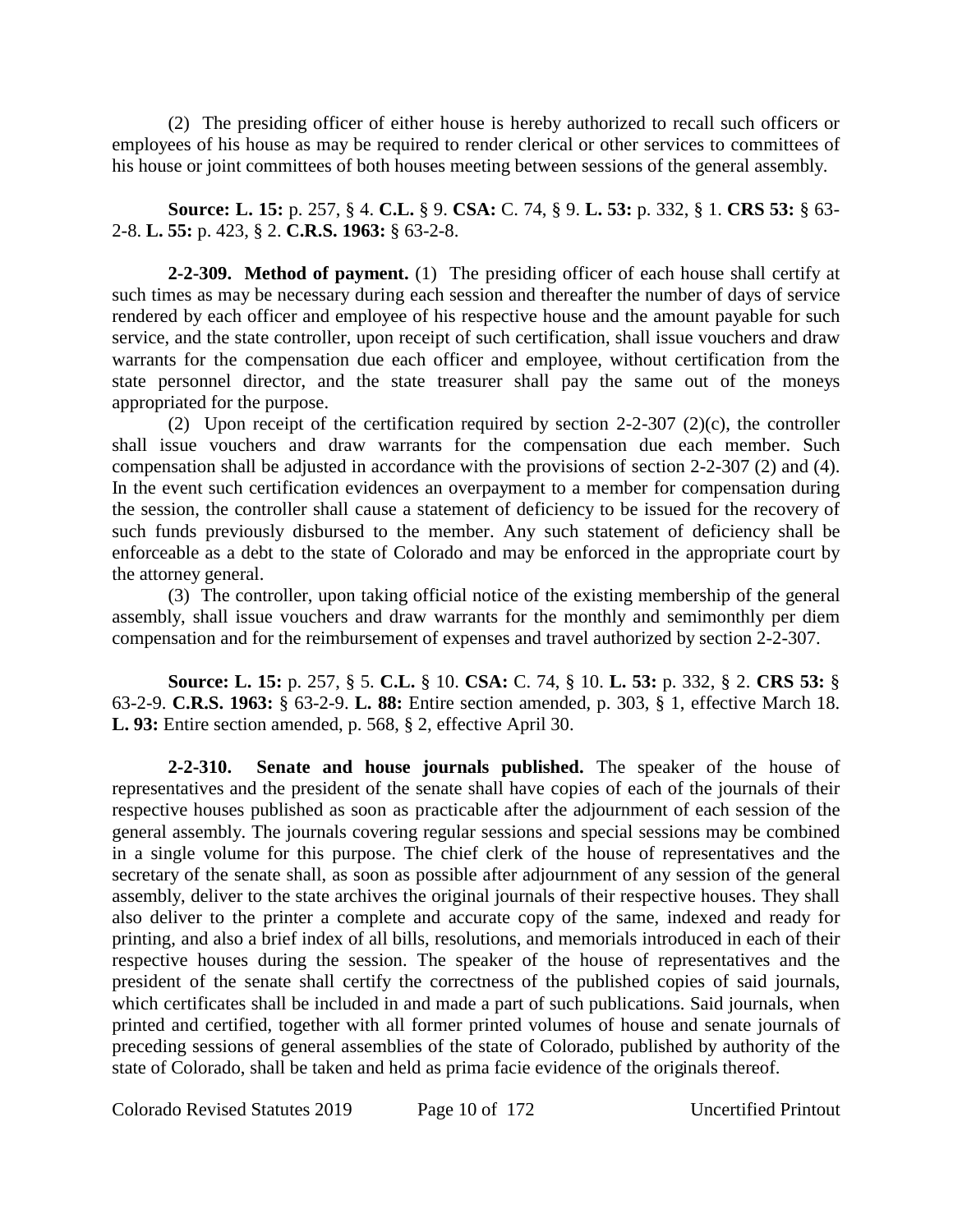**Source: L. 1899:** p. 240, § 1. **R.S. 08:** § 2907. **C.L.** § 14. **CSA:** C. 74, § 14. **L. 53:** p. 333, § 5. **CRS 53:** § 63-2-11. **L. 63:** p. 274, § 12. **C.R.S. 1963:** § 63-2-11. **L. 2001:** Entire section amended, p. 38, § 1, effective August 8.

**Cross references:** For bills being presented to the governor, see § 11 of art. IV, Colo. Const.; for reading and passage of bills, see § 22 of art. V, Colo. Const.; for the general provisions relating to and specifications for printing journals, see §§ 24-70-201 to 24-70-222.

**2-2-311. Disposition of journals.** (1) The secretary of the senate and the chief clerk of the house of representatives shall deliver one copy of each of the published journals to the supreme court library and twenty-two copies to the Colorado state library for delivery to twenty designated Colorado state documents depositories; except that, if the state library supplies microfiche copies of the published journals to the state documents depositories, only four copies of the published journals shall be delivered.

(2) The secretary of the senate and the chief clerk of the house of representatives shall send a joint written notice to each county clerk and recorder in the state that the published journals are available. If the county clerk and recorder of any county wishes to receive one copy of each of the published journals, he shall so notify the secretary of the senate and the chief clerk of the house of representatives, and a copy of each shall be delivered to him. If any county law library in the state requests a copy of each of the published journals from the secretary of the senate and chief clerk of the house of representatives, said copies shall be delivered to such library.

(3) The secretary of the senate and the chief clerk of the house of representatives shall retain sufficient copies of the published journals for other official uses and for those legislators who request them.

(4) The notification and response required in subsections (2) and (3) of this section shall be in a timely manner such that compliance with the legislative printing contract for senate and house journals can be met.

**Source: L. 1899:** p. 242, § 2. **R.S. 08:** § 2908. **C.L.** § 15. **CSA:** C. 74, § 15. **CRS 53:** § 63-2-12. **L. 63:** p. 275, § 13. **C.R.S. 1963:** § 63-2-12. **L. 71:** p. 627, § 1. **L. 81:** Entire section amended, p. 329, § 1, effective March 20.

**2-2-312. Cost of publication.** The cost of the publication of said journals shall be paid out of any moneys available and appropriated for the payment of the incidental and contingent expenses of the general assembly.

**Source: L. 1899:** p. 242, § 3. **R.S. 08:** § 2909. **C.L.** § 16. **CSA:** C. 74, § 16. **CRS 53:** § 63-2-13. **C.R.S. 1963:** § 63-2-13. **L. 71:** p. 627, § 2.

**2-2-313. Witnesses - attendance before assembly.** The general assembly, or either house thereof, by resolution or otherwise, as it deems best, may prescribe the conditions under which and the manner in which a witness may be summoned to attend, with or without documents in his possession or under his control, before any committee of said general assembly or of either house thereof.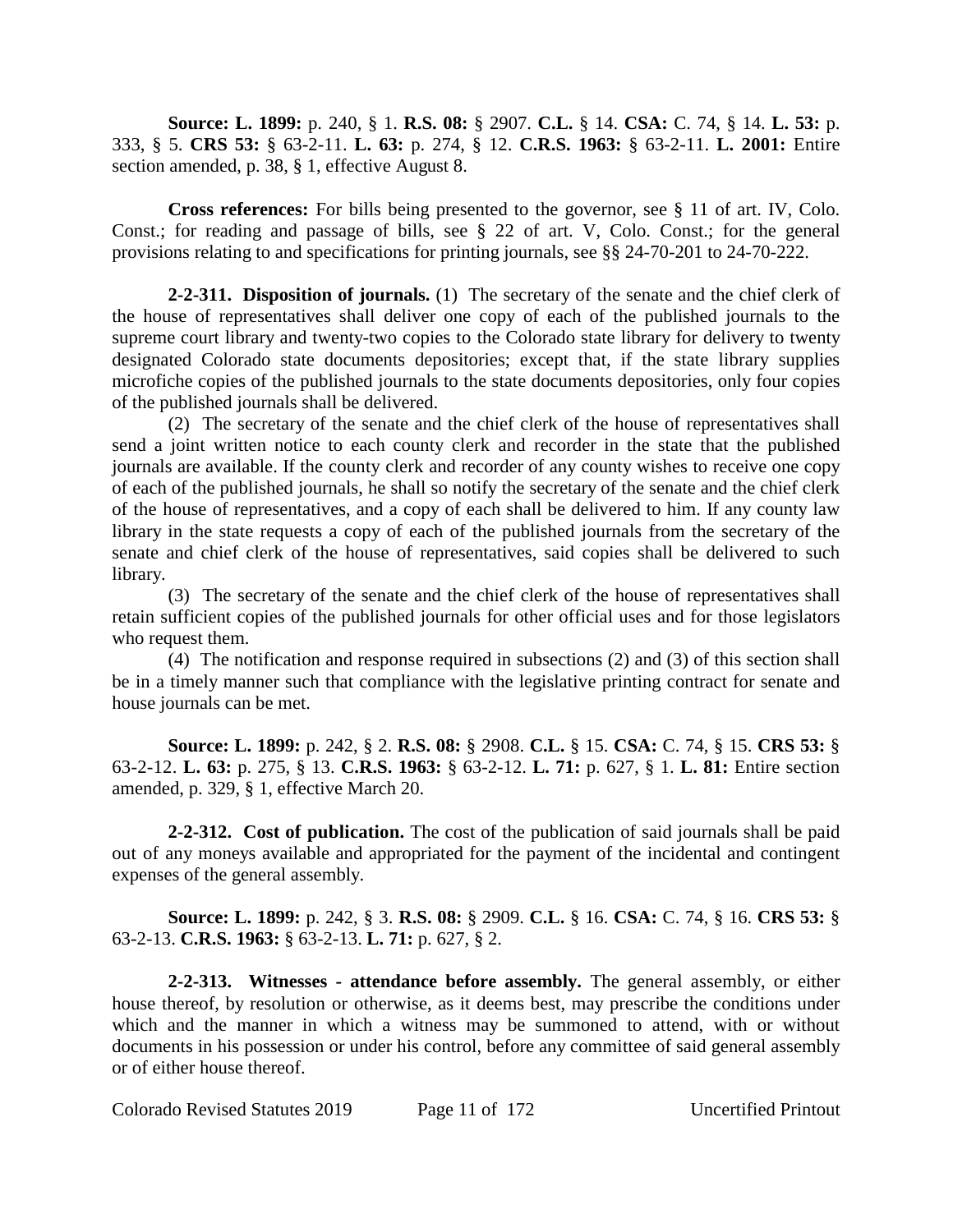**Source: L. 13:** p. 637, § 1. **C.L.** § 17. **CSA:** C. 74, § 17. **CRS 53:** § 63-2-14. **C.R.S. 1963:** § 63-2-14.

**Cross references:** For the authority of legislative council to compel attendance of witnesses and procedure therefor, see § 2-3-306; for the authority of the legislative audit committee to subpoena witnesses, see § 2-3-107; for fees and expenses of witnesses in civil cases, see §§ 13-33-102 and 13-33-103; for intimidation of legislative witnesses, see § 8-2.5- 101.

**2-2-314. Violation - penalty.** Any person who fails or refuses to obey any such summons so issued is guilty of a misdemeanor and, upon conviction thereof, shall be punished by a fine of not more than five hundred dollars, or by imprisonment in the county jail for not more than one year, or by both such fine and imprisonment.

**Source: L. 13:** p. 637, § 2. **C.L.** § 18. **CSA:** C. 74, § 18. **CRS 53:** § 63-2-15. **C.R.S. 1963:** § 63-2-15.

**2-2-315. Member may administer oath.** The chairman of any committee appointed by either house of the general assembly of this state or any chairman of any joint committee appointed by the two houses of the general assembly is authorized to administer oaths and affirmations to witnesses, touching any matter or thing which may be under the consideration or investigation of the committee.

**Source: R.S.** p. 482, § 4. **G.L.** § 1928. **G.S.** § 2474. **R.S. 08:** § 4672. **C.L.** § 19. **CSA:** C. 74, § 19. **CRS 53:** § 63-2-16. **C.R.S. 1963:** § 63-2-16. **L. 97:** Entire section amended, p. 1557, § 10, effective July 1.

**Cross references:** For the form of oath, see § 24-12-101.

**2-2-316. Legislative declaration - travel by members - during adjournment.** Considering the greatly improved highways and airways of this state which permit greater mobility with less cost in money and time, considering the increasing length of legislative sessions, the increasing complexity and importance of the problems presented, and the benefits to be derived from frequent contact between legislator and constituents, and considering the desirability of preserving the concept of part-time citizen-legislators and, therefore, the need to allow them a reasonable opportunity to attend to their own personal, family, and business affairs even during sessions of the general assembly, it is hereby declared to be necessary, within the meaning of the state constitution and in the best interests of the general assembly and the state of Colorado, that members of the senate and house of representatives travel to their homes or other locations within their districts and back to the capitol during sessions of the general assembly when the house to which they belong is in adjournment for periods not exceeding seventy-two hours.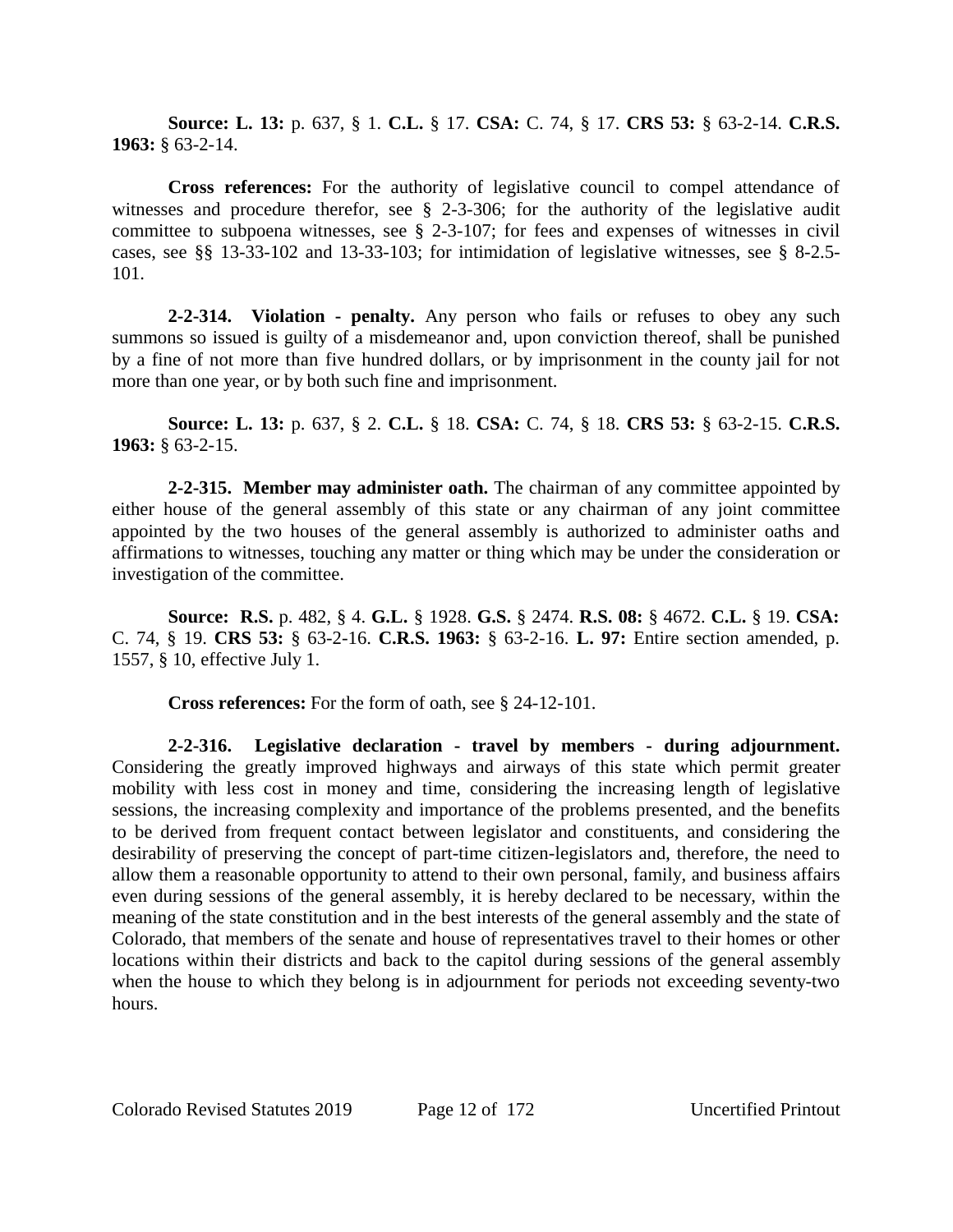**Source: L. 67:** p. 955, § 1. **C.R.S. 1963:** § 63-2-28. **L. 75:** Entire section amended, p. 198, § 1, effective February 28. **L. 2008:** Entire section amended, p. 2322, § 3, effective February 7.

**2-2-317. Expense, subsistence, and travel allowance - definition.** (1) (a) Except as provided in paragraph (b) of this subsection (1), each member of the general assembly shall be entitled to receive up to forty-five dollars per legislative day for expenses incurred during the sessions of the general assembly. Such allowance shall be considered as salary pursuant to section 24-51-101 (42), C.R.S. Each member of the general assembly who is serving on July 1, 1997, and who is entitled to such allowance may elect to have all of such allowance that was paid to the member during the period from January 1, 1992, through May 31, 1994, be considered salary pursuant to section 24-51-101 (42), C.R.S., subject to the following conditions:

(I) Payment shall be received by the public employees' retirement association of the amount of member contributions from the member and employer contributions from the employer on the allowance that was paid during the period, with appropriate interest calculated by the association;

(II) The election shall be made no later than December 31, 1997; and

(III) Payment of the total amount required, through a lump sum or through installments, shall be received by the public employees' retirement association on or before December 31, 1998.

(b) (I) Repealed.

(II) In lieu of the expenses allowed in paragraph (a) of this subsection (1), if a member does not reside in the Denver metropolitan area, which area shall be designated in guidelines established by the executive committee of legislative council, the member shall be entitled to receive per legislative day for expenses incurred during the sessions of the general assembly up to an amount equal to eighty-five percent of the federal per diem rate for the city and county of Denver, rounded up to the nearest whole dollar, as determined by the United States general services administration, or such succeeding entity, as of October 1 of the calendar year immediately preceding the fiscal year in which the per diem rate is to be used.

(c) (I) Repealed.

(II) The per diem lodging and expense allowances of the general assembly as fixed by subparagraph  $(II)$  of paragraph  $(b)$  of this subsection  $(1)$  shall apply to regular or special sessions of the general assembly subsequent to July 1, 2012.

(d) The general assembly may provide by joint resolution for the suspension on a temporary basis of the normal per diem lodging and expense allowance, or any portion thereof, during that period when the general assembly is in recess for more than three days.

(e) Nothing in this section shall preclude a member of the general assembly from declining to accept all or part of the per diem lodging and expense allowance authorized by this subsection  $(1)$ .

(2) (a) Each member of the general assembly who is entitled to claim a per diem lodging and expense allowance pursuant to paragraph (a) of subsection (1) of this section shall also be entitled to receive travel expenses to such member's home and back to the capitol for each legislative day of actual attendance.

(b) Each member of the general assembly who is entitled to claim an expense per diem pursuant to paragraph (b) of subsection (1) of this section shall also be entitled to receive travel

Colorado Revised Statutes 2019 Page 13 of 172 Uncertified Printout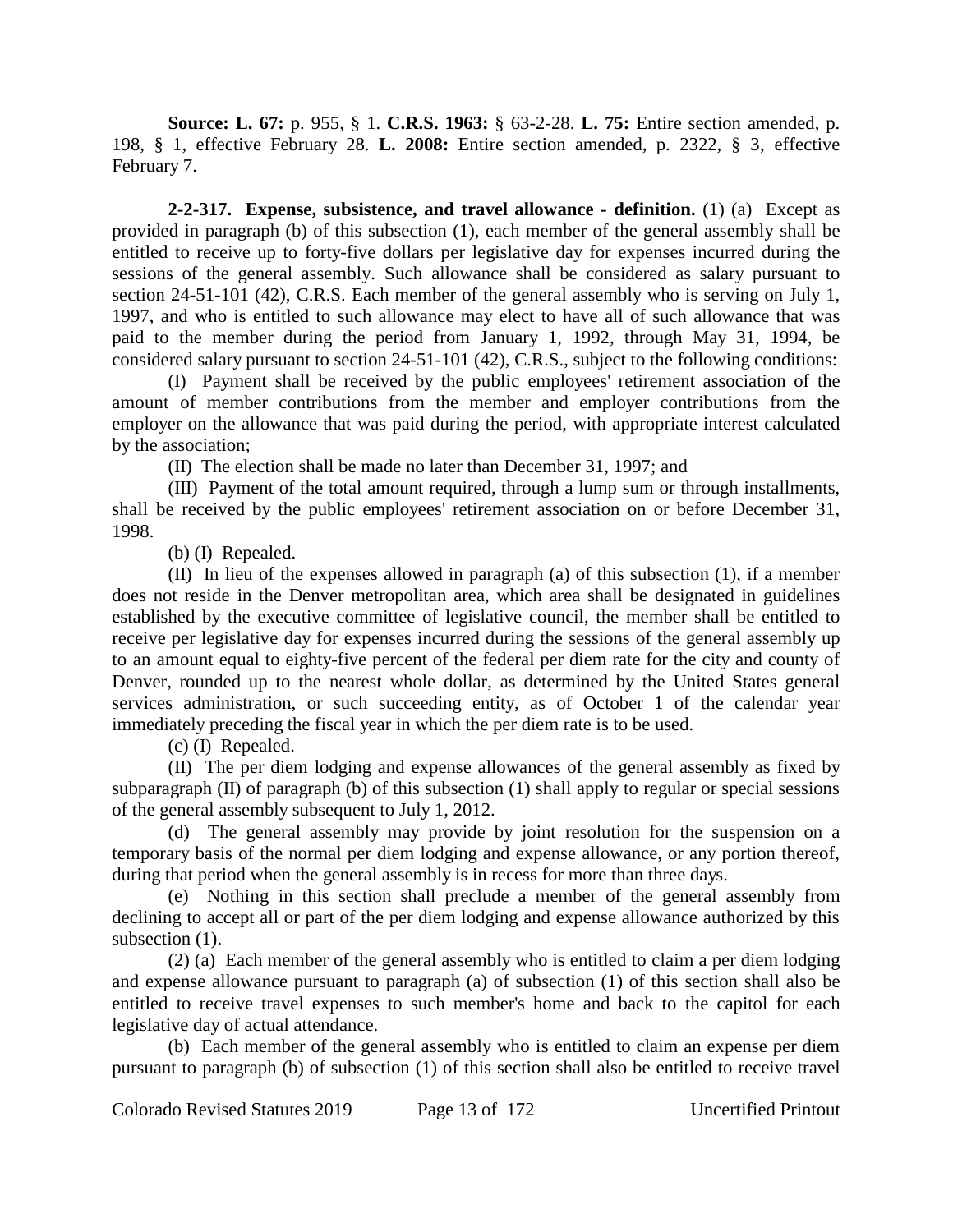expenses to any location within such member's district and back to Denver once each week, pursuant to section 2-2-316.

(c) The executive committee of the legislative council may establish guidelines regarding reimbursements and substantiation requirements for actual and necessary travel expenses incurred by members of the general assembly.

(3) For purposes of this section, "legislative day" means any day during the legislative session, including legal holidays, primary election days, and Saturdays and Sundays.

**Source: L. 67:** p. 955, § 2. **C.R.S. 1963:** § 63-2-29. **L. 69:** p. 460, § 2. **L. 73:** p. 671, § 1. **L. 75:** (1) amended, p. 198, § 2, effective February 28. **L. 80:** Entire section amended, p. 440, § 1, effective May 2. **L. 81:** (4) added, p. 331, § 1, effective June 5. **L. 85:** (1) to (3) amended and (5) added, p. 274, § 1, effective June 6. **L. 89:** (1) to (3) amended and (5) repealed, p. 331, §§ 2, 3, effective June 10. **L. 93:** Entire section amended, p. 569, § 3, effective April 30. **L. 97:** (1)(a) amended, p. 779, § 18, effective July 1. **L. 2005:** (1)(b) amended, p. 327, § 1, effective April 20. **L. 2007:** (1)(b) and (1)(c) amended, p. 1314, § 1, effective May 25. **L. 2008:** (1)(b), (1)(c), and (2)(b) amended, pp. 2321, 2323, §§ 2, 4, effective February 7. **L. 2010:** (1)(b) and (1)(c) amended and (2)(c) added, (SB 10-119), ch. 103, pp. 348, 349, §§ 2, 3, effective April 15.

**Editor's note:** Subsections (1)(b)(I)(B) and (1)(c)(I)(B) provided for the repeal of subsections  $(1)(b)(I)$  and  $(1)(c)(I)$ , effective October 1, 2012. (See L. 2010, pp. 348, 349.)

**2-2-318. Members to be reimbursed for expenses.** Each member of the general assembly shall be reimbursed for expenses actually incurred pursuant to sections 2-2-316 and 2- 2-317. In auditing any mileage claim of members of the general assembly, the controller is authorized to accept without further substantiating evidence the expense voucher duly signed by the member if the mileage in such claim does not exceed the authorized rate at which employees of the executive branch are reimbursed. In addition, he may accept without such further evidence the member's certification as to the number of days of actual attendance under section 2-2-317 (1) or, in lieu thereof, the member's certification as to the number of days of actual occupancy under section 2-2-317 (2).

**Source: L. 67:** p. 955, § 3. **C.R.S. 1963:** § 63-2-30. **L. 75:** Entire section amended, p. 199, § 3, effective February 28.

**Cross references:** For mileage allowance for state officers, see § 24-9-104 and § 6 of article V, Colo. Const.

**2-2-319. Sections 2-2-316 to 2-2-319 provide no increase in compensation or mileage.** The general assembly declares that the provisions of sections 2-2-316 to 2-2-319 relate not to compensation but to the necessity of certain traveling expenses and that the purpose is neither to increase compensation nor mileage.

**Source: L. 67:** p. 956, § 4. **C.R.S. 1963:** § 63-2-31.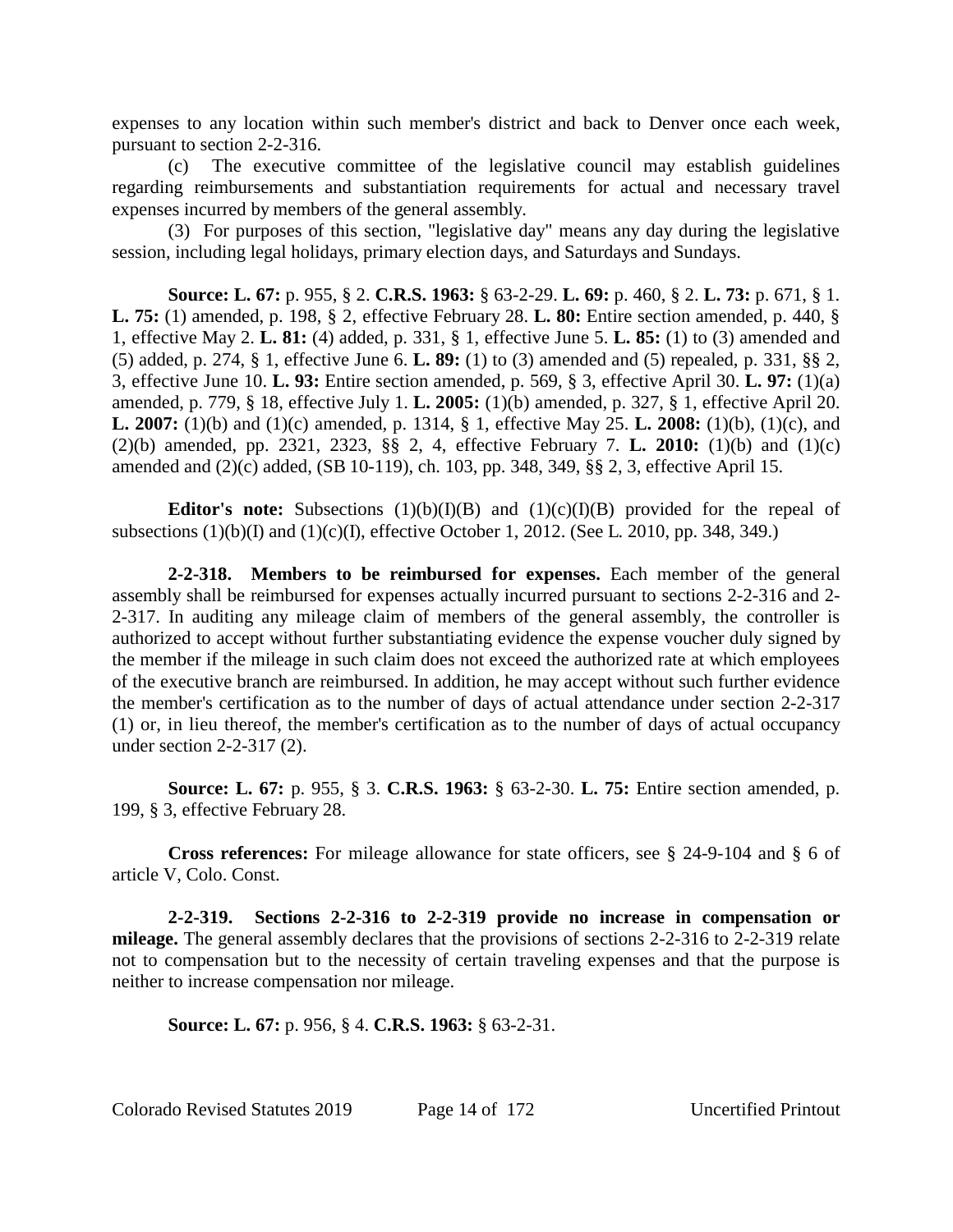**2-2-320. Legislative department contracts - approval.** (1) Any contract to which the house of representatives or the senate is a party shall be approved by the speaker of the house of representatives or the president of the senate, as the case may be. Whenever the house of representatives and the senate are parties to the same contract, both the speaker of the house of representatives and the president of the senate shall approve the contract. Any contract to which the legislative council, the office of legislative legal services, the joint budget committee, the office of the state auditor, or the commission on uniform state laws is a party shall be approved by the chair or vice-chair of the governing committee of such agency, as the case may be.

(2) (a) For legislative department contracts subject to section 29 of article V of the state constitution, the attorney general shall approve all such legislative department contracts as to form, and the controller shall approve such contracts in accordance with section 24-30-202, C.R.S.

(b) The director of the office of legislative legal services or the director's designee shall approve all legislative department contracts not subject to section 29 of article V of the state constitution. No approval by the controller or any assistant designated by the controller shall be required for the validity of any contract entered into and approved under this paragraph (b). The controller shall issue payment for expenditures for legislative department contracts approved in accordance with this paragraph (b) as set forth in section 24-30-202, C.R.S. Notwithstanding the legislative department's exemption from the fiscal rules pursuant to section 24-2-101, C.R.S., the office of legislative legal services shall consider the fiscal rules as guidelines for legislative department contracts approved under this paragraph (b) and may consult with the controller or attorney general, or both, when drafting legislative department contracts.

**Source: L. 73:** p. 672, § 1. **C.R.S. 1963:** § 63-2-32. **L. 81:** (2) amended, p. 1289, § 9, effective January 1, 1982. **L. 83:** (1) amended, p. 374, § 1, effective April 21. **L. 87:** (2) amended, p. 347, § 1, effective July 1; (2) amended, p. 982, § 2, effective July 1. **L. 88:** (1) amended, p. 310, § 17, effective May 23. **L. 94:** (1) amended, p. 1623, § 8, effective May 31. **L. 2010:** Entire section amended, (HB 10-1020), ch. 111, p. 369, § 1, effective April 15.

**2-2-321. Designation and assignment of space in capitol buildings group and on the grounds thereof.** (1) (a) The general assembly, by joint resolution, shall designate and assign such space in the capitol building (except for space on the first floor, which shall be designated and assigned by the executive department for the use of elected officials) and on the grounds surrounding the capitol which is necessary for the use of the legislative department, including, but not limited to, parking space on the grounds and streets surrounding the capitol building, all areas of the subbasement of the capitol building, and access to all tunnels providing access to the subbasements of the capitol building, the legislative services building, and the state office building at 1525 Sherman street.

(b) Notwithstanding any law, rule, or provision of any tenant handbook for the capitol complex facilities to the contrary, the executive committee of the legislative council created in section 2-3-301 (1) may grant any member or employee of the general assembly access to any or all of the tunnels providing access to the subbasements of the capitol building, the legislative services building, and the state office building at 1525 Sherman street unless, after consultation with the department of personnel and the Colorado state patrol, the executive committee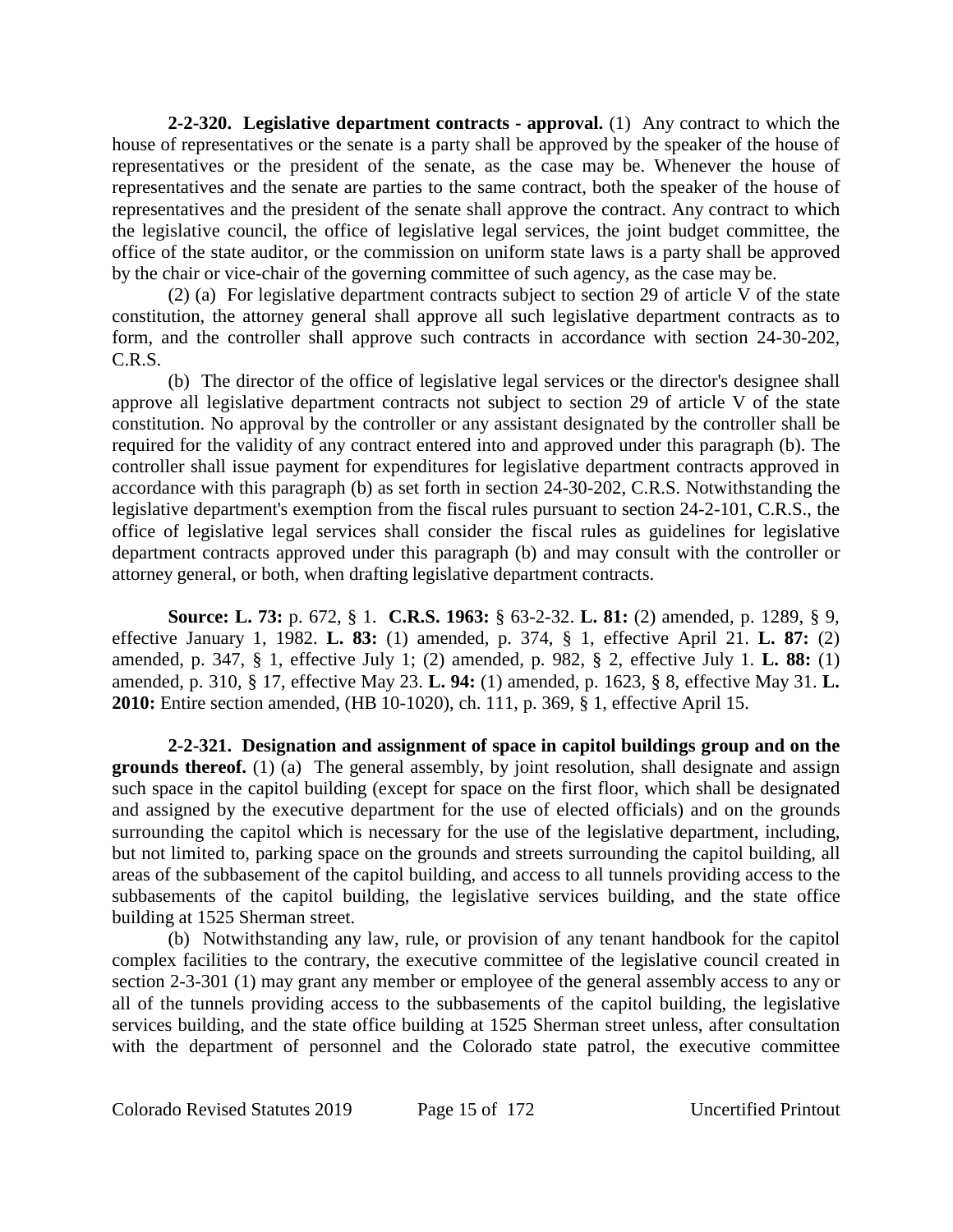determines that denial of access is necessary to address immediate concerns about building security and occupant protection.

(c) Notwithstanding any law or rule to the contrary, after the attorney general and the staff of the attorney general vacate the state office building at 1525 Sherman street, the department of personnel shall designate parking space in the state parking lot at Lincoln street and east Colfax avenue to the general assembly based upon approximately the same proportion as the proportion of space in the state office building at 1525 Sherman street designated and assigned by the general assembly to the total amount of space in that state office building. The general assembly, by joint resolution, shall assign parking space allocated to the general assembly pursuant to this paragraph (c).

(2) (a) In addition, the general assembly shall designate and assign such space in the legislative services building at Fourteenth avenue and Sherman street, including, but not limited to, all areas of the subbasement of the legislative services building, and on no more than two floors of the state office building at 1525 Sherman street after the attorney general and the staff of the attorney general vacate said state office building and may provide for the furnishing and equipping thereof as may be necessary for the use of the legislative department.

(b) (I) If any of the space referred to in paragraph (a) of this subsection (2) is assigned to the senate or house of representatives, the executive committee of the legislative council created in section 2-3-301 (1) shall determine the allocation of the space between the two houses.

(II) Any space allocated to the senate shall be assigned by the president of the senate and the majority and minority leaders of the senate in an equitable manner among the major political parties with which members of the senate are affiliated.

(III) Any space allocated to the house of representatives shall be assigned by the speaker of the house of representatives and the majority and minority leaders of the house of representatives in an equitable manner among the major political parties with which members of the house of representatives are affiliated.

**Source: L. 76:** Entire section added, p. 292, § 1, effective April 30. **L. 77:** Entire section amended, p. 254, § 1, effective May 20. **L. 2012:** Entire section amended, (HB 12-1348), ch. 163, p. 571, § 1, effective August 8.

**Cross references:** For security for the capitol buildings group, see § 24-82-105.

**2-2-322. Fiscal notes - repeal.** (1) The general assembly shall provide by rule for legislative service agency review of the fiscal impact of legislative measures.

(1.5) (a) Commencing with the second regular session of the seventy-second general assembly, the fiscal note for a legislative measure required under subsection (1) of this section must indicate if a greenhouse gas emissions report has been prepared pursuant to section 2-3- 322.3.

(b) This subsection (1.5) is repealed, effective September 1, 2025.

(2) The general assembly shall provide by rule, as recommended by the executive committee of legislative council, for legislative service agency review of the fiscal impact of legislative measures which include the creation or increase of any fee collected by a state agency. The fiscal information on such measures shall include the average amount of such fee collected annually by such agency from each individual, family, or business, whichever is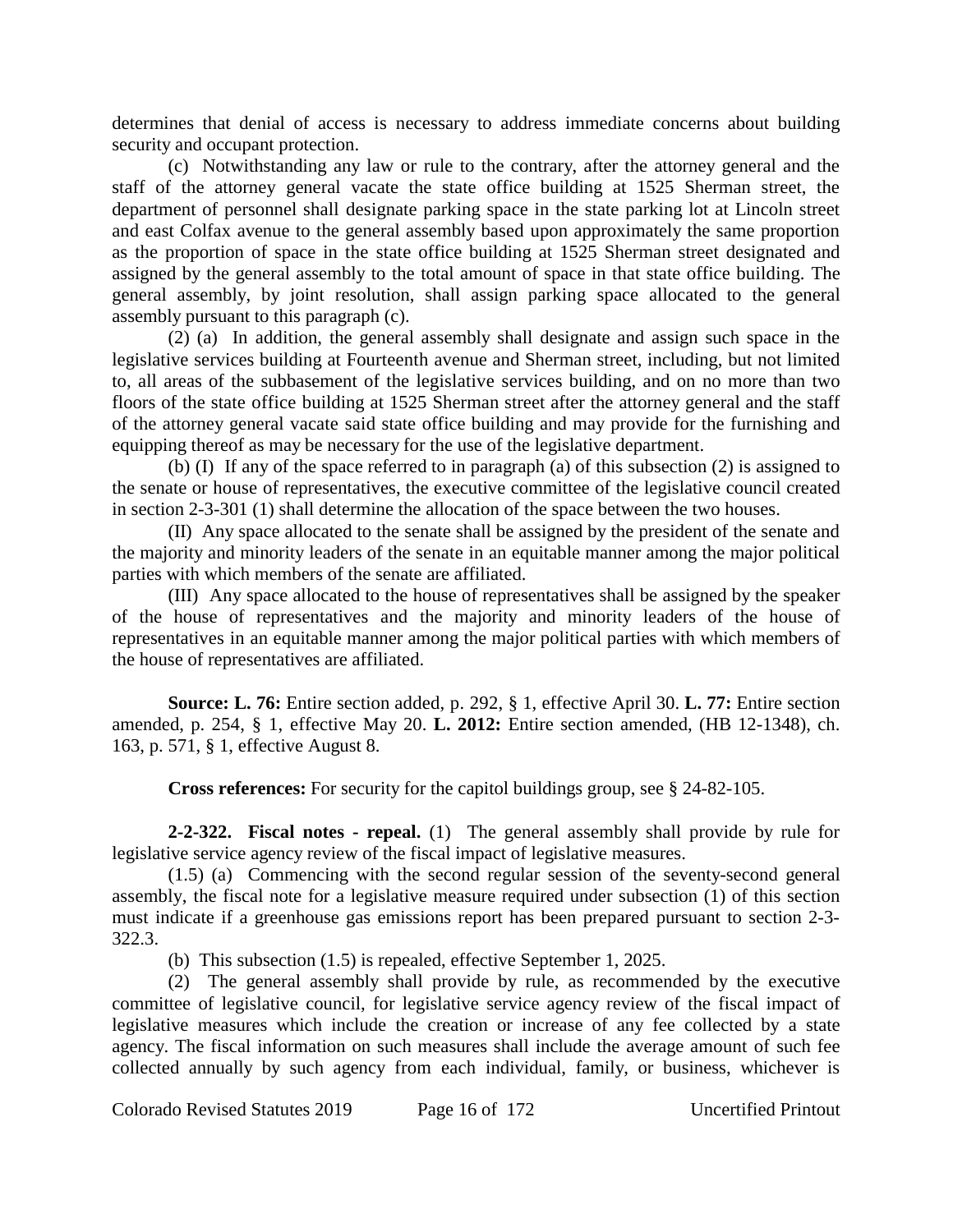applicable, paying such fee and a projection of the average amount of such fee that will be collected from each individual, family, or business subsequent to the creation of or increase in such fee.

(2.5) If a legislative measure creates a new criminal offense, increases or decreases the crime classification of an existing criminal offense, or changes an element of an existing offense that creates a new factual basis for the offense, the fiscal note shall include the following:

(a) A description of the elements of the proposed new crime or a description of the new, amended, or additional elements of an existing crime;

(b) An analysis of whether the new crime, or changes to an existing crime, may be charged under current Colorado law;

(c) A comparison of the proposed crime classification to similar types of offenses;

(d) An analysis of the current and anticipated future prevalence of the behavior that the proposed new crime, or changes to an existing crime, intends to address; and

(e) A description of gender and minority data as it relates to the general Colorado population and available data on gender and minority offender and crime victims populations potentially affected by the proposed measure.

(3) (a) Each state department, agency, or institution shall cooperate with and provide information on the fiscal impact of a legislative measure in the manner requested by the staff of the legislative council for consideration by the staff in connection with the preparation of a fiscal note for the measure.

(b) The state department, agency, or institution shall substantiate the calculation of the fiscal impact of the legislative measure in its response to a request for information made pursuant to paragraph (a) of this subsection (3) by providing any documentation that clearly identifies any assumptions supporting that calculation and a narrative discussion of the justification for any increase or decrease in workload.

(c) The state department, agency, or institution shall meet the deadlines established by the staff of the legislative council for providing a response to a request for information made pursuant to paragraph (a) of this subsection (3) or shall specify the need for additional time to provide the response. If additional time is required to respond to the request for information, the staff of the legislative council shall set a reasonable time for providing the information.

(d) (I) The state department, agency, or institution shall not modify the amount of the fiscal impact that was originally calculated for a legislative measure after the staff of the legislative council has released and made public the fiscal note for such measure unless:

(A) The measure has been amended;

(B) There is newly discovered information that was previously unavailable that warrants modification of the original calculation and narrative submitted by the state department, agency, or institution; or

(C) Technical errors are discovered that warrant modification of the original calculation and narrative submitted by the state department, agency, or institution.

(II) Information supporting a modification to the fiscal impact shall be submitted in the manner requested by the staff of the legislative council by the head of the state department, agency, or institution.

(4) In addition to any other requirement under this section or in the legislative rules for legislative service agency review of the fiscal impact of legislative measures, the general assembly shall also provide for legislative service agency review of the fiscal impact of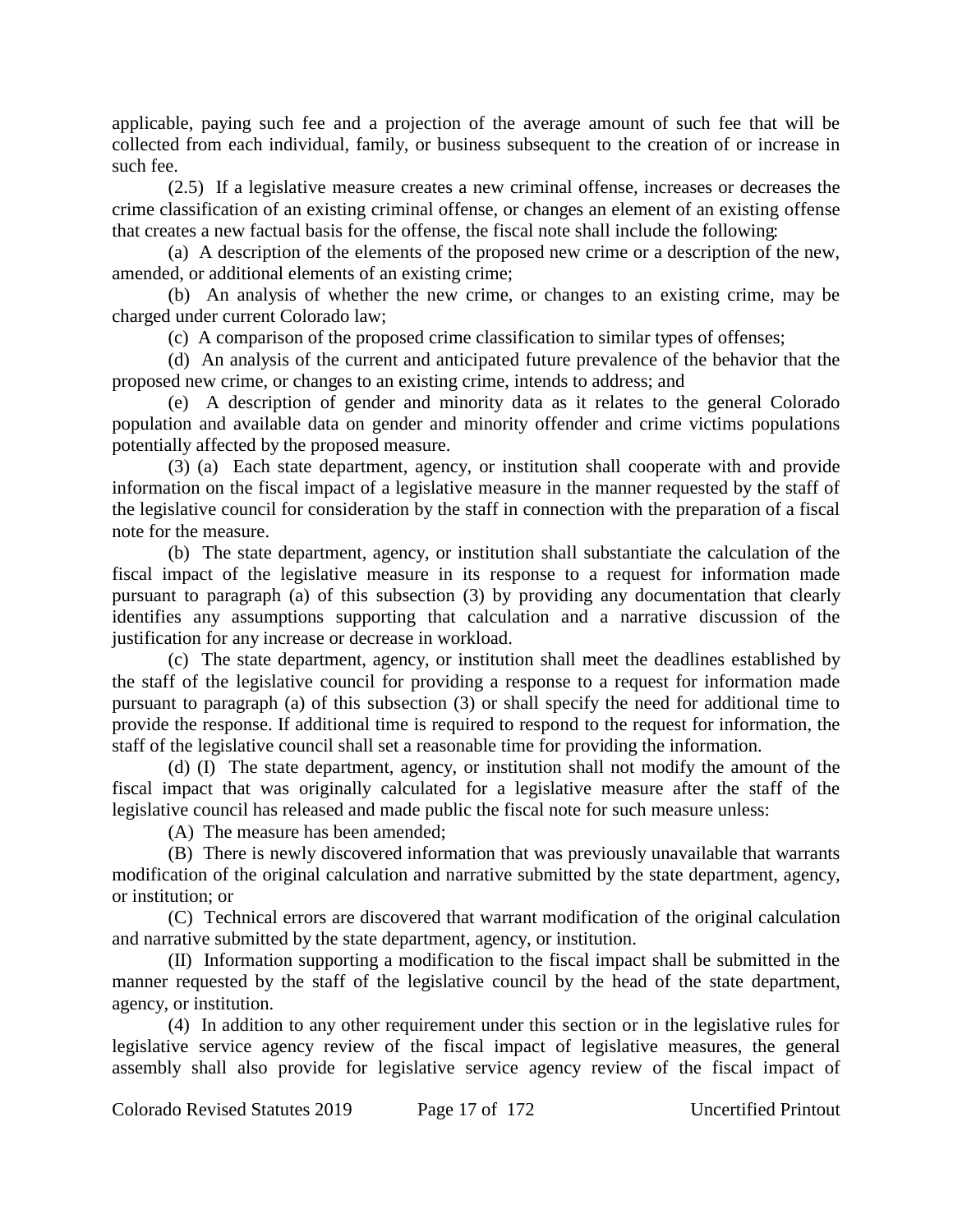legislative measures considered by committees of the general assembly meeting during the legislative interim. For each interim, the deadlines and guidelines adopted prior to each interim by the executive committee of the legislative council for requesting and finalizing interim committee bills must allow for sufficient time between the public release of the fiscal note for a particular measure by the staff of the legislative council and the final vote by the applicable legislative interim committee so that members of the committee are able to consider the fiscal note in voting on the measure. For each interim, the specific dates by which these requirements will be satisfied must be specified in the applicable set of deadlines and guidelines for that interim. Except as otherwise provided in this subsection (4), all other requirements governing legislative service agency review of the fiscal impact of legislative measures considered during regular legislative sessions that are specified in this section or in the legislative rules also govern the requirements of this subsection (4).

**Source: L. 88:** Entire section added, p. 305, § 2, effective May 23. **L. 94:** Entire section amended, p. 1405, § 1, effective July 1. **L. 2009:** (3) added, (HB 09-1112), ch. 40, p. 155, § 1, effective August 5. **L. 2011:** (2.5) added, (HB 11-1239), ch. 74, p. 204, § 1, effective August 10. **L. 2013:** (2.5)(c) and (2.5)(d) amended and (2.5)(e) added, (SB 13-229), ch. 272, p. 1426, § 1, effective July 1. **L. 2015:** (4) added, (HB 15-1335), ch. 276, p. 1130, § 2, effective June 4. **L. 2019:** (1.5) added, (HB 19-1188), ch. 339, p. 3104, § 3, effective May 29.

**Cross references:** (1) For the legislative declaration in HB 15-1335, see section 1 of chapter 276, Session Laws of Colorado 2015.

(2) For the legislative declaration in HB 19-1188, see section 1 of chapter 339, Session Laws of Colorado 2019.

**2-2-322.3. Greenhouse gas emissions reports - definitions - repeal.** (1) For purposes of this section, unless the context requires otherwise:

- (a) "Greenhouse gas" means:
- (I) Carbon dioxide;
- (II) Methane;
- (III) Nitrous oxide;
- (IV) Hydrofluorocarbons;
- (V) Perfluorocarbons; or
- (VI) Sulfur hexafluoride.

(b) "Greenhouse gas emissions report" or "report" means a note that uses available data to assess whether a legislative measure is likely to directly cause a net increase or decrease in greenhouse gas pollution within the ten-year period following its enactment, including identifying new sources of greenhouse gas emissions, any increase or decrease in emissions from existing sources, and any impact on sequestration of emissions. A report is not required to quantify the magnitude of the impact on emissions, but may do so to the extent that nonpartisan staff is able to provide an unbiased estimate given the available data.

(2) (a) Commencing with the second regular session of the seventy-second general assembly and during each regular session thereafter, the staff of the legislative council shall prepare greenhouse gas emissions reports on legislative bills as specified in subsection (2)(b) of this section.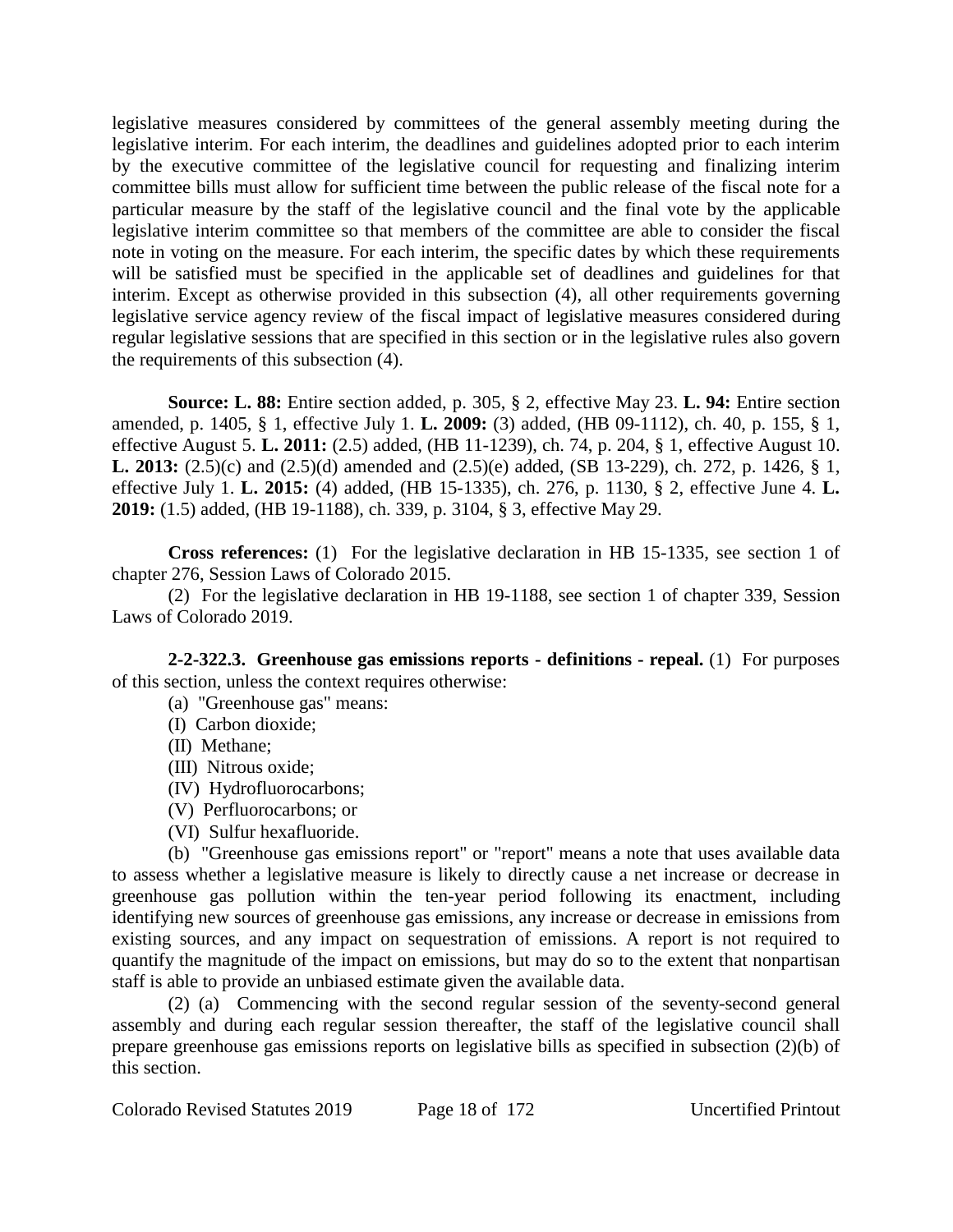(b) The speaker of the house of representatives, the minority leader of the house of representatives, the president of the senate, and the minority leader of the senate may each request the preparation of a greenhouse gas emissions report on up to five legislative bills, or more at the discretion of the director of research of the legislative council.

(c) Prior to commencing work on a report, the staff of the legislative council shall meet with the member of leadership requesting the report and with the sponsor of the legislative bill to discuss whether a greenhouse gas emissions report can practically be completed for that legislative bill. If not, the member of leadership may request a report, within the limits specified in subsection (2)(b) of this section, on a different legislative bill that might be more conducive to a greenhouse gas emissions report's analysis.

(d) No later than December 1, 2019, the director of research of the legislative council shall develop the procedures for requesting, completing, and updating the greenhouse gas emissions reports and shall memorialize the procedures in a letter to the executive committee of the legislative council. The department of natural resources, the Colorado energy office, and any other state department, agency, or institution with subject matter expertise shall cooperate with and provide information to the director to assist in developing the policies and procedures required by this subsection (2)(d) if requested by the director.

(3) (a) Each state department, agency, or institution shall cooperate with and provide information for a greenhouse gas emissions report on a legislative bill in the manner requested by the staff of the legislative council.

(b) The state department, agency, or institution shall meet the deadlines established by the staff of the legislative council for providing a response to a request for information made pursuant to subsection (3)(a) of this section or shall specify the need for additional time to provide the response. If additional time is required to respond to the request for information, the staff of the legislative council shall set a reasonable time for providing the information.

(4) On or before December 1, 2024, the director of research of the legislative council shall provide a report to the legislative council on the implementation of this section, including information about the number of greenhouse gas emissions reports prepared, the types of analysis and information the reports provided, and any changes or developments in the policies and procedures for creating greenhouse gas emissions reports over time.

(5) This section is repealed, effective September 1, 2025.

**Source: L. 2019:** Entire section added, (HB 19-1188), ch. 339, p. 3102, § 2, effective May 29.

**Cross references:** For the legislative declaration in HB 19-1188, see section 1 of chapter 339, Session Laws of Colorado 2019.

# **2-2-322.5. Demographic notes - definitions.** (1) For purposes of this section:

(a) "Demographic note" means a note that uses available data to outline the potential effects of a legislative measure on disparities within the state, including a statement of whether the measure is likely to increase or decrease disparities to the extent the data is available.

(b) "Disparities" means the difference in economic, employment, health, education, or public safety outcomes between the state population as a whole and subgroups of the population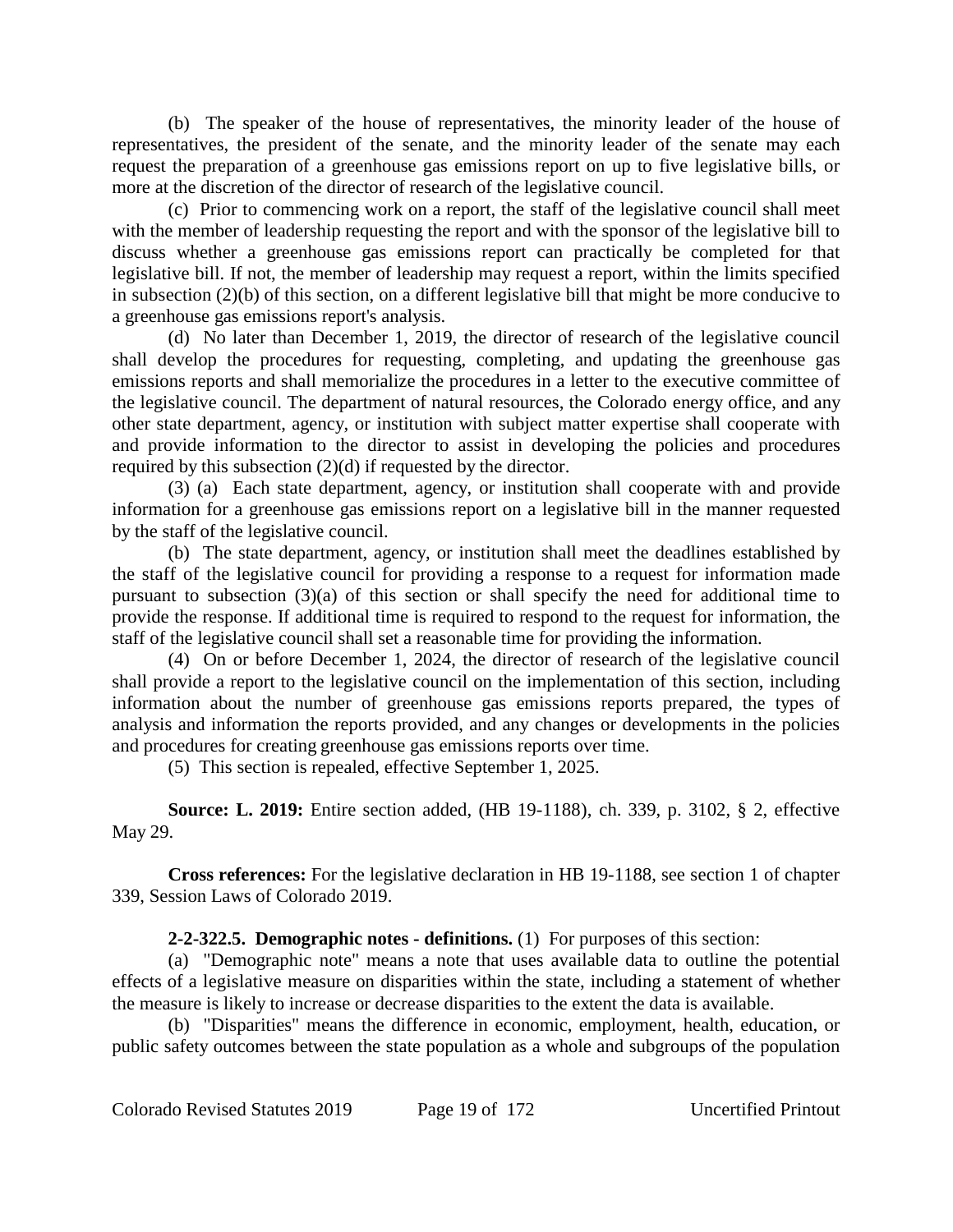defined by socioeconomic status, race, ethnicity, sex, gender identity, sexual orientation, disability, geography, or any other relevant characteristic for which data are available.

(2) (a) Commencing with the second regular session of the seventy-second general assembly and during each regular session thereafter, the staff of the legislative council shall prepare demographic notes on legislative bills as specified in subsection (2)(b) of this section.

(b) The speaker of the house of representatives, the minority leader of the house of representatives, the president of the senate, and the minority leader of the senate may each request the preparation of a demographic note on up to five legislative bills, or more at the discretion of the director of research of the legislative council.

(c) Prior to commencing work on a demographic note, the staff of the legislative council shall meet with the member of leadership requesting the demographic note and with the sponsor of the legislative bill to discuss whether a demographic note can practically be completed for that legislative bill. If not, the member of leadership may request a demographic note, within the limits specified in subsection (2)(b) of this section, on a different legislative bill that might be more conducive to a demographic note's analysis.

(d) No later than December 1, 2019, the director of research of the legislative council shall develop the procedures for requesting, completing, and updating the demographic notes and such procedures must be memorialized in a letter to the executive committee of the legislative council.

(3) (a) Each state department, agency, or institution shall cooperate with and provide information for a demographic note on a legislative bill in the manner requested by the staff of the legislative council.

(b) The state department, agency, or institution shall meet the deadlines established by the staff of the legislative council for providing a response to a request for information made pursuant to subsection  $(3)(a)$  of this section or shall specify the need for additional time to provide the response. If additional time is required to respond to the request for information, the staff of the legislative council shall set a reasonable time for providing the information.

(4) The director of research may seek, accept, and expend gifts, grants, or donations from private or public sources for the purpose of paying for training on demographic notes for the staff of the legislative council.

**Source: L. 2019:** Entire section added, (HB 19-1184), ch. 261, p. 2476, § 1, effective August 2.

**2-2-323. Service of process on the general assembly - legislative declaration.** (1) The general assembly hereby declares that the provisions of the Colorado rules of civil procedure which govern the service of process on the state, on officers, agents, or employees of the state, and on departments and agencies of the state do not expressly address service on the general assembly; that such rules require delivery of a copy of any process to the attorney general, even though by statute the attorney general does not represent the general assembly; that confusion has existed about how the general assembly should be served; and that clarification of the procedure for serving the general assembly would be beneficial for all parties who may become involved in future litigation.

(2) Service of process on the general assembly as an entity shall be upon the chief clerk of the house of representatives and the secretary of the senate. The provisions of the Colorado

Colorado Revised Statutes 2019 Page 20 of 172 Uncertified Printout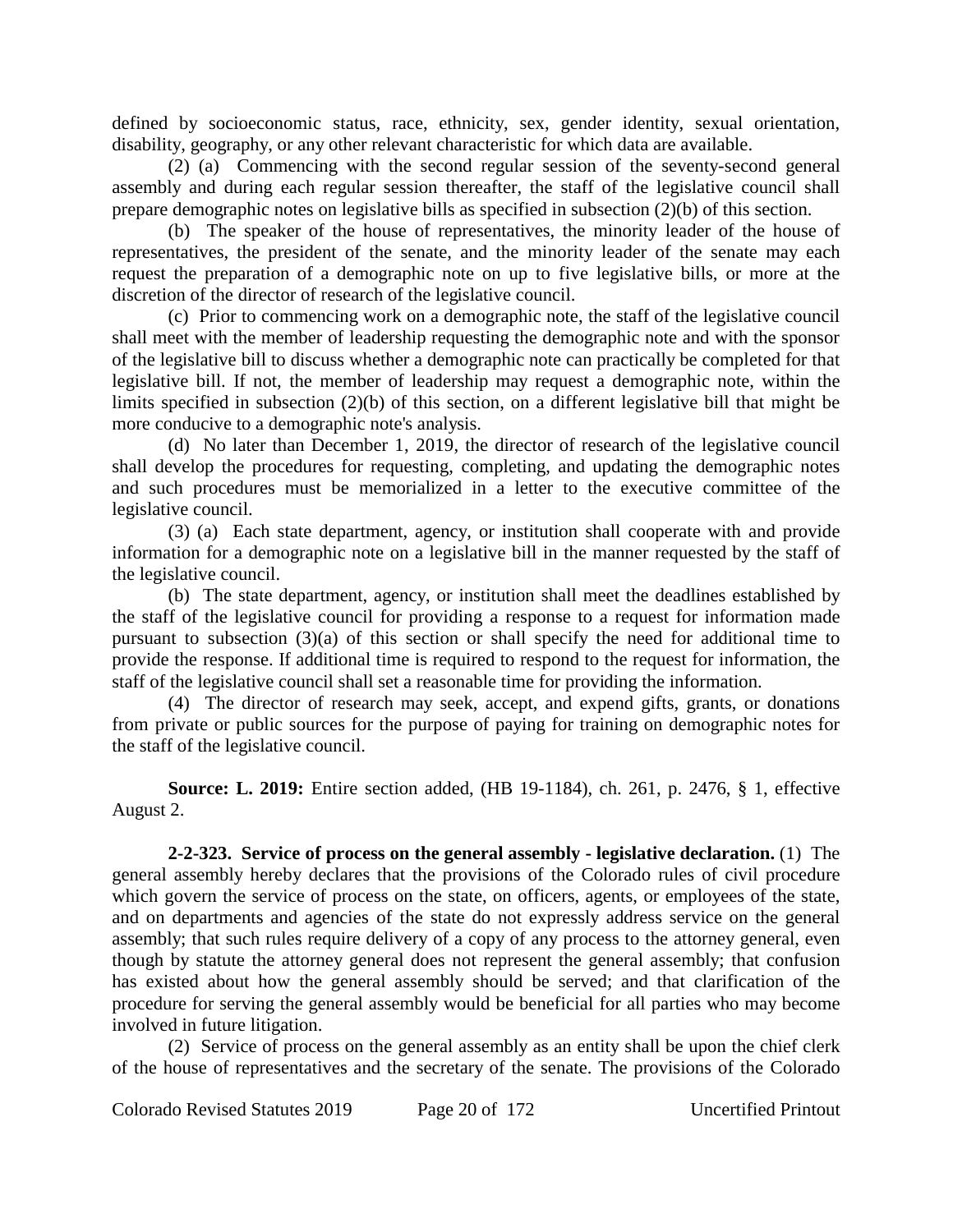rules of civil procedure concerning service of process, including the contents of the summons, by whom process may be served, and the manner of proof of service, shall continue to apply to service of process on the general assembly.

(3) As quickly as possible after service of process on the general assembly, the chief clerk of the house of representatives shall notify the speaker of the house and the minority leader of the house, and the secretary of the senate shall notify the president of the senate and the minority leader of the senate, concerning such service.

**Source: L. 94:** Entire section added, p. 26, § 1, effective March 9.

# **2-2-324. Committees of reference - program review. (Repealed)**

**Source: L. 96:** Entire section added, p. 1154, § 2, effective January 1, 1997. **L. 2003:** Entire section repealed, p. 1981, § 2, effective May 22.

**2-2-325. Legislative appointees - boards and commissions - other governmental bodies.** Unless otherwise provided by law, appointments or reappointments of persons to a board, commission, committee, council, panel, or authority by the speaker of the house of representatives, the president of the senate, the majority leader of the house of representatives, the majority leader of the senate, the minority leader of the house of representatives, or the minority leader of the senate shall expire on the convening date of the first regular session of each general assembly, and all subsequent appointments or reappointments shall be made as soon as practicable after such convening date. The person making the original appointment or reappointment shall fill any vacancy by appointment for the remainder of an unexpired term. Members appointed or reappointed by the speaker, the president, the majority leader of the house of representatives, the majority leader of the senate, the minority leader of the house of representatives, or the minority leader of the senate shall serve at the pleasure of the appointing authority and shall continue in office until the member's successor is appointed.

**Source: L. 2007:** Entire section added, p. 174, § 1, effective March 22.

**2-2-326. Compensation and expenses for members appointed to and serving on state entities - definition.** (1) Notwithstanding any law to the contrary:

(a) While appointed to any state entity and serving on any state entity during regular and special sessions of the general assembly, in addition to the base compensation specified in section 2-2-307 (1), current members of the general assembly are entitled to receive only the per diem lodging and expense allowances and the travel expenses authorized by section 2-2-317; and

(b) While appointed to and serving on any state entity when the general assembly is in recess for more than three days or is not in session, in addition to the base compensation specified in section 2-2-307 (1), current members of the general assembly are entitled to receive the amount specified in section 2-2-307 (3)(a) for necessary attendance at meetings of the state entity and reimbursement for all actual and necessary travel and subsistence expenses incurred in connection with attendance at meetings of the state entity. Mileage rates shall not exceed those authorized for the executive department. All compensation paid and reimbursements made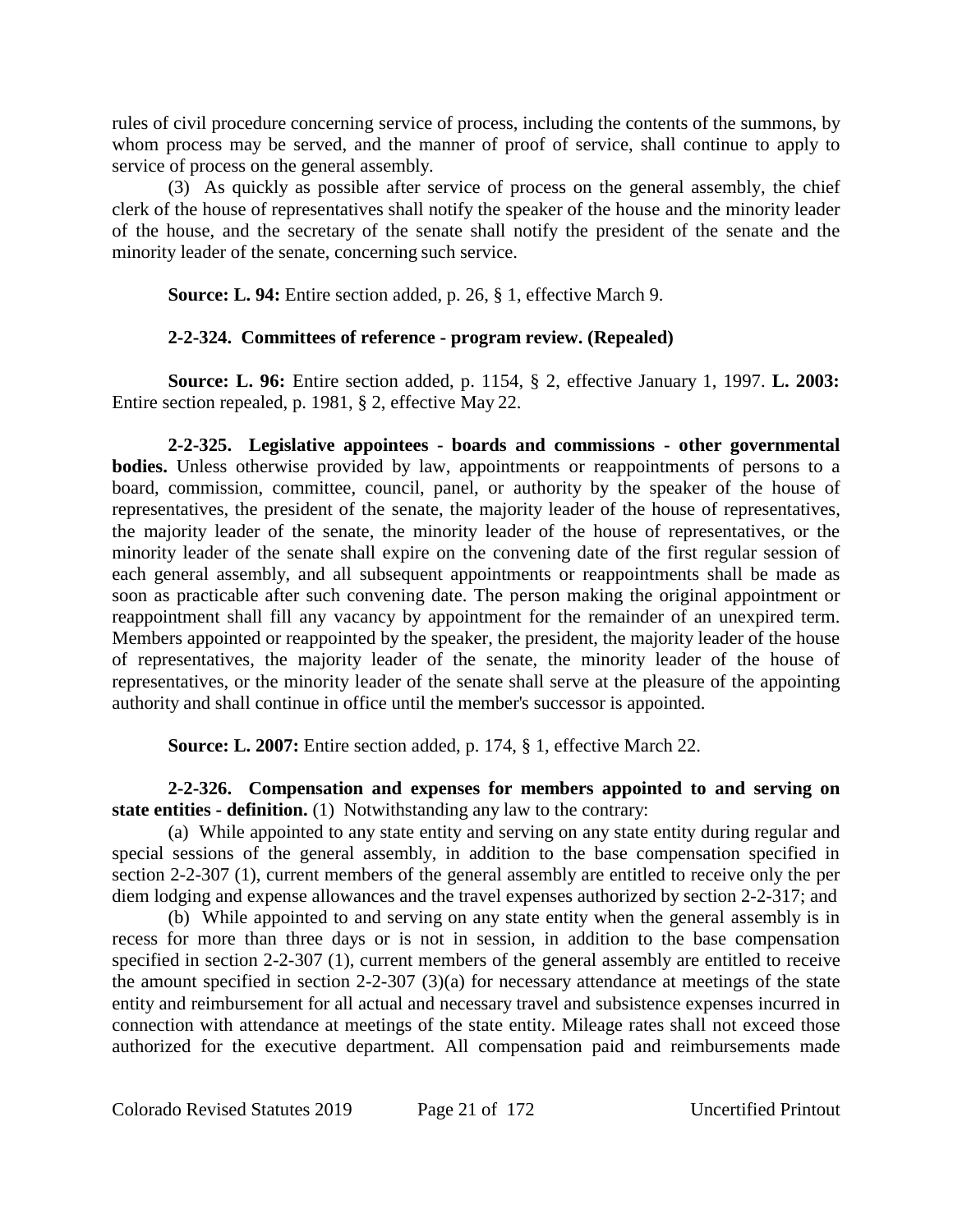pursuant to this paragraph (b) shall be paid from appropriations made to the legislative department.

(2) For purposes of this section, "state entity" means any board, commission, committee, task force, authority, enterprise, council, working group, review team, or other entity created or authorized by statute on which current members of the general assembly are statutorily required to be appointed to serve; except that "state entity" does not include the Colorado commission on uniform state laws created in section 2-3-601 (1) or the education commission of the states created pursuant to section 24-60-1201, C.R.S.

**Source: L. 2014:** Entire section added, (SB 14-153), ch. 390, p. 1959, § 1, effective June 6.

#### PART 4

## INTERFERENCE WITH THE LEGISLATIVE PROCESS

**Cross references:** For legislative witnesses, see § 8-2.5-101.

**2-2-401. Legislative declaration.** The general assembly finds and declares that in addition to the protections against interference with the legislative process afforded by the provisions of sections 18-4-401, 18-4-501, 18-8-102, 18-8-306, and 18-9-110, C.R.S., there is a need for legislation under which appropriate action may be taken to prevent the commission of acts prohibited under said sections.

**Source: L. 73:** p. 679, § 1. **C.R.S. 1963:** § 63-10-1.

**2-2-402. Chief security officers.** (1) Each house of the general assembly may appoint a chief security officer to ensure the orderly operation of each house and committees thereof. Such chief security officers shall perform the duties of the house employing them and shall be under the direction of one or more members or officers of such house as may be designated in the rules of each house.

(2) Such chief security officers are hereby designated to be peace officers and shall have jurisdiction to act as such in the performance of their duties anywhere within the state.

(3) Each house may adopt rules regarding the organization, supervision, and operations of its security staff, prescribing the qualifications, training, and duties of its security officers and all other matters relating to the performance of their responsibilities.

**Source: L. 73:** p. 679, § 1. **C.R.S. 1963:** § 63-10-2.

**2-2-403. Indemnification of members, officers, and employees of the general assembly.** (1) The state shall save harmless and indemnify all members, officers, and employees of the general assembly, either house thereof, or committees of the general assembly or either house thereof from financial loss arising out of any claim, demand, suit, or judgment by reason of alleged negligence or other act by such member, officer, or employee, as long as such member, officer, or employee at the time damages were sustained was performing duties relating

Colorado Revised Statutes 2019 Page 22 of 172 Uncertified Printout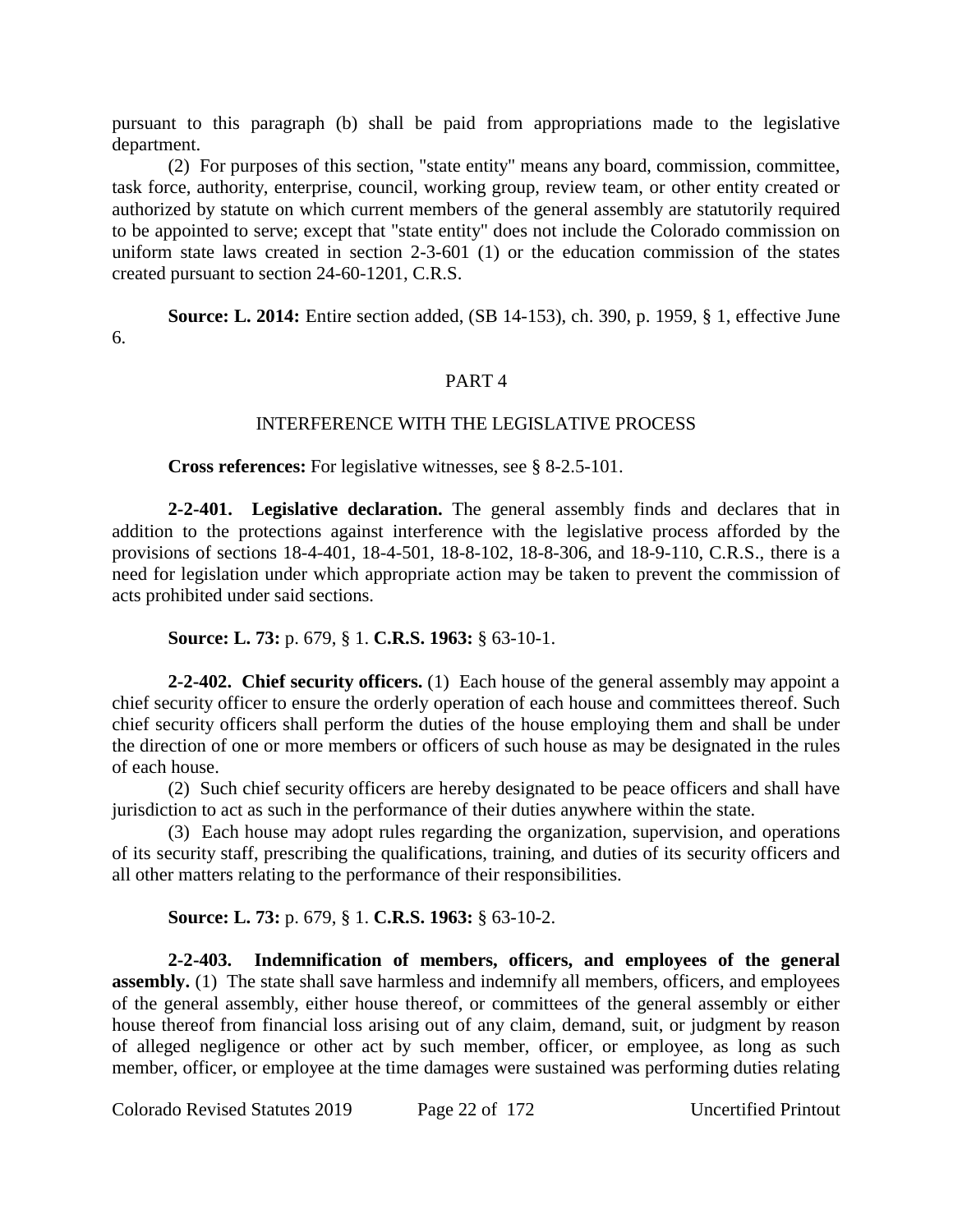to the maintenance of order in connection with the operation of the general assembly, either house thereof, or any committee of the general assembly or either house thereof, or involving the security, health, or safety of any member, officer, or employee of the general assembly, either house or a committee thereof, or the general public, and as long as such damage did not result from the willful and wrongful act or gross negligence of such member, officer, or employee; except that such member, officer, or employee shall, within five days after the time he is served with any summons, complaint, process, notice, demand, or pleading, deliver the original or a copy thereof to the attorney general.

(2) Upon such delivery the attorney general may assume control of the representation of such member, officer, or employee. Such member, officer, or employee shall cooperate fully with the attorney general's defense.

(3) This section shall not in any way impair, limit, or modify the rights or obligations of any insurer under any policy of insurance.

(4) The benefits of this section shall inure only to such members, officers, and employees and shall not enlarge or diminish the rights of any other party.

## **Source: L. 73:** p. 679, § 1. **C.R.S. 1963:** § 63-10-3.

**2-2-404. Legislative rules.** (1) The senate and the house of representatives shall each have the power to adopt rules or joint rules, or both, for the orderly conduct of their affairs and to preserve and protect the health, safety, and welfare of their members, officers, and employees in the performance of their official duties, as well as that of the general public in connection therewith, and to preserve and protect property and records under the jurisdiction of the general assembly or either house thereof, consistent with public convenience, the public's rights of freedom of expression and to peaceably assemble and petition government, and the established democratic concepts of the openness of the legislative process.

(1.5) Repealed.

(2) In lieu of or in addition to the adoption of such rules, the senate and the house of representatives may each, by rule, authorize its presiding officer to promulgate regulations for any or all such purposes.

(3) Rules or regulations may be adopted with respect to the following matters, among others, without limitation by reason of such specification:

(a) Regulating admission to the legislative chambers, galleries, lobbies, offices, and other areas of the buildings wherein they are located which provide access thereto;

(b) Limiting the size of groups of persons permitted within such areas, for reasons of health and safety and in case of fire or other emergency;

(c) Prohibiting or restricting the bringing of signs, banners, placards, or other display materials into any such areas, or possessing them therein, without proper authorization;

(d) Prohibiting or restricting the bringing of radio or television equipment, recording equipment, sound-making or amplifying equipment, and photographic equipment into any such areas, or possessing them therein, without proper authorization;

(e) Prohibiting or restricting the bringing of packages, bags, baggage, or briefcases into any such areas, or possessing them therein, without proper authorization;

(f) Establishing rules of conduct for visitors to the galleries;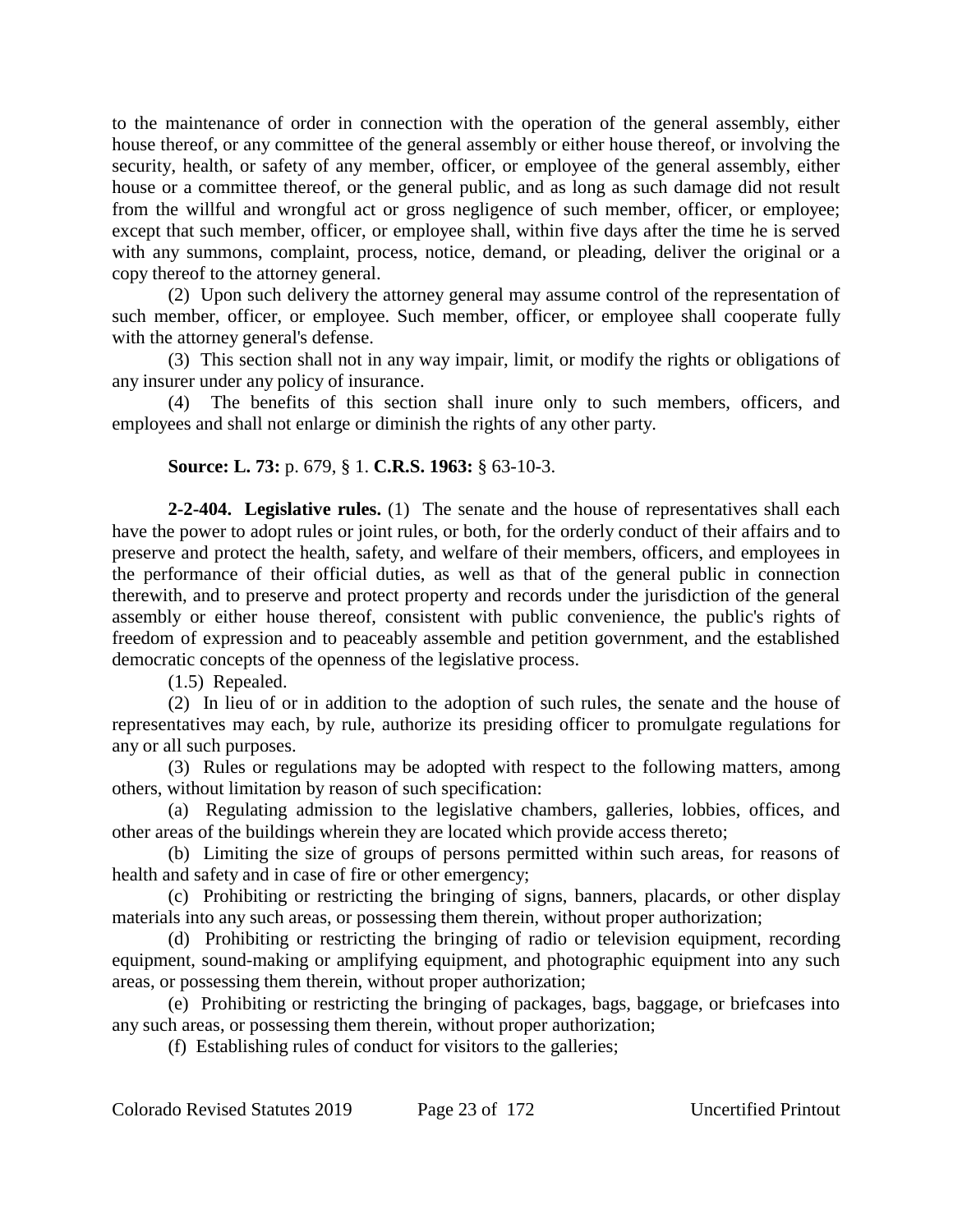(g) Authorizing the clearing of the public from the chambers, lobbies, and galleries or from any room in which a public legislative hearing or meeting is being conducted in the event of any disturbance therein which disrupts legislative proceedings or endangers any member, officer, or employee of the general assembly or the general public, or where reasonable grounds exist for believing that such a disturbance or danger may occur; except that duly accredited representatives of the news media not participating in any such disturbance shall be permitted to remain therein. The closing of such areas to the public shall continue only so long as necessary to avoid disruption of the legislative proceedings or to preserve and protect the safety of the members, officers, or employees of the general assembly or the general public.

(h) Authorizing the construction of safety barriers and other protective measures for the galleries and other areas under the jurisdiction of the general assembly and the acquisition of security equipment, all within the funds made available therefor;

(i) Protecting the records and property of the general assembly from unlawful damage or destruction;

(j) Any and all other matters which may be necessary or appropriate to the orderly conduct of the affairs of the general assembly and the protection of the health, safety, and welfare of the members, officers, and employees of the general assembly and the general public in connection therewith.

(4) In lieu of or in addition to the adoption of separate rules, the senate and the house of representatives may adopt joint rules applicable to both houses.

(5) In lieu of or in addition to the promulgation of separate regulations, the senate and the house of representatives may promulgate joint regulations applicable to both houses.

(6) All such rules of the senate and the house of representatives or either house and regulations of the senate and the house of representatives shall be filed in the offices of the clerks thereof, and a copy of such rules and regulations shall be made available to any person upon request, without charge.

(7) Such rules and regulations shall have the force and effect of law. Any person who willfully violates any such rule or regulation is guilty of a misdemeanor and, upon conviction thereof, shall be punished by a fine of not more than one hundred dollars, or by imprisonment in the county jail for not more than thirty days, or by both such fine and imprisonment.

**Source: L. 73:** p. 680, § 1. **C.R.S. 1963:** § 63-10-4. **L. 94:** (1.5) added, p. 1957, § 1, effective August 1. **L. 2006:** (1.5) repealed, p. 63, § 8, effective July 1.

**2-2-405. Injunctions.** If the presiding officer of either the senate or the house of representatives has reasonable grounds for believing that any person is then committing an unlawful act, or is about to do so, which is interfering with or will interfere with any proceedings or other business of the general assembly, either house thereof, or any committee of the general assembly or either house thereof, he may seek injunctive relief in accordance with the Colorado rules of civil procedure.

**Source: L. 73:** p. 681, § 1. **C.R.S. 1963:** § 63-10-5.

**2-2-406. Contempt of either house.** (1) The senate and the house of representatives may each punish by imprisonment not extending beyond the same session of the general

Colorado Revised Statutes 2019 Page 24 of 172 Uncertified Printout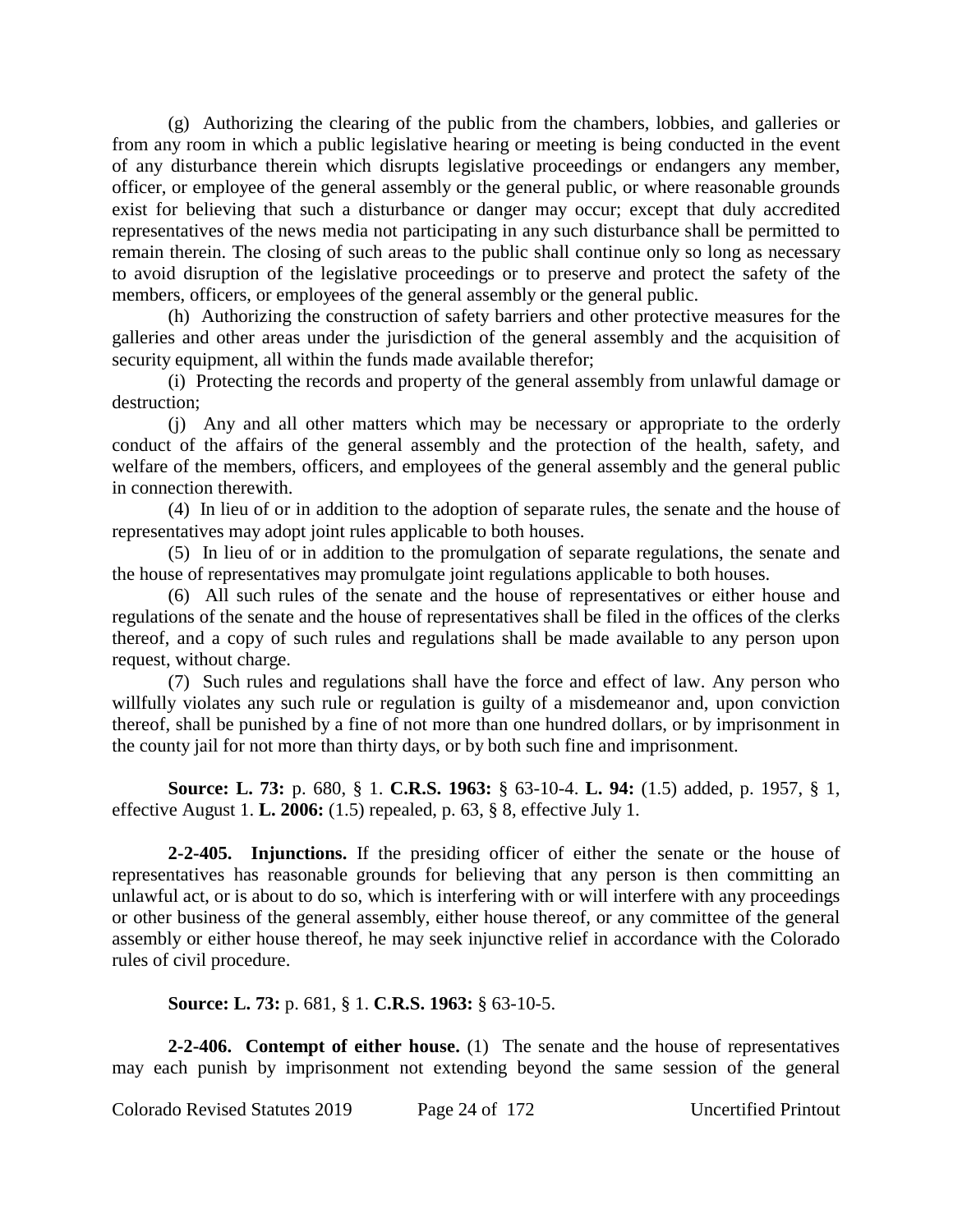assembly, as and for a contempt, disorderly conduct of its members, officers, employees, or others committed in the immediate view of the senate or the house of representatives and tending to interrupt its proceedings. Imprisonment for contempt shall be effected by a warrant in the name of the people of the state, signed by the presiding officer of the house in which the contempt occurred, directed to the chief security officer of such house or the state police and ordering the apprehension of the contemnor and the delivery of him to the sheriff of the county in which the alleged contempt occurred for detention by said sheriff in accordance with such warrant, subject to such bail as may be set by the district court of the county in which the alleged contempt occurred. A finding of contempt and imprisonment therefor shall not constitute a bar to any other proceeding, civil or criminal, for the same act.

(2) Notice of the proposed contempt citation shall be published in a resolution of the house in which the contempt occurred approved first by a majority of a committee and then of the house itself. If the contempt is committed before the house itself rather than a committee thereof, a resolution of the house itself shall be sufficient. Persons actually named in the resolution shall be either personally served or otherwise be given notice in the same manner as is provided by law and the Colorado rules of civil procedure for acquisition of jurisdiction over the person in civil actions. The notice shall include:

(a) A statement of the terms or substance of the offense which caused the citation to be issued;

(b) A statement of the time and place of the hearing before the committee which first passed the contempt resolution or before the house in which the contempt occurred, as the case may be. The person to be cited shall be required to show cause why he should not be found in contempt. The time and place for hearing shall allow reasonable time to give the person to be cited notice of the charges against him and to prepare an appropriate defense concerning them.

(3) The contempt hearing shall give the person to be cited an opportunity for an oral presentation before the committee or before the house in which the contempt occurred, whichever is holding the hearing, for submission of written arguments, and for the right to counsel at the hearing.

(4) A person to be cited shall be found in contempt and shall be punished therefor only after a majority of the committee which initiated the contempt proceeding finds, after notice and a hearing which satisfies the provisions of subsections (2) and (3) of this section, that the person cited has been proven beyond a reasonable doubt to have committed a contempt as defined in this section. The committee shall state in a report to the full house the reasons for its finding. If the full house affirms by a majority vote the finding of the committee, the cited person shall be held in contempt.

(5) If the contempt citation is initiated by the house itself because of a contempt committed before the house, the person to be cited shall be punished for contempt if the house itself finds, by a majority vote, after notice and a hearing which satisfies the provisions of subsections (2) and (3) of this section, that the person cited has been proven beyond a reasonable doubt to have committed a contempt as defined in this section.

## **Source: L. 73:** p. 682, § 1. **C.R.S. 1963:** § 63-10-6.

## PART 5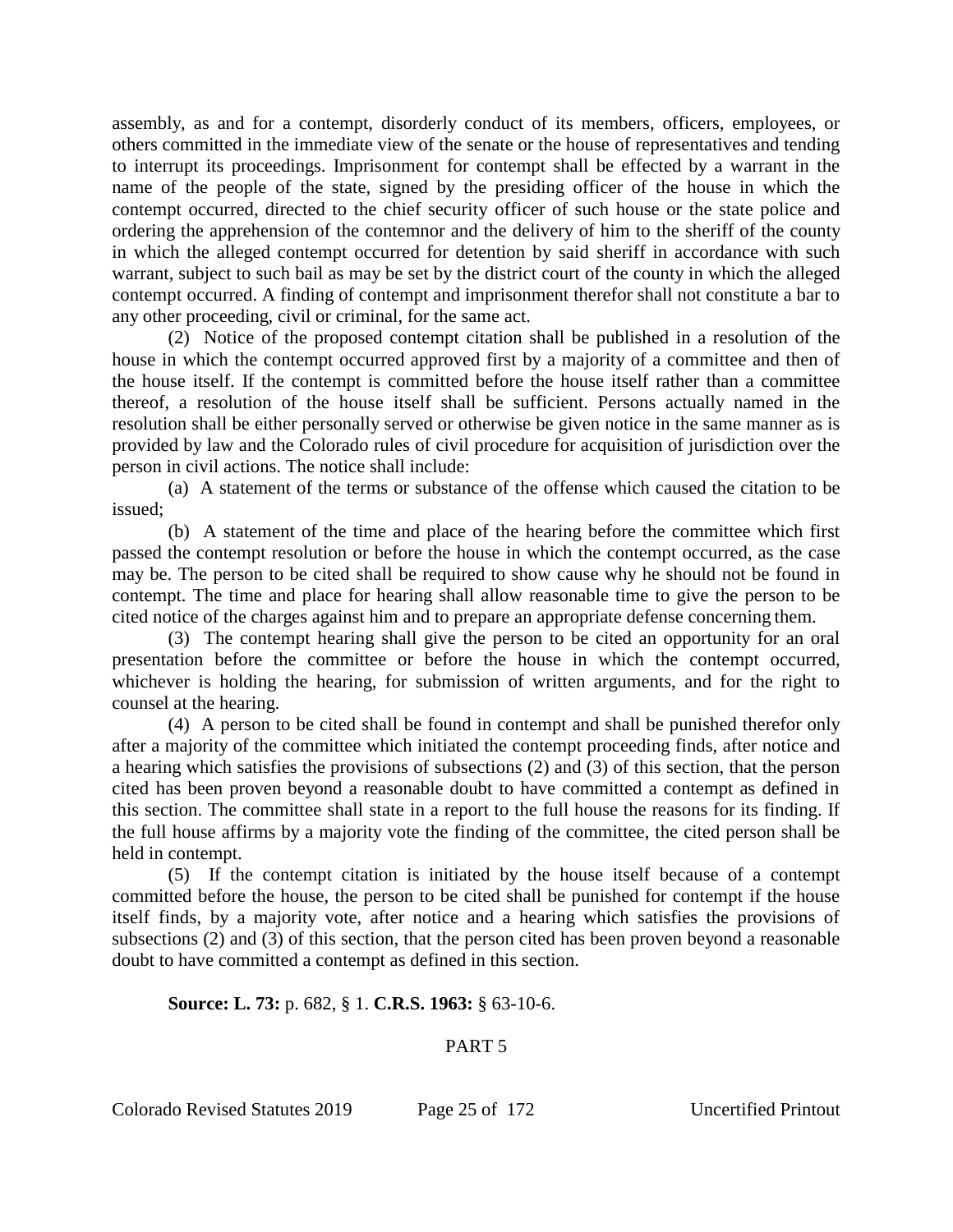#### LEGISLATIVE DISTRICTS - IMPLEMENTATION OF COMMISSION PLAN

**Editor's note:** Sections 6 through 14 of chapter 286, Session Laws of Colorado 2000, provided for the organization of the 2000 reapportionment commission.

**2-2-501. Number of members of general assembly - election from districts.** The senate of the general assembly shall consist of thirty-five members and the house of representatives thereof shall consist of sixty-five members, with one member of the senate to be elected from each senatorial district and one member of the house of representatives to be elected from each representative district, as established in this part 5.

**Source: L. 81:** Entire part added, p. 332, § 1, effective June 19.

## **2-2-502. Definitions.** As used in this part 5:

(1) "Commission" means the Colorado reapportionment commission, created pursuant to section 48 of article V of the state constitution and appointed in 2011.

(2) "Major political party" means one of the two political parties whose candidate for governor at the last preceding gubernatorial election received the first and second greatest number of votes.

**Source: L. 81:** Entire part added, p. 332, § 1, effective June 19. **L. 2000:** (1) amended, p. 1385, § 1, effective May 30. **L. 2010:** (1) amended, (HB 10-1210), ch. 352, p. 1634, § 1, effective August 11.

**2-2-503. Designation of senatorial districts to elect in 2012 and 2014.** As a part of its preliminary and final reapportionment plans for state senatorial districts, the commission shall designate those senatorial districts in which state senators shall be elected at the general election to be held in November 2012, and every four years thereafter, and those senatorial districts in which state senators shall be elected at the general election to be held in November 2014, and every four years thereafter. Such designation of senatorial districts shall be filed with the secretary of state as a part of the approved reapportionment plan required to be filed by section 48 (1)(e) of article V of the state constitution.

**Source: L. 81:** Entire part added, p. 332, § 1, effective June 19. **L. 90:** Entire section amended, p. 323, § 1, effective June 9. **L. 2000:** Entire section amended, p. 1385, § 2, effective May 30. **L. 2010:** Entire section amended, (HB 10-1210), ch. 352, p. 1634, § 2, effective August 11.

**2-2-504. Holdover senators keep office - vacancies.** (1) Nothing in this part 5 or in any reapportionment plan shall be construed to cause the removal of any senator from his or her office for the term for which the senator was elected, and each such senator shall serve the term for which he or she was elected.

(2) If any senator elected at the 2010 general election vacates his or her seat prior to the convening of the regular legislative session in 2013, such vacancy shall be filled from the district from which the senator was elected in accordance with section 1-12-203, C.R.S. If such vacancy

Colorado Revised Statutes 2019 Page 26 of 172 Uncertified Printout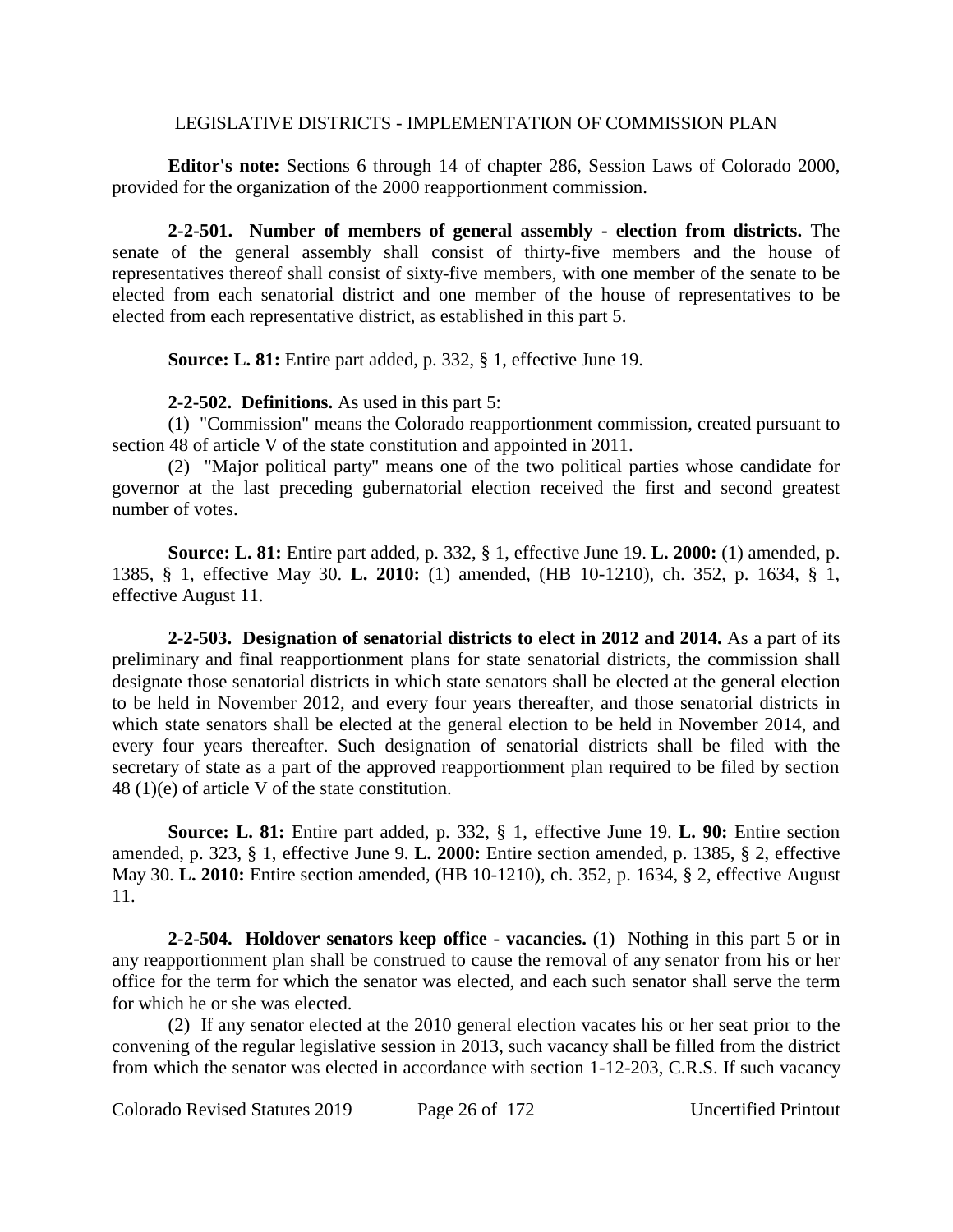occurs more than fifty-five days before the general election in 2012, there shall be an election at the general election in 2012 for the remainder of such senator's term from the senatorial district created by the commission. Nomination of candidates at such election shall be in accordance with article 4 of title 1, C.R.S.

(3) If any senator elected at the 2010 general election vacates his or her seat on or after the convening of the regular legislative session in 2013, such vacancy shall be filled from the senatorial district created by the commission in accordance with section 1-12-203, C.R.S.

**Source: L. 81:** Entire part added, p. 333, § 1, effective June 19. **L. 90:** Entire section amended, p. 323, § 2, effective June 9. **L. 2000:** Entire section amended, p. 1385, § 3, effective May 30. **L. 2010:** (2) and (3) amended, (HB 10-1210), ch. 352, p. 1634, § 3, effective August 11.

**2-2-505. Maps of legislative districts.** (1) Following the development of a preliminary plan, as required by section 48 (1)(e) of article V of the state constitution, and prior to the holding of public hearings on any preliminary plan, the commission may file with each county clerk and recorder and each county chairman of the two major political parties a copy of the preliminary reapportionment plan showing the proposed state senatorial and representative districts in which such county is located, together with a state outline map of legislative districts. A complete state plan may be provided to the state chairmen of the two major political parties.

(2) At the time of submission of a final reapportionment plan to the Colorado supreme court for its review and determination in accordance with section 48 (1)(e) of article V of the state constitution, the commission shall provide the supreme court with a copy of all maps showing the division of the state into legislative districts and necessary supportive evidence, pursuant to the supreme court rules adopted for such proceedings.

(3) As soon as possible after approval of a final plan by the Colorado supreme court, the commission shall prepare and file with the secretary of state copies of census maps showing thereon each legislative district and a description of each district in terms of official census units. The commission shall also file with the county clerk and recorder in each county the necessary maps and descriptions of each legislative district which is located within the boundaries of such county.

**Source: L. 81:** Entire part added, p. 333, § 1, effective June 19.

**2-2-505.5. Presidential election years.** Pursuant to section 1-3-102, C.R.S., in any year in which a presidential election will be held, a political party may decide to hold its precinct caucuses on the first Tuesday in February. Because 2012 is a presidential election year, political parties may hold precinct caucuses on February 7, 2012. To allow county clerks sufficient time to redraw precinct boundaries, pursuant to section 48 (1)(e) of article V of the state constitution, the Colorado supreme court is required to approve the commission's plan no later than fifty-five days before the precinct caucuses or by December 14, 2011. While this date shortens the timeline for the commission to complete its final plan, the general assembly urges the commission to complete its final plan and the supreme court to approve a final plan by this date.

**Source: L. 2010:** Entire section added, (HB 10-1210), ch. 352, p. 1635, § 4, effective August 11.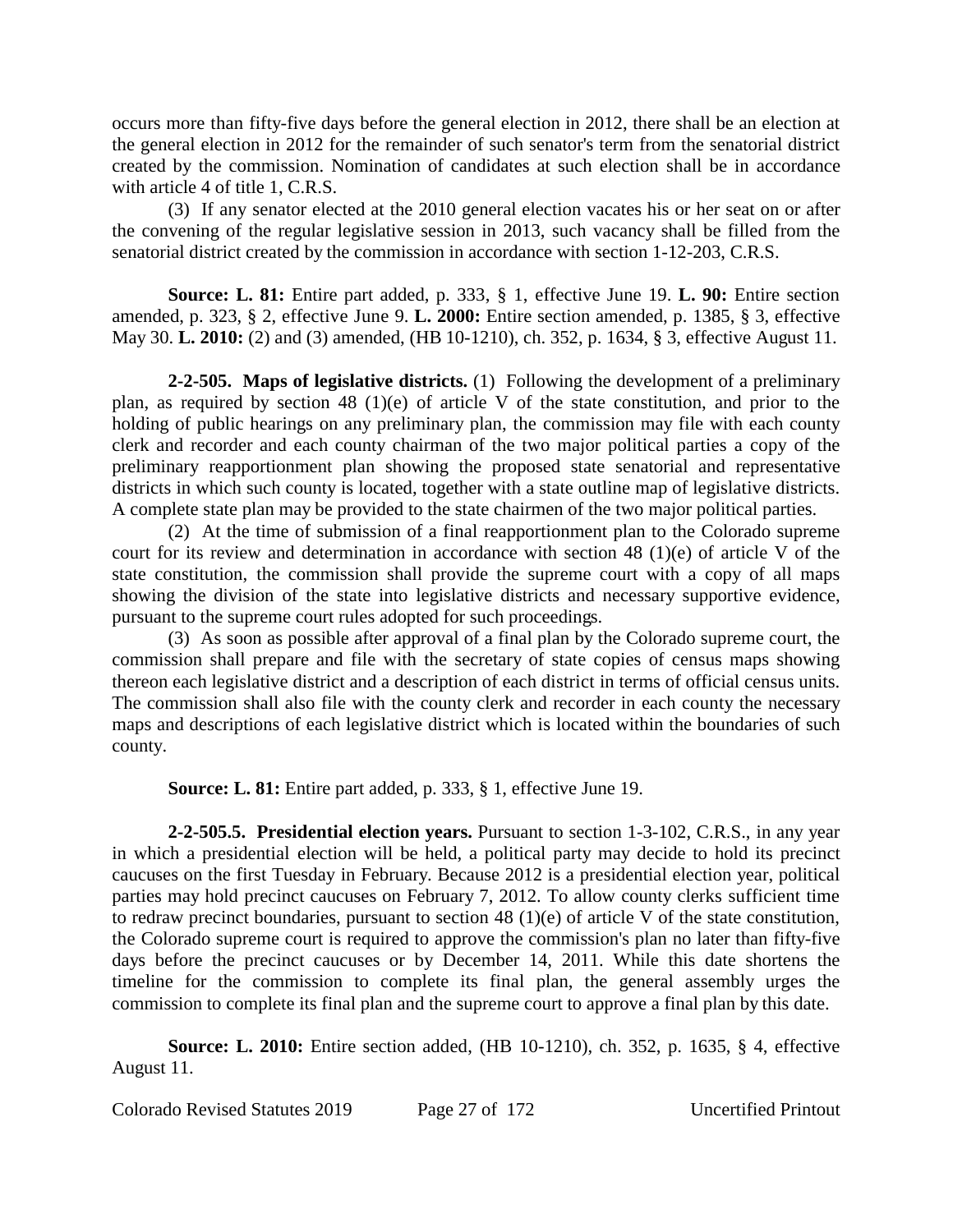**2-2-506. Precinct boundaries.** (1) (a) Pursuant to the provisions of sections 1-5-101 and 1-5-102, C.R.S., the board of county commissioners of each county shall redraw the general election precincts in such county to ensure that no general election precinct is contained within more than one state representative, state senatorial, or congressional district.

(b) and (c) (Deleted by amendment, L. 94, p. 1623, § 9, effective May 31, 1994.)

(d) Not more than one week after such approval of precinct boundaries and in accordance with sections 1-5-101 and 1-5-102, C.R.S., the board of county commissioners shall file with the secretary of state a copy of the county precinct boundary map showing thereon the revised and reestablished general election precinct boundaries and the boundaries of any legislative or congressional district, if said county is divided into two or more state representative, state senatorial, or congressional districts.

(2) The board of county commissioners shall notify the county chairman of each of the two major political parties of any general election precinct boundaries revised and reestablished in accordance with the provisions of this section within five days after the establishment of precinct boundaries in accordance with the provisions of this section.

**Source: L. 81:** Entire part added, p. 333, § 1, effective June 19. **L. 90:** (1) amended, p. 324, § 3, effective June 9. **L. 92:** Entire section amended, p. 590, § 1, effective April 10. **L. 94:** (1) amended, p. 1623, § 9, effective May 31.

**2-2-507. Attachments and detachments.** (1) If any area of the state is omitted from the reapportionment plan approved by the Colorado supreme court, inadvertently or by virtue of the complexities of the census materials used in the development of the plan, the secretary of state, upon discovery of such omission, shall determine to which senatorial or representative district the area should be assigned as follows:

(a) If the area is surrounded by a representative or senatorial district, the area shall be assigned to said district; and

(b) If the area is contiguous to two or more representative or senatorial districts, the area shall be assigned to the district that has the least population according to the latest national census.

(2) If any area of the state is included in two or more senatorial or representative districts in the reapportionment plan approved by the Colorado supreme court, inadvertently or by virtue of the complexities of the census materials used in the development of the plan, the secretary of state, upon discovery of such inclusion, shall detach said area from the senatorial or representative district or districts having the largest population and shall designate such area as being assigned to the district having the least population; except that, if such area is wholly surrounded by a senatorial or representative district and by inadvertence is also included in another district, the secretary of state shall assign such area to the district wholly surrounding such area, regardless of population.

(2.5) (a) If a county clerk and recorder discovers that a border between two senatorial or representative districts divides a residential parcel between the two districts and the clerk and recorder wishes to have the border moved, the clerk and recorder shall submit to the secretary of state documentation, satisfactory to the secretary of state, evidencing such division. If the secretary of state believes that the border should be moved, the secretary of state shall propose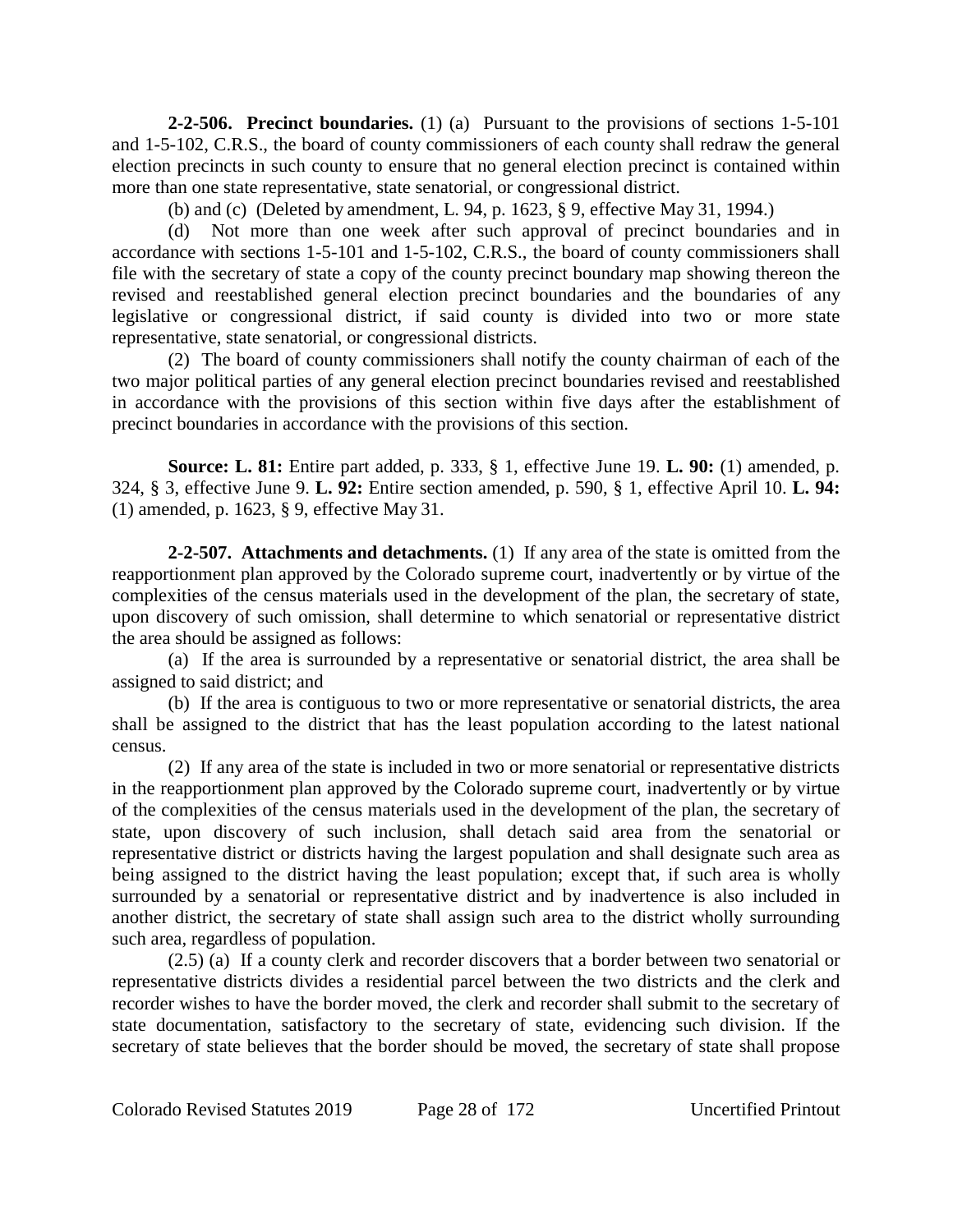moving the border between the two districts to a visible feature normally relied upon by the United States census bureau such that the border:

(I) Does not split a residential parcel;

(II) Moves the remaining portion of the residential parcel into the least populated of the two districts; except that, if the border is a border between both senatorial and representative districts, the remaining portion of the residential parcel shall be moved into the least populated of the two representative districts;

(III) Would not result in a violation of section 46 or 47 of article V of the state constitution based upon the latest national census;

(IV) Minimizes the impact on the affected community for purposes of establishing polling locations; and

(V) Minimizes changes in distances from the reapportionment plan approved by the Colorado supreme court.

(b) If the secretary of state proposes moving any border pursuant to this subsection (2.5), the secretary of state shall describe any potential changes in populations of affected senatorial or representative districts, based on the latest national census, to the Colorado supreme court. If the supreme court determines that the assignments made by the secretary of state satisfy the criteria established in paragraph (a) of this subsection (2.5), the supreme court may approve said assignments. If the supreme court determines that the assignment does not satisfy the criteria established in paragraph (a) of this subsection (2.5), the supreme court shall deny the proposed assignment.

(3) Following the assignment of any area pursuant to the provisions of subsection (1) or (2) of this section, the secretary of state shall certify the population of such assigned area and any changes in populations of affected senatorial or representative districts, based on the latest national census, to the Colorado supreme court. If the supreme court determines that the assignments made by the secretary of state would not result in a violation of the population requirements of section 46 of article V of the state constitution, the supreme court shall approve said assignments. If the supreme court determines that the assignments would result in a violation of the population requirements of section 46 of article V of the state constitution, the supreme court shall certify a revised reapportionment plan to the secretary of state.

**Source: L. 81:** Entire part added, p. 334, § 1, effective June 19. **L. 2002:** (2.5) added, p. 417, § 2, effective May 6. **L. 2013:** (2.5)(a)(IV) amended, (HB 13-1303), ch. 185, p. 750, § 128, effective May 10.

**Cross references:** (1) For the legislative declaration contained in the 2002 act enacting subsection (2.5), see section 1 of chapter 142, Session Laws of Colorado 2002.

(2) In 2013, subsection (2.5)(a)(IV) was amended by the "Voter Access and Modernized Elections Act". For the short title and the legislative declaration, see sections 1 and 2 of chapter 185, Session Laws of Colorado 2013.

**2-2-508. Changes in county and municipal boundaries.** Whenever the boundaries of a senatorial or representative district coincide with the boundaries of a county or municipality, and said county or municipal boundaries are changed by annexation or detachment, the boundaries of the senatorial or representative district shall remain the same until such time as a new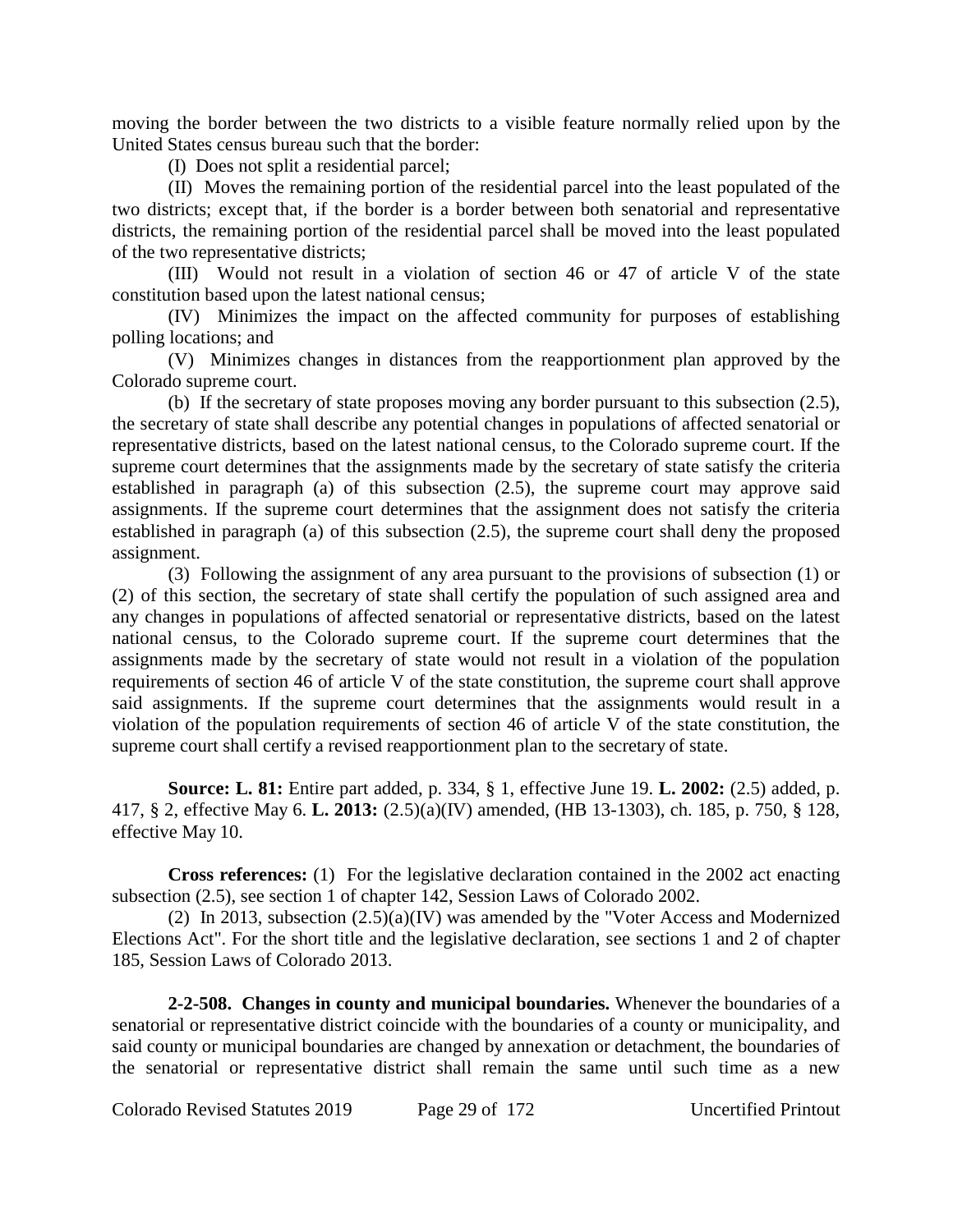reapportionment is made following a national census as provided in section 48 of article V of the state constitution.

**Source: L. 81:** Entire part added, p. 334, § 1, effective June 19.

**2-2-509. Published plan and records.** (1) Upon submission of the reapportionment plan approved by the Colorado supreme court to the secretary of state, the commission shall provide all copies of the published plan and all commission records to the secretary of state.

(2) The secretary of state shall provide any candidate for legislative office or any Colorado citizen with a copy of a map showing the boundaries for any legislative district upon request. Individual district maps shall be provided to any resident of a legislative district without charge. A nominal charge may be determined and collected pursuant to section 24-21-104 (3), C.R.S., for copies of district maps for which an individual is not a resident.

**Source: L. 81:** Entire part added, p. 335, § 1, effective June 19. **L. 83:** (2) amended, p. 864, § 10, effective July 1.

**2-2-510. Commission meetings - open to public.** Meetings of the commission shall be open to the public and shall be subject to the provisions of part 4 of article 6 of title 24, C.R.S.

**Source: L. 81:** Entire part added, p. 335, § 1, effective June 19.

**2-2-511. Applicability.** This part 5 shall apply to the Colorado reapportionment commission appointed in 2011 and to state senatorial and state representative districts created by said commission.

**Source: L. 81:** Entire part added, p. 335, § 1, effective June 19. **L. 90:** Entire part amended, p. 324, § 4, effective June 9. **L. 2000:** Entire section amended, p. 1386, § 5, effective May 30. **L. 2010:** Entire section amended, (HB 10-1210), ch. 352, p. 1635, § 5, effective August 11.

# PART 6

# LEGISLATIVE COMMISSION

# **2-2-601 and 2-2-602. (Repealed)**

**Source: L. 93:** Entire part repealed, p. 2106, § 5, effective June 9.

**Editor's note:** This part 6 was added in 1988 and was not amended prior to its repeal in 1993. For the text of this part 6 prior to 1993, consult the Colorado statutory research explanatory note and the table itemizing the replacement volumes and supplements to the original volume of C.R.S. 1973 beginning on page vii in the front of this volume. The provisions concerning the former legislative commission, now called the executive committee, are now located in part 3 of article 3 of this title.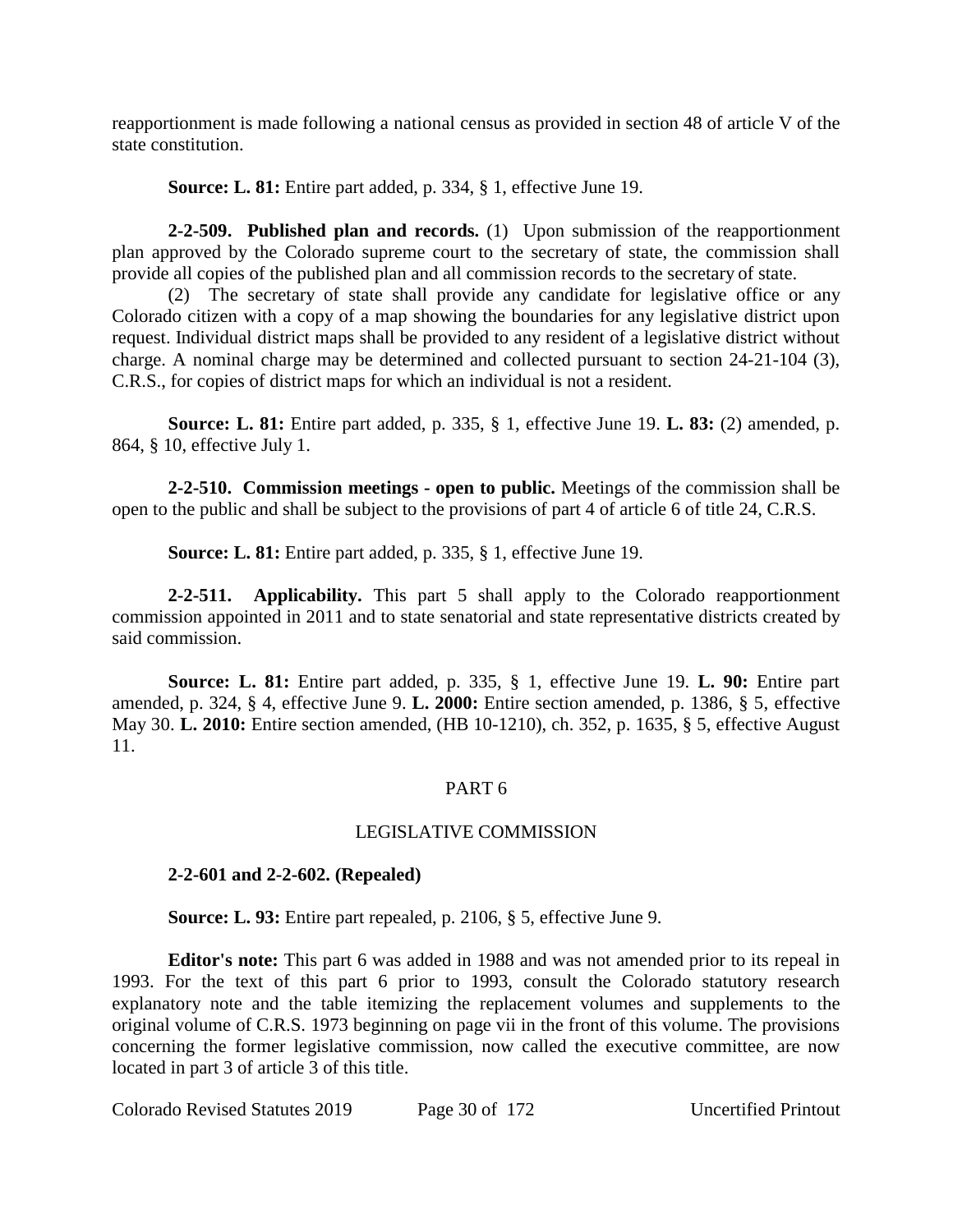#### PART 7

#### ENACTMENT OF LAWS REGARDING SENTENCING OF CRIMINAL OFFENDERS

## **2-2-701. General assembly - bills regarding the sentencing of criminal offenders legislative intent - definition.**

(1) and (2) Repealed.

(3) On and after July 1, 1994, any bill which is introduced at any session of the general assembly which affects criminal sentencing and which may result in a net increase or a net decrease in periods of imprisonment in state correctional facilities shall be reviewed by the director of research of the legislative council for the purpose of providing information to the general assembly on the long-term fiscal impact which may result from the passage of the bill, including the increased capital construction costs, increased operating costs, and increased parole costs for the department of corrections for the first five fiscal years following the effective date of the bill. The division of criminal justice in the department of public safety in cooperation with the department of corrections shall annually provide incarceration and parole length of stay estimates to the director of research of the legislative council.

(4) For purposes of this part 7, "state correctional facilities" means any facility under the supervision of the department of corrections in which persons are or may be lawfully held in custody as a result of conviction of a crime and any prison facility operated by a county, city and county, or private corporation located in this state or another state; except that it does not include any local jail, multijurisdictional jail, or community corrections center.

**Source: L. 91:** Entire part added, p. 390, § 1, effective July 1. **L. 94:** (3) added, p. 1097, § 7, effective May 9; (1) and (2) repealed, p. 1714, § 1, effective July 1. **L. 2016:** (3) amended and (4) added, (SB 16-095), ch. 43, p. 104, § 1, effective August 10.

**2-2-702. General assembly - bills regarding the sentencing of criminal offenders required to be assigned to the appropriations committee of the house of introduction.** On and after July 1, 1991, any bill which is introduced into either house of the general assembly which affects the sentencing of criminal offenders and which would result in a net increase in periods of imprisonment in state correctional facilities shall, as soon as such net increase is determined, in addition to the assignment or referral of such bill to any other legislative committee or committees, be assigned or referred to the appropriations committees of the house into which such bill is introduced.

**Source: L. 91:** Entire part added, p. 391, § 1, effective July 1.

**2-2-703. General assembly - bills which result in a net increase in periods of imprisonment in state correctional facilities - funding must be provided in the bill.** On and after July 1, 1991, a bill may not be passed by the general assembly which would result in a net increase in periods of imprisonment in state correctional facilities unless, in such bill, there is an appropriation of money which is sufficient to cover any increased capital construction costs, any increased operating costs, and increased parole costs which are the result of such bill for the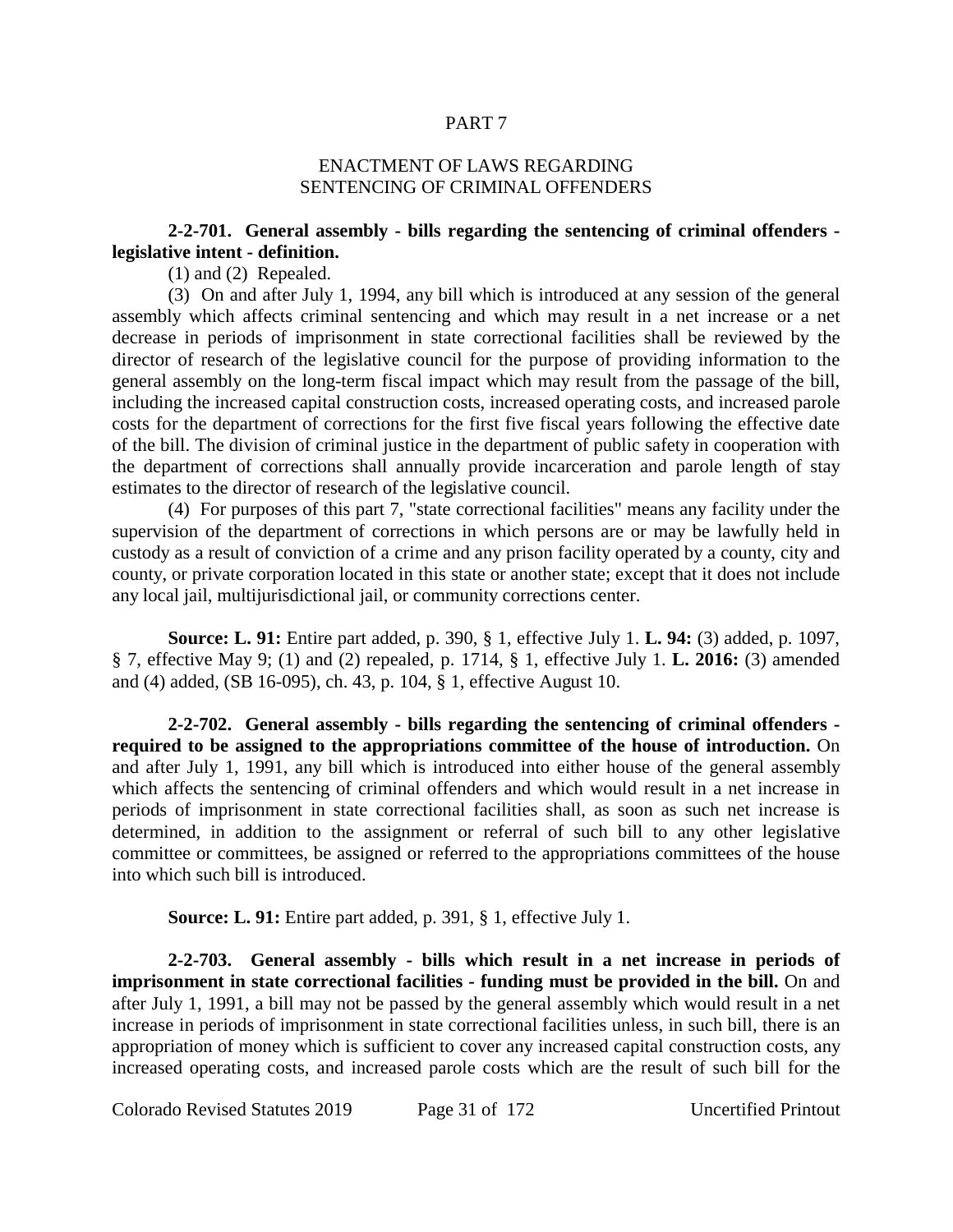department of corrections in each of the first five years following the effective date of the bill. Money sufficient to cover such increased capital construction costs and increased operating costs for the first five fiscal years following the effective date of the bill must be estimated by the appropriations committee, and after consideration of such estimate the general assembly shall make a determination as to the amount of money sufficient to cover the costs, and such money must be appropriated in the bill in the form of a statutory appropriation from the general fund in the years affected. Any such bill which is passed on or after July 1, 1991, which is silent as to whether it is intended to be an exception to this section, shall not be deemed to be such an exception. Any bill which is enacted which is intended to be an exception to this section must expressly state such exception in such bill.

**Source: L. 91:** Entire part added, p. 391, § 1, effective July 1. **L. 2016:** Entire section amended, (SB 16-095), ch. 43, p. 105, § 2, effective August 10.

# PART 8

## PLAIN LANGUAGE IN STATE LAWS

**2-2-801. Plain language requirement in state laws.** Any person, including members of the general assembly and employees of each house of the general assembly, the office of legislative legal services, the legislative council staff, and the staff of the joint budget committee, shall ensure that, to the extent possible, all bills and amendments to bills prepared or proposed by such person are written in plain, nontechnical language and in a clear and coherent manner using words with common and everyday meaning which are understandable to the average reader. Enactment of a bill by the general assembly shall create a presumption that such bill conforms to this section.

**Source: L. 93:** Entire part added, p. 995, § 2, effective June 2.

**2-2-802. People first language in state laws.** (1) On or after August 11, 2010, all new or amended statutes that refer to persons with disabilities must:

(a) Avoid language that:

(I) Implies that a person as a whole is disabled, such as the "mentally ill" or the "learning disabled"; or

(II) Equates persons with their condition, such as "epileptics", "autistics", or "quadriplegics";

(b) Replace disrespectful language by referring to persons with disabilities as persons first. Examples of people first language include, but are not limited to, the following: Persons with disabilities, persons with developmental and intellectual disabilities, persons with behavioral or mental health disorders, and persons with autism.

(c) Replace disrespectful, insensitive, or outdated terms such as "mental retardation" with people first language such as "people with developmental and intellectual disabilities".

(2) Violation of this section shall not be grounds to invalidate any new or amended statute; however, such statutes shall be amended to reflect the provisions of this section in any subsequent revision.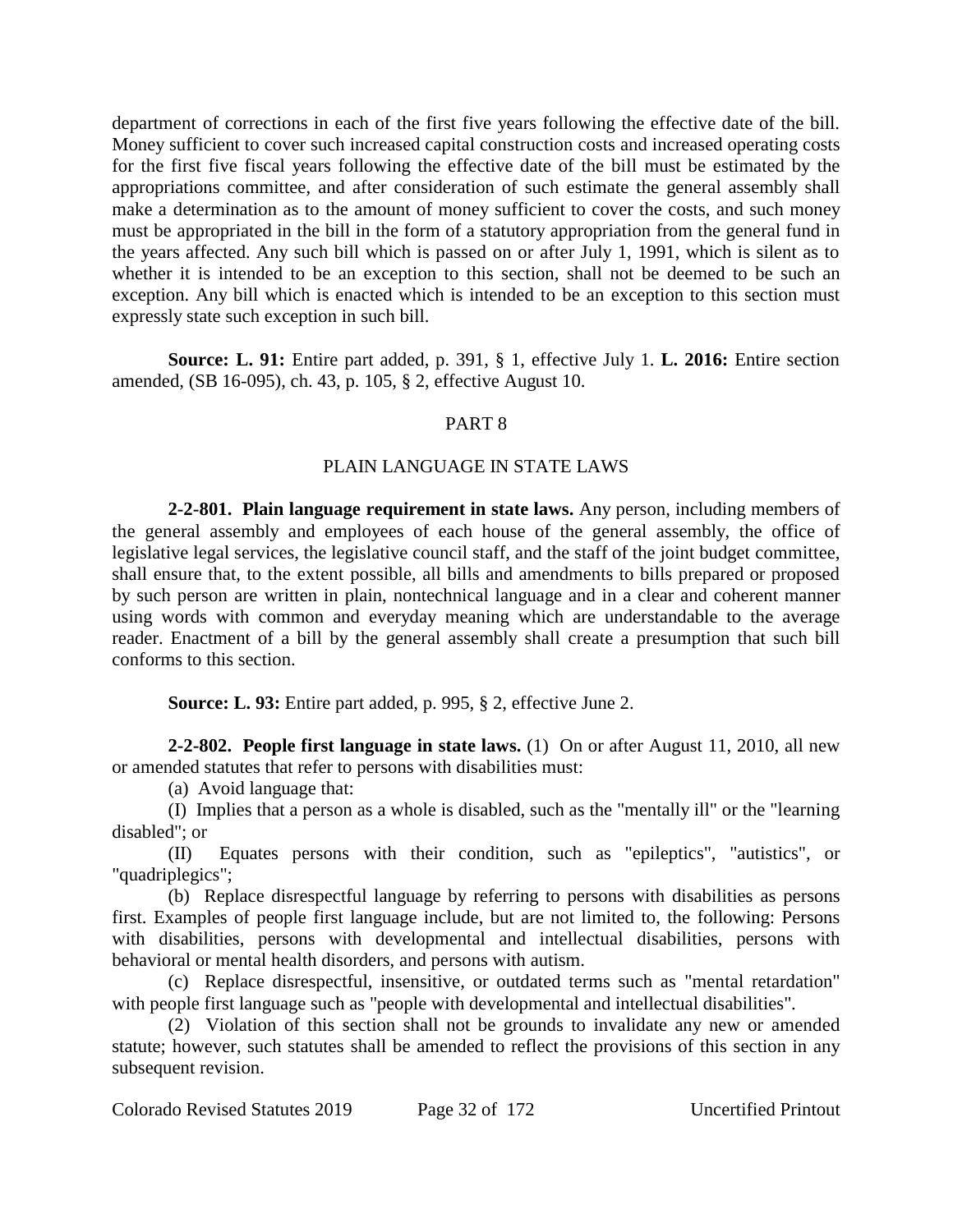(3) Nothing in this section shall constitute a requirement to change the name of any department, agency, or program of the state or any political subdivision of the state.

(4) The revisor of statutes is authorized to change any disrespectful, insensitive, or outdated terms that appear in the Colorado Revised Statutes and to replace such terms with people first language in accordance with this section.

**Source: L. 2010:** Entire section added, (HB 10-1137), ch. 93, p. 319, § 1, effective August 11. **L. 2017:** IP(1), (1)(b), and (1)(c) amended, (SB 17-242), ch. 263, p. 1262, § 30, effective May 25.

**Cross references:** For the legislative declaration in SB 17-242, see section 1 of chapter 263, Session Laws of Colorado 2017.

## PART 9

#### CENSUS DATA FOR REDISTRICTING

**2-2-901. Population data for redistricting - legislative declaration.** (1) The general assembly hereby finds and declares that:

(a) Section 44 of article V of the state constitution requires the general assembly to divide the state into congressional districts after each new apportionment of seats in the United States house of representatives, and a new apportionment occurs after each federal decennial census;

(b) Section 48 of article V of the state constitution requires that a reapportionment commission be appointed after each federal census to establish, revise, and alter the state senatorial and representative districts;

(c) These sections imply that the general assembly and the reapportionment commission must perform their constitutional duty to redraw the boundaries of congressional and state legislative districts using population data derived from the latest federal census, so that the equal population requirements of the federal and state constitutions can be satisfied;

(d) Federal officials have proposed using statistical sampling techniques to modify the traditional headcount of the population;

(e) The United States supreme court has held that the federal census act prohibits the use of statistically adjusted population data to apportion seats in the United States house of representatives among the states;

(f) Many have argued that statistically adjusted population data does not satisfy the requirement of the federal constitution for an "actual enumeration" of the population;

(g) There is no reason for congress to use one set of population data for apportionment of seats in congress and for state redistricting authorities to use a different set of data to redraw congressional and state legislative district boundaries, and the federal government would incur additional costs by furnishing two sets of data to the states;

(h) Using different population data for redistricting would subject the state of Colorado to the risk of litigation over the appropriate population figures, which form the very foundation of any congressional or state legislative redistricting plan;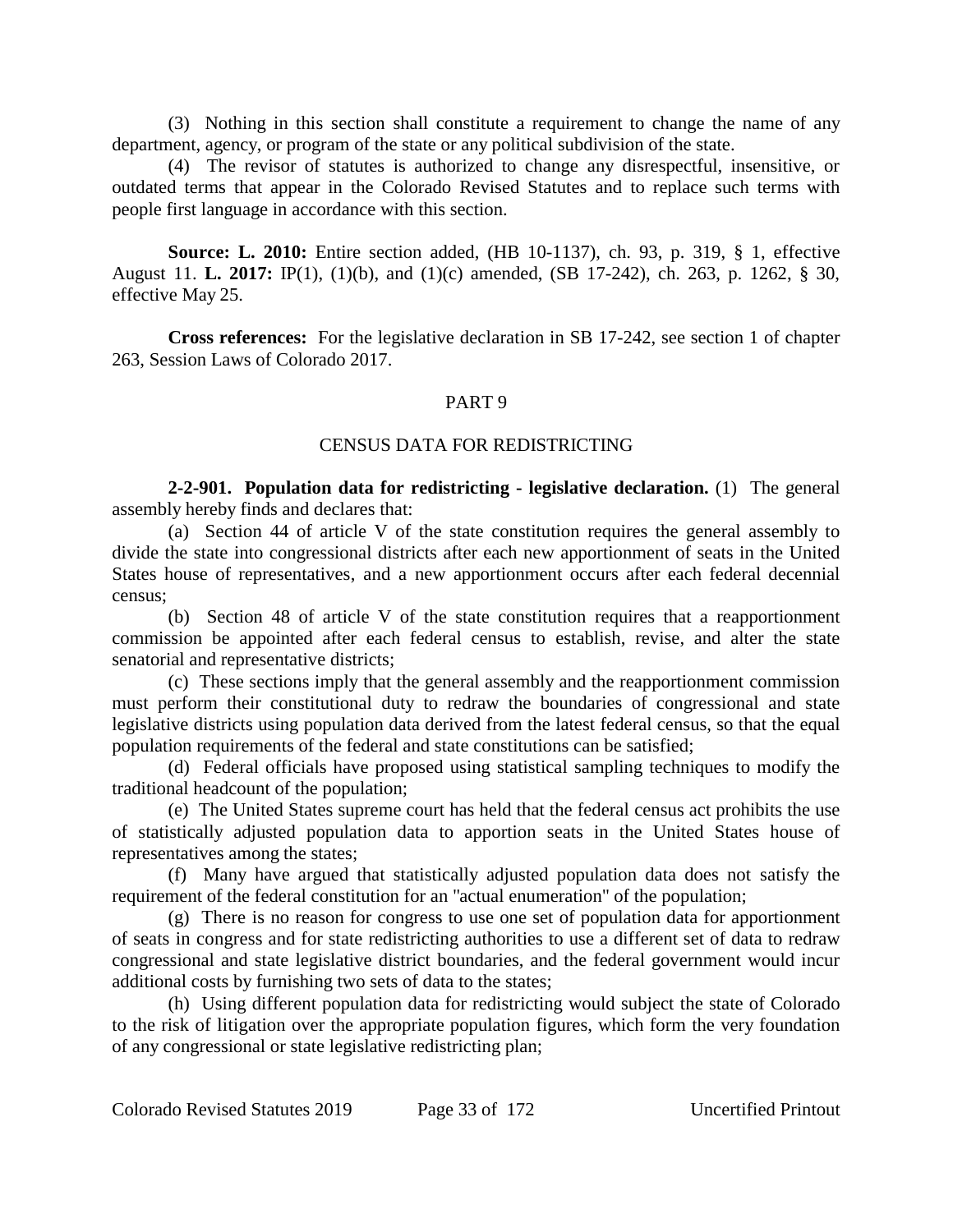(i) It is therefore necessary to establish the intent of the general assembly that the same population data be used in the congressional and state legislative redistricting processes as is used for purposes of apportioning seats in the United States house of representatives among the states.

(2) For purposes of redrawing the boundaries of congressional, state senatorial, and state representative districts after the federal census in the year 2010, the general assembly and the Colorado reapportionment commission shall use population data supplied by the United States bureau of the census that has been used to apportion the seats in the United States house of representatives among the states.

**Source: L. 99:** Entire part added, p. 559, § 1, effective May 7. **L. 2010:** (2) amended, (HB 10-1210), ch. 352, p. 1635, § 6, effective August 11.

## PART 10

## LEGISLATIVE INTERIM COMMITTEE ON HEALTH CARE SYSTEMS

#### **2-2-1001. (Repealed)**

**Editor's note:** (1) Subsection (7) provided for the repeal of this part 10, effective January 1, 2003. (See L. 2002, p. 1306.)

(2) This part 10 was added in 2002 and was not amended prior to its repeal in 2003. For the text of this part 10 prior to 2003, consult the 2002 Colorado Revised Statutes.

#### PART 11

LEGISLATIVE INTERIM COMMITTEE ON STIMULATING ECONOMIC DEVELOPMENT THROUGH BUSINESS PERSONAL PROPERTY TAX EXEMPTIONS AND OTHER METHODS

## **2-2-1101. (Repealed)**

**Editor's note:** (1) Subsection (7) provided for the repeal of this part 11, effective January 1, 2005. (See L. 2004, p. 1073.)

(2) This part 11 was added in 2004 and was not amended prior to its repeal in 2005. For the text of this part 11 prior to 2005, consult the 2004 Colorado Revised Statutes.

#### PART 12

## POST-ENACTMENT REVIEW OF THE IMPLEMENTATION OF BILLS

**2-2-1201. Accountability clauses - post-enactment review of implementation of bills by legislative service agencies - definitions - repeal.** (1) In accordance with the provisions of this section, legislative service agencies shall conduct a post-enactment review of the

Colorado Revised Statutes 2019 Page 34 of 172 Uncertified Printout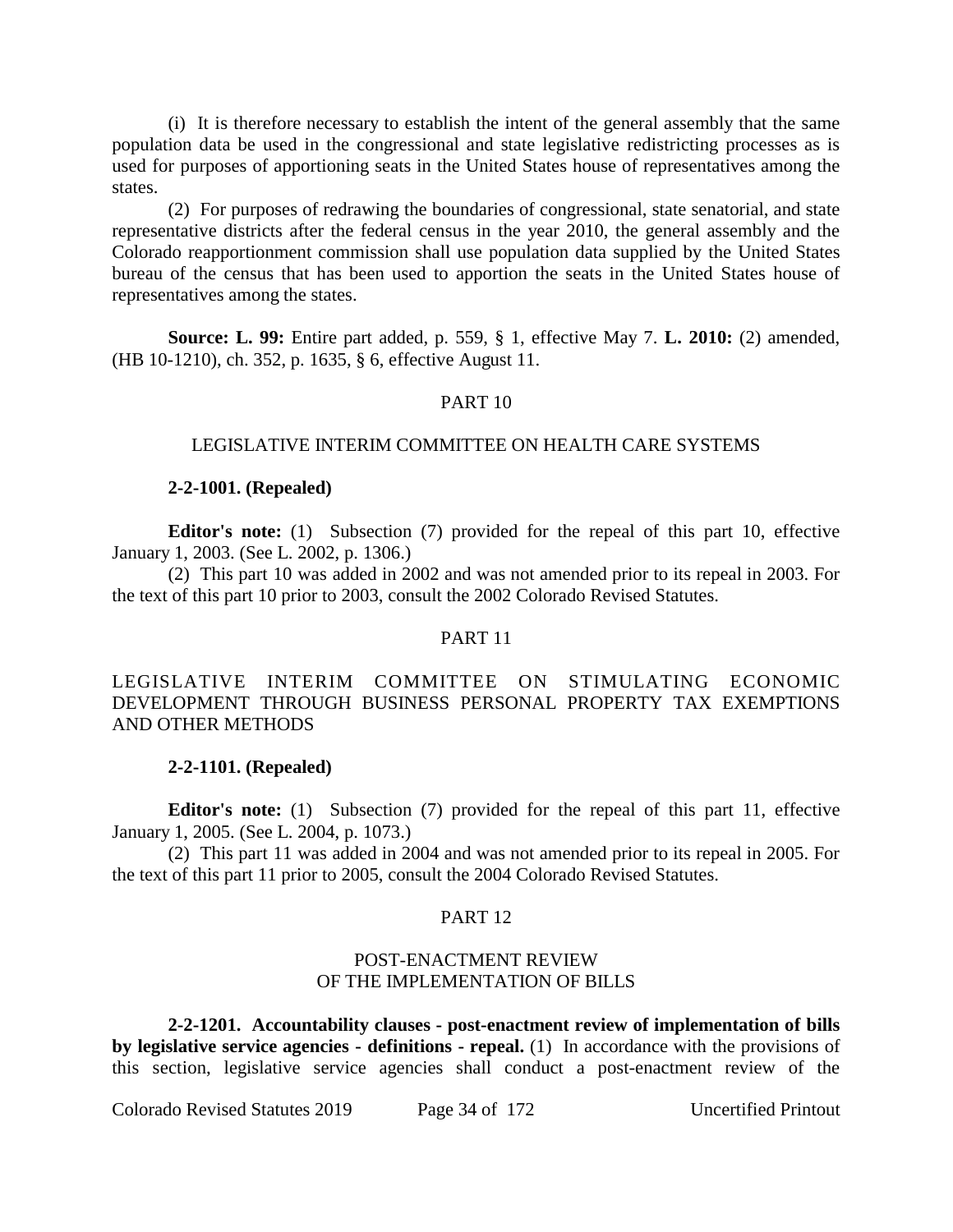implementation of any bill enacted during any legislative session, regular or special, commencing on and after January 1, 2006, that becomes law and that contains an accountability clause and a legislative declaration setting forth the desired results or benefits to be achieved by the bill, as intended by the general assembly, that shall be used by legislative services agencies in conducting a post-enactment review in accordance with this section and such other information that is necessary for the legislative service agencies to conduct such a postenactment review.

(2) (a) In conducting a post-enactment review as required by subsection (1) of this section, legislative service agencies shall determine to the greatest extent possible:

(I) Whether the bill has been implemented, in whole or in part;

(II) If the bill has been implemented in whole or in part, how the bill has been implemented, including whether the bill has been implemented in the most efficient and costeffective manner;

(III) If the bill has been implemented in part, the reasons why the bill has not been implemented in whole;

(IV) The extent to which the desired results or benefits of the bill, as specified in the legislative declaration of the bill, are being achieved;

(V) Whether there have been any unintended consequences or problems caused by the implementation of the bill;

(VI) Whether the implementation of the bill has been impeded by any existing state or federal statutes, rules, procedures, or practices;

(VII) Whether any administrative or statutory changes are necessary to improve the implementation of the bill;

(VIII) Whether the actual costs of implementing the bill have been within the estimated costs, if any, set forth in the fiscal note for the bill;

(IX) Whether any increase in state funding is necessary to improve the implementation of the bill; and

(X) Any other pertinent observation made by the legislative service agencies that relate to the implementation of the bill.

(b) If the legislative service agencies cannot determine any of the items specified in paragraph (a) of this subsection (2), in whole or in part, due to a lack of sufficient information set forth in the legislative declaration of the bill for which a post-enactment review is being conducted or due to any other ambiguity arising from the language of the bill, the legislative service agencies shall include a statement to that effect in their written findings reported in accordance with subsection (3) of this section.

(3) The legislative service agencies shall complete any post-enactment review of the implementation of a bill required pursuant to this section no later than one hundred eighty days after the two-year or five-year anniversary, as applicable, of the enactment of the bill. The legislative service agencies shall report their written findings resulting from any post-enactment review of the implementation of a bill to the speaker of the house of representatives, the president of the senate, the minority leaders of the house of representatives and senate, and the prime sponsors of the bill if they are still serving in the general assembly at the time the report is filed. The report shall be filed no later than sixty days after a post-enactment review is completed by the legislative service agencies and shall be a public record for purposes of article 72 of title 24, C.R.S.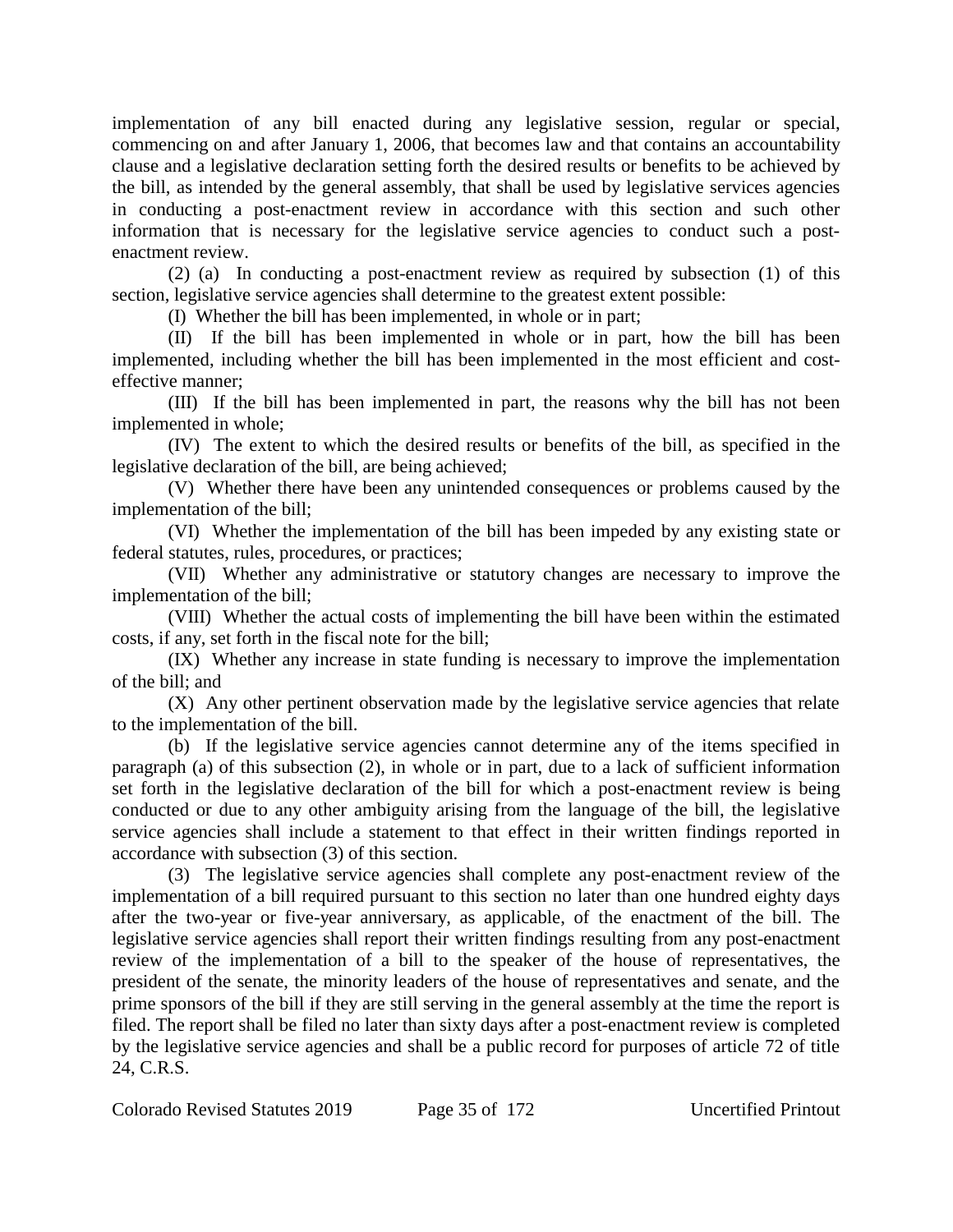(4) (a) Nothing in this section shall be construed to require the inclusion of an accountability clause and a legislative declaration in any bill.

(b) For purposes of this section, an accountability clause and a legislative declaration may be:

(I) Included in any bill introduced in the house of representatives or the senate at the request of the prime sponsor of the bill; or

(II) Added to any bill by amendment offered by any member of the general assembly and adopted during the legislative process in accordance with law and legislative procedures.

(5) Notwithstanding any other provision of law, all officers, departments, agencies, and offices of the state, or of any political subdivision of the state, that is responsible for or involved in the implementation of any bill that is subject to a post-enactment review pursuant to the provisions of this section shall cooperate with and provide all information that may be requested by legislative service agencies for purposes of conducting a post-enactment review pursuant to this section.

(6) The general assembly may adopt rules to implement accountability clauses and the post-enactment review of bills containing an accountability clause and a legislative declaration by legislative service agencies in accordance with the provisions of this section.

(7) For purposes of this section, unless the context otherwise requires:

(a) "Accountability clause" means a noncodified provision of a bill that directs legislative staff agencies to conduct a review of the implementation of the bill either two or five years, as specified in the provision, after the enactment of the bill.

(b) "Legislative service agencies" means the office of legislative legal services, legislative council staff, and staff of the joint budget committee.

(8) Repealed.

**Source: L. 2006:** Entire part added, p. 224, § 1, effective August 7. **L. 2008:** (7)(b) amended, p. 385, § 1, effective July 1. **L. 2012:** (8) added, (HB 12-1345), ch. 188, p. 750, § 45, effective May 19. **L. 2015:** (8) repealed, (HB 15-1273), ch. 323, p. 1323, § 6, effective June 5.

**Editor's note:** Section 2 of chapter 126, Session Laws of Colorado 2008, provides that the act amending subsection (7)(b) applies to the post-enactment review of legislation required in accordance with the provisions of part 12 of article 2 of title 2 before, on, or after July 1, 2008.

**Cross references:** (1) For the provision directing legislative staff agencies to conduct a post-enactment review pursuant to this section scheduled in 2016, see section 46 of chapter 188, Session Laws of Colorado 2012. However, sections 21 and 46 of chapter 188 were repealed by sections 7 and 8 of chapter 323 (HB 15-1273), Session Laws of Colorado 2015.

(2) For the legislative declaration in HB 15-1273, see section 1 of chapter 323, Session Laws of Colorado 2015.

## PART 13

## YOUTH ADVISORY COUNCIL

Colorado Revised Statutes 2019 Page 36 of 172 Uncertified Printout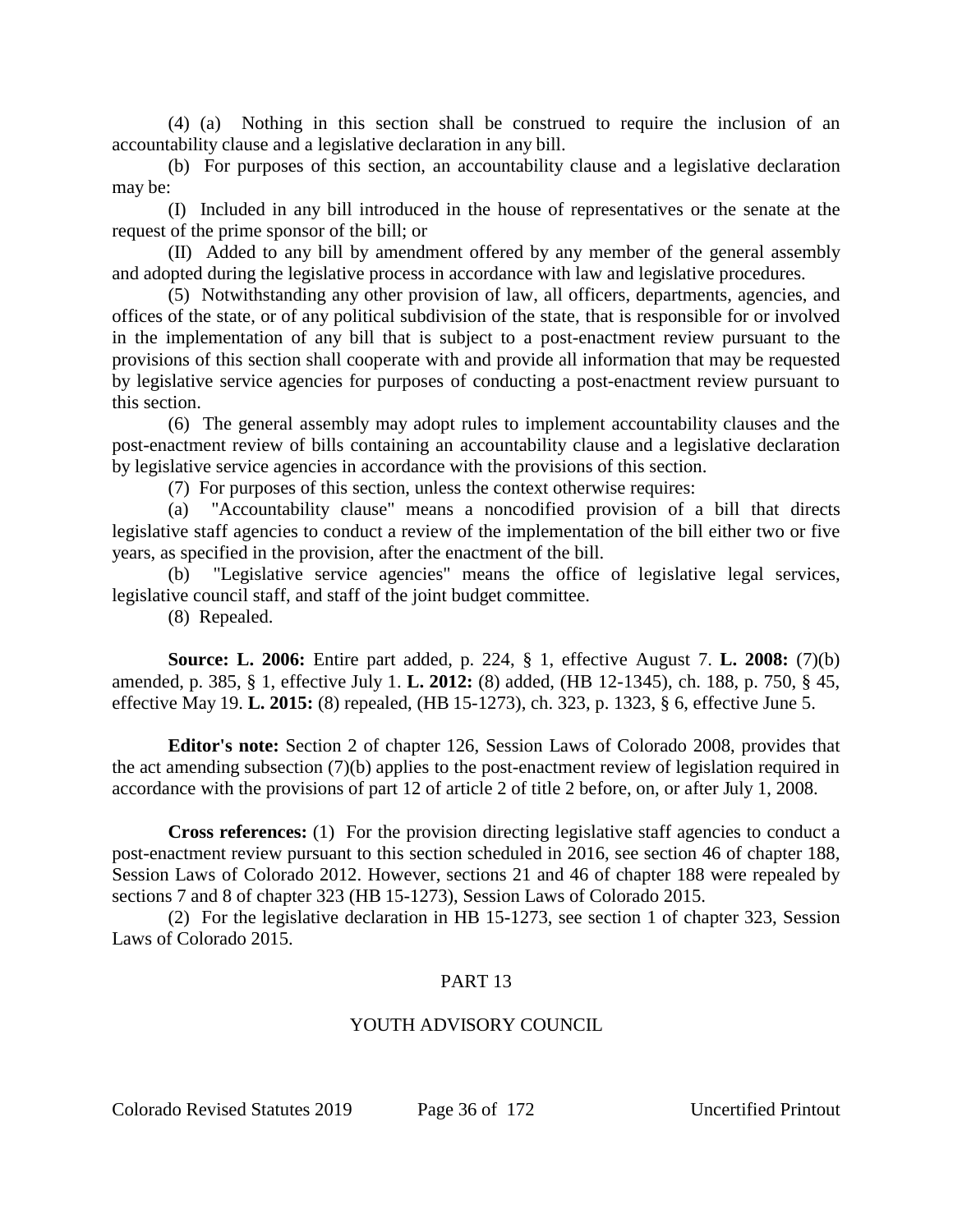**2-2-1301. Short title.** This part 13 shall be known and may be cited as the "Youth Advisory Council Act".

**Source: L. 2008:** Entire part added, p. 1670, § 1, effective May 29. **L. 2009:** Entire section amended, (HB 09-1099), ch. 92, p. 354, § 1, effective August 5.

**2-2-1301.5. Definitions.** As used in this part 13, unless the context otherwise requires:

(1) "Council" means the Colorado youth advisory council created in section 2-2-1302.

(2) "Designated organization" means the nonprofit or private organization designated by the legislative members of the council pursuant to section 2-2-1304 as the custodian of moneys donated to the council through the designated organization.

(3) "Fund" means the youth advisory council cash fund created pursuant to section 2-2- 1306.

(4) "Review committee" means the Colorado youth advisory council review committee created in section 2-2-1305.5.

**Source: L. 2009:** Entire section added, (HB 09-1099), ch. 92, p. 354, § 2, effective August 5. **L. 2019:** (4) added, (HB 19-1024), ch. 373, p. 3393, § 1, effective May 30.

**2-2-1302. Colorado youth advisory council - creation - purpose.** (1) There is hereby created in the legislative branch the Colorado youth advisory council to examine, evaluate, and discuss the issues, interests, and needs affecting Colorado youth now and in the future and to formally advise and make recommendations to elected officials regarding those issues. The issues may include, but need not be limited to:

(a) Education and skill development;

(b) Employment and economic opportunities and educational opportunities, including increased accessibility to opportunities for youth in rural communities;

- (c) Access to state and local government services;
- (d) The environment;
- (e) Behavioral and physical health, including suicide prevention;
- (f) Safe environments for youth, including preventing bullying;
- (g) Substance abuse;
- (h) Poverty; and
- (i) Increased youth participation in state and local government.

**Source: L. 2008:** Entire part added, p. 1670, § 1, effective May 29. **L. 2009:** Entire section amended, (HB 09-1099), ch. 92, p. 355, § 3, effective August 5. **L. 2013:** Entire section amended, (SB 13-148), ch. 390, p. 2264, § 1, effective June 5.

**2-2-1303. Membership - selection - terms.** (1) The council consists of forty-four members as follows:

(a) Four nonvoting legislative members, two of whom shall be members of the house of representatives and two of whom shall be members of the senate; and

(b) Thirty-five voting members representing each senate district in the state and five atlarge members. The five at-large members must be selected to help ensure diversity on the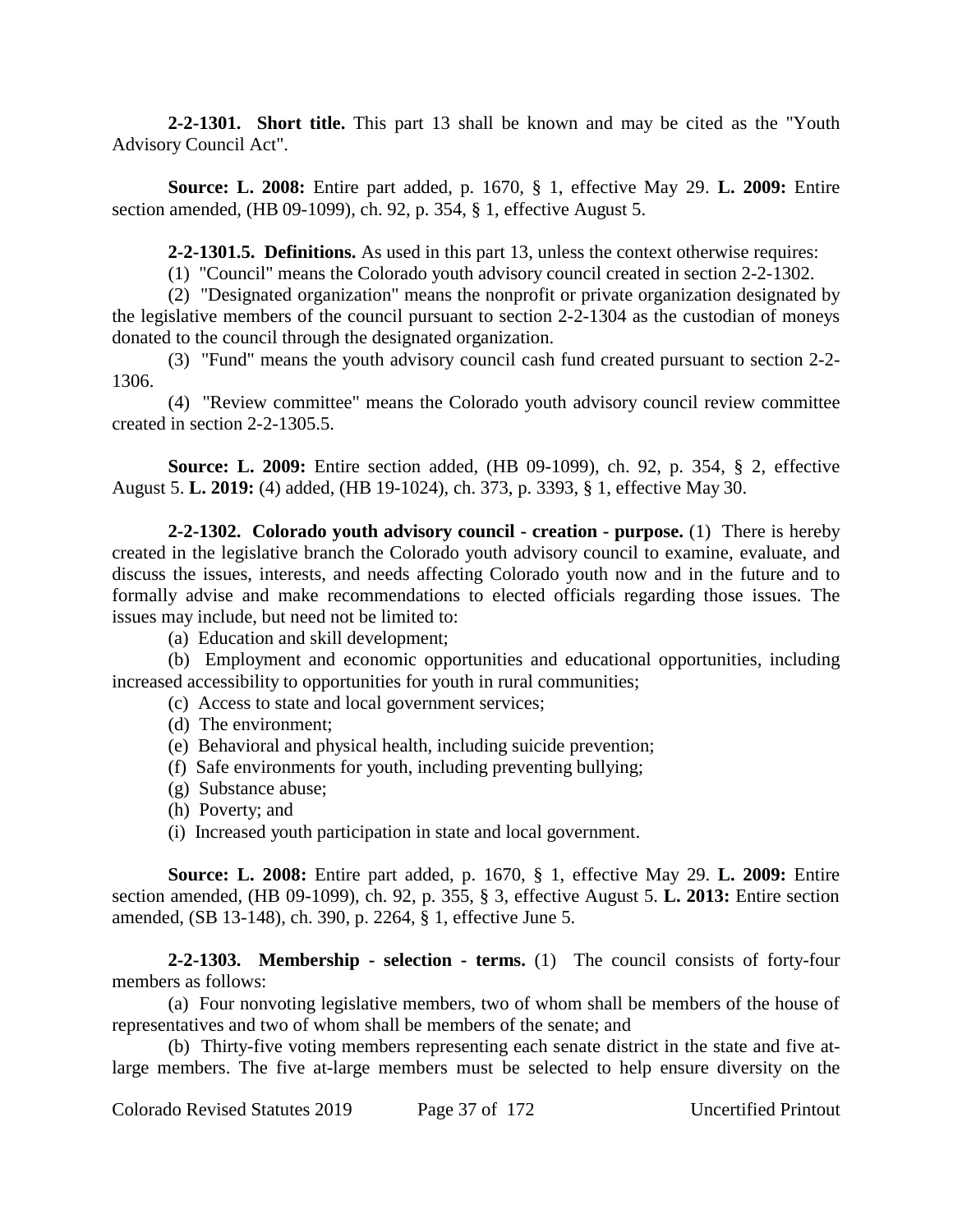council, with an express concern for adequate rural representation. Members described in this paragraph (b) must meet the following qualifications at the time of appointment:

(I) Be at least fourteen years of age but not older than nineteen years of age; and

(II) Be enrolled in and attending a Colorado junior high, middle, or high school, including an online or charter school or approved facility school as defined in section 22-2-402, C.R.S.; be participating in a nonpublic, home-based educational program; be participating in a high school equivalency examination program; or have obtained a high school diploma through successful completion of a high school equivalency examination, as defined in section 22-33-102 (8.5), C.R.S.

(2) (a) Nonlegislative council members shall be appointed as follows:

(I) and (II) (Deleted by amendment, L. 2013.)

(III) (A) On or before May 31, 2014, and on or before May 31 each year thereafter, the council members shall approve subsequent appointments to the council by a majority vote. A youth who meets the criteria set forth in subsection (1) of this section may apply to the council to be considered for participation in the council.

(B) The council shall utilize an application process to facilitate council appointments, including the content and availability of the application form, additional selection criteria, and an application review process.

(IV) Every effort shall be made to create a council that represents the diversity of the youth of the state.

(b) Legislative members of the council shall be appointed as follows:

(I) On or before December 15, 2014, and on or before December 15 every two years thereafter, the speaker and minority leader of the house of representatives shall each appoint one member from the house of representatives; and

(II) On or before December 15, 2014, and on or before December 15 every two years thereafter, the president and minority leader of the senate shall each appoint one member from the senate.

(3) Council members shall serve two-year terms and, if eligible, may be selected for a subsequent two-year term. In all cases, every effort shall be made to maintain or expand the diversity of the council.

(4) The council shall elect two co-chairs and two vice-chairs at its first meeting and annually thereafter. One of the co-chairs and one of the vice-chairs shall be legislative members, to be elected at the first council meeting after December 15. The other co-chair and the other vice-chair shall be nonlegislative members, to be elected at the first meeting following the annual May 31 appointment of new nonlegislative members. The co-chairs and vice-chairs shall serve for terms of one year. A vacancy on the council shall be filled through a vote of the members for the remainder of the unexpired term. Vacancies of nonlegislative members on the council shall be filled pursuant to the application process described in subparagraph (III) of paragraph (a) of subsection (2) of this section for biennial appointments. Vacancies of legislative members shall be filled by the appointing authority. Vacancies of nonlegislative members on the council who are not designated as at-large members shall be filled by a youth coming from the same senate district as the departing nonlegislative member.

(5) Subject to available appropriations, legislative members of the council shall be compensated for attendance at meetings of the council in the same manner as is provided in section 2-2-307 for legislative members attending meetings during the legislative interim. All

Colorado Revised Statutes 2019 Page 38 of 172 Uncertified Printout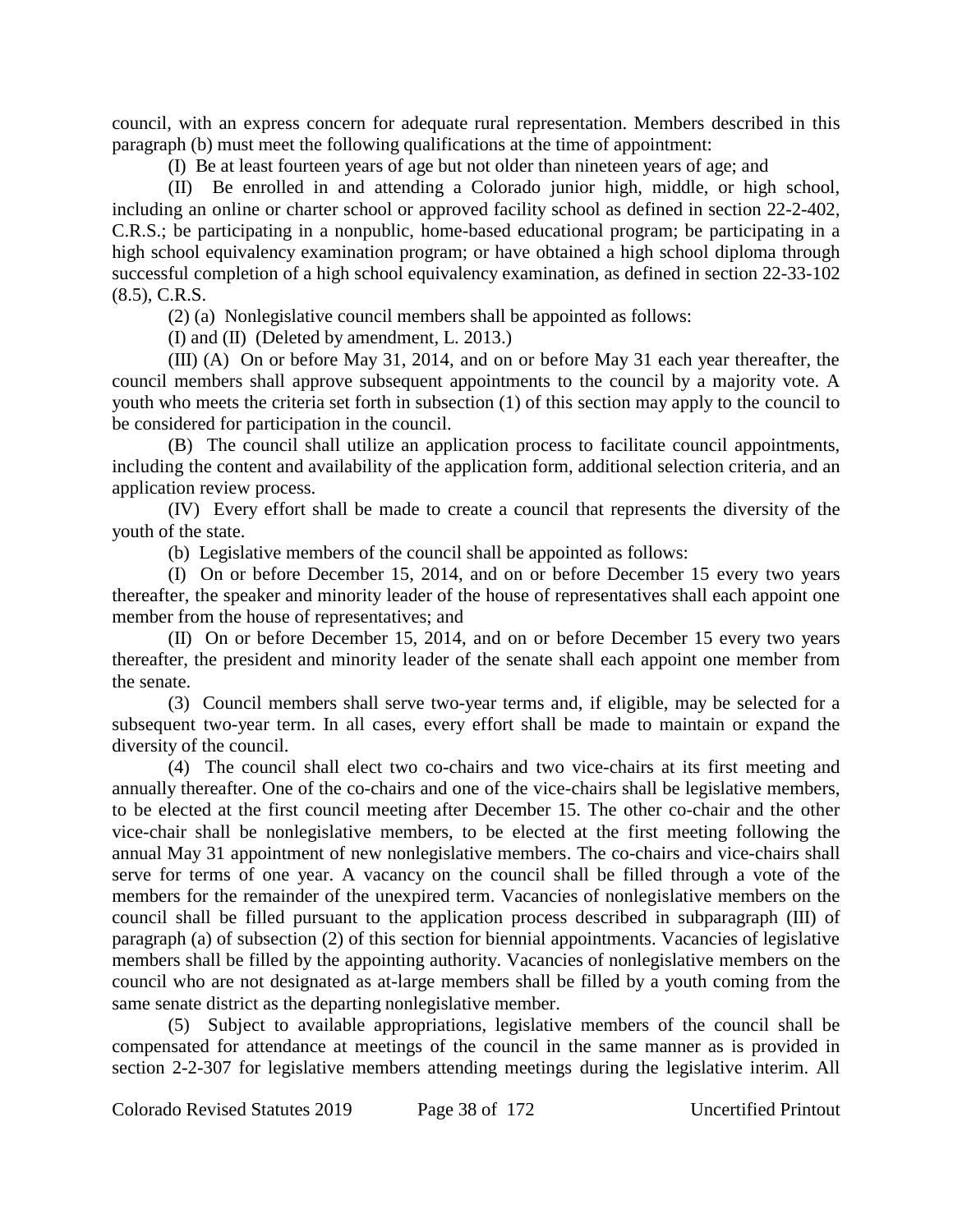expenditures incurred by the council shall be approved by the chair of the legislative council and paid for by vouchers and warrants drawn as provided by law from moneys allocated to the legislative council for legislative committees from appropriations made by the general assembly or from the youth advisory council cash fund created in section 2-2-1306.

**Source: L. 2008:** Entire part added, p. 1671, § 1, effective May 29. **L. 2009:** (4) amended, (HB 09-1099), ch. 92, p. 355, § 4, effective August 5. **L. 2013:** Entire section amended, (SB 13-148), ch. 390, p. 2265, § 2, effective June 5. **L. 2014:** IP(1), IP(1)(b), and (1)(b)(II) amended, (SB 14-058), ch. 102, p. 377, § 1, effective April 7.

**2-2-1304. Duties - meetings - community outreach - designation of organization to accept donations - authority to contract - repeal.** (1) The council shall have the following duties and responsibilities:

(a) To work with any existing and appropriate local and state youth groups to identify the concerns and needs of youth in Colorado and to advise and make oral and written recommendations to members of the general assembly on proposed or pending legislation;

(b) To work with any existing and appropriate local and state youth groups to collect, analyze, and provide information on issues related to youth to the legislative committees, commissions, task forces, and state agencies and departments as appropriate;

(c) To consult with any existing local-level youth advisory councils for input and potential solutions on issues related to youth; and

(d) To set priorities and establish any committees that may be necessary to achieve the goals of the council.

(2) (a) Repealed.

(b) The council shall meet at least four times each year, with two meetings occurring during the regular legislative session and two meetings occurring after the regular legislative session has concluded. Additional meetings may be held at the discretion of the co-chairs of the council, subject to available moneys.

(c) All meetings of the council shall be open to the public.

(d) The council shall have the authority to develop rules, procedures, and a leadership structure for the council.

(3) The council shall utilize news outlets and publications, public awareness campaigns, and a website to develop and maintain regular communication concerning its activities with the youth of Colorado, the state of Colorado, and interested parties.

(4) (a) On or before September 1, 2013, and every third September 1 thereafter, the council shall, in conjunction with the director of the legislative council, use a request for proposal process to contract with and designate one or more nonprofit organizations to provide staffing and operational assistance and to serve as the custodian of moneys donated to the council through the designated organization. The designated organization shall not be the custodian of any moneys appropriated by the state and credited to the fund created in section 2- 2-1306. The designated organization is authorized to expend any moneys it receives as is necessary for the operation of the council and may solicit and accept monetary and in-kind gifts, grants, and donations used to further the council's duties and responsibilities. Any such moneys donated or awarded to the designated organization for the benefit of the council are not subject to appropriation by the general assembly. Any such moneys obtained by the council or the

Colorado Revised Statutes 2019 Page 39 of 172 Uncertified Printout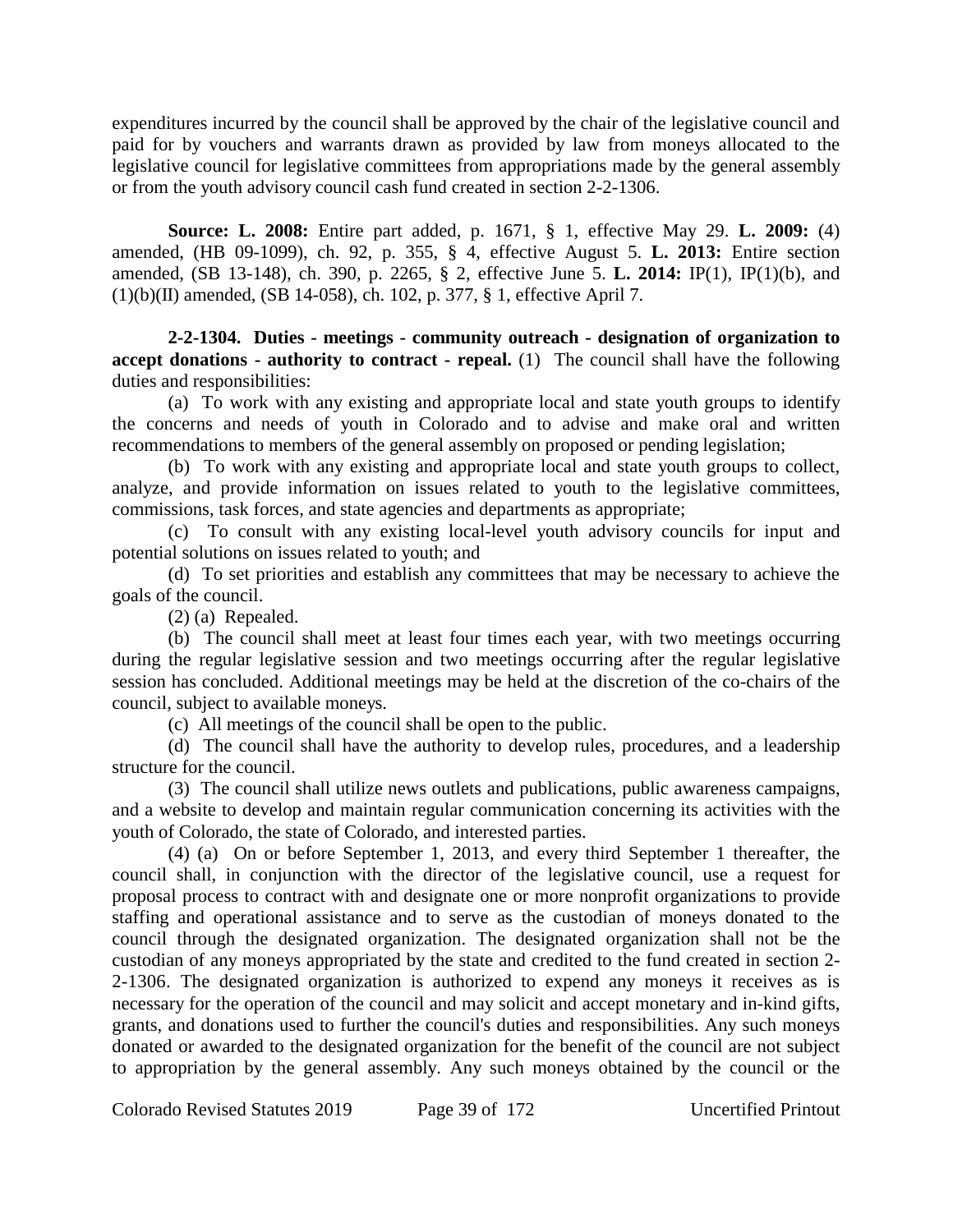designated organization and not in the fund that are unexpended and unencumbered at the time the council is dissolved shall be distributed according to appropriate federal and state laws governing nonprofit organizations. If a different nonprofit or private organization is subsequently designated as the custodian of donated moneys in accordance with this paragraph (a), any moneys that are unexpended and unencumbered at the time of the change in designation shall be promptly transferred by the previously designated organization to the newly designated organization.

(b) The designated organization, on behalf of the council, may provide or accept in-kind staff support from nonprofit agencies or private organizations, including itself, or may contract with outside entities for the purpose of providing staff support to assist the council in conducting its duties and responsibilities. Any staff support personnel provided by the designated organization or a nonprofit agency or private organization, either donated or engaged through a contract, shall not be considered employees of the council or the state.

(5) The council is authorized to contract with the designated organization or other nonprofit or private entities for the implementation of this part 13. Any contract entered into by the council shall be signed by the legislative co-chair of the council.

(6) (a) (I) On or before July 15, 2019, the council shall select five members to serve as nonvoting members of the review committee during the 2019 interim.

(II) This subsection (6)(a) is repealed, effective June 30, 2020.

(b) On or before April 30, 2020, and on or before April 30 of each year thereafter, the council shall select five members to serve as nonvoting members of the review committee during the subsequent legislative interim.

(c) The council shall notify the director of research of the legislative council of the appointments made pursuant to this subsection (6).

**Source: L. 2008:** Entire part added, p. 1672, § 1, effective May 29. **L. 2009:** (4) and (5) added, (HB 09-1099), ch. 92, p. 355, § 5, effective August 5. **L. 2013:** (2)(a) repealed and (4)(a) R&RE, (SB 13-148), ch. 390, pp. 2266, 2267, §§ 3, 4, effective June 5. **L. 2019:** (6) added, (HB 19-1024), ch. 373, p. 3393, § 2, effective May 30.

**2-2-1305. Reporting requirements.** On or before April 30, 2014, and on or before April 30 each year thereafter, the council shall make joint reports to legislative committees of the senate and the house of representatives as appropriate. The reports shall include, at a minimum, a summary of the council's recommendations concerning key issues for youth for the current legislative session and a summary of the council's work during the previous legislative session and interim.

**Source: L. 2008:** Entire part added, p. 1673, § 1, effective May 29. **L. 2013:** Entire section amended, (SB 13-148), ch. 390, p. 2267, § 5, effective June 5.

**2-2-1305.5. Colorado youth advisory council review committee - created - repeal.** (1) There is created in the legislative branch the Colorado youth advisory council review committee to review the council's work and to recommend legislation regarding issues affecting Colorado youth. The committee is comprised of ten members, as described in subsection (2) of this section.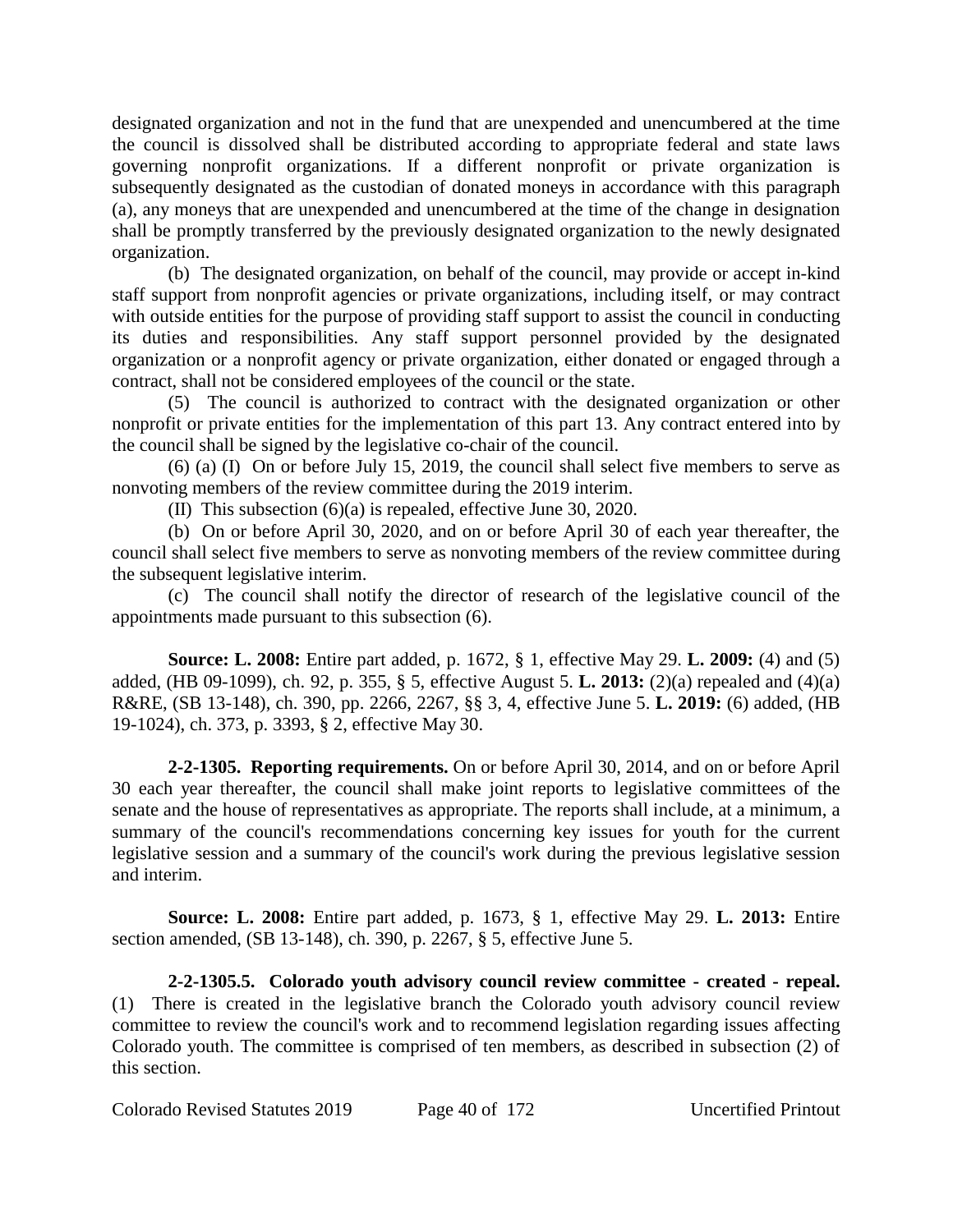(2) (a) The review committee includes five voting members, as follows:

(I) The four legislative members of the council, as described in section 2-2-1303 (1)(a); and

(II) One member of the legislative council, created in section 2-3-301, appointed pursuant to subsection (3) of this section.

(b) The review committee includes as nonvoting members five members of the council, appointed pursuant to section 2-2-1304 (6).

(3) (a) (I) On or before July 15, 2019, the chair of the legislative council shall appoint the member serving pursuant to subsection  $(2)(a)(II)$  of this section to serve during the 2019 interim.

(II) This subsection (3)(a) is repealed, effective June 30, 2020.

(b) On or before April 30, 2020, and on or before April 30 of each year thereafter, the chair of the legislative council shall appoint the member serving pursuant to subsection  $(2)(a)(II)$ of this section to serve during the subsequent legislative interim.

(4) The chair of the review committee is the legislative member who is serving as a cochair of the council pursuant to section 2-2-1303 (4). The vice-chair of the review committee is the legislative member who is serving as a vice-chair of the council pursuant to section 2-2-1303 (4).

(5) The review committee may meet up to three times during each interim but may not travel unless authorized by the executive committee of the legislative council. A majority of voting members constitutes a quorum.

(6) The review committee may recommend up to a total of three bills during each interim. Legislation recommended by the review committee must be treated as legislation recommended by an interim committee for purposes of applicable deadlines, bill introduction limits, and any other requirements imposed by the joint rules of the general assembly.

(7) Voting members of the review committee are entitled to compensation pursuant to section 2-2-307. Subject to available funds, nonvoting members may receive reimbursement for expenses from the fund created in section 2-2-1306.

(8) The legislative council staff and the staff of the office of legislative legal services shall assist the review committee in carrying out its duties pursuant to this section.

**Source: L. 2019:** Entire section added, (HB 19-1024), ch. 373, p. 3394, § 3, effective May 30.

**2-2-1306. Youth advisory council cash fund - created - gifts, grants, and donations.** There is created in the state treasury the youth advisory council cash fund to provide for the direct and indirect costs associated with the implementation of this part 13, including but not limited to lodging, meeting fees, mileage and transportation costs, meals, meeting supplies, copy

costs, computer-related costs, any services for which the council contracts, and expenses incurred by nonvoting members of the review committee. The fund shall consist of any money appropriated by the general assembly to the fund and may also include gifts, grants, and donations obtained directly by the council pursuant to this section. The council is authorized to seek and accept gifts, grants, or donations from private or public sources for the purposes of this part 13. All private and public money received by the council through gifts, grants, or donations shall be transmitted to the state treasurer, who shall credit the same to the fund. The money in

Colorado Revised Statutes 2019 Page 41 of 172 Uncertified Printout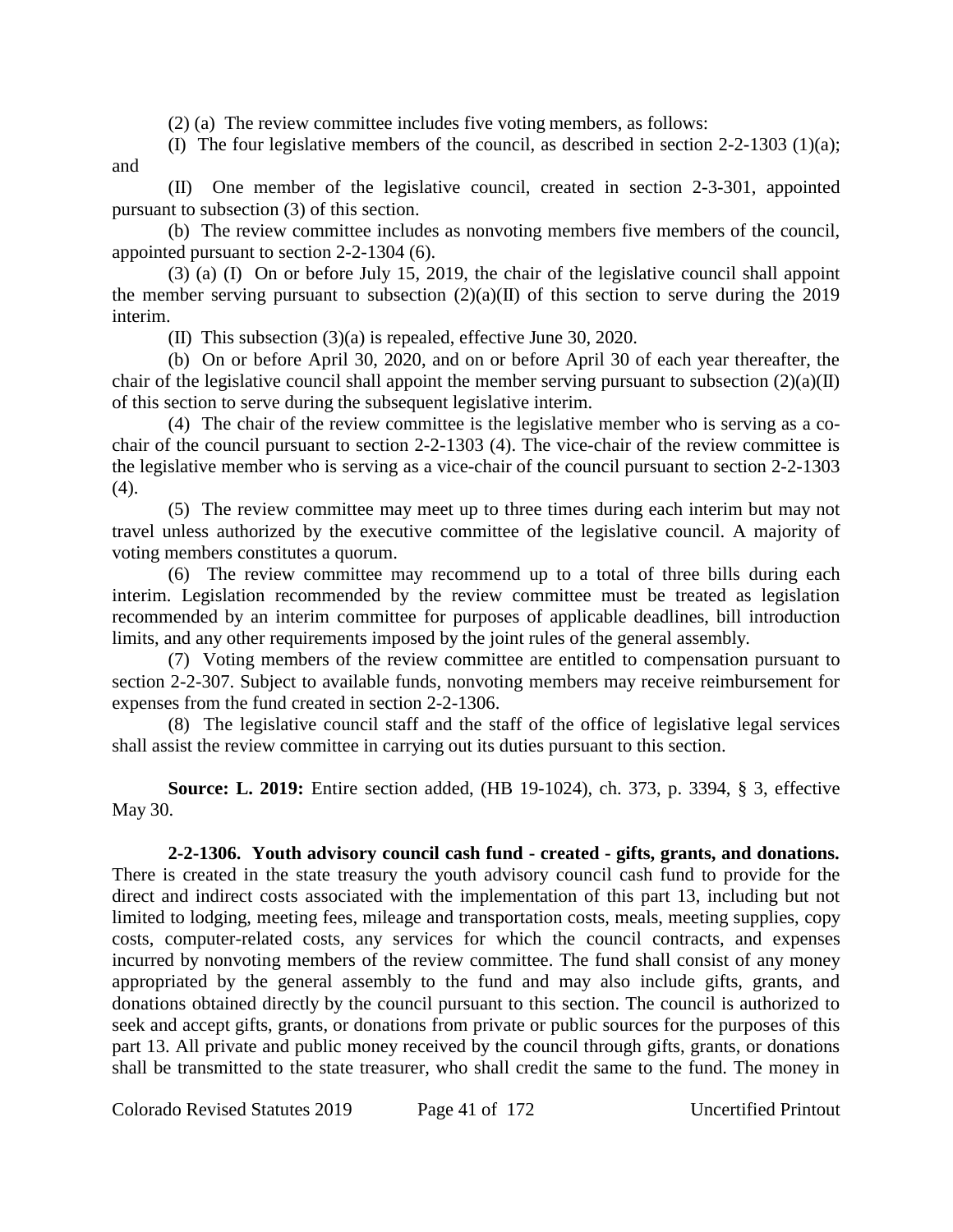the fund shall be continuously appropriated for the direct and indirect costs associated with the implementation of this part 13. Any money in the fund not expended for the purposes of this part 13 may be invested by the state treasurer as provided by law. All interest and income derived from the investment and deposit of money in the fund shall be credited to the fund. Any unexpended and unencumbered money remaining in the fund at the end of a fiscal year remains in the fund and shall not be credited or transferred to the general fund or another fund.

**Source: L. 2008:** Entire part added, p. 1673, § 1, effective May 29. **L. 2009:** Entire section amended, (HB 09-1099), ch. 92, p. 356, § 6, effective August 5. **L. 2019:** Entire section amended, (HB 19-1024), ch. 373, p. 3395, § 4, effective May 30.

**2-2-1307. Repeal of part.** This part 13 is repealed, effective September 1, 2023. Prior to the repeal of this part 13, the council must be reviewed as provided for in section 2-3-1203.

**Source: L. 2008:** Entire part added, p. 1674, § 1, effective May 29. **L. 2013:** Entire section amended, (SB 13-148), ch. 390, p. 2268, § 7, effective June 5. **L. 2018:** Entire section amended, (HB 18-1186), ch. 175, p. 1208, § 1, effective June 30.

#### PART 14

## ECONOMIC OPPORTUNITY POVERTY REDUCTION TASK FORCE ACT

#### **2-2-1401 to 2-2-1406. (Repealed)**

**Editor's note:** (1) This part 14 was added in 2009. For amendments to this part 14 prior to its repeal in 2014, consult the 2013 Colorado Revised Statutes and the Colorado statutory research explanatory note beginning on page vii in the front of this volume.

(2) Section 2-2-1406 provided for the repeal of this part 14, effective July 1, 2014. (See L. 2009, p. 2067.)

## PART 15

## LEGISLATIVE TASK FORCE ON THE BUSINESS PERSONAL PROPERTY TAX

**2-2-1501. Legislative task force on the business personal property tax - creation duties - repeal. (Repealed)**

**Source: L. 2009:** Entire part added, (SB 09-085), ch. 431, p. 2394, § 1, effective June 4.

**Editor's note:** Subsection (6) provided for the repeal of this section, effective July 1, 2010. (See L. 2009, p. 2394.)

## PART 16

#### Colorado Revised Statutes 2019 Page 42 of 172 Uncertified Printout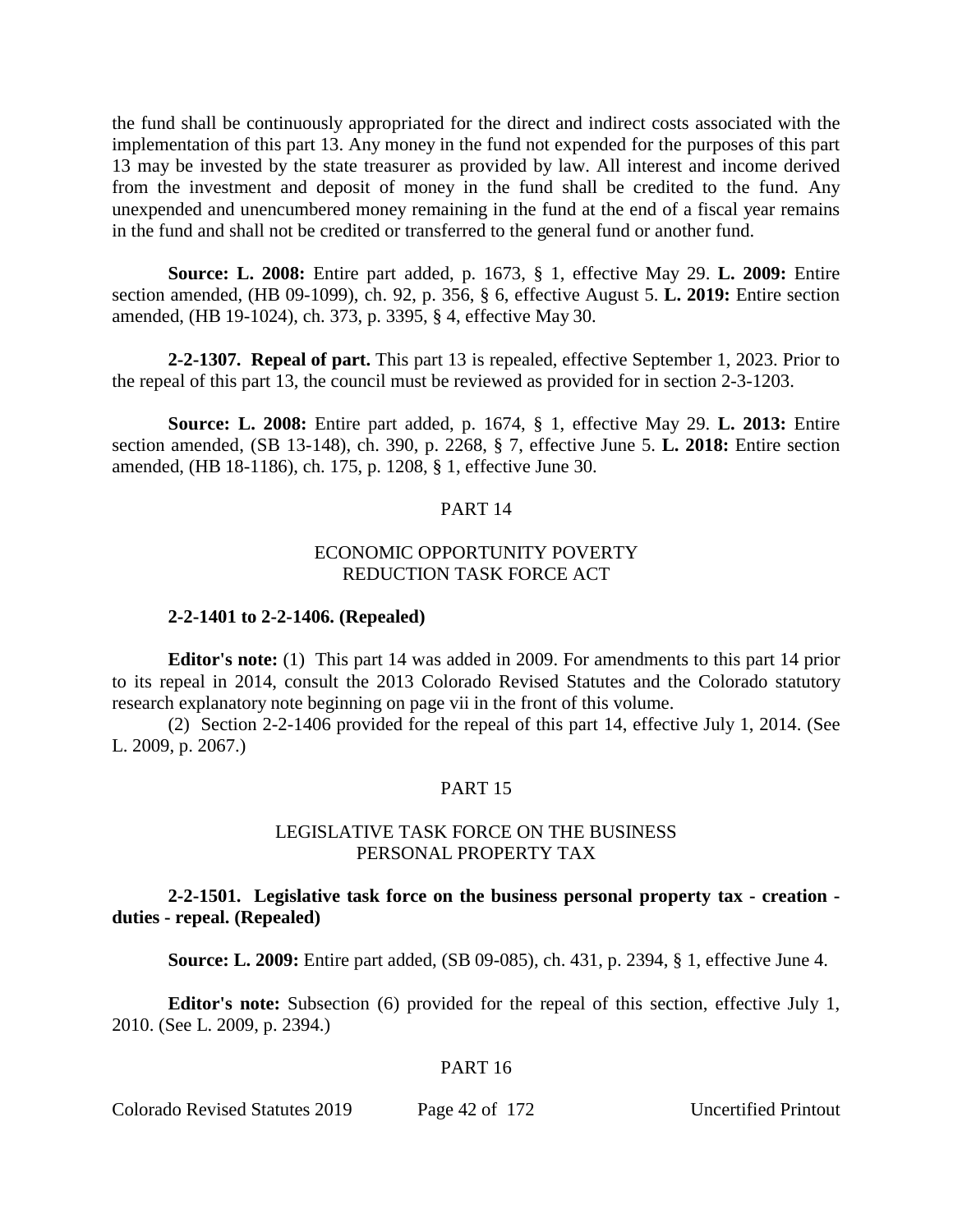#### LEGISLATIVE DEPARTMENT CASH FUND

**Editor's note:** This part 16 was numbered as part 14 in House Bill 09-1348 but has been renumbered on revision for ease of location.

**2-2-1601. Legislative department cash fund - redistricting account - creation definition.** (1) (a) There is hereby created in the state treasury the legislative department cash fund. Except as otherwise provided in paragraph (b) of this subsection (1), the fund shall be comprised of such moneys that the general assembly, the house of representatives, the senate, or any legislative service agency accepts as gifts, grants, or donations, collects or otherwise receives from private and public sources, and any other moneys appropriated or transferred to the fund.

(b) Moneys collected or received from the following sources shall not be credited to the fund:

(I) Any moneys generated from the sale of bill boxes, legislative directories, and publications and other services provided by the print shop;

(II) Any moneys received from various departments for audits and studies;

(III) Any moneys received as payment of costs and fees pursuant to section 2-5-118 (2) or (2.5); and

(IV) Any moneys generated from the sale of publications and memorabilia relating to the state capitol building pursuant to section  $24-82-108$  (3)(f)(I), C.R.S.

(c) All interest earned on the investment of moneys in the fund shall be credited to the fund. Any moneys credited to the fund and unexpended at the end of any given fiscal year shall remain in the fund and shall not revert to the general fund.

(2) Except for moneys in the redistricting account created pursuant to subsection (2.5) of this section, moneys in the legislative department cash fund are continuously appropriated to the executive committee of the legislative council to pay for expenses of the legislative department of the state of Colorado. Moneys in the fund shall be expended consistent with any terms and conditions imposed as a condition of receiving such moneys as gifts, grants, or donations.

(2.5) There is hereby created in the legislative department cash fund the redistricting account, referred to in this subsection (2.5) as the "account". The account shall be comprised of any moneys appropriated or transferred to the account and any moneys received by the Colorado reapportionment commission, created pursuant to section 48 of article V of the state constitution, or the legislative council related to redistricting. Moneys in the account are continuously appropriated to the reapportionment commission and to the legislative council staff to pay for the expense of redistricting the congressional and state legislative districts in the state and to the general assembly to pay the expenses related to a special session for congressional redistricting. All interest earned on the investment of moneys in the account shall be credited to the account. Any moneys credited to the account and unexpended at the end of any given fiscal year shall remain in the account and shall not revert or be transferred to the general fund or any other fund; except that any unexpended moneys remaining in the account as of June 30, 2012, shall be transferred to the legislative department cash fund.

(2.6) Notwithstanding any law to the contrary, any moneys appropriated from the general fund to the legislative department of the state government for any fiscal year commencing on or after July 1, 2011, that are unexpended or not encumbered as of the close of

Colorado Revised Statutes 2019 Page 43 of 172 Uncertified Printout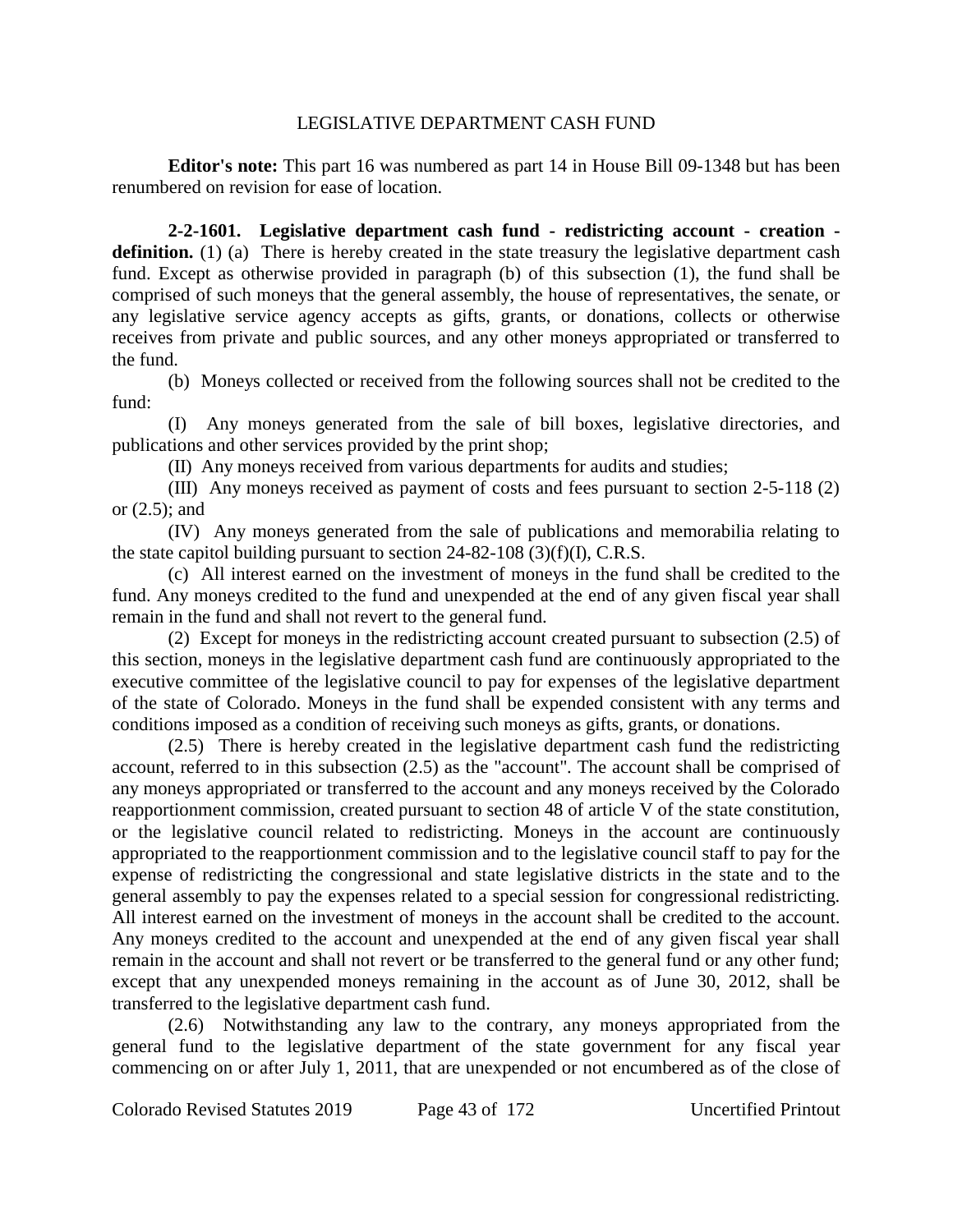that fiscal year shall not revert to the general fund and shall be transferred by the state treasurer and the controller to the legislative department cash fund.

(3) For purposes of this section, "legislative service agency" means the office of legislative legal services, legislative council staff, office of the state auditor, or staff of the joint budget committee.

**Source: L. 2009:** Entire part added, (HB 09-1348), ch. 358, p. 1865, § 4, effective June 1. **L. 2010:** (2) amended and (2.5) added, (HB 10-1210), ch. 352, p. 1635, § 7, effective August 11. **L. 2012:** (2.6) added, (HB 12-1301), ch. 283, p. 1640, § 3, effective March 8. **L. 2013:** (1) amended, (HB 13-1039), ch. 130, p. 433, § 1, effective April 19.

## PART 17

#### LOWER NORTH FORK WILDFIRE COMMISSION

## **2-2-1701 to 2-2-1704. (Repealed)**

**Editor's note:** (1) This part 17 was added in 2012. For amendments to this part 17 prior to its repeal in 2014, consult the 2013 Colorado Revised Statutes and the Colorado statutory research explanatory note beginning on page vii in the front of this volume.

(2) Section 2-2-1704 provided for the repeal of this part 17, effective July 1, 2014. (See L. 2012, p. 1143.)

#### PART 18

### STANDARDS AND ASSESSMENTS TASK FORCE

## **2-2-1801 to 2-2-1805. (Repealed)**

**Editor's note:** (1) This part was added in 2014. For amendments to this part prior to its repeal in 2015, consult the 2014 Colorado Revised Statutes and the Colorado statutory research explanatory note beginning on page vii in the front of this volume.

(2) Section 2-2-1805 provided for the repeal of this part, effective July 1, 2015. (See L. 2014, p. 1700.)

## PART 19

#### SCHOOL FINANCE STUDY

**2-2-1901. Legislative interim committee on school finance - creation.** (1) (a) Notwithstanding the provisions of section 2-3-303.3, there is hereby created the legislative interim committee on school finance, referred to in this part 19 as the "interim committee", to study the issues described in section 2-2-1902 and create a new school finance funding formula. Except as provided in subsection  $(1)(b)$  of this section, the interim committee will meet during the 2017, 2018, and 2019 legislative interims. The interim committee consists of:

Colorado Revised Statutes 2019 Page 44 of 172 Uncertified Printout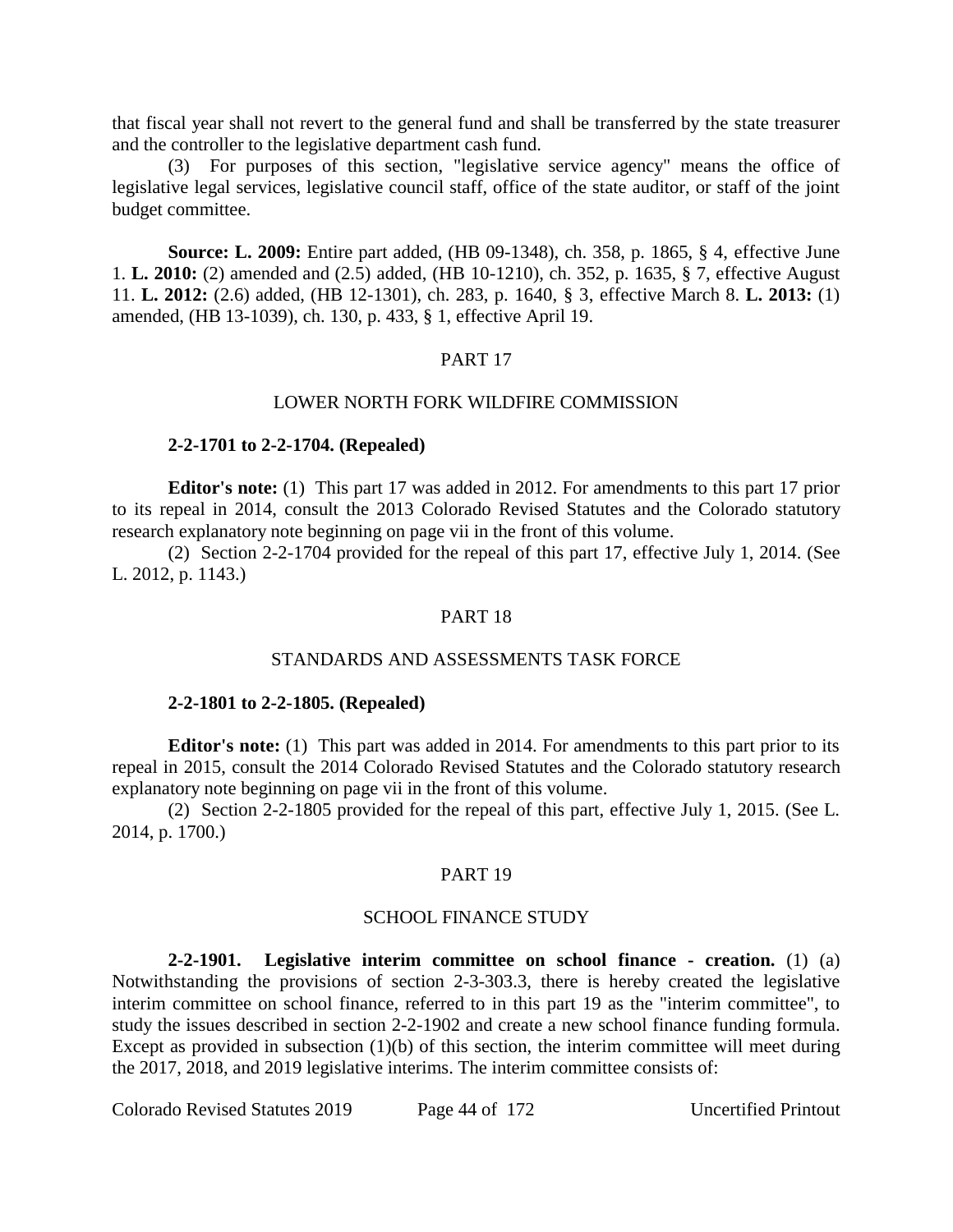(I) Five members of the senate, three of whom the president of the senate shall appoint and two of whom the minority leader of the senate shall appoint; and

(II) Five members of the house of representatives, three of whom the speaker of the house of representatives shall appoint and two of whom the minority leader of the house of representatives shall appoint.

(b) For the 2019 legislative interim, of the five members from the house of representatives, two members shall be from the majority party, and three members shall be from the minority party. The leadership of the respective parties and chambers shall appoint the 2019 legislative interim committee members.

(2) (a) The appointing authorities shall appoint the members of the interim committee as soon as possible after June 2, 2017, but no later than July 1, 2017. For the 2019 legislative interim, the appointing authorities shall appoint the members of the interim committee no later than June 14, 2019. The appointing authorities shall, to the extent practicable, ensure that the members of the interim committee represent school districts in all areas of the state, including urban, suburban, and rural school districts, school districts of varying wealth in property tax and other local revenues, and school districts with varying student demographics. If a vacancy arises on the interim committee, the appropriate appointing authority shall appoint an appropriate person to fill the vacancy as soon as possible.

(b) The speaker of the house of representatives shall appoint the chair of the interim committee for the first and third interims and the vice-chair of the interim committee for the second interim. The president of the senate shall appoint the vice-chair of the interim committee for the first interim and the chair of the interim committee for the second interim. For the third interim, the members of the interim committee shall elect the vice-chair of the interim committee.

(3) The chair of the interim committee shall schedule the first meeting of the interim committee during the 2017 legislative interim to be held no later than August 1, 2017, and the first meeting of the interim committee during the 2019 interim to be held no later than July 1, 2019. The interim committee may meet up to five times during each interim.

(4) The chair and vice-chair of the interim committee may appoint subcommittees as necessary.

(5) The director of research of the legislative council and the director of the office of legislative legal services shall provide staff assistance to the interim committee.

(6) The interim committee may introduce up to a total of five bills, joint resolutions, and concurrent resolutions in each of the 2018, 2019, and 2020 legislative sessions. Bills that the interim committee introduces are exempt from the five-bill limitation specified in rule 24 (b)(1)(A) of the joint rules of the senate and the house of representatives. Joint resolutions and concurrent resolutions that the interim committee introduces are exempt from the limitations set out in rule 26 (g) of the rules of the house of representatives and rule 30 (f) of the rules of the senate. The interim committee is exempt from the requirement specified in rule 24 (b) $(1)(D)$  and rule 24A (d)(8) of the joint rules of the senate and the house of representatives and in section 2- 3-303 (1)(f), to report bills or other measures to the legislative council.

(7) All expenditures that the interim committee incurs, including the cost of contracting with a private entity as provided in section 2-2-1902 (3), are subject to approval by the chair of the interim committee and, if approved, shall be paid by vouchers and warrants drawn as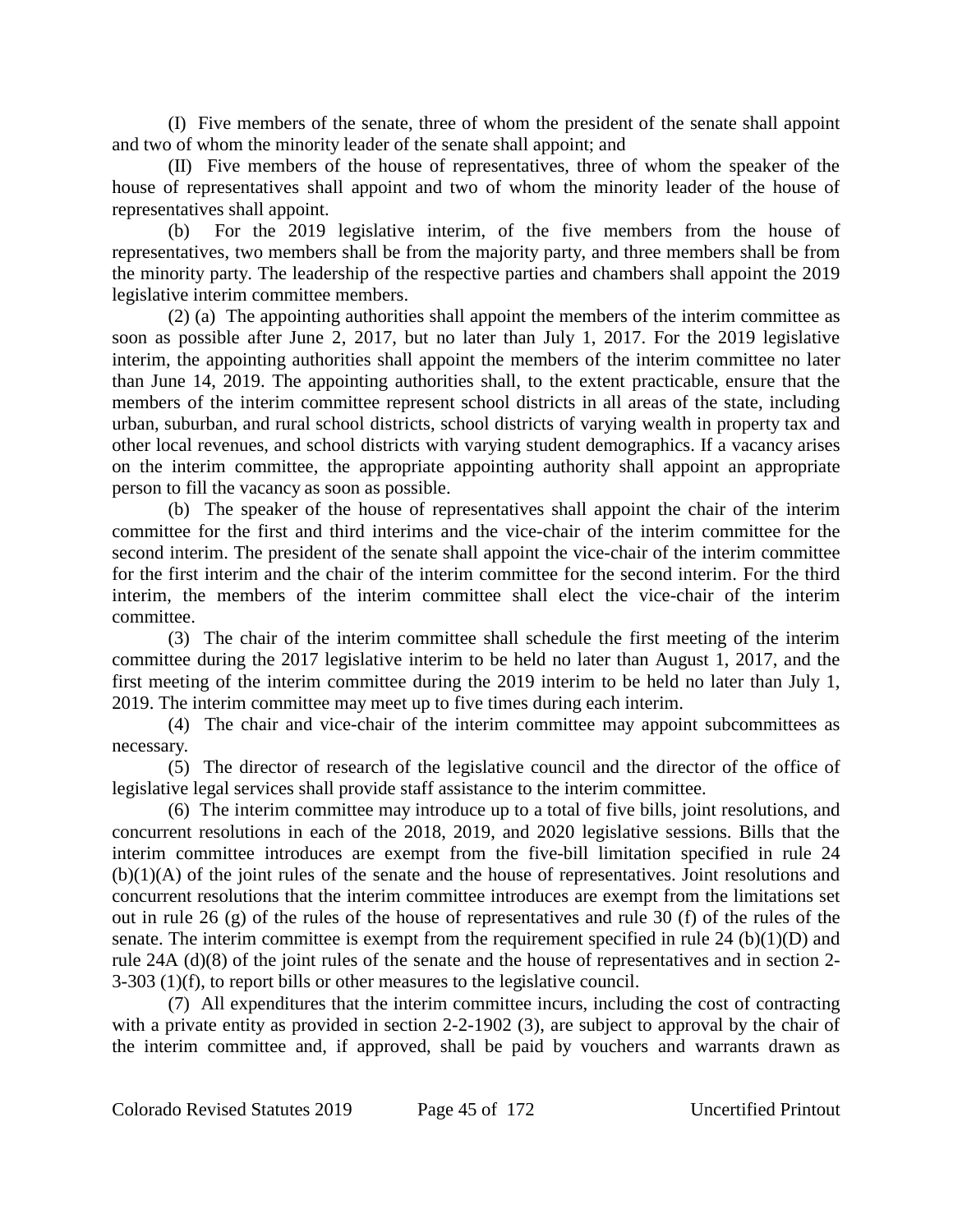provided by law from appropriations made by the general assembly for the purposes of this part 19.

**Source: L. 2017:** Entire part added, (HB 17-1340), ch. 294, p. 1619, § 1, effective June 2. **L. 2019:** (1), (2), (3), (4), and (6) amended, (SB 19-094), ch. 164, p. 1901, § 1, effective May 13.

**2-2-1902. School finance study - issues - hiring consultant.** (1) Over the course of the three legislative interims, the interim committee shall, at a minimum, study the following issues:

(a) The costs and benefits of the requirements imposed on school districts and public schools by state and federal laws;

(b) Taking into account all existing federal, state, and local resources used to fund elementary and secondary education, the total amount available to fund public education in each school district, in aggregate and per pupil;

(c) The relative value of and return on resource investment across the time frame of a student's education career;

(d) An appropriate, accurate method for identifying students who, because of their life circumstances, are in greater need of services and supports to give them opportunities equal to those of their peers to achieve their academic potential;

(e) Funding each public school student through a per-pupil basis that consists of a base amount plus additional funding allocations associated with particular attributes of each student, to be used to provide educational programs to address students' particular attributes, and based on the particular attributes of each school district as follows:

(I) Allocations based on grade level as follows:

- (A) Preschool;
- (B) Kindergarten;
- (C) Grades one through five;
- (D) Grades six through eight; and
- (E) Grades nine through twelve;

(II) Allocations based on a student's eligibility for free or reduced-price meals under federal law, taking into account the varying eligibility levels specified in federal law. In considering this allocation, the interim committee must consider the extent to which a school district or charter school uses the additional state allocation and federal money, including money received pursuant to Title I of the federal "Elementary and Secondary Education Act of 1965", 20 U.S.C. sec. 6301 et seq., as amended, to provide services for at-risk pupils as defined in section 22-54-103, as demonstrated by the school's level of performance on state assessments and the school performance plan.

(III) Allocations based on a student's identification as an English language learner, as defined in section 22-24-103, taking into account a student's exit from an English language proficiency program;

(IV) Allocations based on a student's identification as having a significant reading deficiency and requiring reading interventions pursuant to section 22-7-1205;

(V) Allocations based on a student's status as being a child with a disability as defined in section 22-20-103. The interim committee may consider different allocation amounts within this category based on a student's specific disability.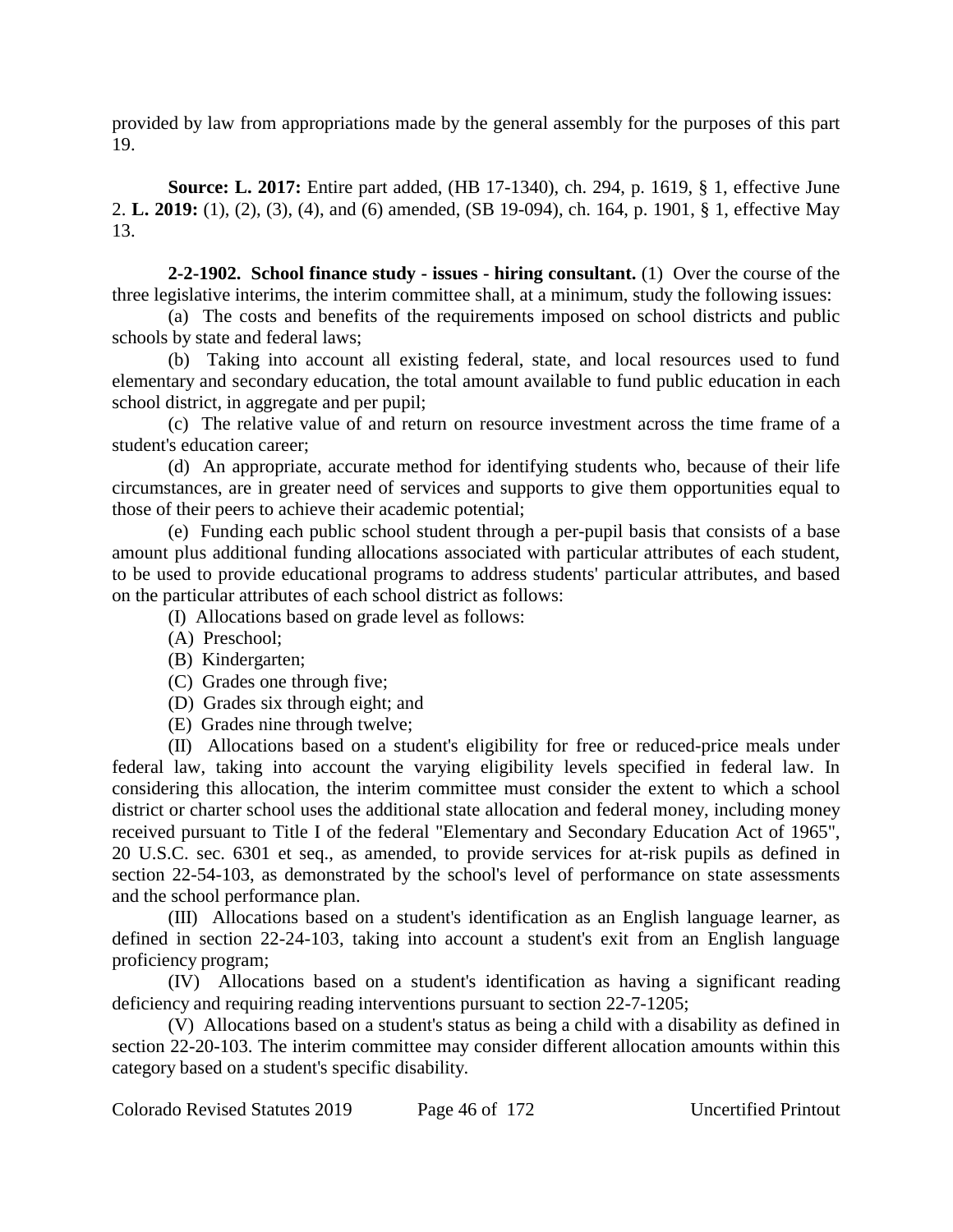(VI) Allocations based on a student's participation in career and technical education programs or concurrent enrollment pursuant to article 35 of title 22; and

(VII) Allocations based on school district attributes as follows:

(A) The number of students enrolled in the school district;

(B) Whether the school district is rural as defined by rule of the state board of education;

(C) Whether the school district is increasing or decreasing in enrollment; and

(D) The cost of living and personnel costs within the school district;

(f) Eliminating direct funding for categorical programs and instead distributing categorical program funding on a per-pupil basis throughout the state using allocations added to the statewide per pupil base funding amount for each student who is eligible for funding through the categorical program, which allocations would be used to provide educational programs related to the categorical program, including high-quality educator professional development, to eligible students;

(g) Strategies for funding transportation for students enrolled in all public schools in a manner that would be included within the school finance funding formula, including consideration of total mileage traveled on a per-pupil basis;

(h) Alternative methods for counting enrolled students for purposes of per pupil funding;

(i) School district organization, including considering school district size based on pupil enrollment and the geographic location of school districts;

(j) The level of funding for education that is available from the local resources available to each local education provider and the amount of local resources that each district charter school and each institute charter school receives, including consideration of:

(I) The amount of property tax revenue each school district annually collects from the total program mill levy and additional authorized mill levies for operating purposes, disaggregated by residential property tax revenues, business property tax revenues, and revenues from taxes on mineral resource extraction;

(II) Strategies for equalizing mill levies in school districts and public schools across the state and for ensuring that authorization for additional mill levies for operating purposes complies with the constitutional requirement of maintaining a thorough and uniform statewide education system;

(III) The methods and timing for calculating assessed property valuation related to mineral extraction; and

(IV) Other sources of funding for public education, including public and private gifts, grants, and donations, available to each institute charter school and each school district, or available to schools of a school district, including district charter schools, individually or by campus, and the amount received from each source; and

(k) The capital construction needs of each school district, district charter school, and institute charter school, including school districts' capacity to issue bonds and the relationship of bonding capacity to the ability to obtain authorization for other mill levies, and whether there are areas of student enrollment growth or decline within the state public education system.

(2) The interim committee shall determine the timing and order in which issues described in subsection (1) of this section are studied. Notwithstanding the provisions of subsection (1) of this section to the contrary, the interim committee need not study or consider an issue described in subsection (1) of this section after considering interim committee time restraints, policy decisions, or available appropriations. Based on the study of issues described in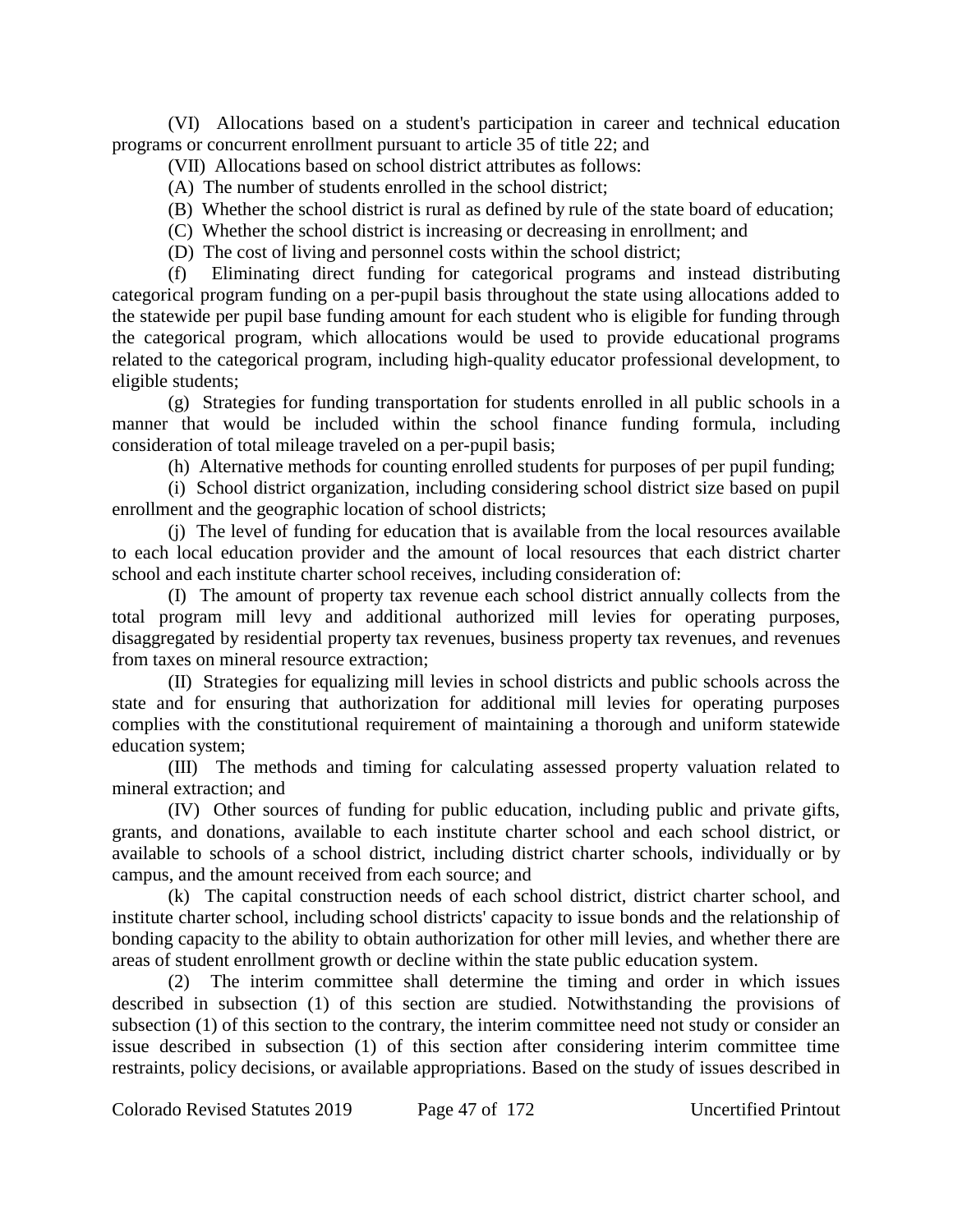subsection (1) of this section, the interim committee shall make legislative recommendations to the general assembly addressing how to most accurately meet the educational needs of individual students through the funding of education in Colorado.

(3) Subject to available appropriations, the interim committee may enter into a contract or contracts for a private entity or entities to assist in gathering information and analyzing the issues specified in subsection (1) of this section or to facilitate the work of the interim committee.

**Source: L. 2017:** Entire part added, (HB 17-1340), ch. 294, p. 1621, § 1, effective June 2; (1)(j)(II) and (1)(j)(IV) amended, (SB 17-296), ch. 313, p. 1688, § 9, effective June 2. **L. 2019:** IP(1), (2), and (3) amended, (SB 19-094), ch. 164, p. 1902, § 2, effective May 13.

**2-2-1903. Repeal of part.** This part 19 is repealed, effective July 1, 2020.

**Source: L. 2017:** Entire part added, (HB 17-1340), ch. 294, p. 1623, § 1, effective June 2. **L. 2019:** Entire section amended, (SB 19-094), ch. 164, p. 1903, § 3, effective May 13.

## **LEGISLATIVE SERVICES**

## **ARTICLE 3**

## Legislative Services

## PART 1

## LEGISLATIVE AUDIT COMMITTEE - STATE AUDITOR

**2-3-101. Legislative audit committee - membership - meetings - powers and duties.** (1) There is hereby created a legislative audit committee, referred to in this part 1 as the "committee". The committee consists of four senators, two from each major political party, to be appointed by the president and the minority leader of the senate, respectively, with the approval of a majority of the members elected to the senate and four representatives, two from each major political party, to be appointed by the speaker and the minority leader of the house of representatives, respectively, with the approval of a majority of the members elected to the house of representatives. Appointments to the committee shall be made no later than sixty days after the convening of the first regular session of the general assembly held in each odd-numbered year. An appointing authority may make an appointment to temporarily replace a current member of the committee appointed by that appointing authority; except that, a temporary appointment does not require approval of a majority of the members elected to the applicable body. Membership on the committee terminates with the appointment of a member's successor or upon the termination of a member's term of office in the general assembly, whichever occurs first, and any member may be appointed to succeed himself or herself on the committee. Vacancies in the committee's membership shall be filled in the same manner as original appointments; except that the approval of the members elected to the general assembly is not necessary if any such appointment is made when the general assembly is not in session.

Colorado Revised Statutes 2019 Page 48 of 172 Uncertified Printout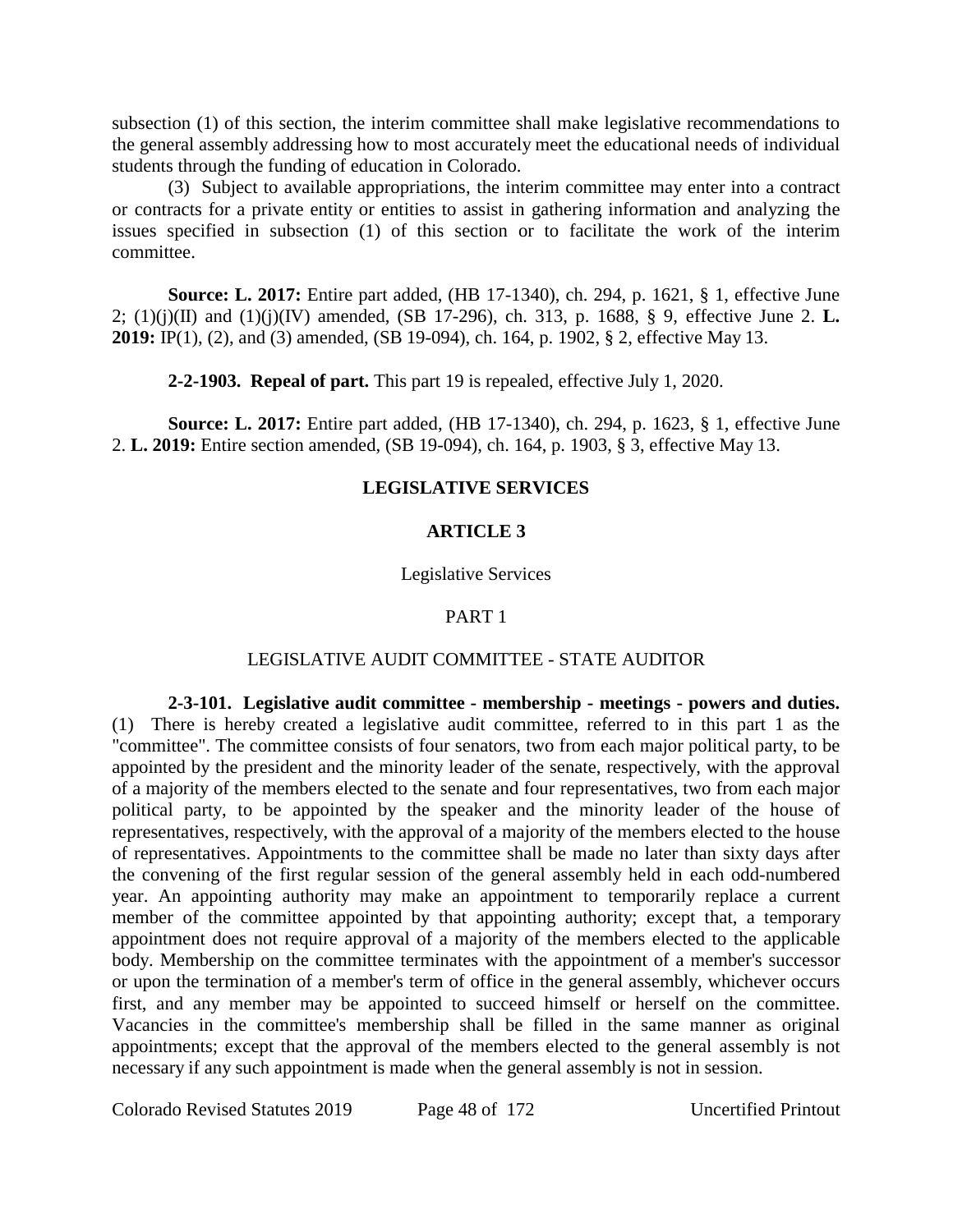(2) The committee shall select its chairman and vice-chairman from among its membership, and it shall prescribe its own rules of procedure. The committee may appoint subcommittees from the membership of the general assembly and other persons to assist the committee in carrying out its functions. The committee may meet as often as may be necessary to perform its functions, but it shall meet at least once in each quarter of the calendar year.

(3) It is the function of the committee:

(a) To examine persons applying for the position of state auditor as to qualifications and ability but without regard to political affiliation and, after consultation with the executive committee, to place the names of the most qualified candidates in nomination before the general assembly for the position of state auditor;

(b) To review the activities and reports of the state auditor relating to postaudits of the financial transactions and accounts of all departments, institutions, and agencies of the state government and of other public agencies and to submit its recommendations thereon to the general assembly, the governor, and other interested officials at such times as the committee considers necessary;

(c) To keep minutes of its meetings which shall be available to all members of the general assembly upon request and to allow any member of the general assembly to attend any of the meetings of the committee and to present his views on any subject which the committee may be considering;

(d) To conduct such other activities as may be required by law or by joint resolution of the general assembly;

(e) Upon receipt of the investigation report as provided in section 24-50.5-106, C.R.S., to direct the state auditor to conduct a preliminary investigation to determine the need for a fiscal audit, performance audit, or management study of the matter set forth in such report. Upon receipt of the preliminary report from the state auditor, the committee may direct an immediate special audit or management study of the matter or may provide that such study shall be done in accordance with the scheduled audit of the agency cited in such report. Upon completion of any special audit or management study pursuant to this paragraph (e), the committee shall submit its findings to the governor and the members of the general assembly.

(f) To review enterprise designations of auxiliary facilities or groups of auxiliary facilities which are submitted to the office of the state auditor pursuant to the provisions of section 23-5-101.5, C.R.S., to ensure that such designations conform to the requirements of section 23-5-101.5, C.R.S., and to the provisions of section 20 of article X of the state constitution, to determine which, if any designations, shall be allowed to expire pursuant to section 23-5-101.5, C.R.S., and to recommend to the general assembly such legislation regarding such designations as may be necessary;

(g) To review any enterprise designation of the student loan division that is submitted to the office of the state auditor pursuant to the provisions of section 23-3.1-103.5, C.R.S., to ensure that the designation conforms to the requirements of section 23-3.1-103.5, C.R.S., and to the provisions of section 20 of article X of the state constitution, to determine whether the designation shall be allowed to expire pursuant to section 23-3.1-103.5, C.R.S., and to recommend to the general assembly such legislation regarding the designation as may be necessary; and

(h) To review the activities and reports of the state auditor related to performance audits he or she is required to conduct or cause to be conducted pursuant to section 2-3-103 (9).

Colorado Revised Statutes 2019 Page 49 of 172 Uncertified Printout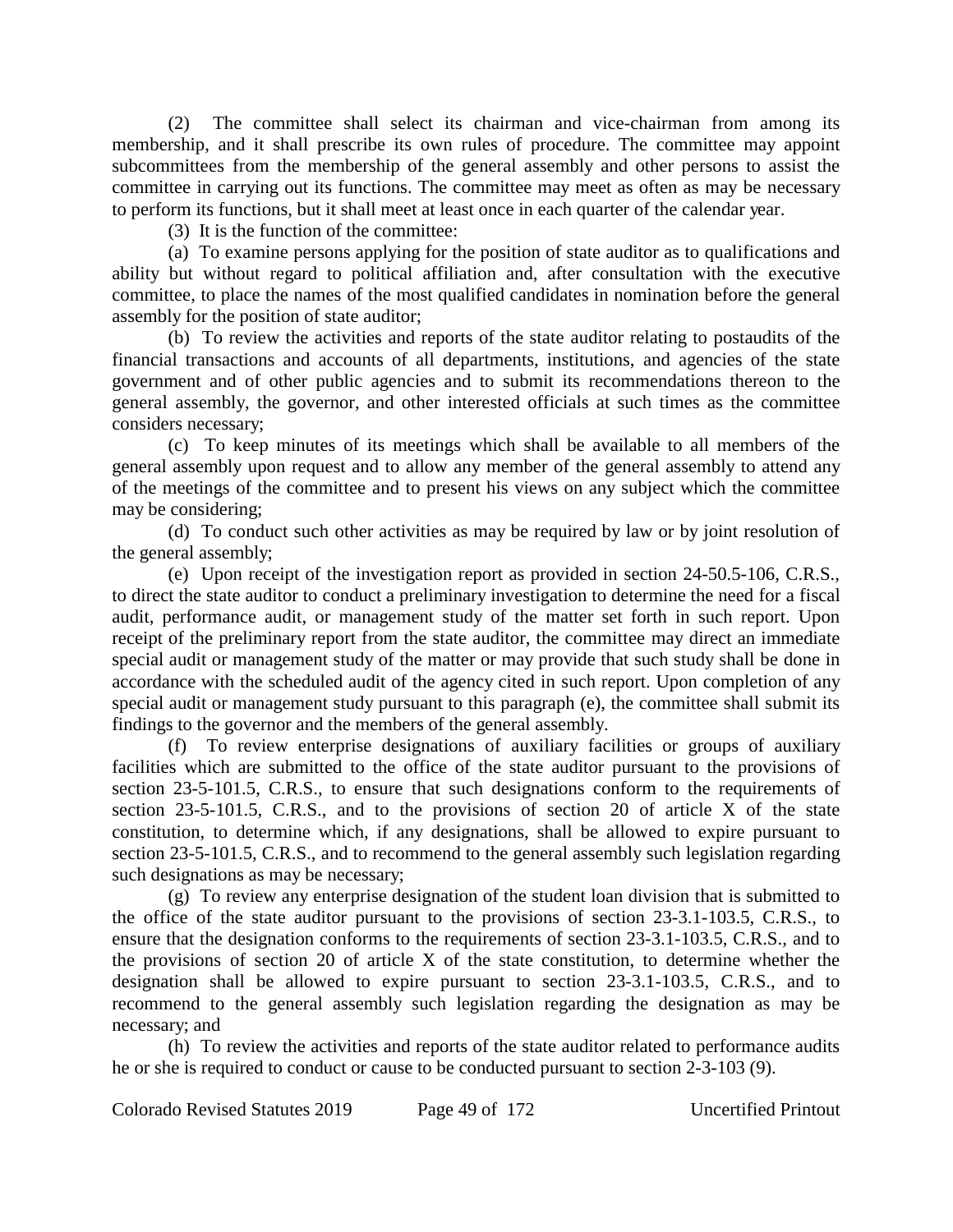(4) Members of the committee shall be reimbursed for necessary expenses in connection with the performance of their duties and shall be paid the same per diem as other members of interim committees in attendance at meetings.

**Source: L. 65:** p. 152, § 1. **C.R.S. 1963:** § 3-21-1. **L. 79:** (3)(c) and (3)(d) amended and (3)(e) added, p. 967, § 2, effective June 15. **L. 81:** (3)(b) amended, p. 339, § 1, effective April 30. **L. 88:** (3)(a) amended, p. 305, § 3, effective May 23. **L. 93:** (3)(d) and (3)(e) amended and (3)(f) added, p. 1826, § 9, effective June 6; (3)(a) amended, p. 2107, § 6, effective June 9. **L. 94:** (3)(e) and (3)(f) amended and (3)(g) added, p. 99, § 1, effective March 18. **L. 2010:** (3)(h) added, (HB 10-1119), ch. 340, p. 1572, § 4, effective August 11. **L. 2016:** (1) amended, (SB 16- 156), ch. 282, p. 1154, § 1, effective June 10.

**Cross references:** (1) For necessary expenses and per diem allowances to committee members, see § 2-2-307.

(2) In 2010, subsection (3)(h) was added by the "State Measurement for Accountable, Responsive, and Transparent (SMART) Government Act". For the short title, see section 1 of chapter 340, Session Laws of Colorado 2010.

**2-3-102. State auditor - qualifications and appointment - term of office.** The state auditor must be a certified public accountant licensed to practice in this state. The state auditor shall be appointed without regard to political affiliation by a majority vote of the members elected to and serving in each house of the general assembly to serve for a term of five years and until a successor is appointed and qualified with the first such term beginning on July 1, 1966. If a vacancy occurs in the position of state auditor, the committee may designate a temporary state auditor who shall exercise and perform all of the powers and duties that are by law to be exercised and performed by the state auditor until a replacement is appointed by the general assembly.

**Source: L. 65:** p. 153, § 2. **C.R.S. 1963:** § 3-21-2. **L. 77:** Entire section amended, p. 255, § 1, effective May 18. **L. 2017:** Entire section amended, (SB 17-294), ch. 264, p. 1382, § 1, effective May 25.

**Cross references:** For the appointment of the state auditor, see § 49 of art. V, Colo. Const.

**2-3-103. Duties of state auditor - definition.** (1) (a) It is the duty of the state auditor to conduct or cause to be conducted postaudits of all financial transactions and accounts kept by or for all departments, institutions, and agencies of the state government, including educational institutions, and the judicial and legislative branches, to conduct performance postaudits thereof, and to perform similar or related duties with respect to such political subdivisions of the state as may be required by law. Postaudits of all financial transactions and accounts may be conducted on a biennial basis.

(b) The state auditor shall have the authority to conduct or cause to be conducted postaudits of all financial transactions and accounts kept by or for any special purpose authority as defined in section 24-77-102 (15), C.R.S., or any state entity designated as an enterprise as

Colorado Revised Statutes 2019 Page 50 of 172 Uncertified Printout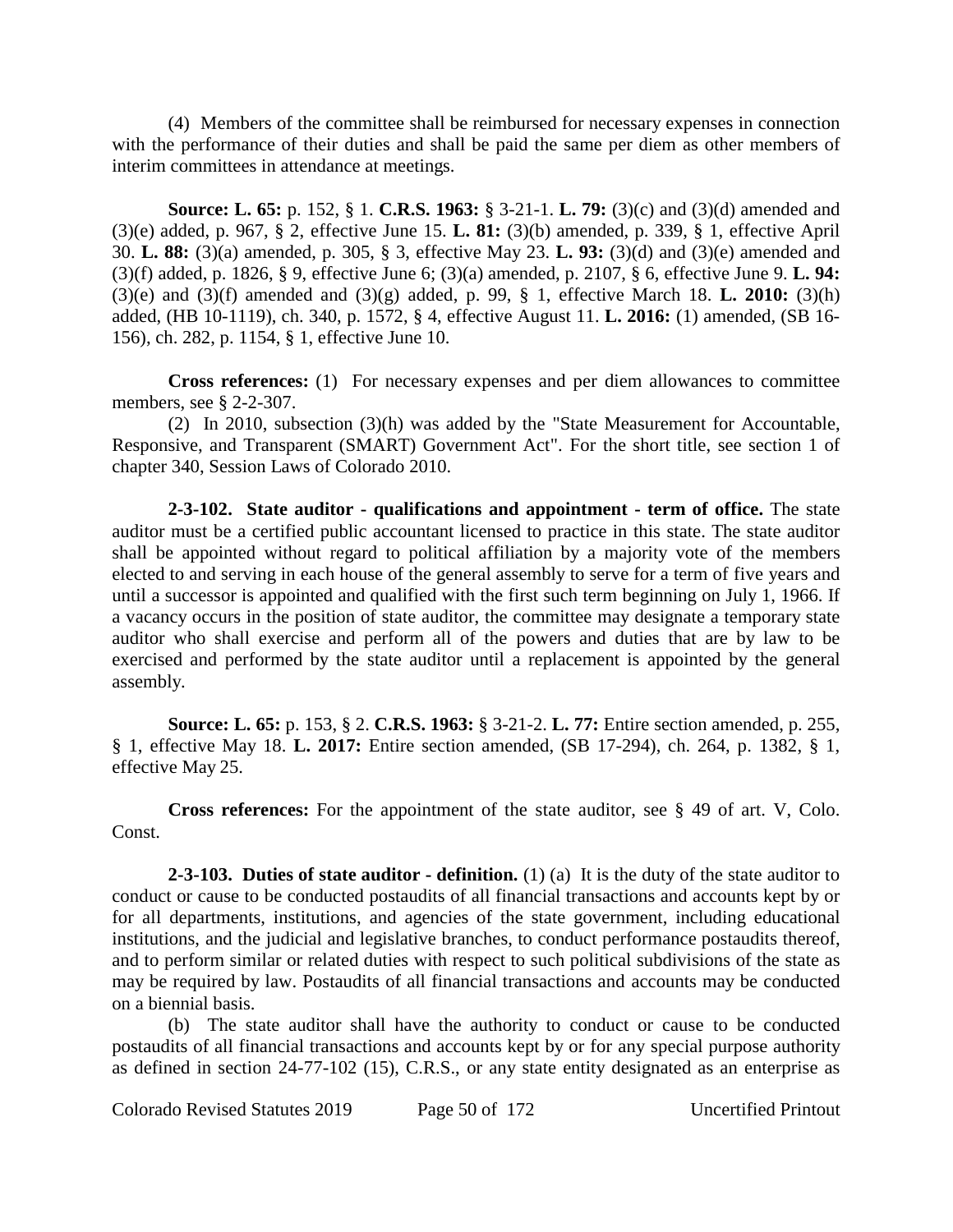defined in section 20 (2)(d) of article X of the state constitution, including performance postaudits thereof, except for:

(I) Any special purpose authority or state entity whose governing body includes the state auditor as an ex officio member;

(II) Any hospital that is subject to audit under the "Colorado Medical Assistance Act", articles 4 to 6 of title 25.5, C.R.S., or medicare, Title XVIII of the federal "Social Security Act", as amended; or

(III) Any special purpose authority or state entity where the authority's or entity's actions are subject to a performance audit, or such similar audit, by the federal government. Upon completion of such a federal performance audit, a copy of the audit shall be shared with the state auditor.

(1.5) (a) In addition to any other duties granted by law, the state auditor may assess, confirm, and report on the security practices of all of the information technology systems maintained or administered by all departments, institutions, and agencies of state government, including educational institutions and the judicial and legislative branches. The state auditor may perform similar or related duties with respect to political subdivisions of the state where the state auditor has been granted authority to perform financial or performance audits with respect to such political subdivisions. In order to perform such duties, the state auditor may conduct penetration or similar testing of computer networks or information systems of the state or a political subdivision, as applicable, assess network or information system vulnerability, or conduct similar or related procedures to promote best practices with respect to the confidentiality, integrity, and availability of information systems technology as the state auditor deems necessary in his or her discretion. In conducting such testing, the state auditor may contract with auditors or information technology security specialists, or both, who possess the necessary specialized knowledge and experience to perform the required work. The authority of the state auditor pursuant to the requirements of this subsection (1.5) are coextensive with the state auditor's authority under this part 1.

(b) Any testing or assessment of security practices and procedures concerning information technology in accordance with paragraph (a) of this subsection (1.5) shall be conducted or caused to be conducted by the state auditor:

(I) After consultation and in coordination with, but not requiring the approval of, the chief information officer appointed pursuant to section 24-37.5-103, C.R.S., or any person performing comparable duties for either a state agency that is not under the jurisdiction of the office of information technology created in section 24-37.5-103, C.R.S., or a political subdivision of the state;

(II) In accordance with industry standards prescribed by the national institute of standards and technology or any successor agency; and

(III) After the state auditor and any other person with whom the state auditor is required to consult in accordance with the requirements of subparagraph (I) of this paragraph (b) have agreed in writing to rules governing the manner in which the testing or assessment is to be conducted, including a mitigation plan for handling significant system outages or disruptions in the event they occur.

(2) The state auditor shall prepare for the committee reports and recommendations on the postaudits conducted, and, under the direction of the committee, shall prepare an annual report to contain, among other things, copies of or the substance of audit reports on the various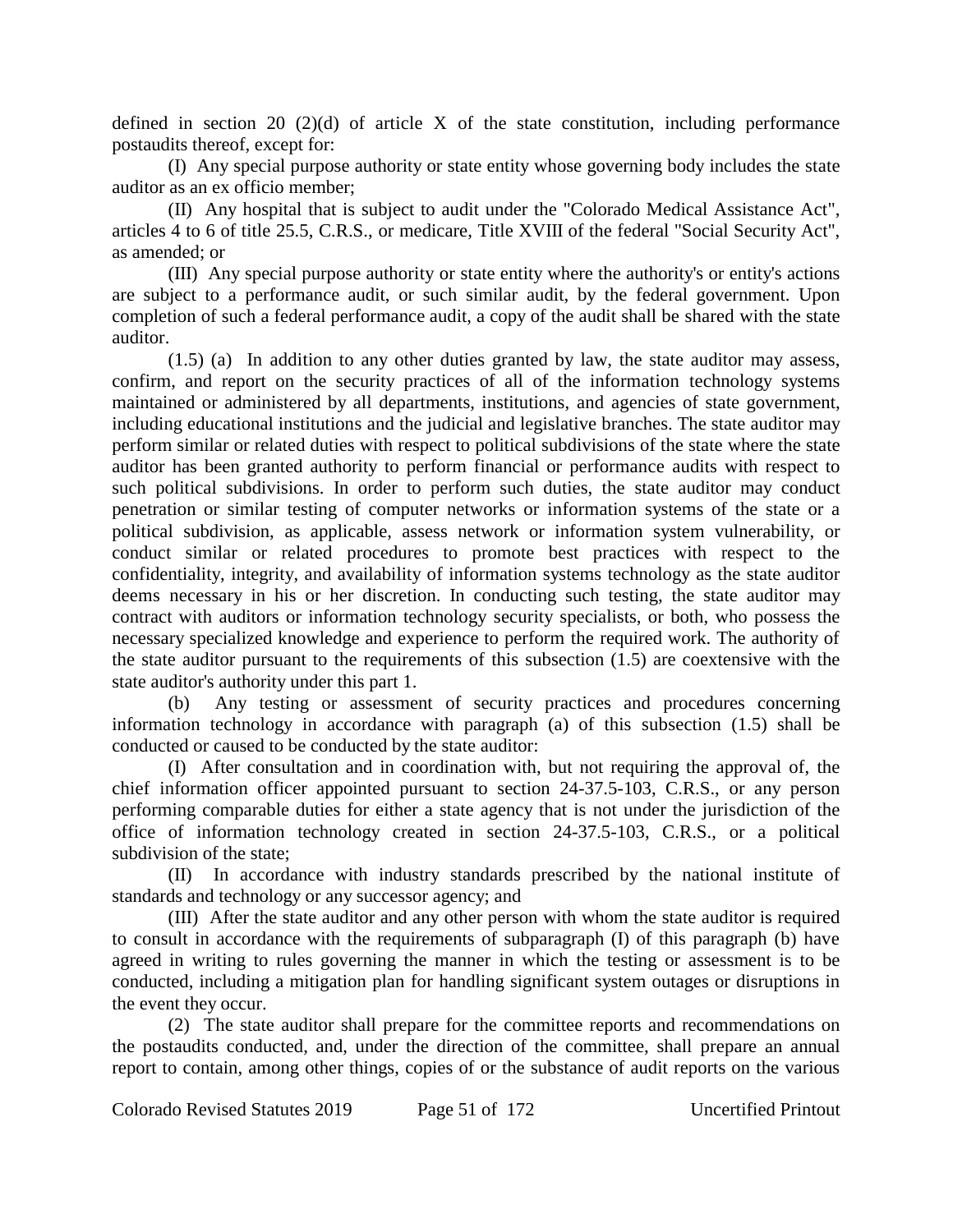departments, institutions, and agencies as well as a summary of recommendations made in regard thereto. All reports must be open to public inspection except for that portion of any report containing recommendations, comments, and any narrative statements which is released only upon the approval of a majority vote of the committee.

(3) The state auditor shall keep a complete and accurate set of records on the fiscal transactions of the state auditor's office, and shall also keep a complete file of copies of all audit reports, including work papers, and copies of examinations, investigations, and any other reports or materials issued by the state auditor, the state auditor's staff, or by the committee. The work papers of the office of the state auditor shall be open to public inspection only upon approval of a majority of the members of the committee. Only the specific work papers that the committee votes to approve for disclosure shall be open to public inspection. Work papers that have not been specifically approved for disclosure by a majority vote of the committee shall remain confidential. Under no circumstances shall the work papers be open to public inspection prior to the completed report being filed with the committee.

(4) All expenses incurred by the office of the state auditor, including salaries and expenses of employees, shall be paid upon vouchers signed by the chairman of the committee and drawn on funds appropriated for legislative expenses and allocated to the office of the state auditor; except that any payroll voucher or any other voucher which does not exceed one thousand dollars may be signed by the state auditor or by the state auditor's authorized designee.

(5) It is the duty of the state auditor to annually evaluate the investments of the public school fund and report to the committee any loss of principal of such fund that, in the state auditor's judgment, exists.

(6) Repealed.

(7) Upon a determination by the state auditor that the provisions of section 20-1-112, C.R.S., have not been met, the state auditor shall cause to be conducted a postaudit of any noncomplying office of district attorney. The expenses of such a postaudit shall be borne by the office of district attorney.

(8) The state auditor shall review or cause to be reviewed all enterprise designations submitted to the office of the state auditor pursuant to the provisions of sections 23-3.1-103.5 and 23-5-101.5, C.R.S., to ensure that such designations conform to the requirements of section 23-3.1-103.5 or 23-5-101.5, C.R.S., whichever is applicable, and to the provisions of section 20 of article X of the state constitution. In addition, the state auditor shall recommend to the legislative audit committee those designations, if any, which, in the opinion of the state auditor, should be allowed to expire and shall otherwise assist the legislative audit committee in reviewing the enterprise designations submitted to the office of the state auditor.

(9) It is the duty of the state auditor to conduct or cause to be conducted performance audits as specified in section 2-7-204 (5).

(9.5) It is the duty of the state auditor to notify the appropriate joint committee of reference as determined pursuant to section 2-7-203 when a department has not completed recommendations made by the state auditor within the time provided.

(9.7) It is the duty of the state auditor to establish and administer the fraud hotline as specified in section 2-3-110.5.

(10) As used in this section, unless the context otherwise requires:

(a) "Information technology" shall have the same meaning as specified in section 24- 37.5-102 (2), C.R.S.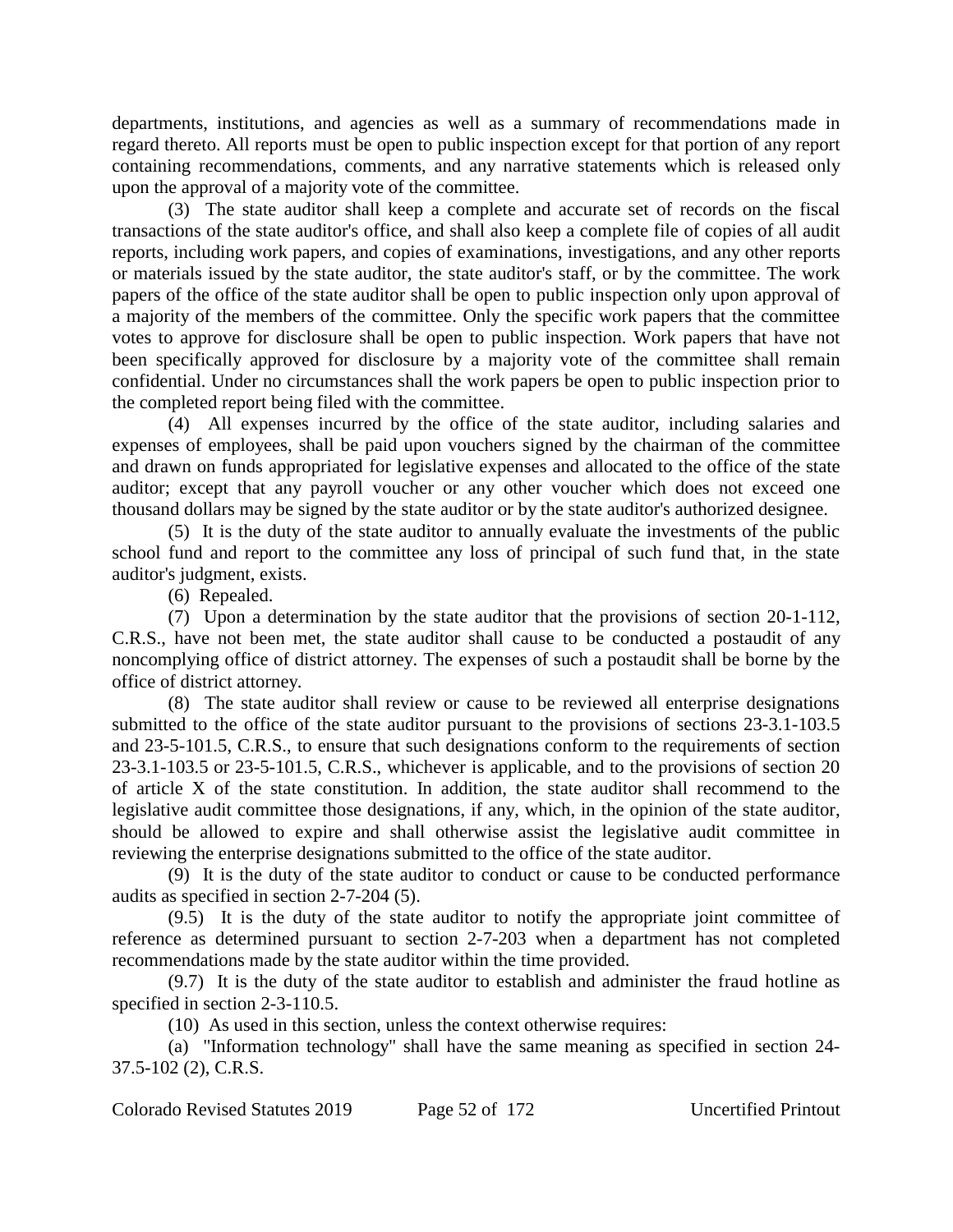**Source: L. 65:** p. 154, § 3. **C.R.S. 1963:** § 3-21-3. **L. 69:** p. 94, § 1. **L. 73:** p. 670, § 1. **L. 77:** Entire section amended, p. 1056, § 5, effective May 18. **L. 81:** (1) and (3) amended, p. 340, § 1, effective March 27. **L. 83:** (6) added, p. 375, § 1, effective June 1. **L. 86:** (1) amended, p. 401, § 1, effective March 20; (6) repealed, p. 937, § 3, effective July 1. **L. 89:** (7) added, p. 945, § 1, effective April 4; (2) amended, p. 332, § 1, effective April 7. **L. 93:** (3) amended, p. 14, § 1, effective March 2; (8) added, p. 1826, § 10, effective June 6. **L. 94:** (8) amended, p. 100, § 2, effective March 18. **L. 2010:** (9) added, (HB 10-1119), ch. 340, p. 1572, § 5, effective August 11. **L. 2011:** (1) amended, (SB 11-115), ch. 114, p. 359, § 1, effective April 13; (1.5) and (10) added, (SB 11-082), ch. 109, p. 338, § 1, effective August 10. **L. 2013:** (9) amended and (9.5) added, (HB 13-1299), ch. 382, p. 2242, § 2, effective June 5. **L. 2017:** (1.5)(a), (2), (4), and (5) amended, (SB 17-294), ch. 264, p. 1382, § 2, effective May 25; (9.7) added, (HB 17-1223), ch. 243, p. 1004, § 2, effective August 9.

**Cross references:** In 2010, subsection (9) was added by the "State Measurement for Accountable, Responsive, and Transparent (SMART) Government Act". For the short title, see section 1 of chapter 340, Session Laws of Colorado 2010.

**2-3-103.5. Deputies.** The state auditor, with the approval of the committee, may appoint one or more deputy state auditors, not to exceed three in number, pursuant to section 2-3-104. In the case of the temporary absence or incapacity of the state auditor, the committee may designate a deputy to exercise and perform all or any portion of the powers and duties of the state auditor which are by law exercised and performed by the state auditor, and, unless and until such designation is made by the committee, the state auditor may so designate such deputy.

**Source: L. 77:** Entire section added, p. 255, § 2, effective May 18.

**2-3-103.7. Disclosure of reports before filing.** (1) Any state employee or other individual acting in an oversight role as a member of a committee, board, or commission, or any employee or other individual acting in an oversight role with respect to any audit conducted pursuant to sections 2-3-120, 2-3-123, 10-22-105 (4)(c), and 25.5-10-209 (4), who willfully and knowingly discloses the contents of any report prepared by or at the direction of the state auditor's office prior to the release of such report by a majority vote of the committee as provided in section 2-3-103 (2) is guilty of a misdemeanor and, upon conviction thereof, shall be punished by a fine of not more than five hundred dollars.

(2) This section shall not apply to necessary communication of employees of the state auditor's office or employees of any person contracting to provide services for the state auditor's office with those persons necessary to complete the audit report or with other state agencies involved with comparable reports.

**Source: L. 79:** Entire section added, p. 296, § 1, effective July 1. **L. 89:** (1) amended, p. 332, § 2, effective April 7. **L. 2019:** (1) amended, (HB 19-1136), ch. 26, p. 86, § 1, effective August 2.

**2-3-104. Salary and staff of state auditor.** The state auditor shall be paid a salary to be determined by the executive committee, as provided in section 2-3-303 (3). The state auditor,

Colorado Revised Statutes 2019 Page 53 of 172 Uncertified Printout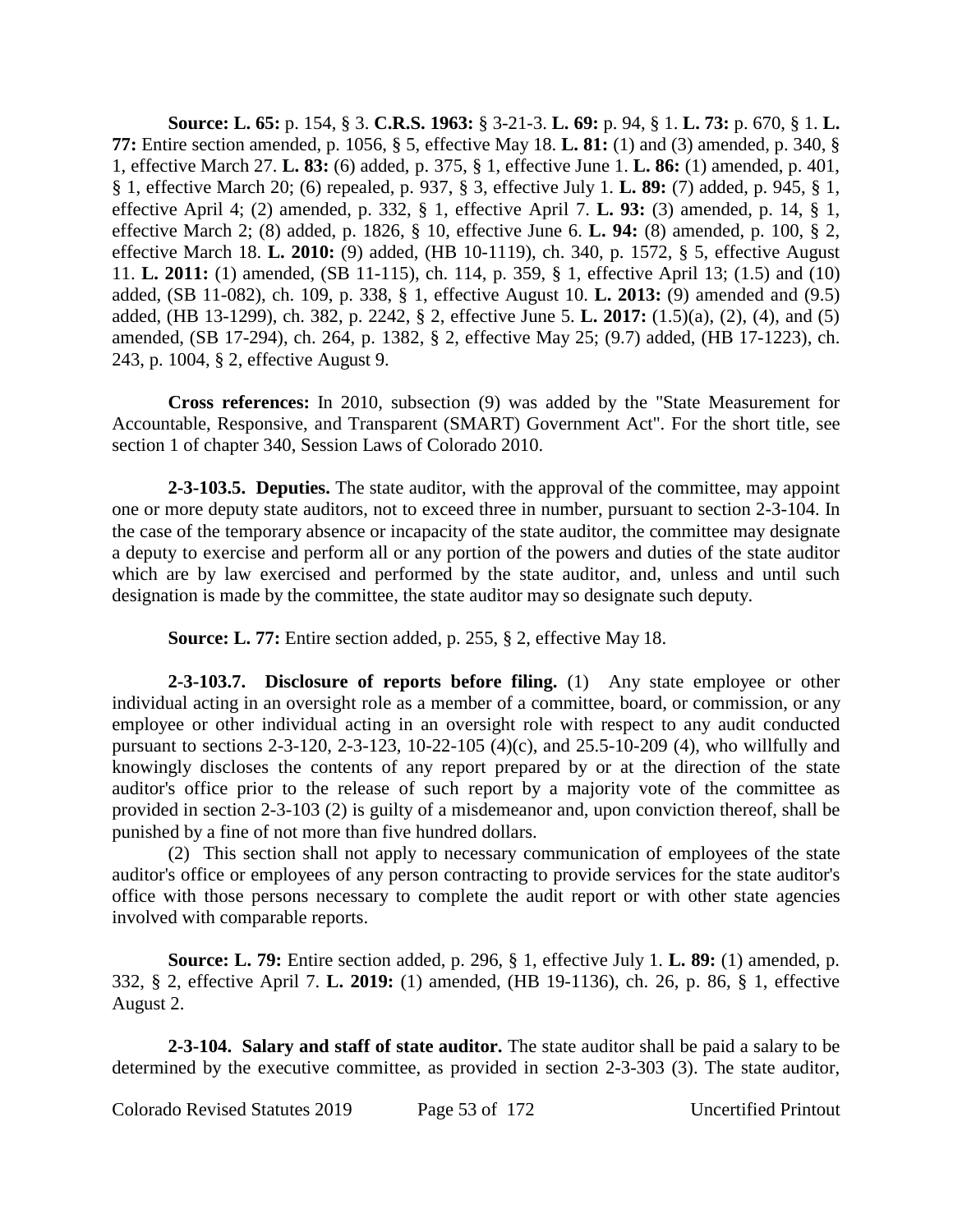with the approval of the committee, may appoint such additional professional, technical, clerical, or other employees or contract for such services necessary to perform the functions assigned to the state auditor. No more than three members of the staff of the state auditor shall be exempt from the state personnel system.

**Source: L. 65:** p. 154, § 4. **C.R.S. 1963:** § 3-21-4. **L. 88:** Entire section amended, p. 305, § 4, effective May 23. **L. 93:** Entire section amended, p. 2107, § 7, effective June 9. **L. 94:** Entire section amended, p. 1624, § 10, effective May 31.

## **2-3-105. Transfer of employees. (Repealed)**

**Source: L. 65:** p. 154, § 5. **C.R.S. 1963:** § 3-21-5. **L. 81:** Entire section repealed, p. 342, § 9, effective March 27.

## **2-3-106. Bond. (Repealed)**

**Source: L. 65:** p. 155, § 6. **C.R.S. 1963:** § 3-21-6. **L. 81:** Entire section repealed, p. 342, § 9, effective March 27.

**2-3-107. Authority to subpoena witnesses - access to records.** (1) For the purposes of this part 1 the committee has the power to subpoena witnesses, take testimony under oath, and to assemble records and documents, by subpoena duces tecum or otherwise, with the same power and authority as courts of record and may apply to courts of record for the enforcement of these powers. The sheriff of any county shall serve any subpoena on written order of the committee in the same manner as process is served in civil actions. Witnesses subpoenaed to appear before the committee shall receive the same fees and expenses as witnesses in civil cases.

(2) (a) (I) Notwithstanding any provision of law to the contrary, the state auditor or his or her designated representative shall have access at all times, except as provided by sections 39- 1-116, 39-4-103, and 39-5-120, to all of the books, accounts, reports, vouchers, or other records or information in any department, institution, or agency, including but not limited to records or information required to be kept confidential or exempt from public disclosure upon subpoena, search warrant, discovery proceedings, or otherwise. The authority of the state auditor or his or her designated representative to access at all times the books, accounts, reports, vouchers, or other records or information in accordance with this subsection (2)(a) also extends to any fiscal or performance audit the state auditor or his or her designated representative conducts of:

(A) The Colorado new energy improvement district and the new energy improvement program in connection with section 2-3-120;

(B) The use of money in the state historical fund that is used for the preservation and restoration of the cities of Central, Black Hawk, and Cripple Creek in accordance with section 2- 3-123;

(C) The health benefit exchange created in section 10-22-104 in accordance with section 10-22-105 (4)(c); and

(D) Community-centered boards in accordance with section 25.5-10-209 (4).

(II) The authority of the state auditor or his or her designated representative to access at all times the books, accounts, reports, vouchers, or other records or information provided under

Colorado Revised Statutes 2019 Page 54 of 172 Uncertified Printout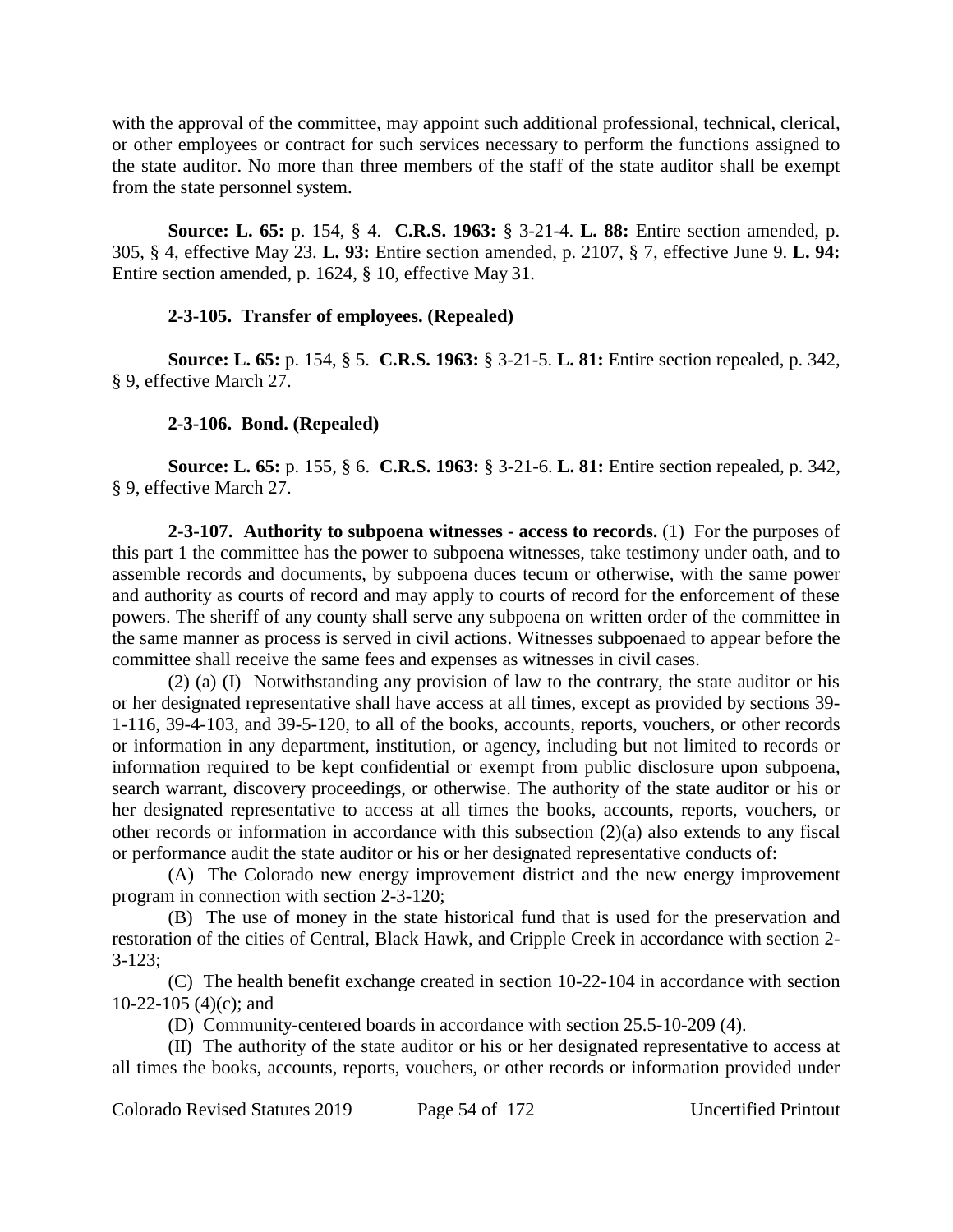subsection  $(2)(a)(I)(B)$  of this section terminates on the date the final audit report is released by the legislative audit committee.

(III) When accessing confidential health records, the state auditor shall determine the necessity of accessing personal identifying health information for the purpose of achieving the audit objectives.

(b) Nothing in this subsection (2) shall be construed as authorizing or permitting the publication of information prohibited by law. Notwithstanding the approval of the committee to release work papers of the office of the state auditor pursuant to section 2-3-103 (3), no information required to be kept confidential pursuant to any other law shall be released in connection with an audit. The results of any audit or evaluation of information technology systems undertaken pursuant to section 2-3-103 (1.5) that are precluded from disclosure under section 24-6-402 (3)(a)(IV), C.R.S., shall not be released in connection with any such audit or evaluation. In addition to the penalty established in section 2-3-103.7, any person who unlawfully releases confidential information shall be subject to any criminal or civil penalty under any applicable law for the unlawful release of the information.

(c) Any officer or employee who fails or refuses to permit such access or examination for audit or who interferes in any way with such examination is guilty of a misdemeanor and, upon conviction thereof, shall be punished by a fine of not less than one hundred dollars nor more than one thousand dollars, or by imprisonment in the county jail for not less than one month nor more than twelve months, or by both such fine and imprisonment.

(3) In verifying any of the audits made, the state auditor has the right to ascertain the amounts on deposit in any bank or other depository belonging to any department, institution, or agency required to be audited and has the right to audit said account on the books of any such bank or depository. No bank or other depository is liable for making available to the state auditor any of the information required under this subsection (3).

**Source: L. 65:** p. 155, § 7. **C.R.S. 1963:** § 3-21-7. **L. 2006:** (2) amended, p. 1195, § 1, effective May 25. **L. 2011:** (2)(b) amended, (SB 11-082), ch. 109, p. 339, § 2, effective August 10. **L. 2017:** (3) amended, (SB 17-294), ch. 264, p. 1383, § 3, effective May 25. **L. 2019:** (2)(a) amended, (HB 19-1136), ch. 26, p. 86, § 2, effective August 2.

**Cross references:** For fees and expenses of witnesses in civil cases, see §§ 13-33-102 and 13-33-103; for the authority of legislative council to compel attendance of witnesses and procedure therefor, see § 2-3-306; for the authority of the general assembly to compel attendance of witnesses, see § 2-2-313.

**2-3-108. Special audits.** Any member of the general assembly or the governor may request the committee to direct a special audit of any department, institution, or agency, and, upon the vote of the majority of the committee approving such request, the state auditor shall make or cause to be made such audit.

**Source: L. 65:** p. 156, § 8. **C.R.S. 1963:** § 3-21-8.

**2-3-109. Emergency reports.** (1) If the state auditor finds in the course of an audit evidence of improper practices of financial administration or inadequacy of fiscal records, the

Colorado Revised Statutes 2019 Page 55 of 172 Uncertified Printout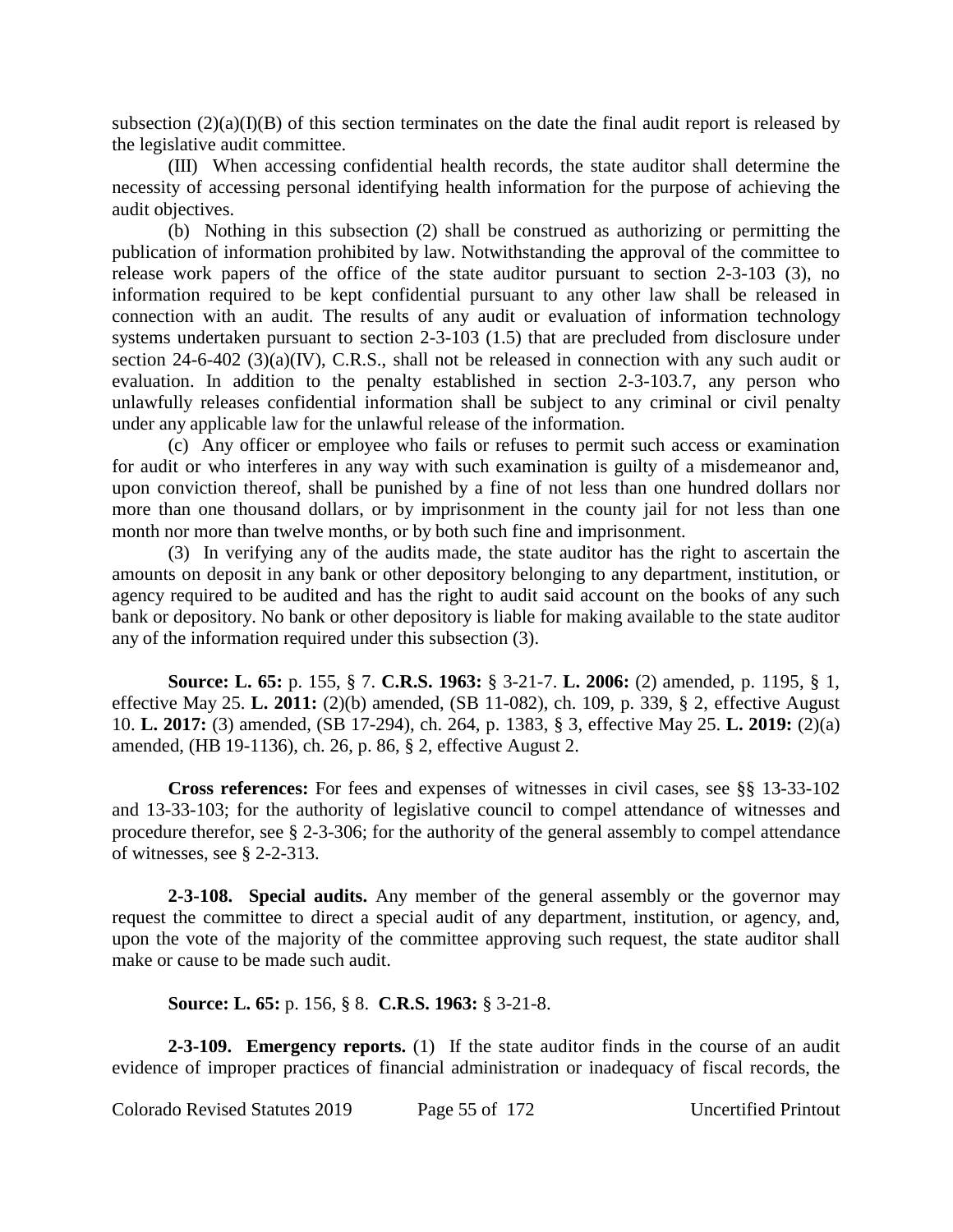state auditor shall report the same immediately to the committee. With the approval of the committee, the state auditor shall also report the same to the governor and the head of any department, institution, or agency affected thereby.

(2) If the state auditor in the course of an audit finds evidence of apparently illegal transactions or misuse or embezzlement of public funds or property, the state auditor shall immediately report such transactions to the committee; moreover, with the approval of the committee, the state auditor may file a written copy of the report with the governor but shall give notice thereof to the district attorney of the district wherein such transactions are reported to have taken place.

**Source: L. 65:** p. 156, § 9. **C.R.S. 1963:** § 3-21-9. **L. 81:** Entire section amended, p. 340, § 2, effective March 27. **L. 2017:** Entire section amended, (SB 17-294), ch. 264, p. 1383, § 4, effective May 25.

**2-3-110. Reimbursement of state auditor for certain audits - disclosure.** (1) When the state auditor is required by law or the state constitution to audit or cause to be audited a state department, institution, or agency or other governmental or organizational entity for selfsupporting or nonappropriated activities, including but not limited to enterprises as defined in section 20 (2)(d) of article X of the state constitution, associated students' accounts, auxiliary enterprise funds, nonprofit corporations, trust funds, contracts with the federal government, federal grants-in-aid, or federal assistance programs, moneys from the state general fund shall not be used to pay for the cost of the audit, and the state auditor shall be reimbursed for the audit services by the entity for which the audit is in whole or in part performed.

(2) The reimbursement amount from such entity shall be a pro rata share of the total state auditor's cost, based upon a time-spent factor, if the total audit of the entity includes the audit of state-appropriated funds. If state-appropriated funds are not involved in such audits, the reimbursement shall be not less than the average hourly cost of the operations of the state auditor's office nor more than the average rate attainable from certified public accounting firms performing similar services for this state. Reimbursement charges may be negotiated with the state auditor's office within the above limitations.

(3) The state auditor shall disclose the amount of fully reimbursed audit services in the annual financial statements of the legislative department.

**Source: L. 71:** p. 111, § 1. **C.R.S. 1963:** § 3-21-11. **L. 2005:** (1) amended and (3) added, p. 1516, § 2, effective May 5.

**Cross references:** For the state auditor's duties, see § 49 of art. V, Colo. Const.

**2-3-110.5. Fraud hotline - investigations - confidentiality - access to records definitions.** (1) As used in this section, unless the context otherwise requires:

(a) "Committee" means the legislative audit committee created in section 2-3-101 (1).

(b) "Contracted individual" means an individual currently or formerly acting under a contract, purchase order, or other similar agreement for the procurement of goods and services with a state agency; except that "contracted individual" does not include individuals or entities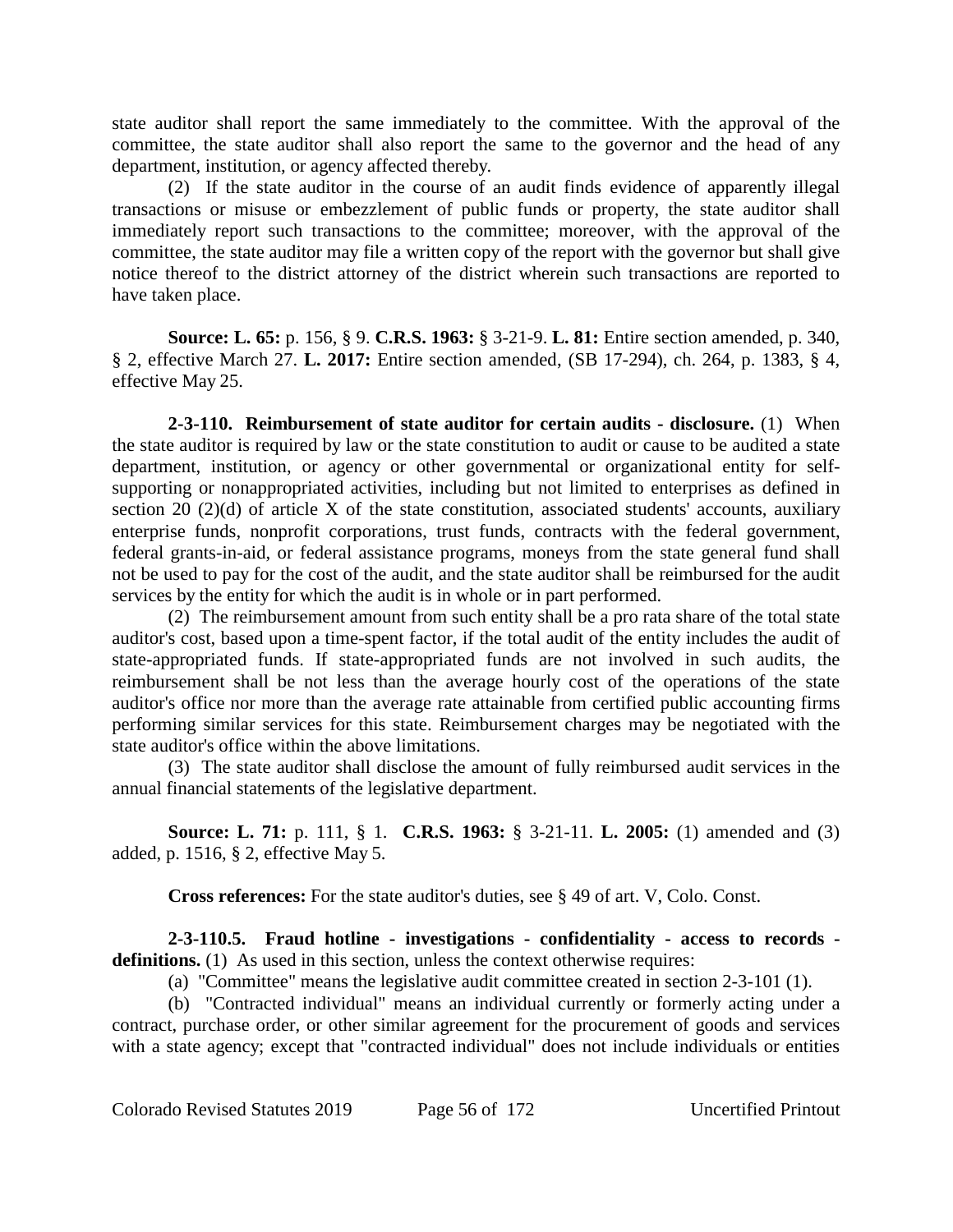that provide services or receive benefits under Title XIX or Title XXI of the federal "Social Security Act".

(c) "Employee" means an individual currently or formerly employed by a state agency; except that "employee" does not include individuals or entities that provide services or receive benefits under Title XIX or Title XXI of the federal "Social Security Act".

(d) "Fraud" means occupational fraud or the use of one's occupation for personal enrichment through the deliberate misuse or misapplication of the employing organization's resources or assets. The definition of fraud specified in this subsection (1)(d) is used exclusively for purposes of the fraud hotline to be administered by the state auditor in accordance with this section and shall not be construed to apply to any other section of the Colorado Revised Statutes.

(e) "Fraud hotline" or "hotline" means the system created and maintained by the state auditor pursuant to subsection (2)(a) of this section.

(f) "Hotline call" means a report of information to the fraud hotline regardless of whether such report is made by telephone, fax, email, or another internet-based format.

(g) "Investigation" means an investigation of a report to the fraud hotline of an allegation of fraud committed by an employee or a contracted individual. "Investigation" does not constitute a criminal investigation.

(h) "State agency" or "agency" means all departments, institutions, and agencies of state government, including the office of the governor, institutions of higher education, and the legislative and judicial departments of the state.

(i) "State auditor" means the state auditor or his or her designee.

(2) (a) The state auditor shall establish and administer a telephone number, fax number, email address, mailing address, or internet-based form whereby any individual may report an allegation of fraud committed by an employee or a contracted individual.

(b) (I) The state auditor may request that an individual submitting an allegation to the fraud hotline provide his or her name and contact information, but no person who submits an allegation to the hotline is required to provide his or her name and contact information. In addition, in accordance with federal laws and regulations, nothing in this section permits an employee of a financial institution to disclose personally identifiable or confidential information when making a report to the hotline.

(II) The state auditor shall not disclose publicly, or when making a referral to another state agency in accordance with subsection (3)(b) of this section, the identity of any individual who contacts the fraud hotline unless the individual grants the state auditor express permission to make such disclosure. The restrictions imposed by this subsection  $(2)(b)(II)$  shall not apply when the state auditor makes a disclosure to a law enforcement agency, a district attorney, or the attorney general, in connection with a criminal investigation, or to the department of health care policy and financing or the attorney general in accordance with subsection  $(3)(a)(II)$  of this section.

(c) The state auditor is responsible for administering the hotline, including the screening of hotline calls and, in accordance with subsection (3)(b) of this section, consulting and coordinating with state agencies to refer allegations of fraud by an employee or a contracted individual that are reported to the hotline.

(d) The state auditor shall staff the hotline with one or more individuals who possess professional knowledge and expertise in the areas of fraud prevention and detection, fraud examination, forensic accounting, or another related field. The state auditor may also contract

Colorado Revised Statutes 2019 Page 57 of 172 Uncertified Printout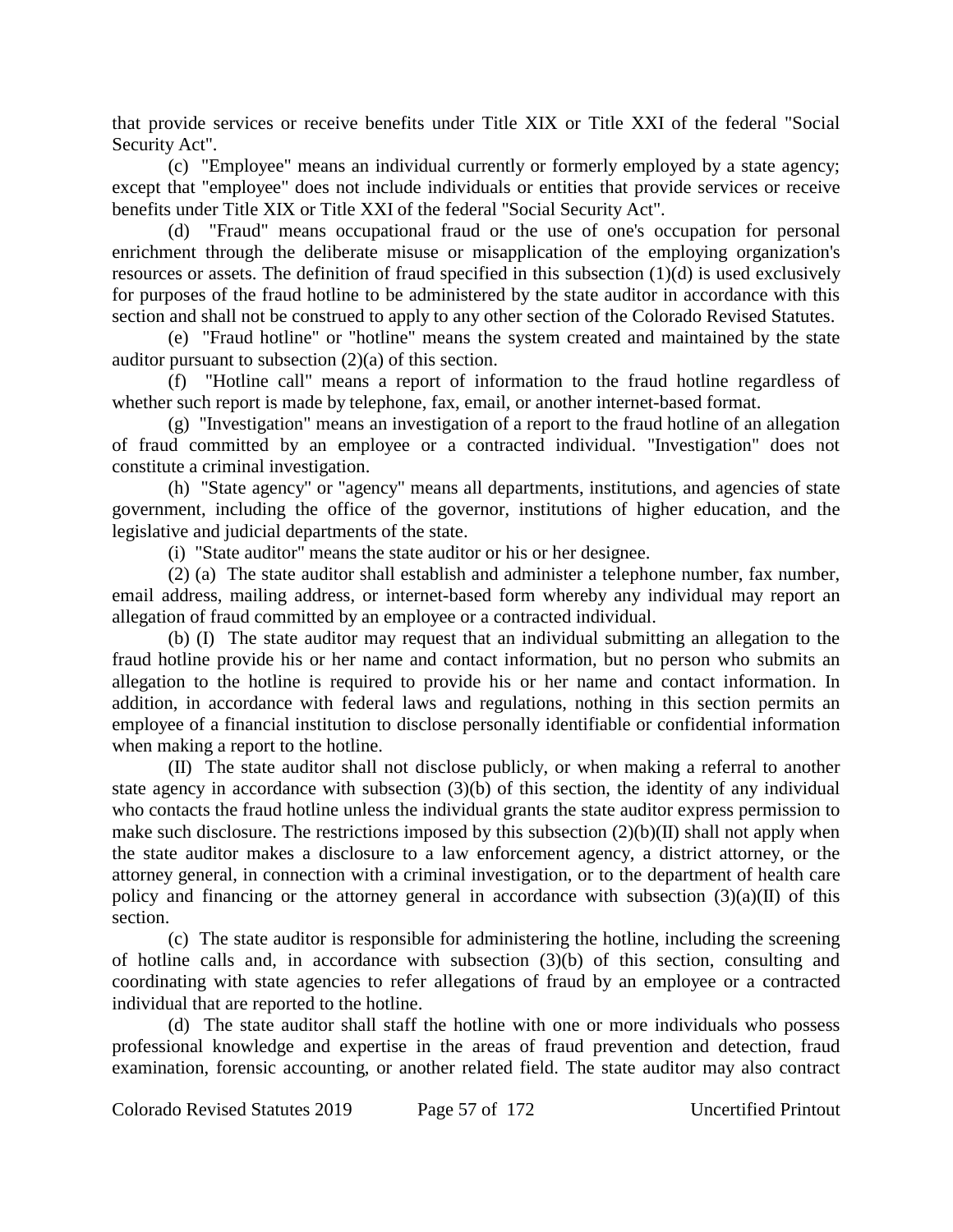with any private entity to assist in the execution of his or her powers and duties under this section. The state auditor shall consult and use accepted professional guidelines and best practices, such as those established by other state audit organizations or the association of certified fraud examiners, when developing internal operating policies and procedures for carrying out activities of his or her office in connection with the hotline.

(e) The state auditor shall publicize the existence and purpose of the hotline on the official website of the office of the state auditor and through other means as determined by the state auditor.

(f) (I) The state auditor shall prepare and maintain workpapers for the purpose of documenting the activities of his or her office in connection with hotline calls and investigations.

(II) All workpapers prepared or maintained by the state auditor in connection with hotline calls must be held as strictly confidential by the state auditor and not for public release. The restrictions imposed by this subsection  $(2)(f)(II)$  shall not prevent communication by and among the state auditor, a state agency, the governor, the committee, a law enforcement agency, a district attorney, or the attorney general in accordance with the requirements of this section. Notwithstanding any other provision of law, all workpapers prepared or maintained by the state auditor in connection with hotline calls shall not constitute public records for purposes of the "Colorado Open Records Act", part 2 of article 72 of title 24.

(3) (a) (I) Upon receiving a hotline call, the state auditor shall conduct an initial screening of the call to determine whether the matter being reported constitutes an allegation of fraud committed by an employee or a contracted individual.

(II) The state auditor shall forward all hotline calls alleging fraud by a medicaid recipient to the department of health care policy and financing and all calls alleging fraud by a medicaid provider or contractor to the medicaid fraud control unit of the office of the attorney general.

(b) If the state auditor determines through the initial screening that a hotline call constitutes an allegation of fraud committed by an employee or a contracted individual, the state auditor shall consult and coordinate with management or management's designee of the affected state agency or, in the case of alleged fraud involving a gubernatorial appointee, the governor's office for the purpose of referring the hotline call and any related workpapers to the affected agency. Upon receiving a referred hotline call from the state auditor, the state agency is responsible for determining and taking appropriate action to respond to the referred hotline call and reporting back to the state auditor in accordance with subsection (4) of this section. In determining appropriate action, the state agency may request either the assistance of the state auditor to participate in an investigation or request that the state auditor conduct the entire investigation.

(c) When, at the request of a state agency, the state auditor either participates in or conducts an investigation of a hotline call pursuant to subsection (3)(b) of this section, the following additional requirements apply:

(I) The state auditor has access at all times to all of the books, accounts, reports, vouchers, or other records or information maintained by the agency that are directly related to the scope of the investigation.

(II) The state auditor shall report the results of the investigation to the head of the affected agency or, in the case of alleged fraud involving a gubernatorial appointee, to the governor's office. The state auditor shall also provide any workpapers prepared or maintained by the state auditor during the investigation.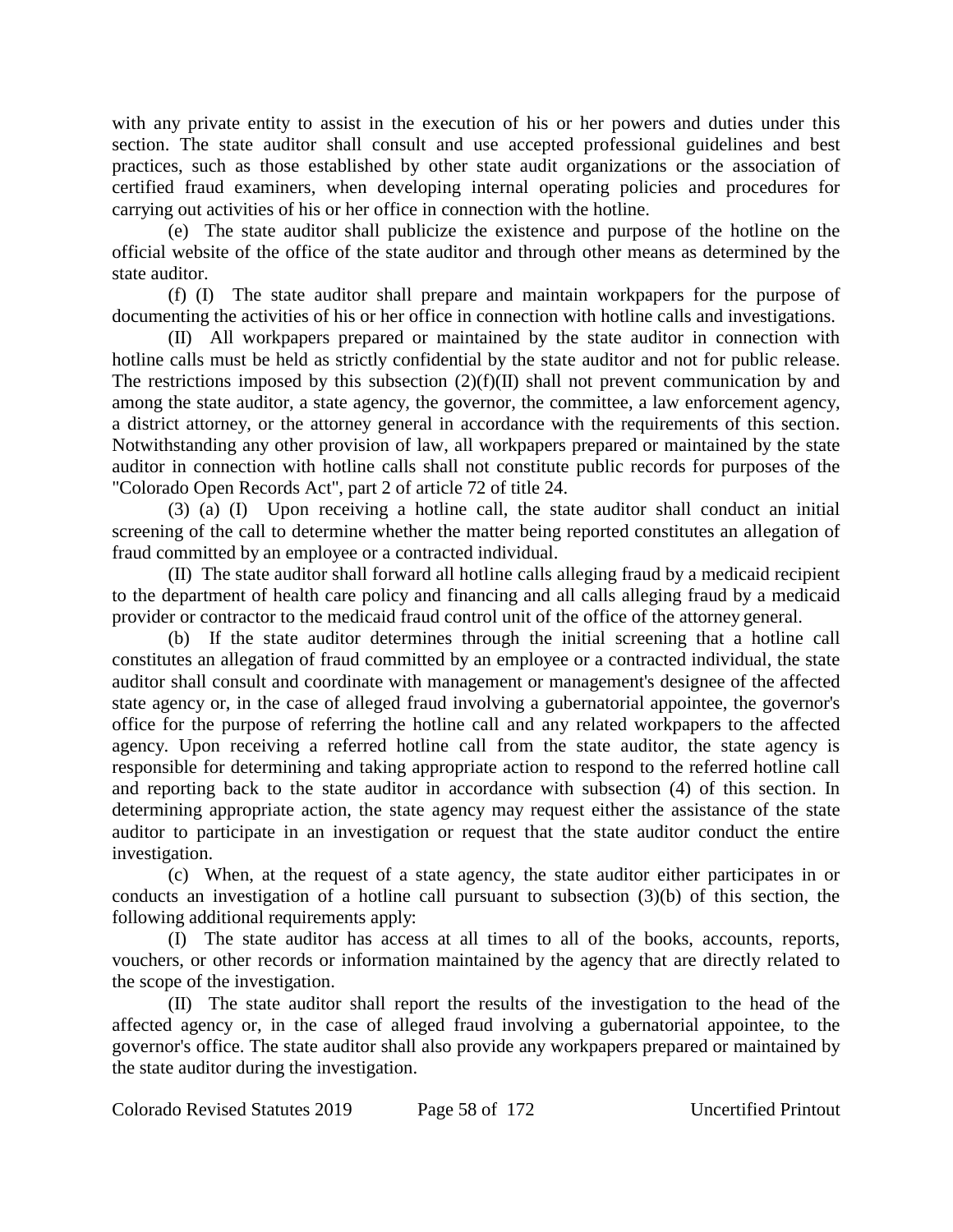(III) If the investigation finds evidence that the amount of the alleged fraud exceeds one hundred thousand dollars, the state auditor shall also report the results of the investigation to the committee and, with the approval of the committee, to the governor.

(IV) If the investigation finds evidence of apparently illegal transactions or misuse or embezzlement of public funds or property, the state auditor shall immediately report the matter to a law enforcement agency, a district attorney, or the attorney general, as appropriate. The state auditor shall also provide any workpapers prepared or maintained by the state auditor during the investigation.

(4) When a state agency is referred a hotline call by the state auditor pursuant to subsection (3)(b) of this section and has not requested that the state auditor either participate in or conduct the entire investigation, the state agency shall report back to the state auditor within ninety days on the disposition of the referral, including action the agency has taken to respond to the fraud allegation and the results of any subsequent investigation by the agency. If the state agency has not reached a disposition of the referred hotline call within ninety days, the agency shall report to the state auditor the current status of the referral as of the ninety-day deadline. This reporting requirement continues every ninety days thereafter until the agency has reached a disposition of the referred hotline call.

(5) Commencing with state fiscal year 2018-19, the state auditor shall prepare an annual report to the committee summarizing, in the aggregate, activity relating to the fraud hotline during the preceding state fiscal year, such as the number, type, nature, and disposition of reports made to the hotline. The annual report shall not contain detailed information, confidential or otherwise, about any specific reports made to the hotline or that would enable the identification of either any specific individual involved in a matter reported to the hotline or any subsequent investigation. The annual report must be accessible to the public and posted on the official website of the office of the state auditor.

**Source: L. 2017:** Entire section added, (HB 17-1223), ch. 243, p. 1000, § 1, effective August 9.

## **2-3-111. Office of state auditor - conduct audit of juvenile justice system - repeal. (Repealed)**

**Source: L. 91:** Entire section added, p. 202, § 1, effective July 1.

**Editor's note:** Subsection (5) provided for the repeal of this section, effective January 1, 1993. (See L. 91, p. 202.)

## **2-3-112. Prevention programs - programmatic review. (Repealed)**

**Source: L. 96:** Entire section added, p. 1157, § 1, effective January 1,1997. **L. 2000:** Entire section repealed, p. 585, § 7, effective May 18.

**2-3-113. Programs that receive tobacco settlement moneys - program review**  definitions. (1) As used in this section: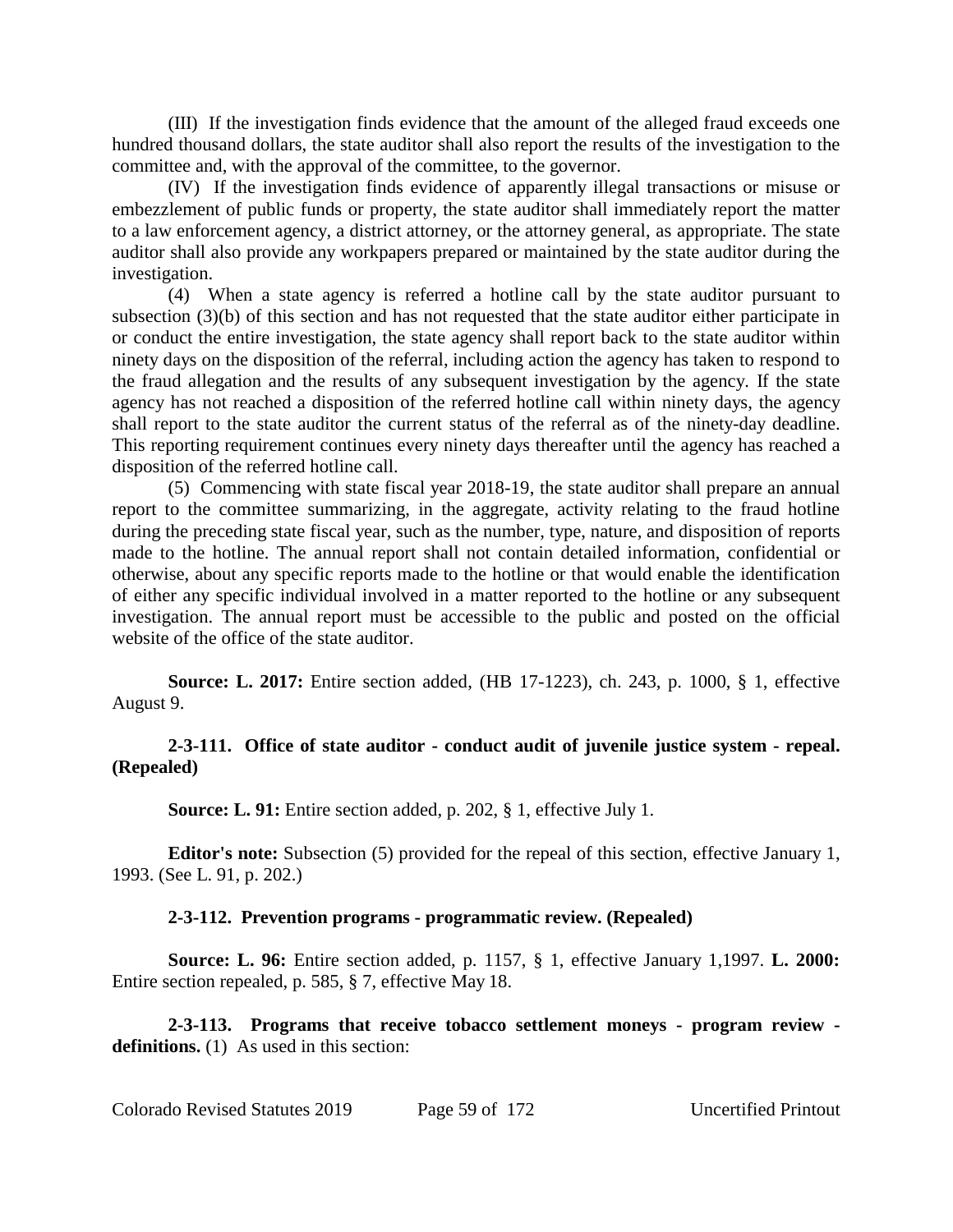(a) "Health sciences facility" has the meaning set forth in section 26-6.4-103 (2), C.R.S. For purposes of this section, "health sciences facility" includes any contractor or subcontractor engaged by the health sciences facility to assist in the implementation and monitoring of the nurse home visitor program established under article 6.4 of title 26, C.R.S.

(b) "Master settlement agreement" means the master settlement agreement, the smokeless tobacco master settlement agreement, and the consent decree approved and entered by the court in the case denominated *State of Colorado, ex rel. Gale A. Norton, Attorney General v. R.J. Reynolds Tobacco Co.; American Tobacco Co., Inc.; Brown & Williamson Tobacco Corp.; Liggett & Myers, Inc.; Lorillard Tobacco Co., Inc.; Philip Morris, Inc.; United States Tobacco Co.; B.A.T. Industries, P.L.C.; The Council For Tobacco Research--U.S.A., Inc.; and Tobacco Institute, Inc., Case No. 97 CV 3432, in the district court for the city and county of Denver.* 

(c) "Tobacco settlement program" means any program that receives appropriations from moneys received by the state pursuant to the master settlement agreement.

(2) Beginning January 1, 2002, it is the duty of the state auditor to conduct or cause to be conducted program reviews and evaluations of the performance of each tobacco settlement program to determine whether the program is effectively and efficiently meeting its stated goals. The program reviews and evaluations shall subject all tobacco settlement programs to audit, whether operated directly by a state agency or by a private entity or by a local government agency.

(3) The state auditor may contract with one or more public or private entities to conduct the program reviews and evaluations and prepare the annual executive summary reports required in subsection (5) of this section.

(4) The joint budget committee staff, the legislative council staff, the office of legislative legal services, the department of public health and environment, and the health sciences facility shall work with the state auditor's office in conducting the program reviews and evaluations of tobacco settlement programs.

(5) Beginning December 15, 2002, the state auditor's office shall first submit to the legislative audit committee and then to the governor, the attorney general, the department of public health and environment, the joint budget committee, and the health and human services committees of the senate and the house of representatives, or any successor committees, reports on the program reviews and evaluations of tobacco settlement programs performed pursuant to subsection (2) of this section. In addition, the state auditor's office shall submit to the health and human services committees of the senate and the house of representatives, or any successor committees, and to the department of public health and environment an annual executive summary of the program reviews and evaluations.

(6) The legislative audit committee shall design a schedule for reviewing tobacco settlement programs to ensure that each program is reviewed and evaluated as deemed necessary by the committee after consultation with the state auditor.

(7) Repealed.

**Source: L. 2000:** Entire section added, p. 593, § 3, effective May 18. **L. 2003:** (7) amended, p. 1665, § 1, effective July 1. **L. 2006:** (5) and (7) amended, p. 1032, § 1, effective May 25; (6) amended, p. 315, § 1, effective August 7. **L. 2010:** (7)(c) added, (HB 10-1323), ch. 35, p. 132, § 7, effective March 22; (1) and (4) amended, (SB 10-073), ch. 386, p. 1806, § 1, effective June 30. **L. 2012:** IP(7)(a) and (7)(b) amended and (7)(a.5) added, (HB12-1249), ch.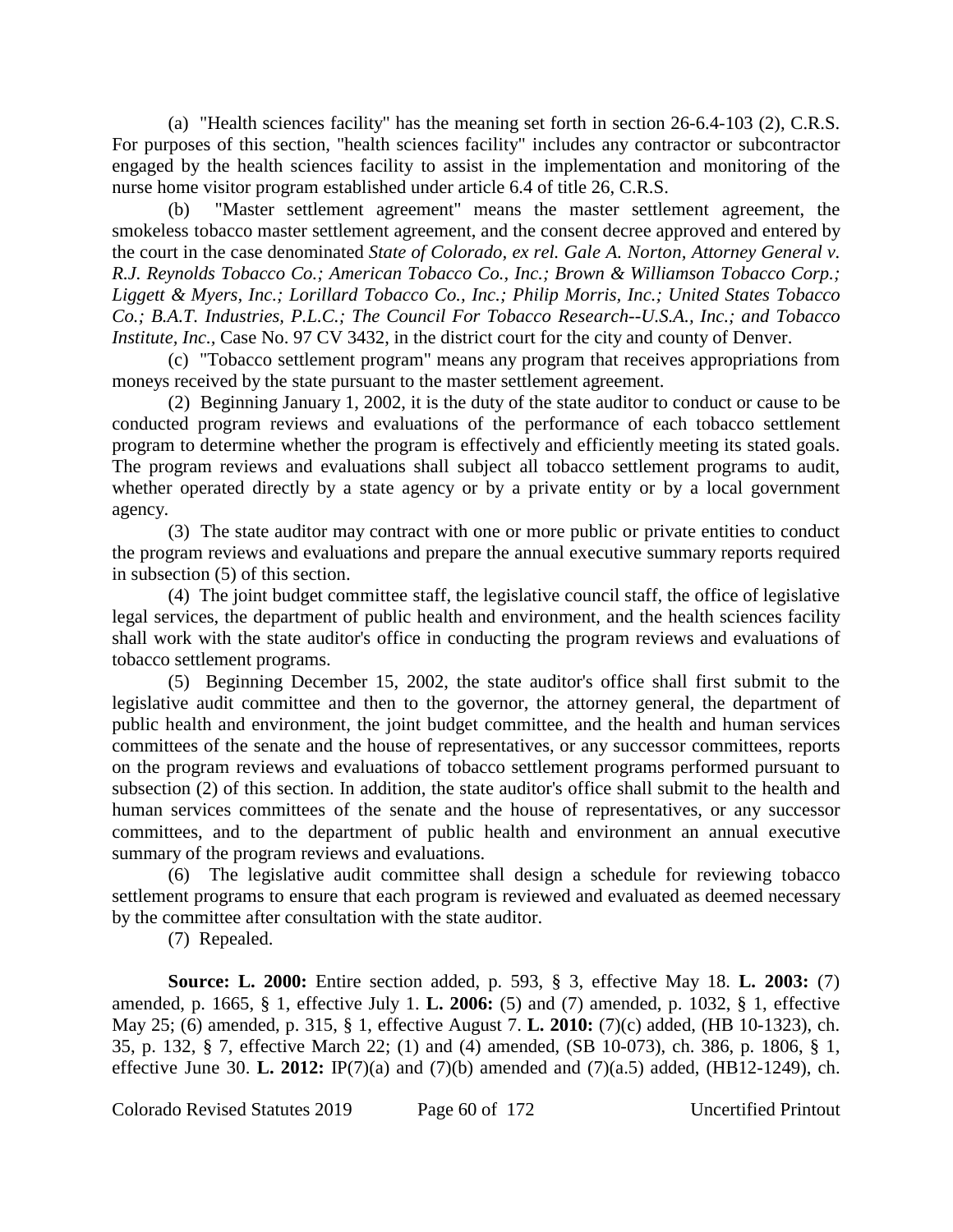72, p. 247, § 1, effective March 24. **L. 2013:** (1)(a) amended, (HB 13-1117), ch. 169, p. 588, § 17, effective July 1. **L. 2016:** (2) amended and (7) repealed, (HB 16-1408), ch. 153, pp. 461, 472, §§ 2, 26, effective July 1.

**Cross references:** For the legislative declaration in the 2013 act amending subsection (1)(a), see section 1 of chapter 169, Session Laws of Colorado 2013.

**2-3-114. State records management - duties of state auditor - definitions.** (1) For purposes of this section, unless the context otherwise requires:

(a) "Agency" means every department, institution, and agency of state government, including educational institutions and the judicial and legislative branches.

(b) "Records" shall have the same meaning as set forth in section 24-80-101 (1), C.R.S., and shall include a "record" as defined in section 24-71.3-102 (13), C.R.S.

(2) The state auditor shall conduct records management audits of every agency on a periodic basis as determined by the state auditor. Such records management audits shall be conducted separately or in connection with an agency audit conducted pursuant to section 2-3- 103.

(3) The executive director of the department of personnel or the director's designee shall, in consultation with the state archivist, provide the state auditor with guidelines by September 1, 2001, for determining whether an agency is:

(a) Managing its records in compliance with the administrative and technical procedures for records maintenance and management established pursuant to section 24-80-102 (3), C.R.S.; and

(b) Improving the general accessibility of the records in the agency's custody.

**Source: L. 2001:** Entire section added, p. 75, § 1, effective August 8. **L. 2005:** (1)(b) amended, p. 760, § 8, effective June 1.

**2-3-115. Use of state education fund moneys for school capital construction - audits - reports.** (1) For the 2001-02 school district budget year and each school district budget year thereafter, for the purpose of determining the amount of state education fund moneys expended by each school district in the state for capital construction and identifying the schools and projects on which school districts expended such moneys, the state auditor shall annually examine the records of each school district in the state that received state education fund moneys for the budget year:

(a) Directly from the department of education for capital construction aid to qualified charter schools, as defined in section 22-54-124 (1)(f.6), C.R.S., in accordance with section 22- 54-124 (4), C.R.S.; or

(b) For budget years 2000-01 through 2006-07, indirectly from the school capital construction expenditures reserve created in section 22-54-117 (1.5)(a)(I), C.R.S., as said reserve existed prior to July 1, 2008, and for the budget year 2007-08, indirectly from the school capital construction expenditures reserve fund, as said fund existed prior to July 1, 2008.

(2) No later than February 1 of each school district budget year commencing on or after July 1, 2002, the state auditor shall report to the education committees of the senate and the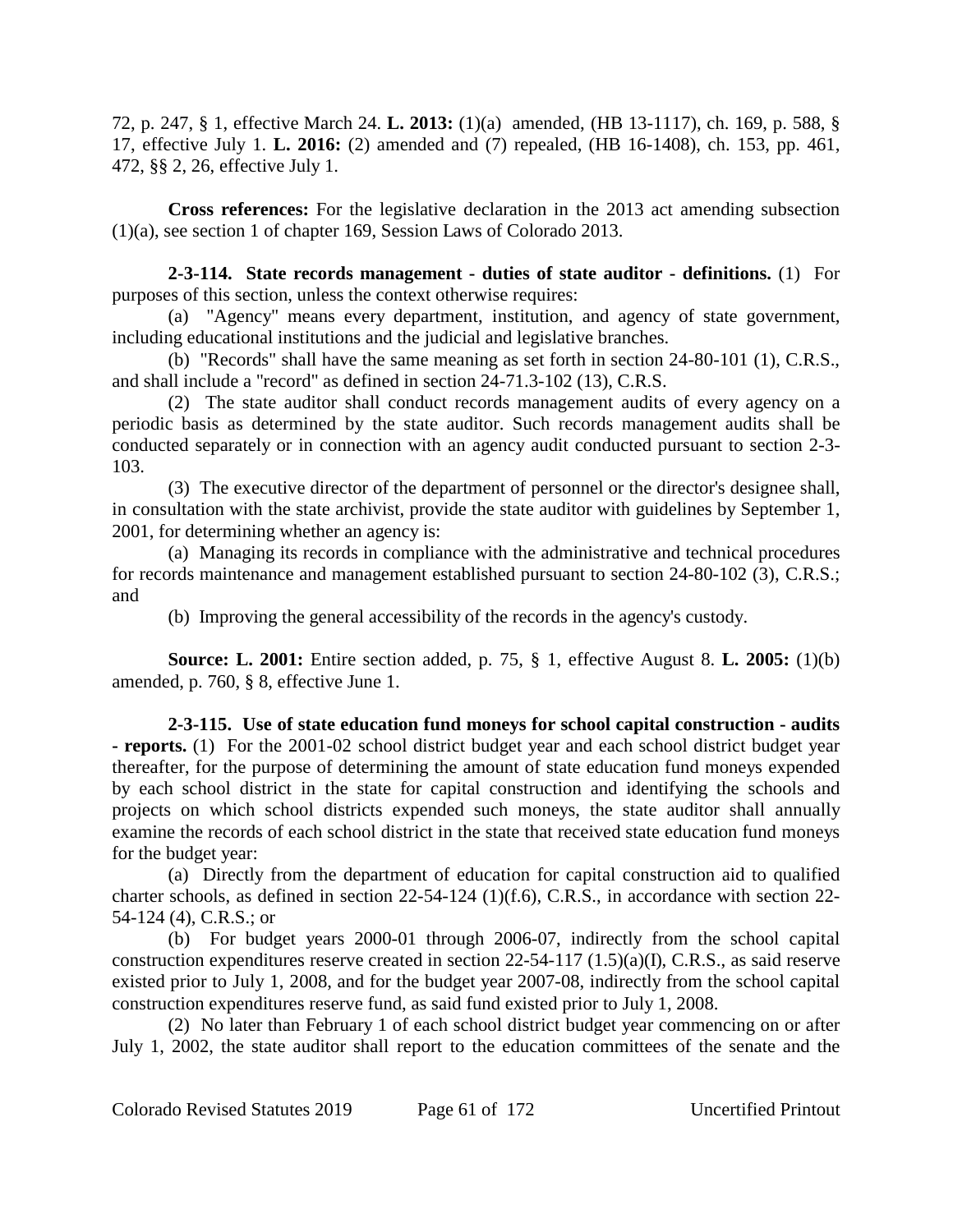house of representatives, the legislative audit committee, and the joint budget committee of the general assembly:

(a) The total amount of state education fund moneys that districts throughout the state expended for capital construction and the amount of state education fund moneys that each district expended for capital construction during the prior budget year;

(b) The total amount of state education fund moneys that qualified charter schools throughout the state expended for capital construction and the amount of state education fund moneys that each qualified charter school throughout the state expended for capital construction during the prior budget year;

(c) For budget years 2000-01 through 2006-07, the total amount of state education fund moneys received indirectly from the school capital construction expenditures reserve, as said reserve existed prior to July 1, 2008, and for the budget year 2007-08, the total amount of state education fund moneys received indirectly from the school capital construction expenditures reserve fund, as said fund existed prior to July 1, 2008, by districts throughout the state and by each district that were expended for capital construction during the prior budget year;

(d) The schools and projects on which state education fund moneys were expended;

(e) For budget years 2000-01 through 2006-07, the balances of all moneys and all state education fund moneys in the school capital construction expenditures reserve, as said reserve existed prior to July 1, 2008, as of the immediately preceding January 1, and for the budget year 2007-08, the balances of all moneys and all state education fund moneys in the school capital construction expenditures reserve fund, as said fund existed prior to July 1, 2008, as of the immediately preceding January 1; and

(f) The total pupil enrollment of all school districts in the state in which state education fund moneys were expended for capital construction during the prior budget year, the pupil enrollment of each school district in which state education fund moneys were expended for capital construction during the prior budget year, and the pupil enrollment of each school in the state on which state education fund moneys were expended for capital construction during the prior budget year.

**Source: L. 2001:** Entire section added, p. 349, § 12, effective April 16. **L. 2002:** (1)(a) amended, p. 1766, § 32, effective June 7. **L. 2003:** (1)(a) amended, p. 2139, § 40, effective May 22. **L. 2006:** (1)(a) amended, p. 594, § 1, effective August 7. **L. 2007:** (1)(b), (2)(c), and (2)(e) amended, p. 630, § 5, effective April 26. **L. 2008:** (1)(b), (2)(c), and (2)(e) amended, p. 1064, § 7, effective July 1.

**Editor's note:** This section was originally numbered as 2-3-114 in Senate Bill 01-129 but has been renumbered on revision for ease of location.

# **2-3-116. Performance audit of foster care program - repeal. (Repealed)**

**Source: L. 2001:** Entire section added, p. 752, § 1, effective June 1.

**Editor's note:** Subsection (3) provided for the repeal of this section, effective December 1, 2002. (See L. 2001, p. 752.)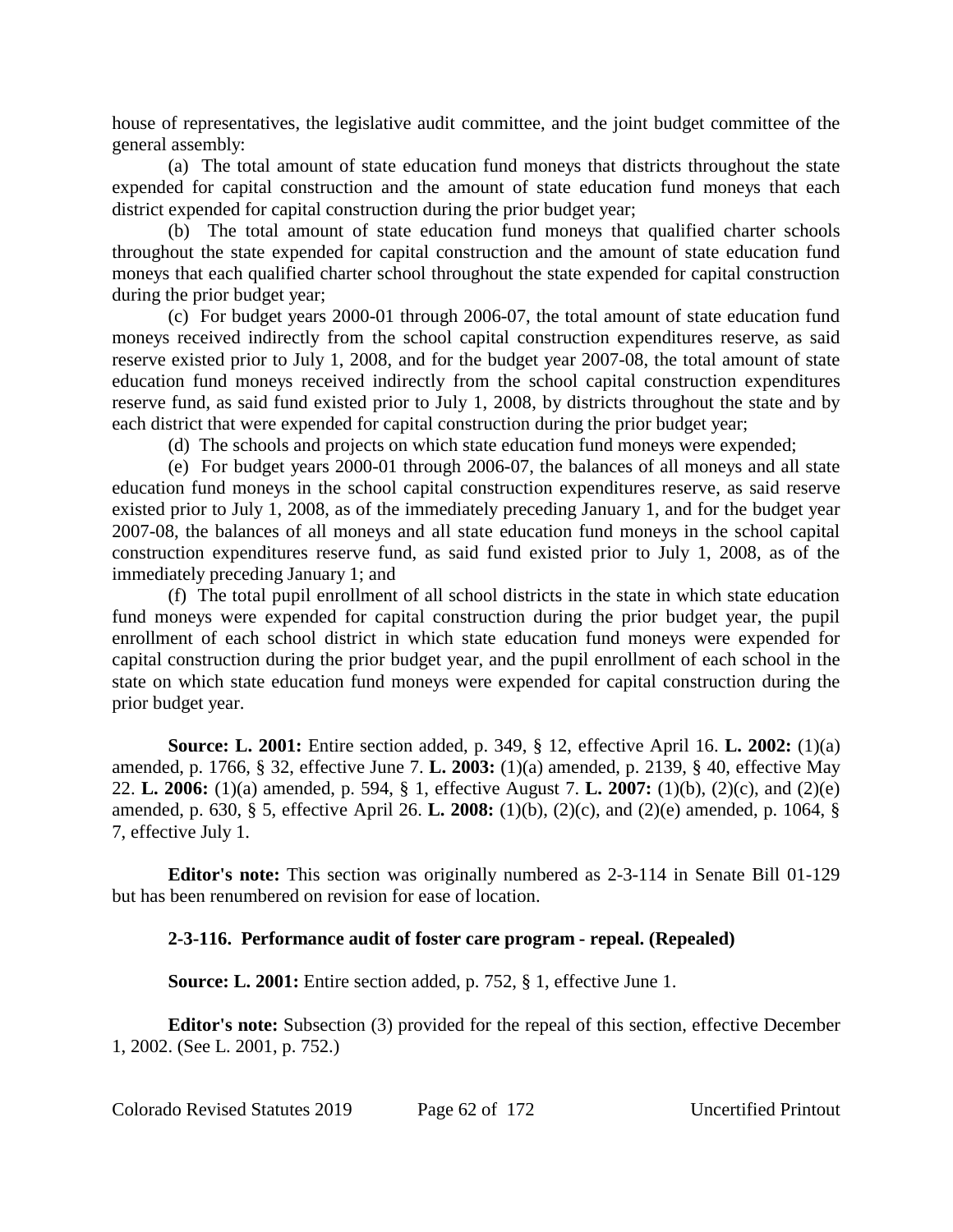## **2-3-117. Pilot efficiency reviews - school districts - report - repeal. (Repealed)**

**Source: L. 2004:** Entire section added, p. 1968, § 1, effective June 4.

**Editor's note:** Subsection (5)(d) provided for the repeal of this section, effective January 1, 2005, if the school district pilot efficiency review fund did not contain any moneys as of January 1, 2005, and the state auditor notified in writing the revisor of statutes that the fund did not contain any moneys. The revisor of statutes was notified January 14, 2005, by the state auditor that the fund did not contain any moneys. (See L. 2004, p. 1968.)

## **2-3-118. Performance audit of statewide database of permittees - repeal. (Repealed)**

**Source: L. 2007:** Entire section added, p. 778, § 3, effective May 14.

**Editor's note:** Subsection (3) provided for the repeal of this section, effective July 1, 2011. (See L. 2007, p. 778.)

**2-3-119. Audit of healthcare affordability and sustainability fee - cost shift.** At the discretion of the legislative audit committee, the state auditor shall conduct or cause to be conducted a performance and fiscal audit of the healthcare affordability and sustainability fee established pursuant to section 25.5-4-402.4.

**Source: L. 2009:** Entire section added, (HB 09-1293), ch. 152, p. 652, § 10, effective July 1. **L. 2017:** Entire section amended, (SB 17-267), ch. 267, p. 1438, § 2, effective July 1.

**Cross references:** For the legislative declaration in SB 17-267, see section 1 of chapter 267, Session Laws of Colorado 2017.

**2-3-120. Periodic performance audits of Colorado new energy improvement district and new energy improvement program - reports.** No later than June 30, 2014, and no later than June 30 of every fifth year thereafter, the state auditor shall conduct or cause to be conducted a performance audit of the Colorado new energy improvement district created in section 32-20-104 (1), C.R.S., and the new energy improvement program established by the district pursuant to section 32-20-105 (3), C.R.S. The state auditor shall prepare a report and recommendations on each audit conducted and shall present the report and recommendations to the committee.

**Source: L. 2010:** Entire section added, (HB 10-1328), ch. 426, p. 2220, § 2, effective June 11.

**2-3-121. Performance audits of public highway authorities.** At the discretion of the legislative audit committee, the state auditor shall conduct or cause to be conducted a performance audit of any public highway authority created and operating pursuant to part 5 of article 4 of title 43. The state auditor shall prepare a report and recommendations on each audit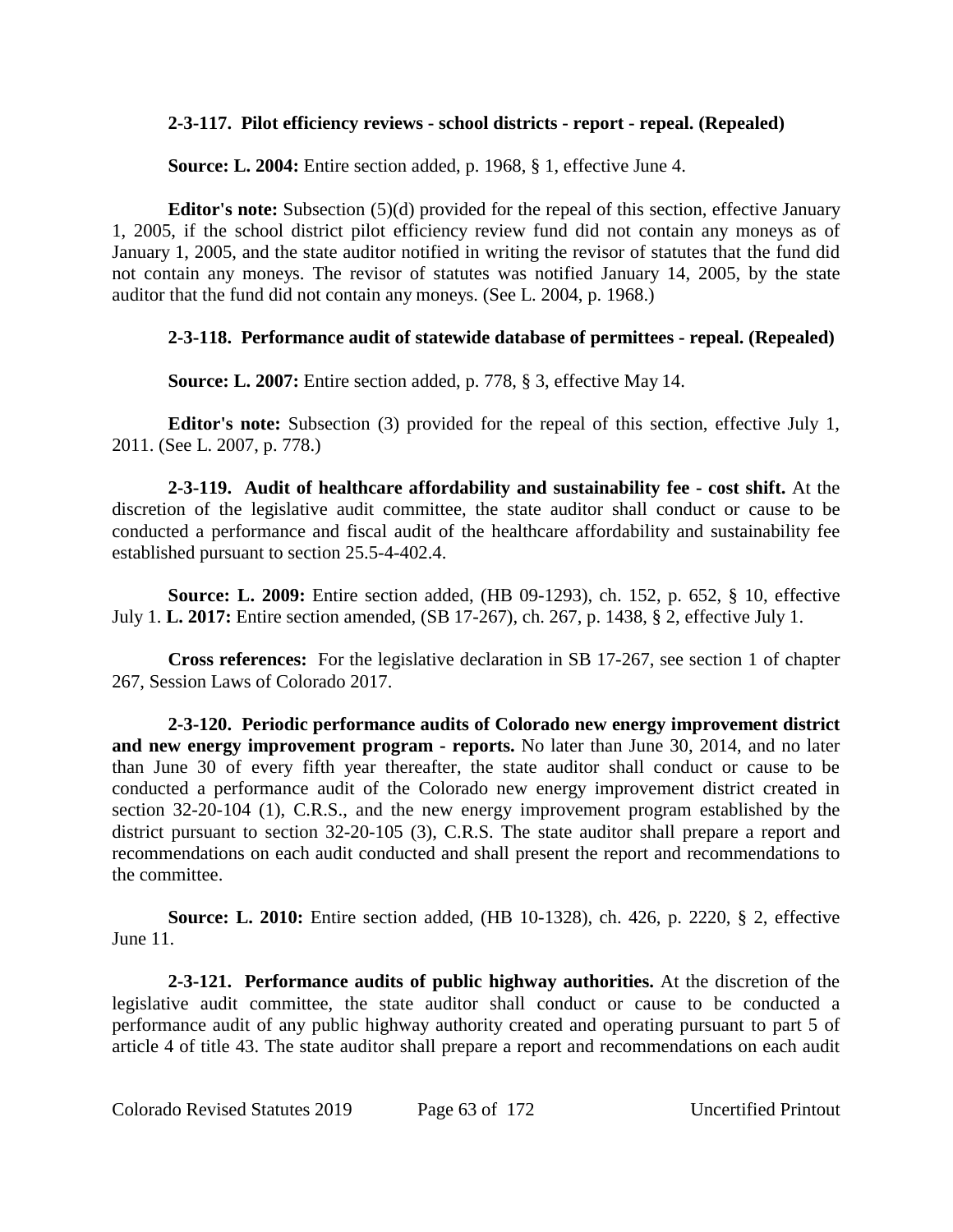conducted and shall present the report and recommendations to the committee. The state auditor shall pay the costs of any audit conducted pursuant to this section.

**Source: L. 2011:** Entire section added, (HB 11-1118), ch. 84, p. 228, § 1, effective March 31. **L. 2017:** Entire section amended, (HB 17-1005), ch. 8, p. 23, § 1, effective August 9.

## **2-3-122. Risk-based performance audit of department of transportation - repeal. (Repealed)**

**Source: L. 2016:** Entire section added, (SB 16-122), ch. 91, p. 255, § 1, effective April 14.

**Editor's note:** Subsection (2) provided for the repeal of this section, effective July 1, 2018. (See L. 2016, p. 255.)

**2-3-123. Audits of the distribution of money in the state historical fund used for the preservation and restoration of the cities of Central, Black Hawk, and Cripple Creek.** (1) Subject to the requirements of section 2-3-103 (2), no later than September 1, 2017, September 1, 2022, and September 1, 2027, the state auditor shall conduct or cause to be conducted postaudits and performance audits of the twenty percent of the twenty-eight percent of the limited gaming fund that is transferred to the state historical fund for the preservation and restoration of the city of Central, the city of Black Hawk, and the city of Cripple Creek as specified in section 9 (5)(b)(III) of article XVIII of the state constitution in order to ascertain:

(a) How the city of Central, the city of Black Hawk, and the city of Cripple Creek are spending their distributions and whether such expenditures are being used for the preservation and restoration of each city; and

(b) Whether the city of Central, the city of Black Hawk, and the city of Cripple Creek have adopted and are following the standards described in section 44-30-1202 (3) for distribution of grants from each city's share.

(2) This duty is in addition to the state auditor's duty to examine the reports submitted by the city of Central, the city of Black Hawk, and the city of Cripple Creek pursuant to the requirements of sections 29-1-606 and 29-1-607, C.R.S.

**Source: L. 2016:** Entire section added, (SB 16-073), ch. 261, p. 1073, § 1, effective August 10. **L. 2018:** IP(1) and (1)(b) amended, (SB 18-034), ch. 14, p. 237, § 5, effective October 1.

**2-3-124. Audits of reports of recidivism and educational outcomes by the division of youth services.** (1) On or before January 1, 2019, and on or before January 1, 2024, the state auditor shall audit the reports of recidivism rates and educational outcomes for youths committed to the division of youth services in the state department of human services, which reports are provided pursuant to section 19-2-203 (6). Each such audit must examine the division's reports during the preceding five years for accuracy and quality. After January 1, 2024, the state auditor, at his or her discretion, may conduct additional audits of the division of youth services reports of recidivism rates and educational outcomes for youths committed to the division.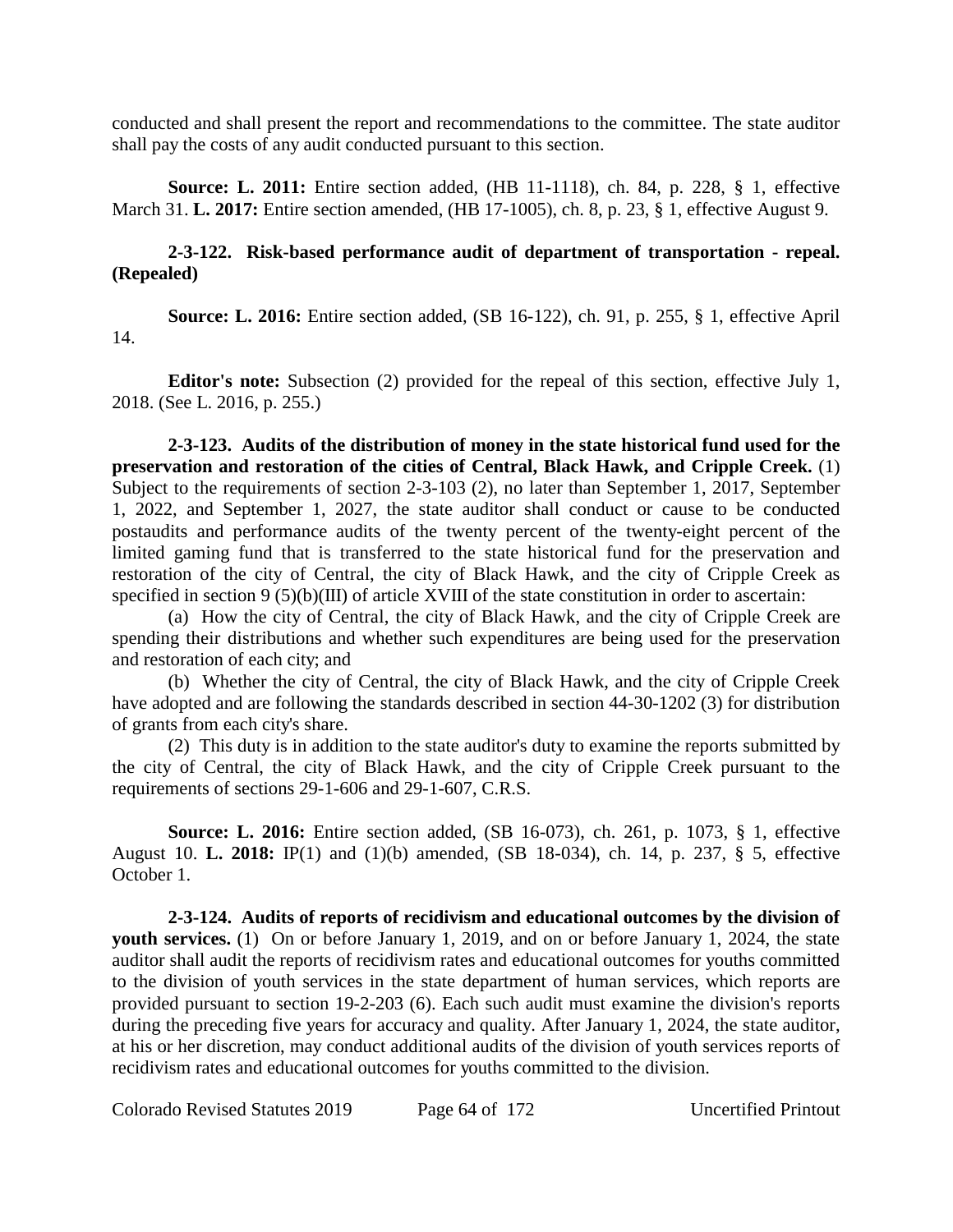(2) The judicial department shall provide data to the state auditor as permissible by law for the purposes of this section.

**Source: L. 2017:** Entire section added, (HB 17-1329), ch. 381, p. 1967, § 9, effective June 6. **L. 2018:** Entire section amended, (HB 18-1010), ch. 25, p. 282, § 2, effective March 7.

**2-3-125. Periodic performance audits of Colorado civil rights division and commission - reports.** By December 15, 2019, and by December 15, 2024, the state auditor shall complete or cause to be conducted and completed a performance audit of the Colorado civil rights division created in section 24-34-302 and the Colorado civil rights commission created in section 24-34-303. The state auditor shall prepare a report and recommendations on each audit conducted and shall present the report and recommendations to the committee.

**Source: L. 2018:** Entire section added, (HB 18-1256), ch. 229, p. 1442, § 3, effective July 1.

## PART<sub>2</sub>

#### JOINT BUDGET COMMITTEE

**2-3-201. Joint budget committee established.** (1) There is hereby established a joint committee of the senate and house of representatives officially known as the joint budget committee, and to consist of the chairman of the house appropriations committee plus one majority party member and one minority party member thereof, and the chairman of the senate appropriations committee plus one majority party member and one minority party member thereof. Members of the committee shall be chosen in each house in the same manner as members of other standing committees are chosen. The committee shall function during the legislative sessions and during the interim between sessions.

(2) In order to expedite the work of the committee, appointees may be designated by the respective majority and minority parties prior to the convening of the general assembly at which such committee is to serve, whether such appointees are members of the then current general assembly or members-elect of the next general assembly, or both; and such appointees have all the powers and duties and are entitled to the same compensation and expense allowance as members duly appointed under the provisions of subsection (1) of this section.

(3) The committee shall elect a chairman and a vice-chairman, one from the senate membership of the committee and one from the house membership of the committee. The chairman so elected shall serve as chairman for the first regular session of the general assembly at which the committee is to serve, and as vice-chairman for the second regular session; the vicechairman so elected shall serve as chairman for the second regular session of said general assembly.

**Source: L. 59:** p. 464, § 1. **CRS 53:** § 63-2-18. **C.R.S. 1963:** § 63-2-17. **L. 65:** p. 685, § 4. **L. 67:** p. 541, § 1. **L. 69:** p. 462, § 1.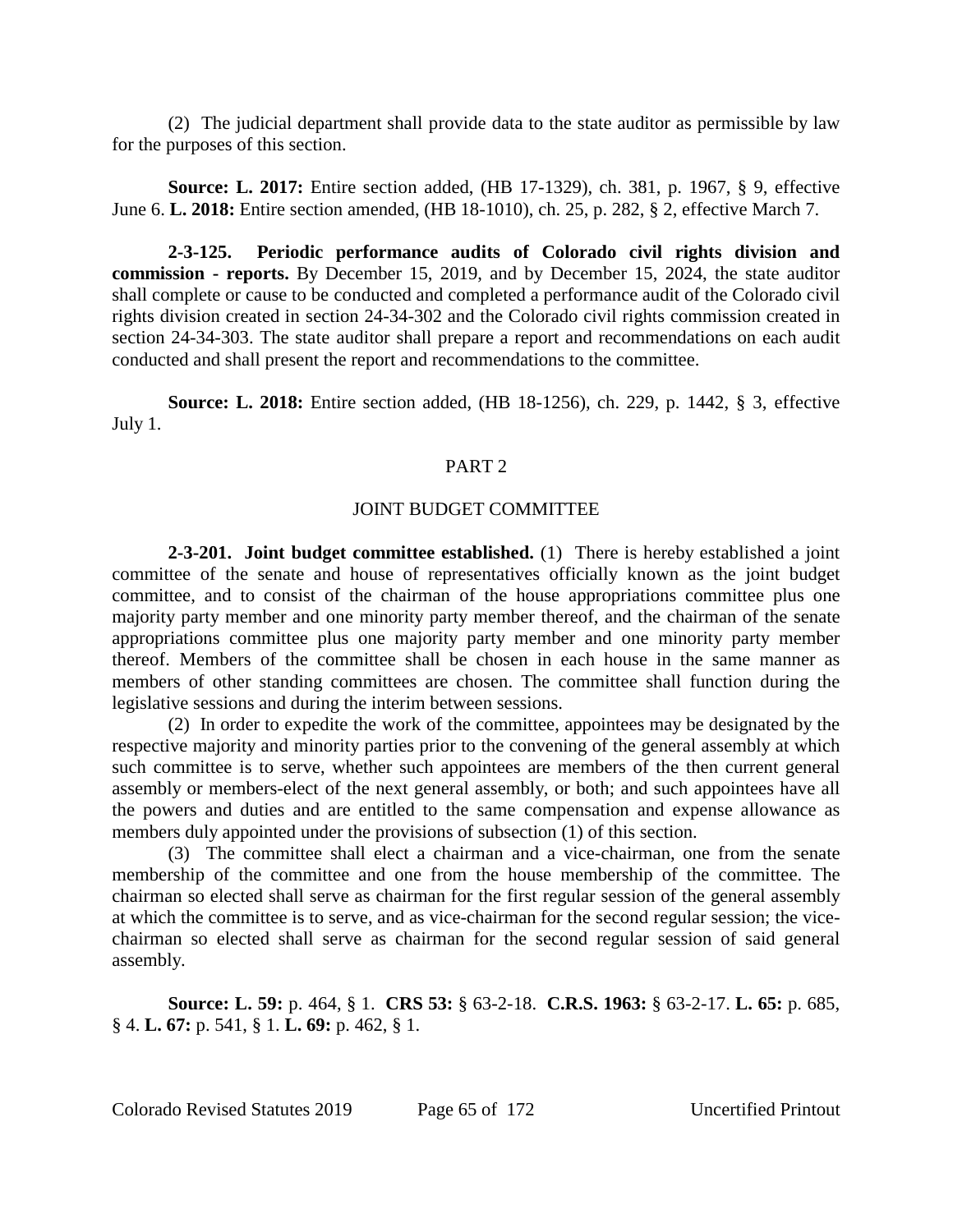**Cross references:** For compensation and expenses for committee members, see § 2-2- 307 (3).

**2-3-202. Organization and meetings.** The committee may prescribe its own rules of procedure and may appoint subcommittees from the membership of the general assembly, and shall meet as often as is necessary to perform its functions.

**Source: L. 59:** p. 464, § 2. **CRS 53:** § 63-2-19. **C.R.S. 1963:** § 63-2-18.

**2-3-203. Powers and duties of the joint budget committee.** (1) The committee has the following power and duties:

(a) To study the management, operations, programs, and fiscal needs of the agencies and institutions of Colorado state government;

(b) Repealed.

(b.1) (I) (A) Effective July 1, 2004, to hold hearings as required and to review the executive budget and the budget requests of each state agency and institution, including capital construction, capital renewal, or controlled maintenance budget requests as prioritized, pursuant to rule 45 of the joint rules of the senate and house of representatives, by the capital development committee, and information technology budget requests as prioritized, pursuant to rule 45 of the joint rules of the senate and the house of representatives, by the joint technology committee, and to make appropriation recommendations to the appropriations committees, or any successor committees, of each house.

(B) If the joint budget committee's recommendations to the appropriations committees in the general appropriations bill alter the determinations of priority established by the capital development committee, prior to making the recommendations, the joint budget committee shall notify the capital development committee and allow for a joint meeting of the two committees.

(C) If the joint budget committee's recommendations to the appropriations committees of the senate and house of representatives in the annual general appropriation bill alter the determinations of priority established by the joint technology committee, prior to making the recommendations, the joint budget committee shall notify the joint technology committee and allow for a joint meeting of the two committees.

(II) Repealed.

(b.2) Effective July 1, 2013, to hold hearings as required to review the performance plans and performance evaluations of departments as specified in section 2-7-204 (6). Based on its review of these performance plans and performance evaluations and its consideration of each department's legal responsibilities and strategic goals and objectives, the joint budget committee may prioritize departments' requests for new funding that are expressly intended to enhance productivity, improve efficiency, reduce costs, and eliminate waste in the processes and operations that deliver goods and services to taxpayers and customers of state government.

(c) To make estimates of revenue from existing and proposed taxes and to make its staff facilities available, upon request, to the finance committee of either house for the development and analysis of proposed revenue measures;

(d) To study and from time to time review the state's fund structure, financial condition, fiscal organization, and its budgeting, accounting, reporting, personnel, and purchasing procedures;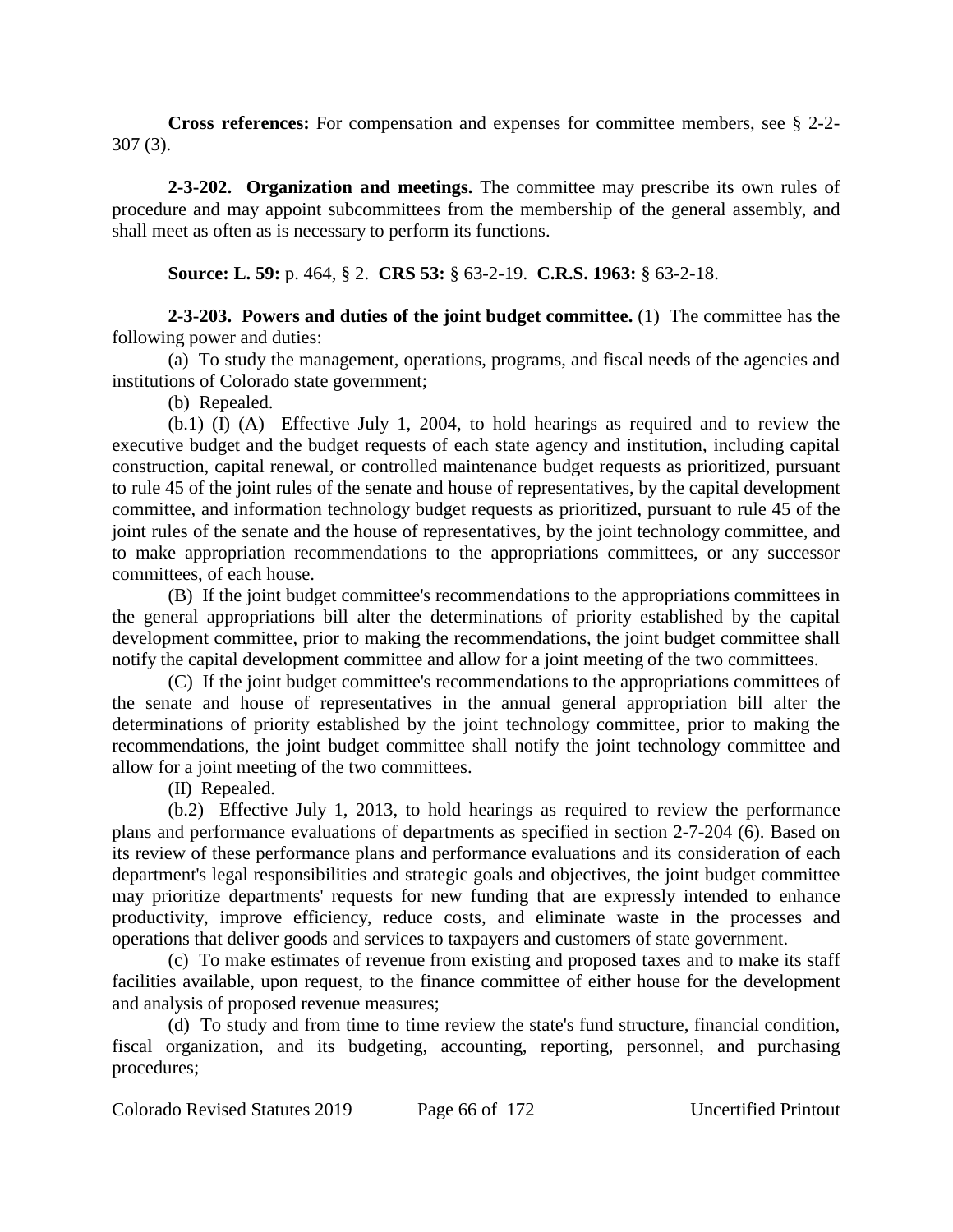(e) to (g) Repealed.

(2) If a principal department of the executive branch of state government as specified in section 24-1-110, C.R.S., submits a plan approved by the office of state planning and budgeting to improve budgetary efficiency or administrative flexibility by recommending line item consolidation in the annual general appropriation act, the committee shall consider such plan for recommendation to the general assembly.

(3) After passage of the annual general appropriation act, in preparing any letter to the governor with requests for information, the committee shall prioritize such requests in the letter.

**Source: L. 59:** p. 465, § 3. **CRS 53:** § 63-2-20. **C.R.S. 1963:** § 63-2-19. **L. 69:** p. 462, § 2. **L. 85:** (1)(b) amended and (1)(b.1) added, p. 285, § 2, effective May 23. **L. 89:** (1)(b)(II) and (1)(b.1) amended, p. 336, § 4, effective March 15. **L. 94:** (1)(b.1) amended, p. 628, § 2, effective April 14; (1)(e) added, p. 1094, § 3, effective May 9; (1)(f) added, p. 1836, § 2, effective June 1; (1)(e) amended, p. 2614, § 19, effective July 1. **L. 95:** (1)(e) amended, p. 1275, § 10, effective June 5. **L. 98:** (1)(b.1) amended, p. 816, § 5, effective August 5. **L. 2000:** (1)(f) repealed, p. 22, § 2, effective August 2. **L. 2001:** (1)(e) repealed, p. 309, § 1, effective August 8. **L. 2006:** (1)(b.1)(I) amended, p. 231, § 1, effective March 31. **L. 2009:** (1)(b.1)(I)(B) amended, (HB 09- 1169), ch. 45, p. 168, § 2, effective March 20. **L. 2010:** (2) and (3) added, (HB 10-1119), ch. 340, p. 1564, § 2, effective August 11. **L. 2013:** (1)(b.2) added, (HB 13-1299), ch. 382, p. 2242, § 3, effective June 5. **L. 2014:** (1)(b.1)(I)(A) amended and (1)(b.1)(I)(C) added, (HB 14-1395), ch. 309, pp. 1306, 1309, §§ 3, 8, effective May 31; (1)(b.1)(I) and (1)(b.1)(I)(A) amended, (HB 14-1387), ch. 378, pp. 1822, 1854, §§ 21, 68, effective June 6; (1)(g) added, (SB 14-110), ch. 105, p. 390, § 3, effective August 6. **L. 2019:** (1)(b.1)(I)(C) amended, (SB 19-241), ch. 390, p. 3462, § 1, effective August 2; (1)(g) repealed, (HB 19-1214), ch. 349, p. 3238, § 1, effective August 2.

**Editor's note:** (1) Subsection (1)(b)(II) provided for the repeal of subsection (1)(b), effective July 1, 1994. (See L. 89, p. 336.)

(2) Subsection  $(1)(b.1)(II)(B)$  provided for the repeal of subsection  $(1)(b.1)(II)$ , effective July 1, 2004. (See L. 98, p. 816.)

(3) Amendments to subsection  $(1)(b.1)(I)$  by HB 14-1387 and HB 14-1395 were harmonized.

**Cross references:** (1) In 2010, subsections (2) and (3) were added by the "State Measurement for Accountable, Responsive, and Transparent (SMART) Government Act". For the short title, see section 1 of chapter 340, Session Laws of Colorado 2010.

(2) For the legislative declaration in HB 14-1387, see section 1 of chapter 378, Session Laws of Colorado 2014. For the legislative declaration in SB 14-110, see section 1 of chapter 105, Session Laws of Colorado 2014.

**2-3-204. Staff director, assistants, and consultants.** (1) The committee shall interview persons applying for the position of staff director as to qualifications and ability and shall make recommendations thereon to the executive committee, which shall appoint the staff director as provided in section 2-3-303 (3). The staff director shall be responsible to the committee for the collection and assembling of all data and the preparation of reports and recommendations. The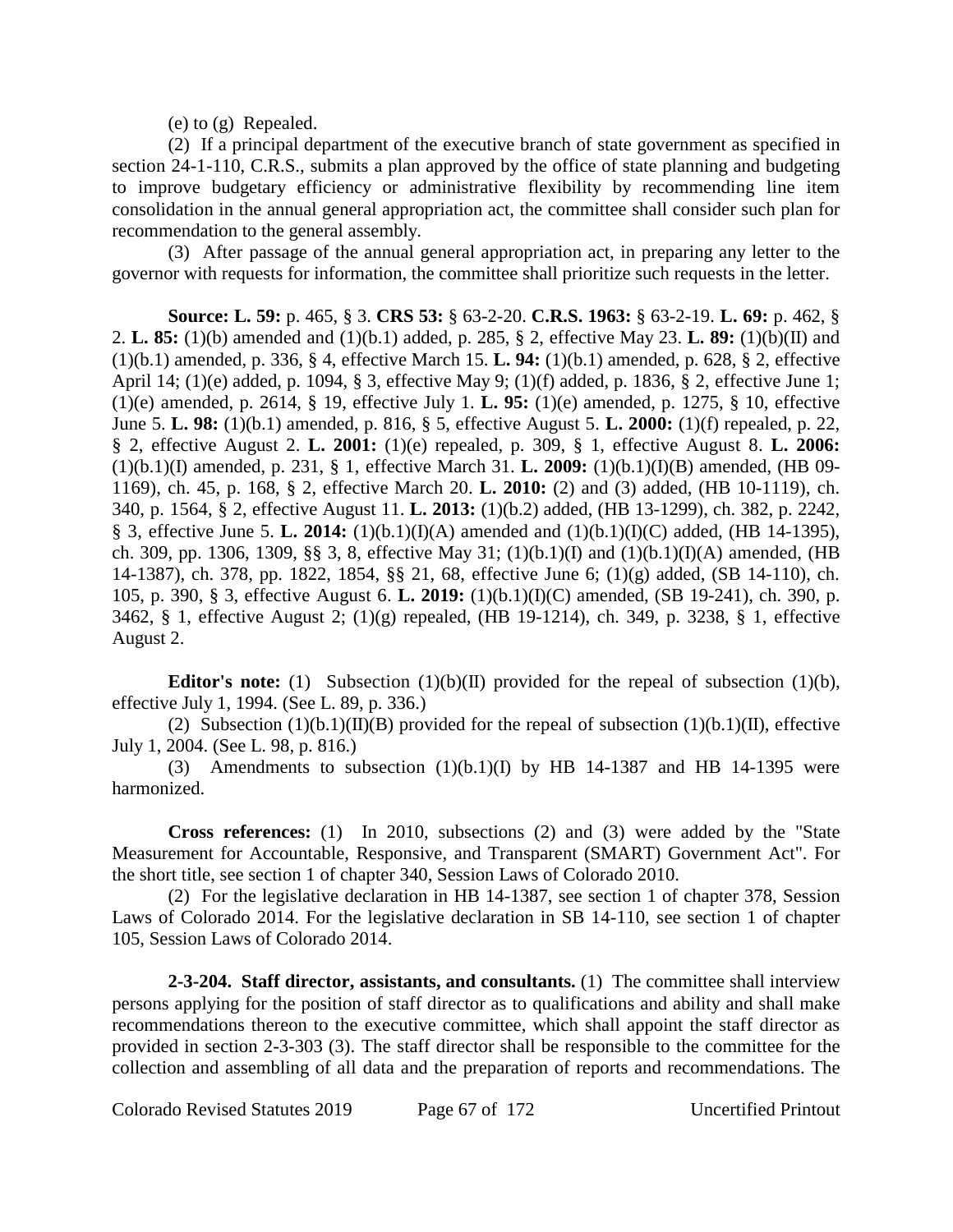staff director shall also be responsible for preparing for consideration by the committee analyses of all requests for funds. With the approval of the committee, the staff director may appoint such additional professional, technical, clerical, or other employees necessary to perform the functions assigned to the committee. The staff director and such additional personnel shall be appointed without reference to affiliation and solely on the basis of ability to perform the duties of the position. They shall be employees of the general assembly and shall not be subject to the state personnel system laws. The committee shall establish appropriate qualifications and compensation for all positions. With the consent of the committee, the chairperson may contract for professional services by private consultants as needed.

(2) Repealed.

**Source: L. 59:** p. 465, § 4. **CRS 53:** § 63-2-21. **C.R.S. 1963:** § 63-2-20. **L. 88:** Entire section amended, p. 306, § 5, effective May 23. **L. 93:** Entire section amended, p. 2107, § 8, effective June 9. **L. 94:** Entire section amended, p. 1624, § 11, effective May 31. **L. 96:** Entire section amended, p. 1155, § 3, effective January 1, 1997. **L. 99:** (1) amended, p. 163, § 20, effective August 4. **L. 2000:** (2) repealed, p. 585, § 10, effective May 18.

**2-3-205. Expenses - vouchers.** All expenses incurred by the committee, including salaries and expenses of employees, shall be paid upon vouchers signed by the chairman, or, in his absence or unavailability, the vice-chairman, or by the staff director upon instruction by the chairman in each instance, and drawn on funds appropriated generally for legislative expenses and allocated to the committee.

**Source: L. 59:** p. 465, § 5. **CRS 53:** § 63-2-21. **L. 69:** p. 462, § 3. **L. 73:** p. 670, § 2.

**2-3-206. Recommendations and findings.** The committee may issue a written report setting forth its recommendations, findings, and comments as to each appropriation recommendation which it submits to the house and senate appropriations committees. Other reports may be issued from time to time by the committee as it deems appropriate or as requested by the general assembly.

**Source: L. 59:** p. 465, § 6. **CRS 53:** § 63-2-23. **C.R.S. 1963:** § 63-2-22. **L. 69:** p. 462,  $§$  4.

# **2-3-207. Implementation of a zero-base budgeting program. (Repealed)**

**Source: L. 77:** Entire section added, p. 257, § 1, effective June 19. **L. 79:** (2), (3)(b), (3)(d), and (3)(g) amended and (3)(b.5) added, p. 297, § 1, effective July 3. **L. 83:** (5) amended, p. 969, § 18, effective July 1, 1984. **L. 2010:** Entire section repealed, (HB 10-1119), ch. 340, p. 1575, § 12, effective August 11.

**Cross references:** In 2010, this section was repealed by the "State Measurement for Accountable, Responsive, and Transparent (SMART) Government Act". For the short title, see section 1 of chapter 340, Session Laws of Colorado 2010.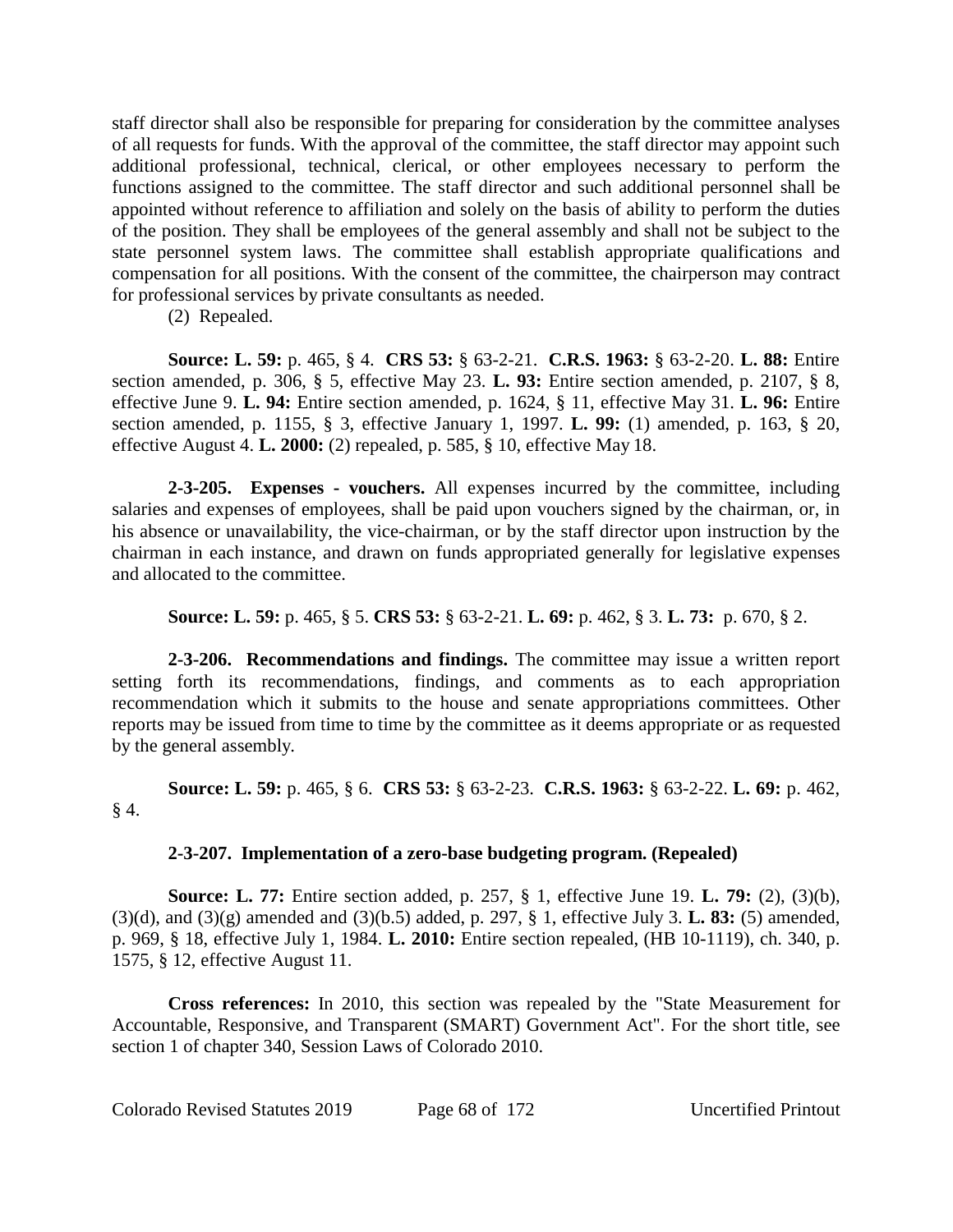**2-3-208. Budget requests - amendments - supplemental appropriation requests**  deadlines - definitions. (1) As used in this section, unless the context otherwise requires:

(a) "Budget request amendment" means any change to a budget request for the upcoming state fiscal year that a state agency submits to the joint budget committee.

(b) "State agency" means any department, commission, council, board, bureau, committee, institution of higher education, agency, or other governmental unit of the executive, legislative, or judicial branch of state government that receives an appropriation or is otherwise included in the annual general appropriation act.

(2) (a) A state agency shall submit its budget request for the upcoming state fiscal year to the joint budget committee by November 1. Except as set forth in paragraph (b) of this subsection (2), the state agency shall submit any budget request amendments to the joint budget committee by January 15.

(b) (I) A state agency shall submit a budget request amendment that is related to a request for a supplemental appropriation to the joint budget committee by January 2; except that the January 2 deadline does not apply to a budget request amendment that is related to a request for a supplemental appropriation identified in subparagraph (I) of paragraph (b) of subsection (3) of this section.

(II) A state agency may submit a budget request amendment to the joint budget committee after its applicable deadline if the budget request amendment is based upon circumstances unknown to, and not reasonably foreseeable by, the state agency prior to the deadline.

(c) Any deadline in this subsection (2) is the date immediately preceding the state fiscal year that is the subject of the budget request or budget request amendment.

(3) (a) Except as set forth in paragraph (b) of this subsection (3), a state agency shall submit a request for a supplemental appropriation for the current state fiscal year to the joint budget committee by January 2.

(b) (I) The department of education shall submit a request for a supplemental appropriation pursuant to section 22-54-106 (4)(b) to the joint budget committee by January 15. The department of corrections and the division of youth services in the department of human services shall each submit a request for a supplemental appropriation related to changes in caseload to the joint budget committee by January 15.

(II) A state agency may submit a request for a supplemental appropriation to the joint budget committee after its applicable deadline if the supplemental appropriation is based upon circumstances unknown to, and not reasonably foreseeable by, the state agency prior to the deadline.

(c) Any deadline in this subsection (3) is the date during the state fiscal year that the request for a supplemental appropriation is made.

(4) The office of state planning and budgeting may submit a request identified in this section to the joint budget committee on behalf of a state agency, and in such case, the corresponding deadline for the request applies to the office.

(5) A state agency or the office of state planning and budgeting acting on behalf of a state agency shall meet the deadlines and requirements set forth in section 24-37-304 (1)(c.3) and (1)(c.5) for a capital construction, capital renewal, controlled maintenance, or information technology budget request or budget request amendment, including a budget request amendment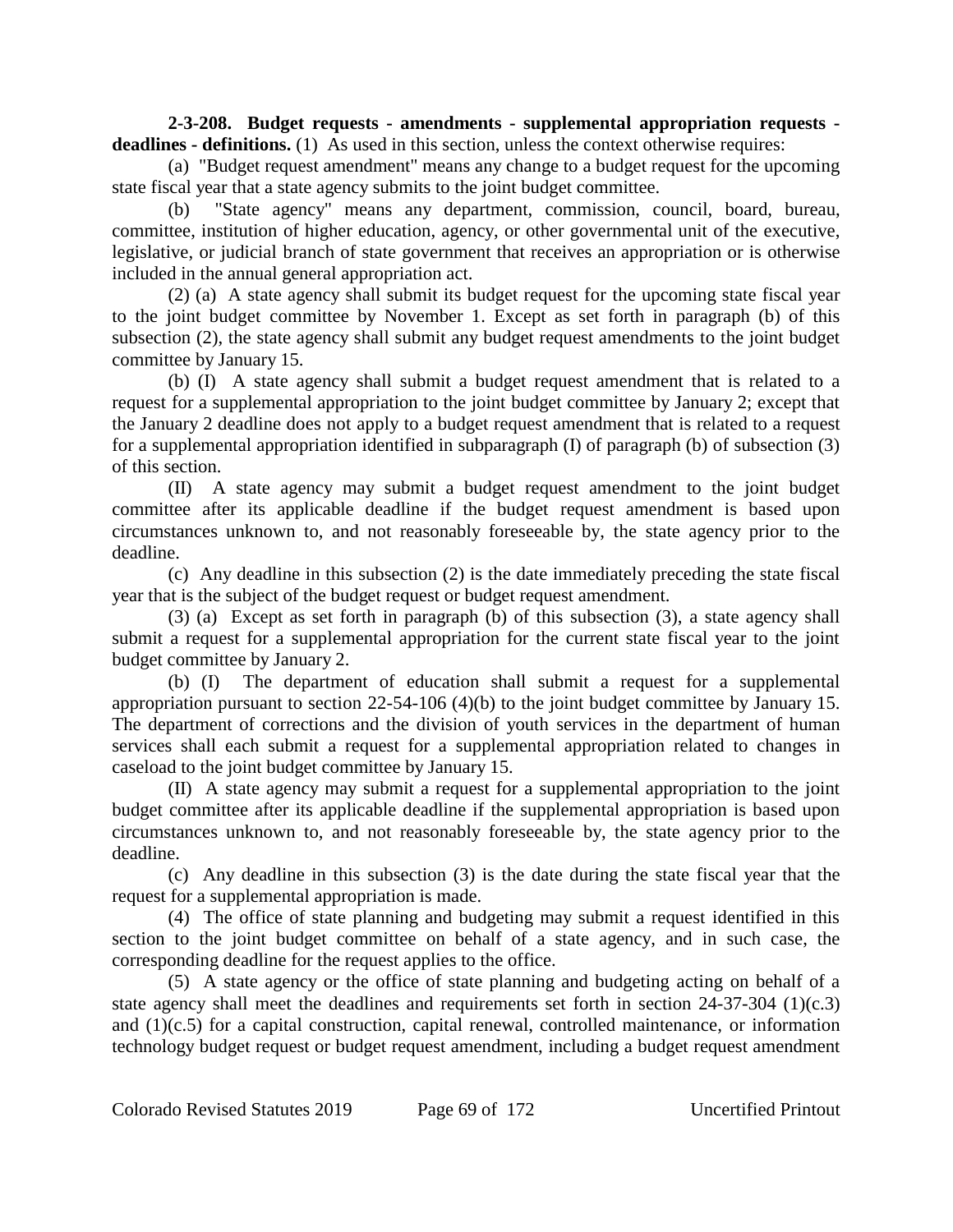that is related to a request for a supplemental appropriation, prior to the submission of any such budget request to the joint budget committee pursuant to this section.

**Source: L. 2013:** Entire section added, (HB 13-1179), ch. 123, p. 415, § 1, effective August 7. **L. 2017:** (3)(b)(I) amended, (HB 17-1329), ch. 381, p. 1968, § 12, effective June 6. **L. 2018:** (5) added, (HB 18-1371), ch. 312, p. 1875, § 2, effective August 8.

**2-3-209. Long-range financial plan - definitions.** (1) As used in this section, "state agency" means a state agency that submits a budget request to the joint budget committee in accordance with section 2-3-208, whether the request is submitted directly by the state agency or by the office of state planning and budgeting on behalf of the state agency.

(2) Each state agency shall develop a long-range financial plan on or before November 1, 2019, and update the plan on or before November 1 of each of the next four years thereafter. The purpose of the long-range financial plan is to:

(a) Require the state agency to anticipate and strategically plan for future contingencies that may impact the state agency's ability to meet its performance goals;

(b) Assist the state agency as it prepares its annual budget request;

(c) Provide additional information to the general assembly so that it can appropriate money in light of possible future changes; and

(d) Provide notice to the public about the potential growth or decline of state government in the future.

(3) The department of state, the department of treasury, the department of law, and the judicial branch shall each publish the required components of the long-range financial plan for their respective state agencies. The office of state planning and budgeting shall publish the required components of the long-range financial plan in its annual budget instructions for all other state agencies. A long-range financial plan submitted pursuant to this subsection (3) may include the following components:

(a) A statement of the state agency's mission;

(b) A description of the major functions of the state agency;

(c) A description of the state agency's performance goals;

(d) A performance evaluation of the state agency's major programs, including an identification of programs that may not be meeting the program objectives or performance goals, and a recommendation on strategies to improve performance;

(e) A description of anticipated trends, conditions, or events that could impact the ability of the state agency to meet its goals and objectives; and

(f) A description of any programs currently funded in whole or in part with federal funds or gifts, grants, or donations that the department anticipates will decrease in the future and, therefore, may require state money as a backfill.

(4) Each state agency shall submit a copy of its long-range financial plan to the joint budget committee along with its budget request that is submitted in accordance with section 2-3- 208; except that, if the office of state planning and budgeting submits a budget request on behalf of a state agency, the office may also submit the state agency's long-range financial plan.

(5) Notwithstanding section 24-1-136 (11)(a)(I), the requirement to update and submit the long-range financial plan continues as set forth in subsection (2) of this section. A long-range financial plan remains in effect until it is updated for the next state fiscal year. To the extent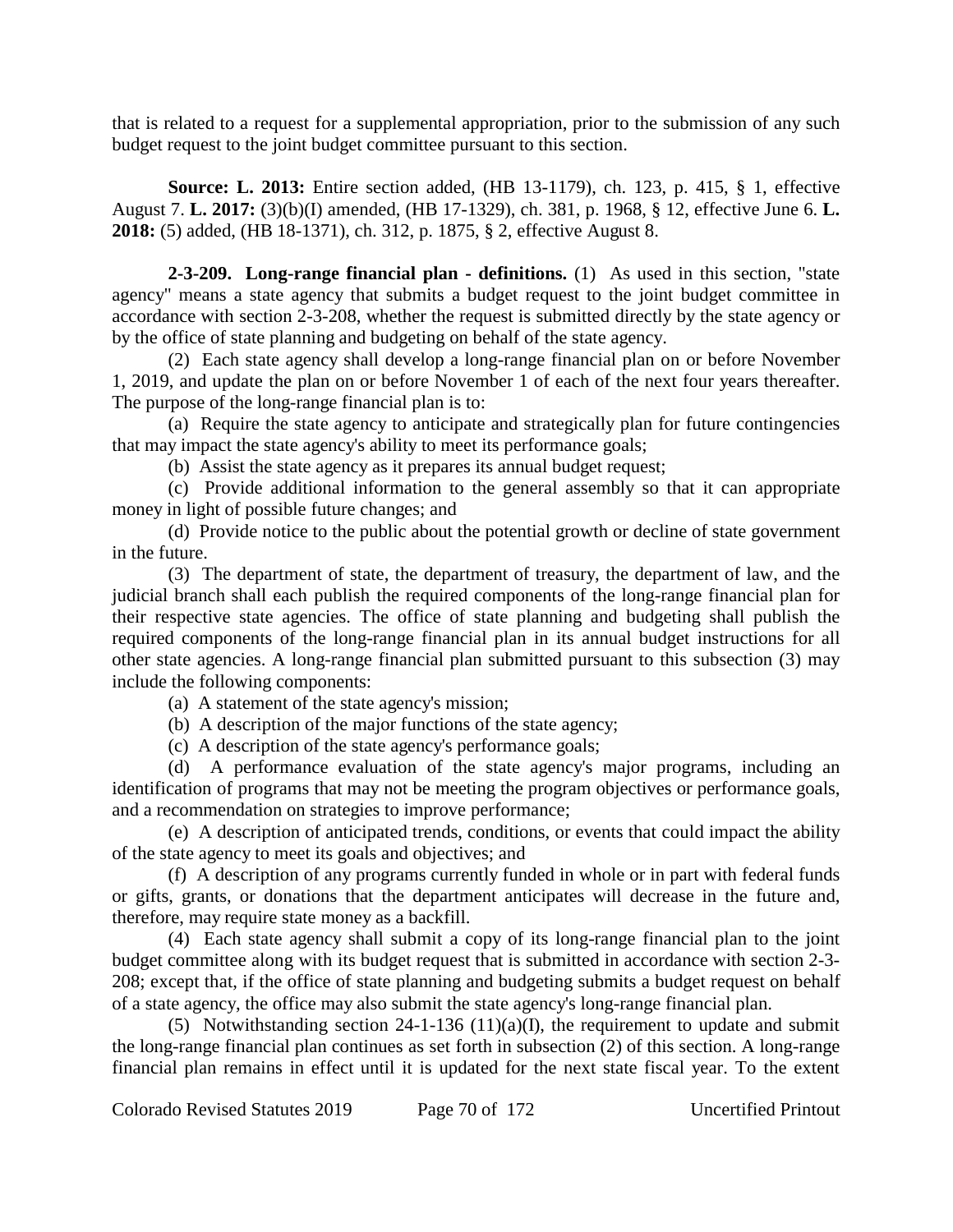possible, the state agency shall utilize information that is included in the state agency's annual performance report prepared in accordance with section 2-7-205.

(6) Each state agency shall post its long-range financial plans on its official website at the same time it is submitted to the joint budget committee.

**Source: L. 2018:** Entire section added, (HB 18-1430), ch. 356, p. 2117, § 2, effective August 8.

**Cross references:** For the legislative declaration in HB 18-1430, see section 1 of chapter 356, Session Laws of Colorado 2018.

#### PART 3

#### LEGISLATIVE COUNCIL

**2-3-301. Legislative council created - executive committee created.** (1) There is hereby created a legislative council, referred to in this part 3 as the "council", which consists of an executive committee, six senators with majority party members appointed by the president of the senate and minority party members appointed by the minority leader of the senate, with the approval of a majority vote of the members elected to the senate, and six representatives with majority party members appointed by the speaker of the house of representatives and minority party members appointed by the minority leader of the house of representatives, with the approval of a majority vote of the members elected to the house of representatives. Except as otherwise provided in subsection (1.5) of this section, the executive committee consists of the president of the senate, the majority leader of the senate, the minority leader of the senate, the speaker of the house of representatives, the majority leader of the house of representatives, and the minority leader of the house of representatives, all of whom are ex officio members of the council. The speaker of the house of representatives and the president of the senate shall alternately serve as the chair and vice-chair of the executive committee and serve for one-year terms. All ex officio members of the council have and may exercise all the powers, privileges, and duties of other members.

(1.5) (a) In order to expedite the work of the executive committee, for each period commencing after a general election and ending following the convening of the next general assembly when a new executive committee is formed pursuant to subsection (1) of this section, a temporary executive committee comprised of the legislators selected by their respective party caucuses as the speaker of the house of representatives, the president of the senate, and the majority and minority leaders of the senate and the house of representatives for the next general assembly shall be formed.

(b) Except as otherwise provided in paragraph (c) of this subsection (1.5), the temporary executive committee shall assume all of the duties and powers of the executive committee previously formed in accordance with subsection (1) of this section.

(c) The executive committee previously formed pursuant to subsection (1) of this section shall retain all powers and duties related to any special session of the general assembly called prior to the convening of the next general assembly and all legislative management functions pertaining to matters arising prior to the convening of the next general assembly.

Colorado Revised Statutes 2019 Page 71 of 172 Uncertified Printout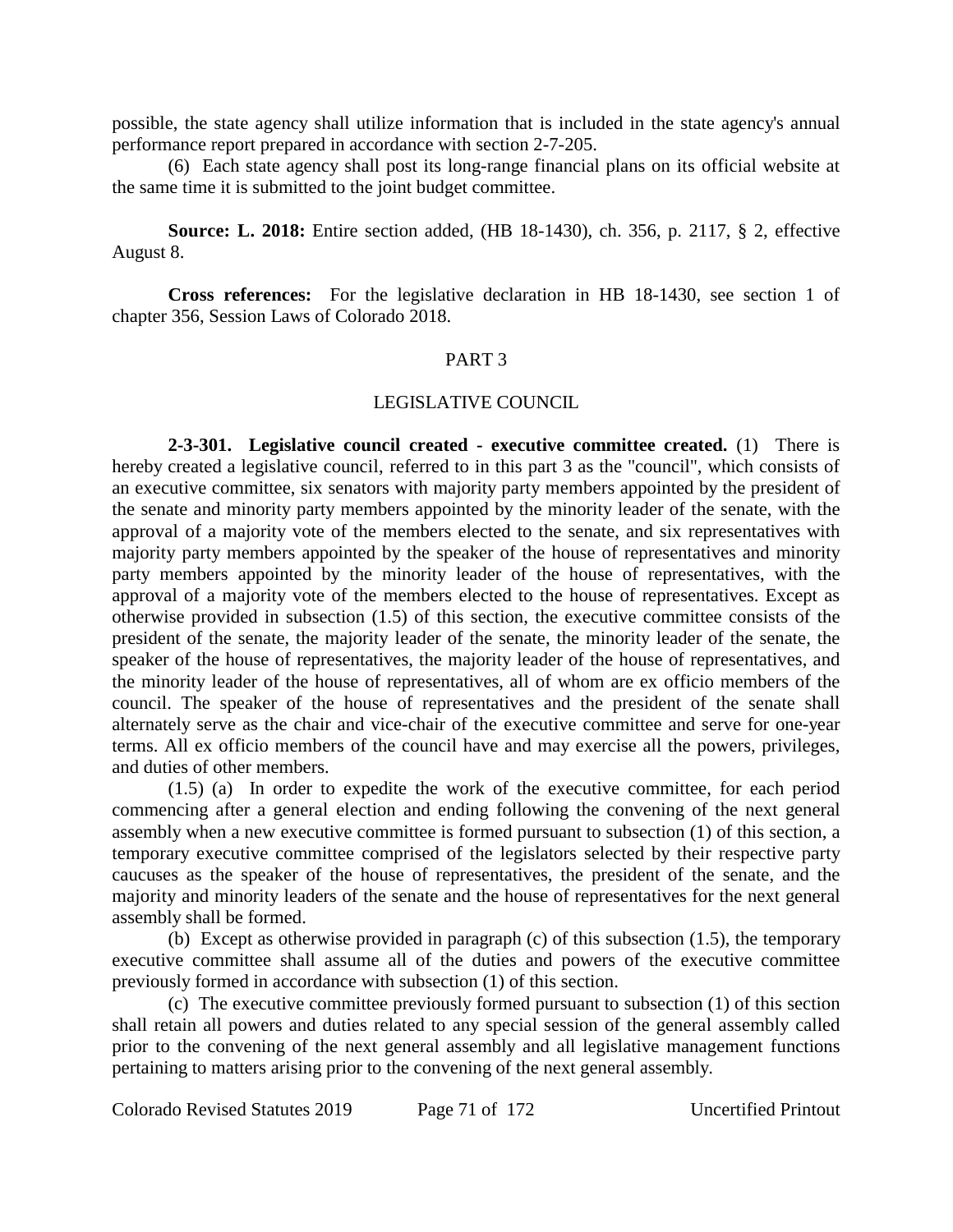(d) Each member of the temporary executive committee shall have the same powers and duties with respect to the business of the temporary executive committee as all other members of the temporary executive committee, whether the member is a member of the then current general assembly, a member-elect of the next general assembly, or both.

(2) Appointments or reappointments of all members of the council shall be made no later than ten days after the convening of the first regular session of each general assembly. An appointing authority may make an appointment to temporarily replace a current member of the committee appointed by that appointing authority; except that a temporary appointment does not require approval of a majority of the members elected to the applicable body. Membership on the council terminates with the appointment of a member's successor or upon the termination of a member's term of office in the general assembly, whichever first occurs. A member may be appointed to succeed himself or herself.

(2.5) An ex officio member of the council may make an appointment to temporarily replace himself or herself at a meeting of the council. A member temporarily appointed under this subsection (2.5) shall not replace the ex officio member at a meeting of the executive committee.

(3) The party representation on the council shall be in proportion generally to the relative number of members of the two major political parties in each house of the general assembly, but in no event shall a minority party be represented by less than one council member from the senate and two council members from the house of representatives.

(4) Vacancies in the membership of the council shall be filled in the same manner as original appointments are made.

(5) The legislative council may be a committee of reference for bills and joint resolutions that allocate any additional legislative staff resources.

**Source: L. 53:** p. 335, § 1. **CRS 53:** § 63-5-1. **C.R.S. 1963:** § 63-4-1. **L. 69:** p. 461, § 3. **L. 93:** Entire section amended, p. 2102, § 1, effective June 9. **L. 99:** (1) amended, p. 408, § 2, effective August 4. **L. 2001:** (1) amended and (1.5) added, p. 1216, § 1, effective August 8. **L. 2003:** (1.5)(c) amended, p. 1982, § 3, effective May 22. **L. 2013:** (5) added, (HB 13-1299), ch. 382, p. 2242, § 4, effective June 5. **L. 2016:** (1) and (2) amended, (SB 16-156), ch. 282, p. 1155, § 2, effective June 10. **L. 2019:** (2.5) added, (HB 19-1173), ch. 92, p. 339, § 1, effective August 2.

**2-3-302. Organization - meetings.** (1) The chair and vice-chair of the executive committee shall serve as the chair and vice-chair of the council; and the council shall prescribe its own rules of procedure, and may appoint subcommittees from the membership of the general assembly and other persons to assist in carrying out its functions.

(2) The council shall meet as often as may be necessary to perform its functions, but it shall not meet less frequently than once in each quarter of the calendar year.

(3) Nine members shall constitute a quorum, and a majority thereof, or of the number of members present if more than a quorum, shall have authority to act on any matter within the jurisdiction of the council.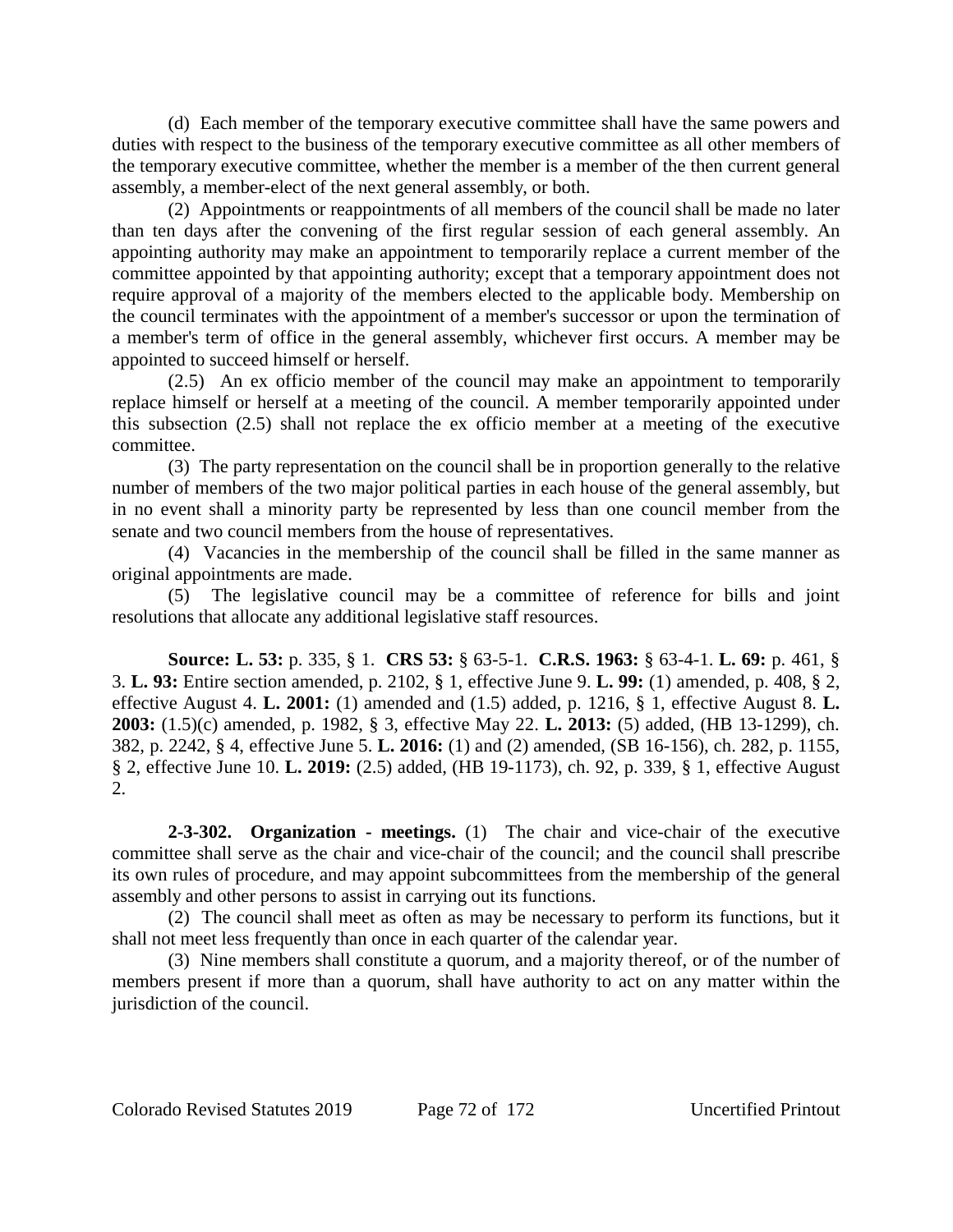**Source: L. 53:** p. 336, § 2. **CRS 53:** § 63-5-2. **C.R.S. 1963:** § 63-4-2. **L. 93:** Entire section amended, p. 2103, § 2, effective June 9. **L. 99:** (1) amended, p. 409, § 3, effective August 4. **L. 2016:** (1) amended, (SB 16-156), ch. 282, p. 1155, § 3, effective June 10.

**2-3-303. Functions - report - definitions.** (1) In addition to any other powers and duties set forth in law, the council shall have the following powers and duties:

(a) To collect information concerning the government and general welfare of the state;

(b) To examine the effects of constitutional provisions and statutes and recommend desirable alterations;

(c) To consider important issues of public policy and questions of statewide interest;

(d) To prepare for presentation to the members and various sessions of the general assembly such reports, bills, or otherwise, as the welfare of the state may require;

(e) To expend moneys or authorize the expenditure of moneys to accomplish the functions contained in this section out of moneys appropriated to the council by the general assembly;

(f) To approve bills recommended by interim legislative council committees or other committees created by statute or resolution which operate during the interim;

(g) To review the ballot information booklet prepared by the director of research at a public hearing in accordance with section 1-40-124.5, C.R.S.

(2) In addition to any other powers and duties set forth in law, the executive committee of the legislative council has the following powers and duties:

(a) To consider, recommend, and establish policies relating to legislative management and legislative procedures, including but not limited to deadlines for the legislative session, guidelines on the format of bills, allocation of space in the capitol for legislative purposes, and lobbying practices;

(b) To consider and approve the budget requests from the legislative service agency directors for the legislative service agencies;

(c) To prepare and introduce the legislative appropriation bill each year;

(d) To establish policies about the retention of records by the legislative service agencies of the general assembly, including the retention of records relating to legislative review of rules and regulations promulgated by executive branch agencies pursuant to section 24-4-103, C.R.S.;

(e) Repealed.

(f) To coordinate the televising via cable television and webcast of proceedings of the house of representatives and the senate with the Colorado channel authority created in article 49.9 of title 24, C.R.S.;

(g) (I) (A) To consider, recommend, and establish policies allowing legislative committees to take remote testimony from one or more centralized remote sites located around the state.

(B) If remote testimony is approved, at least one remote site established pursuant to subsubparagraph (A) of this subparagraph (I) must be located in the western slope area of the state.

(C) The video teleconferencing technology need not televise, nor otherwise allow testifying members of the public to see, the committee of reference proceedings, so long as the members of the public are able to hear such proceedings and communicate with the committee.

(II) In implementing this paragraph (g), the executive committee may enter into agreements with state institutions of higher education to use those institutions as the centralized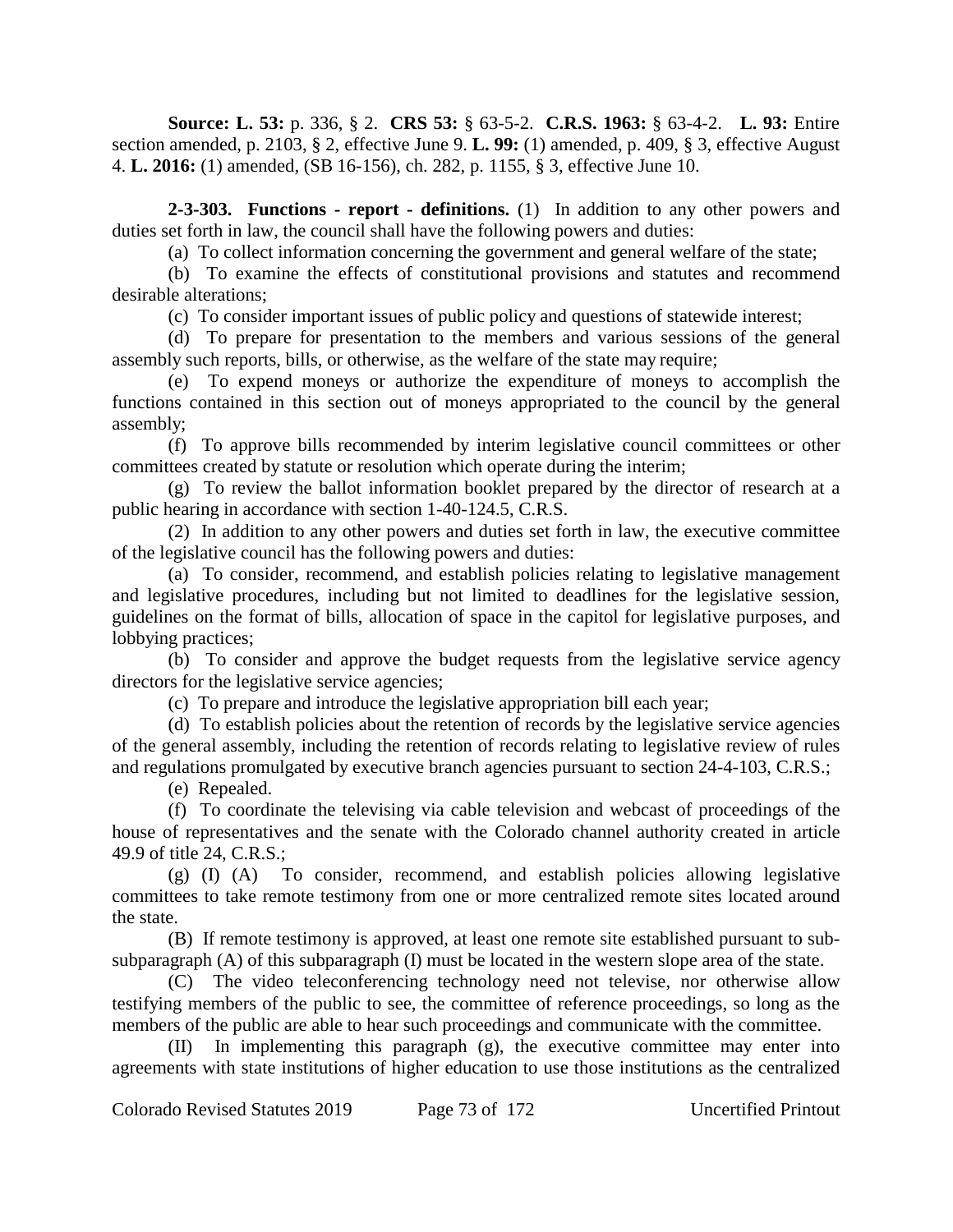remote sites and to use the resources, including facilities, equipment, and staff, of those institutions.

(III) The executive committee may, in its discretion, implement the use of video teleconferencing in phases.

(IV) Nothing in this paragraph (g) supersedes the power of the house of representatives or the senate to adopt rules or joint rules, or both, for the orderly conduct of their affairs.

(V) After the adjournment of the second regular session of the seventieth general assembly, but prior to August 1, 2016, the director of research of the legislative council shall submit to the members of the general assembly a report containing the following information pertaining to remote testimony taken pursuant to this paragraph (g):

(A) The total number of persons who testified remotely;

(B) The locations of the sites from which such persons testified;

(C) The average length of hearings at which remote testimony was accepted;

(D) The estimated calculation of travel miles saved by allowing persons to testify remotely;

(E) The cost to implement the remote testimony process;

(F) The technological or other issues, if any, that arose;

(G) Identification of other suitable sites from which remote testimony can be taken, in a manner that ensures that adequate geographic distribution of sites is achieved;

(H) Any recommendations that the director believes would improve the taking of remote testimony; and

(I) Any other information that the director believes relevant or useful.

(h) (I) The power to allow members of the general assembly to participate electronically in committee meetings and to recommend and develop policies regarding electronic participation if so allowed; except that, if allowed, electronic participation must only be allowed for committee meetings occurring during the legislative interim.

(II) A member participating electronically in a committee meeting pursuant to this subsection (2)(h) is deemed to be in attendance of that committee for the purpose of receiving compensation to which the member is entitled under section 2-2-307 (3). Notwithstanding section 2-2-307 (3)(b), members participating electronically are not entitled to reimbursement for any expenses incurred in connection with such electronic participation.

(3) (a) In addition to the powers and duties specified in subsection (2) of this section, the executive committee of the legislative council shall annually approve a salary pay range to be used in setting the salaries of the legislative service agency directors.

(b) The legislative audit committee, the joint budget committee, the legislative council, and the committee on legal services shall each submit an annual report to the executive committee evaluating the performance of the legislative service agency director under such committee's supervision.

(c) Upon review of the reports received pursuant to paragraph (b) of this subsection (3), the executive committee shall evaluate the performance of legislative service agency directors and determine the salaries to be paid thereto.

(d) The executive committee shall appoint legislative service agency directors, other than the state auditor, after receiving recommendations thereon from the respective committees.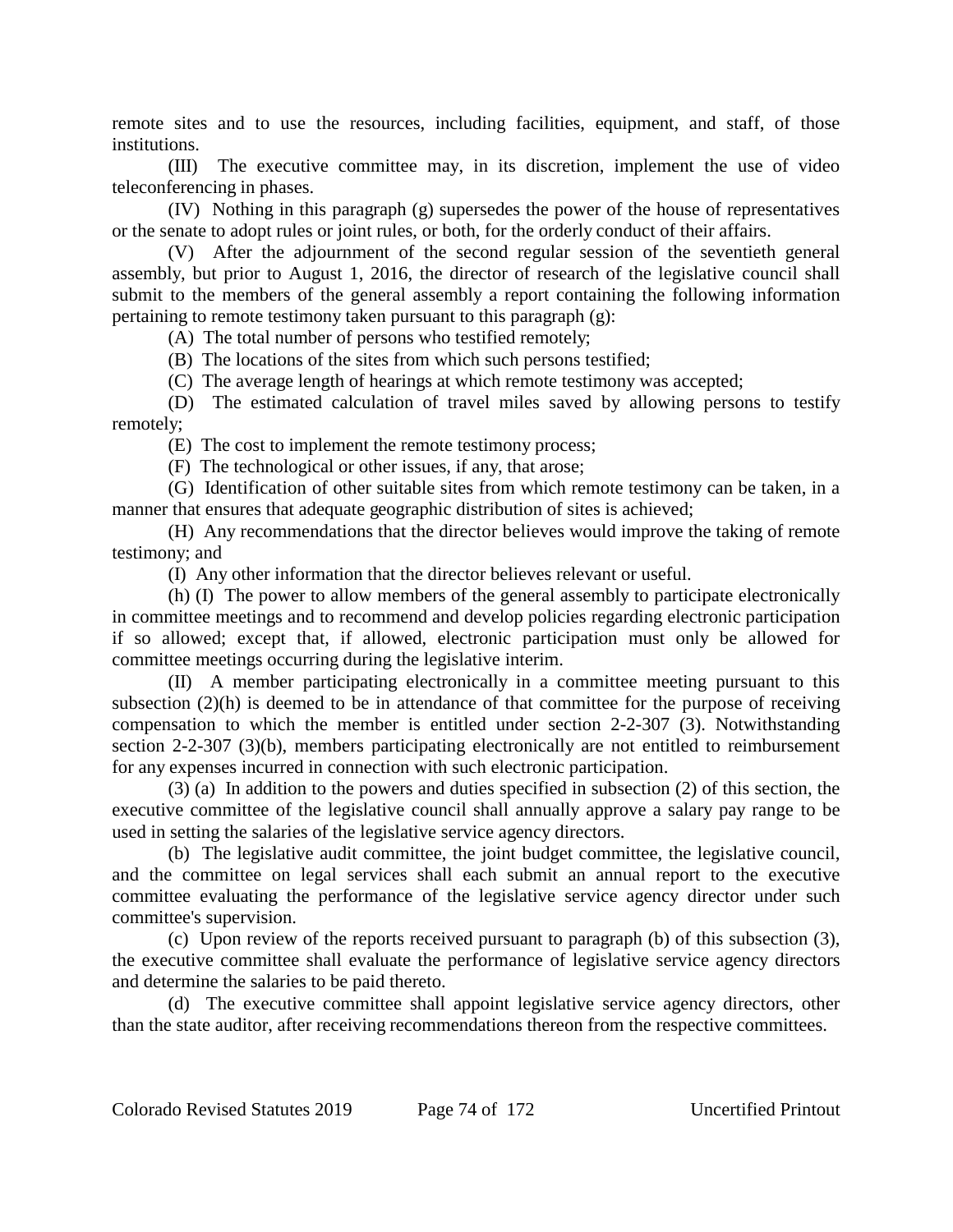(e) The executive committee shall consult with the legislative audit committee concerning the appointment of a state auditor before the legislative audit committee places the names of candidates before the general assembly in accordance with section 2-3-101 (3)(a).

(f) The executive committee shall annually approve salary pay ranges to be used in determining the salaries of the staffs of legislative service agencies. Legislative service agency directors shall determine the salaries to be paid to their respective staffs in accordance with such pay ranges; except that employees of the office of the state auditor who are within the state personnel system shall be paid in accordance with article 50 of title 24, C.R.S. Each legislative service agency director shall file a report annually with the executive committee setting forth the salaries paid to their respective staffs.

(g) Any senator or representative or any legislative committee may provide the executive committee or any legislative service agency director with information or recommendations concerning pay ranges or performance evaluations for legislative service agency directors or the staffs of legislative service agencies.

(h) As used in this subsection (3), unless the context otherwise requires:

(I) "Legislative service agencies" means the office of the state auditor, the joint budget committee staff, the legislative council staff, and the office of legislative legal services.

(II) "Legislative service agency director" means the state auditor, the staff director of the joint budget committee, the director of research of the legislative council, and the director of the office of legislative legal services.

(4) The executive committee has the power and responsibility to:

(a) Perform legislative management functions when the general assembly is not in session; and

(b) Set the date for convening the next regular session of the general assembly as provided in section 2-2-303.5 (4).

**Source: L. 53:** p. 336, § 3. **CRS 53:** § 63-5-3. **C.R.S. 1963:** § 63-4-3. **L. 93:** Entire section amended, p. 2103, § 3, effective June 9. **L. 94:** (4) amended, p. 580, § 3, effective April 7; (2)(e) added, p. 1836, § 3, effective June 1; (1)(g) amended, p. 1689, § 4, effective January 19, 1995. **L. 2000:** (2)(e) repealed, p. 22, § 3, effective August 2. **L. 2009:** (2)(f) added, (HB 09- 1307), ch. 283, p. 1291, § 3, effective August 5. **L. 2014:** IP(2) amended and (2)(g) added, (HB 14-1303), ch. 289, p. 1183, § 1, effective August 6. **L. 2017:** (2)(h) added, (HB 17-1113), ch. 218, p. 849, § 2, effective May 24.

**Cross references:** For the legislative declaration in HB 17-1113, see section 1 of chapter 218, Session Laws of Colorado 2017.

**2-3-303.3. Interim committees.** (1) Commencing on and after June 5, 2013, interim committees may not be requested by a legislative member by bill or resolution. No later than a day certain of a regular legislative session as established in the joint rules of the senate and house of representatives, a legislative member may submit a request in writing to the legislative council created in section 2-3-301 (1) regarding an issue that he or she wishes to study during the next interim between sessions. At minimum, the request must specify:

- (a) The scope of the policy issues to be studied;
- (b) The number of meetings that would be necessary to study the issues;

Colorado Revised Statutes 2019 Page 75 of 172 Uncertified Printout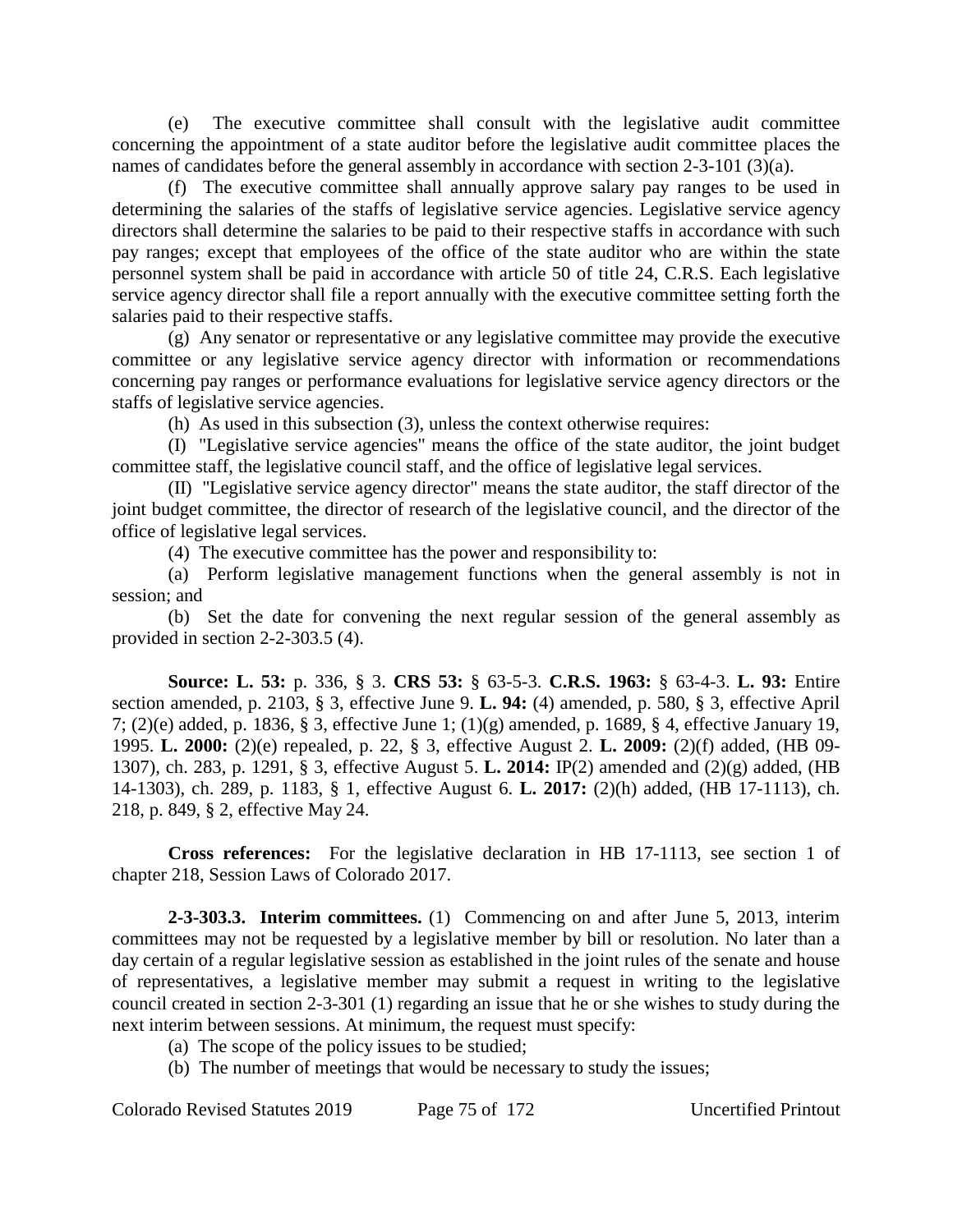(c) The suggested number and composition of legislative members on the interim committee;

(d) Whether other nonlegislative members should have a role in the interim committee;

(e) Whether a task force would be necessary to assist the interim committee in studying the scope of issues and, if so, the members and composition of such a task force; and

(f) (I) An estimate of the maximum number of bills the interim committee will need in order to address the issues studied by the interim committee.

(II) Any interim committee bills are exempt from the five-bill limitation specified in rule 24 of the joint rules of the senate and the house of representatives.

(2) No later than a day certain of a regular legislative session as established in the joint rules of the senate and house of representatives, the director of research of the legislative council shall determine the number of interim committee meetings that may be held within the legislative budget and shall provide that information to the executive committee of the legislative council.

(3) (a) No later than a day certain of a regular legislative session as established in the joint rules of the senate and house of representatives, the legislative council shall meet to review and prioritize requests made by legislative members pursuant to subsection (1) of this section. Such review and prioritization must take into account the information provided by the director of research of the legislative council as specified in subsection (2) of this section. The legislative council shall also determine if any of the prioritized interim committees may create a task force. If a task force is approved, such task force shall include no more than two legislative members, one from the majority party and one from the minority party of the interim committee. Legislative members on a task force are only entitled to receive necessary travel costs and are not entitled to per diem pursuant to section 2-2-307. For purposes of carrying out the task force's duties, the legislative council may accept and expend money, gifts, grants, donations, services, and in-kind donations from any public or private entity for any direct or indirect costs associated with the duties of the task force; except that the legislative council may not accept money, gifts, grants, donations, services, or in-kind donations if acceptance is subject to conditions that are inconsistent with state law or requires a predetermined conclusion or result from the task force. The legislative council shall request that the entity offering the money, gift, grant, donation, services, or in-kind donation submit a letter prior to the offer specifying the amount of money, gift, grant, or donation offered, or the estimated value of the services or in-kind donation offered, the period for which the money, gift, grant, donation, services, or in-kind donation is available, and the specific purposes for which the money, gift, grant, donation, services, or in-kind donation is to be used.

(b) The president of the senate, the speaker of the house of representatives, and the minority and majority leaders of both houses shall appoint the legislative members to any prioritized interim committees or approved task forces.

(c) After the general assembly has adjourned, if an issue is brought to the attention of the executive committee of the legislative council and the executive committee determines that the issue is the result of changed circumstances or new circumstances and is appropriate material for an interim committee that is meeting during that interim between legislative sessions, the executive committee of the legislative council may add the interim committee by adopting a resolution. The resolution must include the items specified in the legislative member's written request for an interim study.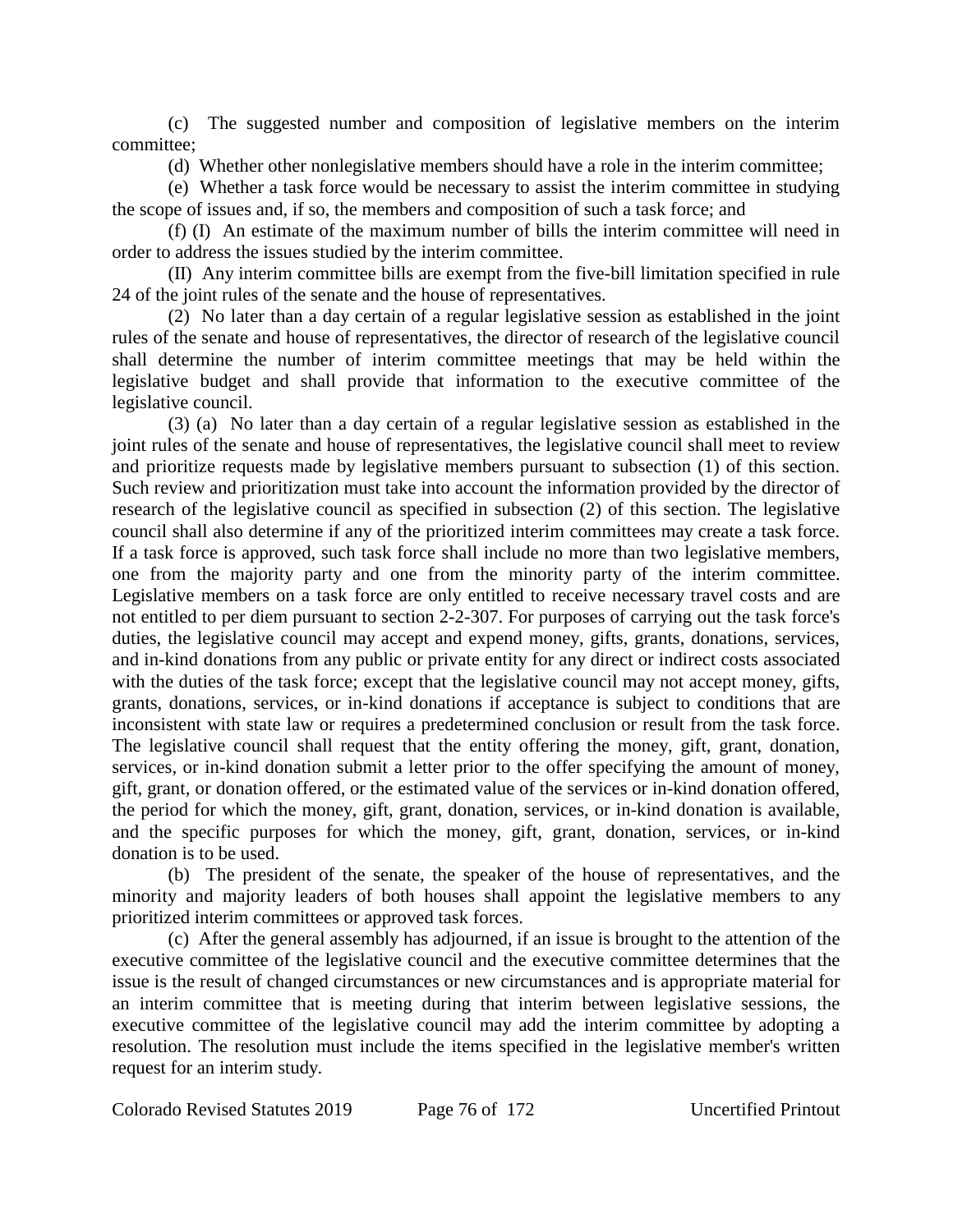**Source: L. 93:** Entire section added, p. 2105, § 4, effective June 9. **L. 2000:** Entire section amended, p. 115, § 1, effective March 15. **L. 2010:** Entire section amended, (SB 10-213), ch. 375, p. 1760, § 1, effective June 7. **L. 2013:** Entire section R&RE, (HB 13-1299), ch. 382, p. 2242, § 5, effective June 5. **L. 2014:** IP(1), (2), and (3)(a) amended, (SB 14-153), ch. 390, p. 1966, § 30, effective June 6.

**2-3-304. Director of research - assistants - repeal.** (1) The council shall interview persons applying for the position of director of research as to qualifications and ability and shall make recommendations thereon to the executive committee, which shall appoint the director of research as provided in section 2-3-303 (3)(d). The director of research shall be responsible to the council for the collection and assembling of all data and for the preparation of reports, recommendations, and bills. Documents prepared or assembled by the director or employees of the director shall be considered work product, as defined in section 24-72-202 (6.5), C.R.S. The director shall, subject to the general policies of the council, have administrative direction over the activities of the council. The director shall be paid a salary determined by the executive committee in accordance with section 2-3-303 (3)(a). The director shall be an employee of the general assembly and shall not be subject to the state personnel system laws. The director shall be appointed without reference to affiliation and solely on the basis of such director's ability to perform the duties of the position.

(2) The director of research, with approval of the council, may appoint such additional professional, technical, clerical, or other employees necessary to perform the functions assigned to the director of research by the council.

(3) Effective January 1, 1983, the director of research shall contract, pursuant to section 39-1-104 (16), C.R.S., for the property tax study to be conducted as required in said subsection (16).

(4) Effective July 1, 1994, the director of research shall be responsible for the forecasting of adult and juvenile offender populations within the criminal justice system for the general assembly. The division of criminal justice of the department of public safety shall provide information to the director concerning population projections, research data, modeling information, and any other related data requested by the director. The executive directors of the departments of corrections and human services and the state court administrator shall provide information to the director concerning population projections, research data, and the projected long-range needs of the institutions under the control of the executive directors and any other related data requested by the director.

(5) Effective July 1, 1994, the director of research shall be responsible for reviewing any bill which is introduced by the general assembly which affects criminal sentencing and which may result in a net increase or a net decrease in periods of imprisonment in state correctional facilities for the purpose of providing information to the general assembly on the long-term fiscal impact which may result from the passage of the bill, including the increased capital construction costs and increased operating costs for the first five fiscal years following passage.

(6) Repealed.

(7) Pursuant to the process set forth in part 2 of article 70 of title 24, C.R.S., and notwithstanding the provisions of section 24-70-217, C.R.S., if authorized by the executive committee of the legislative council, the director of research, in conjunction with the legislative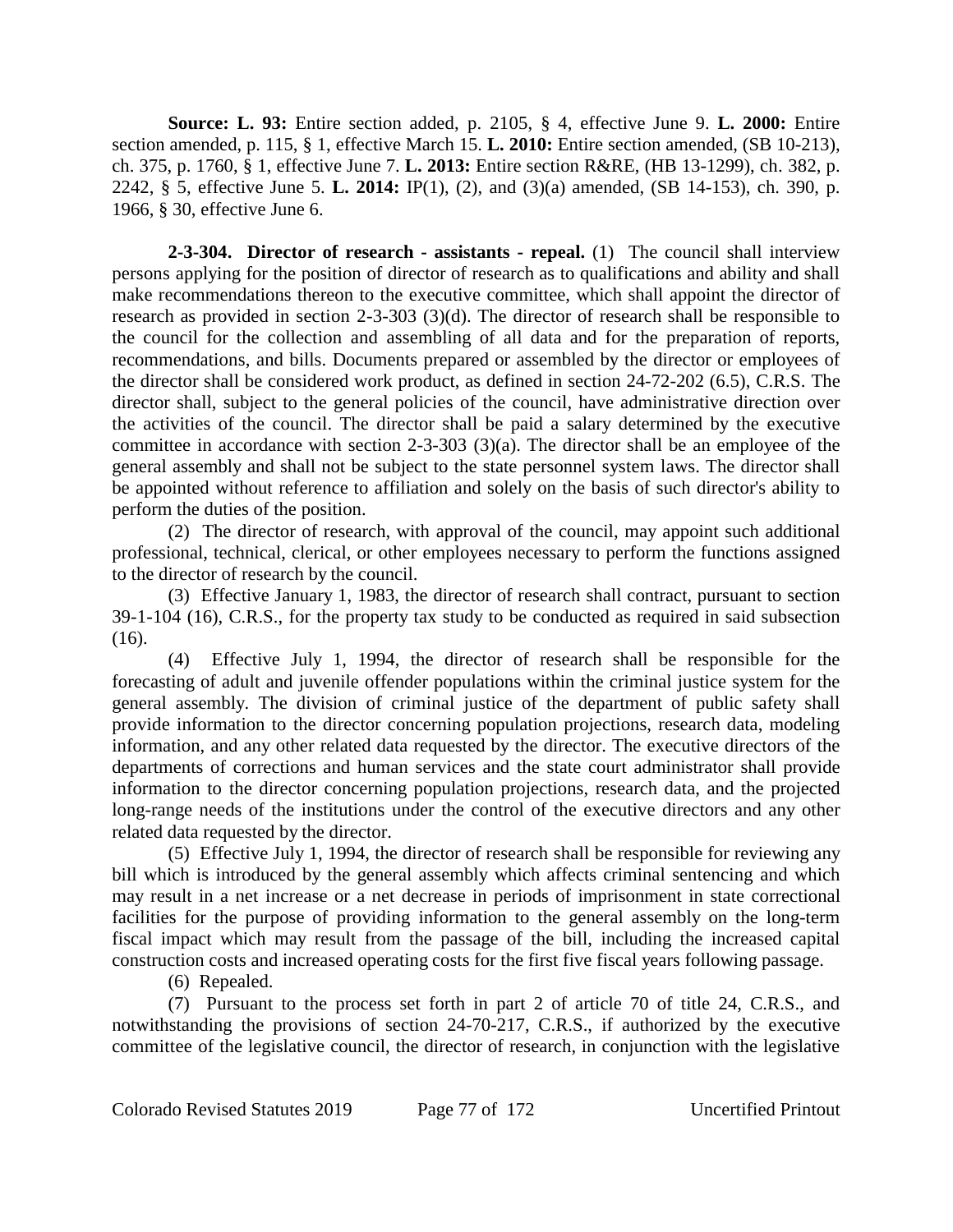council print shop, may submit proposals for printing of the first class, as described in section 24-70-203 (1)(a), C.R.S.

(8) (a) The director of research of the legislative council, in coordination with the other nonpartisan legislative staff agencies, the department of revenue, the department of personnel, and the governor's office of information technology, shall convene a state tax system working group to meet during the interim following the first regular session of the seventy-second general assembly and to conduct an analysis of the state tax system currently used by the department of revenue. The working group shall evaluate and consider the following:

(I) The deficits of the current state tax system, including requests that the system cannot satisfy stakeholder dissatisfaction with the system;

(II) The benefit of ownership of the current tax system in relationship to the costs of the total deficits of the current system;

(III) Whether it would be more beneficial to stakeholders and cost-effective for the state to make adjustments and new investments in the current state tax system to address the deficits of the system or to pursue a replacement system;

(IV) Potential areas of improvement for the current state tax system, including options to provide a robust tax reporting and analytics solution and options to develop and maintain an external severance tax module that interfaces with the current state tax system;

(V) Options for managing the recurring changes in tax data and the method by which newly requested tax reports are implemented and generated to track those tax changes; and

(VI) Any other evaluations or considerations deemed necessary by the working group in connection with the state tax system.

(b) The state tax system working group shall hold its first meeting on or before June 1, 2019.

(c) The state tax system working group may solicit input from any additional interested parties as deemed necessary and appropriate by the working group.

(d) On or before October 1, 2019, the state tax system working group shall provide an update to the joint technology committee and the joint budget committee regarding the progress of the working group's evaluations and considerations pursuant to this subsection (8).

(e) On or before December 1, 2019, the state tax system working group shall submit a report of its findings and recommendations to the joint technology committee, the joint budget committee, and the finance committees of the house of representatives and the senate. The report shall include:

(I) The findings and recommendations of the working group in connection with the items specified in subsection  $(8)(a)$  of this section;

(II) A recommendation regarding whether an independent third-party assessment of the state tax system is necessary; and

(III) A recommendation regarding whether to continue the work of the working group through the interim following the second regular session of the seventy-second general assembly.

(f) This subsection (8) is repealed, effective June 30, 2020.

**Source: L. 53:** p. 336, § 4. **CRS 53:** § 63-5-4. **C.R.S. 1963:** § 63-4-4. **L. 81:** Entire section amended, p. 1398, § 9, effective January 1, 1983. **L. 88:** Entire section amended, p. 306, § 6, effective May 23. **L. 93:** Entire section amended, p. 2108, § 9, effective June 9. **L. 94:**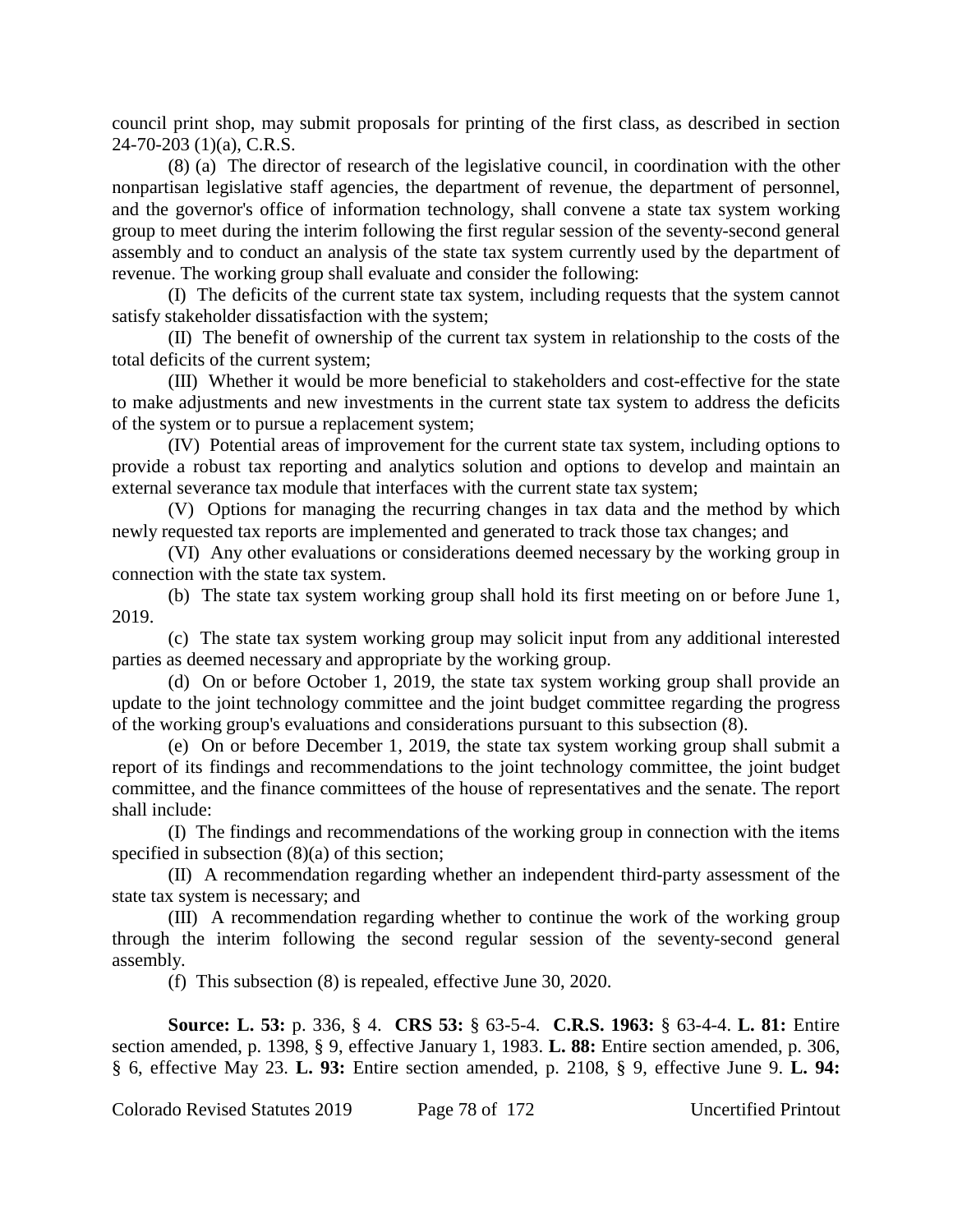Entire section amended, p. 1096, § 6, effective May 9; entire section amended, p. 1625, § 12, effective May 31; (4) amended, p. 2614, § 20, effective July 1. **L. 96:** (6) added, p. 1155, § 4, effective January 1, 1997. **L. 99:** (1) amended, p. 163, § 21, effective August 4. **L. 2000:** (6) repealed, p. 585, § 11, effective May 18. **L. 2008:** (7) added, p. 900, § 1, effective May 20. **L. 2009:** (1) amended, (HB 09-1348), ch. 358, p. 1863, § 2, effective June 1. **L. 2019:** (8) added, (SB 19-248), ch. 269, p. 2518, § 1, effective May 23.

**Editor's note:** Amendments to this section by Senate Bill 94-206, House Bill 94-1029, and House Bill 94-1340 were harmonized.

**2-3-304.5. Tax policy changes - dynamic model - pilot program - advisory committee.** (1) The director of research shall establish a pilot program for the purpose of developing or procuring a dynamic model to analyze the economic impact of bills introduced by the general assembly that can be used as soon as possible.

(2) The director of research shall investigate all opportunities for developing or procuring a dynamic model, including private, nonprofit, and academic alternatives. Any dynamic model selected by the director shall consider the direct and indirect or secondary economic effects related to the bill, including an estimate of the probable behavioral responses of taxpayers, businesses, and other persons to the proposed tax policy change. It is not necessary that the model be kept at the director's office.

(3) Repealed.

(4) (a) Prior to the first regular session that the dynamic model can be used, the director of research shall notify the executive committee of the legislative council that the dynamic model is ready to be used to analyze bills during the upcoming regular session. If the model is ready, the executive committee shall select no more than ten bills to be analyzed using the dynamic model. Only bills that make a tax policy change are eligible to be analyzed. The analysis of the economic impact using a dynamic model shall be in addition to any fiscal note that is prepared pursuant to the rules of the general assembly.

(b) After the first regular session in which the dynamic model is used, the director of research shall prepare a report evaluating how the dynamic model worked during the session and making recommendations for the use of the dynamic model in future sessions of the general assembly, including the feasibility of expanding the scope of the type of bills for which the dynamic model may be used. The report shall be prepared no later than January 1 of the year following the session in which the dynamic model was used.

(5) (a) It is the intent of the general assembly that for the fiscal year commencing on July 1, 2006, no general fund moneys be appropriated for the purpose of implementing this section.

(b) The director of research is authorized to accept gifts, grants, or donations from private or public sources for the purposes of this section. All private and public funds received through gifts, grants, or donations shall be transmitted to the state treasurer, who shall credit the same to the dynamic modeling cash fund, which fund is hereby created and referred to in this subsection (5) as the "fund". The moneys in the fund shall be subject to appropriation by the general assembly for the direct and indirect costs associated with the implementation of this section. Any moneys in the fund not expended for the purpose of this section may be invested by the state treasurer as provided by law. All interest and income derived from the investment and deposit of moneys in the fund shall be credited to the fund. Any unexpended and unencumbered

Colorado Revised Statutes 2019 Page 79 of 172 Uncertified Printout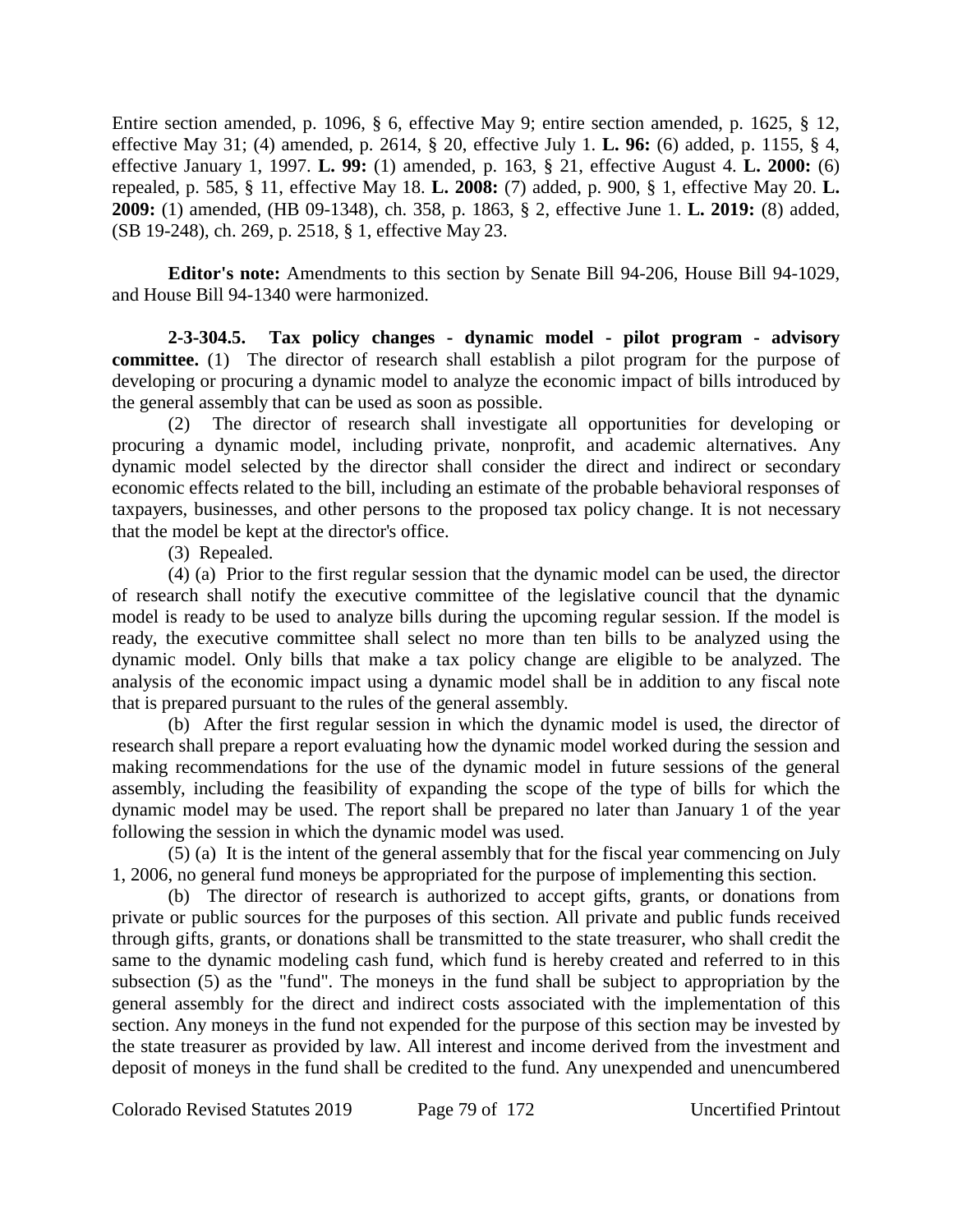moneys remaining in the fund at the end of a fiscal year shall remain in the fund and shall not be credited or transferred to the general fund or another fund.

(c) Except as otherwise provided in subsection (3) of this section, the director of research shall not undertake the pilot program unless the balance in the fund is one hundred twenty thousand dollars. If the balance of the fund is at least one hundred twenty thousand dollars, then the director of research shall contract with an independent contractor to help implement the provisions of this section.

**Source: L. 2005:** Entire section added, p. 703, § 1, effective June 1. **L. 2006:** (1), (4),  $(5)(a)$ , and  $(5)(c)$  amended, p. 1617, § 1, effective August 7.

**Editor's note:** Subsection (3)(d) provided for the repeal of subsection (3), effective July 1, 2008. (See L. 2005, p. 703.)

**2-3-305. Requests of the governor.** The governor may present, at any meeting of the council, in person or in writing, requests, recommendations, reports, and explanations of the policies of the administration, or any other matters pertaining to the government of the state or its policies.

**Source: L. 53:** p. 337, § 5. **CRS 53:** § 63-5-5. **C.R.S. 1963:** § 63-4-5.

**2-3-306. Authority to subpoena witnesses.** The council has the power to subpoena witnesses, to take testimony under oath, and to assemble records and documents, by subpoena duces tecum or otherwise, with the same power and authority as courts of record, and may apply to courts of record for the enforcement of these powers. The sheriff of any county shall serve any subpoena on written order of the council in the same manner as process is served in civil actions. Witnesses subpoenaed to appear before the council shall receive the same fees and expenses as witnesses in civil cases.

**Source: L. 53:** p. 337, § 6. **CRS 53:** § 63-5-6. **C.R.S. 1963:** § 63-4-6.

**Cross references:** For fees and expenses allowed in civil actions, see §§ 13-33-102 and 13-33-103; for the authority of the general assembly to compel attendance of witnesses, see § 2- 2-313; for the authority of the legislative audit committee to subpoena witnesses, see § 2-3-107.

**2-3-307. Minutes of council.** The council shall keep minutes of its meetings which shall be available to all members of the general assembly upon request. Any member of the general assembly has the right to attend any of the meetings of the council and may present his views on any subject which the council may be considering.

**Source: L. 53:** p. 337, § 7. **CRS 53:** § 63-5-7. **C.R.S. 1963:** § 63-4-7.

**2-3-308. Recommendations and findings.** The recommendations and findings of the council shall be made available in electronic or hard copy format to each member of the general assembly, to the governor, and to the state library, prior to the next regular session of the general

Colorado Revised Statutes 2019 Page 80 of 172 Uncertified Printout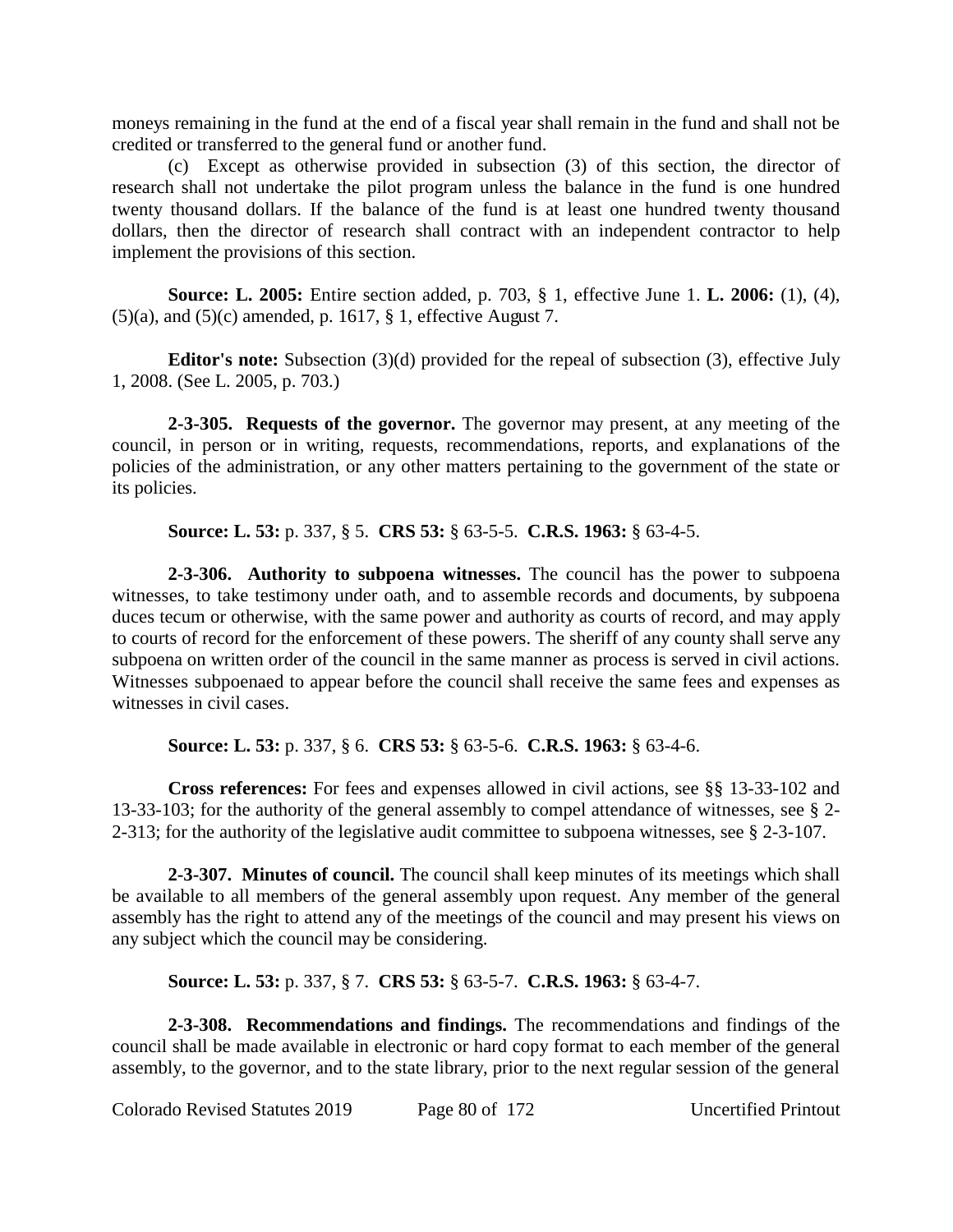assembly, or at such other times as the council deems necessary, or as requested by the general assembly.

**Source: L. 53:** p. 337, § 8. **CRS 53:** § 63-5-8. **C.R.S. 1963:** § 63-4-8. **C.R.S. 1963:** § 63-4-8. **L. 2000:** Entire section amended, p. 115, § 2, effective March 15.

**2-3-309. Reimbursement of members for expenses.** Members of the council shall be reimbursed for necessary expenses in connection with the performance of their duties.

**Source: L. 53:** p. 338, § 9. **CRS 53:** § 63-5-9. **C.R.S. 1963:** § 63-4-9.

**Cross references:** For compensation and expenses for members on the council, see § 2- 2-307.

**2-3-310. Centralized legislative accounting service.** (1) The legislative council shall establish and maintain a centralized legislative accounting service under the supervision of the director of research of the council, which service shall maintain all accounting records, process all vouchers, and prepare all related documents for the legislative department of state government, including all offices and agencies thereof. The council may authorize any and all of such offices and agencies to maintain subsidiary accounting records and to prepare vouchers, but such records and vouchers shall conform to the system of accounting established by said accounting service, and each such office and agency shall make such reports to said service as may be necessary for it to maintain current and complete records for the legislative department.

(2) The provisions of this section shall not apply to the procurement and budgetary functions of offices and agencies in the legislative department.

**Source: L. 68:** p. 53, § 1. **C.R.S. 1963:** § 63-4-10.

**2-3-311. Interstate cooperation.** (1) The legislative council shall:

(a) Carry forward the participation of this state as a member of the council of state governments;

(b) Encourage and assist state officials and employees to cooperate with officials and employees of other states, the federal government, and local governments.

(2) (a) The council of state governments and the national conference of state legislatures are declared to be joint governmental agencies of this state and of other states which cooperate through them. The general assembly is authorized to subscribe to membership in such organizations and to pay membership fees therein from appropriations made to the legislative department of state government.

(b) The energy council is declared to be a joint governmental agency of this state and other states which cooperate through it. The general assembly is authorized to pay membership fees therein from appropriations made to the legislative department of state government.

(c) The American legislative exchange council is declared to be a joint governmental agency of this state and of other states which cooperate through it. Members of the general assembly are authorized to subscribe to membership in such organization. Membership fees shall be paid by the individual members; except that when members of the general assembly are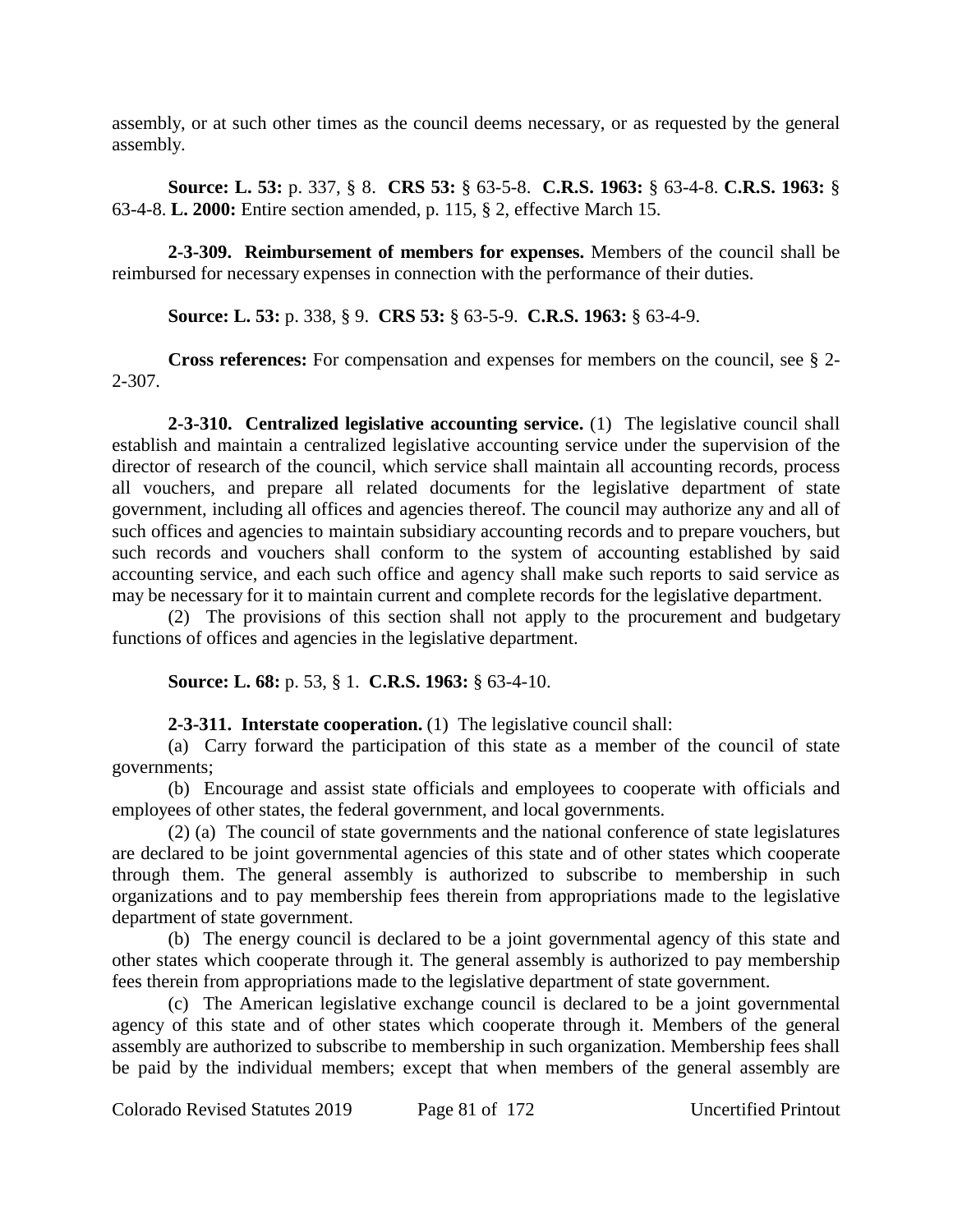selected by the president of the senate or the speaker of the house of representatives to represent the interests of Colorado at American legislative exchange council functions, the delegation selected shall reflect equally the percentage of members from each party of the general assembly, and the actual and necessary expenses of such members for travel, board, and lodging related to such attendance may be paid from appropriations made to the legislative department of state government.

(d) Members of the general assembly are authorized to accept the payment of or reimbursement for actual and necessary expenses for travel, board, and lodging from any organization declared to be a joint governmental agency of this state under this subsection (2) if:

(I) (A) The expenses are related to the member's attendance at a convention or meeting of the joint governmental agency at which the member is scheduled to deliver a speech, make a presentation, participate on a panel, or represent the state of Colorado or for some other legitimate state purpose;

(B) The travel, board, and lodging arrangements are appropriate for purposes of the member's attendance at the convention or meeting;

(C) The duration of the member's stay is no longer than is reasonably necessary for the member to accomplish the purpose of his or her attendance at the convention or meeting; except that nothing in this sub-subparagraph (C) shall prohibit a member from extending the duration of his or her stay longer than is reasonably necessary at the member's own expense;

(D) The member is not currently and will not subsequent to the convention or meeting be in a position to take any official action that will benefit the joint governmental agency; and

(E) The attendance at conventions or meetings of the joint governmental agency has been approved by the executive committee of the legislative council or by the leadership of the house of the general assembly to which the member belongs; or

(II) The general assembly pays regular monthly, annual, or other periodic dues to the joint governmental agency that are invoiced expressly to cover travel, board, and lodging expenses for the attendance of members at conventions or meetings of the joint governmental agency.

(3) The Colorado commission on interstate cooperation is abolished on July 1, 1977. All of the books, records, reports, equipment, property, accounts, liabilities, and funds of the Colorado commission on interstate cooperation are transferred to the legislative council on July 1, 1977.

(4) (a) Any organization declared to be a joint governmental agency of this state under subsection (2) of this section that maintains its headquarters in the state of Colorado may, from time to time, issue bonds for the purpose of acquiring, constructing, improving, and equipping buildings and facilities owned or to be owned by such organization. Such bonds shall be issued pursuant to resolution of the executive committee or governing board of the organization and shall be payable solely out of all or a specified portion of the revenues as designated by the executive committee or governing board. Such bonds may be further secured by a pledge of the buildings and facilities financed with the proceeds of the bonds.

(b) Bonds may be executed and delivered by the organization at such times, may be in such form and denominations and include such terms and maturities, may be subject to optional or mandatory redemption prior to maturity with or without a premium, may be in fully registered form registrable as to principal or interest or both, may bear such conversion privileges, may be payable in such installments and at such times not exceeding forty years from the date thereof,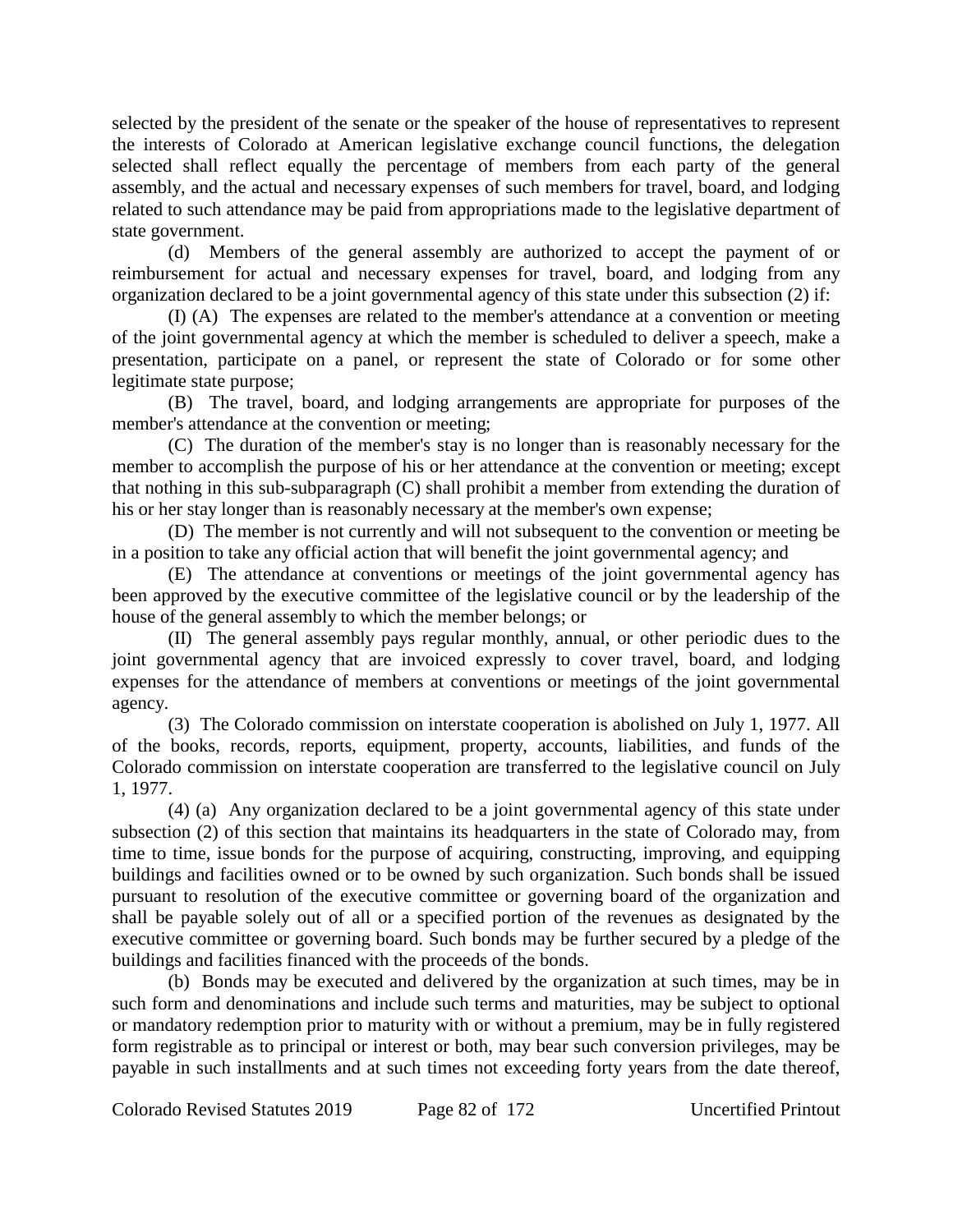may be payable at such place or places whether within or outside the state, may bear interest at such rate or rates per annum, which may be fixed or variable according to index, procedure, or formula or as determined by the organization or its agents, without regard to any interest rate limitation appearing in any other law of this state, may be subject to purchase at the option of the holder or the organization, may be evidenced in such manner, may be executed by such officers of the organization, including the use of one or more facsimile signatures so long as at least one manual signature appears on the bonds, which may be either of an officer of the organization or of an agent authenticating the same, may be in the form of coupon bonds that have attached interest coupons bearing a manual or facsimile signature of an officer of the organization, and may contain such provisions not inconsistent with the foregoing, all as provided in the resolution of the organization under which the bonds are authorized to be issued or as provided in a trust indenture between the organization and any commercial bank or trust company having full trust powers.

(c) The bonds may be sold at public or private sale at such price or prices, in such manner, and at such times as determined by the executive committee or governing board of the organization, and such executive committee or governing board may pay all fees, expenses, and commissions that it deems necessary or advantageous in connection with the sale of the bonds. The power to fix the date of the sale of the bonds, to receive bids or proposals, to award and sell bonds to fix interest rates, and to take all other action necessary to sell and deliver the bonds may be delegated to an officer or agent of the organization. Any outstanding bonds may be refunded by the organization pursuant to resolution of the executive committee or governing board of the organization. All bonds and any interest coupons applicable thereto are declared to be negotiable instruments.

(d) The resolution or trust indenture authorizing the issuance of bonds may pledge all or a portion of the revenues of the organization, may contain such provisions for protecting and enforcing the rights and remedies of holders of any of the bonds as the organization deems appropriate, may set forth the rights and remedies of the holders of any of the bonds, and may contain provisions that the organization deems appropriate for the security of the holders of the bonds, including, but not limited to, provisions for letters of credit, insurance, standby credit agreements, or other forms of credit insuring timely payment of the bonds, including the redemption price or the purchase price.

(e) Any pledge of revenues or property made by the organization or by any person or governmental unit with which the organization contracts shall be valid and binding from the time the pledge is made. The revenues or property so pledged shall immediately be subject to the lien of such pledge without any physical delivery or further act and the lien of such pledge shall be valid and binding against all parties having claims of any kind in tort, contract, or otherwise against the pledging party, irrespective of whether such claiming party has notice of such lien. The instrument by which the pledge is created need not be recorded or filed.

(f) Neither the members of the executive committee or governing board of the organization, employees of the organization, nor any person executing the bonds shall be liable personally on the bonds or subject to any personal liability or accountability by reason of the issuance thereof.

(g) The organization may purchase its bonds out of any available funds and may hold, pledge, cancel, or resell such bonds subject to and in accordance with agreements with the holders thereof.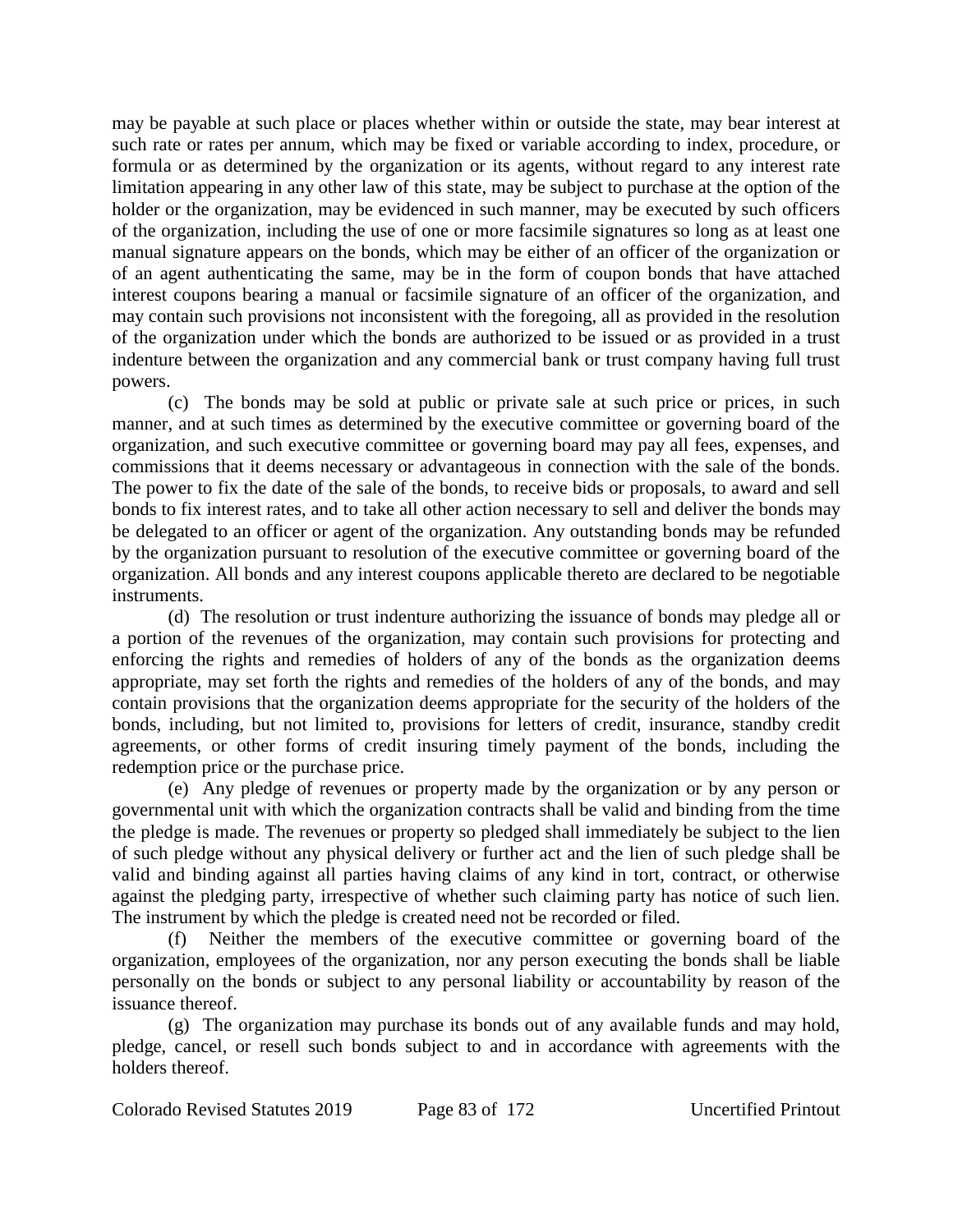(h) Any bonds issued by the organization and the transfer of and income from any bonds issued by the organization shall be exempt from all taxation and assessments in the state.

(i) Bonds issued under this article shall be deemed issued on behalf of the organization but shall not be deemed to constitute a multiple-fiscal year direct or indirect district debt or other financial obligation whatsoever of the state for purposes of section 20 of article X of the state constitution or a debt, liability, obligation, or pledge of the full faith and credit of the state or any political subdivision thereof other than the organization, but shall be payable solely from the revenue or property of the organization pledged for such payment. Each bond issued on behalf of the organization under this subsection (4) shall contain on its face a statement to the effect that neither the state nor any political subdivision thereof other than the organization shall be obligated to pay the same or the interest thereon and that neither the full faith and credit nor the taxing power of this state nor any political subdivision thereof other than the organization is pledged to the payment of the principal or interest on such bond.

(j) Nothing in this subsection (4) shall be construed to obligate the general assembly to subscribe to membership or pay membership fees to any organization declared to be a joint governmental agency of the state pursuant to subsection (2) of this section.

**Source: L. 77:** Entire section added, p. 259, § 1, effective July 1. **L. 79:** (2) amended, p. 1661, § 125, effective July 19. **L. 87:** (2) amended, p. 350, § 1, effective July 10. **L. 89:**  $(2)(b)(II)$  amended, p. 334, § 1, effective April 8; (2)(b) RC&RE, p. 1644, § 9, effective June 5. **L. 91:** (2)(c) added, p. 699, § 1, effective May 1. **L. 94:** (2)(b) RC&RE, p. 652, § 1, effective April 15. **L. 2000:** (4) added, p. 1672, § 1, effective June 1. **L. 2010:** (2)(d) added, (SB 10-099), ch. 184, p. 660, § 2, effective August 11.

**Editor's note:** (1) Subsection (2)(b)(II), contained in House Bill 89-1246, provided for the extension of the repeal of subsection (2)(b) from March 15, 1989, to March 15, 1991; however, the governor did not sign the act until April 8, 1989, resulting in the repeal of subsection (2)(b) prior to March 15, 1991. House Bill 89-1250 further amended House Bill 89- 1246 to reflect the original intent of House Bill 89-1246 by recreating and reenacting subsection (2)(b) and reestablishing the repeal date of March 15, 1991. House Bill 89-1250 was signed by the governor on June 5, 1989.

(2) Subsection  $(2)(b)(II)$  provided for the repeal of subsection  $(2)(b)$ , effective March 15, 1991. (See L. 1989, p. 1644.)

**Cross references:** For the legislative declaration in the 2010 act adding subsection (2)(d), see section 1 of chapter 184, Session Laws of Colorado 2010.

#### PART 4

#### COMMISSION ON INTERSTATE COOPERATION

**2-3-401 to 2-3-406. (Repealed)**

**Source: L. 77:** Entire part repealed, p. 259, § 2, effective July 1.

Colorado Revised Statutes 2019 Page 84 of 172 Uncertified Printout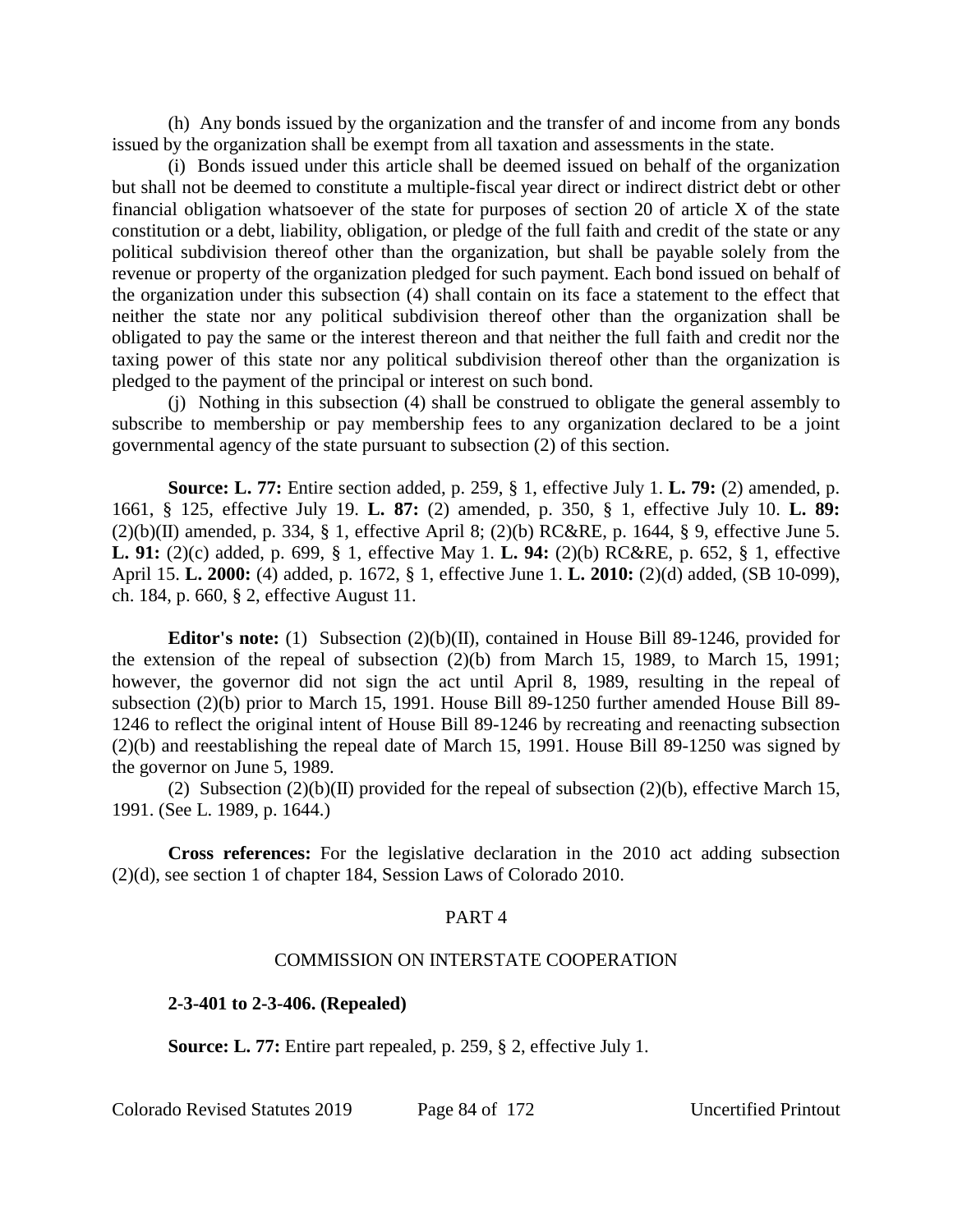**Editor's note:** This part 4 was numbered as article 1 of chapter 74, C.R.S. 1963. For amendments to this part 4 prior to its repeal in 1977, consult the Colorado statutory research explanatory note and the table itemizing the replacement volumes and supplements to the original volume of C.R.S. 1973 beginning on page vii in the front of this volume.

### PART 5

### COMMITTEE ON LEGAL SERVICES - OFFICE OF LEGISLATIVE LEGAL SERVICES

**Editor's note:** This part 5 was numbered as article 1 of chapter 135, C.R.S. 1963. The substantive provisions of this part 5 were repealed and reenacted in 1968, resulting in the addition, relocation, and elimination of sections as well as subject matter. For amendments to this part 5 prior to 1968, consult the Colorado statutory research explanatory note beginning on page vii in the front of this volume.

**2-3-501. Legal services in legislative department.** In order to better provide for the legal services for the general assembly, including the drafting of legislation and the revision and publication of the laws of this state, and to provide for the best technical advice and information to be available to the general assembly, agencies of state government, and the people of this state, and to provide for the professional preparation, drafting, revision, and publication of laws, there is hereby created in the legislative department a committee on legal services and an office of legislative legal services, referred to, respectively, in parts 5 and 7 of this article, as the "committee" and the "office".

**Source: L. 68:** R&RE, p. 140, § 178. **L. 69:** p. 464, § 1. **C.R.S. 1963:** § 63-3-1. **L. 88:** Entire section amended, p. 307, § 7, effective May 23.

**2-3-502. Committee on legal services - membership - duties.** (1) Except as provided in part 3 of this article, the committee shall supervise and direct the operations of the office of legislative legal services.

(2) The committee may designate one or more subcommittees from among its membership to perform any duties of the committee with respect to the supervision and direction of the office of legislative legal services.

(3) The membership of the committee consists of ten members of the general assembly. The ten legislative members of the committee are as follows: The respective chairs of the house and senate committees on judiciary or their respective designees; four members from the house of representatives, two from each major political party, one of whom shall be an attorney-at-law, if there is an attorney-at-law in each party, appointed by the speaker and the minority leader of the house of representatives, respectively, with the approval of a majority of the members elected to the house of representatives; and four members from the senate, two from each major political party, one of whom shall be an attorney-at-law, if there is an attorney-at-law in each party, appointed by the president and the minority leader of the senate, respectively, with the approval of a majority of the members elected to the senate.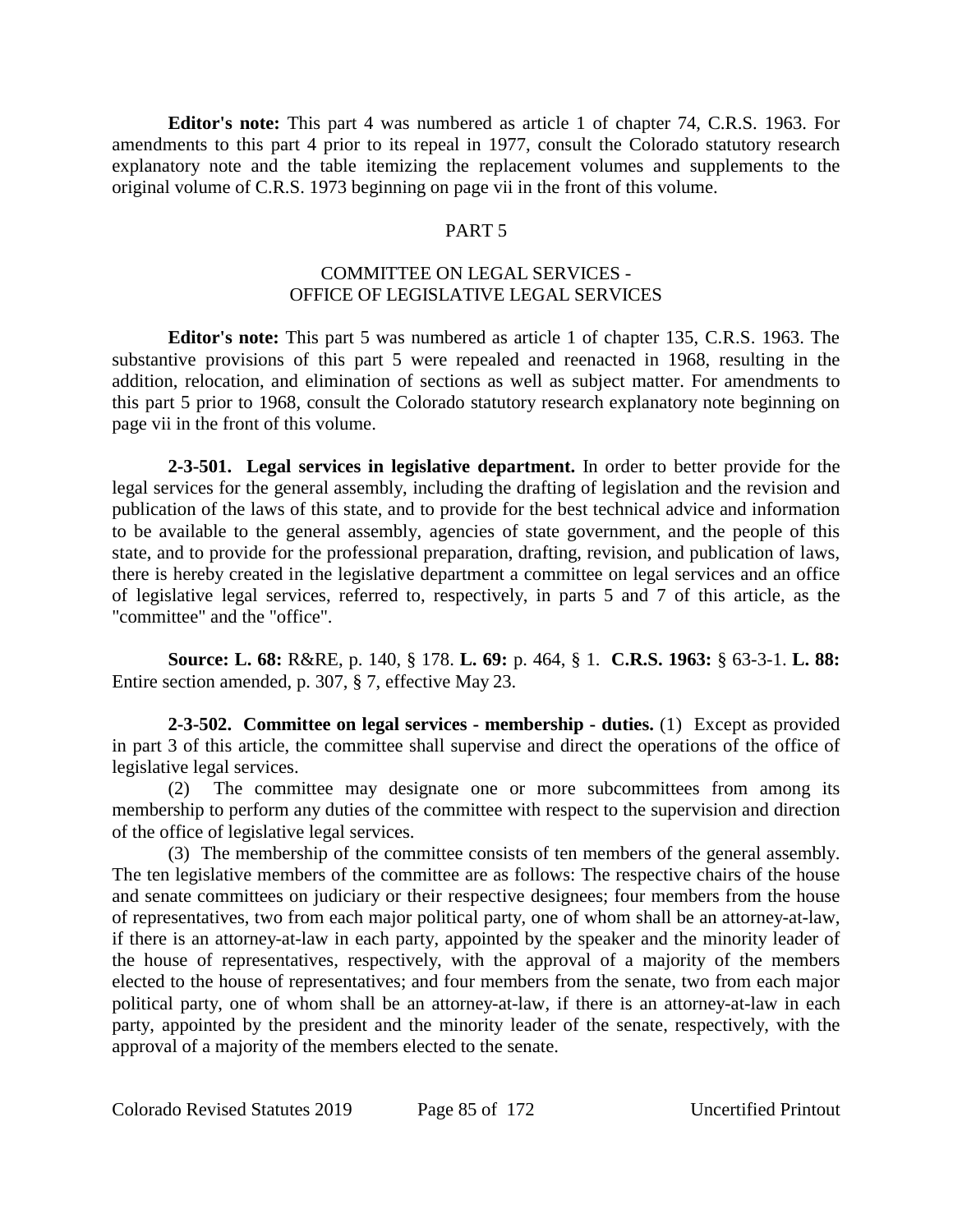(4) The eight appointive members of the committee shall be appointed no later than ten days after the convening of the first regular session of each general assembly. An appointing authority may make an appointment to temporarily replace a current member of the committee appointed by that appointing authority. In addition, the president of the senate may make an appointment to temporarily replace the chair of the senate committee on judiciary or the chair's respective designee currently serving on the committee and the speaker of the house of the representatives may make an appointment to temporarily replace the chair of the house committee on judiciary or the chair's designee currently serving on the committee; except that a temporary appointment made pursuant to this subsection (4) does not require approval of a majority of the members elected to the applicable body. Membership on the committee of each such appointive member terminates upon the appointment of his or her successor or upon termination of a member's term of office in the general assembly, whichever first occurs. The membership of a judiciary committee chair terminates upon the termination of his or her term of office in the designated position. Any member may be appointed to succeed himself or herself on the committee. Vacancies in the committee's membership shall be filled in the same manner as original appointments; except that the approval of the members elected to the general assembly is not necessary if any such appointment is made when the general assembly is not in session.

(5) The committee shall select from among its members a chairman and a vice-chairman. The committee may meet as often as necessary, but it shall meet at least twice in each calendar year.

(6) Members of the committee shall be reimbursed for necessary expenses incurred in the performance of their duties and shall be paid the same per diem compensation as provided by law for members of interim legislative committees for each day of attendance.

(7) If any law or other document of this state refers to the legislative drafting committee or to the committee on statute revision, said law or other document shall be deemed to refer to the committee on legal services.

**Source: L. 68:** R&RE, p. 140, § 178. **L. 69:** p. 464, § 1. **C.R.S. 1963:** § 63-3-2. **L. 71:** p. 628, § 1. **L. 73:** p. 674, § 1. **L. 79:** (3) amended, p. 299, § 1, effective July 13. **L. 81:** (6) amended, p. 2022, § 2, effective July 14. **L. 85:** (3) and (4) amended, p. 276, § 1, effective June 13. **L. 88:** (1) and (2) amended, p. 307, § 8, effective May 23. **L. 93:** (1) amended, p. 2108, § 10, effective June 9. **L. 94:** (1) amended, p. 1625, § 13, effective May 31. **L. 2016:** (3) and (4) amended, (SB 16-156), ch. 282, p. 1155, § 4, effective June 10.

**Cross references:** For compensation for members of interim legislative committees, see  $§$  2-2-307 (3).

**2-3-503. Director - staff - revisor.** (1) The committee shall interview persons applying for the position of staff director as to qualifications and ability and shall make recommendations thereon to the executive committee, which shall appoint the director as provided in section 2-3- 303 (3). The director of the office of legislative legal services shall be an attorney-at-law. The director shall be responsible to the committee for the provision of staff assistance in the performance of the committee's duties and functions. The director, with the approval of the committee, may appoint such attorneys-at-law and technical and clerical personnel as may be

Colorado Revised Statutes 2019 Page 86 of 172 Uncertified Printout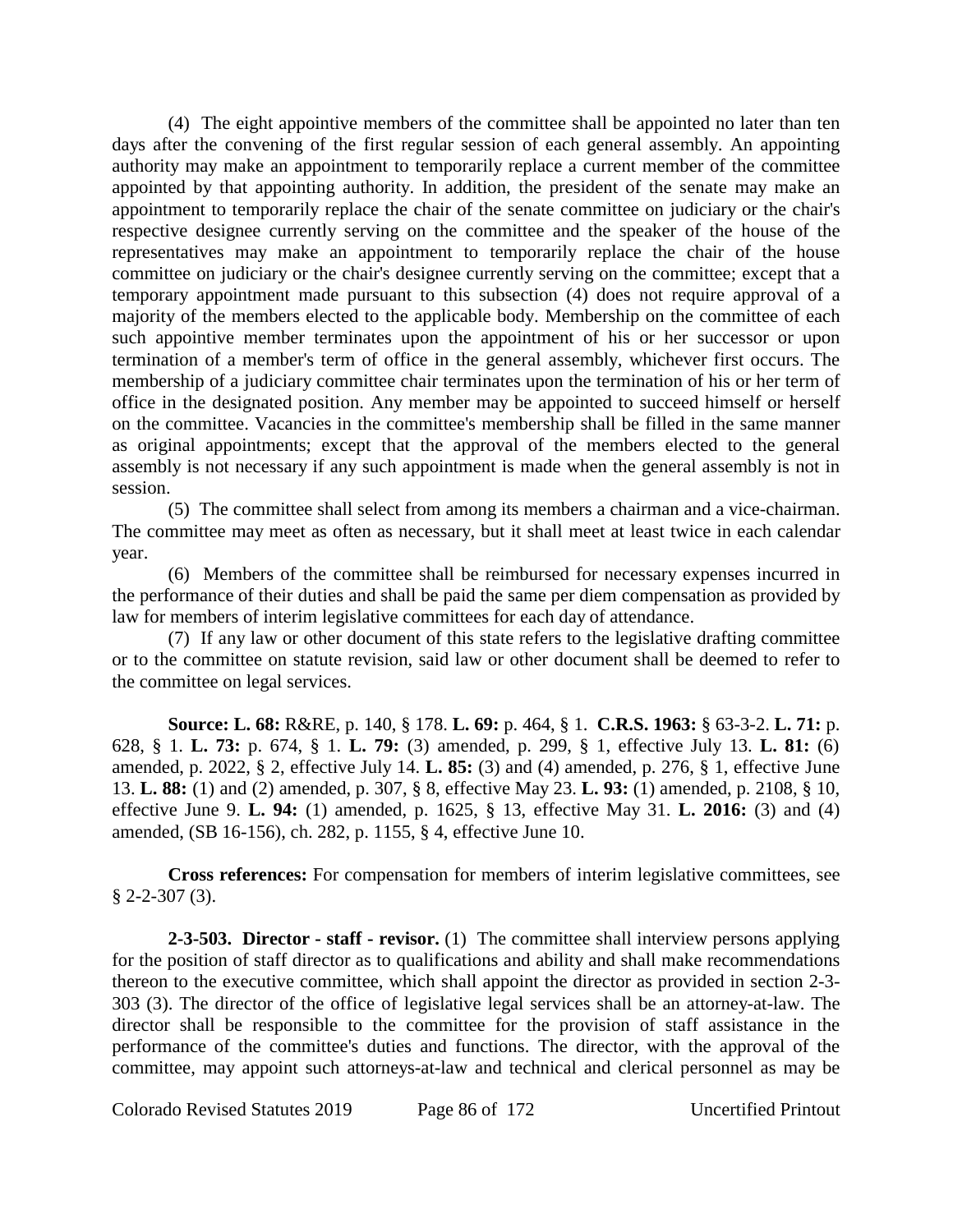necessary for the efficient operation of the office. The director and all employees of the office shall be appointed without regard to affiliation and solely on the basis of their ability to perform their duties. They shall be employees of the general assembly and shall not be subject to the state personnel system laws. The director shall be paid a salary determined by the executive committee in accordance with section 2-3-303 (3).

(2) The director shall be, ex officio, the revisor of statutes; except that the director, in his discretion, may appoint an employee of the office to be the revisor of statutes and to exercise the powers and perform the duties and functions assigned to the revisor by part 7 of this article or by any other law.

**Source: L. 68:** R&RE, p. 140, § 178. **C.R.S. 1963:** § 63-3-3. **L. 88:** Entire section R&RE, p. 307, § 9, effective May 23. **L. 93:** (1) amended, p. 2108, § 11, effective June 9. **L. 94:** (1) amended, p. 1625, § 14, effective May 31. **L. 99:** (1) amended, p. 163, § 22, effective August 4.

### **2-3-504. Duties of office.** (1) The office shall:

(a) Upon the request of any member of the general assembly or the governor, draft or aid in drafting legislative bills, resolutions, memorials, amendments thereto, conference reports, and such other legislative documents and papers as may be required in the legislative process;

(b) Prepare a digest of laws enacted by the general assembly, approved or vetoed by the governor, immediately upon the adjournment of any regular or special session;

(c) In the interim between sessions of the general assembly, prepare drafts of proposed legislation for legislative interim committees appointed by the legislative council or otherwise;

(d) Prepare, at the request of any legislative committee, summaries of existing laws affected by proposed legislation, compilations of laws in other states relating to the subject matter of such legislation, and statements on the operation and effect of such laws;

(e) Keep on file records concerning legislative bills and the proceedings of the general assembly with respect to such bills; subject indexes of bills introduced at each session of the general assembly; files on each bill prepared for members of the general assembly and the governor; and such documents, pamphlets, or other literature relating to proposed or pending legislation, without undue duplication of material contained in the office of the legislative council or in the supreme court library. All such records and documents shall be made available in the office at reasonable times to the public for reference purposes, unless said records are classed as confidential under this part 5.

(f) Cooperate with legislative drafting offices or corresponding services of other states, and with other legislative drafting service agencies, either public or private;

(g) Aid and assist in the enrolling and engrossing of bills and such other services as the general assembly may require.

**Source: L. 68:** R&RE, p. 141, § 178. **C.R.S. 1963:** § 63-3-4. **L. 88:** (1)(g) added, p. 308, § 10, effective May 23.

**2-3-505. Requests for drafting bills and amendments - confidential nature thereof lobbying for bills.** (1) All requests made to the office for the drafting of bills or amendments thereto shall be submitted, either in writing or orally, by the legislator or by the governor or the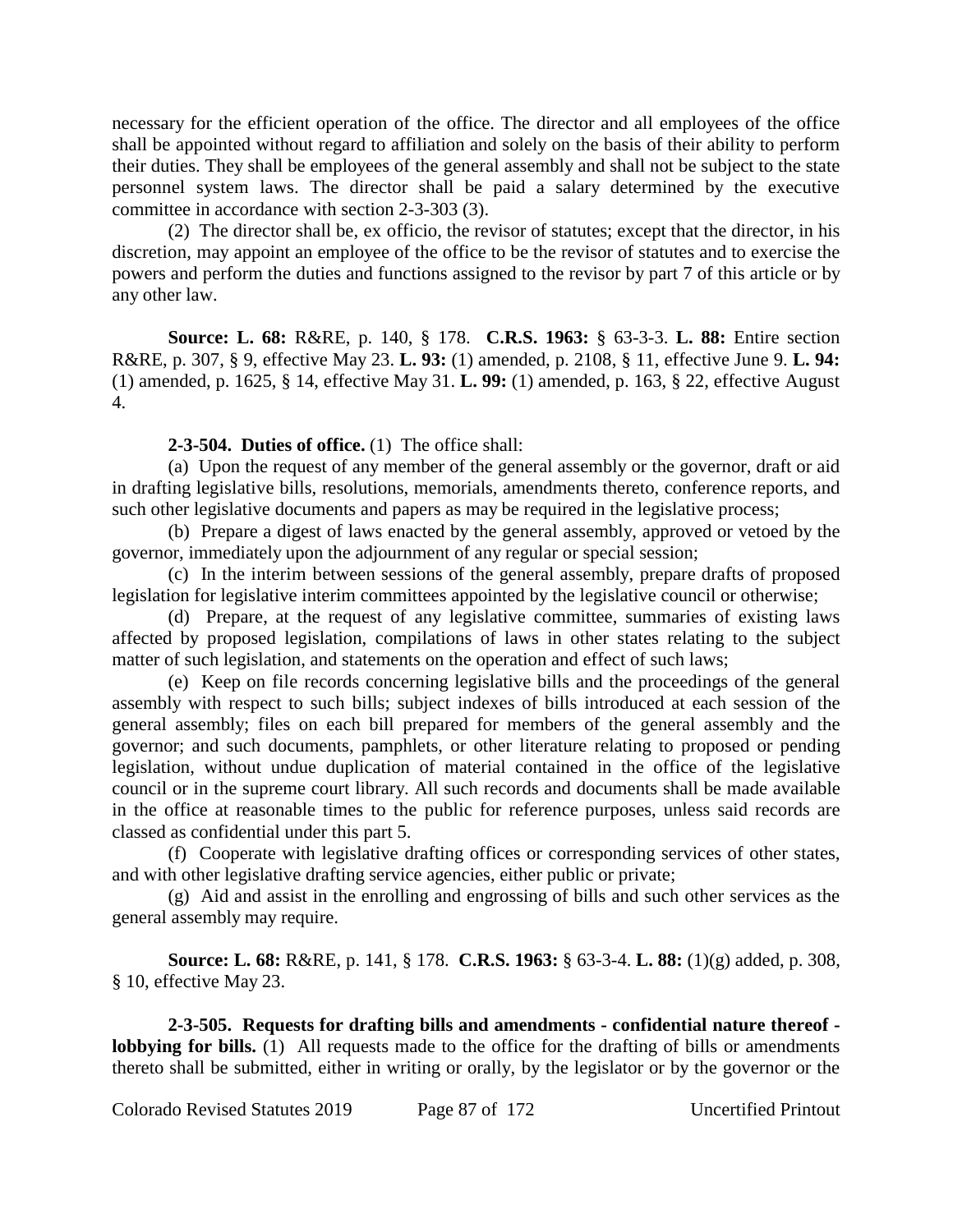governor's representative making the request, with a general statement respecting the policies and purposes which the person making the request desires the bill or amendment to accomplish. The office shall draft each bill or amendment to conform to the purposes so stated or to supplementary instructions of the person making the original request.

(2) (a) Prior to the introduction of a bill or amendment in the general assembly, no employee of the office shall reveal to any person outside the office the contents or nature of such bill or amendment, except with the consent of the person making the request. Nothing in this section shall prohibit the disclosure to the staff of any legislative service agency of such information concerning bills or amendments prior to introduction as is necessary to expedite the preparation of fiscal notes, as provided by the rules of the general assembly, but such staff shall not reveal the contents or nature of such bills or amendments to any other person without the consent of the person making the request.

(b) All documents prepared or assembled in response to a request for a bill or amendment, other than the introduced version of a bill or amendment that was in fact introduced, shall be considered work product, as defined in section 24-72-202 (6.5), C.R.S.

(c) (I) The final version of all documents prepared or assembled by the office for a member of the general assembly but not in response to a request for a bill or amendment and not containing legal analysis or expressing a legal opinion or conclusion shall not be considered work product as defined in section 24-72-202 (6.5), C.R.S. Except as otherwise provided in paragraph (e) of this subsection (2), the final version of such documents shall be a public record. These documents include, but are not limited to:

(A) Comparisons of existing law with the provisions of any bill or amendment, comparisons of any bills or amendments with other bills or amendments, comparisons of different versions of bills or amendments, and comparisons of the laws of this state with laws of other jurisdictions;

(B) Compilations of existing public information, statistics, or data;

(C) Compilations or explanations of general areas or bodies of law, legislative history, or legislative policy.

(II) Prior to delivery of the final version of such a document to the member who requested it, no employee of the office shall reveal to any person outside the office the contents or nature of the document, except with the consent of the member making the request.

(d) If a member of the general assembly requests a legal opinion or document from the office that is the same as or substantially similar to a legal opinion or document previously requested by another member, the office may produce an identical or substantially similar legal opinion or document for the second member. The office shall not disclose the identity of any member who made a previous request.

(e) A member may request that the final version of a document that would otherwise become a public record in accordance with paragraph (c) of this subsection (2) remain work product.

(3) No employee of the office shall lobby, personally or in any other manner, directly or indirectly, for or against any pending legislation before the general assembly.

**Source: L. 68:** R&RE, p. 141, § 178. **C.R.S. 1963:** § 63-3-5. **L. 88:** Entire section amended, p. 308, § 11, effective May 23. **L. 96:** Entire section amended, p. 1479, § 2, effective June 1. **L. 97:** (2) amended, p. 1103, § 1, effective August 6.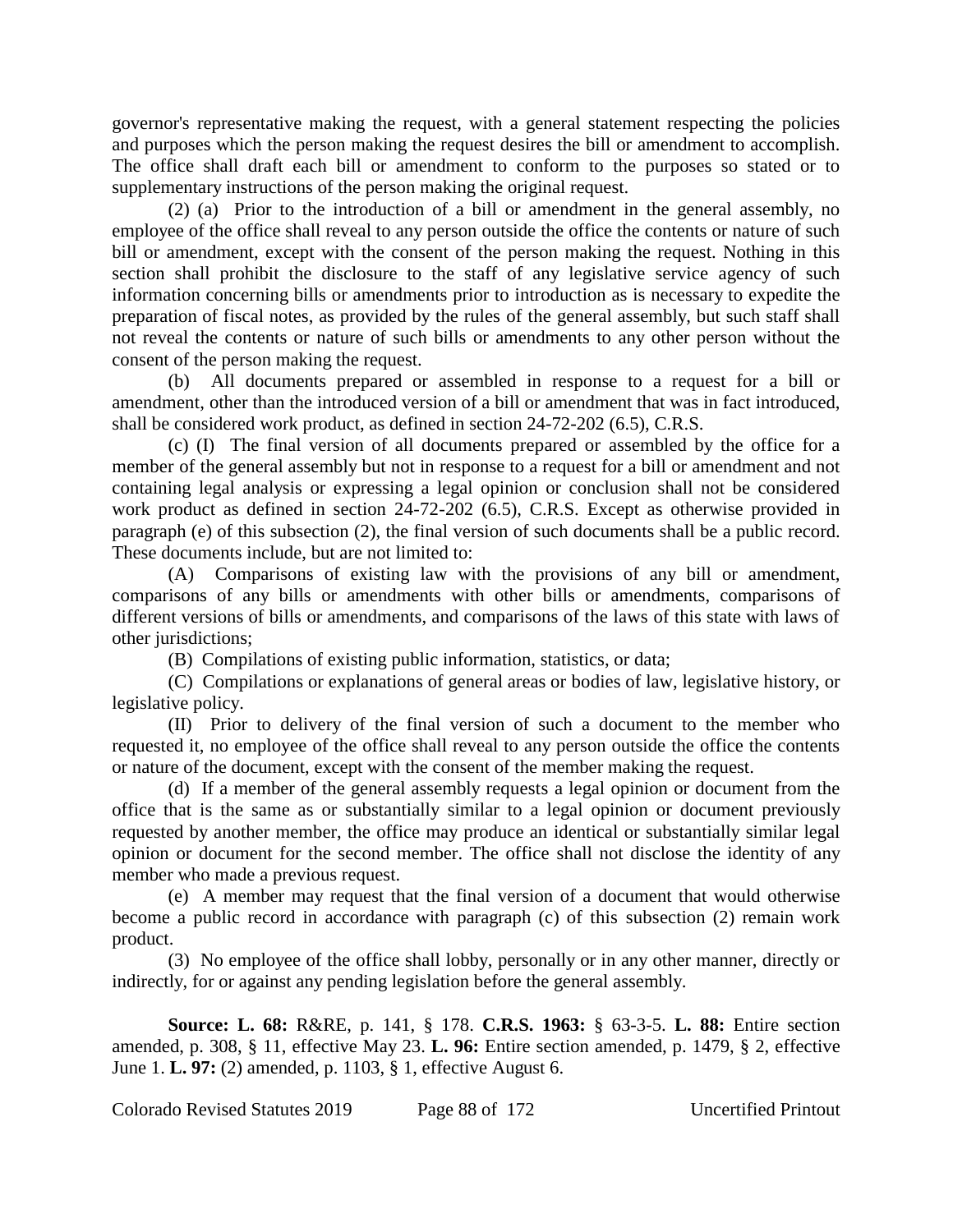**2-3-506. Use of supreme court library.** The librarian of the supreme court library shall facilitate the work of the office by permitting the liberal withdrawal of materials and data therefrom, subject to such reasonable rules as may be necessary for the proper operation of the library.

#### **Source: L. 68:** R&RE, p. 141, § 178. **C.R.S. 1963:** § 63-3-6.

**2-3-507. Office space in capitol - office hours - appropriations.** (1) The office shall be provided with suitable office space in the state capitol, so situated as to be convenient for the members of the general assembly. Throughout the year, the office shall be kept open during the hours prevailing in other offices in the state capitol, and at such other times in order to efficiently serve the general assembly.

(2) Adequate appropriations shall be made to carry out the purposes of this part 5, to be included in the appropriation to the legislative department. The controller is authorized and directed to draw warrants monthly in payment of the salaries of personnel, and in payment of expenditures of the office, on vouchers signed by the chair of the committee or, in the absence of the chair, by the vice-chair; except that any payroll voucher or any other voucher that does not exceed five thousand dollars may be signed by the staff director or, with prior written approval of the chair of the committee, by the staff director's authorized designee.

**Source: L. 68:** R&RE, p. 141, § 178. **C.R.S. 1963:** § 63-3-7. **L. 93:** (2) amended, p. 348, § 1, effective April 12. **L. 2016:** (2) amended, (SB 16-031), ch. 23, p. 55, § 1, effective March 18.

**2-3-508. Terminology - references.** The office of legislative legal services shall be the successor in every way of the legislative drafting office and the office of revisor of statutes, and every contract, agreement, or other document entered into by the legislative drafting office or the office of revisor of statutes prior to May 23, 1988, is deemed to have been entered into by the office of legislative legal services. The director and the employees of the legislative drafting office and the office of revisor of statutes shall become employees of the office of legislative legal services on May 23, 1988. The director and such employees shall retain all accrued rights to retirement and other benefits under the laws of the state, and their service shall be deemed to have been continuous. If any law of this state refers to the legislative drafting office or the office of revisor of statutes, said law shall be construed as referring to the office of legislative legal services.

**Source: L. 68:** R&RE, p. 142, § 178. **C.R.S. 1963:** § 63-3-8. **L. 88:** Entire section R&RE, p. 308, § 12, effective May 23.

#### **2-3-509. Transfer of employees. (Repealed)**

**Source: L. 68:** p. 142, § 180. **C.R.S. 1963:** § 63-3-9. **L. 88:** Entire section repealed, p. 313, § 24, effective May 23.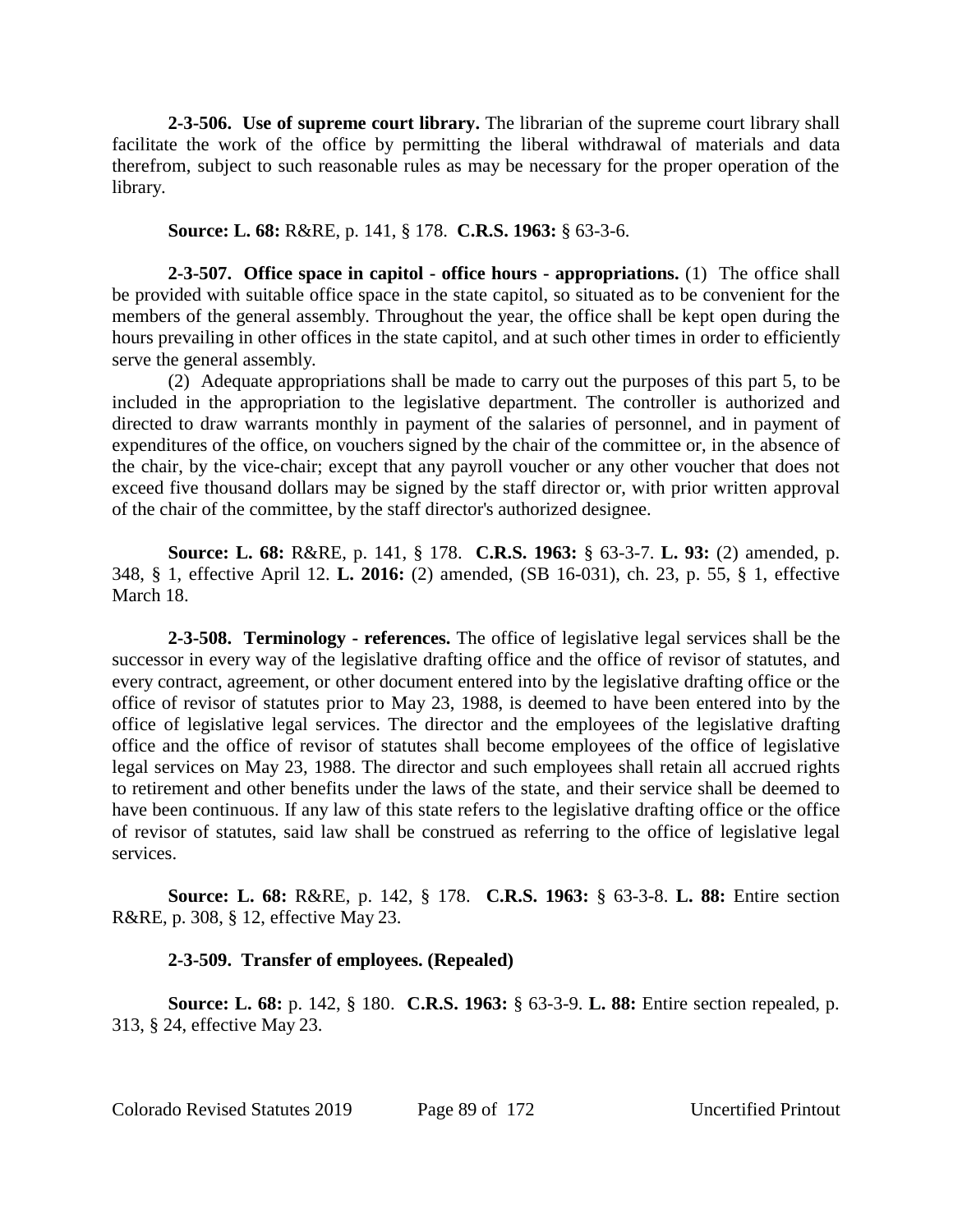### **2-3-510. Study regarding an organizational recodification of title 12 of the Colorado Revised Statutes - legislative declaration - repeal. (Repealed)**

**Source: L. 2016:** Entire section added, (SB 16-163), ch. 283, p. 1157, § 1, effective June 10. **L. 2018:** (2)(b) and (4) amended, (SB 18-031), ch. 285, p. 1772, § 1, effective August 8.

**Editor's note:** Subsection (4) provided for the repeal of this section, effective September 1, 2019. (See L. 2018, p. 1772.)

**2-3-511. Office of legislative workplace relations - creation - duties - records**  definitions. (1) The office of legislative workplace relations is created in the office of legislative legal services. The head of the office is the director of the office of legislative workplace relations. The director of the office of legislative legal services shall appoint the director of the office of legislative workplace relations and may appoint such additional staff as may be necessary for the efficient operation of the office, in accordance with section 2-3-503 (1).

(2) The office of legislative workplace relations shall provide services to the general assembly, its members and employees, and the legislative staff agencies related to employee relations; training; compliance; workplace culture, including the investigation of complaints under the workplace expectations policy; and workplace harassment, including the investigation of complaints under the workplace harassment policy.

(3) Records created and maintained by the office of legislative workplace relations that are related to a workplace harassment complaint or investigation, a complaint under the workplace expectations policy, or an inquiry or request concerning workplace harassment or conduct, whether or not the inquiry or request leads to a formal or informal complaint or resolution process, are not public records as defined in section 24-72-202 (6) and shall not be made available for public inspection; except that, notwithstanding the provisions of section 24- 72-204 (3)(a)(X):

(a) The director of the office of legislative workplace relations shall publish and make available to the public an annual statistical report showing the total number of complaints received under the workplace harassment policy and the workplace expectations policy and their resolution. The director shall ensure that the report does not contain information that would disclose the identity of a complainant, respondent, or witness.

(b) (I) Except as provided in subsection  $(3)(b)(II)$  of this section, if, after an investigation in accordance with the workplace harassment policy, a workplace harassment committee of the senate or house of representatives finds that the facts found more likely than not in the investigation establish a violation of the policy by a member of the general assembly, the director of the office of legislative workplace relations shall make available to the public the executive summary of the report of the investigation and the name of the member. The director shall ensure that the executive summary does not contain information that would disclose the identity of the complainant or any witness.

(II) The committee may decide by a two-thirds vote to not release the executive summary as required by subsection  $(3)(b)(I)$  of this section. The committee shall meet in executive session to determine whether to release the executive summary or any portion thereof and shall take into consideration the severity of the conduct alleged, any patterns of harassing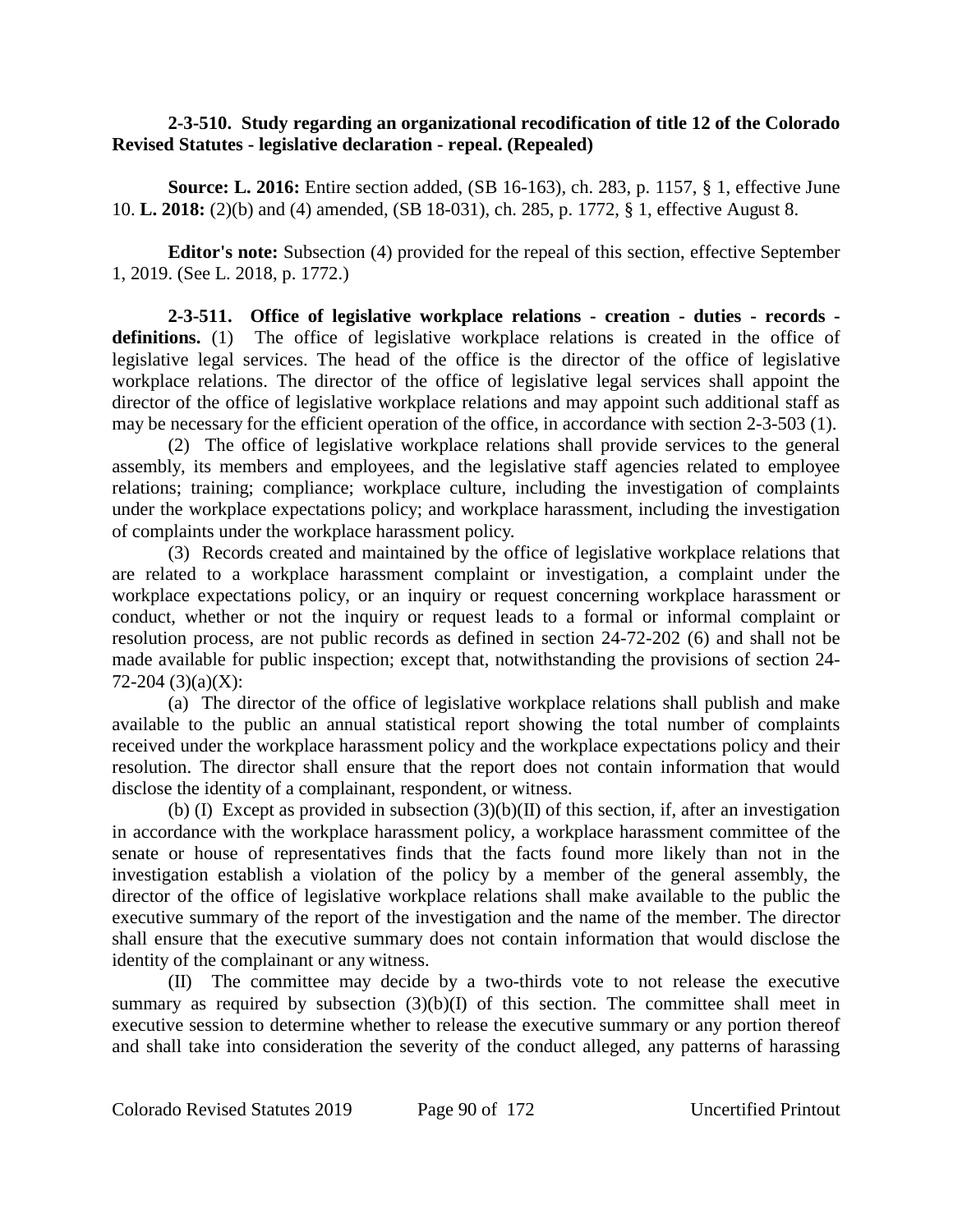behavior by the member, and the public's interest in being informed of the conduct of elected officials.

(c) Records of the expenditure of public money on complaints, investigations, or other functions of the office of legislative workplace relations are public records subject to inspection in accordance with part 2 of article 72 of title 24, except to the extent that they contain information that would disclose the details of, or the identity of an individual involved in, a complaint, investigation, or inquiry or request concerning workplace harassment or conduct.

(4) The office of legislative workplace relations shall be provided with suitable office space in the state capitol or in a nearby building. The office space must be situated so as to provide confidentiality and convenient access for individuals covered by the workplace harassment policy and the workplace expectations policy.

(5) As used in this section, unless the context otherwise requires:

(a) "Workplace expectations policy" means the workplace expectations policy adopted by the executive committee of the legislative council pursuant to the joint rules.

(b) "Workplace harassment policy" means the workplace harassment policy adopted by the executive committee of the legislative council pursuant to the joint rules.

**Source: L. 2019:** Entire section added, (SB 19-244), ch. 243, p. 2375, § 1, effective May 20.

#### PART 6

#### COLORADO COMMISSION ON UNIFORM STATE LAWS

**2-3-601. Commission on uniform state laws - creation.** (1) There is hereby created the Colorado commission on uniform state laws, referred to in this part 6 as the "commission", which shall consist of six members appointed for terms of two years each and until their successors are appointed and, in addition thereto, any citizen of this state who is elected a life member of the national conference of commissioners on uniform state laws.

(2) The six members shall be appointed or reappointed by joint resolution of the general assembly no later than ten days after the convening of the first regular session of the general assembly held in each odd-numbered year. At least two commissioners shall be appointed from the general assembly and at least two commissioners from the public at large. Appointments to fill vacancies shall be made by the committee on legal services for the unexpired term of the vacant office.

(3) The six members of the commission shall be attorneys admitted to practice law in the state of Colorado.

(4) The terms of the two members of the commission appointed after July 18, 1975, shall be effective August 11, 1975; thereafter, the appointment of members to succeeding terms shall be in conformance with subsection (2) of this section.

**Source: L. 68:** p. 143, § 182. **C.R.S. 1963:** § 63-7-1. **L. 75:** Entire section amended, p. 200, § 1, effective July 18. **L. 81:** (1) amended, p. 2022, § 1, effective July 14.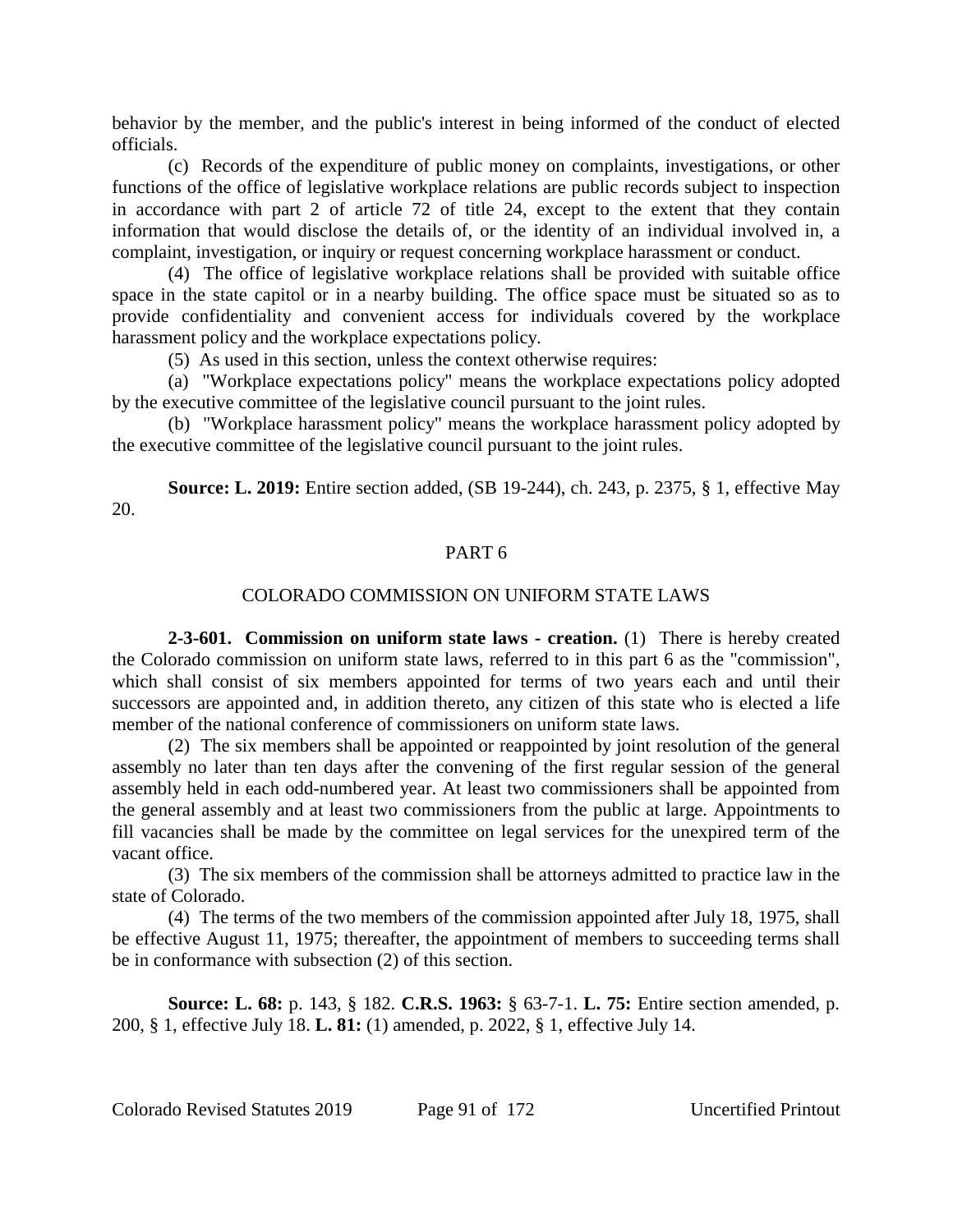**2-3-602. Compensation - expenses.** The members of the commission shall receive a per diem of twenty dollars for each day actually spent in the transaction of official business of the commission in the state of Colorado. In addition thereto, each member shall be reimbursed for expenses incurred in the performance of official duties.

**Source: L. 68:** p. 143, § 182. **C.R.S. 1963:** § 63-7-2.

**2-3-603. Meetings - organization.** The commissioners shall meet at least once a year and shall organize by the election of a chairman who shall hold office for a term of one year and until his successor is elected. The director of the office of legislative legal services shall be ex officio the secretary of the commission, or the director may designate an employee of the office to act as secretary of the commission. The office shall provide assistance to the commissioners who are members of the general assembly in their efforts to enact legislation concerning subjects upon which uniformity may be deemed desirable.

**Source: L. 68:** p. 143, § 182. **C.R.S. 1963:** § 63-7-3. **L. 88:** Entire section amended, p. 308, § 13, effective May 23.

**2-3-603.5. Status of commissioners.** (1) Any citizen elected a life member of the national conference of commissioners on uniform state laws pursuant to section 2-3-601 (1) and the person serving as ex officio secretary of the commission in accordance with section 2-3-603 shall have the same status as members of the commission appointed pursuant to section 2-3-601 (1) for purposes of participating in the national conference of commissioners on uniform state laws, including, but not limited to:

- (a) Having the same voting rights at meetings of said national conference; and
- (b) Having the same eligibility to be elected to any office of said national conference.

**Source: L. 2008:** Entire section added, p. 31, § 1, effective March 13.

**2-3-604. Duties of commissioners.** Each commissioner shall attend the meeting of the national conference of commissioners on uniform state laws and, both in and out of such national conference, shall do all in his power to promote uniformity in state laws where uniformity may be deemed desirable and practicable. The commission shall prepare and transmit a report and its recommendations to the general assembly on or before January 1 of each year concerning subjects of legislation upon which uniformity among the states may be deemed desirable and concerning the proceedings and recommendations of the most recent meeting of the national conference of commissioners on uniform state laws.

# **Source: L. 68:** p. 143, § 182. **C.R.S. 1963:** § 63-7-4.

# PART 7

# COMMITTEE ON LEGAL SERVICES - REVISOR OF STATUTES

Colorado Revised Statutes 2019 Page 92 of 172 Uncertified Printout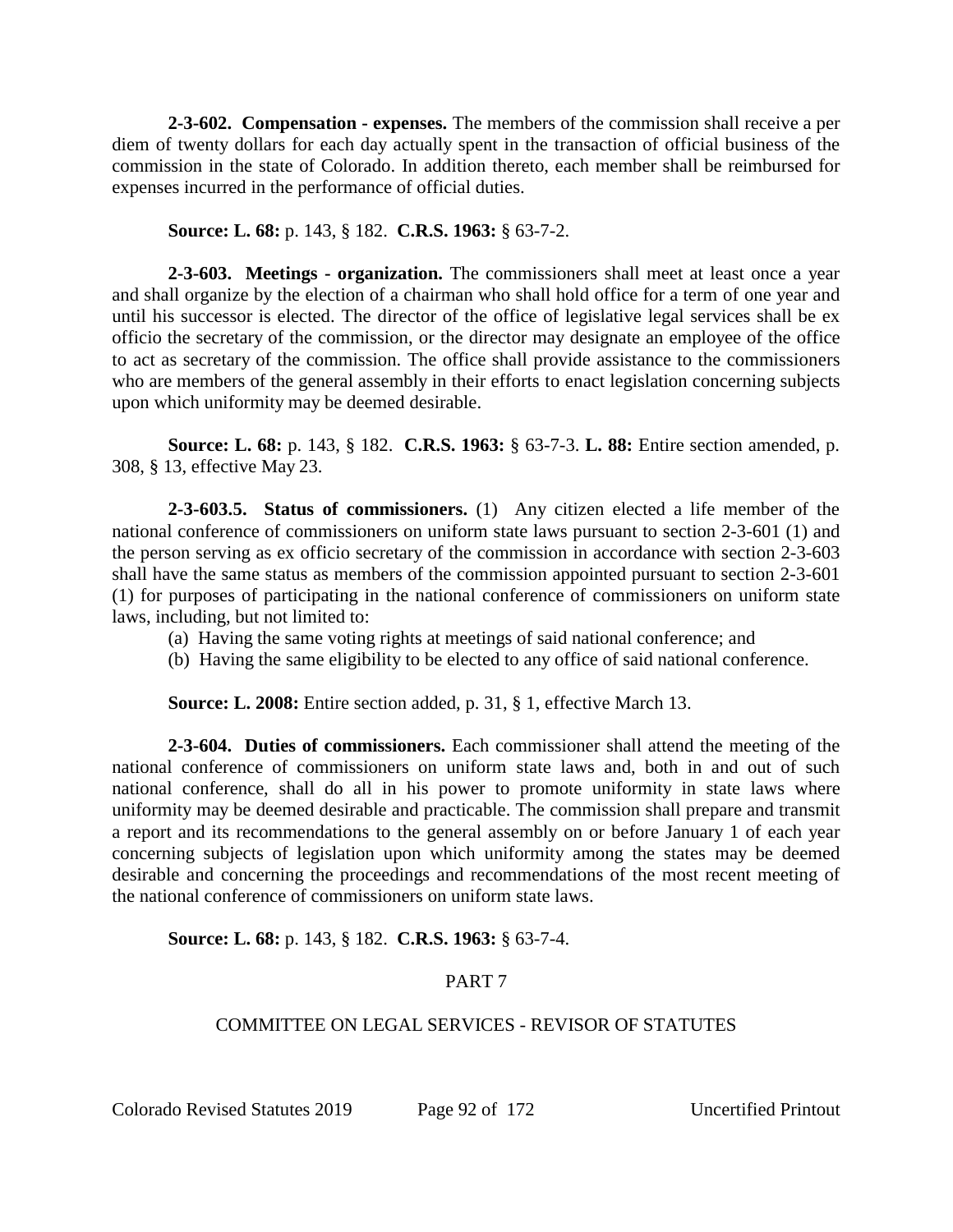**2-3-701. Function of committee - statute revision.** (1) With respect to statute revision, it is the function of the committee on legal services:

(a) Repealed.

(b) To supervise and direct the activities of the revisor; and to exercise the powers and to perform the duties and functions prescribed in articles 4 and 5 of this title, concerning the preparation and publication of the statutes of this state and other materials, and as prescribed in part 2 of article 70 of title 24, C.R.S., concerning the preparation and publication of the session laws of this state.

**Source: L. 69:** p. 465, § 2. **C.R.S. 1963:** § 63-3-11. **L. 88:** (1)(a) repealed, p. 313, § 24, effective May 23.

**2-3-702. Revisor of statutes - duties.** The revisor shall compile, edit, arrange, and prepare for publication the declaration of independence, the constitutions of the United States and the state of Colorado, the act admitting Colorado into the union, and all laws of the state of Colorado of a general and permanent nature, together with a complete index thereto and comparative tables of such statutes with prior compilations. The statutory laws shall be arranged into appropriate and convenient volumes, titles, chapters, articles, and sections, so collated and in such form as the committee directs. At the end of each section, reference shall be made to the statutory history of such section. Annotations of decisions of the supreme court of the United States, the supreme court of the state of Colorado, and such other state and federal courts as are appropriate, construing, applying, or interpreting each section, or relating to the subject matter thereof, and such other matter as the committee deems advisable or advantageous shall also be prepared for publication with such statutory laws.

**Source: L. 69:** p. 465, § 2. **C.R.S. 1963:** § 63-3-12.

# **2-3-702.5. Directive to the revisor of statutes - changes in arrangement - repeal. (Repealed)**

**Source: L. 2016:** Entire section added, (HB 16-1192), ch. 83, p. 212, § 1, effective April 14.

**Editor's note:** Subsection (2) provided for the repeal of this section, effective July 1, 2018. (See L. 2016, p. 212.)

**2-3-703. Revision - editorial work.** In the course of collating, compiling, editing, arranging, and preparing such statutes, the revisor, with the approval of the committee, shall adopt a uniform system of punctuation, capitalization, numbering, and wording; eliminate all obsolete and redundant words; correct obvious errors and inconsistencies; eliminate duplications and laws repealed directly or by implication; correct defective section structure in arrangement of the subject matter of existing statutes; and clarify existing laws and such other similar matter as the committee directs. The foregoing duties shall be performed in such form and manner as to preserve the intent, effect, and meaning of any and every such statute revised.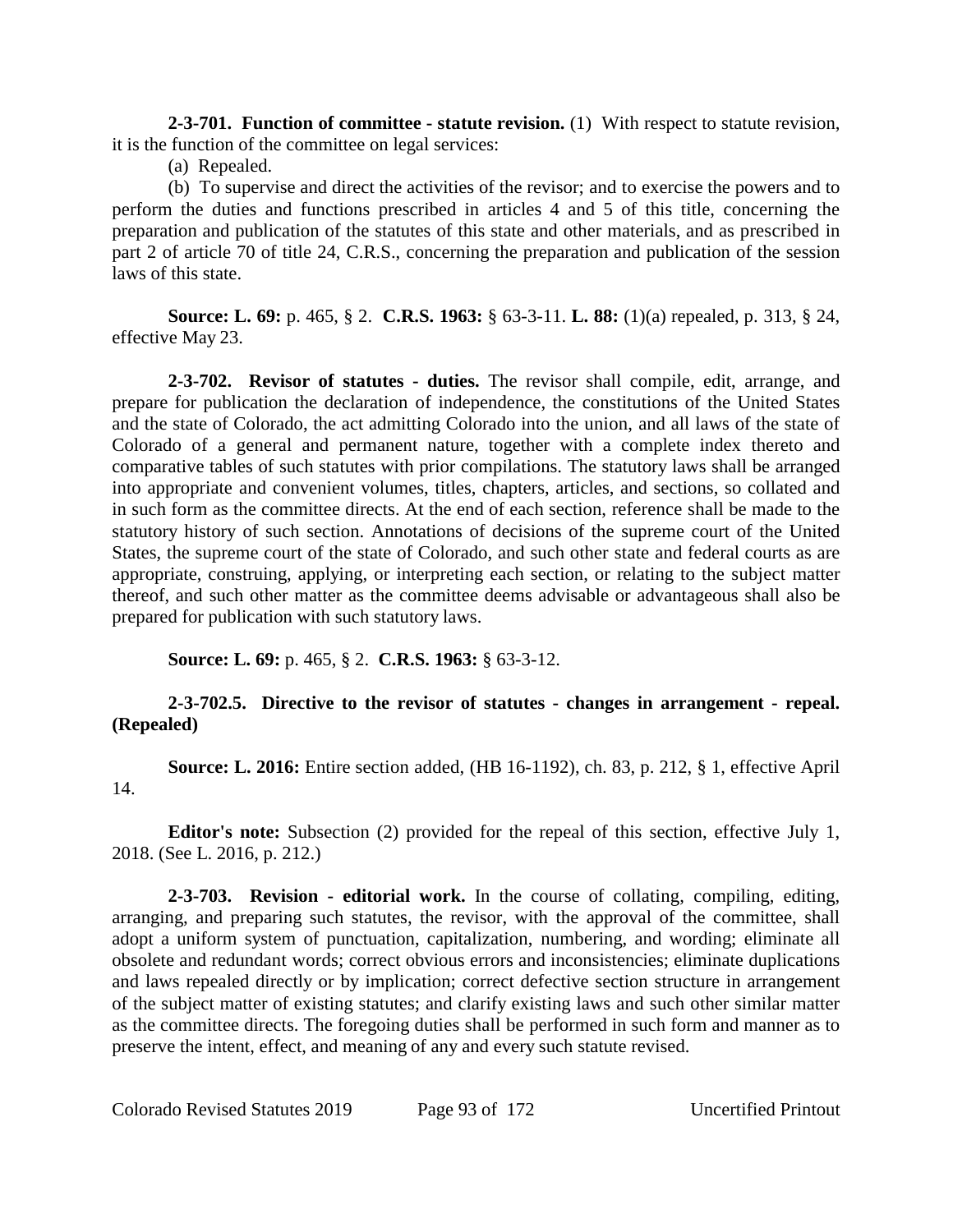**Source: L. 69:** p. 466, § 2. **C.R.S. 1963:** § 63-3-13.

**Cross references:** For preparation of Colorado Revised Statutes, see § 2-5-103; for legislative construction not based on editorial matters, see § 2-5-113 (4).

## **2-3-704. Revisor to aid in bill drafting. (Repealed)**

**Source: L. 69:** p. 466, § 2. **C.R.S. 1963:** § 63-3-14. **L. 88:** Entire section repealed, p. 313, § 24, effective May 23.

**2-3-705. Distribution of statutes.** The distribution of the statutes of this state shall be in such numbers and to such offices and persons as the general assembly directs at the time of approval for publication of such statutes; but the committee shall be able to distribute such additional statutes of this state to such offices and persons as it may from time to time deem necessary.

**Source: L. 69:** p. 466, § 2. **C.R.S. 1963:** § 63-3-15.

### **2-3-706. Successor to committee on statute revision. (Repealed)**

**Source: L. 69:** p. 466, § 2. **C.R.S. 1963:** § 63-3-16. **L. 88:** Entire section repealed, p. 313, § 24, effective May 23.

## PART 8

### COLORADO STATE OFFICIALS' COMPENSATION COMMISSION

### **2-3-801 to 2-3-807. (Repealed)**

**Editor's note:** (1) This part 8 was added in 1975. For amendments to this part 8 prior to its repeal in 2016, consult the 2015 Colorado Revised Statutes and the Colorado statutory research explanatory note beginning on page vii in the front of this volume.

(2) Section 2-3-807 provided for the repeal of this part 8, effective January 1, 2016. (See L. 2015, p. 1062.)

# PART 9

### STATUTORY REVISION COMMITTEE

**Editor's note:** This part 9 was added in 1977. It was repealed in 1985 and was subsequently recreated and reenacted in 2016, resulting in the addition, relocation, or elimination of sections as well as subject matter. For amendments to this part 9 prior to 1985, consult the Colorado statutory research explanatory note beginning on page vii in the front of this volume.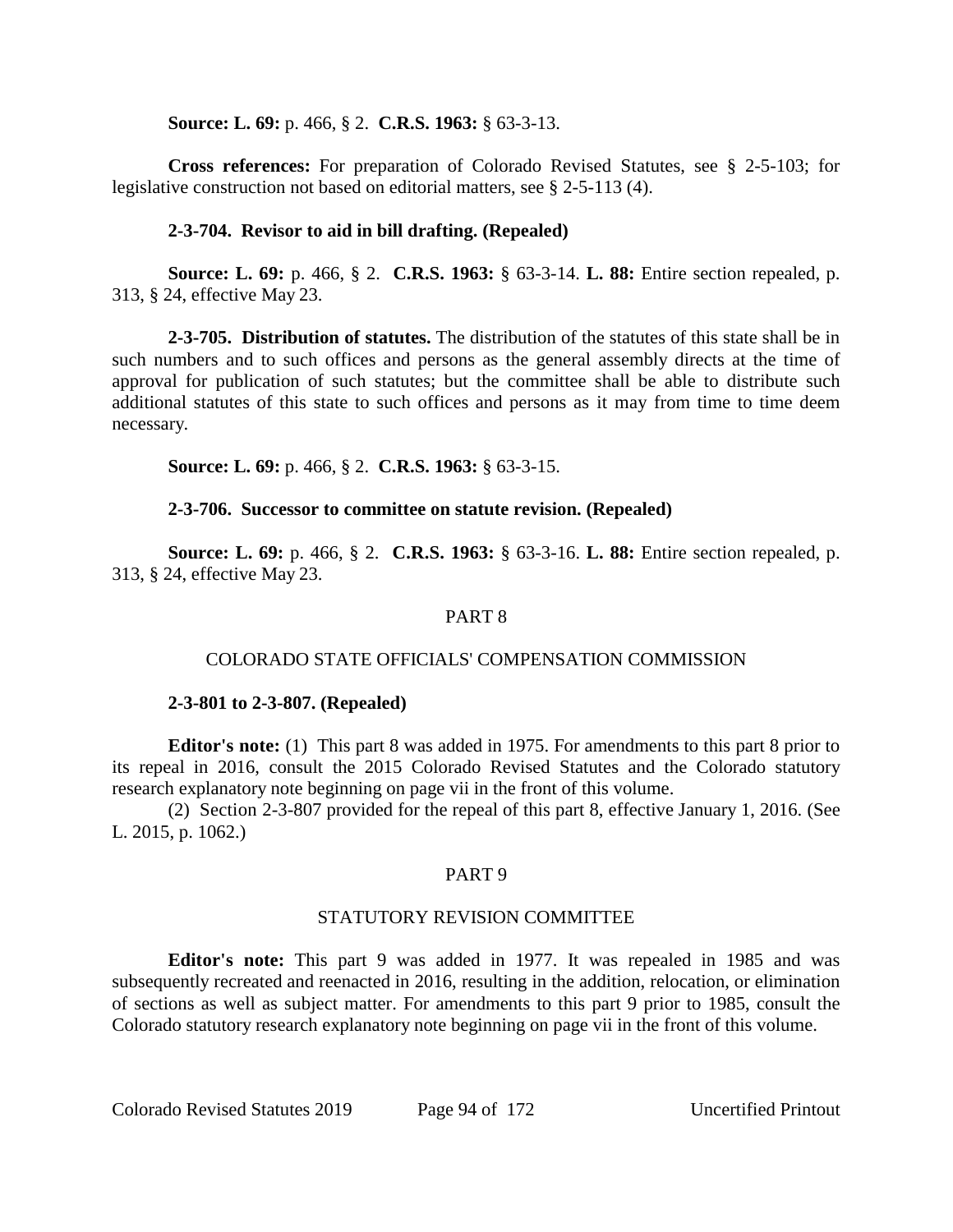**2-3-901. Statutory revision committee - creation.** (1) There is hereby created in the legislative department the statutory revision committee, referred to in this part 9 as the "committee". The committee consists of ten members, appointed as follows:

(a) The speaker and minority leader of the house of representatives shall each appoint two members from the house of representatives;

(b) The president and minority leader of the senate shall each appoint two members from the senate; and

(c) Two nonvoting nonlegislative members, appointed by the committee on legal services, who are attorneys-at-law admitted to practice in Colorado. The members appointed under this paragraph (c) shall not be affiliated with the same political party.

(2) Except as provided in subsection (9) of this section, the legislative members of the committee must be appointed no later than ten days after the convening of the first regular session of each general assembly and the nonlegislative members appointed under paragraph (c) of subsection (1) of this section must be appointed at the first meeting of the committee on legal services following the organization of that committee pursuant to section 2-3-502 (4) in the first regular session of each general assembly. Membership on the committee of each such appointive member terminates upon the appointment of his or her successor or upon termination of his or her office in the general assembly, whichever occurs first. In the case of the members appointed under paragraph (c) of subsection (1) of this section, appointments are for two-year terms, which terms commence the date on which the committee on legal services makes the appointments.

(3) A vacancy in the office of a member must be immediately filled by the original appointing authority.

(4) Any member of the committee may serve for succeeding terms on the committee.

(5) The committee shall select from among its members a chairperson and a vicechairperson. The chairperson and vice-chairperson shall not be affiliated with the same political party. Except as provided in subsection (9) of this section, the chair serves as chair for the first regular session of the general assembly through the legislative interim immediately following, and as vice-chair when the second regular session commences; the vice-chair serves as chair from the commencement of the second regular session through the legislative interim immediately following.

(6) The committee may meet as often as necessary, but it shall meet at least twice in each calendar year. The committee may meet during the legislative sessions and during the interim between sessions.

(7) Legislative members of the committee shall be reimbursed for necessary expenses incurred in the performance of their duties and paid the same per diem compensation as provided by law for members of interim legislative committees for each day of attendance.

(8) The office of legislative legal services shall provide staff assistance to the committee.

(9) Repealed.

**Source: L. 2016:** Entire part RC&RE, (HB 16-1077), ch. 326, p. 1323, § 1, effective June 10.

**Editor's note:** Subsection (9)(c) provided for the repeal of subsection (9), effective January 1, 2018. (See L. 2016, p. 1323.)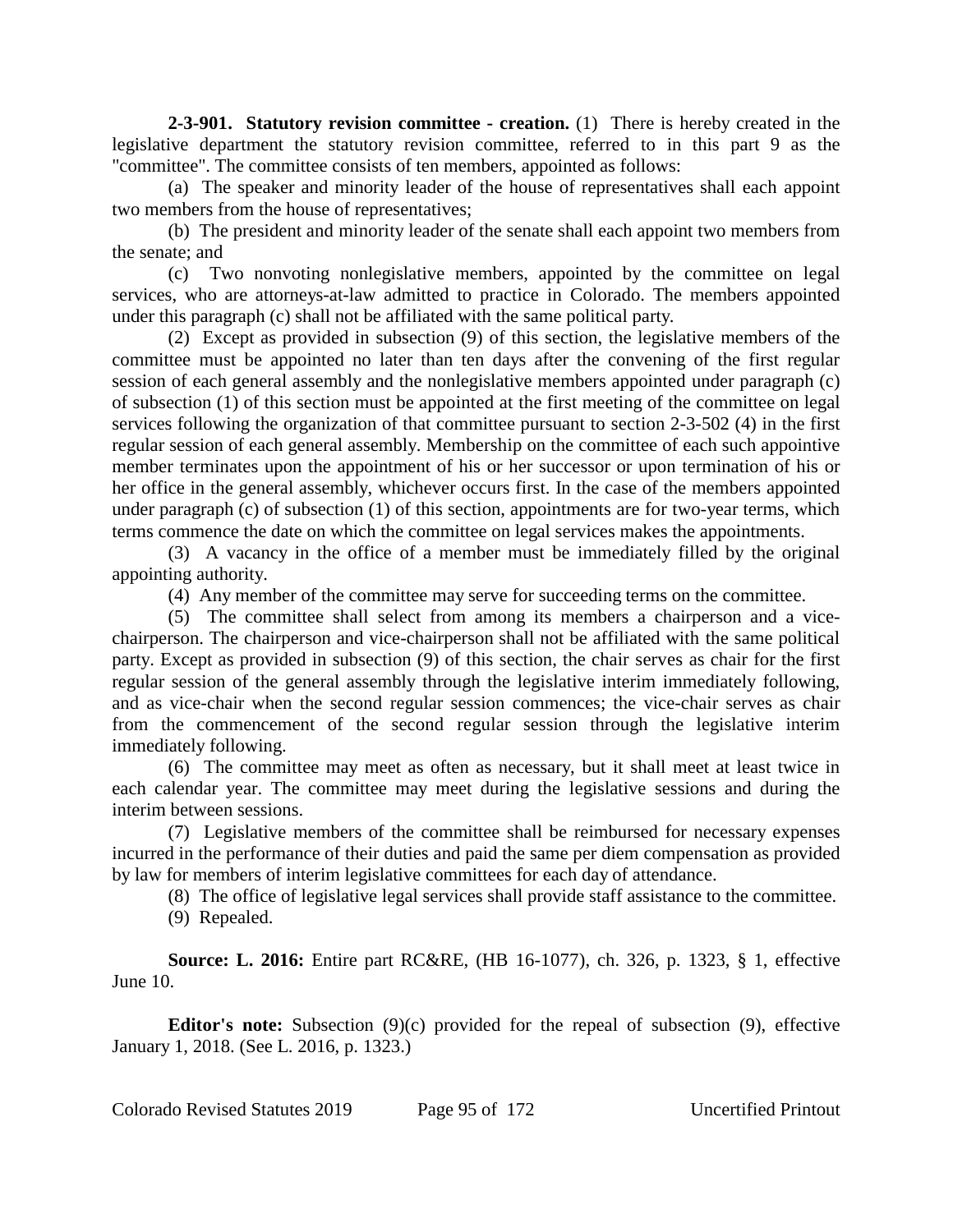#### **2-3-902. Duties of committee.** (1) The committee shall:

(a) Make an ongoing examination of the statutes of the state and current judicial decisions for the purpose of discovering defects and anachronisms in the law and recommending needed reforms; except that the committee shall not consider any matter that is currently pending or appealable before any court;

(b) Receive, solicit, and consider proposed changes in the law recommended by the American law institute, any bar association, or other learned bodies;

(c) Receive, solicit, and consider suggestions from justices, judges, legislators, and other public officials, lawyers, and the public generally as to defects and anachronisms in the law;

(d) Recommend, upon an affirmative vote by at least five legislative members of the committee, and in accordance with subsection (3) of this section, legislation annually to effect such changes in the law as it deems necessary in order to modify or eliminate antiquated, redundant, or contradictory rules of law and to bring the law of this state into harmony with modern conditions; and

(e) Report its findings and recommendations on or before November 15 of each year to the legislature and, if it deems advisable, attach to its report copies of any proposed bills intended to carry out any of its recommendations.

(2) Any legislation proposed by the committee and sponsored by a committee member under paragraph (d) of subsection (1) of this section is exempt from the five-bill limitation specified in rule 24 of the joint rules of the senate and the house of representatives.

The committee shall propose legislation only to streamline, reduce, or repeal provisions of the Colorado Revised Statutes. The committee shall endeavor to recommend legislation that cumulatively has, in each legislative session, no net increase in the number of laws or pages of laws in the Colorado Revised Statutes.

**Source: L. 2016:** Entire part RC&RE, (HB 16-1077), ch. 326, p. 1325, § 1, effective June 10.

# PART 10

### COMMITTEE ON LEGAL SERVICES - LEGAL COUNSEL FOR LEGISLATIVE BRANCH

**2-3-1001. Legal counsel retained.** The committee on legal services may retain legal counsel to represent or otherwise render legal services for the general assembly, or either house thereof or any committee thereof, or any member or agency of the legislative branch of government, in all actions and proceedings in connection with the performance of the powers, duties, and functions thereof, and shall pay the compensation and expenses of such legal counsel and any necessary expense of such actions and proceedings from appropriations made by law to the committee.

**Source: L. 77:** Entire part added, p. 263, § 1, effective June 2.

**2-3-1002. Legislative expenses cash fund - creation.** (1) (a) There is hereby created in the state treasury the legislative expenses cash fund. The fund shall be comprised of such

Colorado Revised Statutes 2019 Page 96 of 172 Uncertified Printout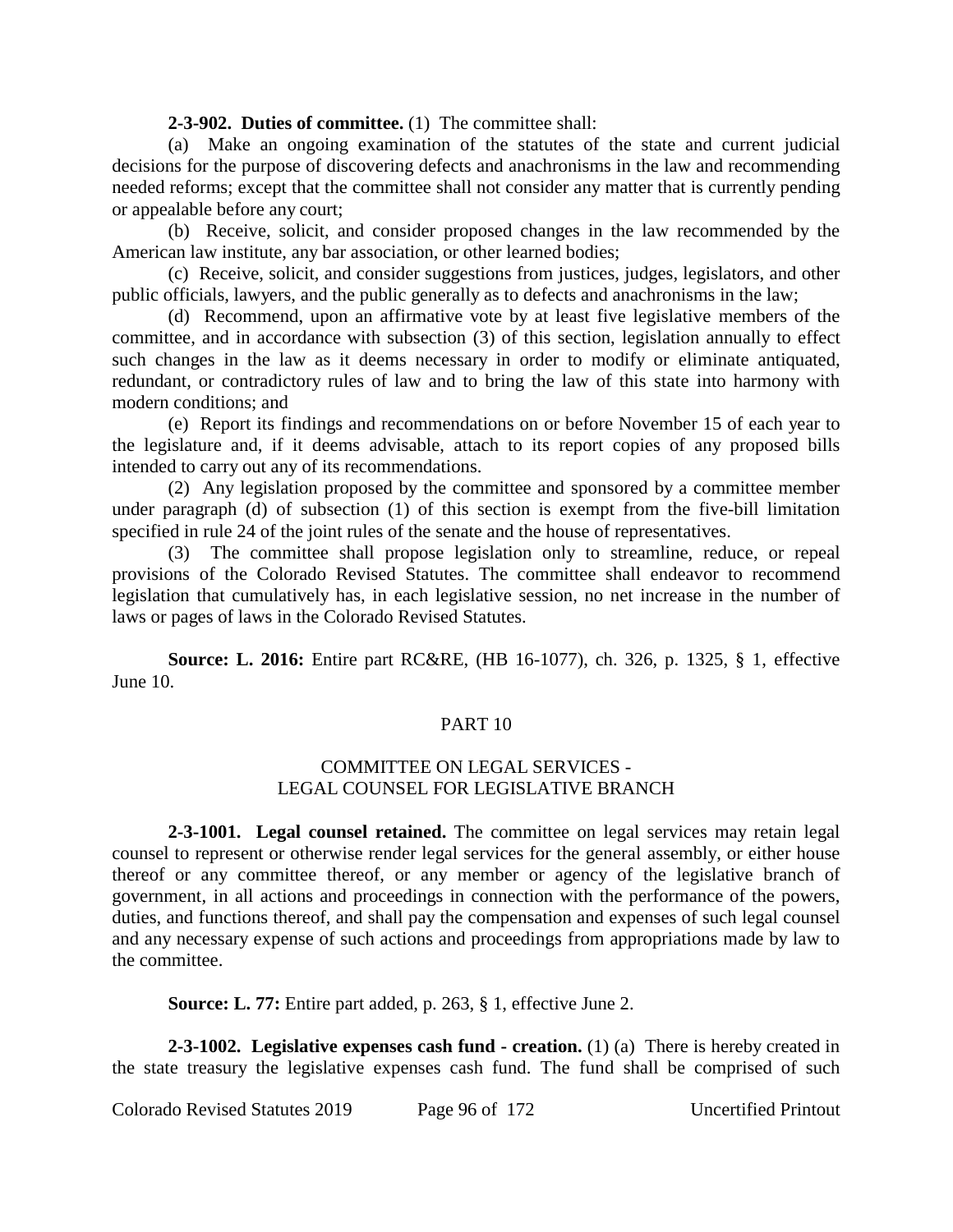moneys transferred to the fund in accordance with subsection (2) of this section and any other moneys appropriated to the fund. All interest earned on the investment of moneys in the fund shall be credited to the fund.

(b) Moneys in the legislative expenses cash fund are continuously appropriated to:

(I) The committee on legal services to pay the compensation and expenses of any legal counsel retained by the committee pursuant to section 2-3-1001 and to pay any necessary expense of such actions and proceedings for which such legal counsel is retained; and

(II) The executive committee of the legislative council to pay for qualified expenses of the legislative department of the state of Colorado if, after consulting with the chair of the committee on legal services, the executive committee determines that the amount of moneys to be so expended is not needed in the foreseeable future for any expenses of the committee on legal services specified in subparagraph (I) of this paragraph (b). For purposes of this subparagraph (II), "qualified expenses" means:

(A) Expenses relating to legislative aides;

(B) Expenses relating to the necessary upkeep and furnishing of the chambers, antechambers, and committee rooms of the senate and the house of representatives, and of the office space assigned to and occupied by legislators, staff of the senate and the house of representatives, and staff of the legislative service agencies; and

(C) Expenses relating to electronic voting equipment in the chambers of the senate and the house of representatives, such as expenses for all equipment, software, and personal services for the development, installation, and maintenance of such electronic voting equipment.

(c) Any moneys credited to the legislative expenses cash fund and unexpended at the end of any given fiscal year shall remain in the fund and shall not revert to the general fund.

(2) Notwithstanding any law to the contrary, any moneys appropriated from the general fund to the legislative department of the state government for the fiscal year commencing on July 1, 2006, that are unexpended or not encumbered as of the close of the fiscal year shall not revert to the general fund and shall be transferred by the state treasurer and the controller to the legislative expenses cash fund created in subsection (1) of this section; except that the amount so transferred shall not exceed six hundred thousand dollars.

**Source: L. 2004:** Entire section added, p. 411, § 4, effective April 8. **L. 2005:** (1) amended, p. 78, § 1, effective March 25. **L. 2007:** Entire section amended, p. 2124, § 3, effective April 11.

# PART 11

### COLORADO ENERGY COORDINATING COUNCIL

### **2-3-1101 to 2-3-1108. (Repealed)**

**Editor's note:** (1) This part 11 was added in 1979 and was not amended prior to its repeal in 1979. For the text of this part 11 prior to its repeal, consult the Colorado statutory research explanatory note and the table itemizing the replacement volumes and supplements to the original volume of C.R.S. 1973 beginning on page vii in the front of this volume or see section 1 of chapter 49, Session Laws of Colorado 1979.

Colorado Revised Statutes 2019 Page 97 of 172 Uncertified Printout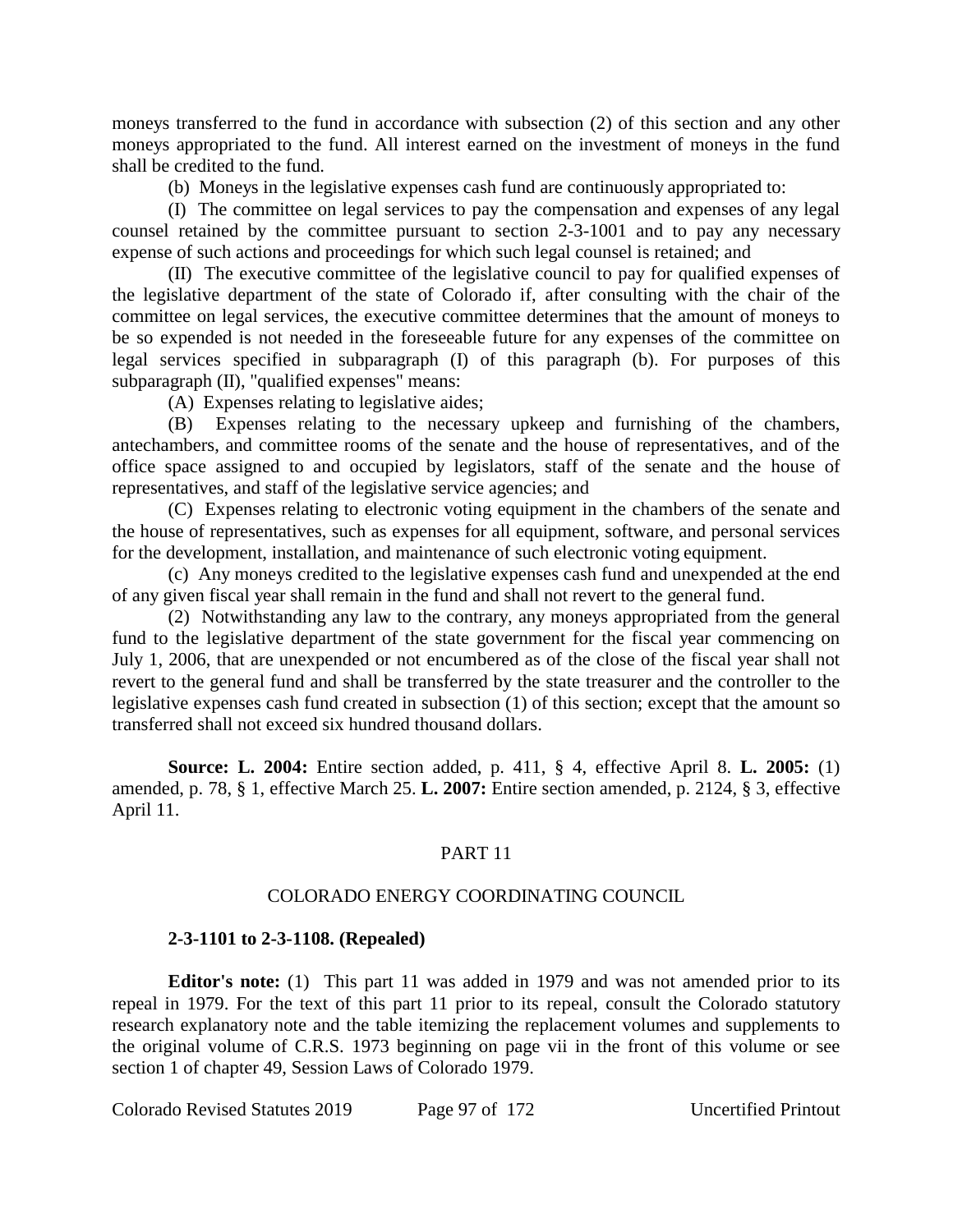(2) Section 2-3-1108 provided for the repeal of this part 11, effective December 31, 1979. (See L. 79, p. 304.)

#### PART 12

#### SUNRISE AND SUNSET REVIEW COMMITTEE

**Law reviews:** For article, "Legislative Oversight of Regulatory Agencies: The Colorado Sunset Experience", see 18 Colo. Law. 2129 (1989).

**2-3-1201. Sunrise and sunset review - designation of committees of reference to conduct review.** (1) At the convening of the first regular session of each general assembly, the speaker of the house of representatives and the president of the senate shall each designate one or more house committees of reference for even-numbered years and one or more senate committees of reference for odd-numbered years to perform the duties and functions assigned to it relating to the termination of each division, board, or agency pursuant to the provisions of section 24-34-104, C.R.S., and the duties and functions assigned to it by this part 12 relating to the sunset review of advisory committees. The committees of reference designated by the speaker of the house of representatives to conduct reviews under this section in even-numbered years and the committees of reference designated by the president of the senate to conduct such reviews in odd-numbered years shall be the committees of reference for any bills introduced under sections 2-3-1203 and 24-34-104, C.R.S., during any regular or extraordinary session of the general assembly. The speaker of the house of representatives may authorize one or more house committees of reference and the president of the senate may authorize one or more senate committees of reference to conduct hearings prior to the convening of any regular session of the general assembly.

(2) Repealed.

**Source: L. 85:** Entire part added, p. 279, § 1, effective May 23. **L. 86:** Entire section amended, p. 408, § 2, effective March 26. **L. 88:** Entire section amended, p. 1000, § 3, effective July 1. **L. 91:** Entire section amended, p. 677, § 1, effective April 20. **L. 96:** Entire section amended, p. 792, § 2, effective May 23.

**Editor's note:** Subsection (2)(b) provided for the repeal of subsection (2), effective February 1, 1997. (See L. 96, p. 792.)

**2-3-1202. Staff assistance.** In carrying out duties under section 24-34-104, C.R.S., and this part 12, any committee designated pursuant to section 2-3-1201 may request staff assistance from the legislative council, created by part 3 of this article.

**Source: L. 85:** Entire part added, p. 279, § 1, effective May 23. **L. 96:** Entire section amended, § 3, p. 792, effective May 23.

**2-3-1203. Sunset review of advisory committees - legislative declaration - definition - repeal.** (1) (a) The general assembly finds and declares that advisory committees are

Colorado Revised Statutes 2019 Page 98 of 172 Uncertified Printout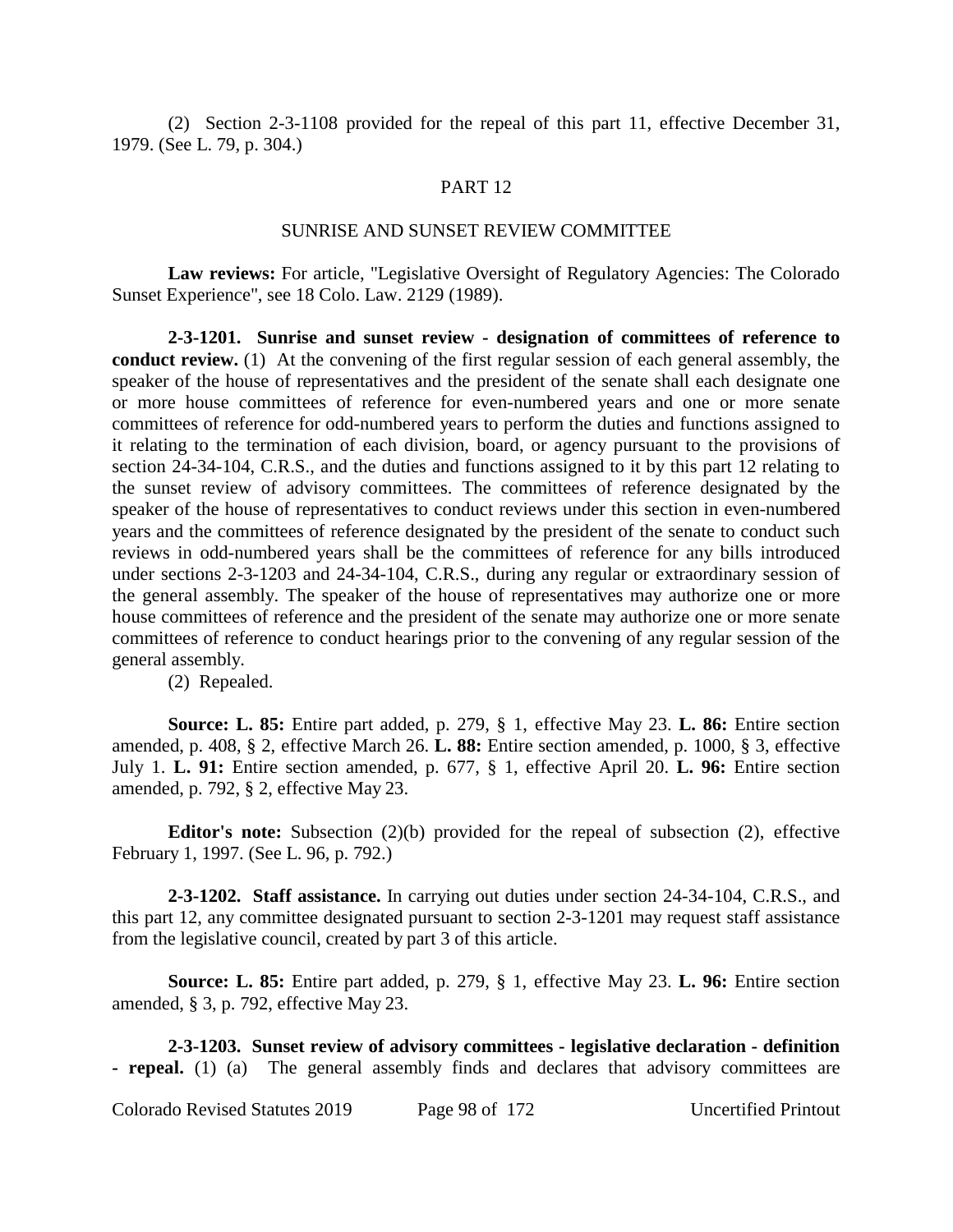beneficial to government since they help involve private citizens in the daily operations of government and provide the government with a system for using the expertise of its citizens. However, historically there was no legislative supervision that would allow for the systematic review of these committees to identify those committees that may have outlived their usefulness yet remained in the statutes and those committees that may have failed to perform the functions for which they were created. To assure that newly created advisory committees are supervised and subjected to review, the life of a newly created advisory committee may not exceed ten years, and the statutory authorization for the committee must include a corresponding repeal provision. The general assembly, acting by bill, may reschedule the review date for an advisory committee to a later date if the rescheduled date does not violate the ten-year maximum life provision. Newly created advisory committees are subject to the review provisions of this section.

(b) As used in this section, "advisory committee" means an advisory body, including but not limited to a commission, council, or board.

(2) (a) A legislative committee of reference designated pursuant to section 2-3-1201 shall consider whether to continue or to continue with modification an advisory committee whose statutory authority is scheduled to repeal and may recommend the consideration of a bill as it deems necessary to continue the advisory committee.

(b) (I) Each advisory committee shall submit the following information to the department of regulatory agencies:

(A) The names of the current members of the advisory committee;

(B) All revenues and all expenditures, including advisory committee expenses per diem paid to members and any travel expenses;

(C) The dates the advisory committee met and the number of members who attended each meeting;

(D) A list of the advisory proposals the advisory committee made and an indication as to whether each proposal was acted on, implemented, or enacted into statute; and

(E) The reasons why the advisory committee should continue.

(II) The information required by subparagraph (I) of this paragraph (b) must be for the fiscal year in which the advisory committee makes the submission as well as the prior fiscal year. The advisory committee must submit the information before July 1 of the year preceding the year in which the statutory authorization for the advisory committee repeals.

(III) The department of regulatory agencies shall analyze and evaluate the performance of each advisory committee scheduled for repeal under this section. The department of regulatory agencies shall submit a report setting forth the analysis and evaluation to the office of legislative legal services by October 15 of the year preceding the date established for repeal.

(c) A legislative committee of reference designated in section 2-3-1201 shall conduct hearings for each advisory committee that submits the information required by paragraph (b) of this subsection (2).

(d) A bill recommended for consideration under this subsection (2) must be introduced in the house of representatives in even-numbered years and in the senate in odd-numbered years.

(e) A bill recommended for consideration under this subsection (2) does not count against the number of bills to which the sponsor is limited by a law or joint rule of the senate and house of representatives.

(3) to (6) Repealed.

Colorado Revised Statutes 2019 Page 99 of 172 Uncertified Printout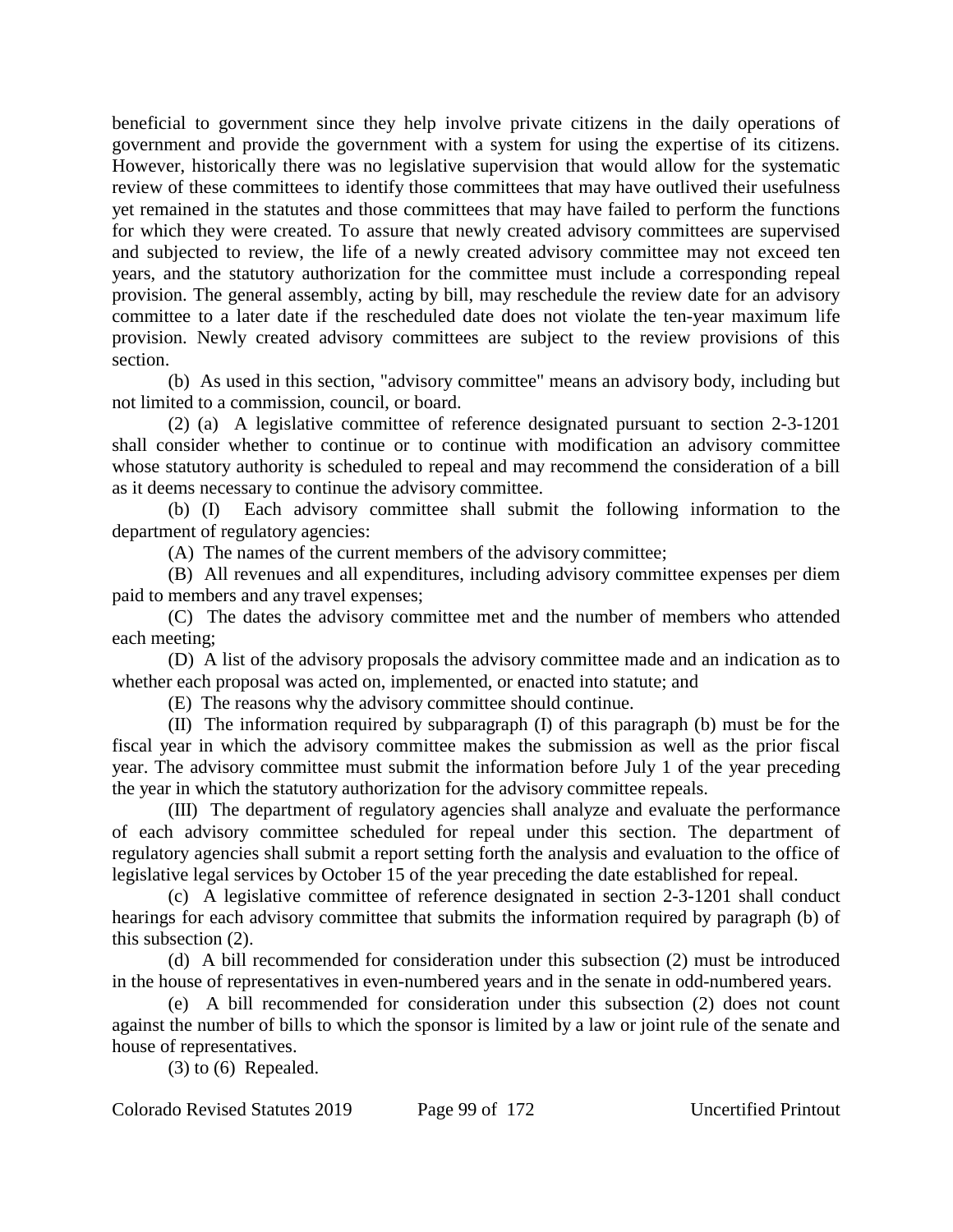(7) (a) The following statutory authorizations for the designated advisory committees will repeal on September 1, 2018:

(I) and (II) Repealed.

(b) This subsection (7) is repealed, effective September 1, 2020.

(8) (a) The following statutory authorizations for the designated advisory committees will repeal on July 1, 2019:

(I) to (VI) Repealed.

(b) This subsection (8) is repealed, effective July 1, 2021.

(9) (a) The following statutory authorizations for the designated advisory committees will repeal on September 1, 2019:

(I) to (V) Repealed.

(b) This subsection (9) is repealed, effective September 1, 2021.

(10) (a) The following statutory authorizations for the designated advisory committees will repeal on July 1, 2020:

(I) The Colorado kids outdoors advisory council created in section 24-33-109.5, C.R.S.;

(II) Repealed.

(III) The sales and use tax simplification task force created in section 39-26-802.

(b) This subsection (10) is repealed, effective July 1, 2022.

(11) (a) The following statutory authorizations for the designated advisory committees will repeal on September 1, 2020:

(I) The nurse-physician advisory task force for Colorado health care created in section 12-30-105.

(b) This subsection (11) is repealed, effective September 1, 2022.

(12) (a) The following statutory authorizations for the designated advisory committees will repeal on September 1, 2021:

(I) The homeland security and all-hazards senior advisory committee created in section 24-33.5-1614, C.R.S.;

(II) The advisory committee appointed by the executive director of the department of public health and environment pursuant to section 25-3-602 (4), C.R.S., and the advisory committee's functions, as specified in section 25-3-602 (5) and (6), C.R.S.;

(III) The forest health advisory council created in section 23-31-316, C.R.S.;

(IV) The Colorado special education fiscal advisory committee created in section 22-20- 114.5 (2), C.R.S.;

(V) The council of higher education representatives convened pursuant to section 23-1- 108.5 (3), C.R.S.;

(VI) The employment first advisory partnership in the department of labor and employment described in sections 8-84-303 and 8-84-304.

(b) This subsection (12) is repealed, effective September 1, 2023.

(12.5) (a) The following statutory authorizations for the designated advisory committees will repeal on July 1, 2022:

(I) The education data advisory committee created pursuant to section 22-2-304.

(b) This subsection (12.5) is repealed, effective July 1, 2023.

(13) (a) The following statutory authorizations for the designated advisory committees are scheduled for repeal on September 1, 2022: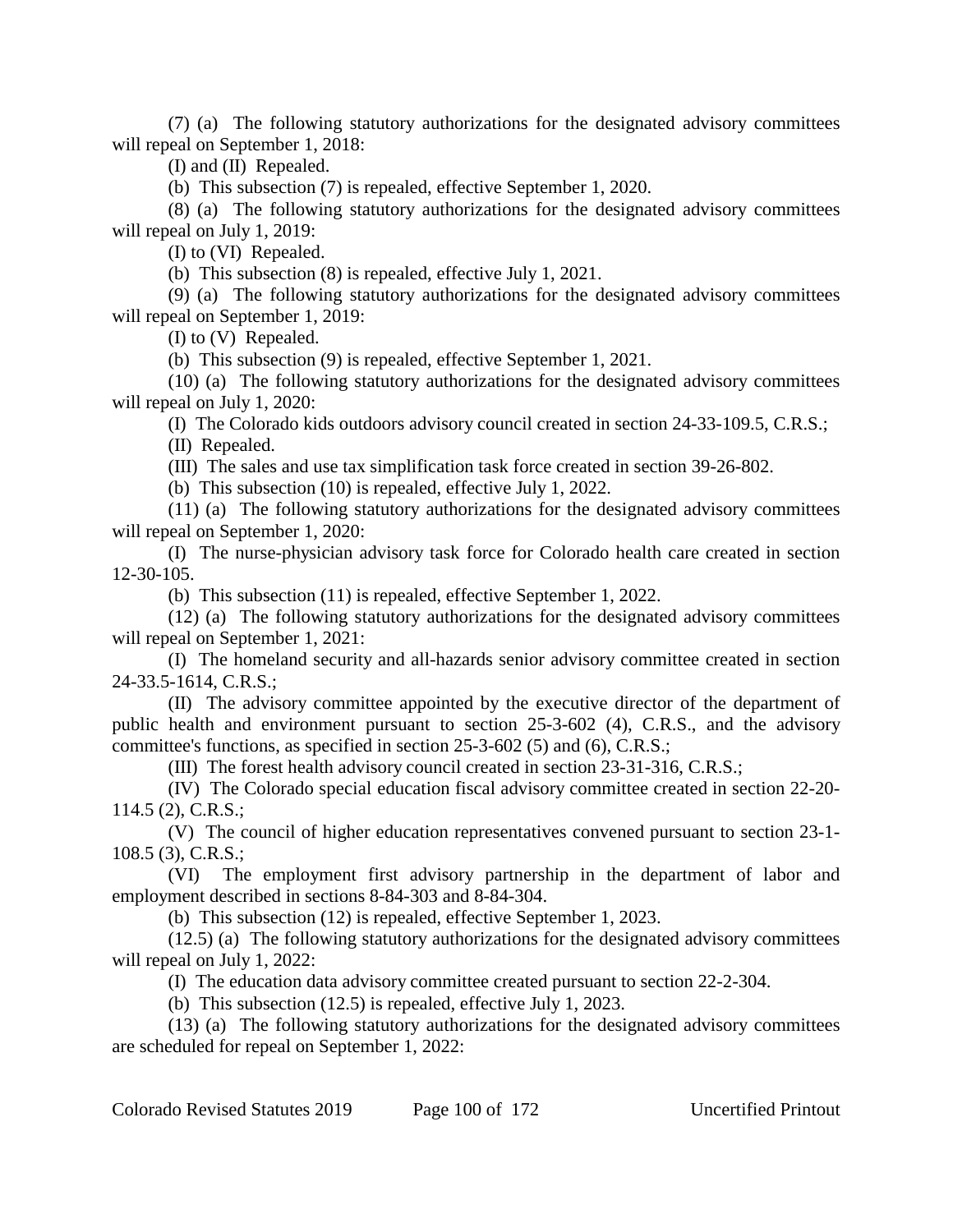(I) The advisory group appointed by the director of the primary care office pursuant to section 12-30-106 (3);

(II) The strategic action planning group on aging created in section 24-32-3404, C.R.S.;

(III) The electronic recording technology board created in part 4 of article 21 of title 24,  $C.R.S.:$ 

(IV) The school safety resource center advisory board created in section 24-33.5-1804.

(V) The juvenile justice reform committee created pursuant to section 24-33.5-2401.

(b) This subsection (13) is repealed, effective September 1, 2024.

(14) (a) The following statutory authorizations for the designated advisory committees are scheduled for repeal on September 1, 2023:

(I) The health equity commission created in section 25-4-2206, C.R.S.;

(II) The EPIC advisory board created in section 24-33.5-514 (2), C.R.S.;

(III) The state noxious weed advisory committee created in section 35-5.5-108.7, C.R.S.; (IV) Reserved.

(V) The early childhood leadership commission created in section 26-6.2-103;

(VI) The Colorado youth advisory council created in section 2-2-1302;

(VII) The Colorado commission on criminal and juvenile justice created in section 16- 11.3-102;

(VIII) The defense counsel on first appearance grant program created in section 24-32- 123;

(IX) The Colorado advisory council for persons with disabilities created in section 26- 24-103;

(X) The Colorado food systems advisory council created in part 11 of article 31 of title 23.

(XI) The sexual misconduct advisory committee created in section 23-5-147.

(b) This subsection (14) is repealed, effective September 1, 2025.

(15) (a) The following statutory authorizations for the designated advisory committees are scheduled for repeal on September 1, 2024:

(I) The towing task force created in section 40-10.1-403, C.R.S.;

(II) The Colorado natural areas council, an advisory council to the parks and wildlife commission, created in section 33-33-106, C.R.S.;

(III) The suicide prevention commission created in section 25-1.5-111, C.R.S.;

(IV) The senior dental advisory committee created in section 25.5-3-406, C.R.S.;

(V) The youth restraint and seclusion working group in the division of youth services created in section 26-20-110.

(VI) The concurrent enrollment advisory board created in section 22-35-107.

(VII) The Colorado state advisory council for parent involvement in education created in section 22-7-303.

(VIII) The Colorado human trafficking council created in section 18-3-505.

(IX) The Colorado fire commission created in section 24-33.5-1233.

(b) This subsection (15) is repealed, effective September 1, 2026.

(16) (a) The following statutory authorizations for the designated advisory committees will repeal on September 1, 2025:

(I) The medicaid provider rate review advisory committee created in section 25.5-4- 401.5, C.R.S.;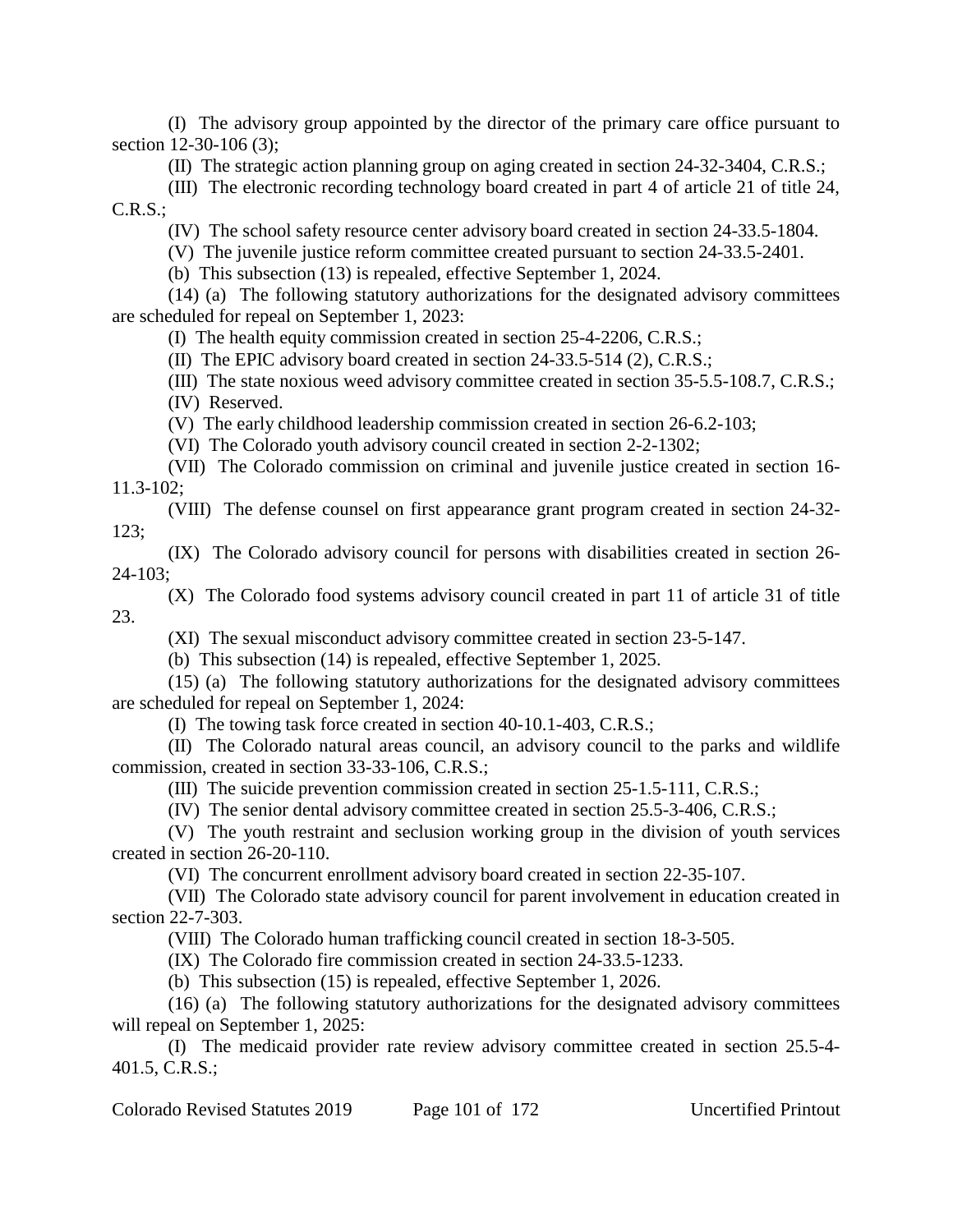(II) The title insurance commission created in part 2 of article 11 of title 10, C.R.S.;

(III) The commodity metals theft task force created in section 18-13-111, C.R.S.

(IV) The behavioral health entity implementation and advisory committee, established in section 25-27.6-103.

(V) The just transition advisory committee created in section 8-83-503 (6).

(b) This subsection (16) is repealed, effective September 1, 2027.

(17) (a) The following statutory authorizations for the designated advisory committees will repeal on September 1, 2026:

(I) The compliance advisory panel to the air pollution control division created in section 25-7-109.2, C.R.S.;

(II) The business intelligence center advisory panel created in section 24-21-116 (4)(a), C.R.S.;

(III) The veterinary pharmaceutical advisory committee, created in section 12-280-106.

(b) This subsection (17) is repealed, effective September 1, 2028.

(18) (a) The following statutory authorizations for the designated advisory committees will repeal on July 1, 2027:

(I) The Colorado wildlife habitat stamp committee created in section 33-4-102.7, C.R.S.

(b) This subsection (18) is repealed, effective July 1, 2029.

(19) (a) The following statutory authorizations for the designated advisory committees will repeal on September 1, 2028:

(I) The stroke advisory board created in section 25-3-115.

(b) This subsection (19) is repealed, effective September 1, 2030.

(20) (a) The following statutory authorizations for the designated advisory committees will repeal on September 1, 2029:

(I) The consumer insurance council created in section 10-1-133.

(II) The maternal mortality review committee created in article 52 of title 25.

(III) The working group for identification of and educational support for students with dyslexia created in section 22-20.5-103.

(b) This subsection (20) is repealed, effective September 1, 2031.

**Source:** For source information prior to 2016, go to http://bit.ly/2-3-1203. **L. 2016:**  $(3)(cc)(IV)$  repealed and  $(3)(ll)(III)$  added, (HB 16-1182), ch. 74, p. 196, § 2, effective April 12; entire section R&RE, (HB 16-1192), ch. 83, p. 212, § 2, effective April 14; (3)(cc)(II) repealed and (3)(hh.5)(II) added, (HB 16-1236), ch. 105, p. 305, § 4, effective April 15; (3)(hh.5)(II) added, (HB 16-1255), ch. 113, p. 321, § 3, effective April 21;  $(3)(cc)(III)$  repealed and  $(3)(hh.5)(II)$  added, (HB 16-1177), ch. 218, p. 833, § 2, effective June 6; (3)(cc)(I) repealed and (3)(hh.5)(II) added, (HB 16-1171), ch. 244, p. 992, § 2, effective June 8; (3)(ii.5)(III) added, (SB 16-115), ch. 356, p. 1477, § 1, effective June 10; (3)(kk)(V) added, (HB 16-1328), ch. 345, p. 1408, § 10, effective June 10; (3)(hh.5)(II) added, (SB 16-077), ch. 360, p. 1505, § 3, effective July 1; (3)(mm)(II), (SB 16-062), ch. 295, p. 1203, § 4, effective July 1; (3)(ff)(VI) added, (HB 16-1172), ch. 331, p. 1341, § 2, effective August 10; (3)(mm)(II) added, (HB 16-1014), ch. 318, p. 1282, § 1, effective August 10. **L. 2017:** (4)(a)(VII) repealed and (12.5) added, (SB 17-144), ch. 110, p. 397, § 1, effective April 6; (4)(a)(VI) repealed, (SB 17-137), ch. 139, p. 467, § 2, effective April 18;  $(4)(a)(II)$  repealed,  $(SB 17-220)$ , ch. 173, p. 632, § 4, effective April 28;  $(4)(a)(VIII)$  repealed, IP(13)(a) amended, and  $(13)(a)(IV)$  added, (SB 17-291), ch. 259, p. 1077,

Colorado Revised Statutes 2019 Page 102 of 172 Uncertified Printout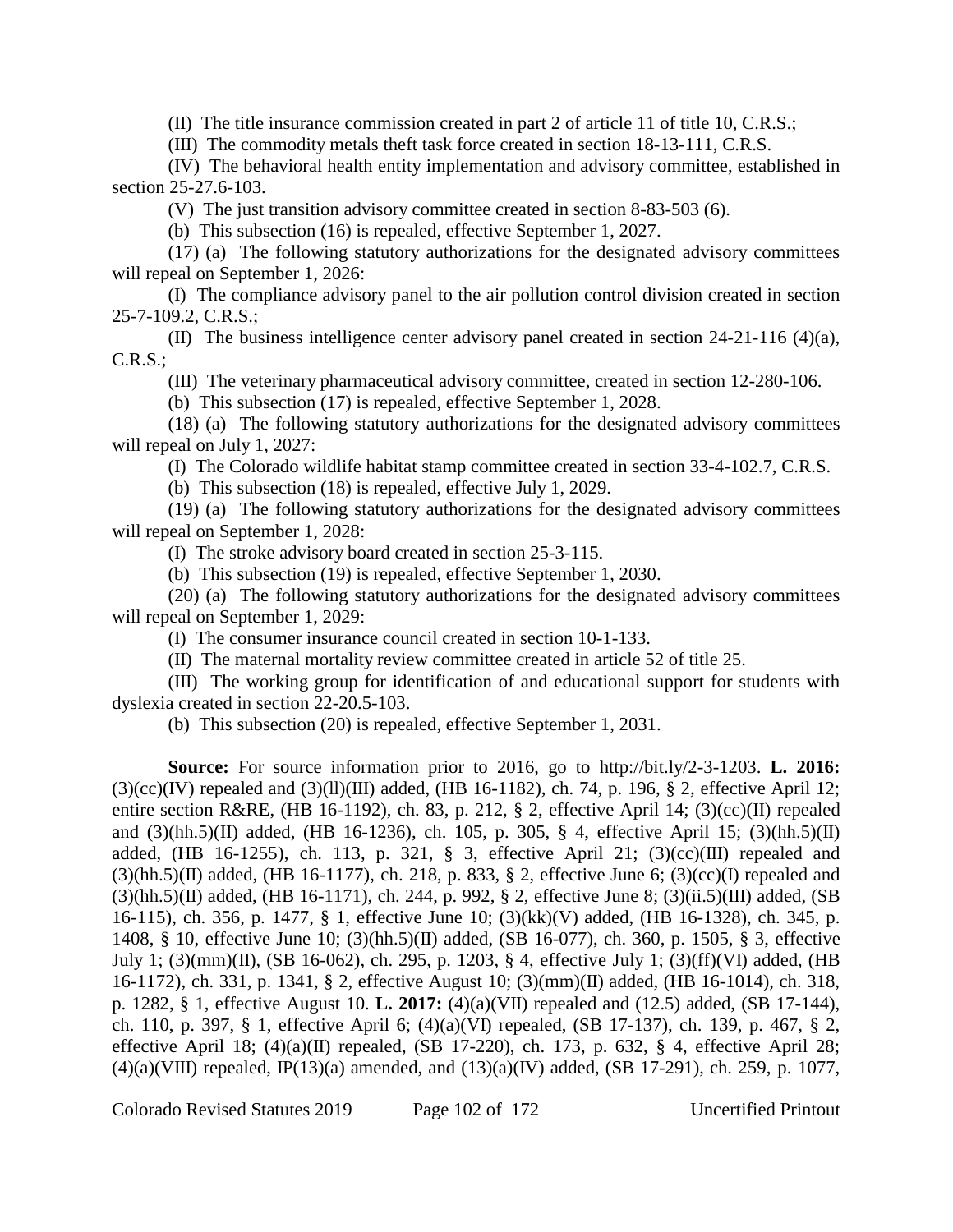§ 2, effective May 25; (4)(a)(I) repealed, (SB 17-212), ch. 275, p. 1512, § 2, effective June 1;  $(4)(a)(IV)$  repealed, (SB 17-217), ch. 273, p. 1508, § 2, effective June 1;  $(4)(a)(III)$  repealed, (SB 17-219), ch. 348, p. 1831, § 2, effective June 5; (4)(a)(V) repealed, (SB 17-221), ch. 349, p. 1832, § 2, effective June 5; (10)(a)(III) added, (HB 17-1216), ch. 336, p. 1795, § 2, effective June 5; IP(15)(a) and (15)(a)(V) amended, (HB 17-1329), ch. 381, p. 1968, § 13, effective June 6; (8)(a)(V) repealed, (SB 17-267), ch. 267, p. 1438, § 3, effective July 1; (6)(a)(IV) repealed and (14)(a)(V) added, (HB 17-1106), ch. 345, p. 1820, § 6, effective August 9. **L. 2018:** (14)(a)(VII) added, (HB 18-1287), ch. 318, p. 1911, § 5, effective May 30; (14)(a)(VIII) added, (HB 18-1353), ch. 348, p. 2071, § 2, effective May 30; (6)(a)(V) repealed and (14)(a)(VI) added, (HB 18-1186), ch. 175, p. 1208, § 2, effective June 30; (6)(a)(II) repealed, (HB 18-1238), ch. 111, p. 804, § 1, effective July 1;  $(6)(a)(III)$  repealed and  $(14)(a)(IX)$  added, (HB 18-1364), ch. 351, p. 2080, § 3, effective July 1; (7)(a)(I) repealed and (14)(a)(X) added, (HB 18-1236), ch. 340, p. 2030, § 1, effective August 8; (8)(a)(I) and (8)(a)(II) repealed, (SB 18-209), ch. 300, p. 1826, § 4, effective August 8; (12)(a)(VI) amended, (SB 18-145), ch. 215, p. 1372, § 5, effective August 8;  $(7)(a)(II)$  repealed and  $(19)$  added,  $(HB 18-1265)$ , ch. 205, p. 1321, § 2, effective September 1; (10)(a)(II) repealed, (SB 18-161), ch. 123, p. 830, § 2, effective September 1. **L. 2019:** (8)(a)(VI) repealed, (SB 19-076), ch. 102, p. 369, § 2, effective April 12; (20) added, (HB 19-1122), ch. 196, p. 2144, § 2, effective May 16; (9)(a)(II) repealed, (SB19-162), ch. 212, p. 2220, § 1, effective May 17;  $(8)(a)(IV)$  repealed and  $(15)(a)(VII)$  added,  $(SB19-161)$ , ch. 217, p. 2240, § 3, effective May 20; (9)(a)(V) repealed and  $(15)(a)(VIII)$  added, (SB 19-149), ch. 233, p. 2326, § 2, effective May 20; (16)(a)(V) added, (HB 19-1314), ch. 323, p. 2994, § 2, effective May 28; (14)(a)(X) amended, (HB 19-1202), ch. 403, p. 3573, § 2, effective May 31; (14)(a)(XI) added, (SB 19-007), ch. 401, p. 3557, § 2, effective May 31; (20) added, (HB 19-1134), ch. 407, p. 3595, § 2, effective May 31; (8)(a)(III) repealed and (15)(a)(VI) added, (SB 19-189), ch. 418, p. 3670, §§ 2 and 3, effective June 3; (13)(a)(V) added, (SB 19-108), ch. 294, p. 2730, § 31, effective July 1; (6) repealed and (20) added, (HB 19-1150), ch. 113, p. 485,  $\S$  2, effective August 2; (9)(a)(I) repealed, (SB 19-148), ch. 101, p. 366, § 1, effective August 2; (9)(a)(III) repealed, (SB 19-152), ch. 104, p. 373, § 1, effective August 2; (9)(a)(IV) repealed, (SB 19-151), ch. 103, p. 371, § 1, effective August 2; (15)(a)(IX) added, (SB 19-040), ch. 429, p. 3736, § 2, effective August 2; (16)(a)(IV) added, (HB 19-1237), ch. 413, p. 3638, § 5, effective August 2;  $(11)(a)(I)$ ,  $(13)(a)(I)$ , and  $(17)(a)(III)$  amended,  $(HB 19-1172)$ , ch. 136, p. 1642, § 5, effective October 1.

**Editor's note:** (1) Pursuant to 2-3-702.5, amendments to this section by SB 16-062, SB 16-069, SB 16-077, SB 16-115, SB 16-161, HB 16-1014, HB 16-1157, HB 16-1158, HB 16- 1159, HB 16-1160, HB 16-1168, HB 16-1170, HB 16-1171, HB 16-1172, HB 16-1173, HB 16- 1177, HB 16-1182, HB 16-1232, HB 16-1236, HB 16-1255, HB 16-1261, HB 16-1328, HB 16- 1345, HB 16-1360, and HB 16-1404 were renumbered and harmonized with HB 16-1192. For additional information, see the 2016 Red Book that accompanies the 2016 Session Laws of Colorado.

(2) Section 34 of chapter 267 (SB 17-267), Session Laws of Colorado 2017, provides that the section of the act changing this section does not take effect if the centers for medicare and medicaid services determine that the amendments do not comply with federal law. For more information, see SB 17-267. (L. 2017, p. 1478.) The executive director of the department of

Colorado Revised Statutes 2019 Page 103 of 172 Uncertified Printout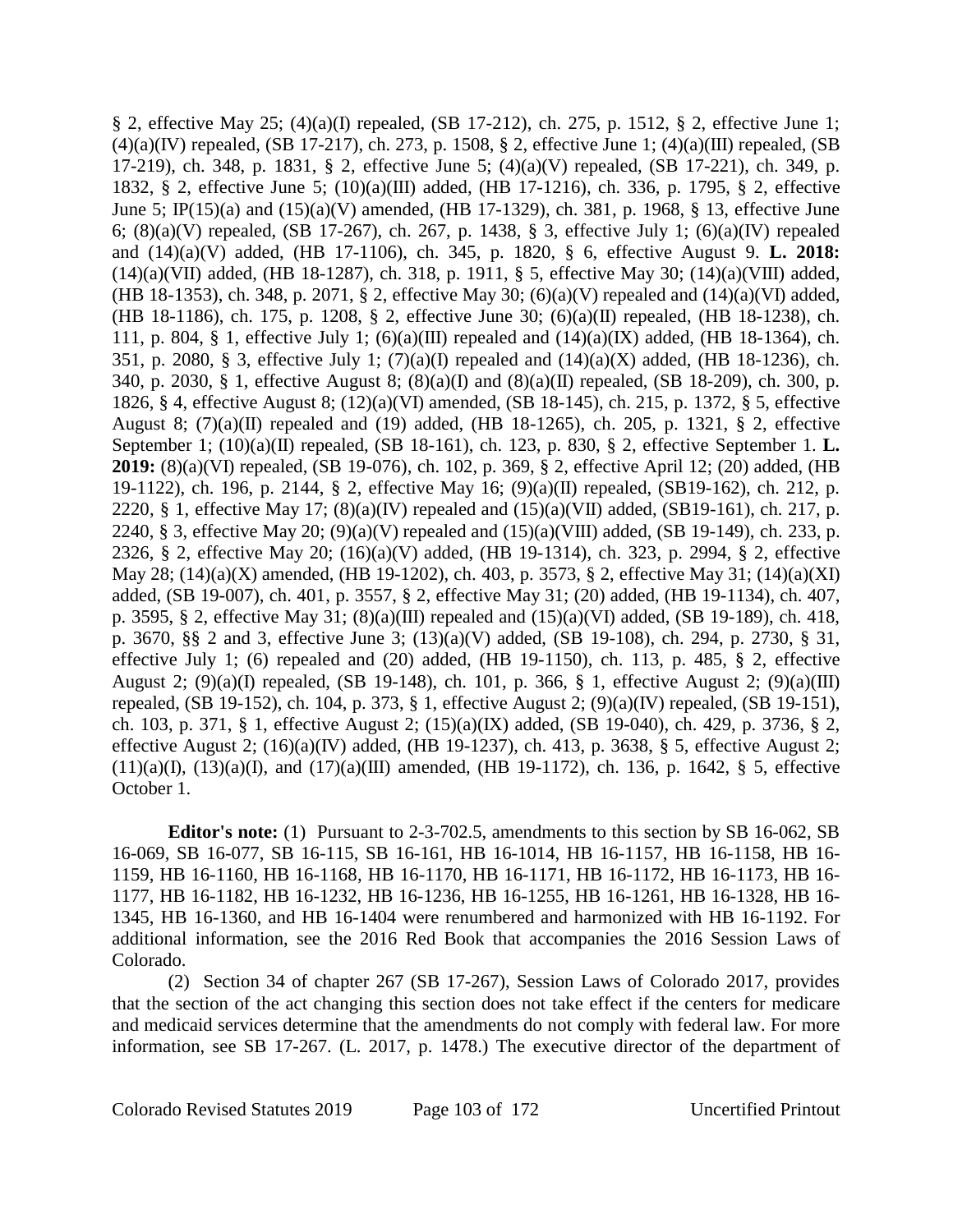health care policy and financing did not notify the revisor of statutes by June 1, 2017, of such determination; therefore, the changes to this section took effect July 1, 2017.

(3) Subsection (3)(b) provided for the repeal of subsection (3), effective July 1, 2018. (See L. 2016, p. 212.)

(4) Amendments to subsection (20) by HB 19-1122, HB 19-1134, and HB 19-1150 were harmonized.

(5) Subsection (4)(b) provided for the repeal of subsection (4), effective July 1, 2019. (See L. 2016, p. 212.)

(6) Subsection (5)(b) provided for the repeal of subsection (5), effective September 1, 2019. (See L. 2016, p. 212.)

**Cross references:** For the legislative declaration in SB 16-077, see section 1 of chapter 360, Session Laws of Colorado 2016. For the legislative declaration in SB 17-267, see section 1 of chapter 267, Session Laws of Colorado 2017. For the legislative declaration in SB 18-145, see section 1 of chapter 215, Session Laws of Colorado 2018. For the legislative declaration in SB 19-076, see section 1 of chapter 102, Session Laws of Colorado 2019.

### **2-3-1204. Departments having authority to create advisory committees - duties repeal. (Repealed)**

**Source: L. 86:** Entire section added, p. 407, § 1, effective March 26.

**Editor's note:** Subsection (4) provided for the repeal of this section, effective July 1, 1988. (See L. 86, p. 407.)

### PART 13

### CAPITAL DEVELOPMENT

**2-3-1301. Definitions.** As used in this part 13, unless the context otherwise requires:

(1) "Capital asset" has the same meaning as set forth in section 24-30-1301 (1), C.R.S.

(2) "Capital construction" has the same meaning as set forth in section 24-30-1301 (2), C.R.S.

(3) "Capital renewal" has the same meaning as set forth in section 24-30-1301 (3), C.R.S.

(4) "Controlled maintenance" has the same meaning as set forth in section 24-30-1301 (4), C.R.S., including the limitations specified in section 24-30-1303.9, C.R.S.

(5) "Real property" has the same meaning as set forth in section 24-30-1301 (15), C.R.S.

(6) "State" has the same meaning as set forth in section 24-30-1301 (16), C.R.S.

(7) "State agency" has the same meaning as set forth in section 24-30-1301 (17), C.R.S.

(8) "State institution of higher education" has the same meaning as set forth in section 24-30-1301 (18), C.R.S.

**Source: L. 85:** Entire part added, p. 283, § 1, effective May 23. **L. 2014:** Entire section amended, (HB 14-1387), ch. 378, p. 1818, § 13, effective June 6.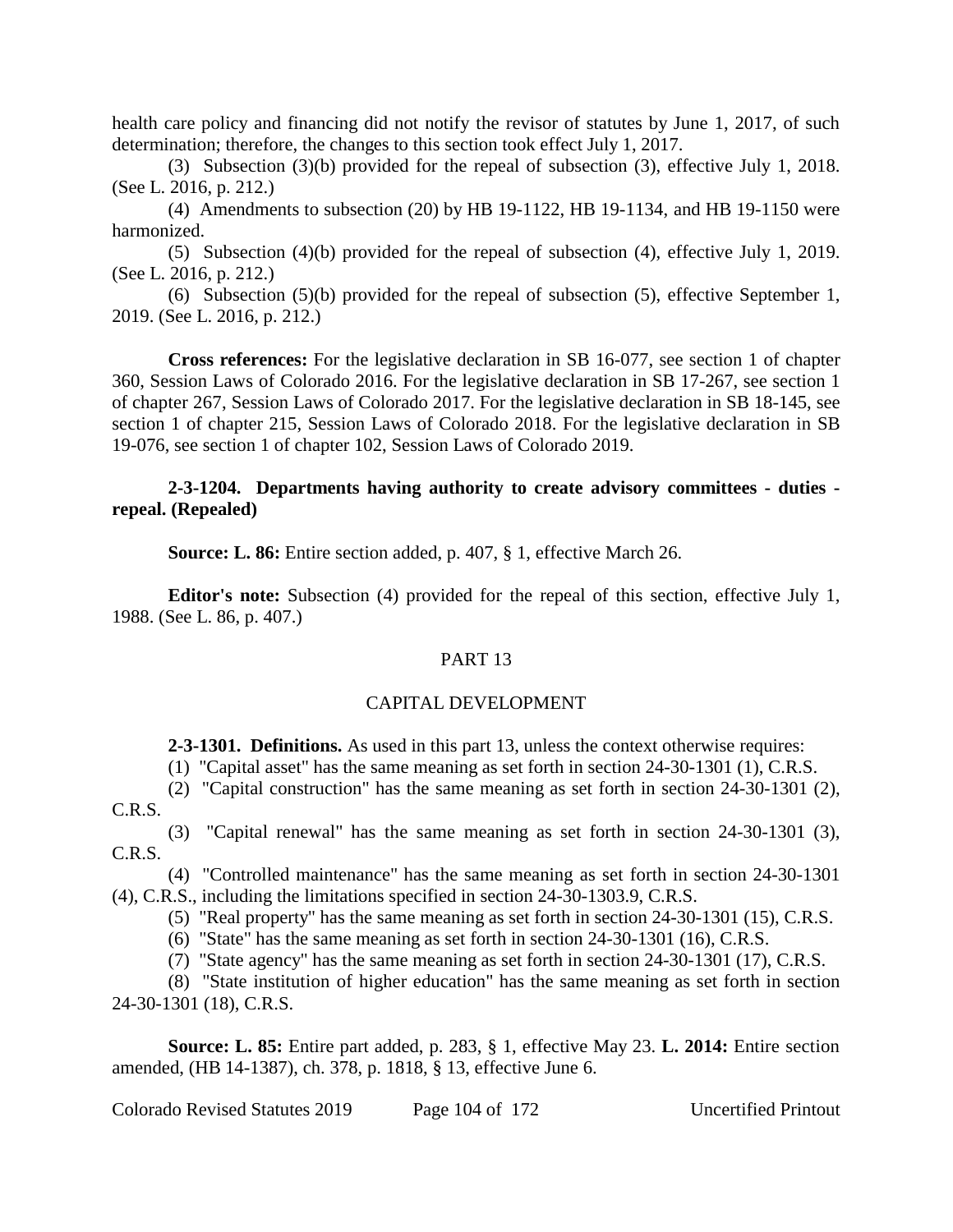**Cross references:** For the legislative declaration in HB 14-1387, see section 1 of chapter 378, Session Laws of Colorado 2014.

**2-3-1302. Capital development committee established.** (1) There is hereby established a joint committee of the senate and house of representatives officially known as the capital development committee. The committee functions during the legislative sessions and during the interim between sessions. The committee consists of six members selected as follows:

(a) Three members from the senate, two appointed by the president of the senate and one appointed by the minority leader of the senate; and

(b) Three members from the house of representatives, two appointed by the speaker of the house of representatives and one appointed by the minority leader of the house of representatives.

(1.5) In order to expedite the work of the capital development committee, appointees may be designated after the general election prior to the convening of the general assembly at which such committee is to serve, whether such appointees are members of the current general assembly or members-elect of the next general assembly, or both. Such appointees have all the powers and duties and are entitled to the same compensation and expense allowance as members duly appointed under the provisions of subsection (1) of this section.

(2) The capital development committee shall elect a chair and a vice-chair at the first meeting held on or after October 15 in each odd-numbered year and at the first December meeting held after the general election in each even-numbered year. The chair and vice-chair appointments must alternate between a member from the house of representatives and a member from the senate with the first chair being from the senate and the first vice-chair being from the house of representatives. The person serving as chair, or a member of the same house if such person is no longer a member thereof, shall serve as vice-chair during the next legislative session, and the person serving as vice-chair, or a member of the same house if such person is no longer a member thereof, shall serve as chair during the next legislative session.

**Source: L. 85:** Entire part added, p. 283, § 1, effective May 23. **L. 98:** Entire section amended, p. 841, § 1, effective August 5. **L. 2007:** (1.5) amended, p. 924, § 1, effective August 3. **L. 2019:** (1) and (2) amended, (HB 19-1020), ch. 28, p. 90, § 1, effective August 2.

**2-3-1303. Rules of procedure.** (1) The capital development committee may prescribe its own rules of procedure and may appoint an advisory committee from among professionals in the private sector to include but not be limited by the following areas of expertise: Real estate, architecture, finance, and engineering.

(2) Repealed.

**Source: L. 85:** Entire part added, p. 284, § 1, effective May 23. **L. 86:** Entire section amended, p. 408, § 3, effective March 26. **L. 89:** (2)(a) amended, p. 336, § 2, effective March 15. **L. 90:** (2) repealed, p. 334, § 24, effective April 3.

**2-3-1304. Powers and duties of capital development committee - definition.** (1) The capital development committee has the following powers and duties: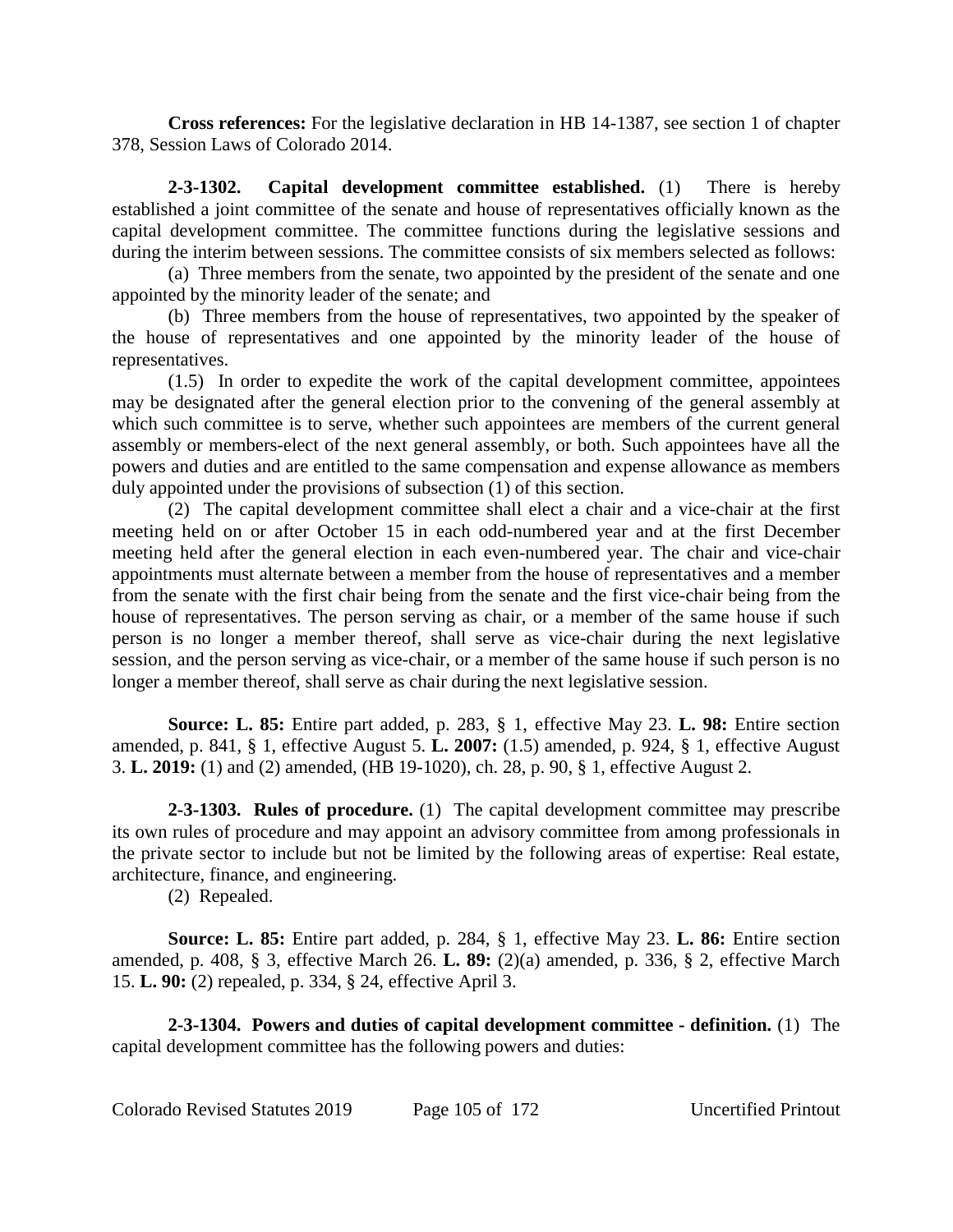(a) To study capital construction, controlled maintenance, and capital renewal requests and proposals, pursuant to rule 45 of the joint rules of the senate and the house of representatives, of each state agency and state institution of higher education;

(a.3) To review and make required recommendations on reports from state agencies and state institutions of higher education, including reports from:

(I) The office of the state architect on the approved and unapproved facility management plans and facility management plan updates pursuant to section 24-30-1303.5 (3.5), C.R.S., and acquisitions and dispositions pursuant to sections 24-30-1303.5 (6) and 24-82-102, C.R.S.;

(II) The adjutant general in the department of military and veterans affairs on the acquisition or disposition of property pursuant to section  $28-3-106$  (1)(s)(I), C.R.S.;

(III) The parks and wildlife commission in the department of natural resources on the acquisition or disposition of certain real property interests under section 33-1-105 (1)(i) or (3), C.R.S., and the acquisition of certain interest in real property or water pursuant to section 33-1- 105.5 (9), C.R.S.; and

(IV) The parks and wildlife commission in the department of natural resources on the acquisition or disposition of certain interests in real property pursuant to section 33-10-107 (2), C.R.S.;

(a.5) To study the request from the transportation commission for state highway reconstruction, repair, and maintenance projects to be funded from money transferred to the capital construction fund pursuant to section 24-75-302 (2), C.R.S., specifically for such purpose. On or before October 1 of each year, the transportation commission shall submit its request, based on the statewide transportation improvement programs, with a prioritized list of recommended state highway reconstruction, repair, and maintenance projects with the priority of projects on the list determined on the basis of greatest need without regard to location in the state. The capital development committee shall determine the number of projects on the list that may be funded from money available in the capital construction fund for state highway reconstruction, repair, or maintenance projects. Only projects on the list may be funded from money available in the capital construction fund for state highway reconstruction, repair, or maintenance projects, and the projects must be funded in the priority determined by the transportation commission; except that, if a project on the list cannot be funded because an alternative source of funding for the project has become available, a court order has enjoined the project, or an act of God has made the project construction unfeasible, the transportation commission shall submit the next phase of that project or the next project on that regional priority list to the capital development committee for approval as an addition to the list in lieu of the project that cannot be funded. No substitute project submitted by the transportation commission from the regional priority list shall be approved by the capital development committee if funding said project would result in the delay of any other project on the list. Upon approval of an amended list, the department of transportation shall provide a copy of the amended list to the members of the joint budget committee, the transportation and energy committee in the house of representatives, and the transportation committee in the senate. Projects on the list submitted by the transportation commission by October 1 or on an amended list submitted as provided in this paragraph (a.5) may be funded from money transferred to the capital construction fund and available in the current fiscal year or money to be transferred to the capital construction fund for the fiscal year beginning the following July 1.

(a.6) (Deleted by amendment, L. 2008, p. 1064, 8, effective July 1, 2008.)

Colorado Revised Statutes 2019 Page 106 of 172 Uncertified Printout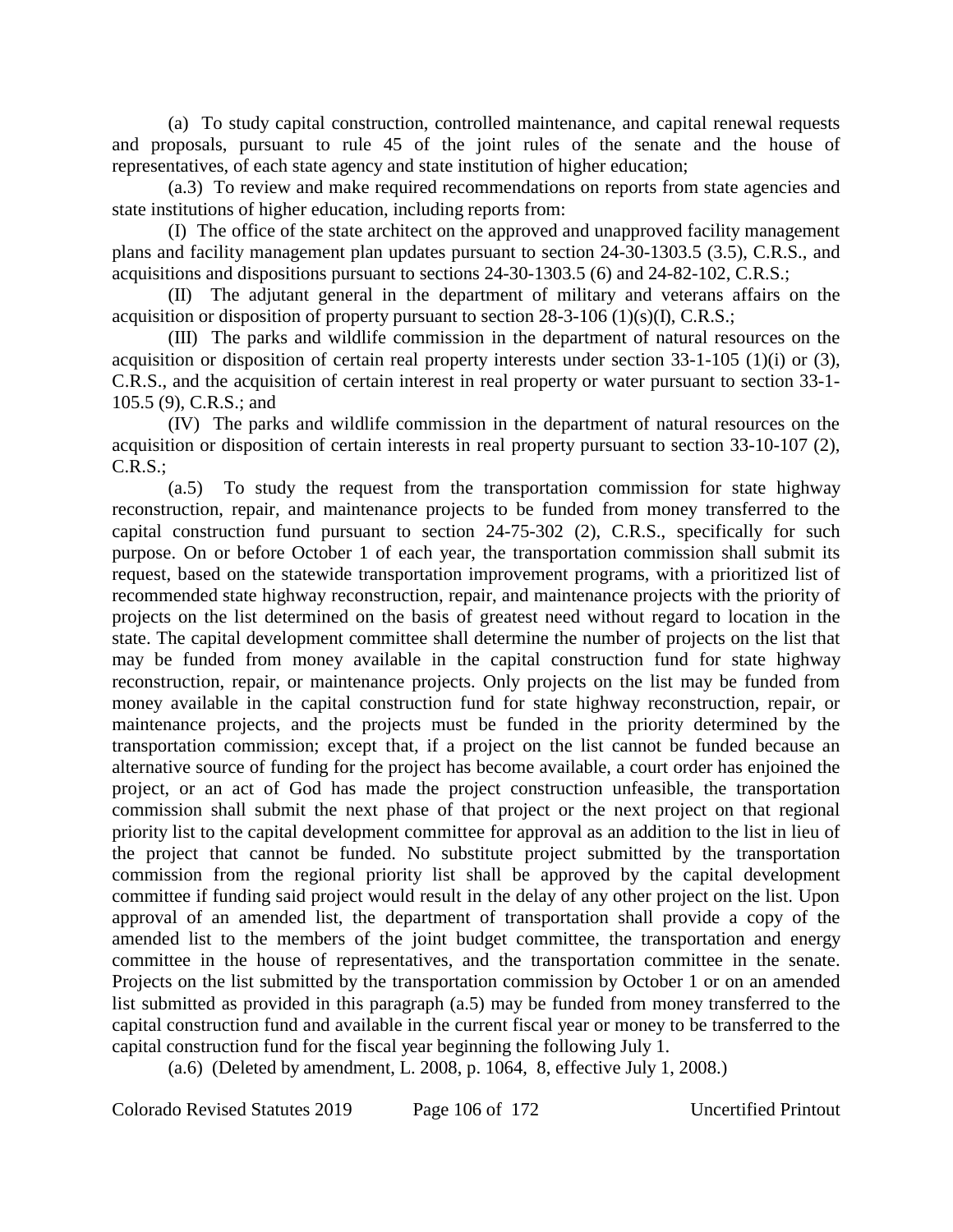(b) To hold such hearings as may be necessary to consider reports from each state agency or state institution of higher education with respect to capital construction, controlled maintenance, or capital renewal;

(c) To make determinations, pursuant to rule 45 of the joint rules of the senate and the house of representatives, of the priority to be accorded to the proposals made by the various state agencies and state institutions of higher education with respect to capital construction, controlled maintenance, and capital renewal proposals, based upon information made available to the capital development committee from any sources with respect to estimates of revenues available for such purposes;

(d) To forecast the state's requirements for capital construction, controlled maintenance, and capital renewal as may be necessary or desirable for adequate presentation of the planning and implementation or construction of such projects and to forecast the projected available revenue to meet the state's requirements for capital construction, controlled maintenance, and capital renewal. Such revenue forecast must conform with the economic forecast period used in the quarterly revenue estimates prepared by the staff of the legislative council.

(e) Repealed.

(f) To review the annual capital construction and maintenance requests from the chief information officer of the office of information technology regarding the public safety communications trust fund created pursuant to section 24-37.5-506, C.R.S.;

(g) (Deleted by amendment, L. 2014.) / Repealed.

(h) To review all acquisitions of real property by a state agency or state institution of higher education; except that, for any state agency or state institution of higher education that has statutory authority as of June 6, 2014, to acquire real property and such statutory authority specifies a process whereby the capital development committee either reviews, reviews and approves, or approves such an acquisition, then such statutory authority controls. If a state agency or state institution of higher education has statutory authority as of June 6, 2014, to acquire real property and such statutory authority does not include a process whereby the capital development committee either reviews, reviews and approves, or approves such acquisition, then this paragraph (h) controls. Section 23-1-106, C.R.S., and any budget instructions of the office of state planning and budgeting that specify thresholds regarding the submission of acquisitions of real property as capital budget requests operate to limit the review specified in this paragraph (h).

(2) Nothing in this section shall in any way limit or reduce the powers of the governor, through the office of state planning and budgeting and the office of the state architect, to establish executive branch priorities and procedures.

(3) (a) Not later than October 15, 2019, each state agency and state institution of higher education shall submit to the capital development committee a list of all nondeveloped real property owned by or under the control of the agency or institution. Not later than October 15 of each year thereafter, each agency or institution shall submit to the capital development committee any additions or deletions to the list identifying any nondeveloped real property the agency has acquired or disposed of during the preceding state fiscal year. The capital development committee shall include this information in an annual report published on the website of the general assembly. The division of housing within the department of local affairs shall provide a link to the report on the division's website. The division of parks and wildlife in the department of natural resources is exempt from the requirements of this subsection (3).

Colorado Revised Statutes 2019 Page 107 of 172 Uncertified Printout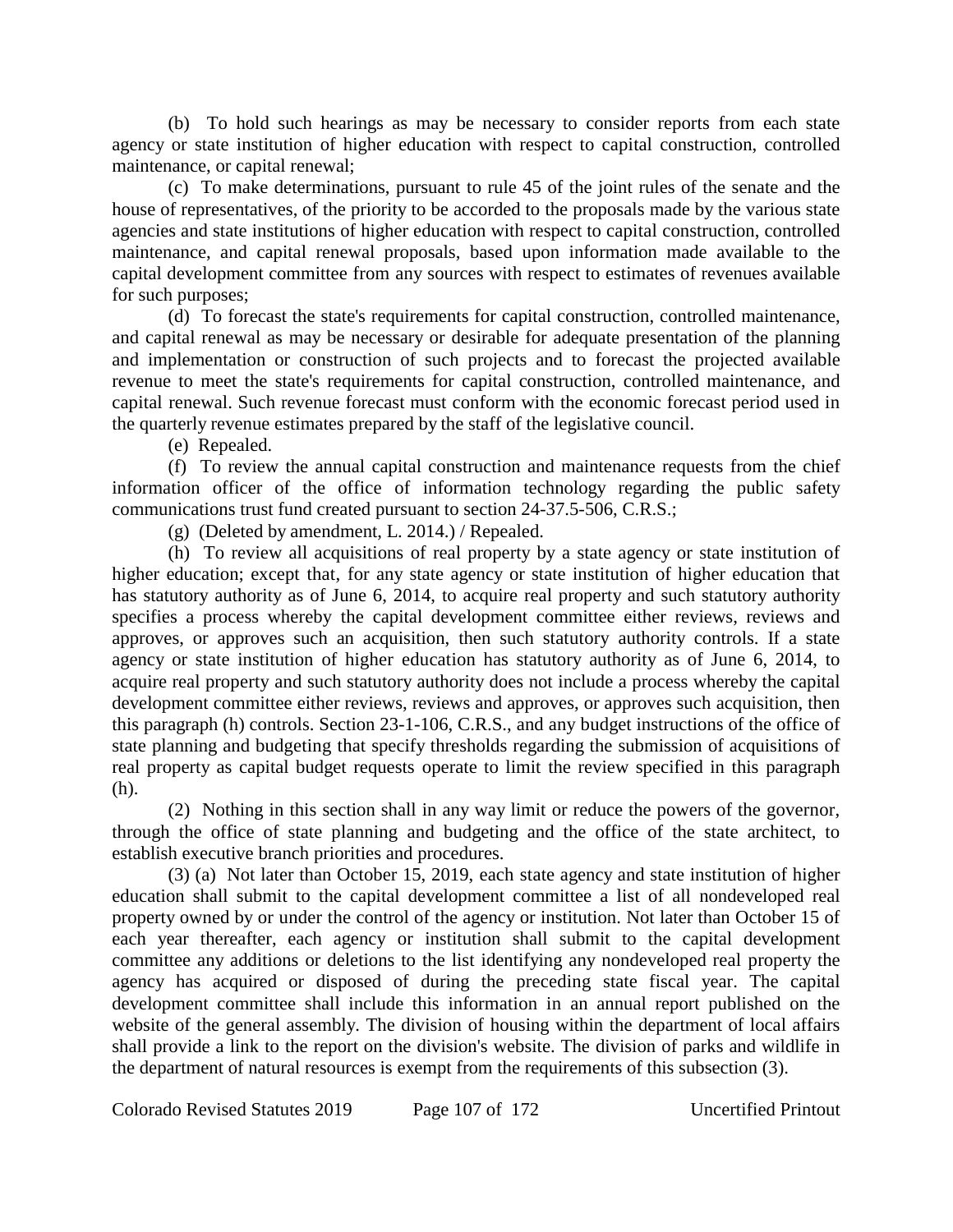(b) For purposes of this subsection (3), "nondeveloped real property" means unimproved real property that is not otherwise protected for or dedicated to another use such as an access or a conservation easement.

**Source: L. 85:** Entire part added, p. 284, § 1, effective May 23. **L. 94:** (1)(e) added, p. 1095, § 4, effective May 9; (1)(e) amended, p. 2614, § 21, effective July 1. **L. 95:** (1)(a.5) added, p. 1295, § 2, effective June 5; (1)(e) amended, p. 1275, § 11, effective June 5. **L. 96:** (1)(a.5) amended, p. 1869, § 2, effective June 6. **L. 98:** (1)(a.5) amended, p. 904, § 2, effective May 26; (1)(f) added, p. 939, § 6, effective May 27. **L. 2000:** (1)(a.6) added and (1)(b) amended, p. 502, § 11, effective July 1. **L. 2001:** (1)(a.5) amended, p. 225, § 1, effective March 28; (1)(e) amended, p. 309, § 2, effective August 8. **L. 2003:** (1)(a.5) amended, p. 2005, § 78, effective May 22. **L. 2007:** (1)(a) amended and (1)(a.3) added, p. 474, § 1, effective August 3; (1)(d) amended, p. 716, § 1, effective August 3. **L. 2008:** (1)(f) amended, p. 1129, § 10, effective May 22; (1)(a.6) and (1)(b) amended, p. 1064, § 8, effective July 1. **L. 2009:** (1)(g) added, (SB 09-228), ch. 410, p. 2254, § 1, effective July 1; (1)(f) amended, (SB 09-292), ch. 369, p. 1939, § 3, effective August 5. **L. 2010:** (1)(e) amended, (SB 10-175), ch. 188, p. 776, § 3, effective April 29. **L. 2012:** IP(1), IP(1)(a.3), (1)(a.3)(III), and (1)(a.3)(IV) amended, (HB 12-1317), ch. 248, p. 1202, § 3, effective June 4. **L. 2014:** (1), (1)(a), and (1)(c) amended, (HB 14-1387), ch. 378, pp. 1819, 1854, §§ 14, 69, effective June 6; (1)(a.3)(III) amended, (HB 14-1275), ch. 288, p. 1181, § 2, effective August 6; (1)(g) repealed, (SB 14-110), ch. 105, p. 390, § 2, effective August 6. **L. 2015:** (1)(a.3)(I) and (2) amended and (1)(e) repealed, (SB 15-270), ch. 296, p. 1214, § 10, effective June 5. **L. 2019:** (3) added, (HB 19-1319), ch. 200, p. 2164, § 2, effective September 1.

**Editor's note:** (1) Amendments to subsection  $(1)(g)$  by Senate Bill 14-110 and House Bill 14-1387 were harmonized.

(2) Amendments to subsection  $(1)(a.3)(III)$  by HB 14-1275 and HB 14-1387 were harmonized.

**Cross references:** For the legislative declaration contained in the 2000 act amending subsection (1)(b), see section 1 of chapter 141, Session Laws of Colorado 2000. For the legislative declaration in HB 14-1387, see section 1 of chapter 378, Session Laws of Colorado 2014. For the legislative declaration in SB 14-110, see section 1 of chapter 105, Session Laws of Colorado 2014. For the legislative declaration in HB 19-1319, see section 1 of chapter 200, Session Laws of Colorado 2019.

## **2-3-1304.3. Additional powers and duties of capital development committee approval and oversight of fund-raising for restoration of the capitol dome - legislative declaration - capitol dome restoration trust fund - repeal. (Repealed)**

**Source: L. 2010:** Entire section added, (HB 10-1402), ch. 255, p. 1133, § 1, effective May 25. **L. 2011:** (3), (6)(a)(II), and (7) amended, (HB 11-1310), ch. 225, p. 967, § 1, effective August 10.

**Editor's note:** Subsection (7) provided for the repeal of this section, effective July 1, 2015. (See L. 2011, p. 968.)

Colorado Revised Statutes 2019 Page 108 of 172 Uncertified Printout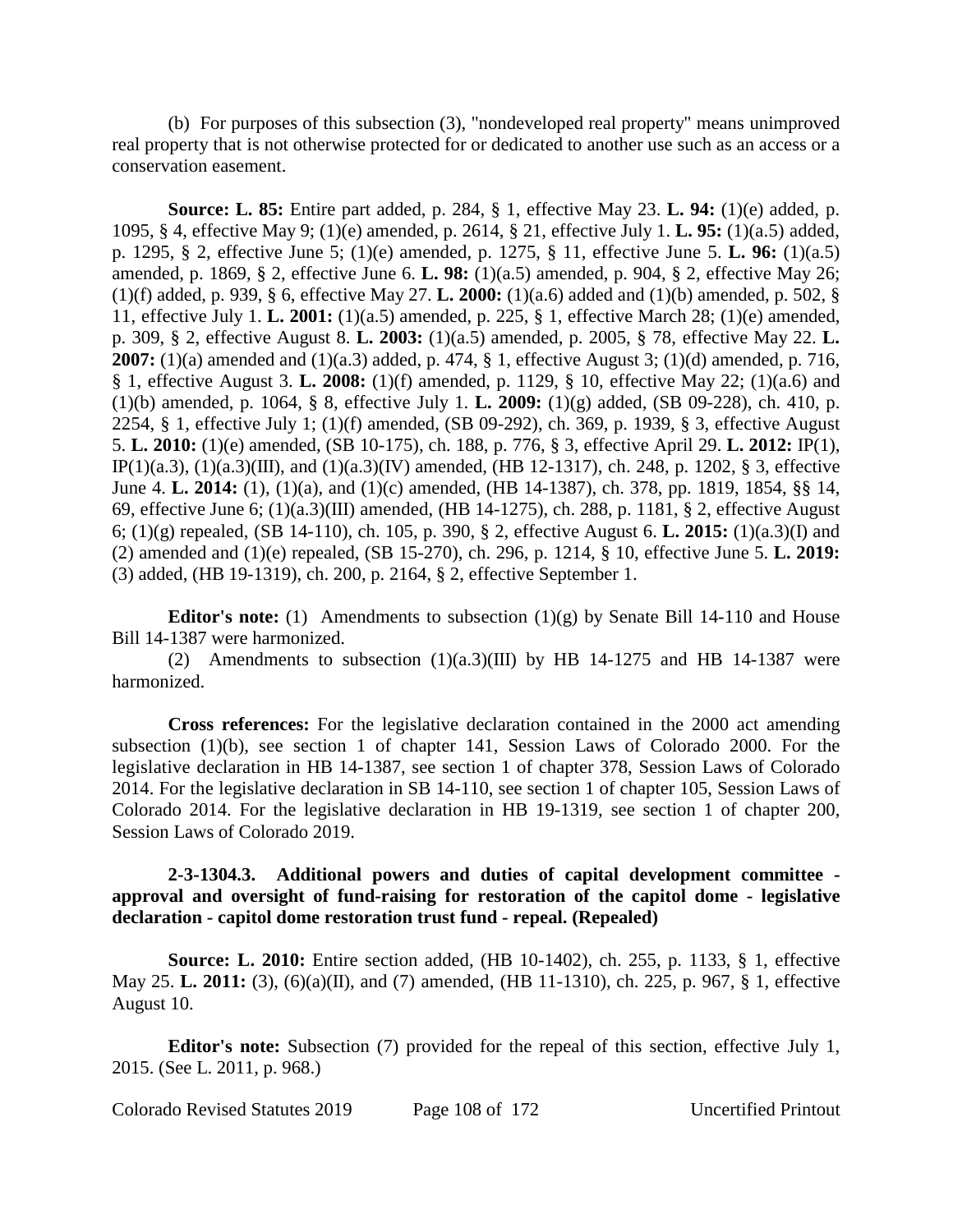**Cross references:** For additional capitol dome funding sources, see § 44-30-1201.

# **2-3-1304.5. Reports from departments, institutions, and agencies in connection with capital construction requests - repeal. (Repealed)**

**Source: L. 89:** Entire section added, p. 335, § 1, effective April 27. **L. 2010:** Entire section RC&RE, (SB 10-192), ch. 254, p. 1131, § 2, effective August 11. **L. 2011:** (2) amended, (HB 11-1310), ch. 225, p. 970, § 3, effective August 10. **L. 2014:** (2) amended, (HB 14-1387), ch. 378, p. 1821, § 15, effective June 6.

**Editor's note:** (1) Prior to the recreation and reenactment of this section in 2010, subsection (2) provided for the repeal of this section, effective January 1, 1992. (See L. 89, p. 335.)

(2) Subsection (2) provided for the repeal of this section, effective July 1, 2015. (See L. 2014, p. 1821.)

**Cross references:** For the legislative declaration in HB 14-1387, see section 1 of chapter 378, Session Laws of Colorado 2014.

**2-3-1304.6. Capital construction and long-range planning by state agencies and state institutions of higher education - policy.** It is declared to be the policy of the general assembly not to acquire a capital asset or authorize or initiate any program or activity requiring capital construction, except programs or activities for controlled maintenance or capital renewal, for any state agency or state institution of higher education unless the program or activity is an element of the facilities program plan for the agency or institution and such facilities program plan has been approved by the state architect as set forth in section 24-30-1311, C.R.S., or by the Colorado commission on higher education as set forth in section 23-1-106, C.R.S.

**Source: L. 94:** Entire section added, p. 561, § 1, effective April 6. **L. 2014:** Entire section amended, (HB 14-1387), ch. 378, p. 1821, § 16, effective June 6. **L. 2015:** Entire section amended, (SB 15-270), ch. 296, p. 1215, § 11, effective June 5.

**Cross references:** For the legislative declaration in HB 14-1387, see section 1 of chapter 378, Session Laws of Colorado 2014.

**2-3-1305. Recommendations and findings.** The capital development committee shall make written reports setting forth its recommendations, prioritization, findings, and comments as to each recommendation concerning capital assets that it submits to the joint budget committee. The capital development committee shall submit its prioritization for supplemental capital construction, capital renewal, or controlled maintenance budget requests pursuant to rule 45 of the joint rules of the senate and the house of representatives to the joint budget committee no later than January 15 of each year, and shall submit its prioritization for new or amended capital construction, capital renewal, or controlled maintenance budget requests pursuant to rule 45 of the joint rules of the senate and the house of representatives for the upcoming fiscal year to the joint budget committee no later than February 15 of each year. Other reports may be issued from

Colorado Revised Statutes 2019 Page 109 of 172 Uncertified Printout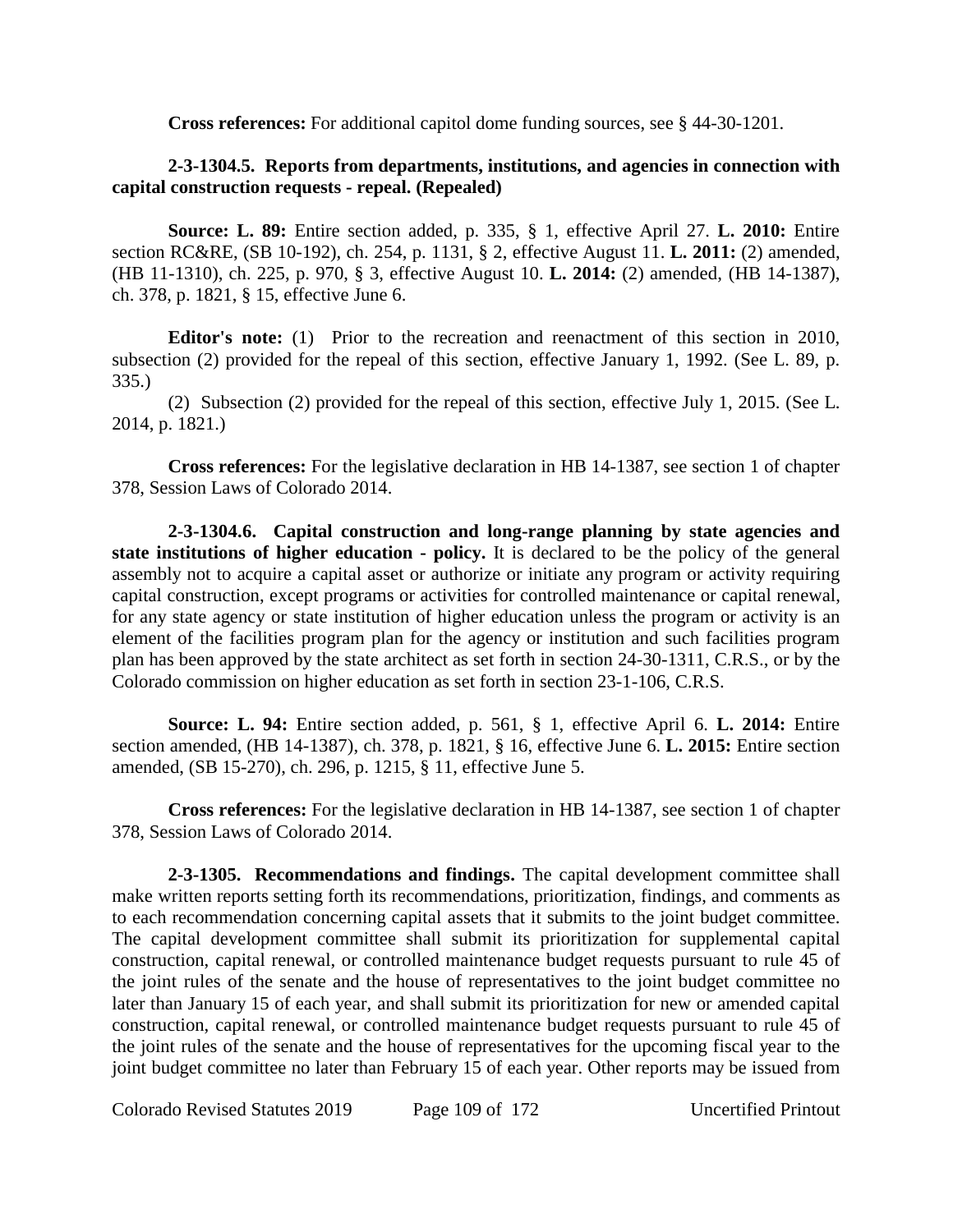time to time by the committee whenever it deems such action to be appropriate or whenever requested by the general assembly.

**Source: L. 85:** Entire part added, p. 284, § 1, effective May 23. **L. 2014:** Entire section amended, (HB 14-1387), ch. 378, pp. 1822, 1854, §§ 17, 70, effective June 6.

**Cross references:** (1) For provisions concerning the deadline for recommendations concerning additional correctional facilities and the legislative implementation of such recommendations, see section 1 of chapter 33 and section 2 of chapter 120, Session Laws of Colorado 1990.

(2) For the legislative declaration in HB 14-1387, see section 1 of chapter 378, Session Laws of Colorado 2014.

## **2-3-1305.5. Continuation projects - future appropriations. (Repealed)**

**Source: L. 94:** Entire section added, p. 1885, § 3, effective June 1. **L. 2014:** Entire section repealed, (HB 14-1387), ch. 378, p. 1822, § 18, effective June 6.

**Cross references:** For the legislative declaration in HB 14-1387, see section 1 of chapter 378, Session Laws of Colorado 2014.

**2-3-1306. Staff assistance.** In carrying out its duties under this part 13, the capital development committee may request staff assistance from the offices providing other legislative services or from the department of personnel and the office of state planning and budgeting in the governor's office. The legislative council shall provide any necessary assistance.

**Source: L. 85:** Entire part added, p. 284, § 1, effective May 23. **L. 95:** Entire section amended, p. 634, § 9, effective July 1. **L. 2014:** Entire section amended, (HB 14-1387), ch. 378, p. 1822, § 19, effective June 6.

**Cross references:** For the legislative declaration in HB 14-1387, see section 1 of chapter 378, Session Laws of Colorado 2014.

**2-3-1307. Highway and bridge projects - exempt.** This part 13 shall not apply to projects or properties which are funded or disposed of pursuant to the provisions of sections 43- 1-106, 43-1-219, or 43-1-220, C.R.S., but shall apply to projects funded from the capital construction fund in accordance with section 2-3-1304 (1)(a.5).

**Source: L. 85:** Entire part added, p. 285, § 1, effective May 23. **L. 91:** Entire section amended, p. 1056, § 7, effective July 1. **L. 95:** Entire section amended, p. 1297, § 6, effective June 5.

## **2-3-1308. Repeal of part. (Repealed)**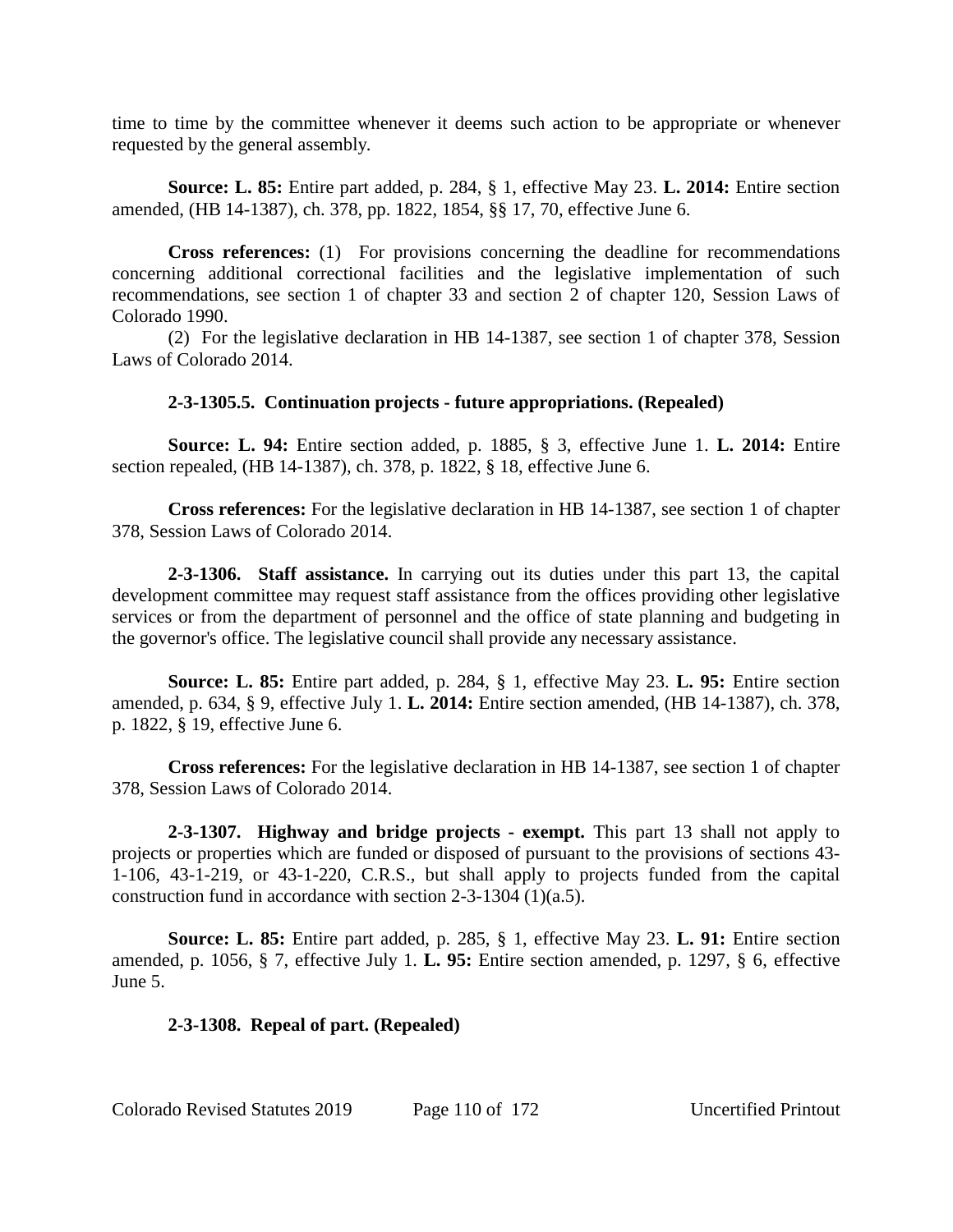**Source: L. 85:** Entire part added, p. 285, § 1, effective May 23. **L. 89:** Entire section amended, p. 336, § 1, effective March 15. **L. 94:** Entire section amended, p. 628, § 1, effective April 14. **L. 2004:** Entire section amended, p. 1791, § 1, effective June 4. **L. 2006:** Entire section amended, p. 231, § 2, effective March 31. **L. 2009:** (1) amended, (HB 09-1169), ch. 45, p. 168, § 1, effective March 20. **L. 2014:** Entire section repealed, (HB 14-1387), ch. 378, p. 1822, § 20, effective June 6.

**Cross references:** For the legislative declaration in HB 14-1387, see section 1 of chapter 378, Session Laws of Colorado 2014.

#### PART 14

#### ECONOMIC DEVELOPMENT OVERSIGHT

**2-3-1401. Oversight of economic development activities of state - business affairs and labor committee and business, labor, and technology committee - reports from governor to joint budget committee on economic development programs.** (1) The business affairs and labor committee of the house of representatives and the business, labor, and technology committee of the senate, or any successor committees, shall have jurisdiction to conduct general oversight of the economic development activities of state government. Each year such committees shall, jointly or separately in the discretion of the chairmen of such committees, review the activities of any agencies of state government engaged in economic development matters and may require the appropriate officials of any such agencies to make reports to such committees to facilitate the oversight function under this subsection (1).

(2) The governor's office shall submit an annual report to the joint budget committee detailing the expenditures by appropriated line item and funding source in the general appropriation bill of the state for all economic development programs in all departments. The governor's office shall also make such annual report available to the full general assembly. The report shall identify which activities are funded and where such activities fall within priorities of the strategic plan and identify any anticipated and actual results of such funded activities; specify dollars spent on each activity; and show a balance of funds remaining for additional economic development activities.

(3) Repealed.

(4) The Colorado first program shall submit to the joint budget committee an annual report on the number of workers trained, for whom they were trained, why they were trained, who trained the workers, and the cost per worker trained. Such report shall also be available to the full general assembly.

(5) The general assembly hereby finds, determines, and declares that the governor's office and the department of local affairs should comply with the state budgetary process, fiscal procedures, and generally accepted accounting principles when expending moneys to implement the state's economic development efforts. The governor's office and the department of local affairs shall record economic development program expenses in the state agency that benefits from the expenditure.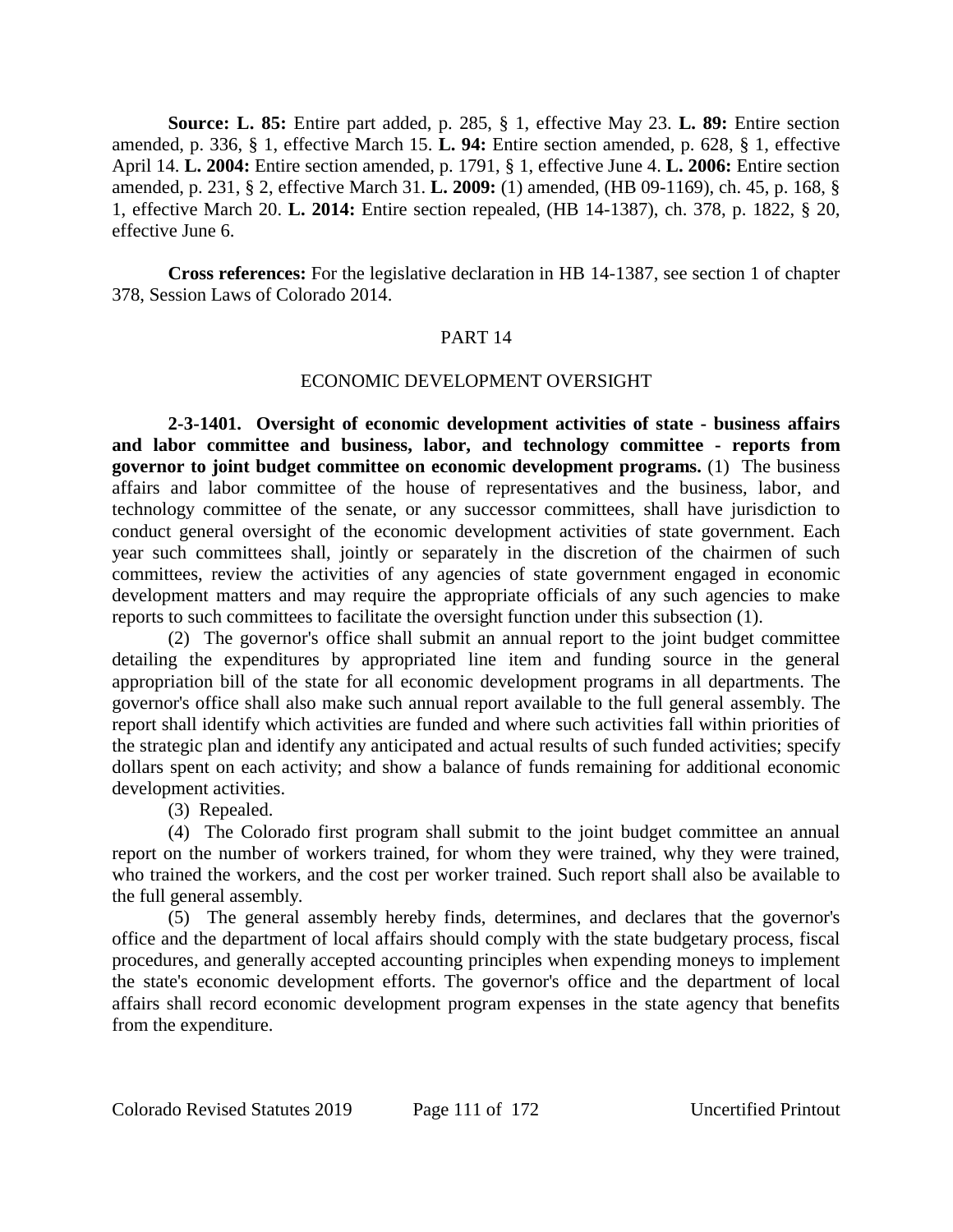**Source: L. 89:** Entire part added, p. 338, § 1, effective June 7. **L. 94:** (3) repealed, p. 1820, § 6, effective June 1. **L. 97:** (2) and (4) amended, p. 1097, § 1, effective May 27. **L. 2006:** (2) amended, p. 1488, § 2, effective June 1. **L. 2007:** (1) amended, p. 2018, § 3, effective June 1.

## PART 15

## LEGISLATIVE EMERGENCY PREPAREDNESS, RESPONSE, AND RECOVERY COMMITTEE

**2-3-1501. Legislative declaration.** The general assembly hereby finds and determines that in the event of an emergency epidemic or disaster in the state, the general assembly must be prepared to respond to the emergency epidemic or disaster and have a plan for ensuring the continuation of its operations in order to assist in the protection of the health, safety, and welfare of the public.

**Source: L. 2007:** Entire part added, p. 1288, § 1, effective May 25. **L. 2010:** Entire section amended, (HB 10-1080), ch. 55, p. 202, § 1, effective March 31.

**2-3-1502. Definitions.** As used in this part 15, unless the context otherwise requires:

(1) "Bioterrorism" means the intentional use of microorganisms or toxins of biological origin to cause death or disease among humans or animals.

(2) Repealed.

(3) "Department" means the department of public health and environment created in section 25-1-102, C.R.S.

(3.5) "Disaster" means the occurrence or imminent threat of widespread or severe damage, injury, illness, or loss of life or property resulting from an epidemic or a natural, manmade, or technological cause.

(4) "Division" means the division of homeland security and emergency management in the department of public safety created in section 24-33.5-1603, C.R.S.

(5) "Emergency epidemic" means cases of an illness or condition, communicable or noncommunicable, caused by bioterrorism, pandemic influenza, or novel and highly fatal infectious agents or biological toxins.

(6) "GEEERC" means the governor's expert emergency epidemic response committee created in section 24-33.5-704.5.

(7) "Legislative committee" means the legislative emergency preparedness, response, and recovery committee created in this part 15.

(8) "Legislative service agencies" means the legislative council staff, the office of legislative legal services, the joint budget committee staff, the office of the state auditor, the legislative information services, the senate services staff, and the staff of the house of representatives.

(9) "Pandemic influenza" means a widespread epidemic of influenza caused by a highly virulent strain of the influenza virus.

**Source: L. 2007:** Entire part added, p. 1288, § 1, effective May 25. **L. 2010:** (3.5) added and (7) amended, (HB 10-1080), ch. 55, p. 202, § 2, effective March 31. **L. 2012:** (4) amended,

Colorado Revised Statutes 2019 Page 112 of 172 Uncertified Printout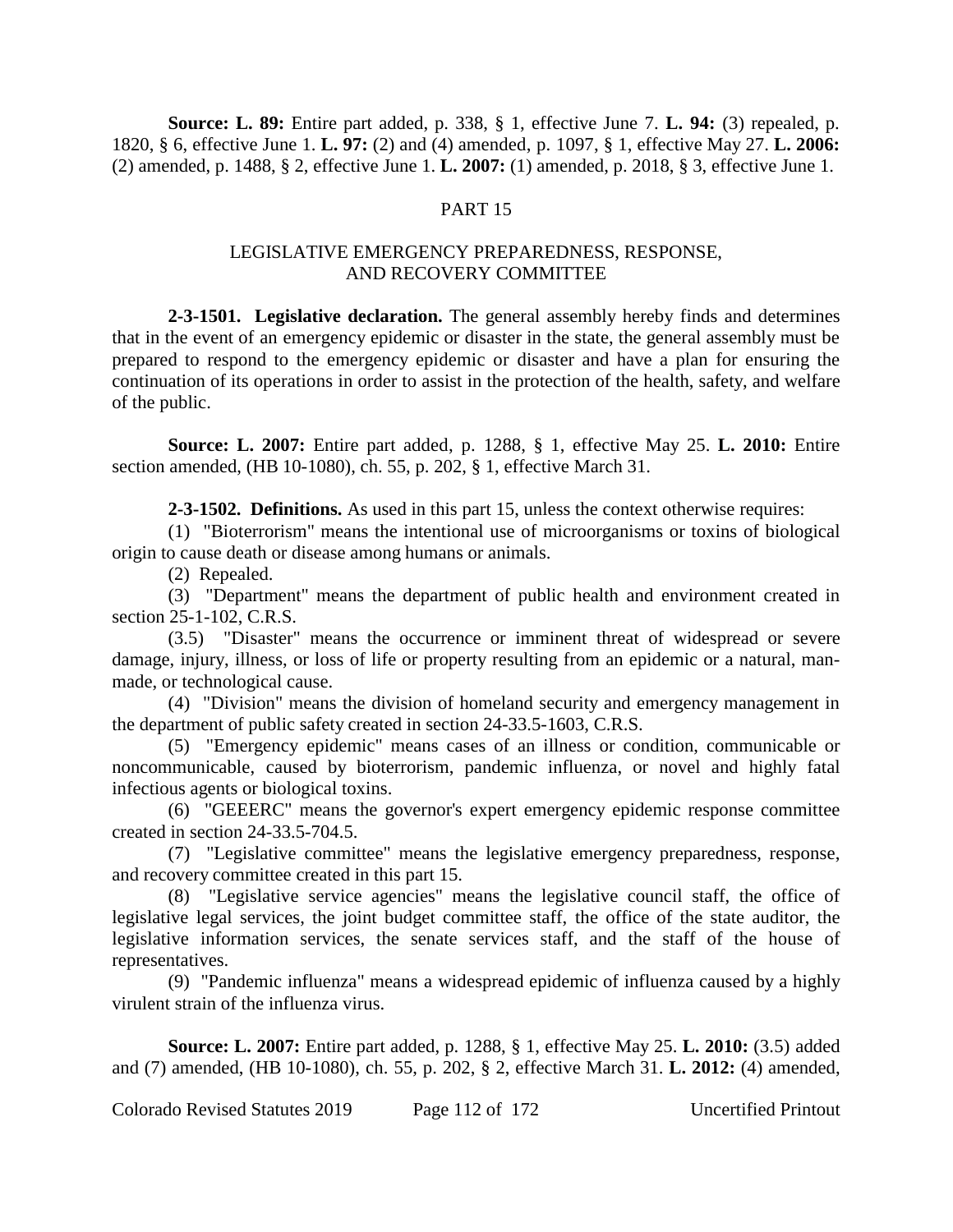(HB 12-1283), ch. 240, p. 1129, § 31, effective July 1. **L. 2013:** (2) and (6) amended, (HB 13- 1300), ch. 316, p. 1662, § 3, effective August 7. **L. 2014:** (2) repealed, (HB 14-1004), ch. 11, p. 107, § 13, effective February 27. **L. 2018:** (6) amended, (HB 18-1394), ch. 234, p. 1473, § 19, effective August 8.

**Cross references:** For the legislative declaration in the 2012 act amending subsection (4), see section 1 of chapter 240, Session Laws of Colorado 2012.

**2-3-1503. Legislative emergency preparedness, response, and recovery committee creation - membership - duties.** (1) (a) There is hereby created a legislative emergency preparedness, response, and recovery committee. The legislative committee shall develop a plan for the response by, and continuation of operations of, the general assembly and the legislative service agencies in the event of an emergency epidemic or disaster. The legislative committee shall cooperate and coordinate with the division, the department, and the GEEERC in developing the plan. The legislative committee shall develop and submit the plan to the speaker of the house of representatives, the president of the senate, the governor, the executive director of the department, the director of the division, and the GEEERC no later than July 1, 2011. The legislative committee shall meet at least annually to review and amend the plan as necessary and shall provide any updated plan to the persons or entities specified in this paragraph (a). The legislative committee may recommend legislation pertaining to the preparedness, response, and recovery by, and continuation of operations of, the general assembly and the legislative service agencies in the event of an emergency epidemic or disaster. The legislative committee shall provide information to and fully cooperate with the division, the department, and the GEEERC in fulfilling its duties under this section.

(b) The legislative committee shall consist of eleven members as follows:

(I) Two members of the senate, appointed by the president of the senate, with no more than one such member from the same political party;

(II) Two members of the house of representatives, appointed by the speaker of the house of representatives, with no more than one such member from the same political party;

(III) The secretary of the senate;

- (IV) The chief clerk of the house of representatives;
- (V) The staff director of the joint budget committee or the staff director's designee;
- (VI) The director of research of the legislative council or the director's designee;
- (VII) The director of the office of legislative legal services or the director's designee;
- (VIII) The state auditor or the state auditor's designee; and
- (IX) The director of legislative information services or the director's designee.

(2) In the event of an emergency epidemic or disaster that the governor declares to be a disaster emergency pursuant to section 24-33.5-704, C.R.S., the legislative committee shall convene as rapidly and as often as necessary to advise the speaker of the house of representatives, the president of the senate, and the legislative service agencies regarding reasonable and appropriate measures to be taken by the general assembly and the legislative service agencies to respond to the emergency epidemic or disaster and protect the public health, safety, and welfare. The legislative committee shall communicate, cooperate, and seek advice and assistance from the division, the department, and the GEEERC in responding to the emergency epidemic or disaster.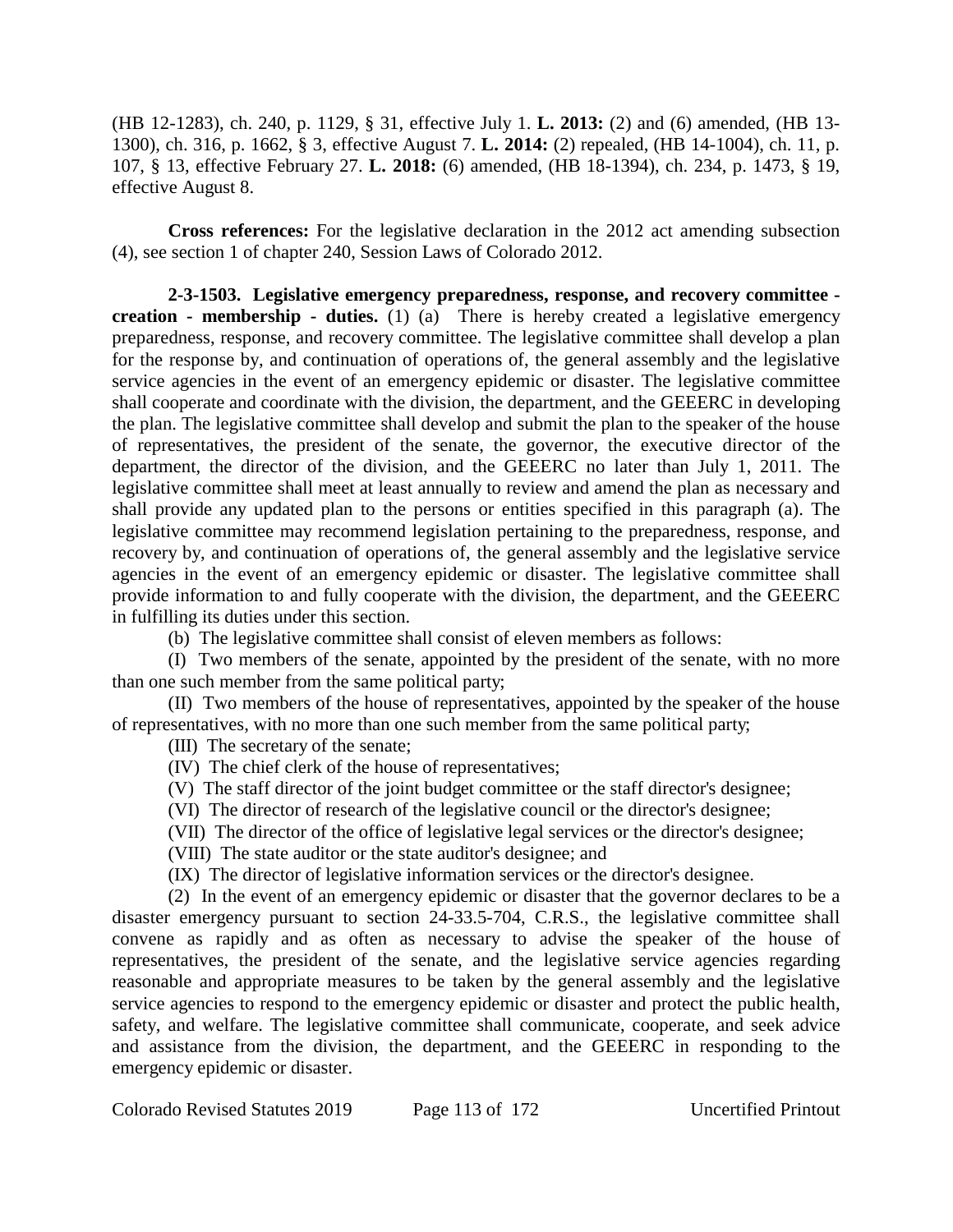(3) Except as otherwise provided in section 2-2-326, the members of the legislative committee shall serve without compensation.

**Source: L. 2007:** Entire part added, p. 1289, § 1, effective May 25. **L. 2010:** (1)(a) and (2) amended, (HB 10-1080), ch. 55, p. 203, § 3, effective March 31; (1)(a) amended, (SB 10- 213), ch. 375, p. 1761, § 4, effective June 7. **L. 2013:** (2) amended, (HB 13-1300), ch. 316, p. 1662, § 4, effective August 7. **L. 2014:** (1)(a) and (2) amended, (HB 14-1004), ch. 11, p. 107, § 14, effective February 27; (3) amended, (SB 14-153), ch. 390, p. 1960, § 3, effective June 6.

**Editor's note:** Amendments to subsection (1)(a) by House Bill 10-1080 and Senate Bill 10-213 were harmonized.

**Cross references:** For the governor's expert emergency epidemic response committee, see § 24-33.5-704 (8).

## PART 16

#### WILDFIRE MATTERS REVIEW COMMITTEE

**2-3-1601. Legislative declaration.** (1) The general assembly finds, determines, and declares that:

(a) Wildfires are a part of the natural cycle of Colorado's forests, yet increasingly pose a severe threat to human life and property;

(b) People are attracted to the forest and mountain areas of the state and increasingly choose to make their homes in what is known as the "wildland-urban interface", where wildland areas meet residential development;

(c) For many years now, residential areas in numerous parts of the state are regularly threatened by a close proximity to wildfires and, tragically, during the spring and summer of 2012, Colorado wildfires resulted in the loss of life and extensive property damage, including the destruction of homes affecting thousands of people;

(d) Since wildfires cause annual harm to many areas of the state and those residing in such areas, wildfire prevention and mitigation is a matter of extreme importance throughout the state and an issue demanding critical attention from the general assembly on a regular basis.

(2) The purpose of this part 16 is to provide a permanent interim committee as a forum through which the general assembly reviews state policies and resources addressing wildfire prevention and mitigation and the successful implementation and execution of such policies. In creating a permanent interim committee to address matters relating to wildfires, the general assembly intends that issues relating to wildfire prevention and mitigation receive sufficient legislative scrutiny and public participation.

**Source: L. 2013:** Entire part added, (SB 13-082), ch. 386, p. 2253, § 1, effective June 5.

**2-3-1602. Wildfire matters review committee - creation - repeal of part.** (1) To address wildfire prevention and mitigation and to review and propose legislation relating to such matters, the wildfire matters review committee is hereby created, and is referred to in this part 16

Colorado Revised Statutes 2019 Page 114 of 172 Uncertified Printout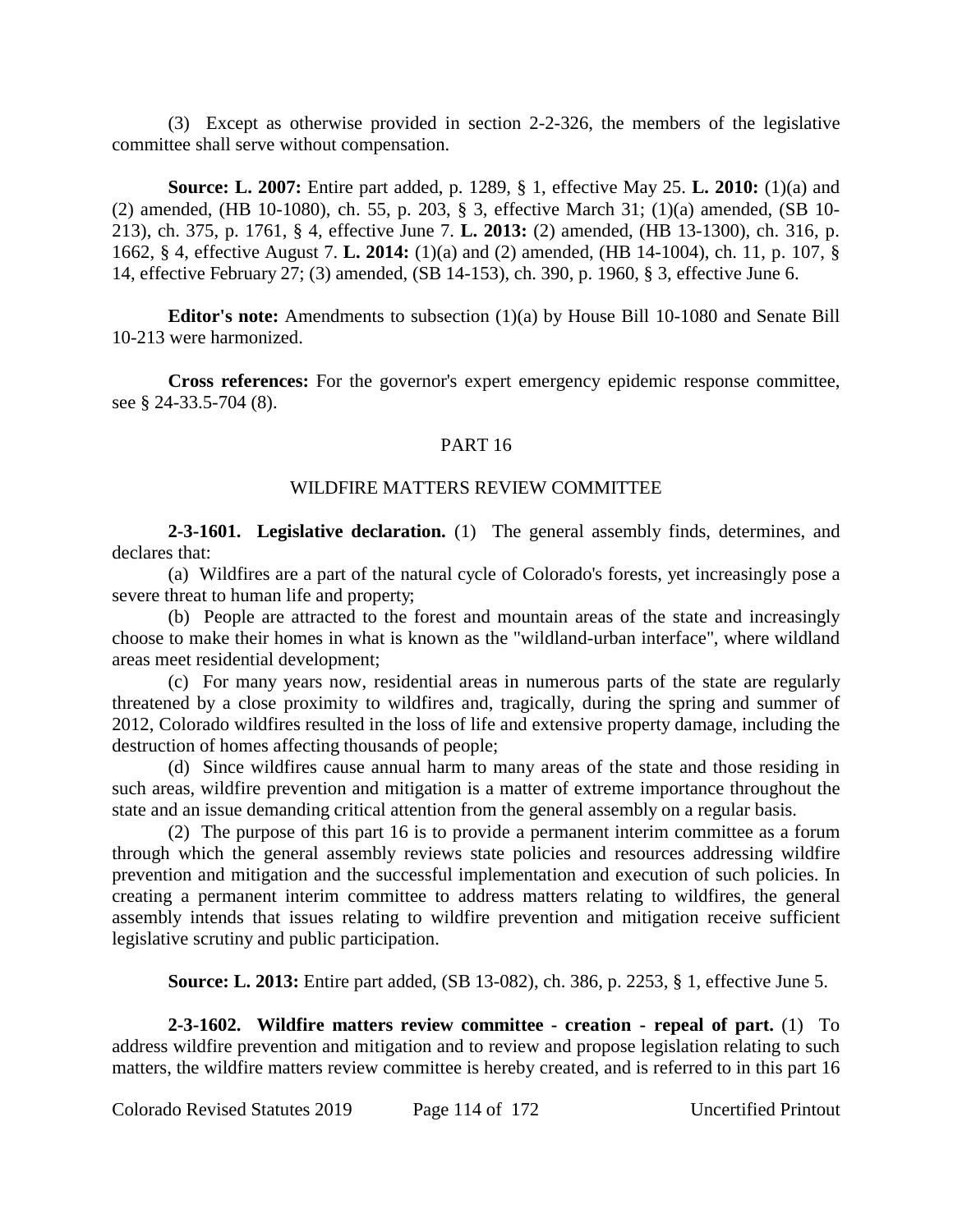as the "committee". The committee shall meet at the call of the chair at least once during the interim of each year to review and to propose legislation or other policy changes relating to wildfire prevention and mitigation and all related matters, including, without limitation, public safety, forest health, and cooperation with appropriate federal agencies and local governments. The committee may take up to two field trips during the interim and consult with experts in all fields relating to wildfire prevention and mitigation as may be necessary to achieve the objectives of this part 16. All personnel of any state agency or political subdivision of Colorado involved in wildfire prevention and mitigation, including the Colorado department of public safety and the Colorado state forest service, shall cooperate with the committee and with any persons assisting the committee in carrying out its duties pursuant to this section.

(1.5) Repealed.

(2) The committee consists of ten members of the general assembly selected as follows:

(a) Five members from the senate, three appointed by the president of the senate and two appointed by the minority leader of the senate;

(b) Five members from the house of representatives, three appointed by the speaker of the house of representatives and two appointed by the minority leader of the house of representatives.

(3) Appointing authorities shall make their original appointments to the committee not later than July 1, 2013. Terms of service on the committee are for two years. The terms of original appointees to the committee terminate on the convening date of the first regular session of the seventieth general assembly. Thereafter, the terms of members of the committee terminate on the convening date of the first regular session of the general assembly next following their appointment or reappointment, and all subsequent appointments or reappointments are made as soon as practicable after such convening date. Incumbent members may be reappointed to the committee. The person making the original appointment or reappointment shall fill any vacancy by appointment for the remainder of an unexpired term. Members serve at the pleasure of the appointing authority and continue in office until a successor is appointed, as applicable.

(4) (a) The president of the senate shall appoint the chair of the committee in evennumbered years and the vice-chair in odd-numbered years. The speaker of the house of representatives shall appoint the chair of the committee in odd-numbered years and the vicechair in even-numbered years.

(b) The committee shall prescribe its own rules of procedure.

(4.5) The committee may recommend up to a total of five bills during each interim. Legislation recommended by the committee must be treated as legislation recommended by an interim committee for purposes of applicable deadlines, bill introduction limits, and any other requirements imposed by the joint rules of the general assembly.

(5) Members of the committee serve without compensation; except that each member is entitled to be reimbursed for necessary expenses in connection with the performance of his or her duties and receives the same per diem as other members of interim committees in attendance at meetings.

(6) Existing employees of the legislative service agencies shall provide any staff assistance required by the committee within existing appropriations.

(7) This part 16 is repealed, effective September 1, 2025.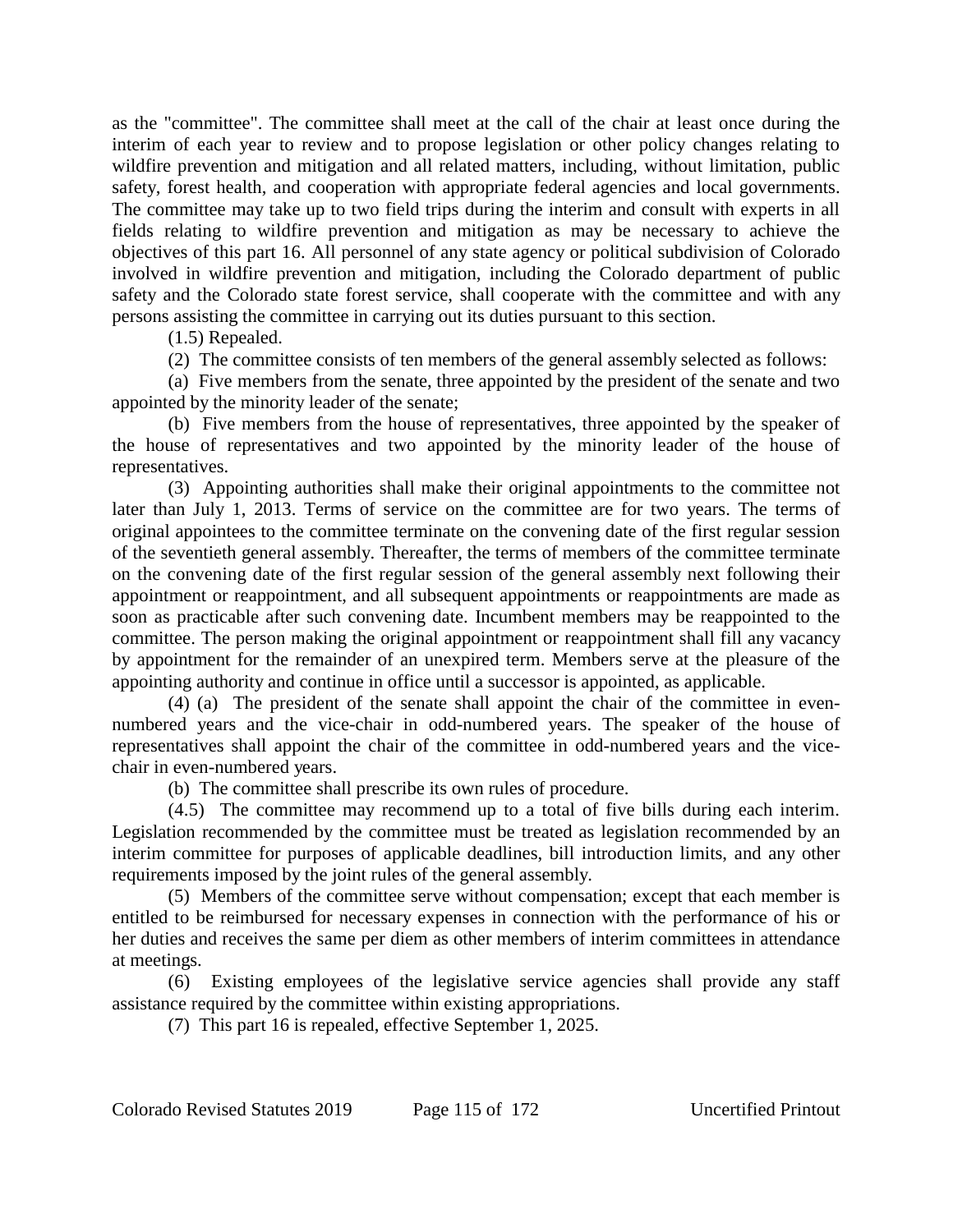**Source: L. 2013:** Entire part added, (SB 13-082), ch. 386, p. 2254, § 1, effective June 5. **L. 2014:** (1.5) added, (SB 14-164), ch. 176, p. 648, § 3, effective May 12. **L. 2016:** (1) and (4) amended and (1.5)(c) added, (SB 16-003), ch. 213, p. 823, § 3, effective June 6. **L. 2018:** (1.5) repealed, (4.5) added, and (7) amended, (SB 18-039), ch. 219, p. 1397, § 1, effective May 18.

**Editor's note:** Subsection  $(1.5)(c)(II)$  provided for the repeal of subsection  $(1.5)(c)$ , effective September 1, 2017. (See L. 2016, p. 823.)

# PART 17

## JOINT TECHNOLOGY COMMITTEE

**2-3-1701. Definitions.** As used in this part 17:

(1) "Committee" means the joint technology committee created in section 2-3-1702.

(1.3) "Cybersecurity" means a broad range of technologies, processes, and practices designed to protect networks, computers, programs, and data from attack, damage, or unauthorized access.

(1.7) "Data privacy" means the collection and dissemination of data, technology, and the public expectation of privacy. "Data privacy" also includes the way personally identifiable information or other sensitive information is collected, stored, used, and finally destroyed or deleted, in digital form or otherwise.

(2) (a) "Information technology" means information technology and computer-based equipment and related services designed for the storage, manipulation, and retrieval of data by electronic or mechanical means, or both. The term includes but is not limited to:

(I) Central processing units, servers for all functions, and equipment and systems supporting communications networks;

(II) All related services, including feasibility studies, systems design, software development, system testing, external off-site storage, and network services, whether provided by state employees or by others;

(III) The systems, programs, routines, and processes used to employ and control the capabilities of data processing hardware, including operating systems, compilers, assemblers, utilities, library routines, maintenance routines, applications, application testing capabilities, storage system software, hand-held device operating systems, and computer networking programs;

(IV) The application of electronic information processing hardware, software, or telecommunications to support state government business processes.

(b) "Information technology" does not mean post-implementation support, hardware lifecycle replacement, or routine maintenance.

(2.5) (a) "Information technology budget request" means a budget request from a state agency or state institution of higher education for the installation, development, or upgrade of information technology, including the purchase of services from the office of information technology on the condition that the use of such services is the most cost beneficial option or falls within the duties and responsibilities of the office of information technology or the office's chief information officer as described in sections 24-37.5-105 and 24-37.5-106, C.R.S. "Information technology budget request" does not include budget requests that are primarily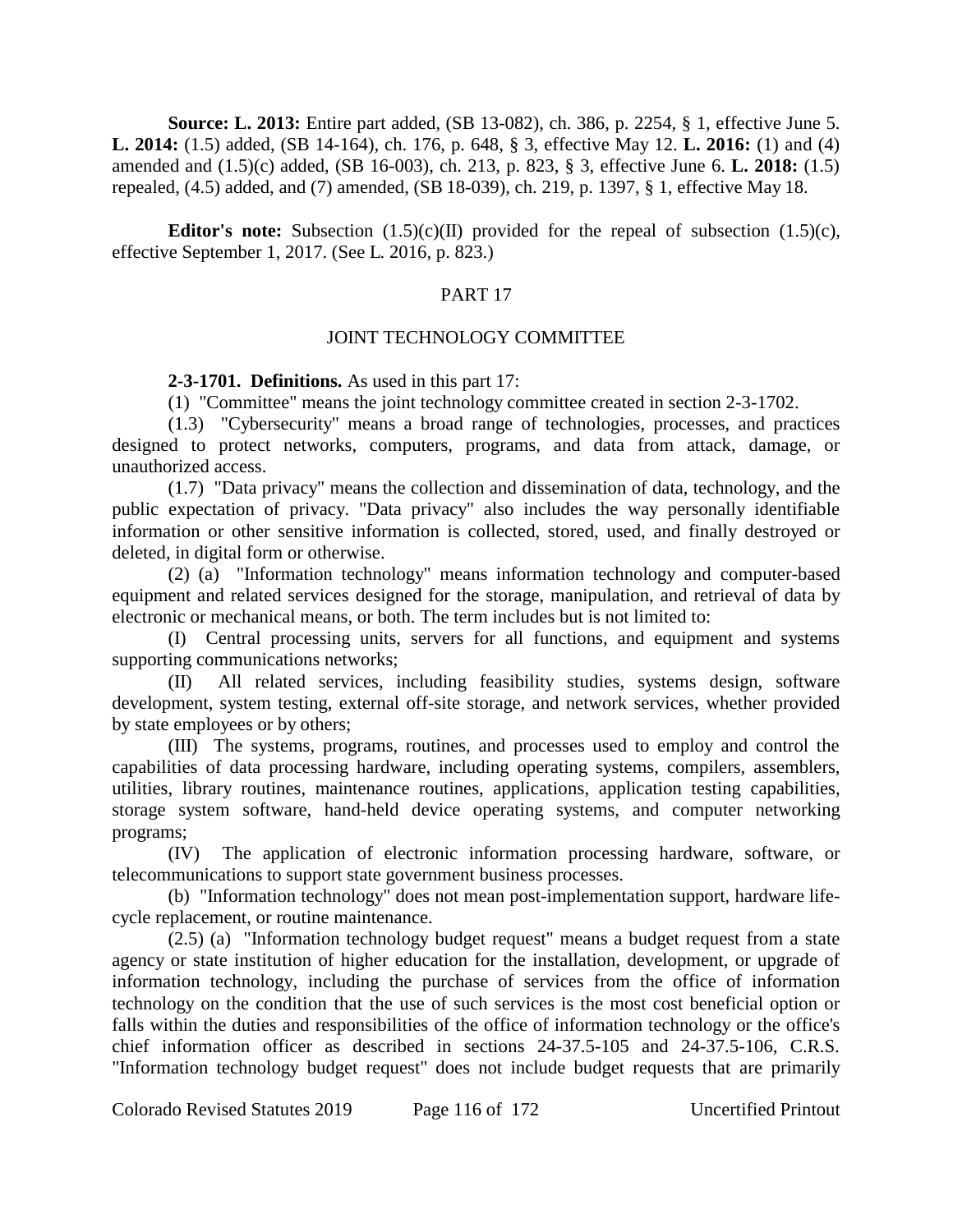operational in nature or a budget request where the majority of funding will be used to support or modify state staffing levels.

(b) For purposes of this subsection (2.5), "information technology" means information technology as defined in section 24-37.5-102 (2), C.R.S., the majority of the components of which have a useful life of at least five years; except that "information technology" does not include personal computer replacement or maintenance, unless such personal computer replacement or maintenance is a component of a larger computer system upgrade.

(3) "Office of information technology" means the office of information technology created in section 24-37.5-103, C.R.S.

(4) "Oversee" means reviews of major information technology projects as defined in section 24-37.5-102 (2.6), reviews of the office's budget requests for information technology projects, and ensuring that information technology projects follow best practice standards as established by the office of information technology. "Oversee" does not include interference with the office's general responsibilities set forth in this article 3.

(5) "State agency" means all of the departments, divisions, commissions, boards, bureaus, and institutions in the executive branch of the state government. "State agency" does not include the legislative or judicial department, the department of law, the department of state, the department of the treasury, or state-supported institutions of higher education, including the Auraria higher education center established in article 70 of title 23, C.R.S.

**Source: L. 2013:** Entire part added, (HB 13-1079), ch. 246, p. 1187, § 1, effective May 18. **L. 2014:** (2.5) added and (2.5)(b) amended, (HB 14-1395), ch. 309, pp. 1304, 1309, §§ 1, 9, effective May 31. **L. 2017:** (1.3) and (1.7) added and (4) amended, (SB 17-304), ch. 252, p. 1054, § 1, effective August 9.

**2-3-1702. Joint technology committee established.** (1) There is hereby established a joint committee of the senate and house of representatives known as the joint technology committee, consisting of three members of the house of representatives, two of whom are appointed by the speaker of the house of representatives and one of whom is appointed by the minority leader of the house of representatives, and three members of the senate, two of whom are appointed by the president of the senate and one of whom is appointed by the minority leader of the senate. The members of the committee should have experience in information technology, business analysis, or business process. The committee functions during the legislative sessions and during the interim between sessions.

(2) To expedite the work of the committee, appointees may be designated after the general election and prior to the convening of the general assembly at which such committee is to serve, whether such appointees are members of the then-current general assembly or members-elect of the next general assembly, or both; and such appointees have all the powers and duties and are entitled to the same compensation and expense allowance as members duly appointed under the provisions of subsection (1) of this section.

(3) The committee shall elect a chair and a vice-chair, one from the senate membership of the committee and one from the house membership of the committee. The chair so elected shall serve as chair for the first regular session of the general assembly at which the committee is to serve, and as vice-chair for the second regular session; the vice-chair so elected shall serve as chair for the second regular session of said general assembly.

Colorado Revised Statutes 2019 Page 117 of 172 Uncertified Printout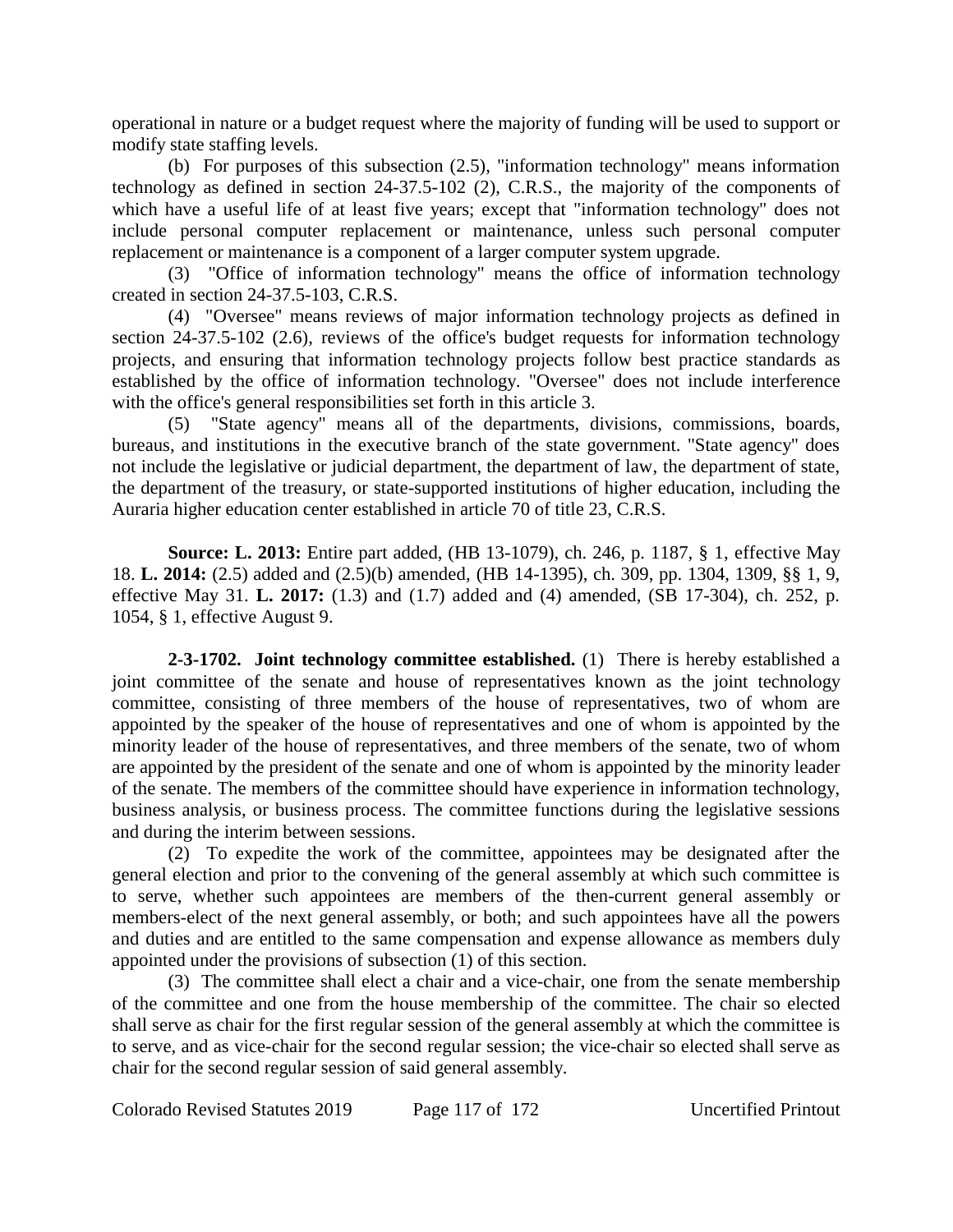**Source: L. 2013:** Entire part added, (HB 13-1079), ch. 246, p. 1188, § 1, effective May 18.

**2-3-1703. Organization, procedures, and meetings.** The committee may prescribe its own rules of procedure and shall meet at least once each year in order to review the governor's budget submissions for information technology, and shall meet as often as necessary to perform its functions.

**Source: L. 2013:** Entire part added, (HB 13-1079), ch. 246, p. 1189, § 1, effective May 18.

**2-3-1704. Powers and duties of the joint technology committee.** (1) The committee oversees the office of information technology, including but not limited to:

(a) A review of the state of information technology;

(b) Any general information technology needs;

(c) Any anticipated short-term or long-term changes for information technology;

(d) The office of information technology's responsibilities related to the statewide communications and information infrastructure as set forth in section 24-37.5-108, C.R.S.; and

(e) The office of information technology's responsibilities related to the geographic information system as set forth in section 24-37.5-111, C.R.S.

(2) The committee oversees the chief information security officer and his or her duties as established in part 4 of article 37.5 of title 24, C.R.S.

(3) The committee oversees any telecommunications coordination within state government that the chief information officer performs pursuant to part 5 of article 37.5 of title 24, C.R.S.

(4) The committee oversees the general government computer center established in part 6 of article 37.5 of title 24, C.R.S.

(5) The committee may review the actions of the statewide internet portal authority created in section 24-37.7-102, C.R.S.

(6) (a) The committee oversees a state agency regarding:

(I) Any information technology purchased or implemented that is not managed or approved through the office of information technology;

(II) Any information technology that a state agency purchased or implemented that does not follow the standards set by the office of information technology; and

(III) Any information technology that a state agency purchased or implemented that has the same function as information technology that the office of information technology has already created, purchased, or implemented.

(b) On or before November 1, 2013, and on November 1 of each year thereafter, all state agencies are encouraged to submit a written report to the committee regarding any of the instances described in paragraph (a) of this subsection (6).

(6.5) The committee may request information and presentations from state agencies regarding data privacy and cybersecurity within state agencies and may coordinate with the Colorado cybersecurity council created in section 24-33.5-1902. In addition, the committee may consider: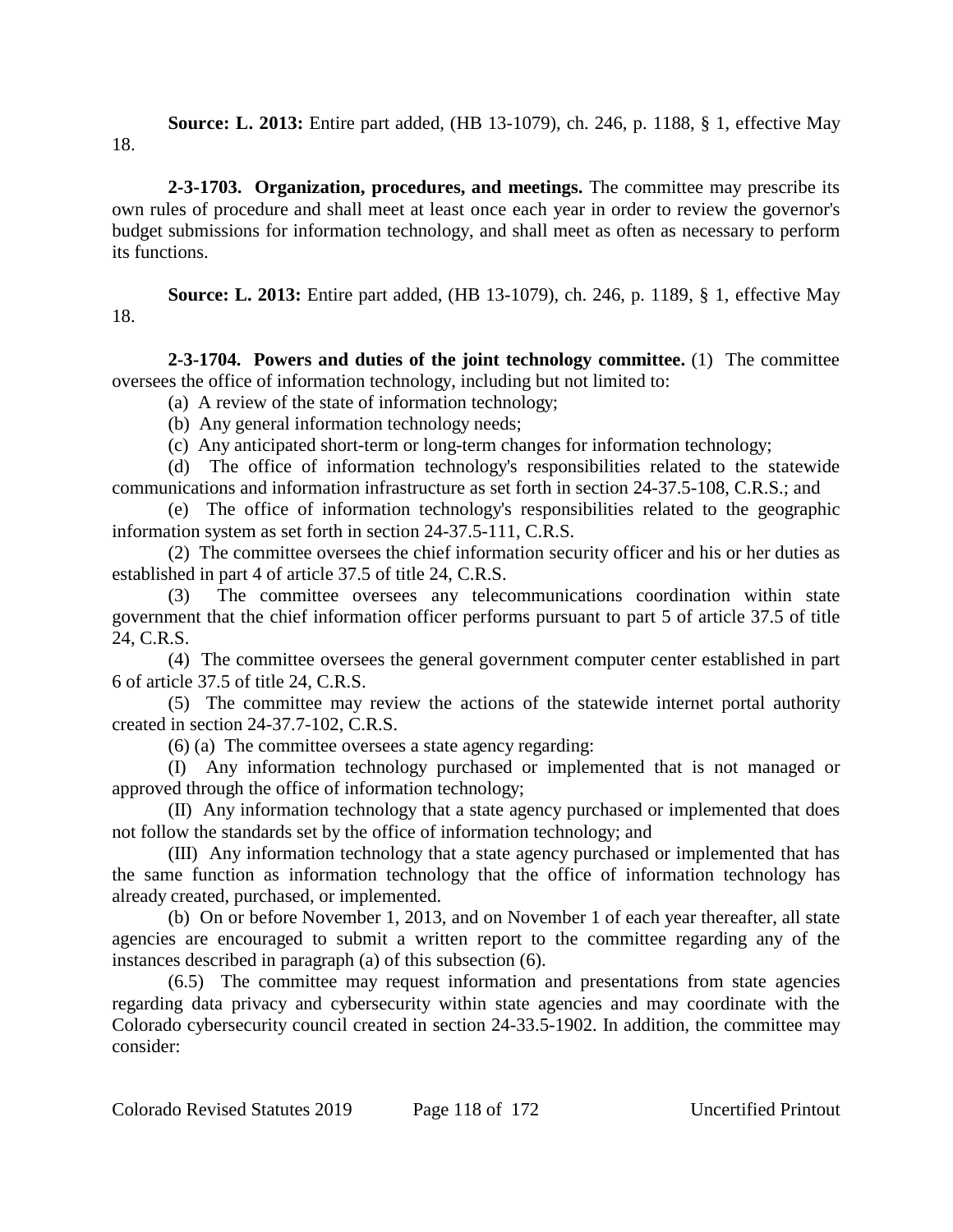(a) Whether state agencies are collecting or retaining data that exceeds what is necessary and appropriate for such agencies to perform their functions;

(b) Who has access to data, the extent of such access, and appropriate mechanisms to protect sensitive data; and

(c) Measures to protect data against unauthorized access, disclosure, use, modification, or destruction.

(7) On or before November 1, 2013, and on November 1 of each year thereafter, the judicial department, the department of law, the department of state, and the department of the treasury are encouraged to submit a written report to the committee that details all information technology that such department purchased or implemented.

(8) A copy of any legislative measure introduced during any legislative session, regular or special, commencing on or after January 1, 2014, and determined by the speaker of the house of representatives or by the president of the senate to be dealing with information technology, data privacy, or cybersecurity shall be reviewed by the committee. The committee may also request that any legislative measure introduced during a legislative session, regular or special, and determined by the committee to be dealing with information technology, data privacy, or cybersecurity be reviewed by the committee. The committee may make advisory recommendations about such legislative measures to the house of representatives, the senate, the joint budget committee, the capital development committee, or to any committee of reference, as appropriate, considering any such legislative measure.

(9) On or before the first day of the regular legislative session commencing on or after January 1, 2014, and on the first day of each regular legislative session thereafter, the joint technology committee shall submit a written report on the committee's findings and recommendations based on the committee's oversight pursuant to subsections (1) to (8) of this section to the joint budget committee. Such report may include:

(a) Legislation recommended by the committee that addresses any of the committee's findings and recommendations based on the committee's oversight pursuant to subsections (1) to (8) of this section. Any such legislation is exempt from the five-bill limitation specified in rule 24 of the joint rules of the senate and the house of representatives; and

(b) A report on the status of any information technology budget request that was previously approved for phasing in or for incremental implementation over a period exceeding one year.

(10) Upon request, a state agency and the judicial department, the department of law, the department of state, and the department of the treasury shall make available to the committee such data, reports, or information as are necessary for the performance of the committee's duties. If the committee requests such data, reports, or information, the state agency or judicial department, the department of law, the department of state, or the department of the treasury shall provide the requested information no later than November 1 of the calendar year in which the request is made.

(11) (a) The committee shall study all information technology budget requests pursuant to rule 45 of the joint rules of the senate and the house of representatives, made by all state agencies and state institutions of higher education. For purposes of institutions of higher education, the committee shall only review state-funded information technology budget requests. The committee shall make determinations of the priority to be accorded to such information technology budget requests based upon information made available to the committee from any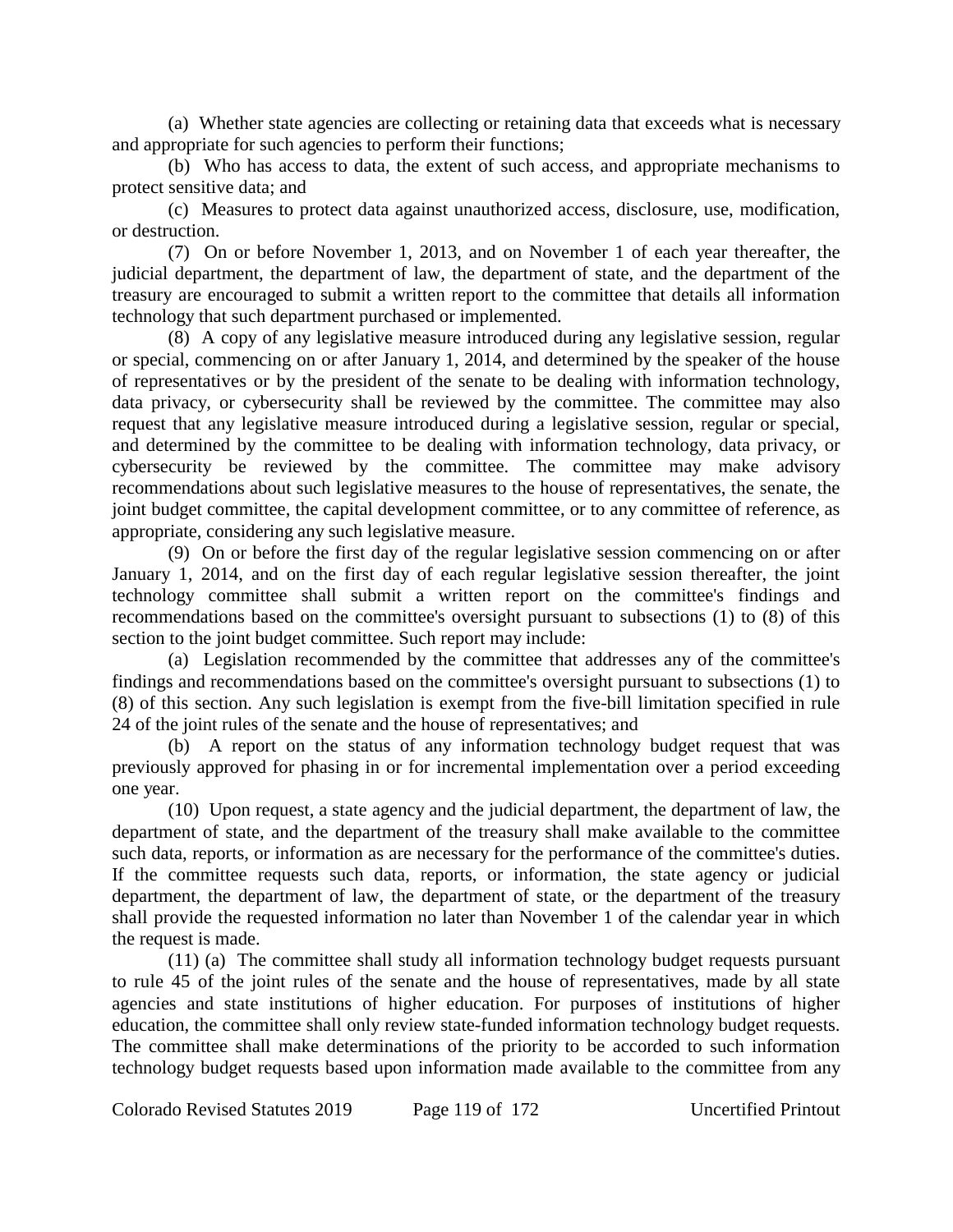sources with respect to estimates of revenues available in a fiscal year for information technology budget requests. The committee shall make written reports setting forth its recommendations, prioritization, findings, and comments as to each information technology budget request reviewed pursuant to rule 45 of the joint rules of the senate and the house of representatives, including recommendations regarding the appropriate amount of an information technology budget request, and shall submit such written reports to the joint budget committee for supplemental information technology budget requests no later than January 15 of each year, and for new or amended information technology budget requests for the upcoming fiscal year no later than February 15 of each year.

(b) The joint budget committee may seek the committee's review of any operating budget request for information technology.

(c) The committee shall hold such hearings as may be necessary to study all information technology budget requests pursuant to rule 45 of the joint rules of the senate and the house of representatives made by all state agencies and state institutions of higher education.

(d) The legislative council staff shall assist and advise the committee by reviewing and summarizing the information technology budget requests made by all state agencies and state institutions of higher education.

(e) The committee has the duty to forecast the state's requirements for future information technology budget requests as may be necessary or desirable for adequate presentation of the planning and implementation of such projects.

**Source: L. 2013:** Entire part added, (HB 13-1079), ch. 246, p. 1189, § 1, effective May 18. **L. 2014:** (9), (11)(a), and (11)(c) amended and (11) added, (HB 14-1395), ch. 309, pp. 1305, 1309, §§ 2, 10, effective May 31. **L. 2017:** (6.5) added and (8) amended, (SB 17-304), ch. 252, p. 1054, § 2, effective August 9.

**2-3-1705. Staff assistance.** The legislative council staff and the office of legislative legal services shall assist the joint technology committee in carrying out its duties.

**Source: L. 2013:** Entire part added, (HB 13-1079), ch. 246, p. 1191, § 1, effective May 18.

## **2-3-1706. Repeal of part. (Repealed)**

**Source: L. 2013:** Entire part added, (HB 13-1079), ch. 246, p. 1191, § 1, effective May 18. **L. 2017:** Entire section repealed, (SB 17-304), ch. 252, p. 1055, § 3, effective August 9.

## **STATUTES - CONSTRUCTION AND REVISION**

## **ARTICLE 4**

#### Construction of Statutes

**Editor's note:** This article was numbered as article 1 of chapter 135, C.R.S. 1963. The substantive provisions of this article were repealed and reenacted in 1973, resulting in the

Colorado Revised Statutes 2019 Page 120 of 172 Uncertified Printout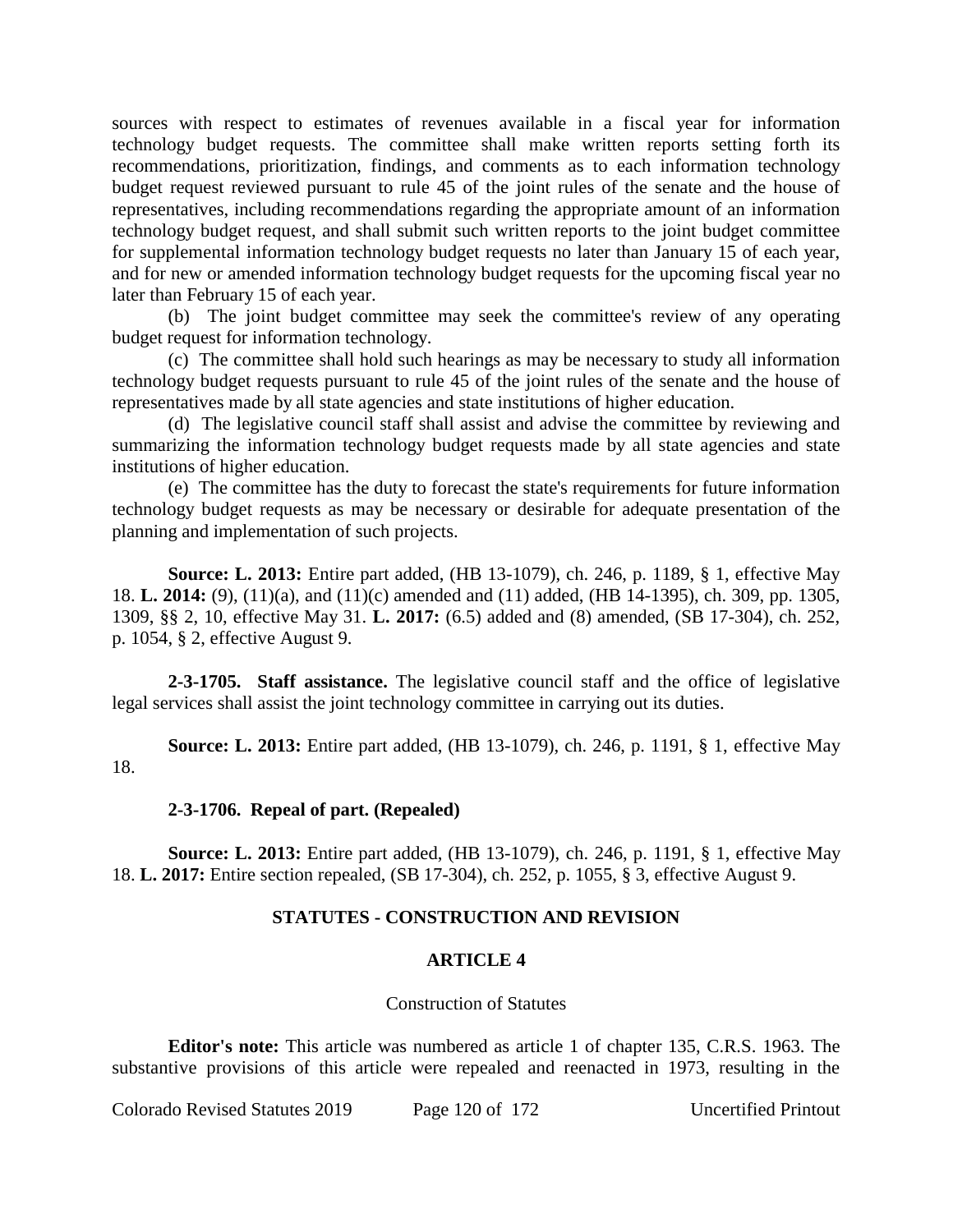addition, relocation, and elimination of sections as well as subject matter. For amendments to this article prior to 1973, consult the Colorado statutory research explanatory note beginning on page vii in the front of this volume.

**Law reviews:** For article, "Canons of Statutory Construction", see 46 Colo. Law. 23 (Feb. 2017).

## PART 1

#### CONSTRUCTION OF WORDS AND PHRASES

**2-4-101. Common and technical usage.** Words and phrases shall be read in context and construed according to the rules of grammar and common usage. Words and phrases that have acquired a technical or particular meaning, whether by legislative definition or otherwise, shall be construed accordingly.

**Source: L. 73:** R&RE, p. 1422, § 1. **C.R.S. 1963:** § 135-1-101.

**2-4-102. Singular and plural.** The singular includes the plural, and the plural includes the singular.

**Source: L. 73:** R&RE, p. 1422, § 1. **C.R.S. 1963:** § 135-1-102.

**2-4-103. Gender.** Every word importing the masculine gender only may extend to and be applied to females and things as well as males; every word importing the feminine gender only may extend to and be applied to males and things as well as females; and every word importing the neuter gender only may extend to and be applied to natural persons as well as things.

**Source: L. 73:** R&RE, p. 1422, § 1. **C.R.S. 1963:** § 135-1-103.

**2-4-104. Tense.** Words in the present tense include the future tense.

**Source: L. 73:** R&RE, p. 1422, § 1. **C.R.S. 1963:** § 135-1-104.

**2-4-105. Week.** The word "week" means any seven consecutive days.

**Source: L. 73:** R&RE, p. 1422, § 1. **C.R.S. 1963:** § 135-1-105.

**2-4-106. Month.** The word "month" means a calendar month.

**Source: L. 73:** R&RE, p. 1423, § 1. **C.R.S. 1963:** § 135-1-106.

**2-4-107. Year.** The word "year" means a calendar year.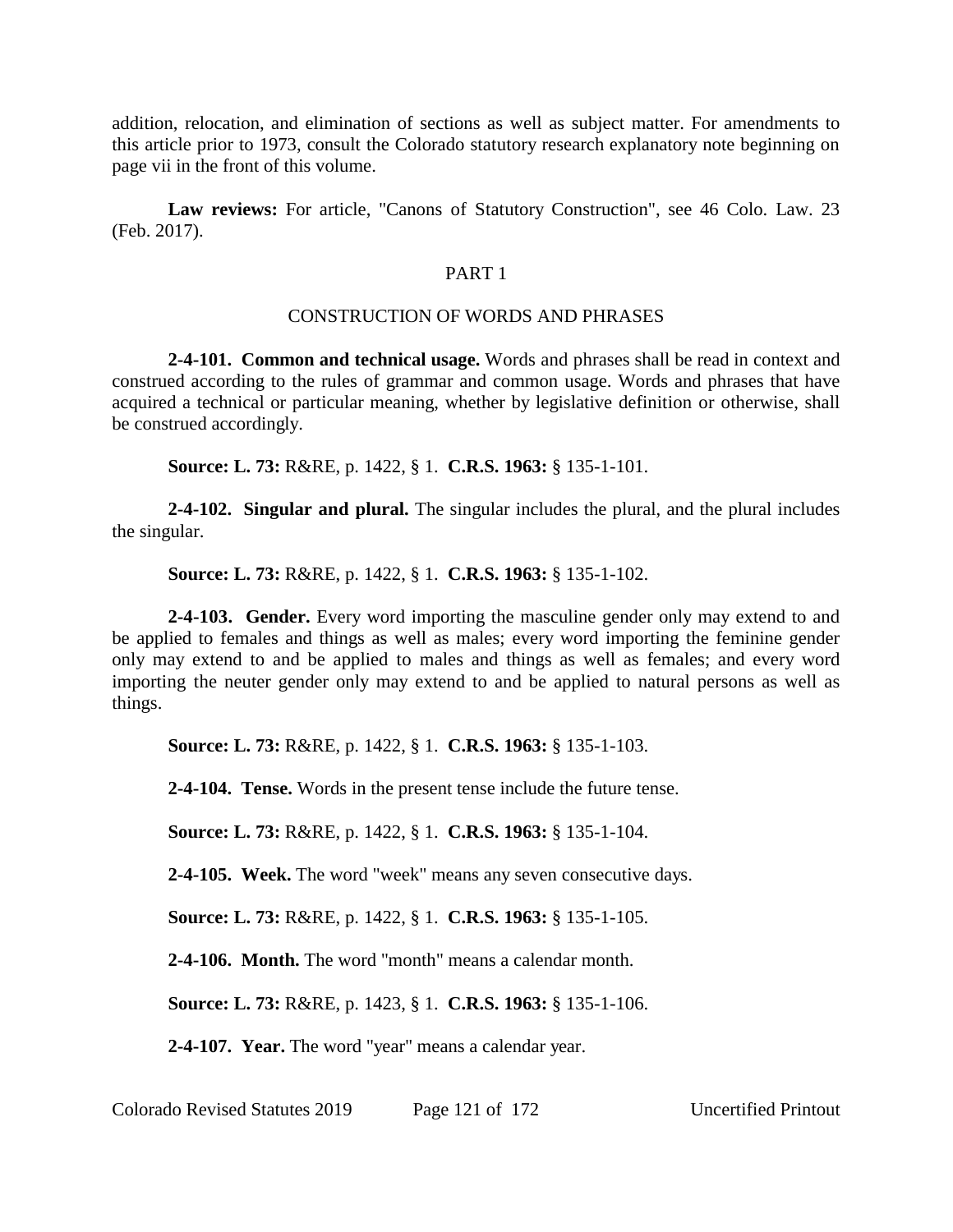**Source: L. 73:** R&RE, p. 1423, § 1. **C.R.S. 1963:** § 135-1-107.

**2-4-108. Computation of time.** (1) In computing a period of days, the first day is excluded and the last day is included.

(2) If the last day of any period is a Saturday, Sunday, or legal holiday, the period is extended to include the next day which is not a Saturday, Sunday, or legal holiday.

(3) If a number of months is to be computed by counting the months from a particular day, the period ends on the same numerical day in the concluding month as the day of the month from which the computation is begun, unless there are not that many days in the concluding month, in which case the period ends on the last day of that month.

**Source: L. 73:** R&RE, p. 1423, § 1. **C.R.S. 1963:** § 135-1-108.

**Cross references:** For provisions governing publication of legal notices and advertisements and the computation of time therefor, see part 1 of article 70 of title 24; for computation of time under the "Uniform Election Code of 1992", articles 1 to 13 of title 1, see § 1-1-106.

**2-4-109. Standard time - daylight saving time.** (1) The standard time within the state, except as provided in subsection (2) of this section, is that which is now known and designated by act of congress as "United States Mountain Standard Time".

(2) From two o'clock antemeridian on the second Sunday of March, until two o'clock antemeridian on the first Sunday of November, or such other times and days as may, from time to time, be designated by act of congress, the standard time in this state so established shall be one hour in advance of the standard time now known as "United States Mountain Standard Time".

(3) In all laws, statutes, orders, decrees, rules, and regulations relating to the time of performance of any act by any officer or department of this state, or of any county, city and county, city, town, district, or other political subdivision thereof, or relating to the time in which any rights shall accrue or determine, or within which any act shall or shall not be performed by any person subject to the jurisdiction of the state, and in all the public schools and in all other institutions of this state, or of any county, city and county, city, town, or district thereof, and in all contracts or choses in action made or to be performed in this state, the time shall be as set forth in this section and it shall be so understood and intended.

**Source: L. 73:** R&RE, p. 1423, § 1. **C.R.S. 1963:** § 135-1-109. **L. 87:** (2) amended, p. 1574, § 2, effective July 10. **L. 2007:** (2) amended, p. 2018, § 4, effective June 1.

**2-4-110. Joint authority.** A grant of authority to three or more persons as a public body confers the authority upon a majority of the number of members fixed by statute.

**Source: L. 73:** R&RE, p. 1423, § 1. **C.R.S. 1963:** § 135-1-110.

**2-4-111. Quorum.** A quorum of a public body is a majority of the number of members fixed by statute.

Colorado Revised Statutes 2019 Page 122 of 172 Uncertified Printout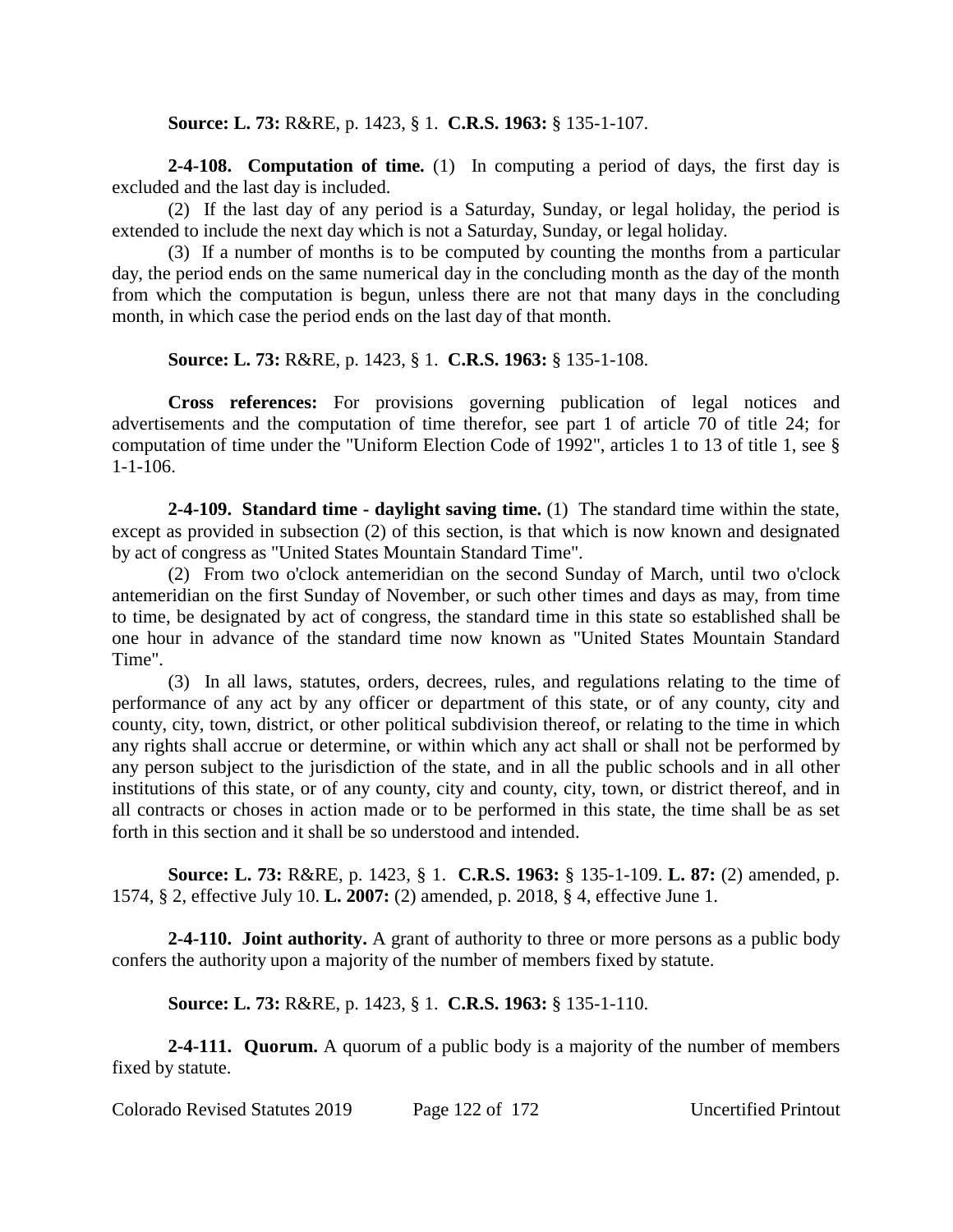**Source: L. 73:** R&RE, p. 1423, § 1. **C.R.S. 1963:** § 135-1-111.

**2-4-112. Conflict in the expression of numbers.** If there is a conflict between figures and words in expressing a number, the words govern.

**Source: L. 73:** R&RE, p. 1423, § 1. **C.R.S. 1963:** § 135-1-112.

**2-4-113. Use of "to" in reference to several sections.** Wherever in the statutes of this state a reference is made to several sections and the section numbers given in the reference are connected by the word "to", the reference includes both sections whose numbers are given and all intervening sections.

**Source: L. 75:** Entire section added, p. 205, § 1, effective July 16.

**2-4-114. Introductory portion.** The portion of any section, subsection, paragraph, or subparagraph which precedes a list of examples, requirements, conditions, or other items may be referred to and cited as the "introductory portion" to the section, subsection, paragraph, or subparagraph.

**Source: L. 75:** Entire section added, p. 205, § 1, effective July 16.

# PART 2

# CONSTRUCTION OF STATUTES

**Cross references:** For editorial matters from which no implication or presumption of a legislative construction is to be drawn, see § 2-5-113 (4).

**2-4-201. Intentions in the enactment of statutes.** (1) In enacting a statute, it is presumed that:

(a) Compliance with the constitutions of the state of Colorado and the United States is intended;

- (b) The entire statute is intended to be effective;
- (c) A just and reasonable result is intended;
- (d) A result feasible of execution is intended;
- (e) Public interest is favored over any private interest.

**Source: L. 73:** R&RE, p. 1423, § 1. **C.R.S. 1963:** § 135-1-201.

**2-4-202. Statutes presumed prospective.** A statute is presumed to be prospective in its operation.

**Source: L. 73:** R&RE, p. 1424, § 1. **C.R.S. 1963:** § 135-1-202.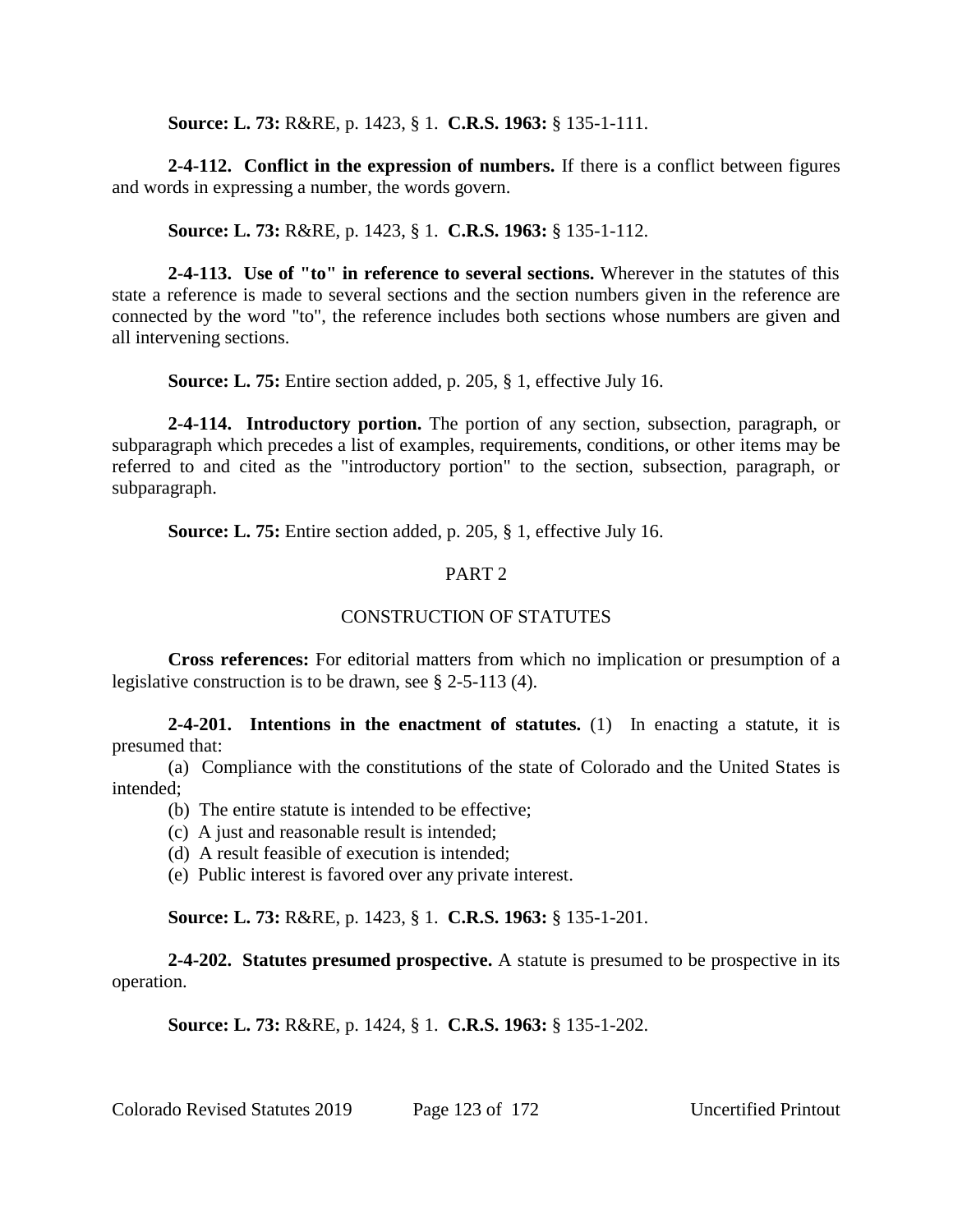**2-4-203. Ambiguous statutes - aids in construction.** (1) If a statute is ambiguous, the court, in determining the intention of the general assembly, may consider among other matters:

- (a) The object sought to be attained;
- (b) The circumstances under which the statute was enacted;
- (c) The legislative history, if any;

(d) The common law or former statutory provisions, including laws upon the same or similar subjects;

- (e) The consequences of a particular construction;
- (f) The administrative construction of the statute;
- (g) The legislative declaration or purpose.

**Source: L. 73:** R&RE, p. 1424, § 1. **C.R.S. 1963:** § 135-1-203.

**2-4-204. Severability of statutory provisions.** If any provision of a statute is found by a court of competent jurisdiction to be unconstitutional, the remaining provisions of the statute are valid, unless it appears to the court that the valid provisions of the statute are so essentially and inseparably connected with, and so dependent upon, the void provision that it cannot be presumed the legislature would have enacted the valid provisions without the void one; or unless the court determines that the valid provisions, standing alone, are incomplete and are incapable of being executed in accordance with the legislative intent.

**Source: L. 73:** R&RE, p. 1424, § 1. **C.R.S. 1963:** § 135-1-204.

**2-4-205. Special or local provision prevails over general.** If a general provision conflicts with a special or local provision, it shall be construed, if possible, so that effect is given to both. If the conflict between the provisions is irreconcilable, the special or local provision prevails as an exception to the general provision, unless the general provision is the later adoption and the manifest intent is that the general provision prevail.

**Source: L. 73:** R&RE, p. 1424, § 1. **C.R.S. 1963:** § 135-1-205.

**2-4-206. Irreconcilable statutes passed at the same or different sessions.** If statutes enacted at the same or different sessions of the general assembly are irreconcilable, the statute prevails which is latest in its effective date. If the irreconcilable statutes have the same effective date, the statute prevails which is latest in its date of passage.

**Source: L. 73:** R&RE, p. 1424, § 1. **C.R.S. 1963:** § 135-1-206.

**Cross references:** For harmonization of amendments to the same statute, see § 2-4-301.

**2-4-207. Original controls over subsequent printing.** If the language of the official copy of a statute conflicts with the language of any subsequent printing or reprinting of the statute, the language of the official copy prevails.

**Source: L. 73:** R&RE, p. 1424, § 1. **C.R.S. 1963:** § 135-1-207.

Colorado Revised Statutes 2019 Page 124 of 172 Uncertified Printout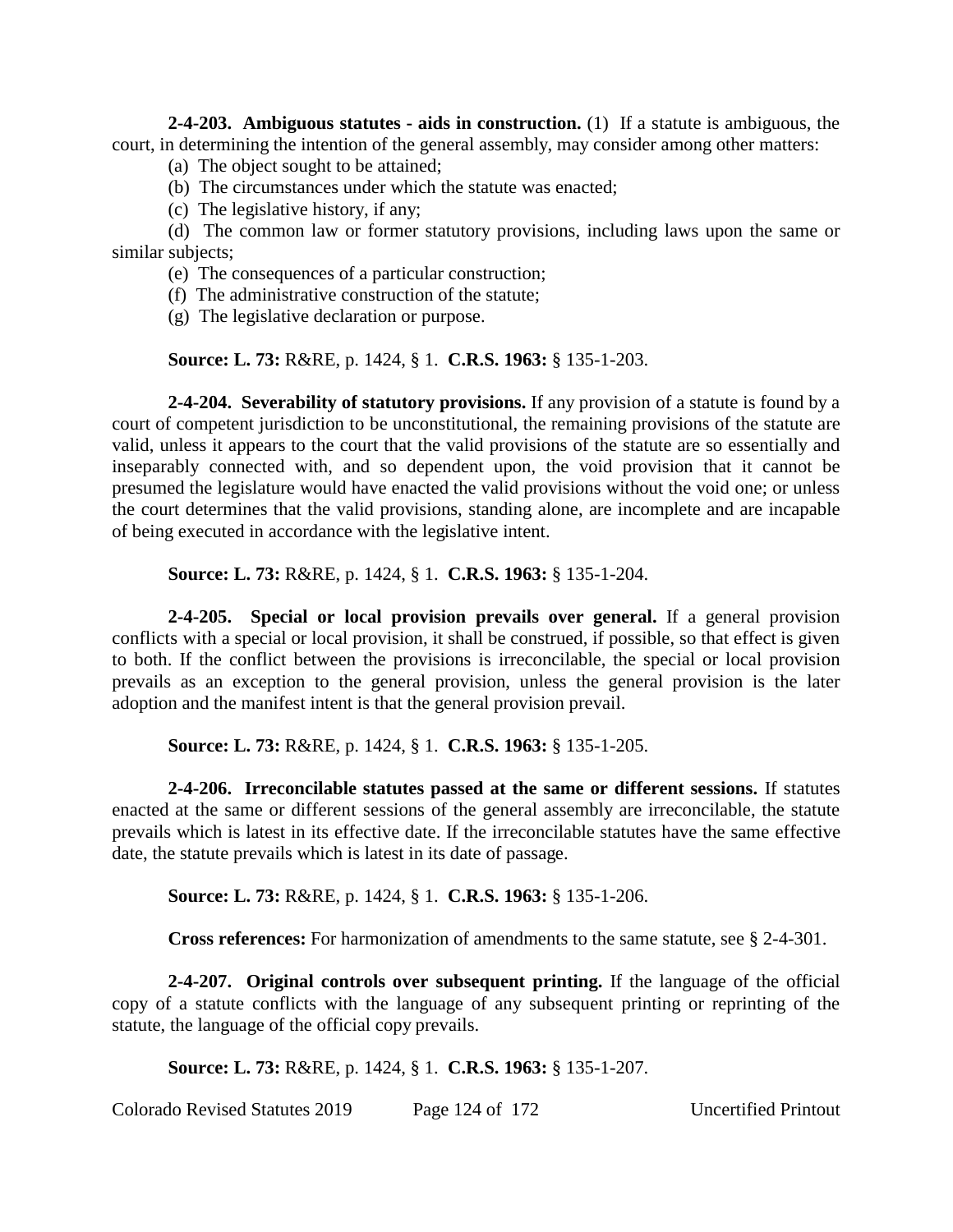**2-4-208. Continuation of prior law.** A statute which is reenacted, revised, or amended is intended to be a continuation of the prior statute and not a new enactment, insofar as it is the same as the prior statute.

**Source: L. 73:** R&RE, p. 1424, § 1. **C.R.S. 1963:** § 135-1-208.

**2-4-209. Statutory references.** A reference to any portion of a statute applies to all reenactments, revisions, or amendments thereof.

**Source: L. 73:** R&RE, p. 1424, § 1. **C.R.S. 1963:** § 135-1-209.

**2-4-210. References in a series. (Repealed)**

**Source: L. 73:** R&RE, p. 1425, § 1. **C.R.S. 1963:** § 135-1-210. **L. 93:** Entire section repealed, p. 1771, § 20, effective June 6.

**2-4-211. Common law of England.** The common law of England so far as the same is applicable and of a general nature, and all acts and statutes of the British parliament, made in aid of or to supply the defects of the common law prior to the fourth year of James the First, excepting the second section of the sixth chapter of forty-third Elizabeth, the eighth chapter of thirteenth Elizabeth, and the ninth chapter of thirty-seventh Henry the Eighth, and which are of a general nature, and not local to that kingdom, shall be the rule of decision, and shall be considered as of full force until repealed by legislative authority.

**Source: L. 73:** R&RE, p. 1425, § 1. **C.R.S. 1963:** § 135-1-211.

**2-4-212. Liberal construction.** All general provisions, terms, phrases, and expressions, used in any statute, shall be liberally construed, in order that the true intent and meaning of the general assembly may be fully carried out.

**Source: L. 73:** R&RE, p. 1425, § 1. **C.R.S. 1963:** § 135-1-212.

**2-4-213. Form of enacting clause.** All acts of the general assembly of the state of Colorado shall be designated, known, and acknowledged in each such act of said state as follows: "Be it enacted by the General Assembly of the State of Colorado".

**Source: L. 73:** R&RE, p. 1425, § 1. **C.R.S. 1963:** § 135-1-213.

**2-4-214. Use of relative and qualifying words and phrases.** The general assembly hereby finds and declares that the rule of statutory construction expressed in the Colorado supreme court decision entitled *People v. McPherson*, 200 Colo. 429, 619 P.2d 38 (1980), which holds that "... relative and qualifying words and phrases, where no contrary intention appears, are construed to refer solely to the last antecedent with which they are closely connected . . ." has not been adopted by the general assembly and does not create any presumption of statutory intent.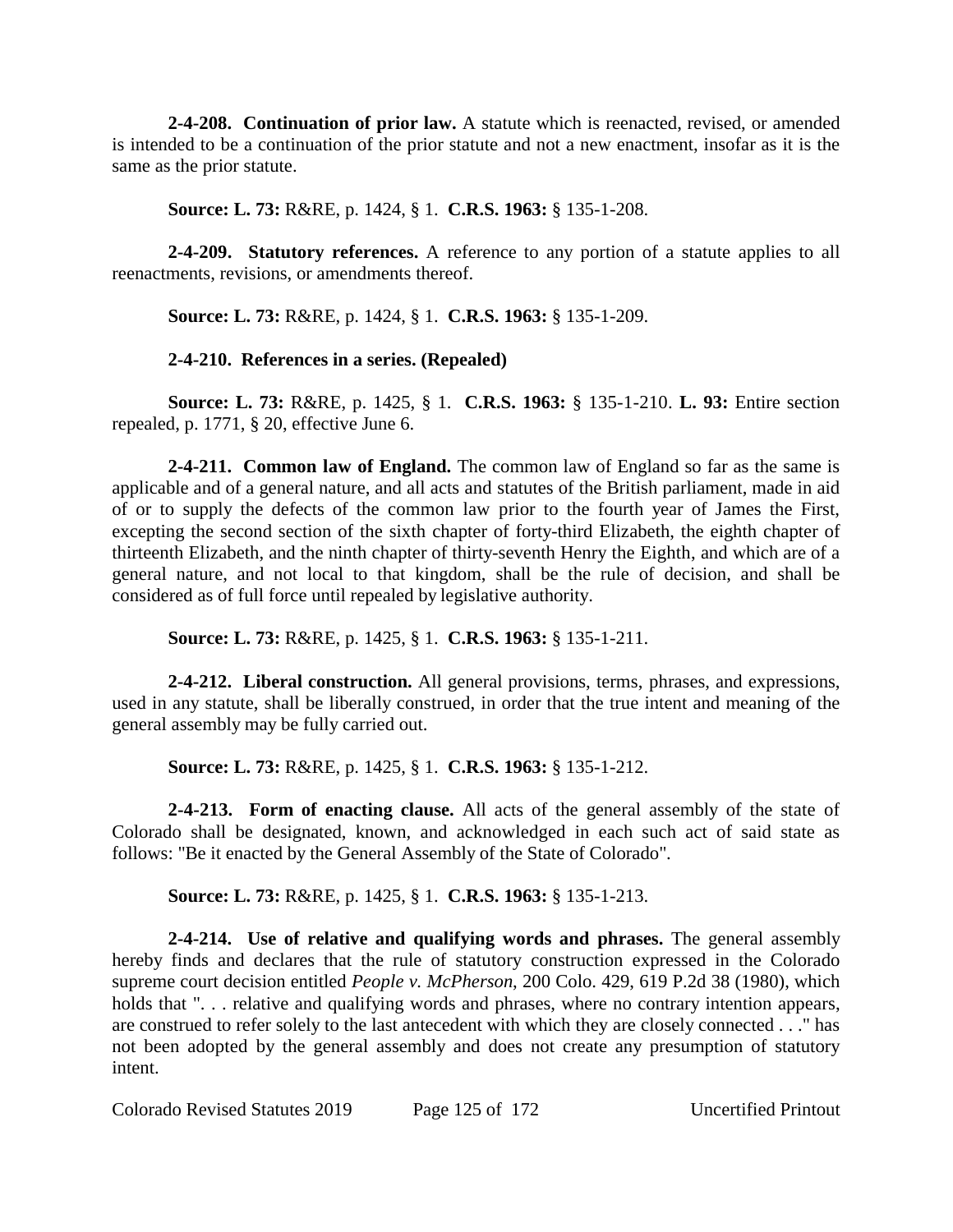**Source: L. 81:** Entire section added, p. 347, § 1, effective May 18.

**2-4-215. Each general assembly a separate entity - future general assemblies not bound by acts of previous general assemblies.** (1) The general assembly finds and declares, pursuant to the constitution of the state of Colorado, that each general assembly is a separate entity, and the acts of one general assembly are not binding on future general assemblies. Accordingly, no legislation passed by one general assembly requiring an appropriation shall bind future general assemblies.

(2) Furthermore, the general assembly finds and declares that when a statute provides for the proration of amounts in the event appropriations are insufficient, the general assembly has not committed itself to any particular level of funding, does not create any rights in the ultimate recipients of such funding or in any political subdivision or agency which administers such funds, and clearly intends that the level of funding under such a statute is in the full and complete discretion of the general assembly.

**Source: L. 85:** Entire section added, p. 289, § 1, effective June 11.

**2-4-216. Limitations on statutory programs.** (1) When the general assembly creates statutory programs which are not required by federal law and which offer and provide services or assistance or both to persons in this state, the general assembly gives rise to a reasonable expectation that such services or assistance or both will be provided by the state in a manner consistent with the statutes which created the programs. However, the general assembly does not commit itself or the taxpayers of the state to the provision of a particular level of funding for such programs and does not create rights in the ultimate recipient to a particular level of service or assistance or both. The general assembly intends that the level of funding, and thus the level of service or assistance or both, shall be in the full and complete discretion of the general assembly, consistent with the statute which created the program.

(2) In the statutes creating some of these programs, the general assembly expressly conditions any rights arising under such programs by the use of the words "within available appropriations" or "subject to available appropriations" or similar words of limitation. The purpose of the use of these words of limitation is to reaffirm the principles set forth in subsection (1) of this section.

(3) At the time such a program is created, the general assembly appropriates funds for its implementation, taking into account many factors, including but not limited to the availability of revenues, the importance of the program, and needs of recipients when balanced with the needs of recipients under other state programs. The amount of the initial appropriation indicates a program's priority in relation to other state programs. The general assembly reasonably expects that the priority of the program will be subject to annual changes which will be reflected in the modification of the annual appropriation for the program. If the general assembly desires a substantive change in the program, or to eliminate the program, that can be accomplished by amendment of the statutory law which created the program.

(4) It is the purpose of the general assembly, through the enactment of this section, to clarify that the rights, if any, created through the enactment of statutory programs are subject to substantial modification through the annual appropriation process, so long as the modification is consistent with the statute which created the program.

Colorado Revised Statutes 2019 Page 126 of 172 Uncertified Printout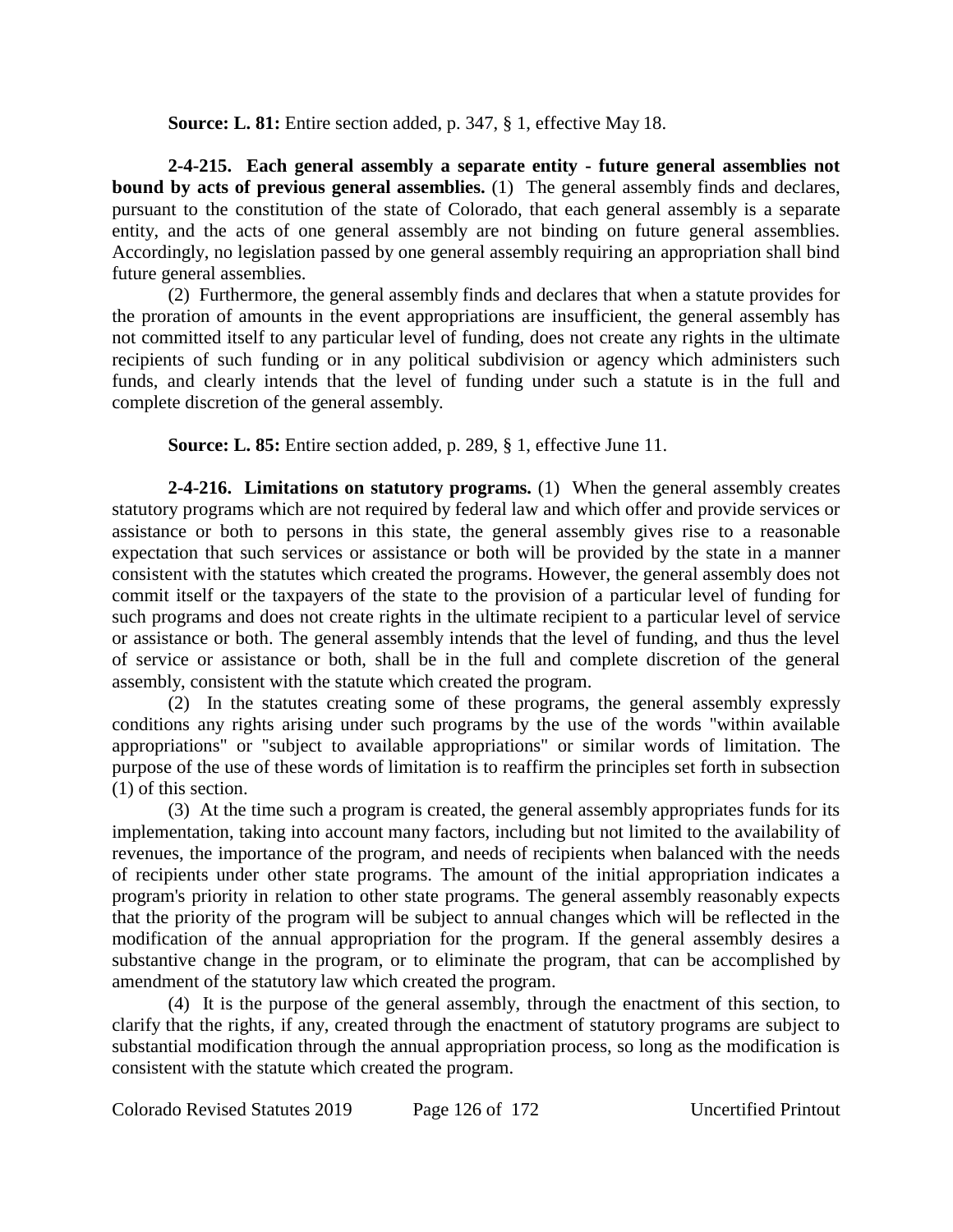**Source: L. 89:** Entire section added, p. 341, § 1, effective March 25.

# PART 3

## AMENDATORY STATUTES

**2-4-301. Multiple amendments to the same provision - one without reference to the other.** If amendments to the same statute are enacted at the same or different sessions of the general assembly and one amendment is without reference to another, the amendments are to be harmonized, if possible, so that effect may be given to each. If the amendments are irreconcilable, the amendment prevails which is latest in its effective date. If the irreconcilable statutes have the same effective date, the statute prevails which is latest in its date of passage.

**Source: L. 73:** R&RE, p. 1425, § 1. **C.R.S. 1963:** § 135-1-301.

**2-4-302. Repeal of a repealing statute.** The repeal of a repealing statute does not revive the statute originally repealed.

**Source: L. 73:** R&RE, p. 1425, § 1. **C.R.S. 1963:** § 135-1-302.

**2-4-303. Penalties and liabilities not released by repeal.** The repeal, revision, amendment, or consolidation of any statute or part of a statute or section or part of a section of any statute shall not have the effect to release, extinguish, alter, modify, or change in whole or in part any penalty, forfeiture, or liability, either civil or criminal, which shall have been incurred under such statute, unless the repealing, revising, amending, or consolidating act so expressly provides, and such statute or part of a statute or section or part of a section of a statute so repealed, amended, or revised shall be treated and held as still remaining in force for the purpose of sustaining any and all proper actions, suits, proceedings, and prosecutions, criminal as well as civil, for the enforcement of such penalty, forfeiture, or liability, as well as for the purpose of sustaining any judgment, decree, or order which can or may be rendered, entered, or made in such actions, suits, proceedings, or prosecutions imposing, inflicting, or declaring such penalty, forfeiture, or liability.

# **Source: L. 73:** R&RE, p. 1425, § 1. **C.R.S. 1963:** § 135-1-303.

# PART 4

## DEFINITIONS

**2-4-401. Definitions.** The following definitions apply to every statute, unless the context otherwise requires:

(1) "Behavioral health" refers to an individual's mental and emotional well-being and actions that affect an individual's overall wellness. Behavioral health problems and disorders include substance use disorders, serious psychological distress, suicide, and other mental health disorders. Problems ranging from unhealthy stress or subclinical conditions to diagnosable and

Colorado Revised Statutes 2019 Page 127 of 172 Uncertified Printout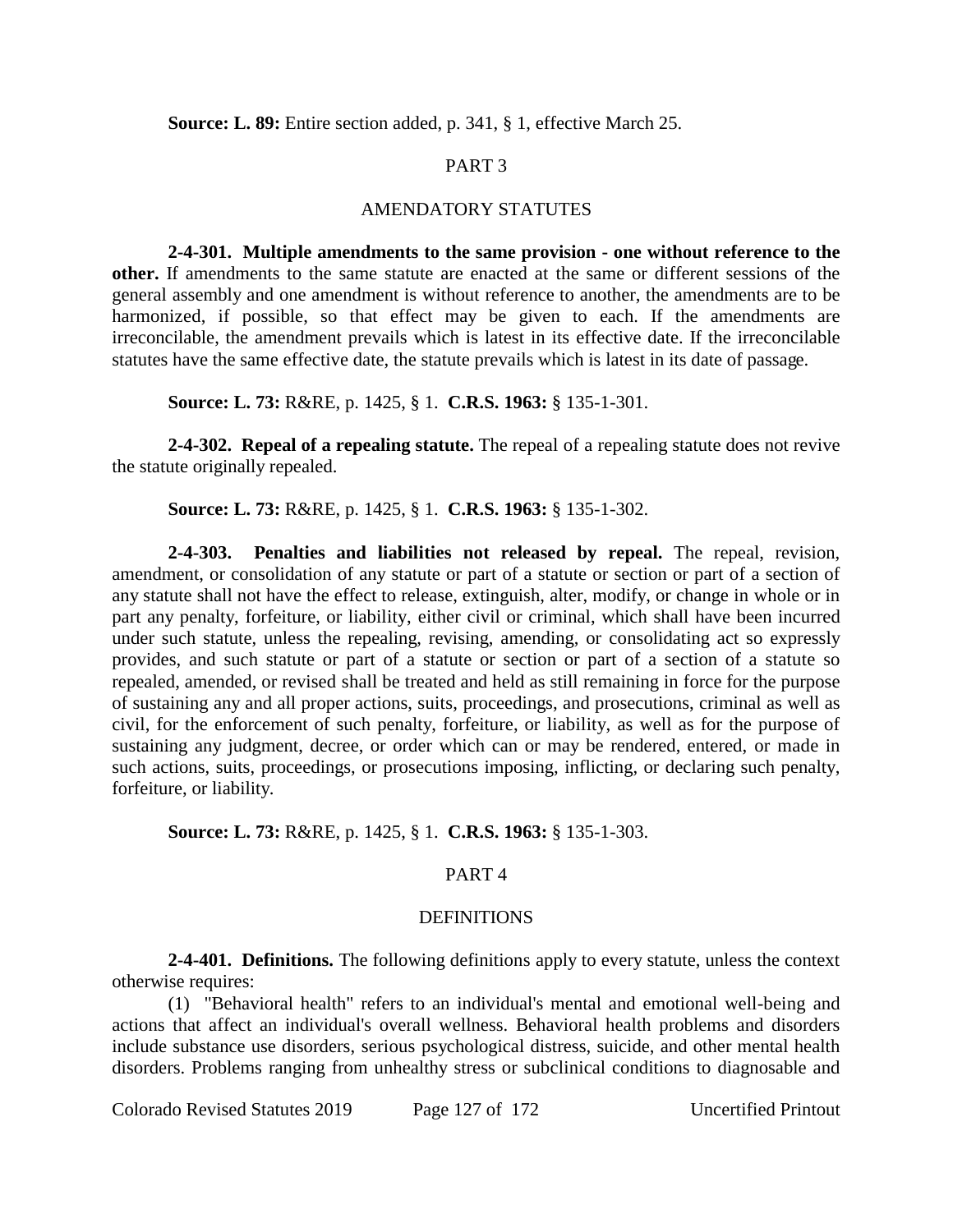treatable diseases are included in the term "behavioral health". The term "behavioral health" is also used to describe service systems that encompass prevention and promotion of emotional health, prevention and treatment services for mental health and substance use disorders, and recovery support.

(1.1) "Child" includes child by adoption.

(1.3) "Civil union" means a relationship established by two eligible persons pursuant to the requirements of article 15 of title 14, C.R.S., that entitles them to receive the benefits and protections and be subject to the responsibilities of spouses.

(1.4) "Civil union certificate" means a document that certifies that the persons named in the certificate have established a civil union in this state in compliance with the provisions of article 15 of title 14, C.R.S.

(1.5) "Contraceptive" or "contraception" means a medically acceptable drug, device, or procedure used to prevent pregnancy.

(2) "Court" means a court of record.

(2.5) Repealed.

(3) "Executor" includes administrator and "administrator" includes executor.

(3.5) "Felony" includes a drug felony described in article 18 of title 18, C.R.S.

(3.7) "Immediate family member" means a person who is related by blood, marriage, civil union, or adoption.

(4) "Issue", as applied to the descent of estate, includes all the lawful, lineal descendants of the ancestor.

(5) "Land", "lands", or "real estate" includes lands, tenements, and hereditaments, and all rights thereto and all interests therein.

(6) "Minor" means any person who has not attained the age of twenty-one years. No construction of this subsection (6) shall supersede the express language of any statute.

(6.5) (a) "Must" means that a person or thing is required to meet a condition for a consequence to apply. "Must" does not mean that a person has a duty.

(b) This subsection (6.5):

(I) Is not intended to alter the interpretation of a statute enacted before August 7, 2013; and

(II) Applies to statutes enacted on or after August 7, 2013, but only with regard to language that appears in small capital font in the session laws published pursuant to section 24- 70-223, C.R.S.

(6.7) "Misdemeanor" includes a drug misdemeanor described in article 18 of title 18, C.R.S.

(7) "Oath" includes affirmation, and "swear" includes affirm.

(7.5) "Partner in a civil union" or "party to a civil union" means a person who has entered into a civil union in accordance with the requirements of article 15 of title 14, C.R.S.

(8) "Person" means any individual, corporation, government or governmental subdivision or agency, business trust, estate, trust, limited liability company, partnership, association, or other legal entity.

(8.5) Repealed.

(9) "Personal representative" includes executor, administrator, conservator, or guardian.

(9.5) "Petty offense" includes a drug petty offense described in article 18 of title 18, C.R.S.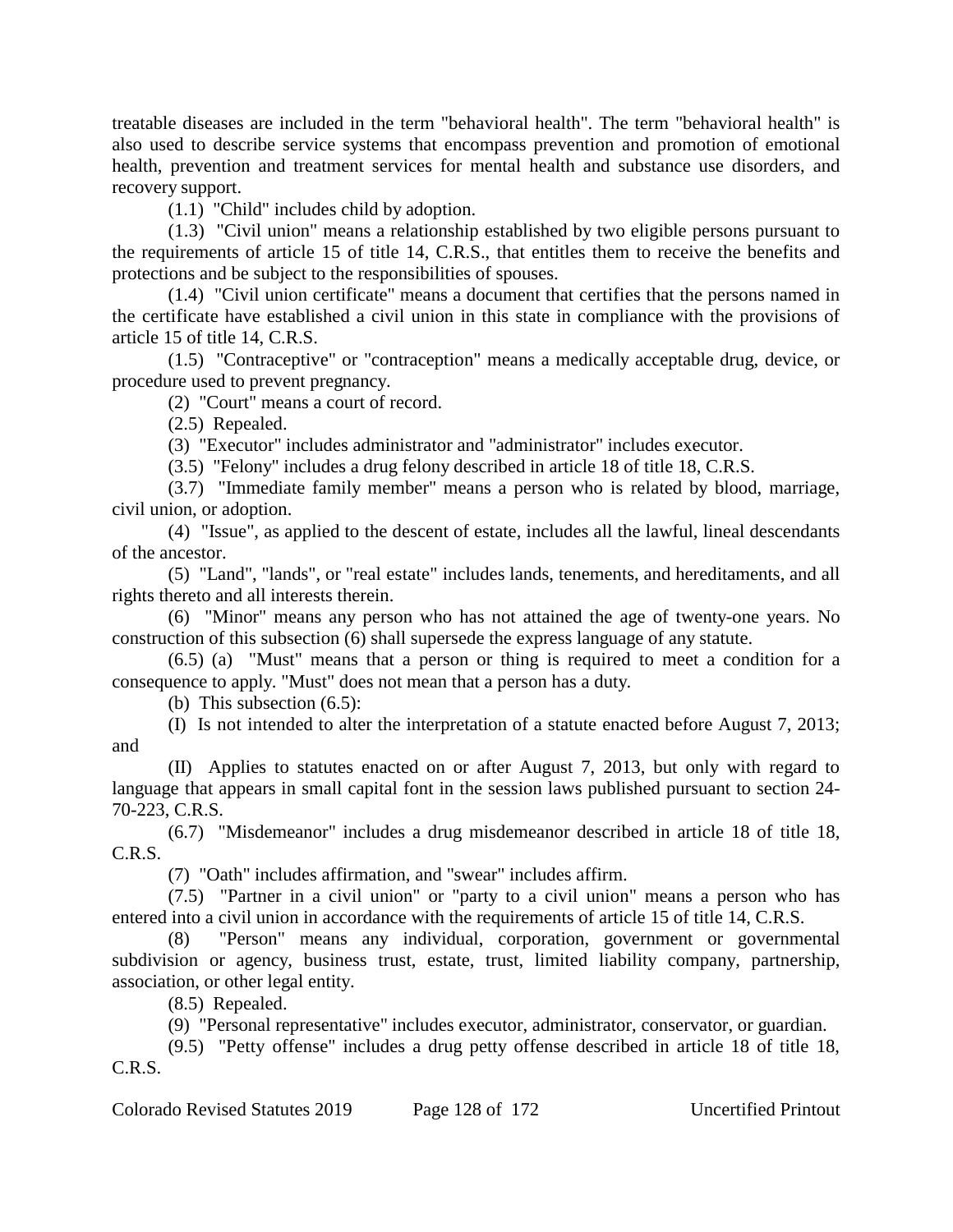(10) "Population" means that shown by the most recent regular or special federal census.

(11) "Property" means both real and personal property.

(12) "Registered mail" includes certified mail.

(13) "Rule" includes regulation.

(13.5) "Sexual orientation" means a person's orientation toward heterosexuality, homosexuality, bisexuality, or transgender status or another person's perception thereof.

(13.7) (a) "Shall" means that a person has a duty.

(b) This subsection (13.7):

(I) Is not intended to alter the interpretation of a statute enacted before August 7, 2013; and

(II) Applies to statutes enacted on or after August 7, 2013, but only with regard to language that appears in small capital font in the session laws published pursuant to section 24- 70-223, C.R.S.

(14) "State", when applied to a part of the United States, includes any state, district, commonwealth, territory, insular possession thereof, and any area subject to the legislative authority of the United States of America.

(15) "United States" includes all states, the District of Columbia, and the territories, commonwealths, and possessions of the United States.

(16) "Will" includes a codicil.

(17) "Written" or "in writing" includes any representation of words, letters, symbols, or figures; but this provision does not affect any law relating to signatures.

**Source: L. 73:** R&RE, p. 1426, § 1. **C.R.S. 1963:** § 135-1-401. **L. 80:** (2.5) added, p. 751, § 1. **L. 90:** (8) amended, p. 444, § 2, effective April 18. **L. 2008:** (13.5) added, p. 1598, § 9, effective May 29. **L. 2009:** (1.5) added, (SB 09-225), ch. 126, p. 546, § 1, effective August 5. **L. 2013:** (1.3), (1.4), (3.7), and (7.5) added, (SB 13-011), ch. 49, p. 157, § 5, effective May 1; (6.5) and (13.7) added, (HB 13-1029), ch. 8, p. 21, § 2, effective August 7; (3.5) added, (SB 13-250), ch. 333, p. 1942, § 65, effective October 1. **L. 2014:** (6.7) and (8.5) added, (SB 14-163), ch. 391, p. 1968, § 1, effective June 6. **L. 2015:** (8.5) repealed and (9.5) added, (SB 15-264), ch. 259, p. 940, § 3, effective August 5. **L. 2017:** (1) amended and (1.1) added, (SB 17-242), ch. 263, p. 1250, § 2, effective May 25.

**Editor's note:** Subsection (2.5) provided for the repeal of subsection (2.5), effective July 1, 1987. (See L. 80, p. 751.)

**Cross references:** (1) For other statutes having age qualifications that differ from that set out in the definition of "minor", see selection for jury service, § 13-71-105; liability for damages, § 13-21-107; contracts and agreements, article 22 of title 13; the "Colorado Probate Code", § 15-10-201 (32).

(2) For the legislative declaration contained in the 2008 act enacting subsection (13.5), see section 1 of chapter 341, Session Laws of Colorado 2008. For the legislative declaration in the 2013 act adding subsections (6.5) and (13.7), see section 1 of chapter 8, Session Laws of Colorado 2013. For the legislative declaration in SB 17-242, see section 1 of chapter 263, Session Laws of Colorado 2017.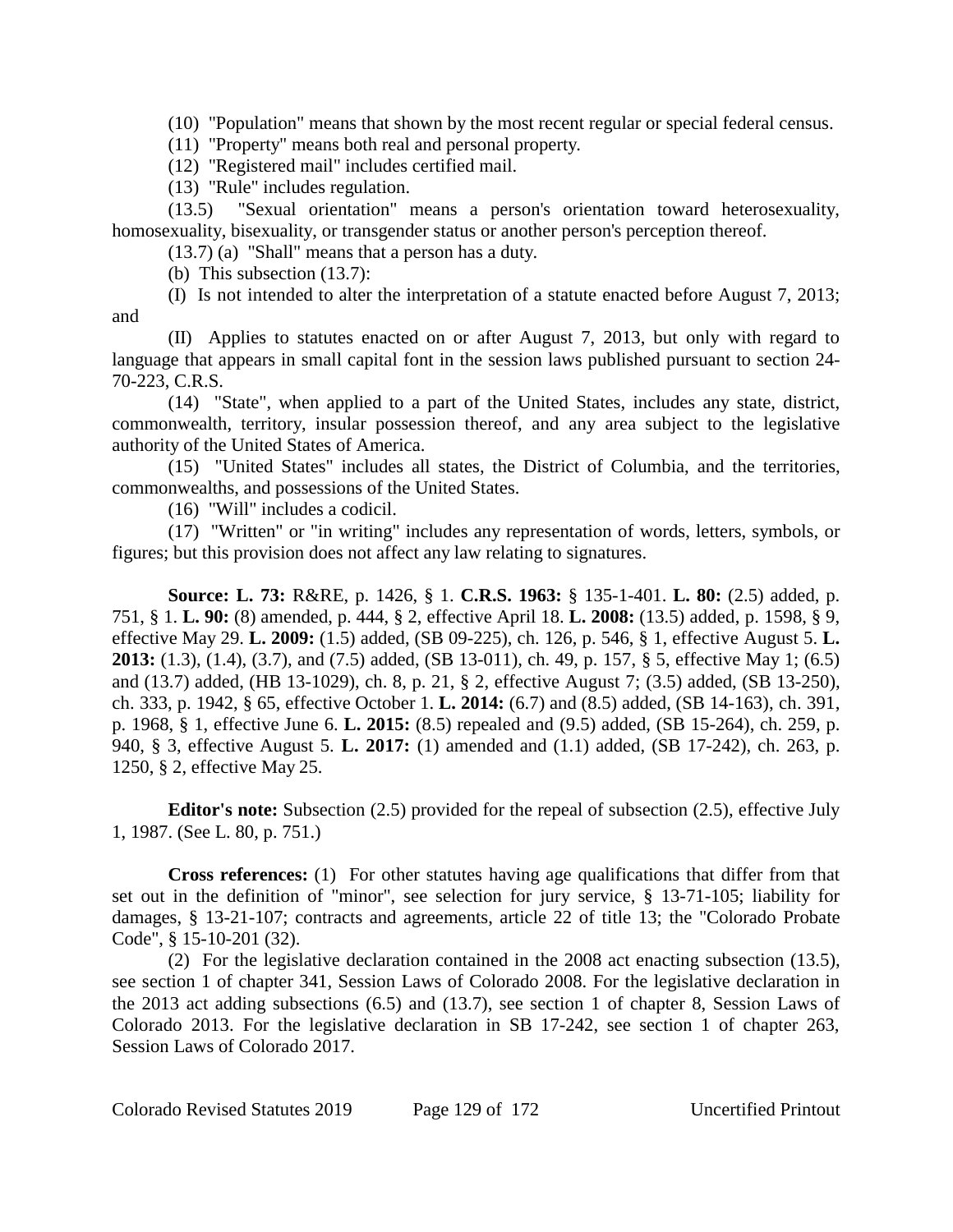**2-4-402. Colorado Revised Statutes.** Colorado Revised Statutes may be abbreviated and cited as "C.R.S.".

**Source: L. 73:** R&RE, p. 1426, § 1. **C.R.S. 1963:** § 135-1-402. **L. 83:** Entire section amended, p. 377, § 1, effective July 1.

#### **ARTICLE 5**

#### Colorado Revised Statutes

**Law reviews:** For article, "The Colorado Revised Statutes: A Glimpse at the State's Obligation - Past, Present, and Future", see 26 Colo. Law. 97 (June 1997); for article, "Understanding Colorado Statutory Source Notes", see 42 Colo. Law. 39 (Jan. 2013); for article, "Researching Legislative History", see 44 Colo. Law. 33 (March 2015).

**2-5-101. Compilation of Colorado Revised Statutes.** (1) The revisor of statutes, referred to in this article as the "revisor", under the supervision and direction of the committee on legal services, referred to in this article as the "committee", shall compile, edit, arrange, and prepare for publication all laws of the state of Colorado of a general and permanent nature.

(2) The statutes shall be arranged and collated into such code titles, articles, and sections, and under such a numbering system as the committee approves and directs. The committee shall designate the number of volumes to comprise a set of the statutes for purposes of this arrangement and collating.

(3) The compilation of statutory laws and nonstatutory material provided for in this article, originally entitled "Colorado Revised Statutes 1973" and cited as "C.R.S. 1973", shall, on and after July 1, 1983, be entitled "Colorado Revised Statutes" and may be cited as "C.R.S.". Reference to individual sections of the statutes shall be cited substantially in the following manner: "Section 1-1-101, C.R.S.". Unless the context otherwise requires, any reference to Colorado Revised Statutes 1973 or to C.R.S. 1973 shall be deemed to refer to Colorado Revised Statutes or to C.R.S.

**Source: L. 70:** p. 364, § 1. **C.R.S. 1963:** § 135-6-1. **L. 83:** (1) and (3) amended, p. 377, § 2, effective July 1.

**2-5-102. Inclusions - nonstatutory.** (1) At the end of each section of the statutes, the revisor shall include:

(a) Reference to the statutory history of the section;

(b) Annotations of state and federal court decisions construing, applying, or relating to the subject matter of the section; and

(c) Such editorial notes, cross references, and other matter as the committee considers desirable or advantageous.

(2) The revisor shall prepare for publication with Colorado Revised Statutes:

- (a) The declaration of independence;
- (b) The constitutions of the United States and state of Colorado;
- (c) The enabling act admitting Colorado into the union; and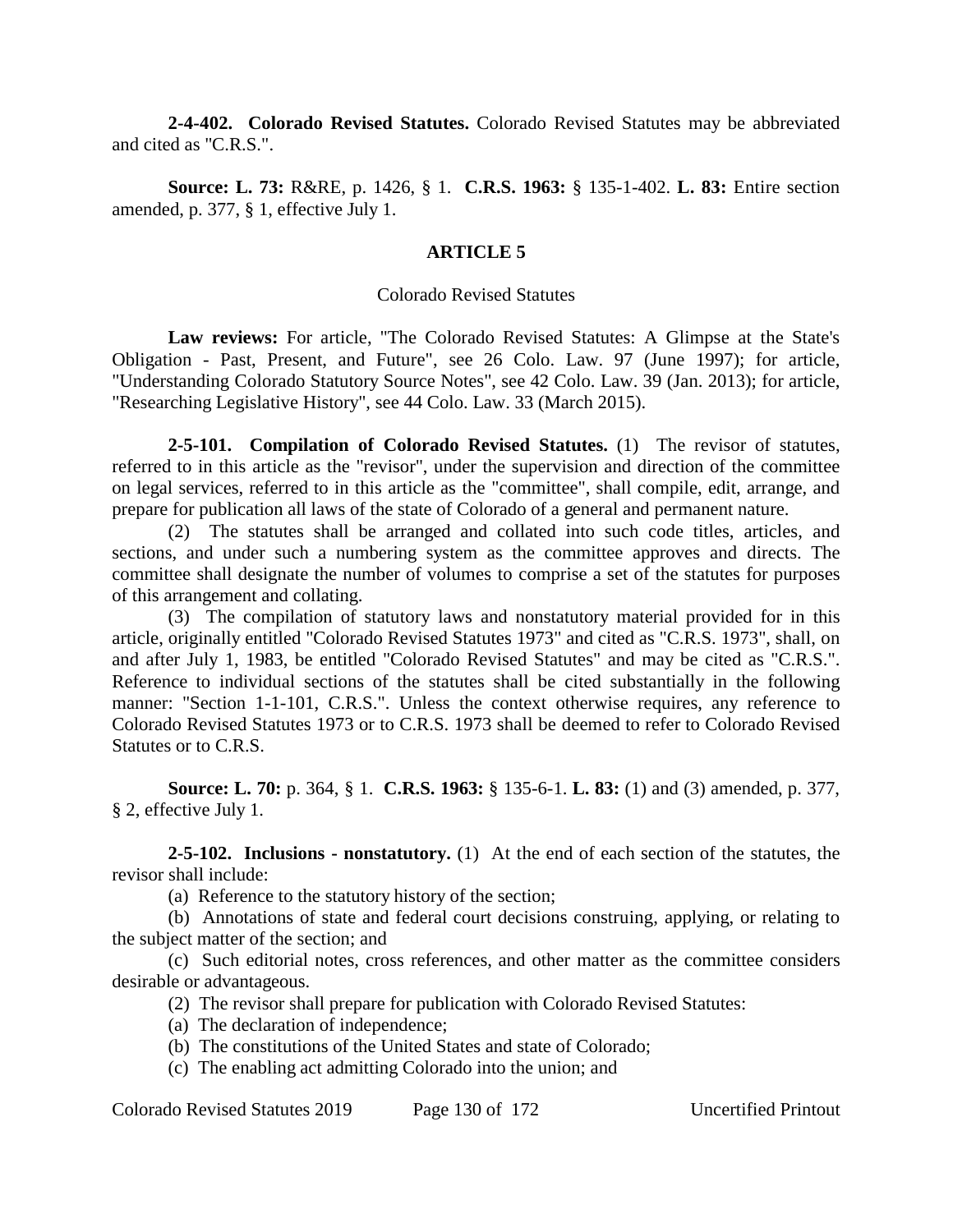(d) The rules of civil and criminal procedure and such other rules as the supreme court of Colorado may adopt.

(3) The revisor shall also prepare for publication with Colorado Revised Statutes a complete subject index and comparative disposition tables or cross reference indices relating sections of the original 1973 compilation to prior compilations and session laws.

(4) The revisor of statutes shall include in the publication of the "Uniform Commercial Code", as nonstatutory matter, a complete index to the code and, following each section of the code, the session law source of that section and a specific designation of differences in text, if any, between that section and the version of that section in the official text of the "Uniform Commercial Code" issued by the American law institute and the national conference of commissioners on uniform state laws upon which that article of the "Uniform Commercial Code" as enacted in Colorado was based. In addition, the revisor of statutes shall include after each section the full text of the official comment to that section in that version of the article in the official text in effect at the time of the enactment of that version of that article in Colorado, and by the Colorado comments of the revisor of statutes. The inclusion of said nonstatutory matter is only for the purpose of information, and no inference or presumption of legislative intent shall be drawn therefrom.

(5) In order that said "Uniform Commercial Code" shall be, at all times and in all respects, as uniform as possible with the "Uniform Commercial Code" of other states, the order and arrangement of articles, sections, and subsections of said code, the numbering and lettering system of said articles, sections, and subsections, the titles or headings of said articles, sections, or subsections, and the wording, punctuation, capitalization, and sentence and paragraph structure of said code and any amendments thereto, as enacted by the general assembly, shall be preserved and maintained as far as possible without change; except that the revisor of statutes and the committee on legal services shall review said code and revise the same for the correction of errors needed and present said code, with the correction of such errors, to the general assembly for reenactment with other statutes of a general and permanent nature.

(6) There shall be included in the publication of the "Colorado Uniform Limited Partnership Act of 1981", as nonstatutory matter, following each section of the article, the full text of the official comments to that section contained in the official volume containing the 1976 official text of the "Revised Uniform Limited Partnership Act" issued by the national conference of commissioners on uniform state laws, with any changes in the official comments or Colorado comments to correspond to Colorado changes in the uniform act. The comments shall be prepared by the revisor of statutes and approved for publication by the committee on legal services.

(7) There shall be included in the publication of the "Colorado Uniform Fraudulent Transfer Act", as nonstatutory matter, following each section of the article, the full text of the official comments to that section contained in the official volume containing the 1984 official text of the "Uniform Fraudulent Transfer Act" issued by the national conference of commissioners on uniform state laws, with any changes in the official comments or Colorado comments to correspond to Colorado changes in the uniform act. The comments shall be prepared by the revisor of statutes and approved for publication by the committee on legal services.

(8) There may be included in the publication of the amendments to article 10 of title 15, Colorado Revised Statutes, and to the revised parts 1 through 9 of article 11 of title 15, Colorado

Colorado Revised Statutes 2019 Page 131 of 172 Uncertified Printout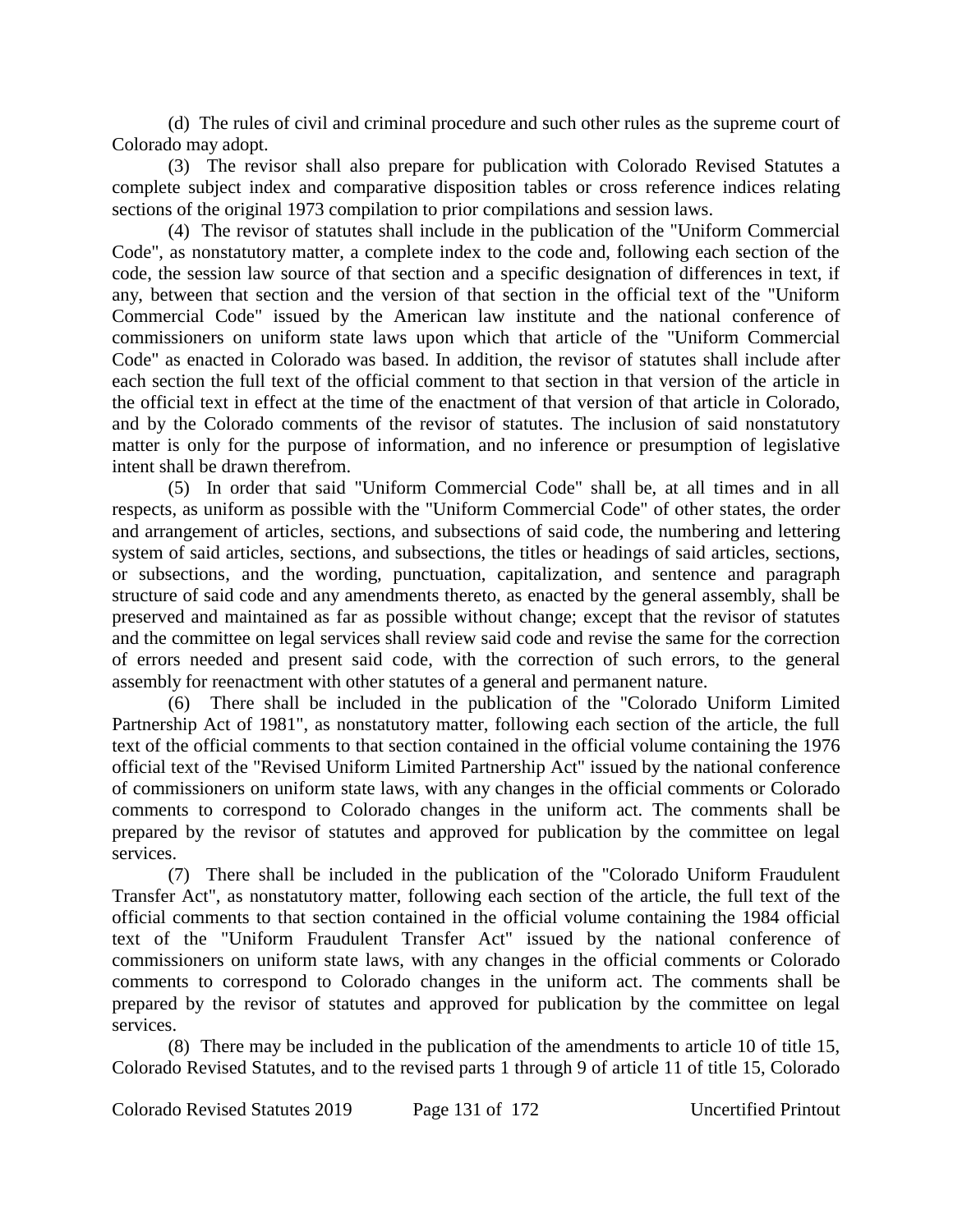Revised Statutes, as nonstatutory matter, following each section of articles 10 and 11 of title 15, the full text of the official comments to that section contained in the official volume containing the official text of the "Uniform Probate Code - Article II" issued by the national conference of commissioners on uniform state laws, with any changes in the official comments or Colorado comments to correspond to Colorado changes in the uniform act. The comments shall be prepared by the revisor of statutes and approved for publication by the committee on legal services.

(9) There shall be included in the publication of the "Colorado Water for the 21st Century Act", as nonstatutory matter, following section 37-75-105, C.R.S., the full text of the interbasin compact charter as submitted to the general assembly on April 6, 2006, by the interbasin compact committee.

(10) There shall be included in the publication of the "Uniform Power of Attorney Act", as nonstatutory matter, following each section of the act, the full text of the official comments to that section contained in the official volume containing the 2006 official text of the "Uniform Power of Attorney Act" issued by the national conference of commissioners on uniform state laws, with any changes in the official comments or Colorado comments to correspond to Colorado changes in the uniform act. The comments shall be prepared by the revisor of statutes and approved for publication by the committee on legal services.

(11) There shall be included in the publication of the "Colorado Probate Code" as nonstatutory matter, following each amended or added section, the full text of the official comments to that section contained in the 2008 official text of "Amendments to Uniform Probate Code" issued by the national conference of commissioners on uniform state laws, with any changes in the official comments to correspond to Colorado changes in the "Uniform Probate Code". The comments shall be prepared by the revisor of statutes and approved for publication by the committee on legal services.

(12) There shall be included in the publication of the "Uniform Electronic Legal Material Act" as nonstatutory matter, following each amended or added section, the full text of the official comments to that section contained in the 2011 official text of the "Uniform Electronic Legal Material Act" issued by the national conference of commissioners on uniform state laws, with any changes in the official comments to correspond to Colorado changes in the "Uniform Electronic Legal Material Act". The comments shall be prepared by the revisor of statutes and approved for publication by the committee on legal services.

(13) The revisor of statutes shall include in the publication of the "Uniform Interstate Family Support Act" as nonstatutory matter, following each amended or added section, the full text of the official comments to that section contained in the 2008 official text of the "Uniform Interstate Family Support Act" issued by the national conference of commissioners on uniform state laws, with any changes in the official comments to correspond to Colorado changes in the "Uniform Interstate Family Support Act". The comments shall be prepared by the revisor of statutes and approved for publication by the committee on legal services.

**Source: L. 70:** p. 364, § 1. **C.R.S. 1963:** § 135-6-2. **L. 74:** (4) and (5) added, p. 420, § 71, effective April 11. **L. 77:** (4) amended, p. 311, § 1, effective January 1. **L. 81:** (6) added, p. 453, § 4, effective November 1. **L. 83:** IP(2) and (3) amended, p. 378, § 3, effective July 1. **L. 91:** (7) added, p. 1690, § 4, effective July 1. **L. 94:** (8) added, p. 1039, § 15, effective July 1, 1995. **L. 2006:** (9) added, p. 1282, § 2, effective May 26. **L. 2009:** (10) added, (HB 09-1198),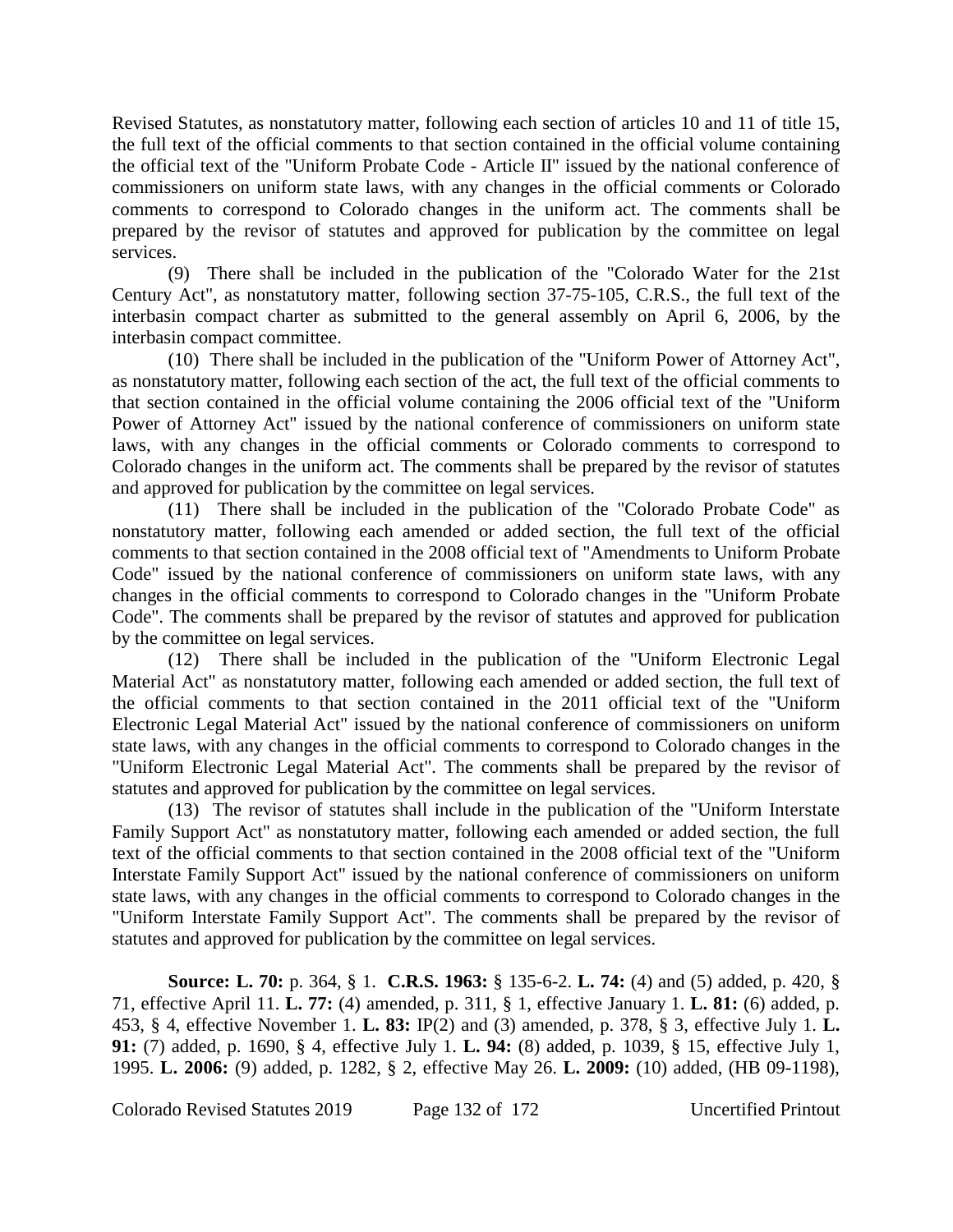ch. 106, p. 424, § 12, effective January 1, 2010. **L. 2010:** (11) added, (SB 10-199), ch. 374, p. 1747, § 1, effective July 1. **L. 2012:** (12) added, (HB 12-1209), ch. 138, p. 504, § 2, effective August 8; (4) amended, (HB 12-1262), ch. 170, p. 609, § 17, effective July 1, 2013. **L. 2015:** (13) added, (HB 15-1198), ch. 173, p. 568, § 34, effective July 1.

**Cross references:** For the "Uniform Commercial Code", see title 4; for the "Colorado Uniform Limited Partnership Act of 1981", see article 62 of title 7; for the "Colorado Uniform Fraudulent Transfer Act", see article 8 of title 38; for the "Uniform Power of Attorney Act", see part 7 of article 14 of title 15; for the "Colorado Probate Code", see articles 10 to 17 of title 15; for the "Uniform Electronic Legal Material Act", see article 71.5 of title 24; for the "Uniform Interstate Family Support Act", see article 5 of title 14.

**2-5-103. Preparation of Colorado Revised Statutes.** (1) In compiling, editing, arranging, and preparing the statutes, the revisor, under the supervision and direction of the committee, shall:

(a) Adopt a uniform system of punctuation, capitalization, and wording;

(b) Eliminate all obsolete and redundant wording of laws;

(c) Correct obvious errors and inconsistencies;

(d) Correct inaccurate references to the titles of officers, departments, or other agencies of the state and to other statutes, and make such other name changes as are necessary to be consistent with the law currently in effect;

(e) Eliminate any duplications in law and any laws repealed directly or by implication; and

(f) Clarify existing laws, modernize terminology, and make such other nonsubstantive changes as the committee considers proper.

(2) The revisor shall make no change in the substance of any statute but may make such changes in arrangement and terminology as will, in the judgment of the committee, improve the style and clarity of the laws, yet preserve the intent, effect, and meaning of each statutory provision.

(3) The revisor, with the approval of the committee, may employ such additional professional and clerical staff, within limits of appropriations, as may be necessary for the preparation and publication of the statutes under this article. In addition, the committee may obtain, by contract, such technical and professional assistance as it deems advisable for the efficient and accurate preparation and publication of such statutes, including but not limited to preparation of annotations and indices.

**Source: L. 70:** p. 365, § 1. **C.R.S. 1963:** § 135-6-3. **L. 96:** (3) amended, p. 1345, § 2, effective June 1.

**Cross references:** For editorial work in the office of revisor of statutes, see § 2-3-703; for legislative construction not based on editorial matters, see § 2-5-113 (4).

**2-5-104. Revisor's bill.** The revisor, under the supervision and direction of the committee, shall prepare and submit annually one or more bills containing such amendments or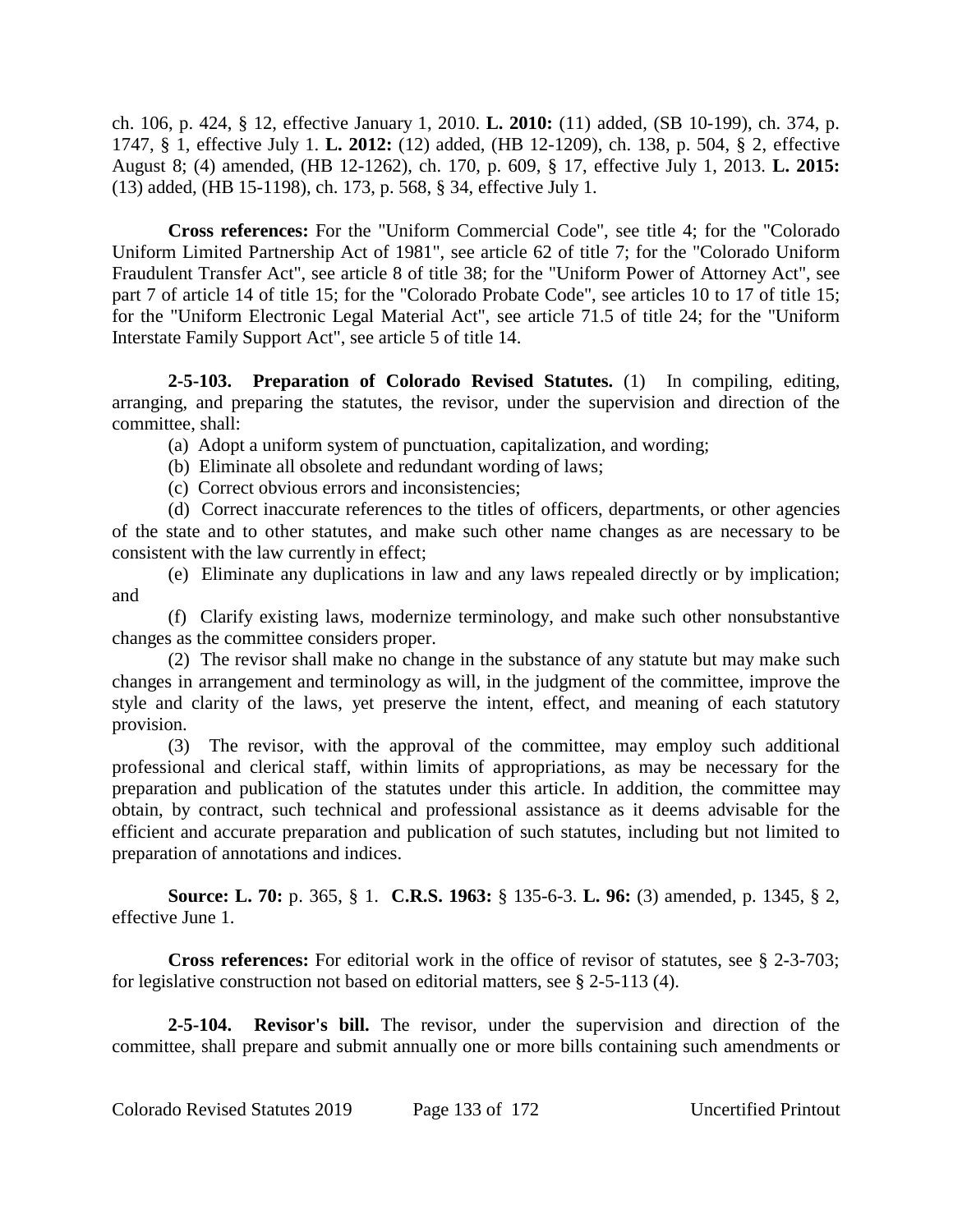repeals of obsolete, inoperative, imperfect, obscure, or doubtful laws as he considers necessary to improve the clarity and certainty of the statutes as provided in section 2-5-103.

**Source: L. 70:** p. 365, § 1. **C.R.S. 1963:** § 135-6-4. **L. 77:** Entire section R&RE, p. 265, § 1, effective June 1.

**2-5-105. Publication contract - legislative declaration.** (1) (a) Consistent with the requirement of section 8 of article XVIII of the state constitution that the general assembly provide for the publication of the laws passed at each session, the state acknowledges its obligation to provide official sets of statutes that are reasonably priced, accurate, and easy to use. In fulfillment of this obligation, the general assembly provides for distribution of statutes to state and local government agencies and the courts, without charge, in accordance with section 2-5- 116 and provides for sale of statutes to the public in accordance with sections 2-5-111 and 2-5- 118.

(b) The general assembly hereby finds and declares that:

(I) This section is enacted to assure that the obligation set forth in paragraph (a) of this subsection (1) is met consistent with the requirements of section 29 of article V of the state constitution governing the printing, binding, and distribution of the laws;

(II) An official, softbound, fully annotated set of statutes that is republished in its entirety annually and that is prepared under the supervision and direction of the committee on legal services of the general assembly meets that obligation; and

(III) On and after January 1, 1997, annual, softbound, official statutes shall be printed as a continuation of the original enactment of the Colorado Revised Statutes printed in accordance with the provisions of this article.

(2) On and after January 1, 1997, the work of the printing, binding, and packaging of softbound volumes and publications ancillary to Colorado Revised Statutes, originally entitled Colorado Revised Statutes 1973, and other similar operations precedent to the distribution thereof when published shall be performed pursuant to a contract or contracts bid and entered into in the manner directed by the committee on legal services in accordance with this section. Such contract or contracts shall be bid by employing standard bidding practices including, but not limited to, the use of requests for information, requests for proposals, or any other standard vendor selection practices determined by the committee to be best suited to selecting an appropriate printing contractor. The executive director of the department of personnel shall provide such technical advice and assistance regarding bidding procedures as deemed necessary by the committee.

(3) (a) It is the intent of the general assembly that the work of printing, binding, and packaging of softbound volumes and publications ancillary to Colorado Revised Statutes be submitted to bid and any contract or contracts be awarded by the committee on legal services at least one year prior to the expiration of the current printing contract on December 31, 1997. However, if the committee determines that a further extension of the current contract would facilitate preparation of Colorado Revised Statutes in a new format and that such an extension would be in the public interest, the committee may extend such contract for an additional period not to exceed five years. The committee shall determine whether such an extension should be granted and, subject to the five-year limitation, the duration of any extension. Subsequent contracts for the work of printing, binding, packaging, and distribution shall be rebid at the

Colorado Revised Statutes 2019 Page 134 of 172 Uncertified Printout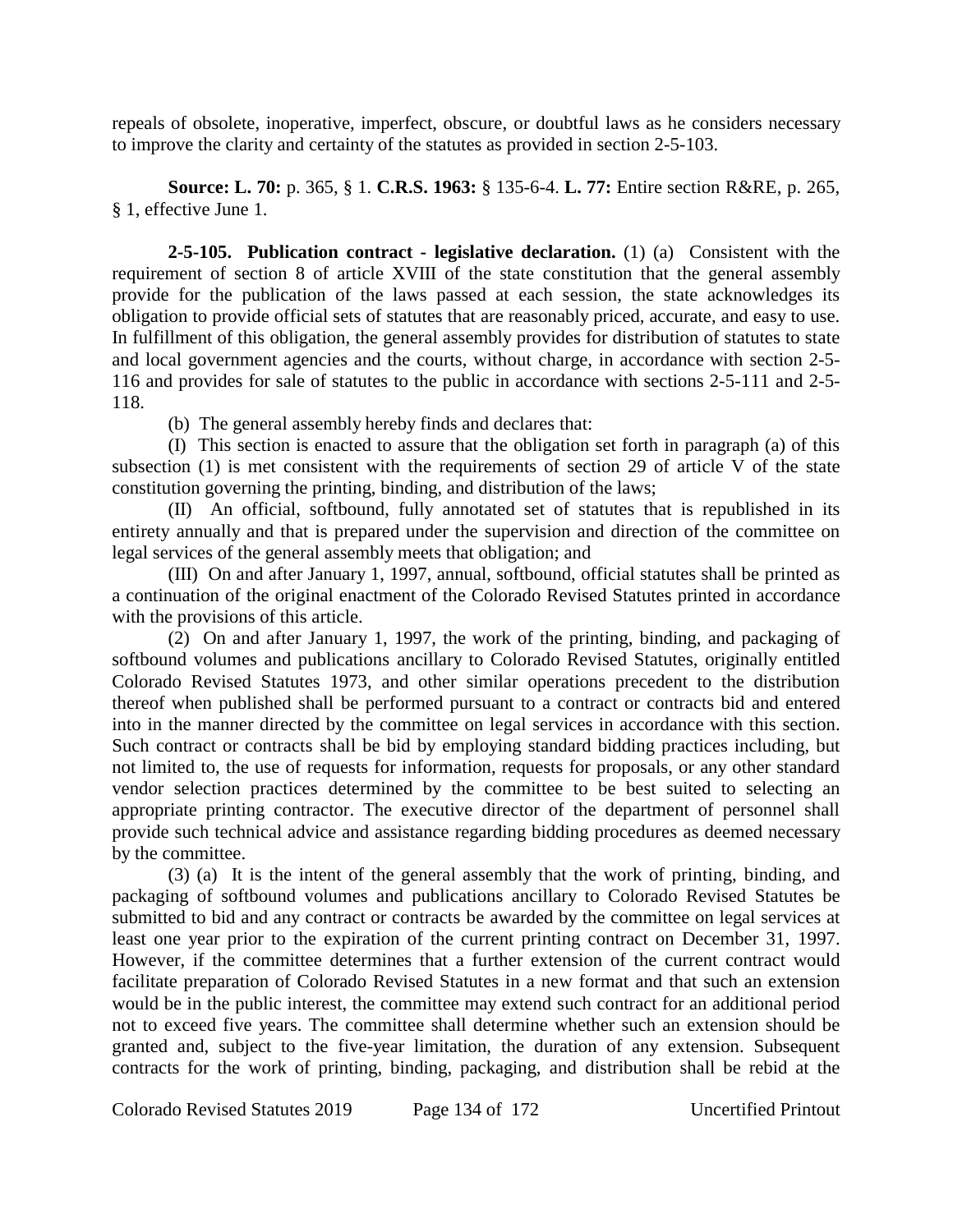direction of the committee on legal services prior to the expiration of a contract or, if an extension is granted, prior to the expiration of the extension period. Subsequent contracts shall be awarded at least six months prior to the expiration of a prior contract or extension period. The committee shall assure that the work is rebid at least every ten years. Such contract or contracts shall be awarded to the lowest responsible bidder or bidders and the determination thereof by the committee shall be final.

(b) The terms and conditions of any contract shall be determined by the committee on legal services, subject to the following:

(I) The term of any contract shall not exceed five years; however, the committee on legal services may extend the term of any such contract for one additional period of not more than five years if it finds that such an extension would be in the public interest; and

(II) Any contract shall contain adequate procedures to allow for verification of actual costs of printing.

(c) The methods and terms of sale of Colorado Revised Statutes to the public shall be included in the contract as an alternative provision as provided for in section 2-5-111.

(d) The committee on legal services may authorize such enhancements to or improvements in Colorado Revised Statutes as the committee deems appropriate.

(e) In the award of said contract or contracts, the committee on legal services shall take into consideration the policies set forth in the "Unfair Practices Act", article 2 of title 6, C.R.S.

(f) In determining the lowest responsible bidder in the award of said contract or contracts or in determining whether to extend any such contract as provided for in paragraph (b) of this subsection (3), the committee on legal services shall take into consideration the economic, fiscal, and tax impacts of the award or extension on the state of Colorado, its citizens, and its businesses. The information must be provided in writing and shall be verifiable by legal services staff.

(4) (Deleted by amendment, L. 93, p. 548, § 1, effective April 29, 1993.)

**Source: L. 70:** p. 366, § 1. **C.R.S. 1963:** § 135-6-5. **L. 71:** p. 1241, § 1. **L. 81:** Entire section amended, p. 1290, § 10, effective January 1, 1982. **L. 83:** Entire section amended, p. 378, § 4, effective July 1. **L. 91:** Entire section amended, p. 1902, § 1, effective May 24. **L. 93:** Entire section amended, p. 548, § 1, effective April 29. **L. 96:** Entire section amended and (2) amended, pp. 1345, 1512, §§ 3, 36, effective June 1.

**2-5-105.5. Publication - paper specification.** (1) A contract or extension of contract entered into after May 25, 2017, to publish or print the Colorado Revised Statutes pursuant to section 2-5-105 must specify that the paper used must meet the alkaline reserve minimum requirements and acidity levels for uncoated paper established by the American national standards institute and the national information standards organization (ANSI/NISO Z39.48- 1992 (R2009)).

(2) This provision does not affect any contract that is in effect on January 1, 2017.

**Source: L. 90:** Entire section added, p. 1260, § 1, effective July 1, 1991. **L. 2017:** Entire section amended, (SB 17-293), ch. 257, p. 1075, § 1, effective May 25.

# **2-5-106. Bid and contract forms, guarantee, bonds. (Repealed)**

Colorado Revised Statutes 2019 Page 135 of 172 Uncertified Printout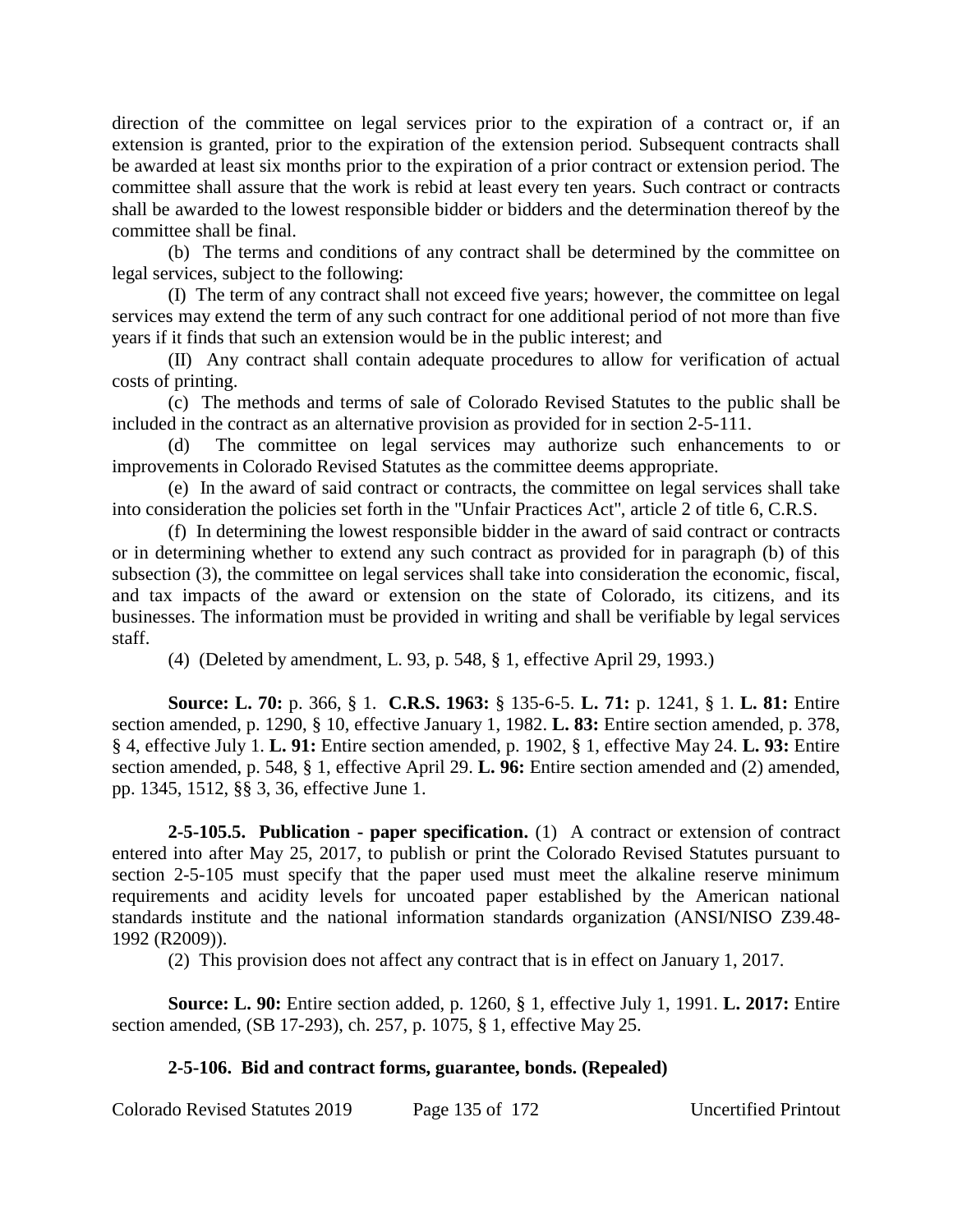**Source: L. 70:** p. 366, § 1. **C.R.S. 1963:** § 135-6-6. **L. 81:** (2) amended, p. 1290, § 11, effective January 1, 1982. **L. 83:** Entire section repealed, p. 382, § 17, effective July 1.

## **2-5-107. Notification of bidders. (Repealed)**

**Source: L. 70:** p. 366, § 1. **C.R.S. 1963:** § 135-6-7. **L. 81:** Entire section amended, p. 1290, § 12, effective January 1, 1982. **L. 83:** Entire section repealed, p. 382, § 17, effective July 1.

# **2-5-108. Contents of forms. (Repealed)**

**Source: L. 70:** p. 367, § 1. **C.R.S. 1963:** § 135-6-8. **L. 83:** Entire section repealed, p. 382, § 17, effective July 1.

**2-5-109. Contract approval and execution.** Any publication contract entered into pursuant to section 2-5-105 and all proceedings included therein shall be approved by the attorney general as to legality and by the controller, acting as the designee of the governor, and executed by the chairman of the committee for and in behalf of the state.

**Source: L. 70:** p. 367, § 1. **C.R.S. 1963:** § 135-6-9. **L. 81:** Entire section amended, p. 1290, § 13, effective January 1, 1982. **L. 83:** Entire section amended, p. 378, § 5, effective July 1. **L. 91:** Entire section amended, p. 1904, § 2, effective May 24.

# **2-5-110. Cost, alternative specifications. (Repealed)**

**Source: L. 70:** p. 367, § 1. **C.R.S. 1963:** § 135-6-10. **L. 83:** Entire section repealed, p. 382, § 17, effective July 1.

**2-5-111. Sale price to public.** The methods and terms of sale of Colorado Revised Statutes, and ancillary publications thereto, to the public shall be included by the committee as an alternative specification and bid, and as a part of a contract let by bids authorized by this article.

**Source: L. 70:** p. 367, § 1. **C.R.S. 1963:** § 135-6-11. **L. 83:** Entire section amended, p. 378, § 6, effective July 1. **L. 91:** Entire section amended, p. 1904, § 3, effective **L. 96:** Entire section amended, p. 1347, § 4, effective June 1.

# **2-5-112. Report to the 1974 session of the general assembly. (Repealed)**

**Source: L. 70:** p. 367, § 1. **C.R.S. 1963:** § 135-6-12. **L. 83:** Entire section repealed, p. 382, § 17, effective July 1.

**2-5-113. Effect of enactment of Colorado Revised Statutes 1973 - legislative construction not based on editorial matters.** (1) Colorado Revised Statutes 1973 was enacted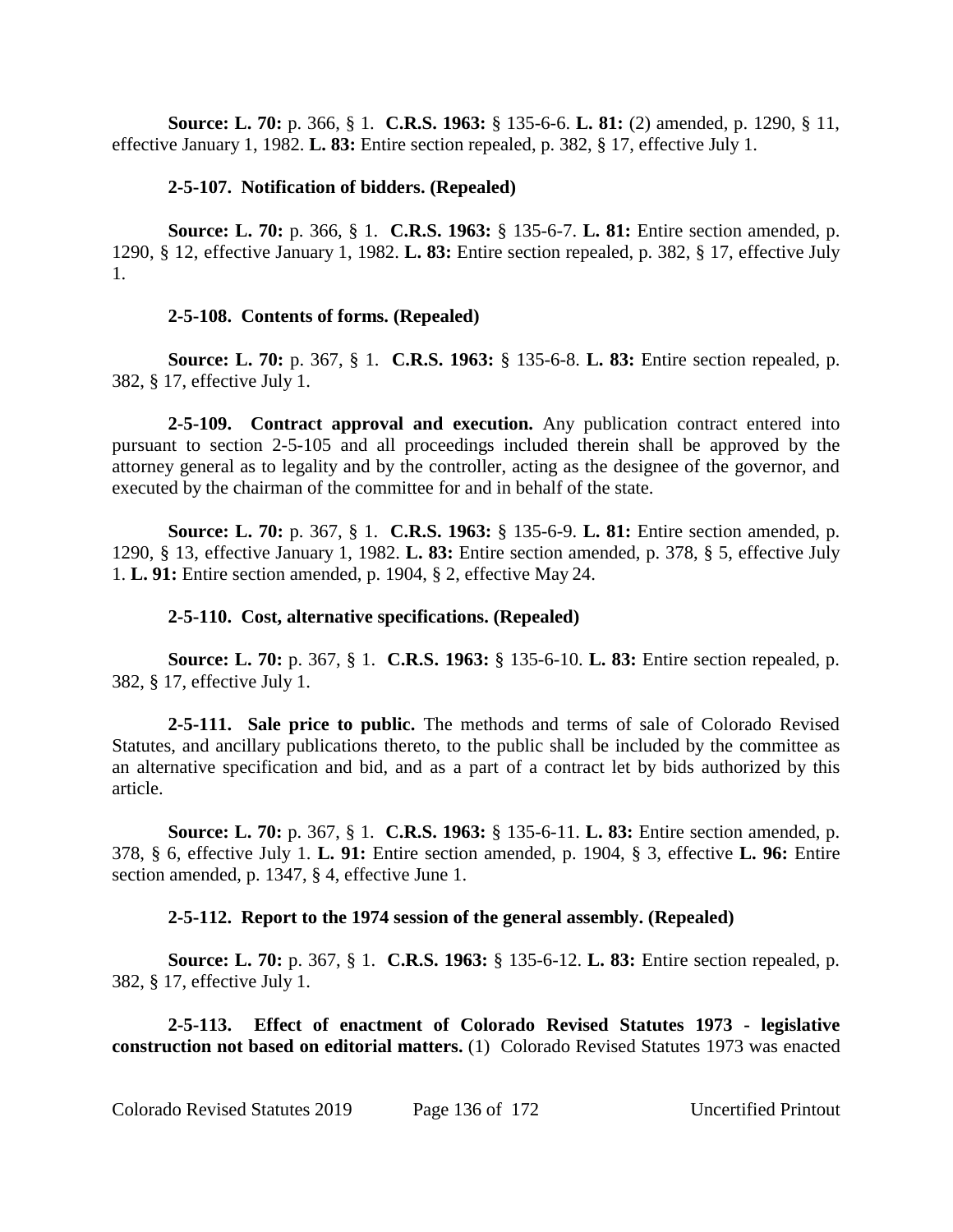as a repeal and reenactment of Colorado Revised Statutes 1963 and the supplements thereto, as provided for in section 2-5-122, as said section existed upon its repeal.

(2) The effect of the enactment of the Colorado Revised Statutes 1973, as of its effective and operative date, shall be:

(a) To repeal all statutes and parts of statutes of a general and permanent nature not contained in the Colorado Revised Statutes 1973;

(b) To revive no law repealed or superseded before the effective and operative date of the Colorado Revised Statutes 1973;

(c) To affect no act done, right accrued, or obligation incurred or imposed by law prior to that effective and operative date;

(d) Neither to abate nor otherwise affect any action, suit, or proceeding pending on such effective and operative date;

(e) To affect no penalty or forfeiture incurred before such effective and operative date, except that where a punishment, penalty, or forfeiture is mitigated by any provision of the Colorado Revised Statutes 1973, that mitigating provision shall apply to any judgment pronounced after that effective and operative date; and

(f) To have no effect on the running or ending of a limitation or period of time prescribed for acquiring a right, barring a remedy, or for any other purpose, where the time limitation began to run before that effective and operative date and the same or a similar limitation is prescribed in Colorado Revised Statutes 1973.

(3) The provisions of Colorado Revised Statutes 1973, insofar as they are the same in substantial intent, effect, and meaning as those of prior laws, shall be given effect as though a continuation of those laws and not as new enactments. If, however, any act set out in the prior laws and reenacted by Colorado Revised Statutes 1973 or any supplement thereto is alleged to have had a defective title when originally enacted, that defect is cured by enactment of the Colorado Revised Statutes 1973 or any supplement thereto.

(4) The classification and arrangement by title, article, and numbering system of sections of Colorado Revised Statutes, as well as the section headings, source notes, annotations, revisor's notes, and other editorial material, shall be construed to form no part of the legislative text but to be only for the purpose of convenience, orderly arrangement, and information; therefore, no implication or presumption of a legislative construction is to be drawn therefrom.

**Source: L. 70:** p. 367, § 1. **C.R.S. 1963:** § 135-6-13. **L. 83:** (1) and (4) amended, p. 378, § 7, effective July 1. **L. 2005:** (1) amended, p. 276, § 1, effective August 8.

**Cross references:** For editorial work by the revisor of statutes, see § 2-3-703; for preparation of Colorado Revised Statutes, see § 2-5-103.

## **2-5-114. Deposit with secretary of state. (Repealed)**

**Source: L. 70:** p. 368, § 1. **C.R.S. 1963:** § 135-6-14. **L. 83:** Entire section repealed, p. 382, § 17, effective July 1.

**2-5-115. Copyright by state.** Colorado Revised Statutes and ancillary publications thereto, as published, shall be the sole property of the state of Colorado as owner and publisher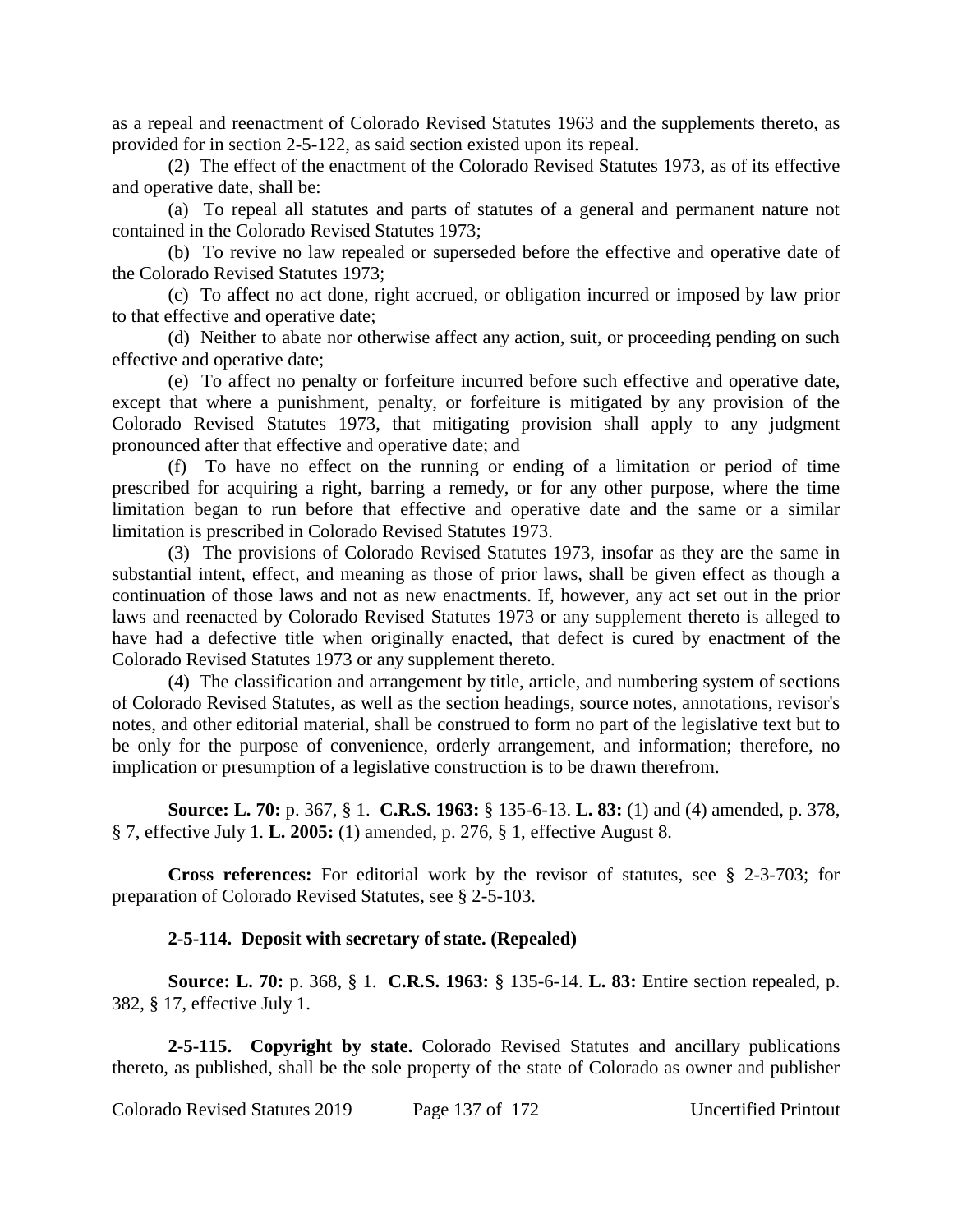thereof. The committee, or its designee, may register a copyright for and in behalf of the state of Colorado in any and all original publications and editorial work ancillary to the Colorado Revised Statutes that are prepared by the general assembly or its staff. The committee shall use its best efforts to ensure that any federal copyright registered pursuant to this section is appropriately maintained. Any prior actions of the committee and the revisor in securing such federal copyright are hereby validated.

**Source: L. 70:** p. 369, § 1. **C.R.S. 1963:** § 135-6-15. **L. 83:** Entire section amended, p. 379, § 8, effective July 1. **L. 90:** Entire section amended, p. 335, § 1, effective March 20. **L. 96:** Entire section amended, p. 1347, § 5, effective June 1. **L. 2011:** Entire section amended, (SB 11- 261), ch. 205, p. 874, § 1, effective May 23.

**2-5-116. Official list - designation and disposition of statutes.** (1) The revisor shall prepare for approval by the committee an official list of the state, district, county, and municipal officials and state boards, commissions, divisions, and agencies who shall receive for official use sets of Colorado Revised Statutes, including a sufficient number of volumes for exchange with other states and territories on a reciprocal basis.

(2) The office of legislative legal services shall distribute such sets to the officials and agencies so listed, taking a receipt for each set so delivered.

(3) All sets of volumes provided for official use shall remain the property of the state of Colorado for the use of the named officials and their successors, and shall bear such designation.

**Source: L. 70:** p. 369, § 1. **C.R.S. 1963:** § 135-6-16. **L. 75:** (1) and (2) amended, p. 850, § 1, effective July 1. **L. 83:** (1) amended, p. 379, § 9, effective July 1. **L. 88:** (2) amended, p. 309, § 14, effective May 23. **L. 96:** Entire section amended, p. 1348, § 6, effective June 1.

**2-5-117. Softbound volumes - ancillary publications.** (1) Following the regular legislative session convening after January 1, 1997, the revisor, under the supervision and direction of the committee, shall annotate, arrange, and prepare for publication all laws of a general and permanent nature enacted at that session and at any special session intervening since the last preceding regular legislative session. Such laws shall be combined with the laws previously contained in the original hardbound volumes or replacement volumes and with the laws contained in the 1996 cumulative supplements for those volumes. Such combined laws shall be republished in accordance with this article in a fully annotated, softbound set of statutes.

(2) After each regular legislative session convening after January 1, 1998, the preparation for publication shall be as a republication of the entire set of statutes in softbound format that combines newly enacted laws with those published in the preceding year.

(3) Such softbound volumes, when, in like manner as is provided for enactment of Colorado Revised Statutes 1973, certified and reported to the general assembly by the committee, approved and enacted by the general assembly, published, and deposited with the secretary of state, shall be received, recognized, and referred to in like manner as Colorado Revised Statutes. Each year's set of softbound volumes shall become effective on the date specified in section 2-5-126 (2).

(4) The committee may issue such ancillary publications as it considers necessary or desirable in aid of the general use and purposes of Colorado Revised Statutes.

Colorado Revised Statutes 2019 Page 138 of 172 Uncertified Printout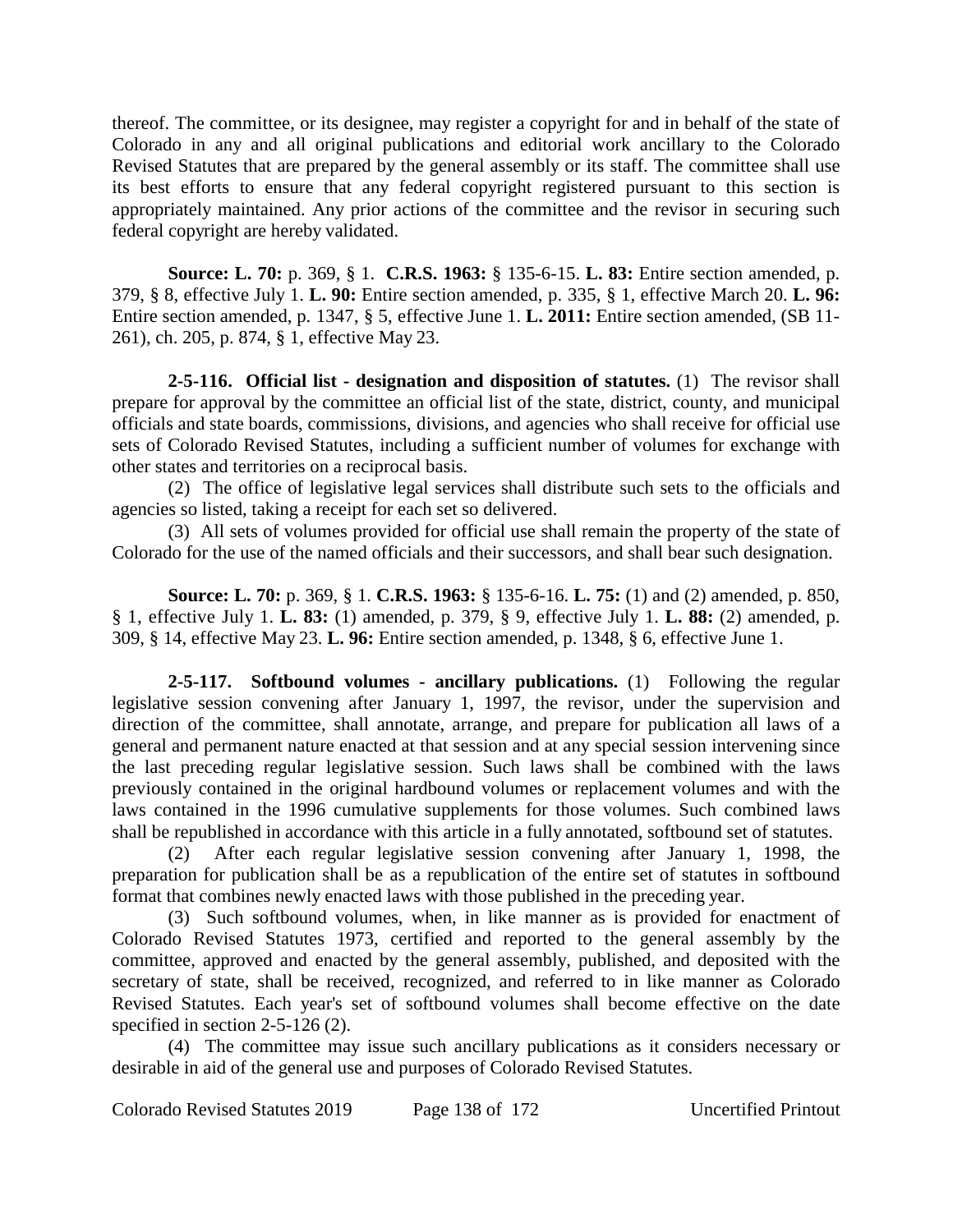**Source: L. 70:** p. 369, § 1. **C.R.S. 1963:** § 135-6-17. **L. 79:** (2) and (3) amended, p. 305, § 1, effective April 25. **L. 81:** (3) amended, p. 348, § 1, effective May 18. **L. 83:** (2) to (4) amended, p. 379, § 10, effective July 1. **L. 96:** Entire section amended, p. 1344, § 1, effective June 1. **L. 2011:** (3) amended, (SB 11-261), ch. 205, p. 874, § 2, effective May 23.

**2-5-118. Official statutes - publications by other persons or agencies.** (1) (a) The statutes prepared in accordance with sections 2-5-102 and 2-5-103 and printed and enacted as the law of the state in accordance with sections 2-5-105, 2-5-113, 2-5-117, and 2-5-126 shall be considered to be the official statutes of the state of Colorado. Such official statutes shall be the only publication of the statutes entitled to be considered as evidence in Colorado courts in accordance with section 13-25-101, C.R.S., and with applicable Colorado court rules. The courts of this state shall take judicial notice of such official statutes.

(b) To ensure public access to the statutes, the committee:

(I) Shall authorize the printing of the official statutes in softbound sets in accordance with section 2-5-105:

(II) May authorize and work cooperatively with the person printing the official statutes in accordance with section 2-5-105 to reprint and distribute the statutes in alternative printed and electronic formats, including, but not limited to the following:

(A) Compact discs;

(B) Online public access through the world wide web;

(C) Electronic applications for handheld electronic devices;

(D) Electronic books or digital versions of books readable on personal computers, mobile handheld electronic devices, or special e-reader or tablet-style devices; and

(E) Other electronic products or formats;

(III) May, pursuant to subsection (2) of this section, provide the statutory database containing the official text of the statutes, with or without original ancillary publications prepared by the general assembly or its staff, for the additional publication, reprinting, and distribution of the statutes in print, electronic, or other digital format by another person, agency, or political subdivision, in accordance with subsections (2) to (5) of this section; and

(IV) Recognizes that other persons, agencies, or political subdivisions may, from time to time, also publish, reprint, or otherwise distribute the statutes in print, electronic, or other digital format without the use of the statutory database containing the official text of the statutes as prepared by the general assembly or its staff.

(c) Publication, reprinting, or distribution of any of the publications ancillary to the statutes of the state of Colorado, as prepared by the general assembly or its staff, other than pursuant to sections 2-5-101 to 2-5-116, may be made only as provided for in this section.

(2) (a) Any person, agency, or political subdivision desiring to publish, reprint, or distribute, whether by use of printed matter or by use of computer or other electronic means, the statutes of the state of Colorado using the statutory database prepared by the general assembly or its staff containing the official text of the statutes, shall submit to the committee or the committee's designee:

(I) A statement specifying those portions of the statutes the person, agency, or political subdivision seeks to publish;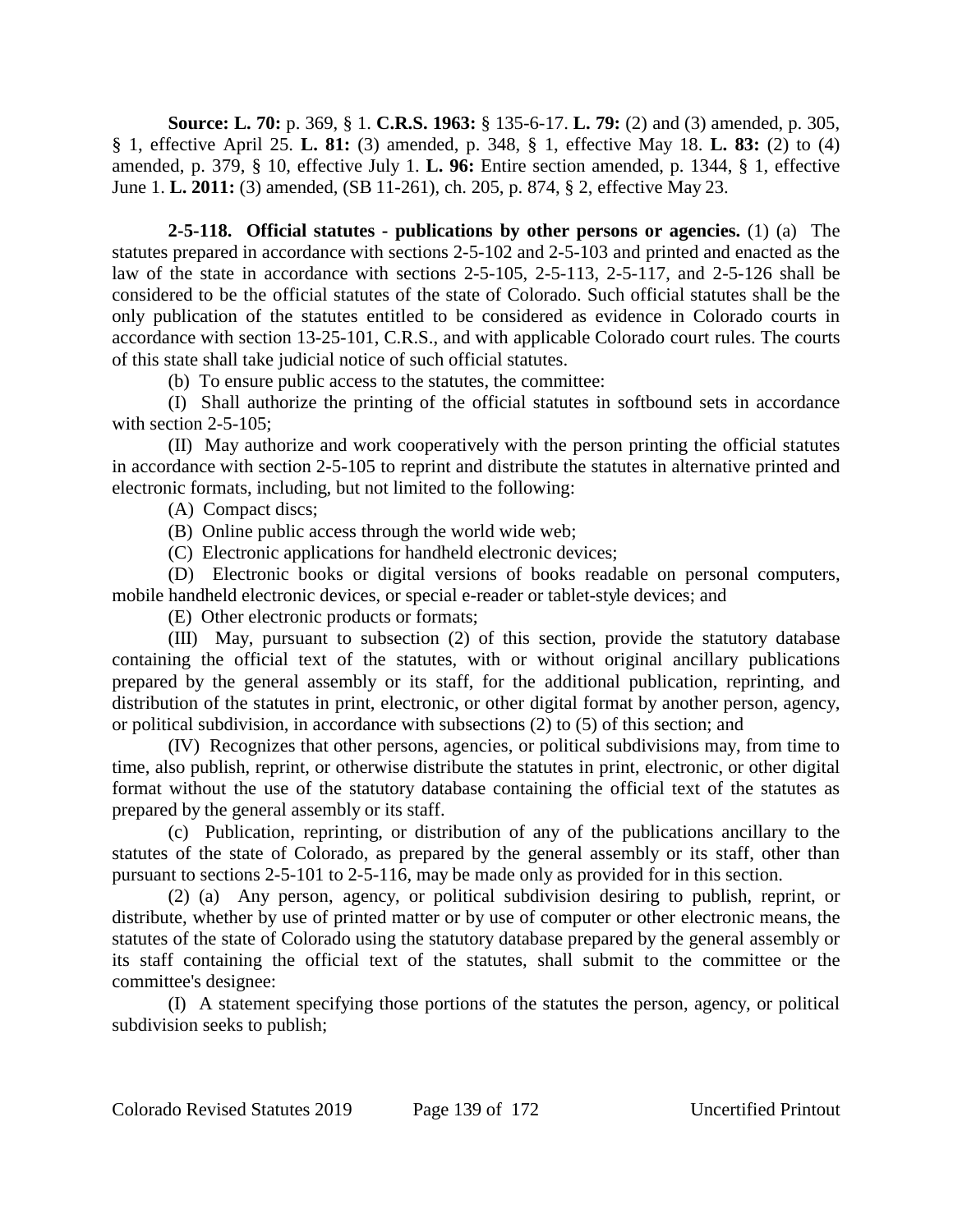(II) A statement specifying whether the person, agency, or political subdivision is seeking to publish, reprint, or distribute any of the publications ancillary to the statutes as prepared by the general assembly or its staff pursuant to subsection (2.5) of this section;

(III) The costs and fees required by the committee as specified in paragraph (c) of this subsection (2); and

(IV) Such other information as the committee reasonably requires.

(b) Any person, agency, or political subdivision who wishes to publish, reprint, or distribute an officially sanctioned version of the statutes pursuant to this subsection (2) shall reproduce the statutes and ancillary publications, if any, accurately.

(c) (I) In addition to any other requirement, the committee may require that any person, agency, or political subdivision seeking to publish, reprint, or distribute the statutes using the statutory database prepared by the general assembly or its staff containing the official text of the statutes pay a fee to the state and any direct costs of preparation of any material provided by the state. Such fee and costs shall be determined by the committee, and any fee shall be in an amount that the committee determines is necessary to pay for state property interests in the statutes, to pay for the use of any material copyrighted by the state, and to pay for expenses incurred by the committee to ensure the accuracy of the statutes.

(II) (Deleted by amendment, L. 92, p. 959, § 1, effective April 29, 1992.)

(2.5) (a) Any person, agency, or political subdivision desiring to publish, reprint, or distribute, whether by use of printed matter or by use of computer or other electronic means, any of the publications ancillary to the statutes of the state of Colorado shall make prior written application to the committee, in which the applicant:

(I) Specifies what ancillary publications it seeks to publish;

(II) States generally the purpose for the publication, reprinting, or distribution and the persons or classes of persons to receive copies thereof;

(III) Demonstrates to the satisfaction of the committee that such ancillary publications will be accurately reproduced; and

(IV) Agrees to pay the costs and fees required by the committee.

(b) If the committee finds from the application that such distribution meets the requirements of this subsection (2.5) and that it will not be detrimental to the interests of the citizens of the state, it may authorize distribution of such ancillary publications specified in the application. Upon satisfactory arrangements for the payment by such person, agency, or political subdivision of any costs and fees, the committee may provide copies of such ancillary publications in printed or electronic format.

(3) (a) (Deleted by amendment, L. 2011, (SB 11-261), ch. 205, p. 875, § 3, effective May 23, 2011.)

(b) The committee may enter into such contracts as it deems necessary to implement the provisions of this section. Any contracts entered into prior to May 23, 2011, are hereby validated.

(4) The general assembly hereby finds and declares that this section and the other provisions of this article are enacted in furtherance of the general assembly's legislative duty to provide for the publication of the laws as required by section 8 of article XVIII of the state constitution and that any acts of the committee or its staff in implementing these provisions are legislative in character. The purpose of this section is to ensure that the official statutes are made available to the courts, state and local government agencies, and other users; that copies of the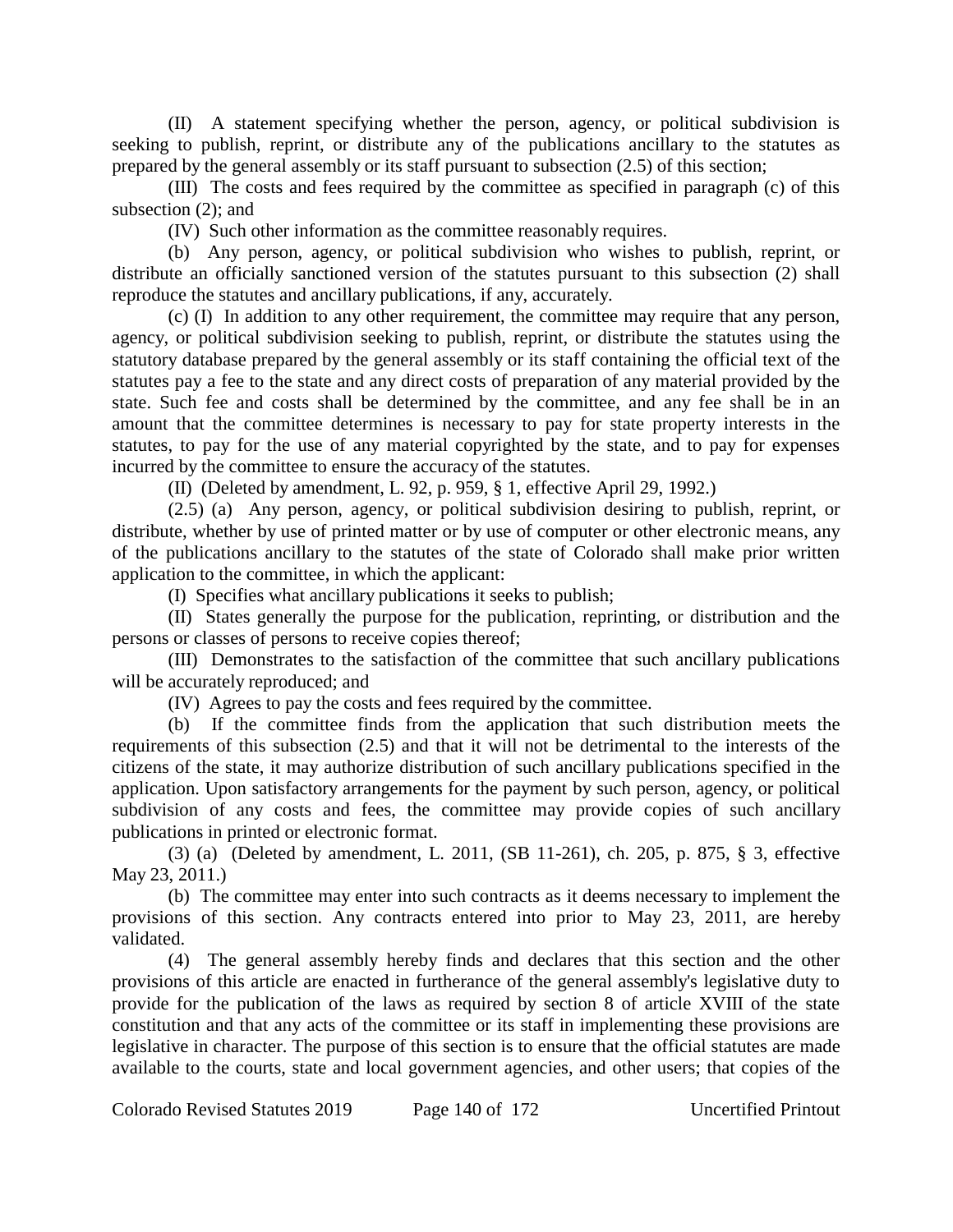Colorado Revised Statutes, when published, reprinted, or distributed to interested citizens, accurately state the law in effect when those copies are prepared; and that unofficial publications, reprintings, or distributions of the statutes are not mistaken for the official statutes produced and enacted in accordance with this article. Any person, agency, or political subdivision that publishes, reprints, or otherwise distributes the statutes of the state of Colorado, with or without any ancillary publications to the statutes, shall reproduce them accurately.

(5) (a) Any publication, reprinting, or distribution that is published in accordance with paragraph (a) of subsection (2) of this section using the statutory database containing the official text of the statutes may contain a notice, approved by the committee, that indicates that it is an officially sanctioned publication using the official text of the Colorado Revised Statutes. Except for the official statutes provided for in subsection (1) of this section, publications of the statutes shall not contain any notice or other indication that they are official statutes of this state.

(b) to (d) (Deleted by amendment, L. 2011, (SB 11-261), ch. 205, p. 875, § 3, effective May 23, 2011.)

(6) Notwithstanding any other provision of this section to the contrary, a person, agency, or political subdivision may publish, reprint, or distribute two hundred or fewer sections of the Colorado Revised Statutes, with or without the ancillary publications thereto, for educational purposes.

**Source: L. 70:** p. 369, § 1. **C.R.S. 1963:** § 135-6-18. **L. 83:** (1), IP(2), (2)(d), (3), and (4) amended and (2)(b) repealed, pp. 380, 382, §§ 11, 17, effective July 1. **L. 90:** Entire section amended, p. 335, § 2, effective March 20. **L. 92:** (2)(c) amended, p. 959, § 1, effective April 29. **L. 94:** (1)(a) amended, p. 1626, § 16, effective May 31. **L. 96:** (4) amended, p. 1348, § 7, effective June 1. **L. 2003:** (1)(b)(II), (1)(c), IP(2)(a), (2)(b), (2)(c)(I), (3)(a), (4), and (5) amended and (6) added, p. 830, § 1, effective August 6. **L. 2011:** Entire section amended, (SB 11-261), ch. 205, p. 875, § 3, effective May 23.

**2-5-119. Tax levy on civil actions.** A tax of one dollar is imposed upon each action filed in the office of each clerk of a court of record of the state of Colorado, except criminal actions, cases filed for reviews of findings and orders of the industrial claim appeals office, petitions relating to the distribution of estates under sections 15-12-1203 and 15-12-1204, petitions relating to a person with a mental health disorder filed under articles 10.5, 65, and 92 of title 27, cases filed by the state of Colorado, cases filed by the United States of America or any of its agencies in any matter under articles 10 to 20 of title 15, and cases where a party is allowed to sue as a poor person. The party filing the action shall pay the tax to the clerk at the time of such filing. Each clerk shall keep the taxes received in a separate fund and remit them to the state treasurer on the first day of each month for the purpose of reimbursing the general fund for appropriations made for the use of the committee on legal services for statutory revision purposes.

**Source: L. 70:** p. 370, § 1. **C.R.S. 1963:** § 135-6-19. **L. 73:** p. 1651, § 20. **L. 83:** Entire section amended, p. 380, § 12, effective July 1. **L. 86:** Entire section amended, p. 496, § 109, effective July 1. **L. 2006:** Entire section amended, p. 1394, § 30, effective August 7. **L. 2015:** Entire section amended, (SB 15-264), ch. 259, p. 941, § 4, effective August 5. **L. 2017:** Entire section amended, (SB 17-242), ch. 263, p. 1262, § 31, effective May 25.

Colorado Revised Statutes 2019 Page 141 of 172 Uncertified Printout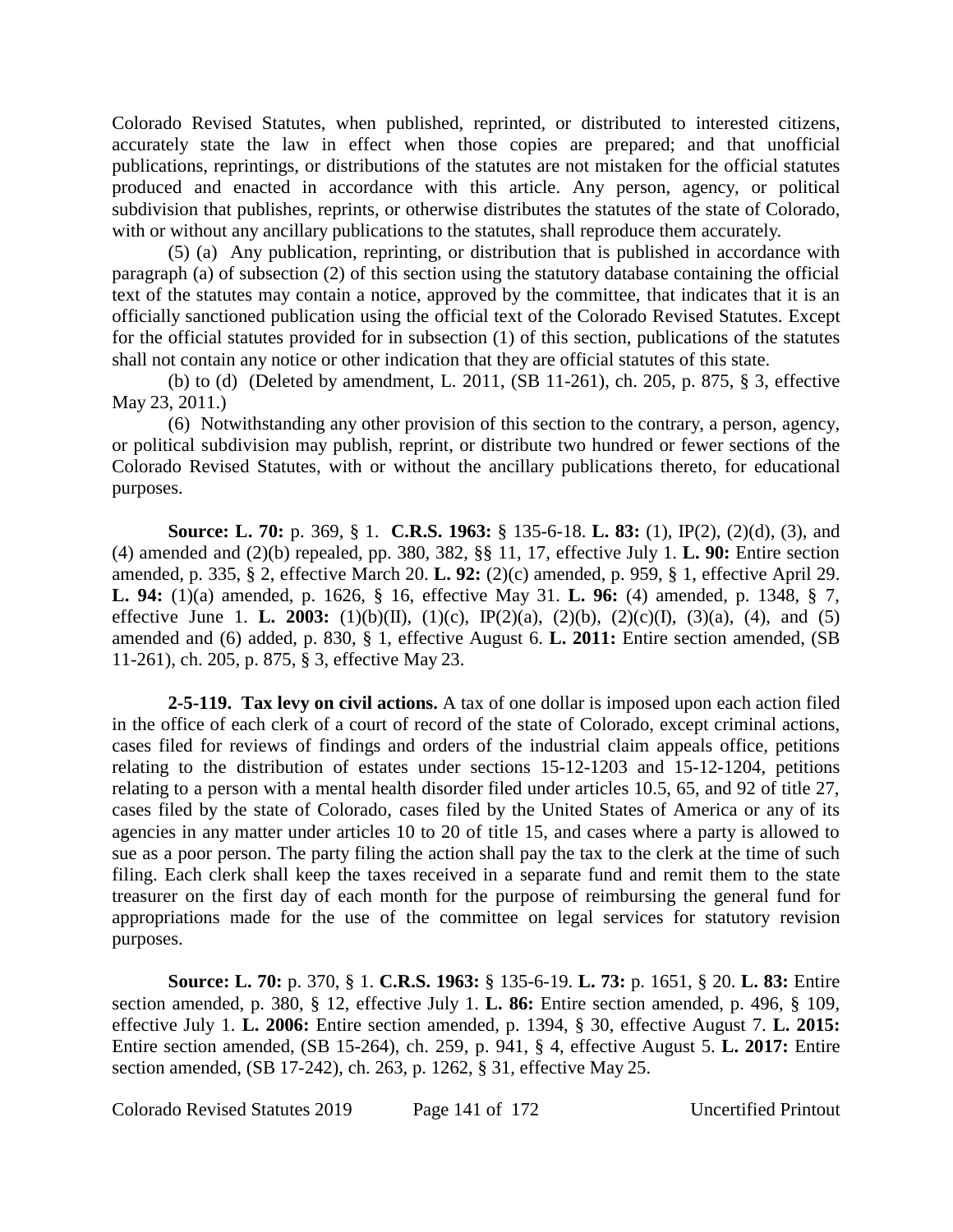**Cross references:** For the legislative declaration in SB 17-242, see section 1 of chapter 263, Session Laws of Colorado 2017.

## **2-5-120. Editorial matters not construed. (Repealed)**

**Source: L. 73:** p. 1417, § 99. **C.R.S. 1963:** § 135-6-20. **L. 76:** Entire section repealed, p. 297, § 9, effective May 20.

# **2-5-121. Report deposited - 1973 supplement to Colorado Revised Statutes 1963. (Repealed)**

**Source: L. 74:** Entire section added, p. 425, § 1, effective May 7. **L. 83:** (1) amended, p. 381, § 13, effective July 1. **L. 2005:** Entire section repealed, p. 276, § 2, effective August 8.

# **2-5-122. Enactment. (Repealed)**

**Source: L. 74:** Entire section added, p. 425, § 1, effective May 7. **L. 2005:** Entire section repealed, p. 277, § 3, effective August 8.

# **2-5-123. Publishing - publication - effective date. (Repealed)**

**Source: L. 74:** Entire section added, p. 426, § 1, effective May 7. **L. 83:** Entire section amended, p. 381, § 14, effective July 1. **L. 2005:** Entire section repealed, p. 277, § 4, effective August 8.

**2-5-124. Validation of Colorado Revised Statutes and replacement volumes and supplements thereto - effective date - proceedings of the committee on legal services.** (1) The printing, publication, and certification of Colorado Revised Statutes, originally entitled Colorado Revised Statutes 1973, and replacement volumes and certain supplements thereto, the deposit with the secretary of state by the committee on legal services of a copy thereof, and the publication of notice thereof with the effective date of Colorado Revised Statutes, originally entitled Colorado Revised Statutes 1973, and replacement volumes and supplements thereto, containing all of the laws of the state of Colorado of a general and permanent nature enacted at the regular and extraordinary sessions held subsequent to the 1973 session, as set forth with particularity in section 2-5-125, have been completed and are accepted, approved, ratified, confirmed, and validated as a full compliance with this article for the following publications:

(a) **Colorado Revised Statutes 1973 and the 1973 supplement to Colorado Revised Statutes 1963.** The effective and operative date of Colorado Revised Statutes 1973, including the 1973 supplement to Colorado Revised Statutes 1963, which contains all of the laws of the state of Colorado of a general and permanent nature enacted through the 1973 session of the Colorado general assembly, is fixed as December 31, 1974.

(b) **1975 supplement to Colorado Revised Statutes 1973.** The effective and operative date is fixed as March 1, 1976, for the 1975 supplement.

(c) **1976 supplement to Colorado Revised Statutes 1973.** The effective and operative date is fixed as July 1, 1977, for the 1976 supplement.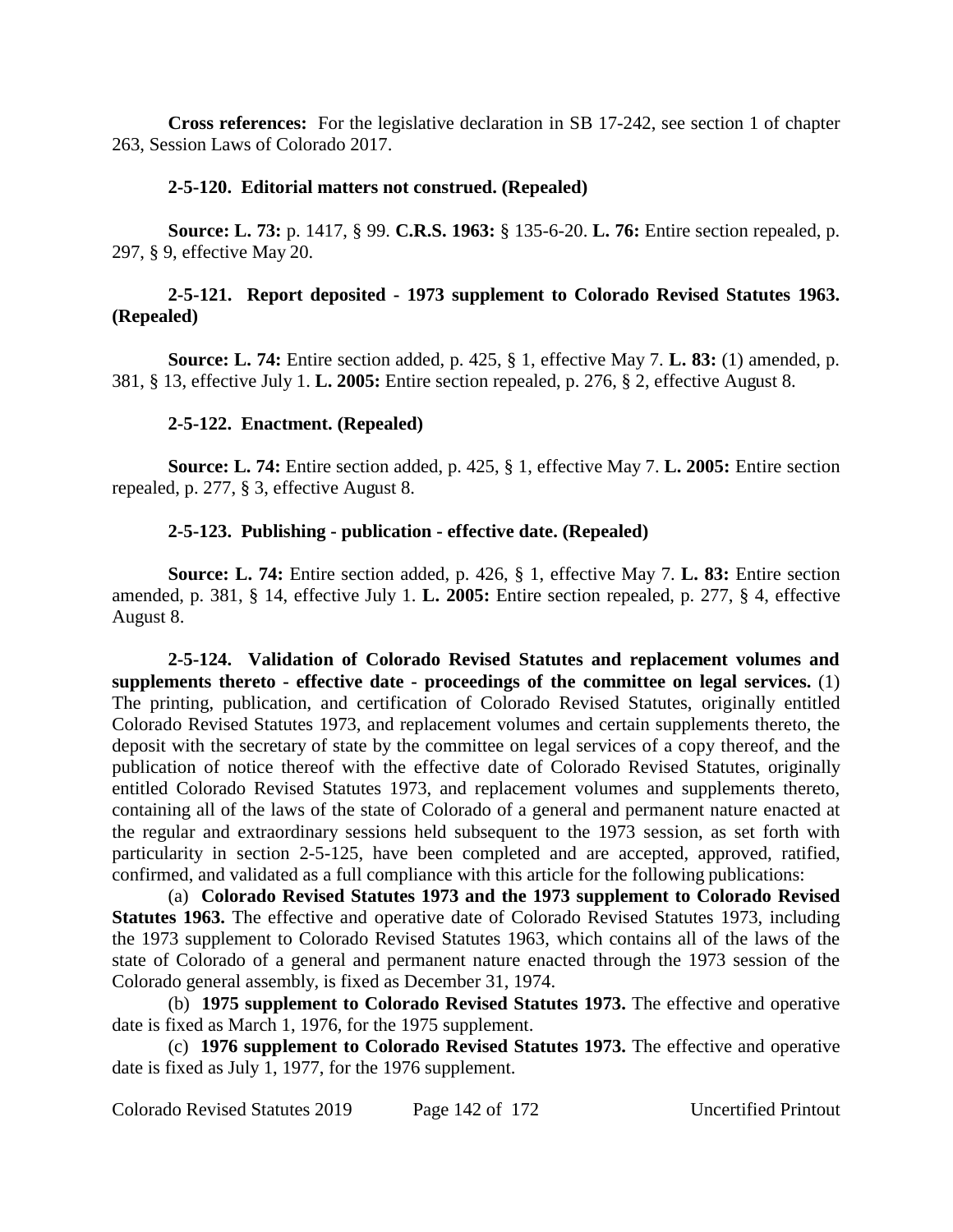(d) **1978 supplement to Colorado Revised Statutes 1973 and replacement volumes 5, 8, and 12.** The effective and operative date is fixed as February 1, 1978, for volume 12, 1977 replacement volume, and is fixed as May 1, 1979, for the 1978 supplement and volumes 5 and 8, 1978 replacement volumes.

(e) **1979 supplement to Colorado Revised Statutes 1973.** The effective and operative date is fixed as April 7, 1980, for the 1979 supplement.

(f) **1980 supplement to Colorado Revised Statutes 1973 and replacement volume 1B.** The effective and operative date is fixed as May 1, 1981, for the 1980 supplement and for volume 1B, 1980 replacement volume.

(g) **1981 supplement to Colorado Revised Statutes 1973.** The effective and operative date is fixed as February 19, 1982, for the 1981 supplement.

(h) **1982 supplement to Colorado Revised Statutes 1973 and replacement volumes 10, 11, 16A, and 16B.** The effective and operative date is fixed as February 15, 1983, for the 1982 supplement and for volumes 10, 11, 16A, and 16B, 1982 replacement volumes.

(i) **1983 supplement to Colorado Revised Statutes.** The effective and operative date is fixed as March 27, 1984, for the 1983 supplement.

(j) **1984 supplement and special supplement to Colorado Revised Statutes and replacement volumes 14 and 17.**

(I) The effective and operative date is fixed as May 23, 1985, for the 1984 supplement and for volumes 14 and 17, 1984 replacement volumes.

(II) The effective and operative date is fixed as May 23, 1985, for that portion of the publication entitled "Special Supplement 1984 Voter-approved Changes and Court Rules Update", which contains the law amending title 1, C.R.S., in volume 1B, as enacted by the people at the general election on November 6, 1984.

(k) **1985 supplement to Colorado Revised Statutes and replacement volume 5.** The effective and operative date is fixed as February 28, 1986, for the 1985 supplement and for volume 5, 1985 replacement volume.

(l) **1986 supplement to Colorado Revised Statutes and replacement volumes 3A, 3B, 8A, 8B, 12A, and 12B.** The effective and operative date is fixed as April 17, 1987, for the 1986 supplement and for volumes 3A, 3B, 8A, 8B, 12A, and 12B, 1986 replacement volumes.

(m) **1987 supplement to Colorado Revised Statutes and replacement volumes 4A, 4B, 6A, and 6B.** The effective and operative date is fixed as April 5, 1988, for the 1987 supplement and for volumes 4A, 4B, 6A, and 6B, 1987 replacement volumes.

(n) **1988 supplement to Colorado Revised Statutes and replacement volumes 9, 10A, and 10B.** The effective and operative date is fixed as February 21, 1989, for the 1988 supplement and for volumes 9, 10A, and 10B, 1988 replacement volumes.

(o) **1989 supplement to Colorado Revised Statutes and replacement volumes 11A and 11B.** The effective and operative date is fixed as February 16, 1990, for the 1989 supplement and for volumes 11A and 11B, 1989 replacement volumes.

(p) **1990 supplement to Colorado Revised Statutes and replacement volume 15.** The effective and operative date is fixed as April 2 for the 1990 supplement and for volume 15, 1990 replacement volume.

(q) **1991 supplement and 1991 special supplement to Colorado Revised Statutes and replacement volumes 5A and 5B.** The effective and operative date is fixed as May 21, 1992,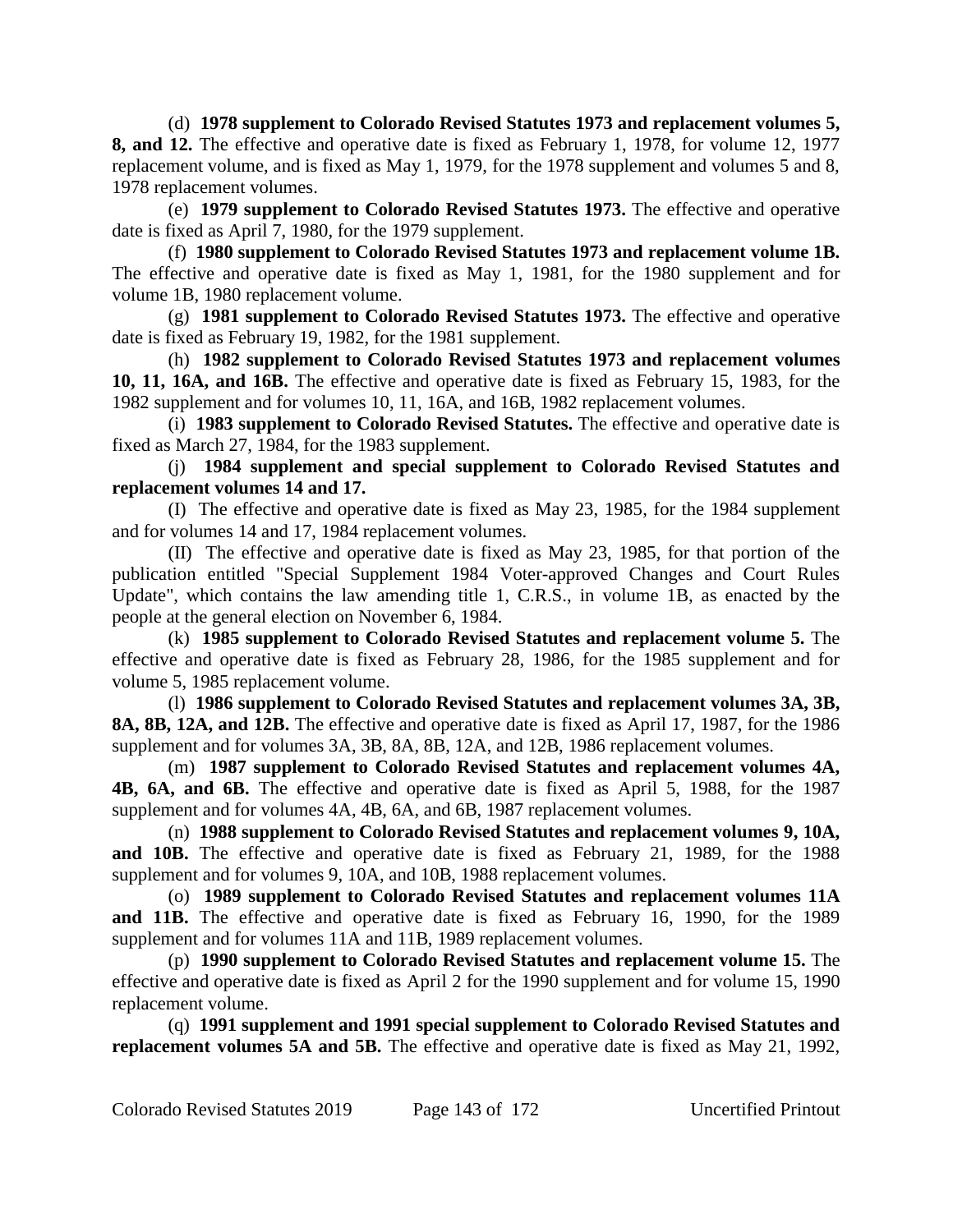for the 1991 supplement, the 1991 special supplement, and volumes 5A and 5B, 1991 replacement volumes.

(r) **1992 supplement to Colorado Revised Statutes and replacement volume 2.** The effective and operative date is fixed as March 26, 1993, for the 1992 supplement and volume 2, 1992 replacement volume.

(s) **1993 supplement to Colorado Revised Statutes and replacement volume 17.** The effective and operative date is fixed as February 7, 1994, for the 1993 supplement and volume 17, 1993 replacement volume.

(t) **1994 supplement to Colorado Revised Statutes and replacement volumes 4A and 16B.** The effective and operative date is fixed as February 23, 1995, for the 1994 supplement and volumes 4A and 16B, 1994 replacement volumes.

(u) **1995 supplement to Colorado Revised Statutes and replacement volumes 9 and 14.** The effective and operative date is fixed as February 13, 1996, for the 1995 supplement and volumes 9 and 14, 1995 replacement volumes.

(v) **1996 supplement to Colorado Revised Statutes.** The effective and operative date is fixed as February 21, 1997, for the 1996 supplement.

(2) All proceedings of the committee on legal services, including the contract for publication, the provisions for distribution thereof between state and public subscribers, and the corresponding price costs thereof, are accepted, approved, ratified, confirmed, and validated.

**Source: L. 75:** Entire section added, p. 230, § 1, effective July 14. **L. 77:** Entire section R&RE, p. 266, § 1, effective May 27. **L. 78:** (1)(c) added, p. 250, § 1, effective May 6. **L. 80:** IP(1) amended and (1)(d) added, p. 442, § 1, effective April 1. **L. 81:** (1)(e) added, p. 349, § 1, effective April 22. **L. 82:** (1)(f) added, p. 223, § 1, effective February 19. **L. 83:** (1)(g) added, p. 383, § 1, effective February 14; IP(1) amended, p. 381, § 15, effective July 1. **L. 84:** (1)(h) and (1)(i) added, p. 282, § 1, effective March 26. **L. 85:** (1)(h) amended and (1)(j) added, p. 291, § 1, effective May 22. **L. 86:** (1)(k) added, p. 428, § 1, effective February 27. **L. 87:** (1)(l) added, p. 351, § 1, effective April 16. **L. 88:** (1) R&RE, p. 321, § 1, effective April 4. **L. 89:** (1)(n) added, p. 343, § 1, effective February 17. **L. 90:** (1)(o) added, p. 340, § 1, effective February 15. **L. 91:** (1)(p) added, p. 1942, § 1, effective April 1. **L. 92:** (1)(q) added, p. 2162, § 1, effective May 20. **L. 93:** (1)(r) added, p. 74, § 1, effective March 26. **L. 94:** (1)(s) added, p. 2, § 1, effective February 4. **L. 95:** (1)(t) added, p. 1, § 1, effective February 22. **L. 96:** (1)(u) added, p. 7, § 1, effective February 13. **L. 97:** (1)(v) added, p. 2, § 1, effective February 20.

**Editor's note:** (1) Subsection (1)(a) references the 1973 supplement to Colorado Revised Statutes 1973; however, the laws enacted during the 1972 and 1973 legislative sessions for inclusion in the compilation of Colorado Revised Statutes 1973 were not available until 1974. The 1973 supplement was not published separately in a pocket part or in a single bound volume. (See Senate Bill 035, Session Laws of Colorado 1974, ch. 103, p. 425, and § 2-5-121 prior to its repeal in 2005.)

(2) Subsection  $(1)(v)$  was originally lettered as subsection  $(1)(w)$  in House Bill 97-1005 but has been relettered on revision for ease of location.

**2-5-125. Supplements and replacement volumes to Colorado Revised Statutes report - enactment - publication - effective date.** (1) The following supplements and

Colorado Revised Statutes 2019 Page 144 of 172 Uncertified Printout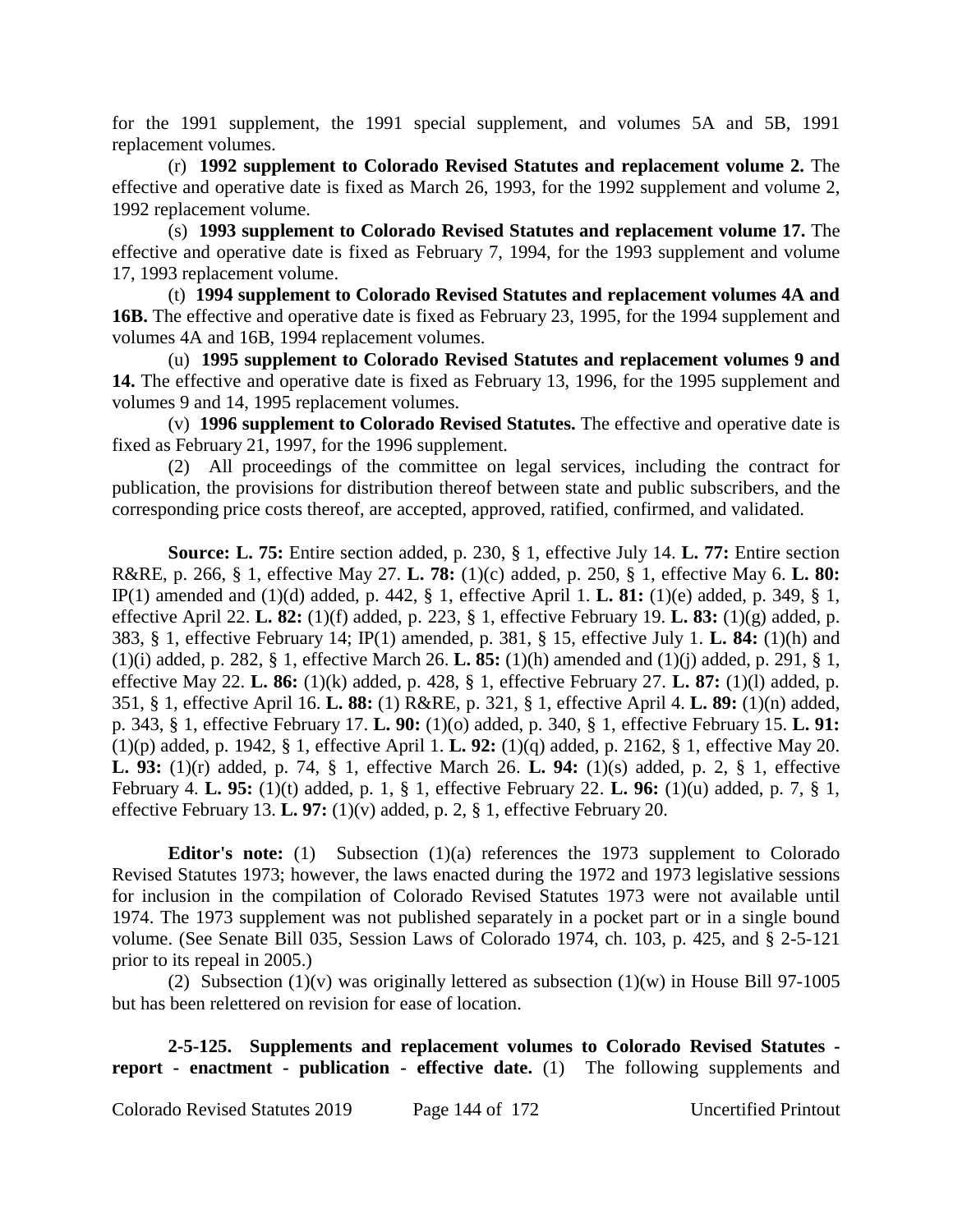replacement volumes to Colorado Revised Statutes, originally entitled Colorado Revised Statutes 1973, as corrected, collated, edited, revised, and compiled by the revisor and as certified by the committee on legal services, are prepared and published pursuant to and in conformity with section 2-5-117:

(a) **1975 supplement.** The 1975 supplement, hereby designated and declared to be the "Official Report of the Committee on Legal Services", contains all the laws of a general and permanent nature enacted by the forty-ninth general assembly at its second regular session (1974) and by the fiftieth general assembly at its first regular session (1975), a copy of which, together with a listing of the revisor's changes, has been delivered to each member of the general assembly and is approved and adopted. The statutory law of the state of Colorado of a general and permanent nature, as corrected, harmonized, collated, edited, revised, and compiled in said official report of the committee on legal services, is enacted as the positive and statutory law of a general and permanent nature of the state of Colorado with the same legal force and effect as, and as part of, Colorado Revised Statutes 1973.

(b) **1976 supplement.** The 1976 supplement, hereby designated and declared to be the "Official Report of the Committee on Legal Services", contains all the laws of a general and permanent nature enacted by the forty-ninth general assembly at its second regular session (1974), by the fiftieth general assembly at its first regular session (1975), and by the fiftieth general assembly at its second regular session and its first extraordinary session (1976), a copy of which, together with a listing of the revisor's changes, has been delivered to each member of the general assembly and is approved and adopted. The statutory law of the state of Colorado of a general and permanent nature, as corrected, harmonized, collated, edited, revised, and compiled in said official report of the committee on legal services, is enacted as the positive and statutory law of a general and permanent nature of the state of Colorado with the same legal force and effect as, and as part of, Colorado Revised Statutes 1973.

(c) (I) **1977 supplement.** The 1977 supplement, hereby designated and declared to be the "Official Report of the Committee on Legal Services" (consisting of a computer printout), contains all the laws of a general and permanent nature enacted by the forty-ninth general assembly at its second regular session (1974), by the fiftieth general assembly at its first regular session (1975), by the fiftieth general assembly at its second regular session and its first extraordinary session (1976), and by the fifty-first general assembly at its first regular session (1977), a computer printout of which, together with a listing of the revisor's changes, has been delivered to each member of the general assembly, and is approved and adopted. The statutory law of the state of Colorado of a general and permanent nature, as corrected, harmonized, collated, edited, revised, and compiled in said official report of the committee on legal services, is enacted as the positive and statutory law of a general and permanent nature of the state of Colorado with the same legal force and effect as, and as part of, Colorado Revised Statutes 1973.

(II) The 1977 supplement shall not be published separately in pocket parts or in a single bound volume but shall be compiled and published with the 1978 supplement.

(d) (I) **1978 supplement.** The 1978 supplement, hereby designated and declared to be part of the "Official Report of the Committee on Legal Services", contains all the laws of a general and permanent nature enacted by the forty-ninth general assembly at its second regular session in 1974, by the fiftieth general assembly at its first regular session in 1975, by the fiftieth general assembly at its second regular session and its first extraordinary session in 1976, by the fifty-first general assembly at its first regular session in 1977, and by the fifty-first general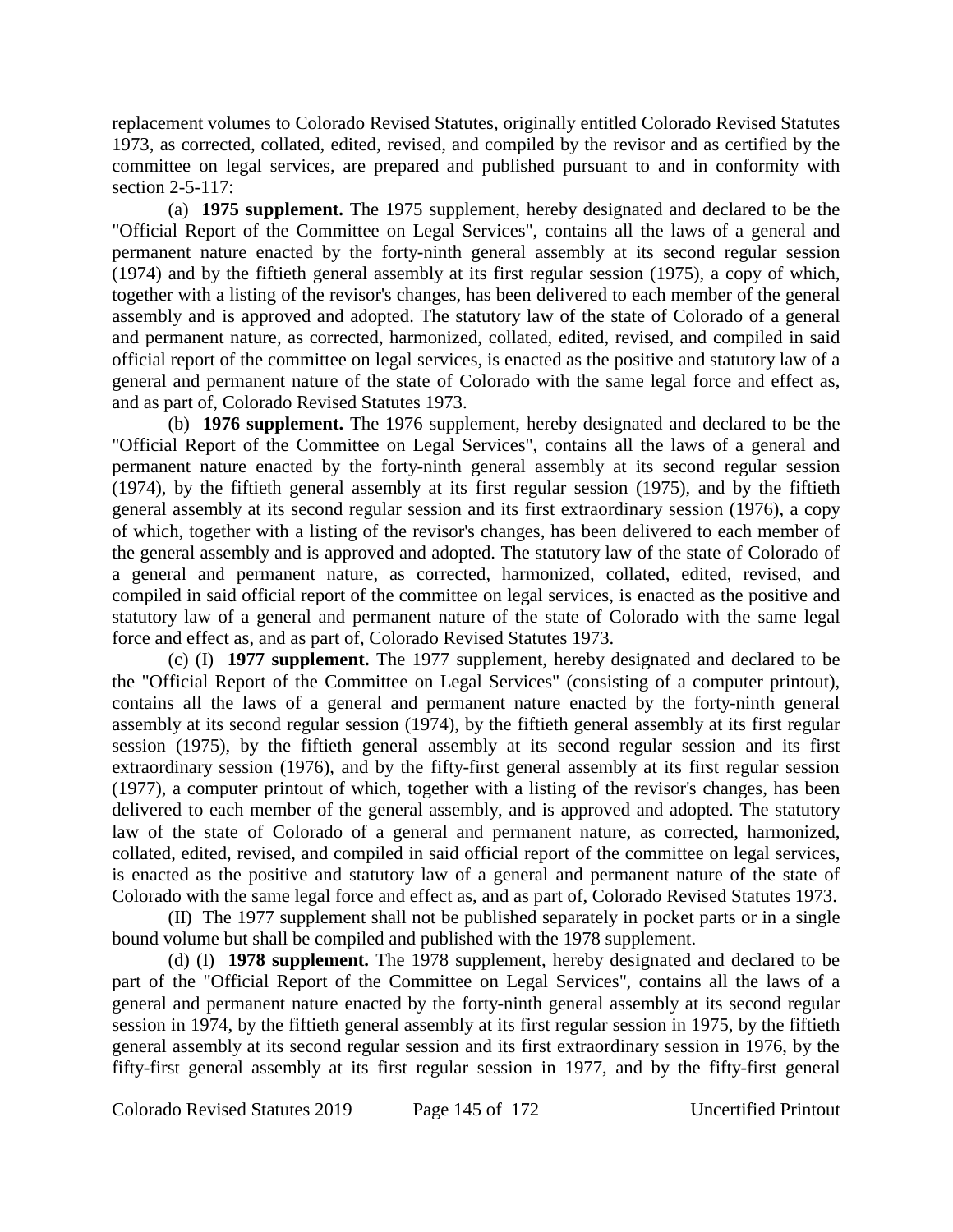assembly at its second regular session, its first extraordinary session, and its second extraordinary session in 1978 (with the exception of Volume 12, 1978 supplement, which contains all the laws of a general and permanent nature enacted by the fifty-first general assembly at its first regular session in 1977 and by the fifty-first general assembly at its second regular session, its first extraordinary session, and its second extraordinary session in 1978). A copy of said supplement, together with a listing of the revisor's changes, has been delivered to each member of the general assembly and is approved and adopted.

(II) **Volumes 5 and 8, 1978 replacement volumes.** Volumes 5 and 8, 1978 replacement volumes, including the 1978 supplement to each volume, hereby designated and declared to be also a part of the "Official Report of the Committee on Legal Services", contain all the laws of a general and permanent nature of the state of Colorado as title 12 and titles 16 to 21 which were revised and reenacted in Colorado Revised Statutes 1973, together with the 1975 and 1976 supplements thereto, the "Official Report of the Committee on Legal Services" enacting the 1977 supplement thereto (which was not published), and the laws of a general and permanent nature enacted by the fifty-first general assembly at its second regular session, its first extraordinary session, and its second extraordinary session in 1978. A copy of said volumes and supplements, together with a listing of the revisor's changes, has been delivered to each member of the general assembly and is approved and adopted.

(III) The statutory law of the state of Colorado of a general and permanent nature, as corrected, harmonized, collated, edited, revised, and compiled in said official report of the committee on legal services, is enacted as the positive and statutory law of a general and permanent nature of the state of Colorado with the same legal force and effect as, and as part of, Colorado Revised Statutes 1973.

(e) (I) **1979 supplement.** The 1979 supplement, hereby designated and declared to be part of the "Official Report of the Committee on Legal Services", contains all the laws of a general and permanent nature (except for the laws contained in the replacement volumes for volumes 5, 8, and 12) enacted during the 1974, 1975, 1976, 1977, 1978, and 1979 sessions of the Colorado general assembly.

(II) A copy of said supplement, together with a listing of the revisor's changes, has been delivered to each member of the general assembly and is approved and adopted.

(III) The statutory law of the state of Colorado of a general and permanent nature, as corrected, harmonized, collated, edited, revised, and compiled in said official report of the committee on legal services, is enacted as the positive and statutory law of a general and permanent nature of the state of Colorado with the same legal force and effect as, and as part of, Colorado Revised Statutes 1973.

(f) (I) **1980 supplement.** The 1980 supplement, hereby designated and declared to be part of the "Official Report of the Committee on Legal Services", contains all the laws of a general and permanent nature (except for the laws contained in the replacement volumes for volumes 1B, 5, 8, and 12) enacted during the 1974, 1975, 1976, 1977, 1978, 1979, and 1980 sessions of the Colorado general assembly.

(II) **Volume 1B, 1980 replacement volume.** Volume 1B, 1980 replacement volume, hereby designated and declared to be also a part of the "Official Report of the Committee on Legal Services", contains all the laws of a general and permanent nature of the state of Colorado for titles 1 to 3 which were revised and reenacted in Colorado Revised Statutes 1973, together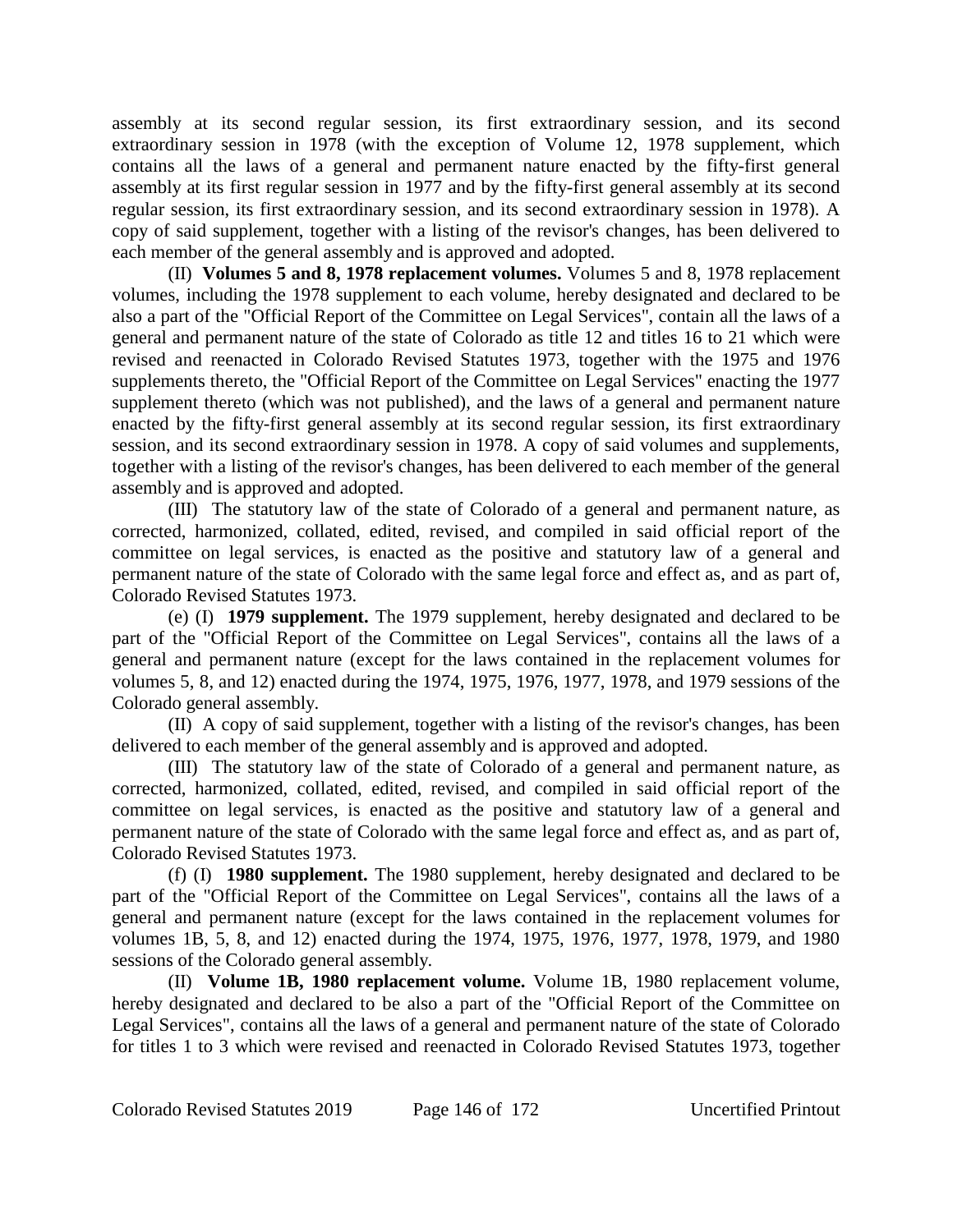with the 1979 supplement thereto and the laws of a general and permanent nature enacted by the fifty-second general assembly at its second regular session in 1980.

(III) A copy of said supplement and replacement volume, together with a listing of the revisor's changes, has been delivered to each member of the general assembly and is approved and adopted.

(IV) The statutory law of the state of Colorado of a general and permanent nature, as corrected, harmonized, collated, edited, revised, and compiled in said official report of the committee on legal services, is enacted as the positive and statutory law of a general and permanent nature of the state of Colorado with the same legal force and effect as, and as part of, Colorado Revised Statutes 1973.

(g) (I) **1981 supplement.** The 1981 supplement, hereby designated and declared to be part of the "Official Report of the Committee on Legal Services", contains all the laws of a general and permanent nature (except for the laws contained in the replacement volumes for volumes 1B, 5, 8, and 12) enacted during the 1974, 1975, 1976, 1977, 1978, 1979, 1980, and 1981 sessions of the Colorado general assembly.

(II) A copy of said supplement, together with a listing of the revisor's changes, has been delivered to each member of the general assembly and is approved and adopted.

(III) The statutory law of the state of Colorado of a general and permanent nature, as corrected, harmonized, collated, edited, revised, and compiled in said official report of the committee on legal services, is enacted as the positive and statutory law of a general and permanent nature of the state of Colorado with the same legal force and effect as, and as part of, Colorado Revised Statutes 1973.

(h) (I) **1982 supplement.** The 1982 supplement, hereby designated and declared to be part of the "Official Report of the Committee on Legal Services", contains all the laws of a general and permanent nature (except for the laws contained in the replacement volumes for volumes 1B, 5, 8, 10, 11, 12, 16A, and 16B) enacted during the 1974, 1975, 1976, 1977, 1978, 1979, 1980, 1981, and 1982 sessions of the Colorado general assembly.

(II) **Volumes 10, 11, 16A, and 16B, 1982 replacement volumes.** Volumes 10, 11, 16A, and 16B, 1982 replacement volumes, hereby designated and declared to be also a part of the "Official Report of the Committee on Legal Services", contain all the laws of a general and permanent nature of the state of Colorado for titles 24 to 28, 38, and 39 which were revised and reenacted in Colorado Revised Statutes 1973, together with the 1981 supplement thereto and the laws of a general and permanent nature enacted by the fifty-third general assembly at its second regular session in 1982.

(III) A copy of said supplement and replacement volumes, together with a listing of the revisor's changes, has been delivered to each member of the general assembly and is approved and adopted.

(IV) The statutory law of the state of Colorado of a general and permanent nature, as corrected, harmonized, collated, edited, revised, and compiled in said official report of the committee on legal services, is enacted as the positive and statutory law of a general and permanent nature of the state of Colorado with the same legal force and effect as, and as part of, Colorado Revised Statutes 1973.

(i) (I) **1983 supplement.** The 1983 supplement, hereby designated and declared to be part of the "Official Report of the Committee on Legal Services", contains all the laws of a general and permanent nature (except for the laws contained in the replacement volumes for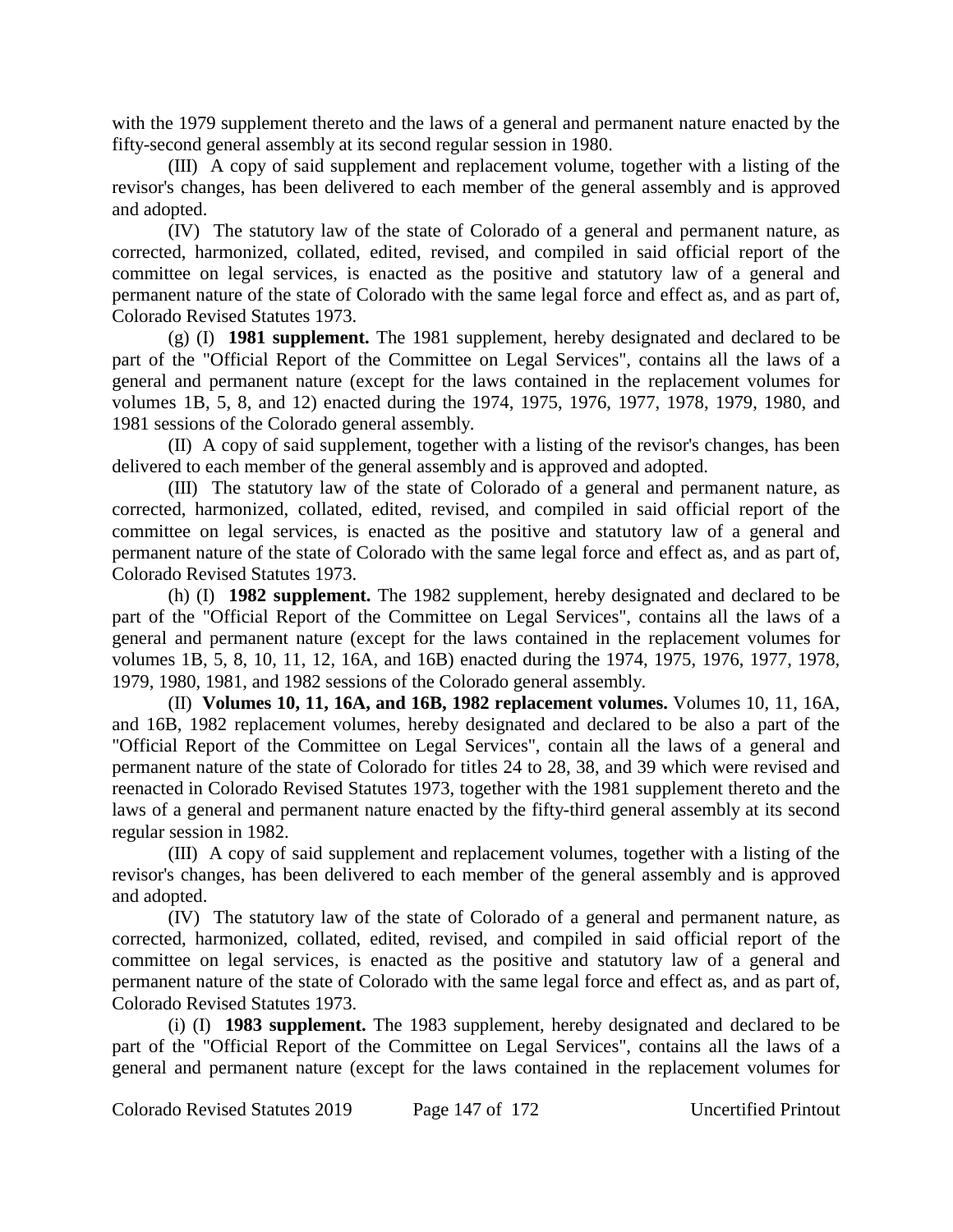volumes 1B, 5, 8, 10, 11, 12, 16A, and 16B) enacted during the 1974, 1975, 1976, 1977, 1978, 1979, 1980, 1981, 1982, and 1983 sessions of the Colorado general assembly.

(II) A copy of said supplement, together with a listing of the revisor's changes, has been delivered to each member of the general assembly and is approved and adopted.

(III) The statutory law of the state of Colorado of a general and permanent nature, as corrected, harmonized, collated, edited, revised, and compiled in said official report of the committee on legal services, is enacted as the positive and statutory law of a general and permanent nature of the state of Colorado with the same legal force and effect as, and as part of, Colorado Revised Statutes.

(j) (I) (A) **1984 supplement.** The 1984 supplement, hereby designated and declared to be part of the "Official Report of the Committee on Legal Services", contains all the laws of a general and permanent nature (except for the laws contained in the replacement volumes for volumes 1B, 5, 8, 10, 11, 12, 14, 16A, 16B, and 17) enacted during the 1974, 1975, 1976, 1977, 1978, 1979, 1980, 1981, 1982, 1983, and 1984 sessions of the Colorado general assembly.

(B) **Special supplement.** That portion of the publication entitled "Special Supplement 1984 Voter-approved Changes and Court Rules Update", hereby designated and declared to be part of the "Official Report of the Committee on Legal Services", contains the law amending title 1, C.R.S., in volume 1B, as enacted by the people at the general election on November 6, 1984.

(II) **Volumes 14 and 17, 1984 replacement volumes.** Volumes 14 and 17, 1984 replacement volumes, hereby designated and declared to be also a part of the "Official Report of the Committee on Legal Services", contain all the laws of a general and permanent nature of the state of Colorado for titles 33 to 35 and 40 to 43 which were revised and reenacted in Colorado Revised Statutes 1973, together with the 1983 supplement thereto and the laws of a general and permanent nature enacted by the fifty-fourth general assembly at its second regular session in 1984.

(III) A copy of said 1984 supplement and portion of the special supplement and replacement volumes, together with a listing of the revisor's changes, has been delivered to each member of the general assembly and is approved and adopted.

(IV) The statutory law of the state of Colorado of a general and permanent nature, as corrected, harmonized, collated, edited, revised, and compiled in said official report of the committee on legal services, is enacted as the positive and statutory law of a general and permanent nature of the state of Colorado with the same legal force and effect as, and as part of, Colorado Revised Statutes.

(k) (I) **1985 supplement.** The 1985 supplement, including the addendum to the 1985 supplement for volume 10, hereby designated and declared to be part of the "Official Report of the Committee on Legal Services", contains all the laws of a general and permanent nature (except for the laws contained in the replacement volumes for volumes 1B, 5, 8, 10, 11, 12, 14, 16A, 16B, and 17) enacted during the 1974, 1975, 1976, 1977, 1978, 1979, 1980, 1981, 1982, 1983, 1984, and 1985 regular sessions of the Colorado general assembly and during the extraordinary sessions in 1976, 1978, and 1985.

(II) **Volume 5, 1985 replacement volume.** Volume 5, 1985 replacement volume, hereby designated and declared to be also a part of the "Official Report of the Committee on Legal Services", contains all the laws of a general and permanent nature of the state of Colorado for title 12 which were revised and reenacted in Colorado Revised Statutes 1973 and in volume 5, 1978 replacement volume, together with the 1984 supplement thereto and the laws of a general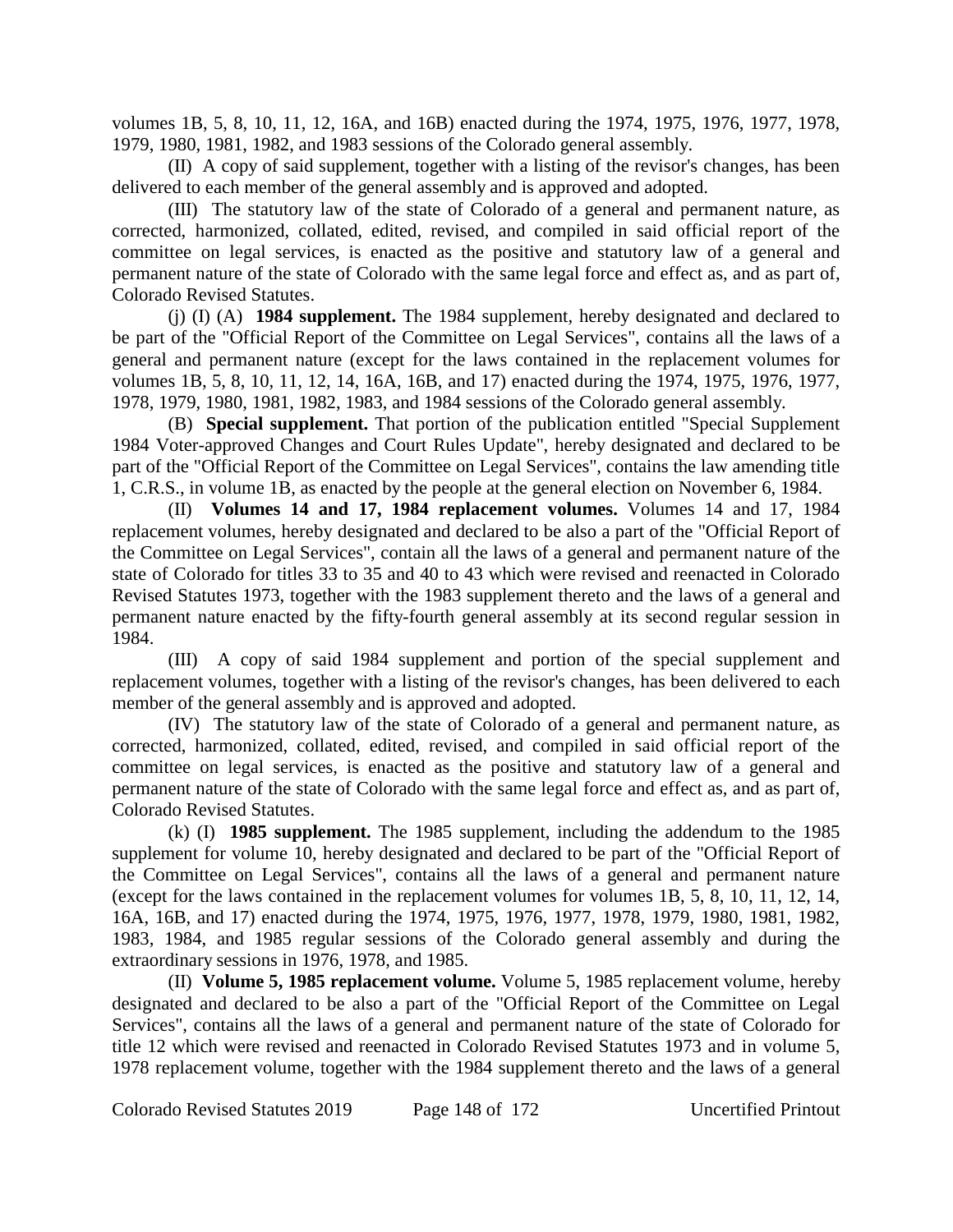and permanent nature enacted by the fifty-fifth general assembly at its first regular session in 1985 pertaining thereto.

(III) A copy of said supplement and replacement volume, together with a listing of the revisor's changes, has been delivered to each member of the general assembly and is approved and adopted.

(IV) The statutory law of the state of Colorado of a general and permanent nature, as corrected, harmonized, collated, edited, revised, and compiled in said official report of the committee on legal services, is enacted as the positive and statutory law of a general and permanent nature of the state of Colorado with the same legal force and effect as, and as part of, Colorado Revised Statutes.

(l) (I) **1986 supplement.** The 1986 supplement, including the 1986 special supplement, hereby designated and declared to be part of the "Official Report of the Committee on Legal Services", contains all the laws of a general and permanent nature (except for the laws contained in the bound replacement volumes for volumes 1B, 3A, 3B, 5, 8A, 8B, 10, 11, 12A, 12B, 14, 16A, 16B, and 17) enacted during the 1974, 1975, 1976, 1977, 1978, 1979, 1980, 1981, 1982, 1983, 1984, 1985, and 1986 regular sessions of the Colorado general assembly and during the extraordinary sessions in 1976, 1978, 1985, and 1986.

(II) **Volumes 3A, 3B, 8A, 8B, 12A, and 12B, 1986 replacement volumes.** Volumes 3A, 3B, 8A, 8B, 12A, and 12B, 1986 replacement volumes, hereby designated and declared to be also a part of the "Official Report of the Committee on Legal Services", contain all the laws of a general and permanent nature of the state of Colorado for titles 7 to 9, 16 to 21, and 29 to 31 which were revised and reenacted in Colorado Revised Statutes 1973 and in volume 8, 1978 replacement volume, and volume 12, 1977 replacement volume, together with the 1985 supplement thereto and the laws of a general and permanent nature enacted by the fifty-fifth general assembly at its second regular session in 1986 pertaining thereto. Additionally, volume 8B, 1986 replacement volume, specifically includes the errata sheet for page 223 which correctly reflects the amendments made to section 18-4-401, C.R.S.

(III) A copy of said supplement and replacement volumes, together with a listing of the revisor's changes, has been delivered to each member of the general assembly and is approved and adopted.

(IV) The statutory law of the state of Colorado of a general and permanent nature, as corrected, harmonized, collated, edited, revised, and compiled in said official report of the committee on legal services, is enacted as the positive and statutory law of a general and permanent nature of the state of Colorado with the same legal force and effect as, and as part of, Colorado Revised Statutes.

(m) (I) **1987 supplement.** The 1987 supplement, hereby designated and declared to be part of the "Official Report of the Committee on Legal Services", contains:

(A) All the laws of a general and permanent nature enacted after the 1973 regular session of the Colorado general assembly for volumes 2, 9, 13, and 15;

(B) All the laws of a general and permanent nature enacted after the 1980 regular session of the Colorado general assembly for volume 1B;

(C) All the laws of a general and permanent nature enacted after the 1982 regular session of the Colorado general assembly for volumes 10, 11, 16A, and 16B;

(D) All the laws of a general and permanent nature enacted after the 1984 regular session of the Colorado general assembly for volumes 14 and 17;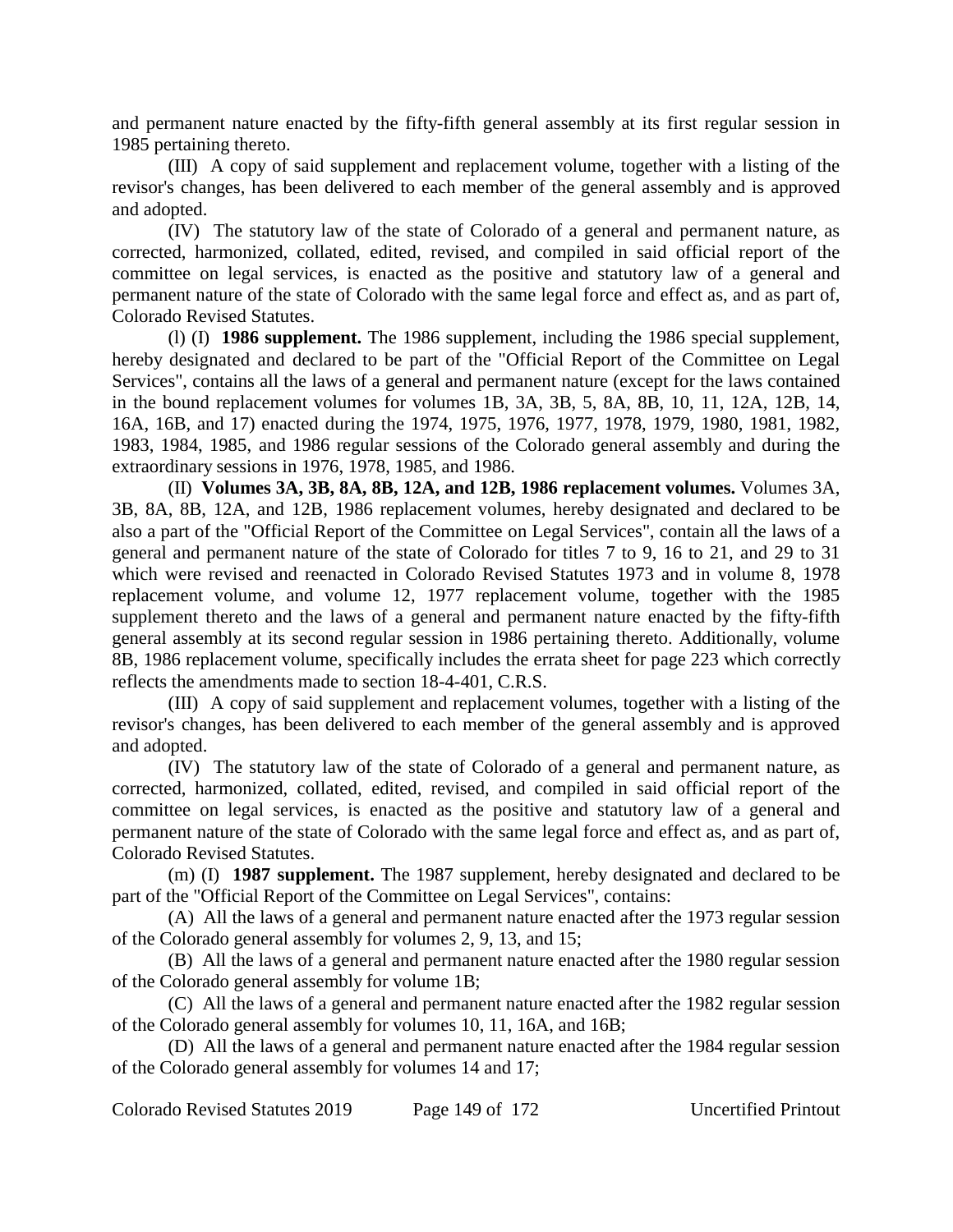(E) All the laws of a general and permanent nature enacted after the 1985 extraordinary session of the Colorado general assembly for volume 5;

(F) All the laws of a general and permanent nature enacted after the 1986 extraordinary session of the Colorado general assembly for volumes 3A, 3B, 8A, 8B, 12A, and 12B.

(II) **Volumes 4A, 4B, 6A, and 6B, 1987 replacement volumes.** Volumes 4A, 4B, 6A, and 6B, 1987 replacement volumes, hereby designated and declared to be also a part of the "Official Report of the Committee on Legal Services", contain all the laws of a general and permanent nature of the state of Colorado for titles 10, 11, and 13 to 15 which were revised and reenacted in Colorado Revised Statutes 1973, together with the 1986 supplement thereto and the laws of a general and permanent nature enacted by the fifty-sixth general assembly at its first regular session in 1987 pertaining thereto.

(III) A copy of said supplement and replacement volumes, together with a listing of the revisor's changes, has been delivered to each member of the general assembly and is approved and adopted.

(IV) The statutory law of the state of Colorado of a general and permanent nature, as corrected, harmonized, collated, edited, revised, and compiled in said "Official Report of the Committee on Legal Services", is enacted as the positive and statutory law of the state of Colorado with the same legal force and effect as, and as part of, Colorado Revised Statutes.

(n) (I) **1988 supplement.** The 1988 supplement, hereby designated and declared to be part of the "Official Report of the Committee on Legal Services", contains:

(A) All the laws of a general and permanent nature enacted after the 1973 regular session of the Colorado general assembly for volumes 2, 13, and 15;

(B) All the laws of a general and permanent nature enacted after the 1980 regular session of the Colorado general assembly for volume 1B;

(C) All the laws of a general and permanent nature enacted after the 1982 regular session of the Colorado general assembly for volumes 11, 16A, and 16B;

(D) All the laws of a general and permanent nature enacted after the 1984 regular session of the Colorado general assembly for volumes 14 and 17;

(E) All the laws of a general and permanent nature enacted after the 1985 extraordinary session of the Colorado general assembly for volume 5;

(F) All the laws of a general and permanent nature enacted after the 1986 extraordinary session of the Colorado general assembly for volumes 3A, 3B, 8A, 8B, 12A, and 12B;

(G) All the laws of a general and permanent nature enacted after the 1987 regular session of the Colorado general assembly for volumes 4A, 4B, 6A, and 6B.

(II) **Volumes 9, 10A, and 10B, 1988 replacement volumes.** Volumes 9, 10A, and 10B, 1988 replacement volumes, hereby designated and declared to be also a part of the "Official Report of the Committee on Legal Services", contain all the laws of a general and permanent nature of the state of Colorado for titles 22 and 23 and title 24 which were revised and reenacted in Colorado Revised Statutes 1973, and in volume 10, 1982 replacement volume, together with the 1987 supplement thereto and the laws of a general and permanent nature enacted by the fiftysixth general assembly at its second regular session and its first extraordinary session in 1988 pertaining thereto.

(III) A copy of said supplement and replacement volumes, together with a listing of the revisor's changes, has been delivered to each member of the general assembly and is approved and adopted.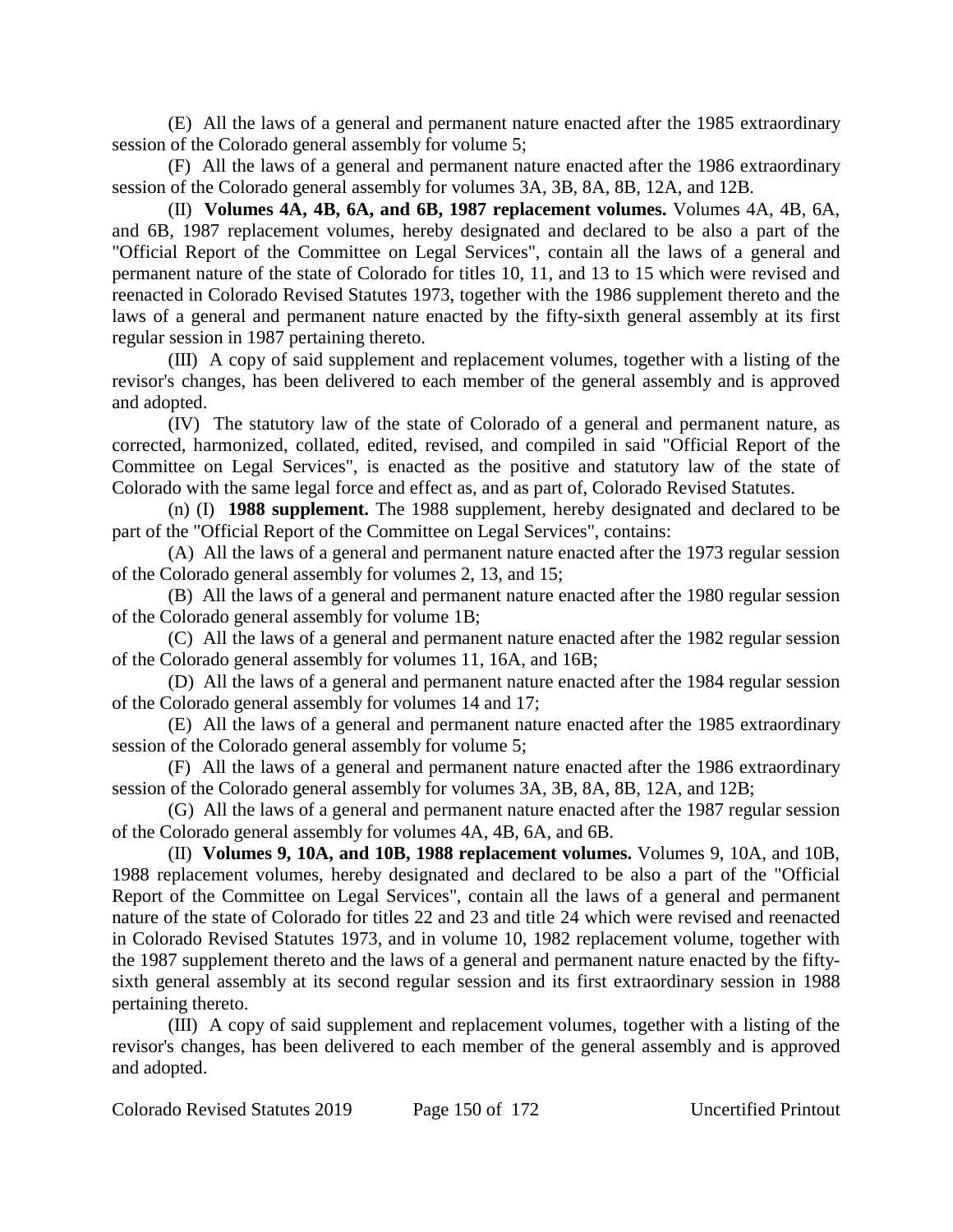(IV) The statutory law of the state of Colorado of a general and permanent nature, as corrected, harmonized, collated, edited, revised, and compiled in said "Official Report of the Committee on Legal Services", is enacted as the positive and statutory law of the state of Colorado with the same legal force and effect as, and as part of, Colorado Revised Statutes.

(o) (I) **1989 supplement.** The 1989 supplement, hereby designated and declared to be part of the "Official Report of the Committee on Legal Services", contains:

(A) All the laws of a general and permanent nature enacted after the 1973 regular session of the Colorado general assembly for volumes 2, 13, and 15;

(B) All the laws of a general and permanent nature enacted after the 1980 regular session of the Colorado general assembly for volume 1B;

(C) All the laws of a general and permanent nature enacted after the 1982 regular session of the Colorado general assembly for volumes 16A and 16B;

(D) All the laws of a general and permanent nature enacted after the 1984 regular session of the Colorado general assembly for volumes 14 and 17;

(E) All the laws of a general and permanent nature enacted after the 1985 extraordinary session of the Colorado general assembly for volume 5;

(F) All the laws of a general and permanent nature enacted after the 1986 extraordinary session of the Colorado general assembly for volumes 3A, 3B, 8A, 8B, 12A, and 12B;

(G) All the laws of a general and permanent nature enacted after the 1987 regular session of the Colorado general assembly for volumes 4A, 4B, 6A, and 6B;

(H) All the laws of a general and permanent nature enacted after the 1988 extraordinary session of the Colorado general assembly for volumes 9, 10A, and 10B.

(II) **Volumes 11A and 11B, 1989 replacement volumes.** Volumes 11A and 11B, 1989 replacement volumes, hereby designated and declared to be also a part of the "Official Report of the Committee on Legal Services", contain all the laws of a general and permanent nature of the state of Colorado for title 25 and titles 26 to 28 which were revised and reenacted in Colorado Revised Statutes 1973, and in volume 11, 1982 replacement volume, together with the 1988 supplement thereto and the laws of a general and permanent nature enacted by the fifty-seventh general assembly at its first regular session and its first extraordinary session in 1989 pertaining thereto.

(III) A copy of said supplement and replacement volumes, together with a listing of the revisor's changes, has been delivered to each member of the general assembly and is approved and adopted.

(IV) The statutory law of the state of Colorado of a general and permanent nature, as corrected, harmonized, collated, edited, revised, and compiled in said "Official Report of the Committee on Legal Services", is enacted as the positive and statutory law of the state of Colorado with the same legal force and effect as, and as part of, Colorado Revised Statutes.

(p) (I) **1990 supplement.** The 1990 supplement, hereby designated and declared to be part of the "Official Report of the Committee on Legal Services", contains:

(A) All the laws of a general and permanent nature enacted after the 1973 regular session of the Colorado general assembly for volumes 2 and 13;

(B) All the laws of a general and permanent nature enacted after the 1980 regular session of the Colorado general assembly for volume 1B;

(C) All the laws of a general and permanent nature enacted after the 1982 regular session of the Colorado general assembly for volumes 16A and 16B;

Colorado Revised Statutes 2019 Page 151 of 172 Uncertified Printout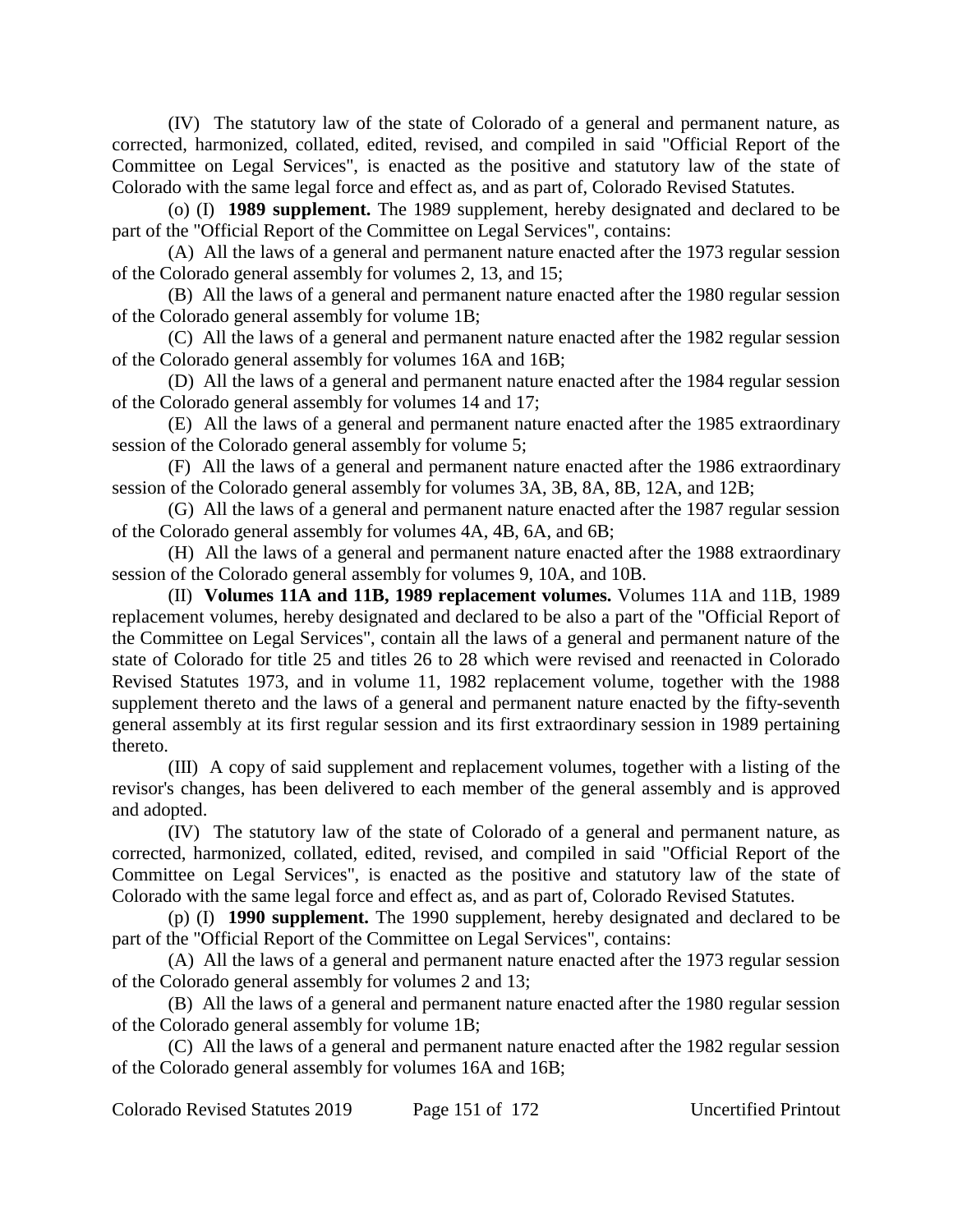(D) All the laws of a general and permanent nature enacted after the 1984 regular session of the Colorado general assembly for volumes 14 and 17;

(E) All the laws of a general and permanent nature enacted after the 1985 extraordinary session of the Colorado general assembly for volume 5;

(F) All the laws of a general and permanent nature enacted after the 1986 extraordinary session of the Colorado general assembly for volumes 3A, 3B, 8A, 8B, 12A, and 12B;

(G) All the laws of a general and permanent nature enacted after the 1987 regular session of the Colorado general assembly for volumes 4A, 4B, 6A, and 6B;

(H) All the laws of a general and permanent nature enacted after the 1988 extraordinary session of the Colorado general assembly for volumes 9, 10A, and 10B;

(I) All the laws of a general and permanent nature enacted after the 1989 regular session of the Colorado general assembly for volumes 11A and 11B.

(II) **Volume 15, 1990 replacement volume.** Volume 15, 1990 replacement volume, hereby designated and declared to be also a part of the "Official Report of the Committee on Legal Services", contains all the laws of a general and permanent nature of the state of Colorado for titles 36 and 37 which were revised and reenacted in Colorado Revised Statutes 1973, together with the 1989 supplement thereto and the laws of a general and permanent nature enacted by the fifty-seventh general assembly at its second regular session in 1990 pertaining thereto.

(III) A copy of said supplement and replacement volume, together with a listing of the revisor's changes, has been delivered to each member of the general assembly and is approved and adopted.

(IV) The statutory law of the state of Colorado of a general and permanent nature, as corrected, harmonized, collated, edited, revised, and compiled in said "Official Report of the Committee on Legal Services", is enacted as the positive and statutory law of the state of Colorado with the same legal force and effect as, and as part of, Colorado Revised Statutes.

(q) (I) **1991 supplement and 1991 special supplement.** The 1991 supplement and the 1991 special supplement (resulting from the second extraordinary session), hereby designated and declared to be part of the "Official Report of the Committee on Legal Services", contain:

(A) All the laws of a general and permanent nature enacted after the 1973 regular session of the Colorado general assembly for volumes 2 and 13;

(B) All the laws of a general and permanent nature enacted after the 1980 regular session of the Colorado general assembly for volume 1B;

(C) All the laws of a general and permanent nature enacted after the 1982 regular session of the Colorado general assembly for volumes 16A and 16B;

(D) All the laws of a general and permanent nature enacted after the 1984 regular session of the Colorado general assembly for volumes 14 and 17;

(E) All the laws of a general and permanent nature enacted after the 1986 extraordinary session of the Colorado general assembly for volumes 3A, 3B, 8A, 8B, 12A, and 12B;

(F) All the laws of a general and permanent nature enacted after the 1987 regular session of the Colorado general assembly for volumes 4A, 4B, 6A, and 6B;

(G) All the laws of a general and permanent nature enacted after the 1988 extraordinary session of the Colorado general assembly for volumes 9, 10A, and 10B;

(H) All the laws of a general and permanent nature enacted after the 1989 regular session of the Colorado general assembly for volumes 11A and 11B;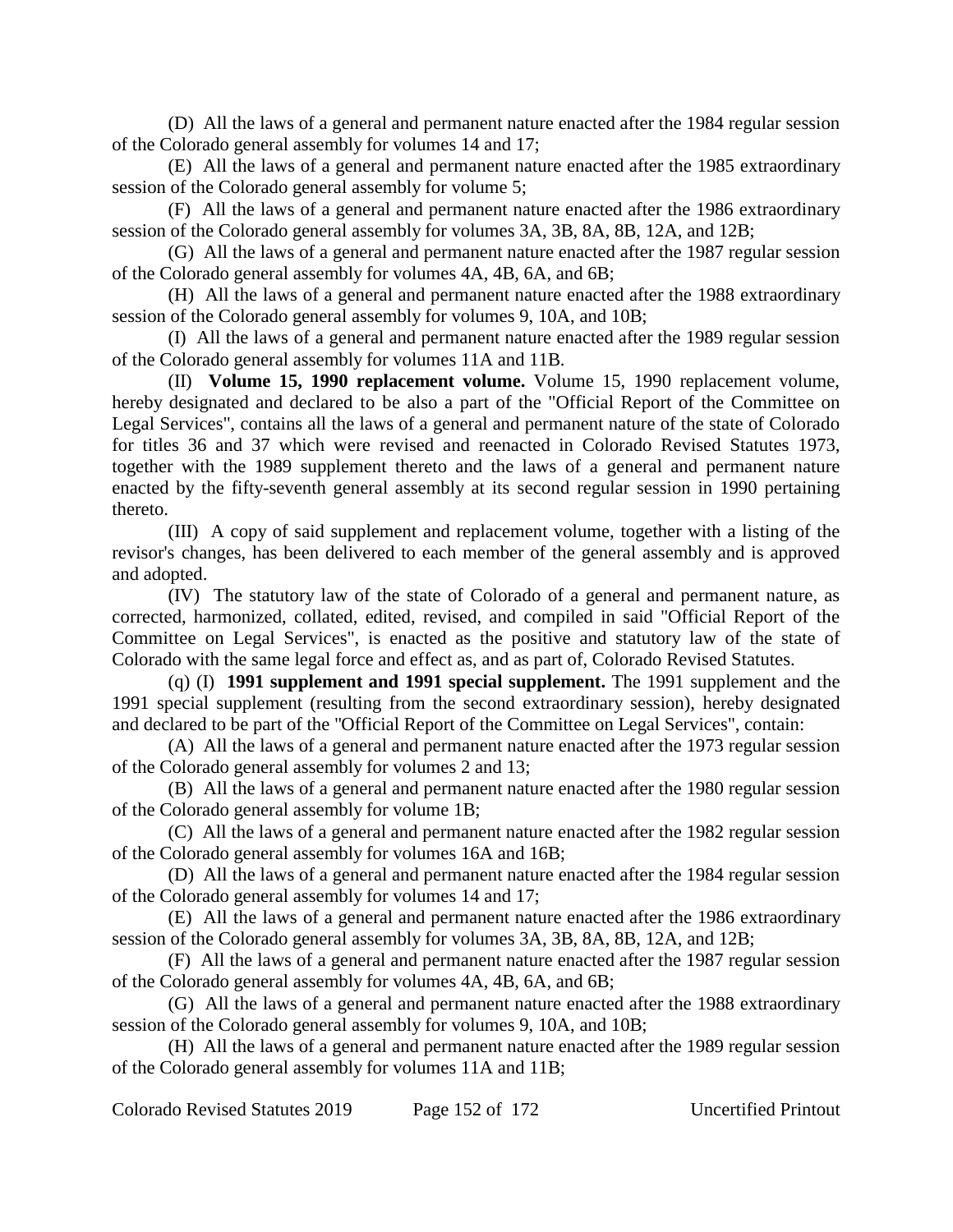(I) All the laws of a general and permanent nature enacted after the 1990 regular session of the Colorado general assembly for volume 15;

(J) All the laws of a general and permanent nature enacted after the 1991 first extraordinary session of the Colorado general assembly for volumes 5A and 5B.

(II) **Volumes 5A and 5B, 1991 replacement volumes.** Volumes 5A and 5B, 1991 replacement volumes, hereby designated and declared to be also a part of the "Official Report of the Committee on Legal Services", contain all the laws of a general and permanent nature of the state of Colorado for title 12 which were revised and reenacted in Colorado Revised Statutes 1973, in volume 5, 1978 replacement volume, and in volume 5, 1985 replacement volume, together with the 1990 supplement thereto and the laws of a general and permanent nature enacted by the fifty-eighth general assembly at its first regular session and its first extraordinary session in 1991 pertaining thereto.

(III) A copy of said supplements and replacement volumes, together with a listing of the revisor's changes, has been delivered to each member of the general assembly and is approved and adopted.

(IV) The statutory law of the state of Colorado of a general and permanent nature, as corrected, harmonized, collated, edited, revised, and compiled in said "Official Report of the Committee on Legal Services", is enacted as the positive and statutory law of the state of Colorado with the same legal force and effect as, and as part of, Colorado Revised Statutes.

(r) (I) **1992 supplement.** The 1992 supplement, hereby designated and declared to be part of the "Official Report of the Committee on Legal Services", contains:

(A) All the laws of a general and permanent nature enacted after the 1973 regular session of the Colorado general assembly for volume 13;

(B) All the laws of a general and permanent nature enacted after the 1980 regular session of the Colorado general assembly for volume 1B;

(C) All the laws of a general and permanent nature enacted after the 1982 regular session of the Colorado general assembly for volumes 16A and 16B;

(D) All the laws of a general and permanent nature enacted after the 1984 regular session of the Colorado general assembly for volumes 14 and 17;

(E) All the laws of a general and permanent nature enacted after the 1986 extraordinary session of the Colorado general assembly for volumes 3A, 3B, 8A, 8B, 12A, and 12B;

(F) All the laws of a general and permanent nature enacted after the 1987 regular session of the Colorado general assembly for volumes 4A, 4B, 6A, and 6B;

(G) All the laws of a general and permanent nature enacted after the 1988 extraordinary session of the Colorado general assembly for volumes 9, 10A, and 10B;

(H) All the laws of a general and permanent nature enacted after the 1989 regular session of the Colorado general assembly for volumes 11A and 11B;

(I) All the laws of a general and permanent nature enacted after the 1990 regular session of the Colorado general assembly for volume 15;

(J) All the laws of a general and permanent nature enacted after the 1991 first extraordinary session of the Colorado general assembly for volumes 5A and 5B.

(II) **Volume 2, 1992 replacement volume.** Volume 2, 1992 replacement volume, hereby designated and declared to be also a part of the "Official Report of the Committee on Legal Services", contains all the laws of a general and permanent nature of the state of Colorado for titles 4 to 6 which were revised and reenacted in Colorado Revised Statutes 1973 together with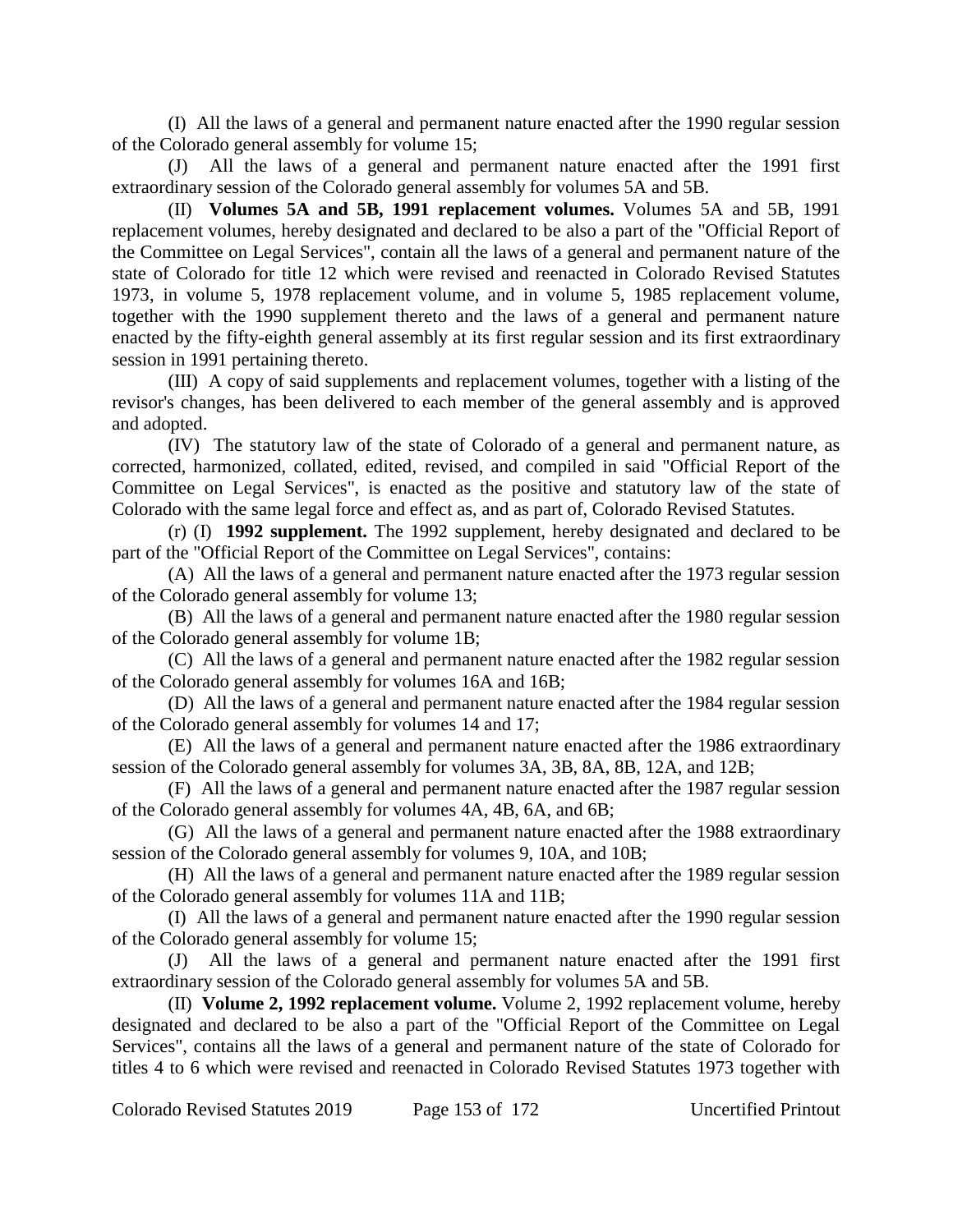the 1991 supplement thereto and the laws of a general and permanent nature enacted by the fiftyeighth general assembly at its second regular session in 1992 pertaining thereto.

(III) A copy of said supplements and replacement volume, together with a listing of the revisor's changes, has been delivered to each member of the general assembly and is approved and adopted.

(IV) The statutory law of the state of Colorado of a general and permanent nature, as corrected, harmonized, collated, edited, revised, and compiled in said "Official Report of the Committee on Legal Services", is enacted as the positive and statutory law of the state of Colorado with the same legal force and effect as, and as part of, Colorado Revised Statutes.

(s) (I) **1993 supplement.** The 1993 supplement, hereby designated and declared to be part of the "Official Report of the Committee on Legal Services", contains:

(A) All the laws of a general and permanent nature enacted after the 1973 regular session of the Colorado general assembly for volume 13;

(B) All the laws of a general and permanent nature enacted after the 1980 regular session of the Colorado general assembly for volume 1B;

(C) All the laws of a general and permanent nature enacted after the 1982 regular session of the Colorado general assembly for volumes 16A and 16B;

(D) All the laws of a general and permanent nature enacted after the 1984 regular session of the Colorado general assembly for volume 14;

(E) All the laws of a general and permanent nature enacted after the 1986 extraordinary session of the Colorado general assembly for volumes 3A, 3B, 8A, 8B, 12A, and 12B;

(F) All the laws of a general and permanent nature enacted after the 1987 regular session of the Colorado general assembly for volumes 4A, 4B, 6A, and 6B;

(G) All the laws of a general and permanent nature enacted after the 1988 extraordinary session of the Colorado general assembly for volumes 9, 10A, and 10B;

(H) All the laws of a general and permanent nature enacted after the 1989 regular session of the Colorado general assembly for volumes 11A and 11B;

(I) All the laws of a general and permanent nature enacted after the 1990 regular session of the Colorado general assembly for volume 15;

(J) All the laws of a general and permanent nature enacted after the 1991 first extraordinary session of the Colorado general assembly for volumes 5A and 5B;

(K) All the laws of a general and permanent nature enacted after the 1992 regular session of the Colorado general assembly for volume 2.

(II) **Volume 17, 1993 replacement volume.** Volume 17, 1993 replacement volume, hereby designated and declared to be also a part of the "Official Report of the Committee on Legal Services", contains all the laws of a general and permanent nature of the state of Colorado for titles 40 to 43 which were revised and reenacted in Colorado Revised Statutes 1973 together with the 1992 supplement thereto and the laws of a general and permanent nature enacted by the fifty-ninth general assembly at its first regular session in 1993 pertaining thereto.

(III) A copy of said supplements and replacement volume, together with a listing of the revisor's changes, has been delivered to each member of the general assembly and is approved and adopted.

(IV) The statutory law of the state of Colorado of a general and permanent nature, as corrected, harmonized, collated, edited, revised, and compiled in said "Official Report of the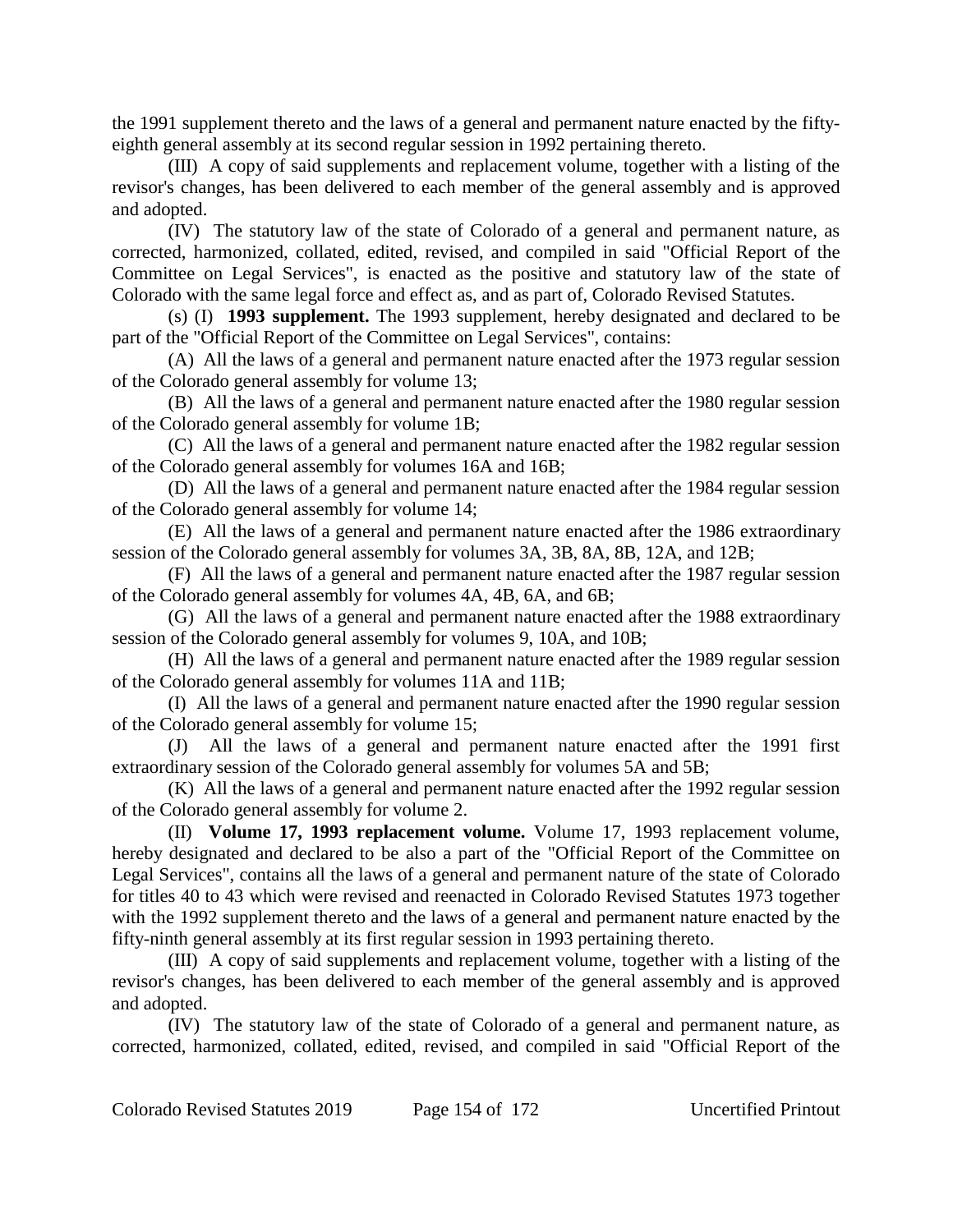Committee on Legal Services", is enacted as the positive and statutory law of the state of Colorado with the same legal force and effect as, and as part of, Colorado Revised Statutes.

(t) (I) **1994 supplement.** The 1994 supplement, hereby designated and declared to be part of the "Official Report of the Committee on Legal Services", contains:

(A) All the laws of a general and permanent nature enacted after the 1973 regular session of the Colorado general assembly for volume 13;

(B) All the laws of a general and permanent nature enacted after the 1980 regular session of the Colorado general assembly for volume 1B;

(C) All the laws of a general and permanent nature enacted after the 1982 regular session of the Colorado general assembly for volume 16A;

(D) All the laws of a general and permanent nature enacted after the 1984 regular session of the Colorado general assembly for volume 14;

(E) All the laws of a general and permanent nature enacted after the 1986 extraordinary session of the Colorado general assembly for volumes 3A, 3B, 8A, 8B, 12A, and 12B;

(F) All the laws of a general and permanent nature enacted after the 1987 regular session of the Colorado general assembly for volumes 4B, 6A, and 6B;

(G) All the laws of a general and permanent nature enacted after the 1988 extraordinary session of the Colorado general assembly for volumes 9, 10A, and 10B;

(H) All the laws of a general and permanent nature enacted after the 1989 regular session of the Colorado general assembly for volumes 11A and 11B;

(I) All the laws of a general and permanent nature enacted after the 1990 regular session of the Colorado general assembly for volume 15;

(J) All the laws of a general and permanent nature enacted after the 1991 first extraordinary session of the Colorado general assembly for volumes 5A and 5B;

(K) All the laws of a general and permanent nature enacted after the 1992 regular session of the Colorado general assembly for volume 2;

(L) All the laws of a general and permanent nature enacted after the 1993 regular session of the Colorado general assembly for volume 17.

(II) **Volumes 4A and 16B, 1994 replacement volumes.** Volumes 4A and 16B, 1994 replacement volumes, hereby designated and declared to be also a part of the "Official Report of the Committee on Legal Services", contain all the laws of a general and permanent nature of the state of Colorado for title 10 which was revised and reenacted in Colorado Revised Statutes 1973, and in volume 4A, 1987 replacement volume, and for title 39 which was revised and reenacted in Colorado Revised Statutes 1973, and in volume 16B, 1982 replacement volume, together with the 1993 supplements thereto and the laws of a general and permanent nature enacted by the fifty-ninth general assembly at its second regular session in 1994 pertaining thereto.

(III) A copy of said supplements and replacement volumes together with a listing of the revisor's changes, has been delivered to each member of the general assembly and is approved and adopted.

(IV) The statutory law of the state of Colorado of a general and permanent nature, as corrected, harmonized, collated, edited, revised, and compiled in said "Official Report of the Committee on Legal Services", is enacted as the positive and statutory law of the state of Colorado with the same legal force and effect as, and as part of, Colorado Revised Statutes.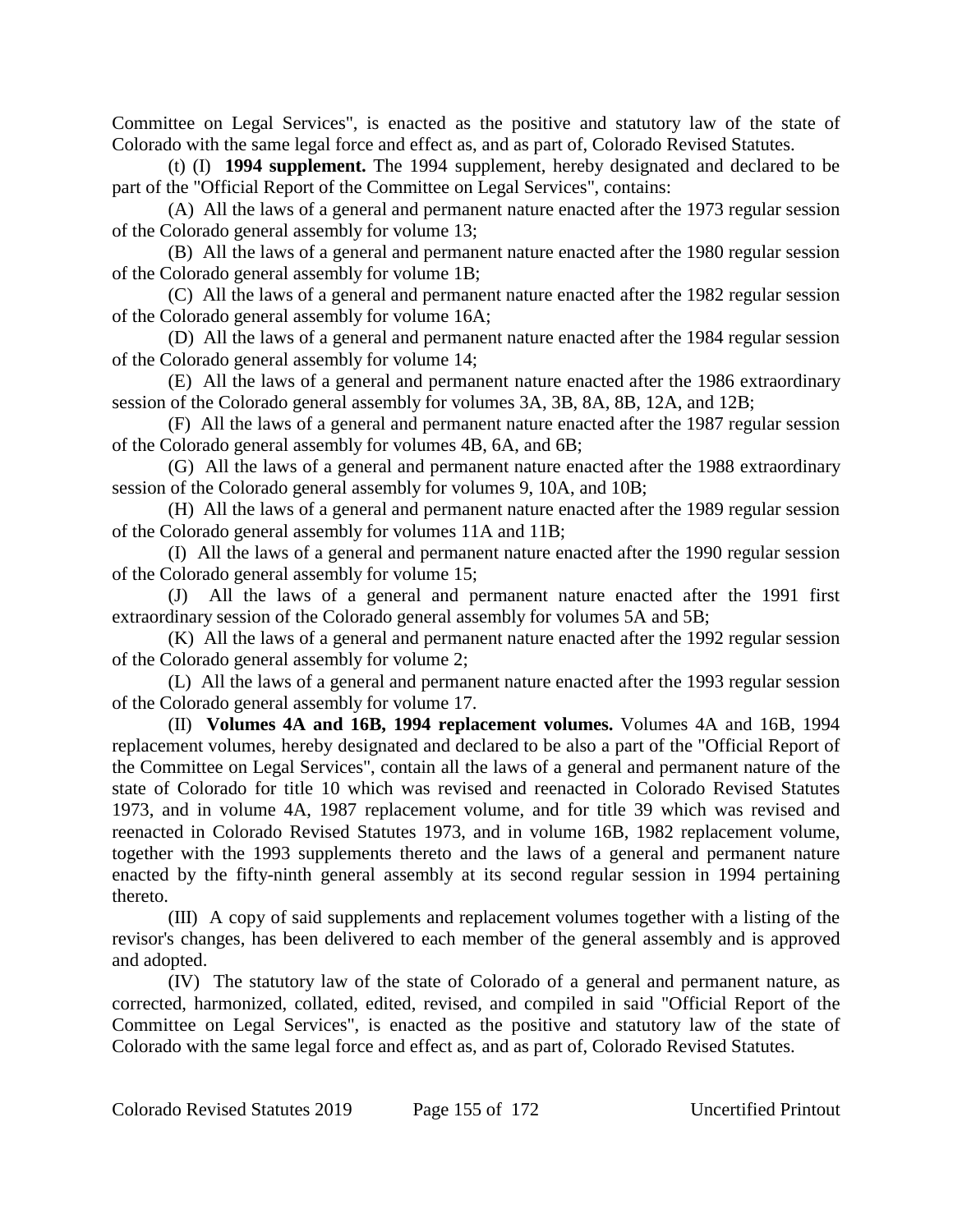(u) (I) **1995 supplement.** The 1995 supplement, hereby designated and declared to be part of the "Official Report of the Committee on Legal Services", contains:

(A) All the laws of a general and permanent nature enacted after the 1973 regular session of the Colorado general assembly for volume 13;

(B) All the laws of a general and permanent nature enacted after the 1980 regular session of the Colorado general assembly for volume 1B;

(C) All the laws of a general and permanent nature enacted after the 1982 regular session of the Colorado general assembly for volume 16A;

(D) All the laws of a general and permanent nature enacted after the 1986 extraordinary session of the Colorado general assembly for volumes 3A, 3B, 8A, 8B, 12A, and 12B;

(E) All the laws of a general and permanent nature enacted after the 1987 regular session of the Colorado general assembly for volumes 4B, 6A, and 6B;

(F) All the laws of a general and permanent nature enacted after the 1988 extraordinary session of the Colorado general assembly for volumes 10A and 10B;

(G) All the laws of a general and permanent nature enacted after the 1989 regular session of the Colorado general assembly for volumes 11A and 11B;

(H) All the laws of a general and permanent nature enacted after the 1990 regular session of the Colorado general assembly for volume 15;

(I) All the laws of a general and permanent nature enacted after the 1991 first extraordinary session of the Colorado general assembly for volumes 5A and 5B;

(J) All the laws of a general and permanent nature enacted after the 1992 regular session of the Colorado general assembly for volume 2;

(K) All the laws of a general and permanent nature enacted after the 1993 regular session of the Colorado general assembly for volume 17;

(L) All the laws of a general and permanent nature enacted after the 1994 regular session of the Colorado general assembly for volumes 4A and 16B.

(II) **Volumes 9 and 14, 1995 replacement volumes.** Volumes 9 and 14, 1995 replacement volumes, hereby designated and declared to be also a part of the "Official Report of the Committee on Legal Services", contain all the laws of a general and permanent nature of the state of Colorado for titles 22 and 23 which were revised and reenacted in Colorado Revised Statutes 1973, and in volume 9, 1988 replacement volume, and for titles 33 to 35 which were revised and reenacted in Colorado Revised Statutes 1973, and in volume 14, 1984 replacement volume, together with the 1994 supplements thereto and the laws of a general and permanent nature enacted by the sixtieth general assembly at its first regular session in 1995 pertaining thereto.

(III) A copy of said supplements and replacement volumes, together with a listing of the revisor's changes, has been delivered to each member of the general assembly and is approved and adopted.

(IV) The statutory law of the state of Colorado of a general and permanent nature, as corrected, harmonized, collated, edited, revised, and compiled in said "Official Report of the Committee on Legal Services", is enacted as the positive and statutory law of the state of Colorado with the same legal force and effect as, and as part of, Colorado Revised Statutes.

(v) (I) **1996 supplement.** The 1996 supplement, hereby designated and declared to be part of the "Official Report of the Committee on Legal Services", contains: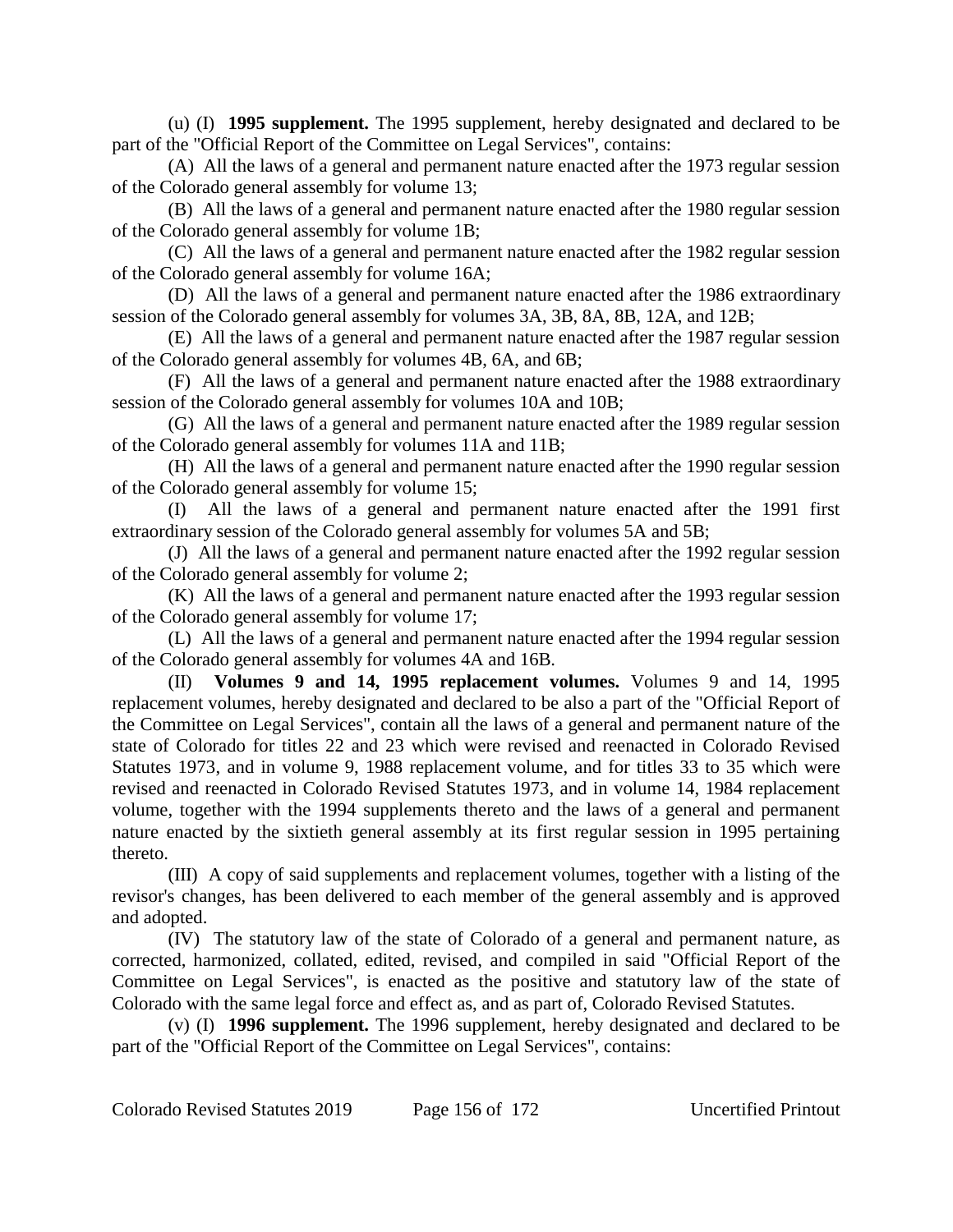(A) All the laws of a general and permanent nature enacted after the 1973 regular session of the Colorado general assembly for volume 13;

(B) All the laws of a general and permanent nature enacted after the 1980 regular session of the Colorado general assembly for volume 1B;

(C) All the laws of a general and permanent nature enacted after the 1982 regular session of the Colorado general assembly for volume 16A;

(D) All the laws of a general and permanent nature enacted after the 1986 extraordinary session of the Colorado general assembly for volumes 3A, 3B, 8A, 8B, 12A, and 12B;

(E) All the laws of a general and permanent nature enacted after the 1987 regular session of the Colorado general assembly for volumes 4B, 6A, and 6B;

(F) All the laws of a general and permanent nature enacted after the 1988 extraordinary session of the Colorado general assembly for volumes 10A and 10B;

(G) All the laws of a general and permanent nature enacted after the 1989 regular session of the Colorado general assembly for volumes 11A and 11B;

(H) All the laws of a general and permanent nature enacted after the 1990 regular session of the Colorado General Assembly for volume 15;

(I) All the laws of a general and permanent nature enacted after the 1991 first extraordinary session of the Colorado general assembly for volumes 5A and 5B;

(J) All the laws of a general and permanent nature enacted after the 1992 regular session of the Colorado general assembly for volume 2;

(K) All the laws of a general and permanent nature enacted after the 1993 regular session of the Colorado general assembly for volume 17;

(L) All the laws of a general and permanent nature enacted after the 1994 regular session of the Colorado general assembly for volumes 4A and 16B;

(M) All the laws of a general and permanent nature enacted after the 1995 regular session of the Colorado general assembly for volumes 9 and 14.

(II) A copy of said supplement, together with a listing of the revisor's changes, has been delivered to each member of the general assembly and is approved and adopted.

(III) The statutory law of the state of Colorado of a general and permanent nature, as corrected, harmonized, collated, edited, revised, and compiled in said "Official Report of the Committee on Legal Services", is enacted as the positive and statutory law of the state of Colorado with the same legal force and effect as, and as part of, Colorado Revised Statutes.

(2) Each supplement is printed and bound in the manner prescribed by the committee on legal services. A copy thereof shall be filed with the secretary of state as part of the records of his office. The date of such filing with the secretary of state shall be the effective date of such reenactments in each supplement as revised statutes.

**Source: L. 76:** Entire section added, p. 321, § 1, effective February 20. **L. 77:** Entire section R&RE, p. 267, § 2, effective May 27. **L. 78:** (1)(c) added, p. 250, § 2, effective May 6. **L. 79:** (1)(d) added, p. 306, § 2, effective April 25. **L. 80:** IP(1) amended and (1)(e) added, p. 443, § 2, effective April 1. **L. 81:** (1)(f) added, p. 349, § 2, effective April 22. **L. 82:** (1)(g) added, p. 223, § 2, effective February 19. **L. 83:** (1)(h) added, p. 383, § 2, effective February 14; IP(1) and (2) amended, p. 382, § 16, effective July 1. **L. 84:** (1)(i) added, p. 282, § 2, effective March 26. **L. 85:** (1)(j) added, p. 292, § 2, effective May 22. **L. 86:** (1)(k) added, p. 429, § 2, effective February 27. **L. 87:** (1)(l) added, p. 352, § 2, effective April 16. **L. 88:** (1)(m) added, p.

Colorado Revised Statutes 2019 Page 157 of 172 Uncertified Printout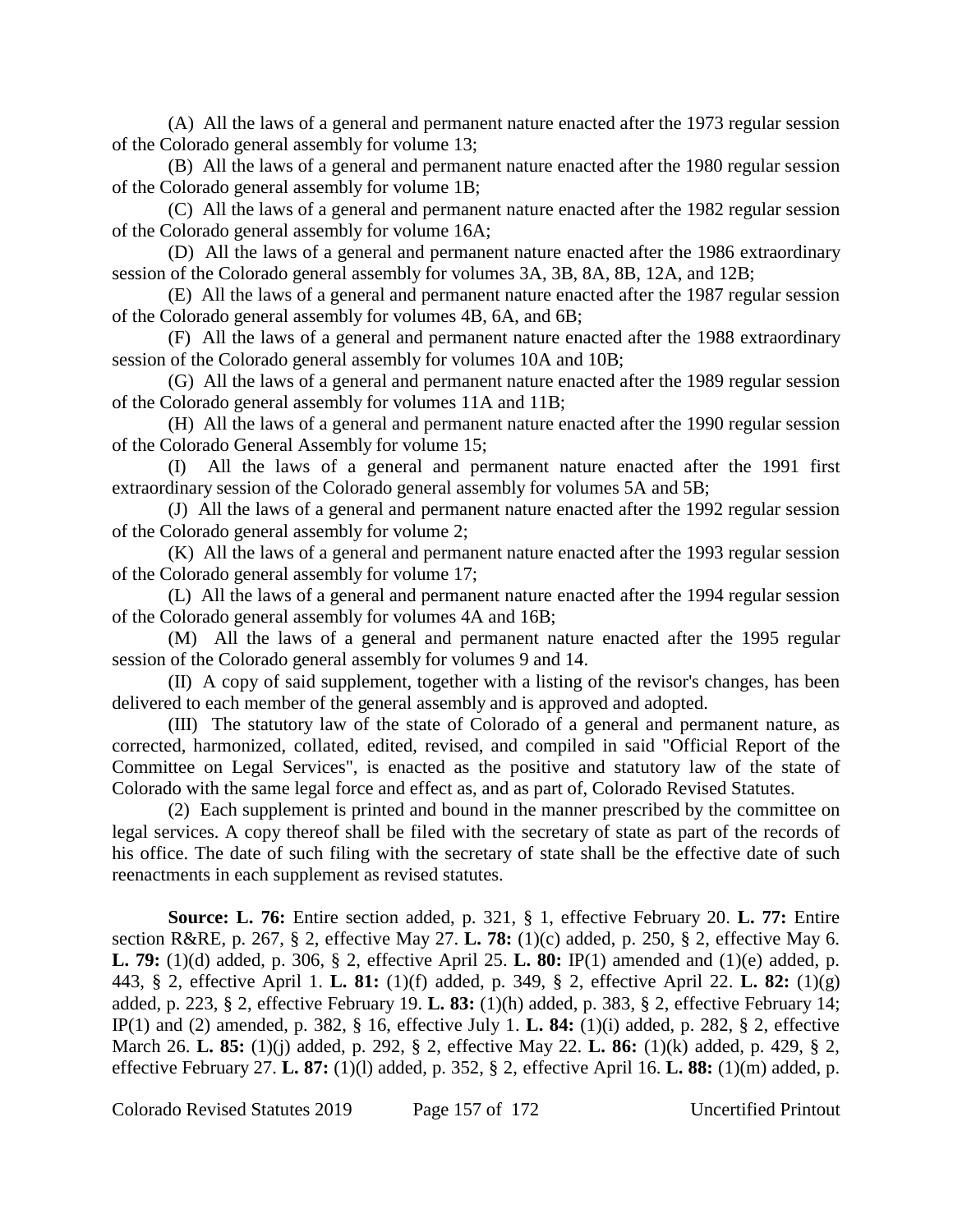323, § 2, effective April 4. **L. 89:** (1)(n) added, p. 343, § 2, effective February 17. **L. 90:** (1)(o) added, p. 340, § 2, effective February 15. **L. 91:** (1)(p) added, p. 1943, § 2, effective April 1. **L. 92:** (1)(q) added, p. 2163, § 2, effective May 20. **L. 93:** (1)(r) added, p. 75, § 2, effective March 26. **L. 94:** (1)(s) added, p. 3, § 2, effective February 4. **L. 95:** (1)(t) added, p. 2, § 2, effective February 22. **L. 96:** (1)(t)(II) amended and (1)(u) added, p. 7, § 2, effective February 13. **L. 97:**  $(1)(v)$  added, p. 3, § 2, effective February 20.

**2-5-126. Annual enactment of Colorado Revised Statutes - validation - effective** date. (1) The annual version of Colorado Revised Statutes, authorized by section 2-5-117, as corrected, collated, edited, revised, and compiled by the revisor, as printed, published, and certified by the committee on legal services and filed with the secretary of state, and as set forth with particularity in subsection (2) of this section, is enacted as the positive and statutory law of a general and permanent nature of the state of Colorado and is accepted, approved, ratified, confirmed, and validated in compliance with this article.

(2) The annual statutes, copies of which shall be delivered to each member of the general assembly, together with a listing of the revisor's changes, constitute the official report of the committee on legal services and are hereby enacted in accordance with this section as follows:

(a) **Colorado Revised Statutes 1997.** Colorado Revised Statutes 1997, including the 1997 special supplement, which consists of all of the laws of the state of Colorado of a general and permanent nature originally enacted in "Colorado Revised Statutes 1973", including subsequent enactments made pursuant to section 2-5-125, and all of the laws of the state of Colorado of a general and permanent nature enacted at the first regular session and the first extraordinary session of the sixty-first general assembly. The effective date for Colorado Revised Statutes 1997 is fixed as March 24, 1998.

(b) **Colorado Revised Statutes 1998.** Colorado Revised Statutes 1998, including the 1998 special supplements, which consists of all of the laws of the state of Colorado of a general and permanent nature originally enacted in "Colorado Revised Statutes 1973", including subsequent enactments made pursuant to section 2-5-125, and all of the laws of the state of Colorado of a general and permanent nature enacted at the second regular session and the second extraordinary session of the sixty-first general assembly and at the general election on November 3, 1998. The effective date for Colorado Revised Statutes 1998 is fixed as February 22, 1999.

(c) **Colorado Revised Statutes 1999.** Colorado Revised Statutes 1999, which consists of all of the laws of the state of Colorado of a general and permanent nature originally enacted in "Colorado Revised Statutes 1973", including subsequent enactments made pursuant to section 2- 5-125, and all of the laws of the state of Colorado of a general and permanent nature enacted at the first regular session of the sixty-second general assembly. The effective date for Colorado Revised Statutes 1999 is fixed as February 11, 2000.

(d) **Colorado Revised Statutes 2000.** Colorado Revised Statutes 2000, including the 2000 special supplement, which consists of all of the laws of the state of Colorado of a general and permanent nature originally enacted in "Colorado Revised Statutes 1973", including subsequent enactments made pursuant to section 2-5-125, and all of the laws of the state of Colorado of a general and permanent nature enacted at the second regular session of the sixtysecond general assembly and at the general election on November 7, 2000. The effective date for Colorado Revised Statutes 2000 is fixed as March 21, 2001.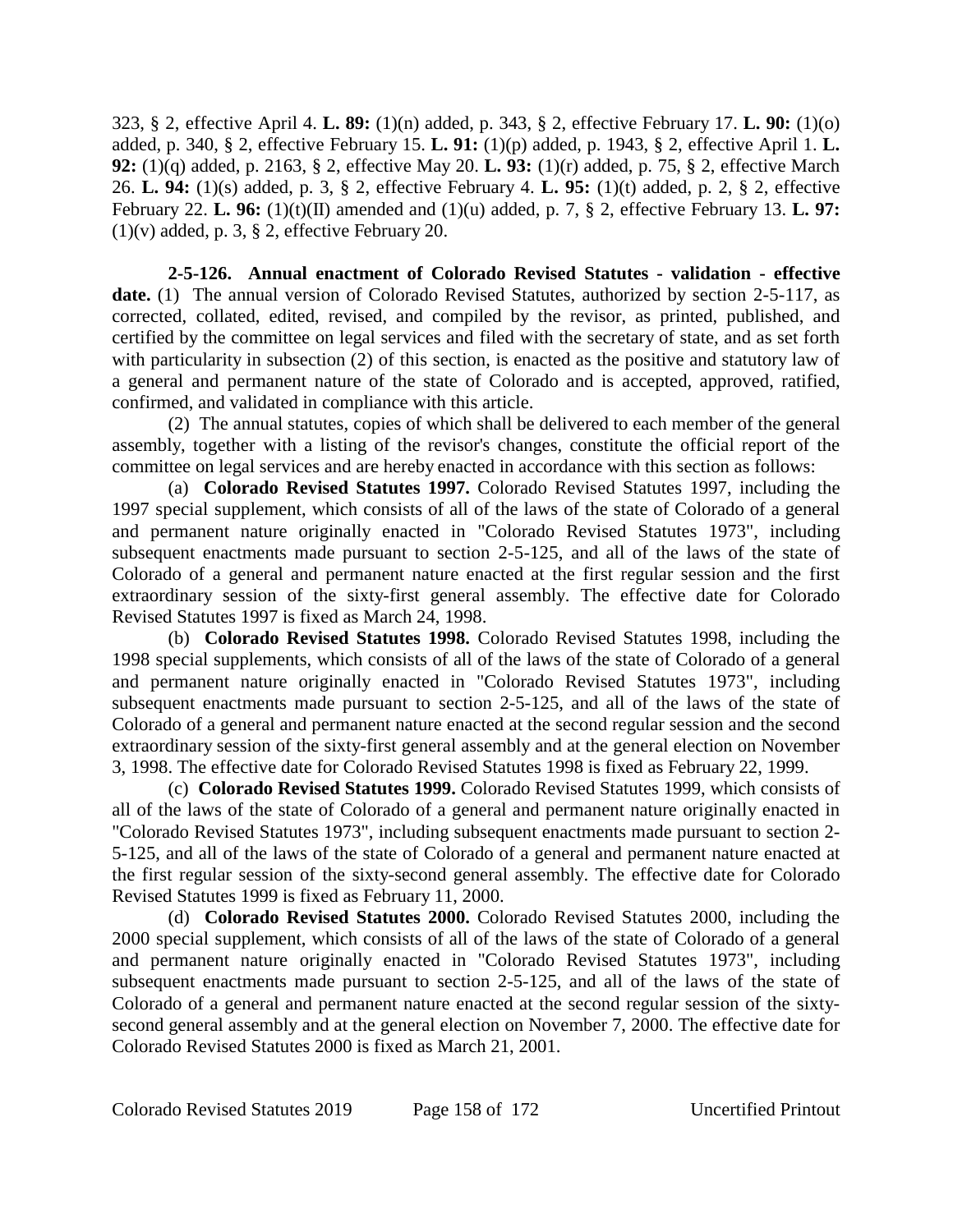(e) **Colorado Revised Statutes 2001.** Colorado Revised Statutes 2001, including the 2001 special supplement, which consists of all of the laws of the state of Colorado of a general and permanent nature originally enacted in "Colorado Revised Statutes 1973", including subsequent enactments made pursuant to section 2-5-125, and all of the laws of the state of Colorado of a general and permanent nature enacted at the first regular session and the second extraordinary session of the sixty-third general assembly. The effective date for Colorado Revised Statutes 2001 is fixed as March 6, 2002.

(f) **Colorado Revised Statutes 2002.** Colorado Revised Statutes 2002, including the 2002 special supplements, which consists of all of the laws of the state of Colorado of a general and permanent nature originally enacted in "Colorado Revised Statutes 1973", including subsequent enactments made pursuant to section 2-5-125, and all of the laws of the state of Colorado of a general and permanent nature enacted at the second regular session and the third extraordinary session of the sixty-third general assembly and at the general election on November 5, 2002. The effective date for Colorado Revised Statutes 2002 is fixed as February 14, 2003.

(g) **Colorado Revised Statutes 2003.** Colorado Revised Statutes 2003, which consists of all of the laws of the state of Colorado of a general and permanent nature originally enacted in "Colorado Revised Statutes 1973", including subsequent enactments made pursuant to section 2- 5-125, and all of the laws of the state of Colorado of a general and permanent nature enacted at the first regular session of the sixty-fourth general assembly. The effective date for Colorado Revised Statutes 2003 is fixed as March 5, 2004.

(h) **Colorado Revised Statutes 2004.** Colorado Revised Statutes 2004, including the 2004 special supplement, which consists of all of the laws of the state of Colorado of a general and permanent nature originally enacted in "Colorado Revised Statutes 1973", including subsequent enactments made pursuant to section 2-5-125, and all of the laws of the state of Colorado of a general and permanent nature enacted at the second regular session of the sixtyfourth general assembly and at the general election on November 2, 2004. The effective date for Colorado Revised Statutes 2004 is fixed as February 24, 2005.

(i) **Colorado Revised Statutes 2005.** Colorado Revised Statutes 2005, which consists of all of the laws of the state of Colorado of a general and permanent nature originally enacted in "Colorado Revised Statutes 1973", including subsequent enactments made pursuant to section 2- 5-125, and all of the laws of the state of Colorado of a general and permanent nature enacted at the first regular session of the sixty-fifth general assembly and at the odd-numbered year election on November 1, 2005. The effective date for Colorado Revised Statutes 2005 is fixed as March 7, 2006.

(j) **Colorado Revised Statutes 2006.** Colorado Revised Statutes 2006, including the 2006 special supplement, which consists of all of the laws of the state of Colorado of a general and permanent nature originally enacted in "Colorado Revised Statutes 1973", including subsequent enactments made pursuant to section 2-5-125, and all of the laws of the state of Colorado of a general and permanent nature enacted at the second regular session and the first extraordinary session of the sixty-fifth general assembly and at the general election on November 7, 2006. The effective date for Colorado Revised Statutes 2006 is fixed as February 21, 2007.

(k) **Colorado Revised Statutes 2007.** Colorado Revised Statutes 2007, which consists of all of the laws of the state of Colorado of a general and permanent nature originally enacted in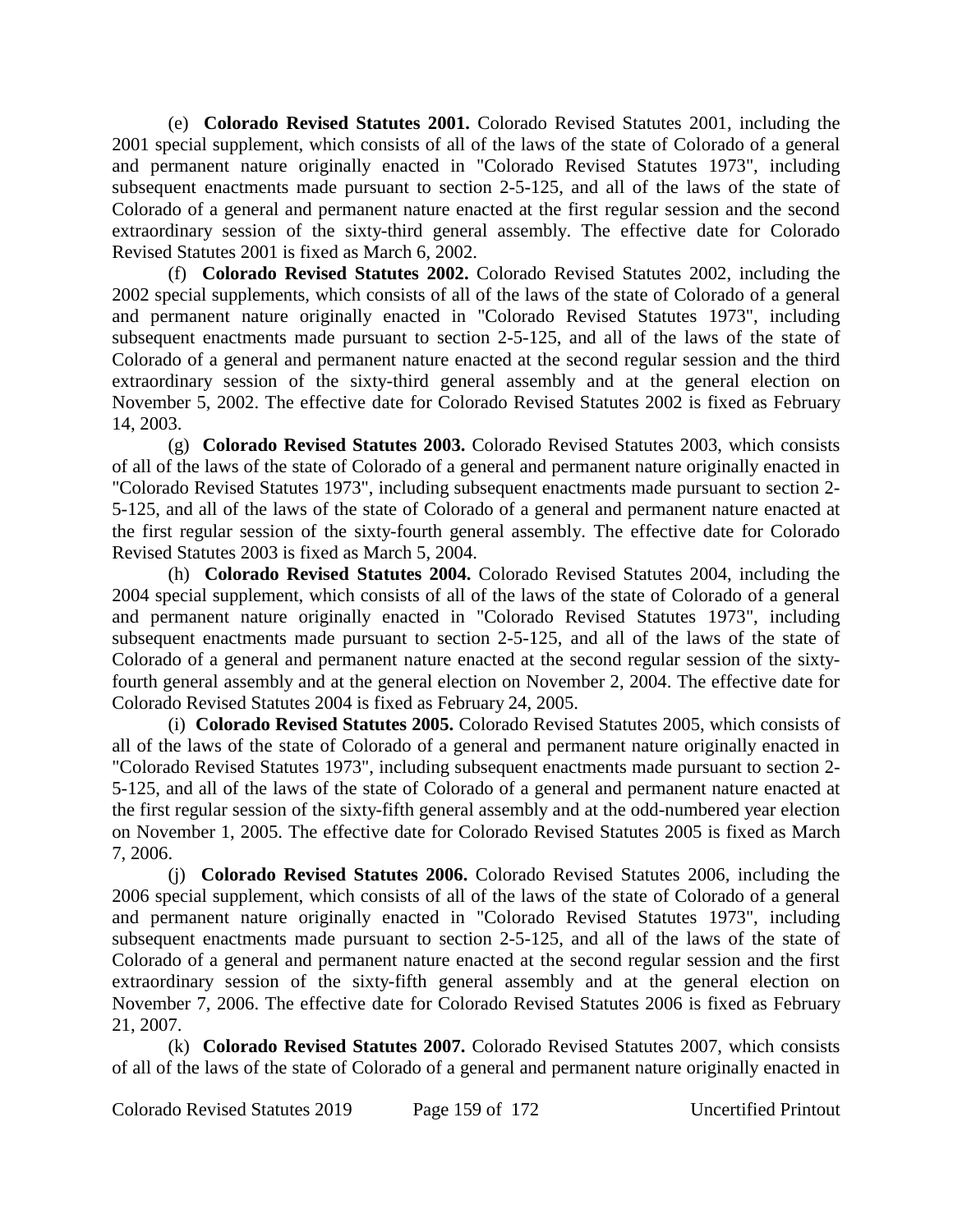"Colorado Revised Statutes 1973", including subsequent enactments made pursuant to section 2- 5-125, and all of the laws of the state of Colorado of a general and permanent nature enacted at the first regular session of the sixty-sixth general assembly. The effective date for Colorado Revised Statutes 2007 is fixed as March 18, 2008.

(l) **Colorado Revised Statutes 2008.** Colorado Revised Statutes 2008, which consists of all of the laws of the state of Colorado of a general and permanent nature originally enacted in "Colorado Revised Statutes 1973", including subsequent enactments made pursuant to section 2- 5-125, and all of the laws of the state of Colorado of a general and permanent nature enacted at the second regular session of the sixty-sixth general assembly. The effective date for Colorado Revised Statutes 2008 is fixed as April 21, 2009.

(m) **Colorado Revised Statutes 2009.** Colorado Revised Statutes 2009, which consists of all of the laws of the state of Colorado of a general and permanent nature originally enacted in "Colorado Revised Statutes 1973", including subsequent enactments made pursuant to section 2- 5-125, and all of the laws of the state of Colorado of a general and permanent nature enacted at the first regular session of the sixty-seventh general assembly. The effective date for Colorado Revised Statutes 2009 is fixed as February 25, 2010.

(n) **Colorado Revised Statutes 2010.** Colorado Revised Statutes 2010, which consists of all of the laws of the state of Colorado of a general and permanent nature originally enacted in "Colorado Revised Statutes 1973", including subsequent enactments made pursuant to section 2- 5-125, and all of the laws of the state of Colorado of a general and permanent nature enacted at the second regular session of the sixty-seventh general assembly. The effective date for Colorado Revised Statutes 2010 is fixed as March 2, 2011.

(o) **Colorado Revised Statutes 2011.** Colorado Revised Statutes 2011, which consists of all of the laws of the state of Colorado of a general and permanent nature originally enacted in "Colorado Revised Statutes 1973", including subsequent enactments made pursuant to section 2- 5-125, and all of the laws of the state of Colorado of a general and permanent nature enacted at the first regular session of the sixty-eighth general assembly. The effective date for Colorado Revised Statutes 2011 is fixed as March 20, 2012.

(p) **Colorado Revised Statutes 2012.** Colorado Revised Statutes 2012, including the 2012 special supplement, which consists of all of the laws of the state of Colorado of a general and permanent nature originally enacted in "Colorado Revised Statutes 1973", including subsequent enactments made pursuant to section 2-5-125, and all of the laws of the state of Colorado of a general and permanent nature enacted at the second regular session and the first extraordinary session of the sixty-eighth general assembly and at the general election on November 6, 2012. The effective date for Colorado Revised Statutes 2012 is fixed as February 20, 2013.

(q) **Colorado Revised Statutes 2013.** Colorado Revised Statutes 2013, which consists of all of the laws of the state of Colorado of a general and permanent nature originally enacted in "Colorado Revised Statutes 1973", including subsequent enactments made pursuant to section 2- 5-125, and all of the laws of the state of Colorado of a general and permanent nature enacted at the first regular session of the sixty-ninth general assembly and at the odd-numbered year election on November 5, 2013. The effective date for Colorado Revised Statutes 2013 is fixed as February 12, 2014.

(r) **Colorado Revised Statutes 2014.** Colorado Revised Statutes 2014, which consists of all of the laws of the state of Colorado of a general and permanent nature originally enacted in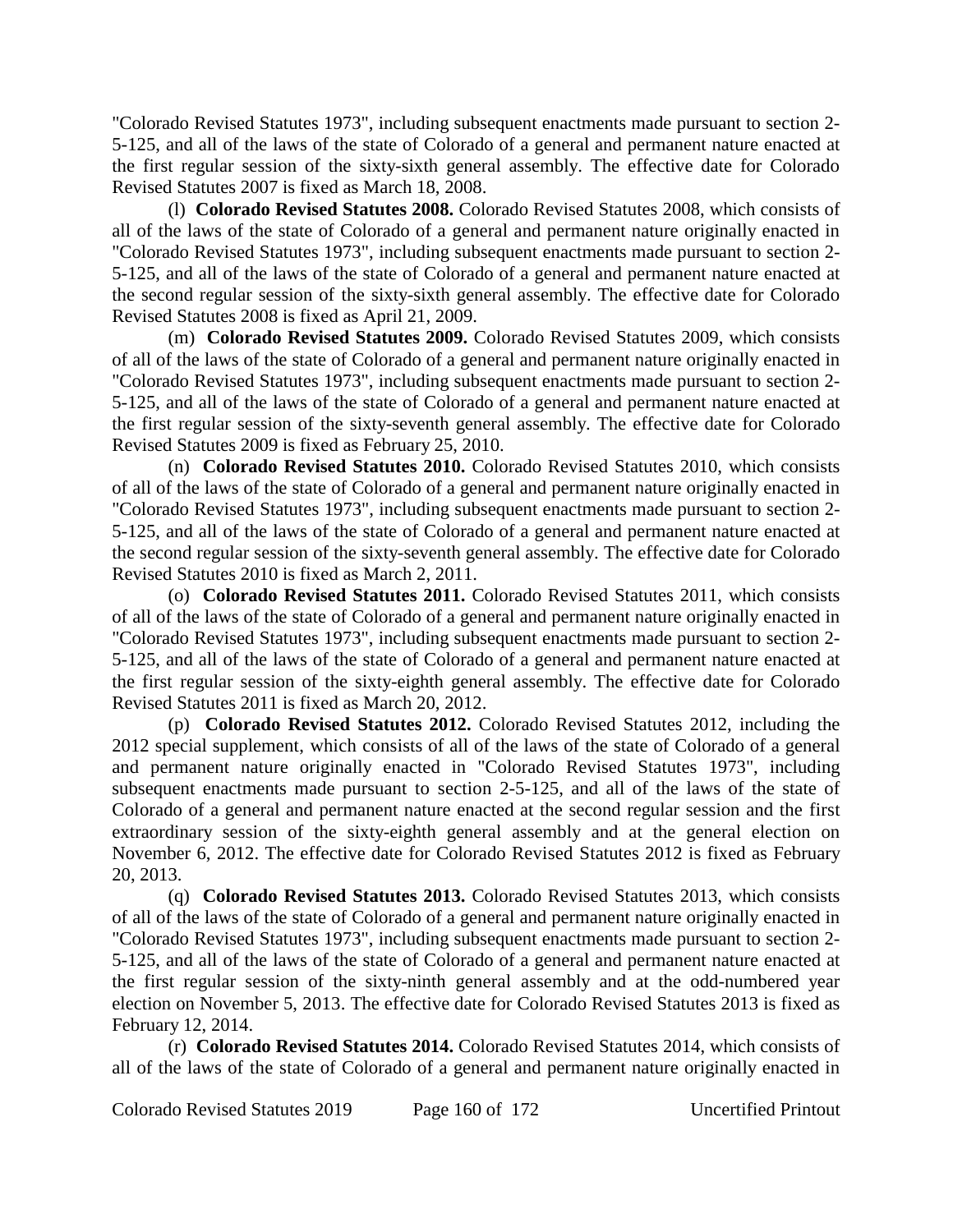"Colorado Revised Statutes 1973", including subsequent enactments made pursuant to section 2- 5-125, and all of the laws of the state of Colorado of a general and permanent nature enacted at the second regular session of the sixty-ninth general assembly and at the general election on November 4, 2014. The effective date for Colorado Revised Statutes 2014 is fixed as the first day that is not a Saturday, Sunday, or legal holiday following February 25, 2015.

(s) **Colorado Revised Statutes 2015.** Colorado Revised Statutes 2015, which consists of all of the laws of the state of Colorado of a general and permanent nature originally enacted in "Colorado Revised Statutes 1973", including subsequent enactments made pursuant to section 2- 5-125, and all of the laws of the state of Colorado of a general and permanent nature enacted at the first regular session of the seventieth general assembly and at the odd-numbered year statewide election on November 3, 2015. The effective date for Colorado Revised Statutes 2015 is fixed as the first day that is not a Saturday, Sunday, or legal holiday following March 9, 2016.

(t) **Colorado Revised Statutes 2016.** Colorado Revised Statutes 2016, including the 2016 special supplement, which consists of all of the laws of the state of Colorado of a general and permanent nature originally enacted in "Colorado Revised Statutes 1973", including subsequent enactments made pursuant to section 2-5-125, and all of the laws of the state of Colorado of a general and permanent nature enacted at the second regular session of the seventieth general assembly and at the general election on November 8, 2016. The effective date for Colorado Revised Statutes 2016 is fixed as March 2, 2017.

(u) **Colorado Revised Statutes 2017.** Colorado Revised Statutes 2017, which consists of all of the laws of the state of Colorado of a general and permanent nature originally enacted in "Colorado Revised Statutes 1973", including subsequent enactments made pursuant to section 2- 5-125, and all of the laws of the state of Colorado of a general and permanent nature enacted at the first regular session of the seventy-first general assembly, including the corrected replacement volume consisting of titles 42 and 43. The effective date for Colorado Revised Statutes 2017 is fixed as March 2, 2018.

(v) **Colorado Revised Statutes 2018.** Colorado Revised Statutes 2018, including the special supplement 2018, which consists of all of the laws of the state of Colorado of a general and permanent nature originally enacted in "Colorado Revised Statutes 1973", including subsequent enactments made pursuant to section 2-5-125, and all of the laws of the state of Colorado of a general and permanent nature enacted at the second regular session of the seventyfirst general assembly and at the general election on November 6, 2018. The effective date for Colorado Revised Statutes 2018 is fixed as February 21, 2019.

**Source: L. 98:** Entire section added, p. 108, § 1, effective March 23. **L. 99:** (2) amended, p. 8, § 1, effective February 19. **L. 2000:** (2)(c) added, p. 1, § 1, effective February 10. **L. 2001:** (2)(d) added, p. 69, § 1, effective March 20. **L. 2002:** (2)(e) added, p. 5, § 1, effective March 5. **L. 2003:** (2)(f) added, p. 1, § 1, effective February 13. **L. 2004:** (2)(g) added, p. 53, § 1, effective March 4. **L. 2005:** (2)(h) added, p. 22, § 1, effective February 23. **L. 2006:** (2)(i) added, p. 12, § 1, effective March 6. **L. 2007:** (2)(j) added, p. 20, § 1, effective February 20. **L. 2008:** (2)(k) added, p. 59, § 1, effective March 17. **L. 2009:** (2)(l) added, (SB 09-059), ch. 139, p. 598, § 1, effective April 20. **L. 2010:** (2)(m) added, (HB 10-1039), ch. 4, p. 36, § 1, effective February 24. **L. 2011:** (2)(n) added, (HB 11-1001), ch. 3, p. 5, § 1, effective March 1. **L. 2012:** (2)(o) added, (SB 12-029), ch. 28, p. 115, § 1, effective March 19. **L. 2013:** (2)(p) added, (HB 13-1070), ch. 3, p. 7, § 1, effective February 19. **L. 2014:** (2)(q) added, (HB 14-1019), ch. 1, p. 1, § 1, effective

Colorado Revised Statutes 2019 Page 161 of 172 Uncertified Printout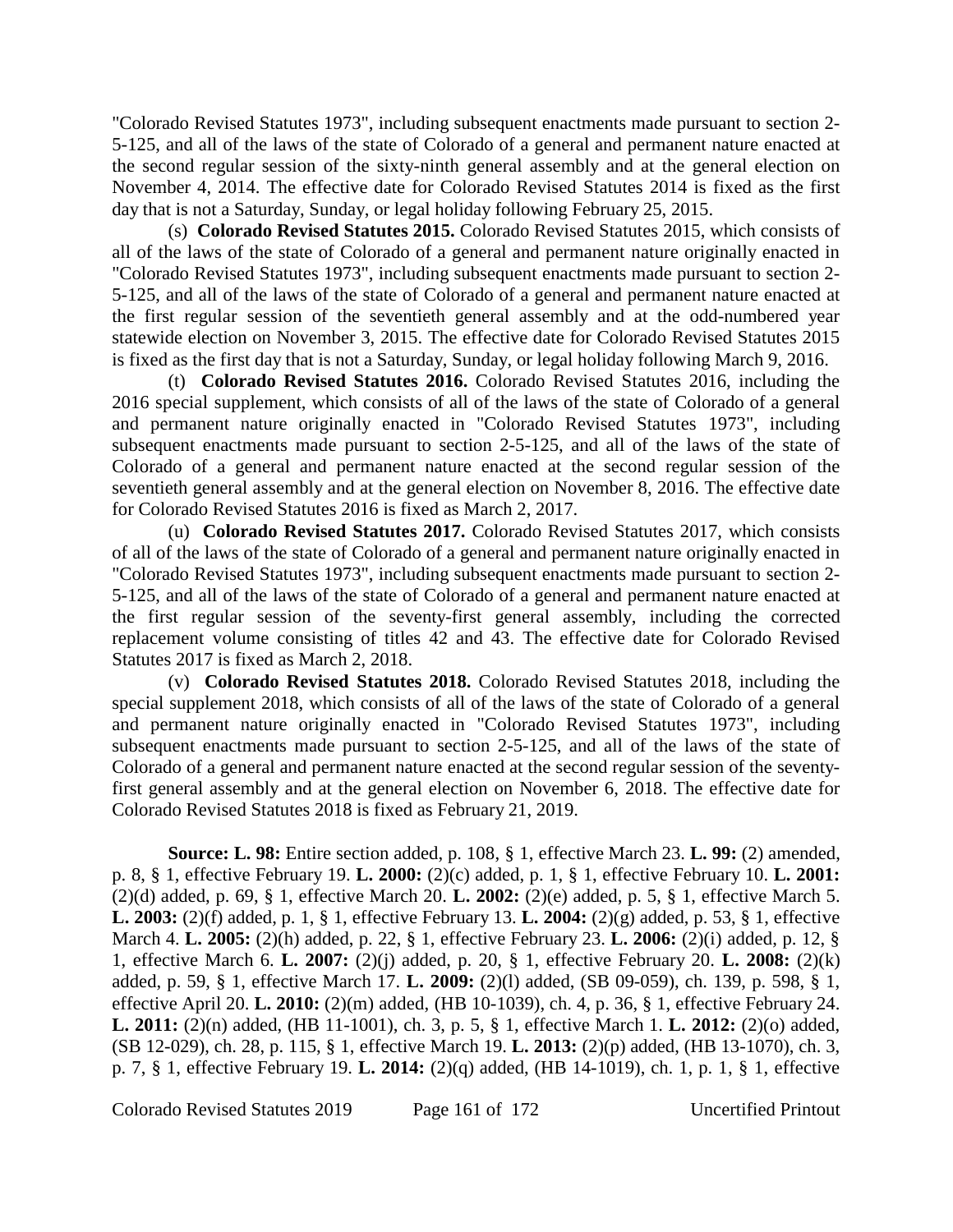February 11. **L. 2015:** (2)(r) added, (SB 15-035), ch. 1, p. 1, § 1, effective February 25. **L. 2016:** (2)(s) added, (SB 16-004), ch. 13, p. 30, § 1, effective March 9. **L. 2017:** (2)(t) added, (HB 17- 1073), ch. 1, p. 1, § 1, effective March 1. **L. 2018:** (2)(u) added, (HB 18-1075), ch. 11, p. 162, § 1, effective March 1. **L. 2019:** (2)(v) added, (SB 19-058), ch. 6, p. 28, § 1, effective February 20.

# **MISCELLANEOUS**

## **ARTICLE 6**

### Economic Impact Statements

### **2-6-101 to 2-6-104. (Repealed)**

**Source: L. 95:** Entire article repealed, p. 190, § 1, effective April 13.

**Editor's note:** This article was added in 1977. For amendments to this article prior to its repeal in 1995, consult the Colorado statutory research explanatory note and the table itemizing the replacement volumes and supplements to the original volume of C.R.S. 1973 beginning on page vii in the front of this volume.

# **ARTICLE 7**

#### Legislative Oversight of Principal Departments

### PART 1

### JOINT LEGISLATIVE OVERSIGHT COMMITTEES

**2-7-101. Legislative declaration.** (1) The general assembly hereby finds and declares that:

(a) A multiplicity of powers, duties, and functions have been assigned to the executive branch of state government in accordance with law and have been undertaken by the executive branch on its own initiative or at the behest of the federal government;

(b) Considerations such as avoidance of duplication, cost-effective service delivery, and efficient management of state government may have been overlooked in the assignment and undertaking of said powers, duties, and functions;

(c) While the initial assignment or undertaking of powers, duties, and functions may be reasonable, the assignment or undertaking may become obsolete because of changes in the nature of the problem sought to be solved or because of the passage of time;

(d) The interests of cost-effective and expedited delivery of services, avoidance of excessive tax burdens, and better government would be served by regular analytical review of the powers, duties, and functions of executive agencies by the general assembly for the purpose of determining whether there is a public need for continued existence of such powers, duties, and functions and whether the public need would be better served by the elimination, reassignment, or expansion of said powers, duties, and functions.

Colorado Revised Statutes 2019 Page 162 of 172 Uncertified Printout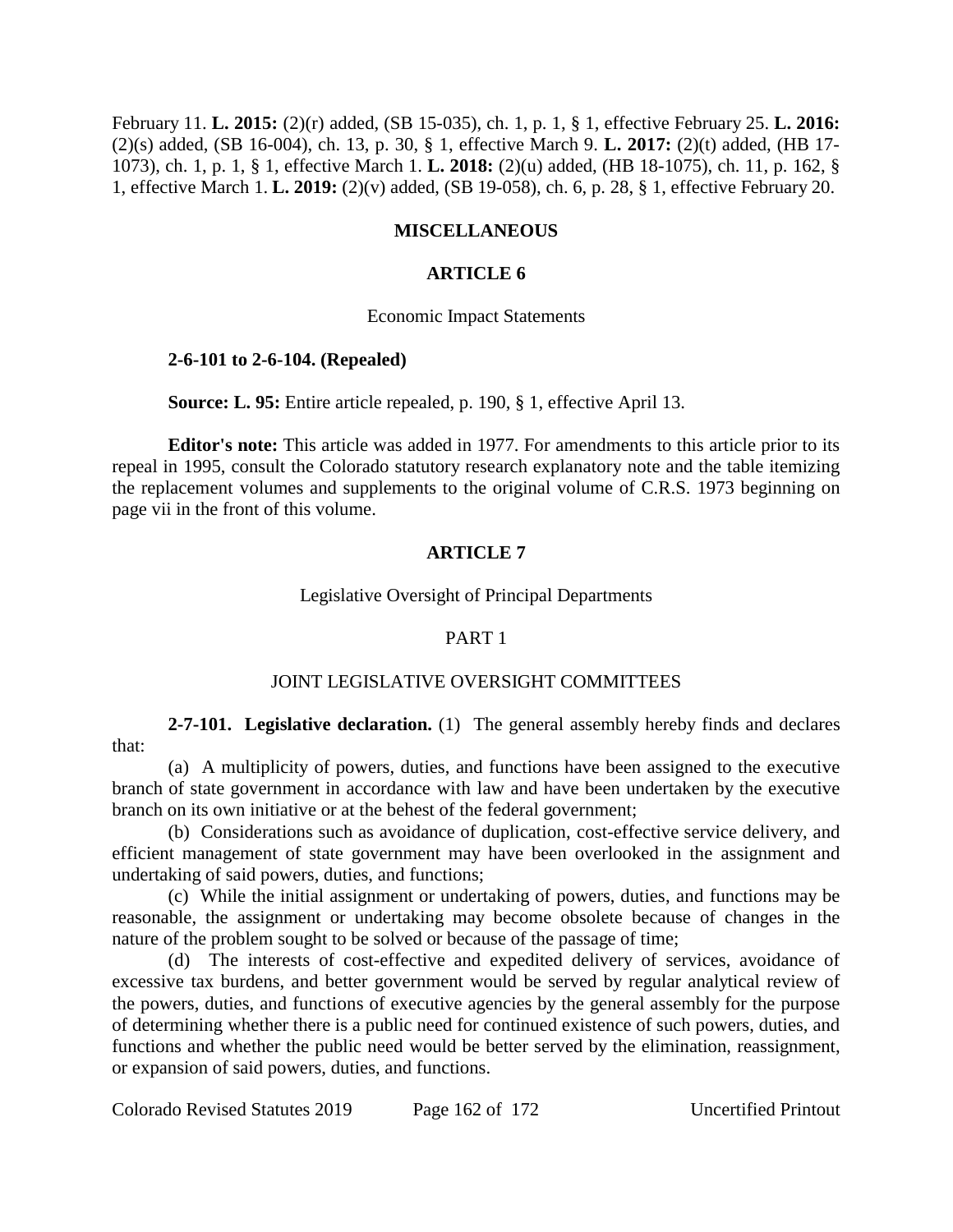**Source: L. 79:** Entire article added, p. 307, § 1, effective June 15.

**2-7-102. Assignment of departments for review - all principal departments subject to legislative oversight - composition of joint legislative oversight committees.** (1) Beginning in 1980, a general assembly during its second regular session shall designate at least three principal departments for study by joint legislative oversight committees during the interim following the first regular session of the next general assembly. Each of the twenty principal departments shall be studied in this manner at least once before January 1, 1994. A joint legislative oversight committee may be assigned more than one principal department during each interim period.

(2) The legislative audit committee shall cause to be conducted a performance audit of each principal department designated by a general assembly during its second regular session for legislative oversight which audit shall be completed on or before the adjournment of the first regular session of the next general assembly. In conducting the audit, the legislative audit committee shall take into consideration, but not be limited to considering, the factors listed in section 2-7-103 (1). An audit of a principal department shall be forwarded to the joint legislative oversight committee which is to study said principal department.

(3) During the first regular session of the next general assembly, the president of the senate and the speaker of the house of representatives shall designate the appropriate joint committee of reference as the joint legislative oversight committee for a particular principal department and shall appoint the members of the joint legislative committee from among the members of the committee of reference in each house.

**Source: L. 79:** Entire article added, p. 308, § 1, effective June 15.

**2-7-103. Review of principal department - subject matter to be studied.** (1) (a) A joint legislative oversight committee shall study a principal department's powers, duties, and functions in order to evaluate the public need for continuance of said powers, duties, and functions and whether the public need would be better served by the elimination, reassignment, or expansion of said powers, duties, and functions.

(b) Said study may include, but not be limited to:

(I) Identification of unnecessary duplication of functions, situations in which similar functions should be consolidated in one division or in which divisions should be consolidated, and situations in which efficient administration would be served by transferring existing powers, duties, and functions among principal departments or elimination of said powers, duties, and functions;

(II) Examination of the extent to which the proper exercise of powers and performance of duties and functions has been impeded or enhanced by existing statutes and procedures and practices of the principal department, and any other circumstances, including budgeting, resources, and personnel matters;

(III) Study of the efficiency and cooperation exhibited by the principal department in processing inquiries and complaints from the public;

(IV) The extent to which changes are necessary in the enabling laws of the principal department.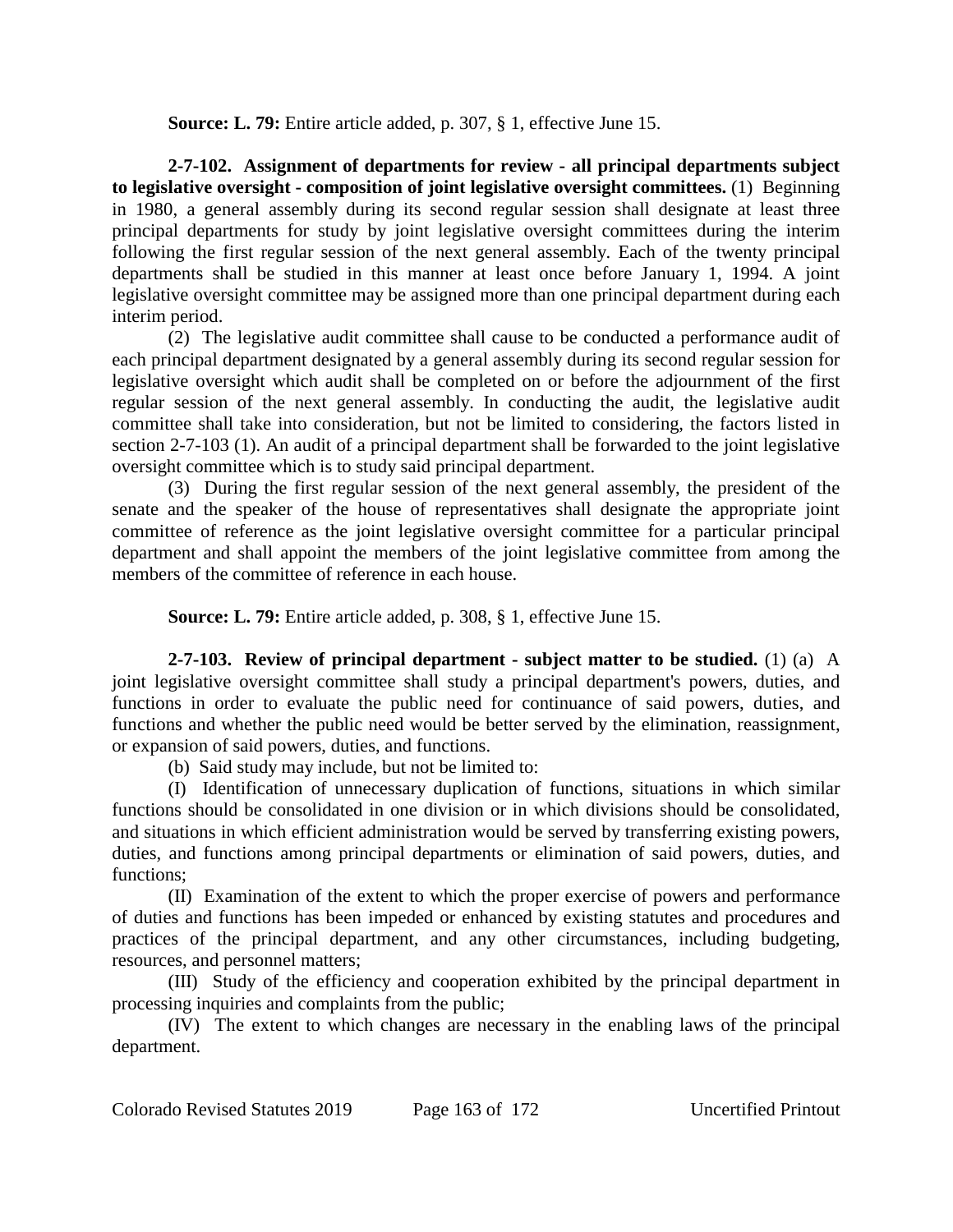(c) Beginning in 1981, said study shall include a review of all fees and fines charged by the principal department. Pursuant to such review, the principal department shall be required to tabulate all fees and fines and the amounts thereof, state the purpose of each, and state the rationale for each where appropriate.

(2) A joint legislative oversight committee may require a principal department to make budget presentations which clearly illustrate the source, amount, and expenditure of funds in relation to each of the principal department's powers, duties, and functions.

**Source: L. 79:** Entire article added, p. 308, § 1, effective June 15. **L. 81:** (1)(c) added, p. 351, § 1, effective June 4.

**2-7-104. Staff - report - recommendations.** (1) In addition to the audit reports provided for in section 2-7-102 (2), a joint legislative oversight committee shall receive staff services and information from the legislative council staff and the joint budget committee staff and may request assistance from the office of state planning and budgeting. Drafting services and legal research shall be provided by the office of legislative legal services.

(2) A joint legislative oversight committee shall report on its study of a principal department to the general assembly following completion of the study. Said report shall contain the committee's findings and recommendations.

(3) Legislative oversight pursuant to this article shall be in addition to any other periodic review for the purpose of determining whether an agency should be terminated or renewed.

**Source: L. 79:** Entire article added, p. 309, § 1, effective June 15. **L. 83:** (1) amended, p. 969, § 19, effective July 1, 1984. **L. 88:** (1) amended, p. 309, § 15, effective May 23.

# PART 2

# STATE MEASUREMENT FOR ACCOUNTABLE, RESPONSIVE, AND TRANSPARENT (SMART) GOVERNMENT ACT

**Editor's note:** This part 2 was added in 2004. It was repealed and reenacted in 2010 and was subsequently repealed and reenacted in 2013, resulting in the addition, relocation, or elimination of sections as well as subject matter. For amendments to this part 2 prior to 2013, consult the 2012 Colorado Revised Statutes and the Colorado statutory research explanatory note beginning on page vii in the front of this volume. Former C.R.S. section numbers prior to 2013 are shown in editor's notes following those sections that were relocated.

**2-7-200.1. Short title.** This part 2 shall be known and may be cited as the "State Measurement for Accountable, Responsive, and Transparent (SMART) Government Act".

**Source: L. 2015:** Entire section added, (SB 15-264), ch. 259, p. 941, § 5, effective August 5.

**2-7-201. Legislative declaration.** (1) The general assembly hereby finds and declares that:

Colorado Revised Statutes 2019 Page 164 of 172 Uncertified Printout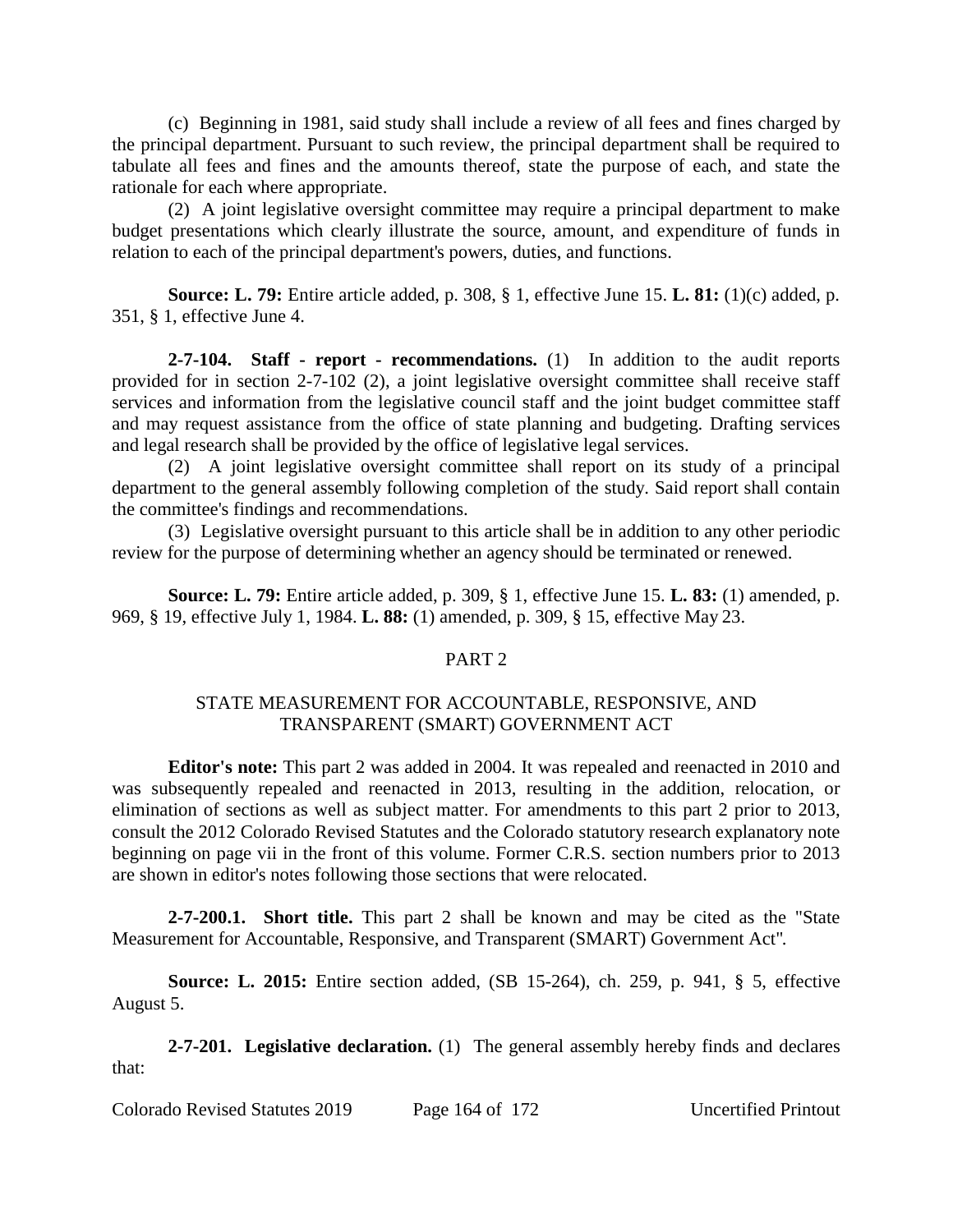(a) It is important that state government be accountable and transparent in such a way that the general public can understand the value received for the tax dollars spent by the state;

(b) State government agencies should operate under a performance management philosophy in which employees focus on taxpayer and customer service, underpinned by the constant goal of achieving operational excellence;

(c) The ability of the general public, the general assembly, the governor, and state departments to assess departments' progress in achieving performance goals will lead to improvements in services rendered and increased efficiency in program administration, as well as transparency;

(d) The annual budget process should serve as part of a performance management system to incentivize continuous process improvement in the services delivered to customers and taxpayers;

(e) A system of continuous process improvement is a critical and necessary component of a performance management philosophy;

(f) Measures for evaluating the performance of state departments should be integrated into a formal state planning process;

(g) A performance management system will be more useful and reliable for the general assembly and the public if performance audits of the departments are completed; and

(h) Departments need statutory authority and flexibility to use their resources in the best possible way to better serve the people of Colorado through the effective administration and delivery of governmental programs and services.

**Source: L. 2010:** Entire part R&RE, (HB 10-1119), ch. 340, p. 1564, § 3, effective August 11. **L. 2011:** Entire section amended, (HB 11-1212), ch. 174, p. 656, § 1, effective May 13. **L. 2013:** Entire part R&RE, (HB 13-1299), ch. 382, p. 2232, § 1, effective June 5.

**Editor's note:** This section is similar to former § 2-7-201 as it existed prior to 2013.

**2-7-202. Definitions.** As used in this part 2, unless the context otherwise requires:

(1) "Colorado commission on criminal and juvenile justice" means the Colorado commission on criminal and juvenile justice created in section 16-11.3-102, C.R.S.

(2) "Colorado commission on higher education" means the Colorado commission on higher education created in section 23-1-102, C.R.S.

(3) "Colorado energy office" means the Colorado energy office created in section 24- 38.5-101, C.R.S.

(4) "Continuous process improvement system" means a system based on lean government principles or another widely accepted business process improvement system by which a department engages in specific activities that have the purpose of increasing efficiency and eliminating waste in the processes used to deliver goods and services to taxpayers and customers of state government. A "continuous process improvement system" includes measuring the outcomes of such improvements and may involve some or all of the following strategies:

(a) The development of a process map that describes the procedures by which a department produces goods or serves its customers;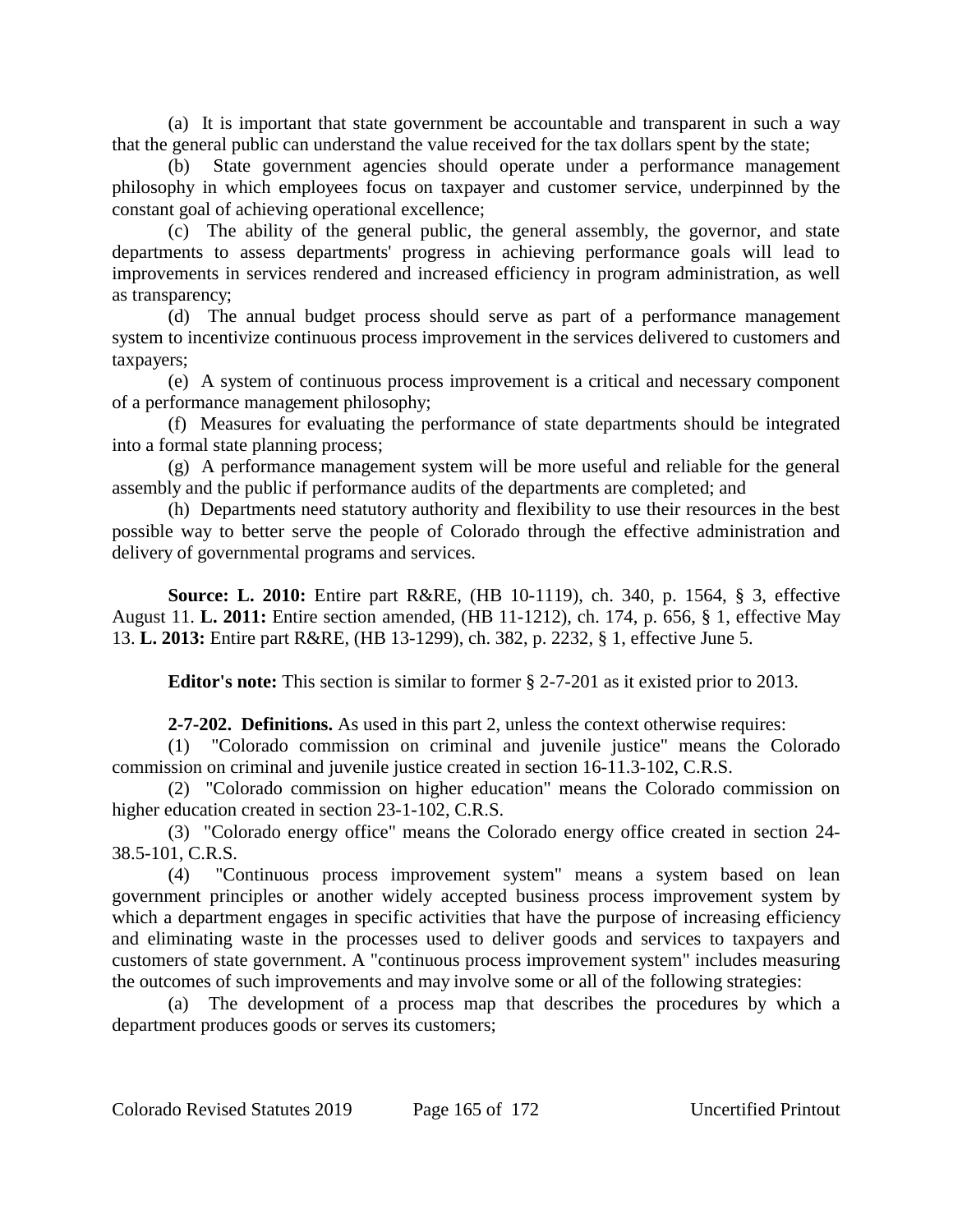(b) Specific activities to rapidly improve a department's processes that will increase value or decrease staff time, inventory, defects, overproduction, complexity, delays, or excessive movement;

(c) The involvement of department employees at all levels in mapping a department's processes and in making recommendations for improvements, with specific importance placed on the involvement of department employees closest to the customer or end user of the state government product or service;

(d) Providing the means to measure each process in order to demonstrate the effectiveness of each process or process improvement; and

(e) The training of department employees for purposes of mentoring and training other department employees in continuous process improvement methodologies.

(5) (a) "Department" means the judicial department, the office of state public defender, the office of alternate defense counsel, the office of the child's representative, the office of the child protection ombudsman, the public employees' retirement association, the Colorado energy office, the office of economic development, and the principal departments of the executive branch of state government as specified in section 24-1-110, C.R.S., including any division, office, agency, or other unit created within a principal department.

(b) For purposes of the requirements of section 2-7-203 (4), "department" means the principal departments of the executive branch of state government as specified in section 24-1- 110, C.R.S., including any division, office, agency, or other unit created within a principal department.

(6) "Departmental regulatory agenda" means a document prepared by each principal department of the executive branch of state government and submitted to the general assembly and made available to the public as described in section 2-7-203 (4). The "departmental regulatory agenda" contains the following information:

(a) A list of new rules or revisions to existing rules that the department expects to propose in the next calendar year;

(b) The statutory or other basis for adoption of the proposed rules;

(c) The purpose of the proposed rules;

(d) The contemplated schedule for adoption of the rules;

(e) An identification and listing of persons or parties that may be affected positively or negatively by the rules; and

(f) Commencing with departmental regulatory agendas submitted on and after November 1, 2013, a list and brief summary of all permanent and temporary rules actually adopted since the previous departmental regulatory agenda was filed.

(7) "Joint budget committee" means the joint budget committee established in section 2- 3-201.

(8) "Legislative audit committee" means the legislative audit committee created in section 2-3-101 (1).

(9) "Legislative council" or "executive committee of the legislative council" means the legislative council or executive committee of the legislative council created in section 2-3-301.

(10) "Office of alternate defense counsel" means the office of alternate defense counsel created in section 21-2-101, C.R.S.

(11) "Office of economic development" means the Colorado office of economic development created in section 24-48.5-101, C.R.S.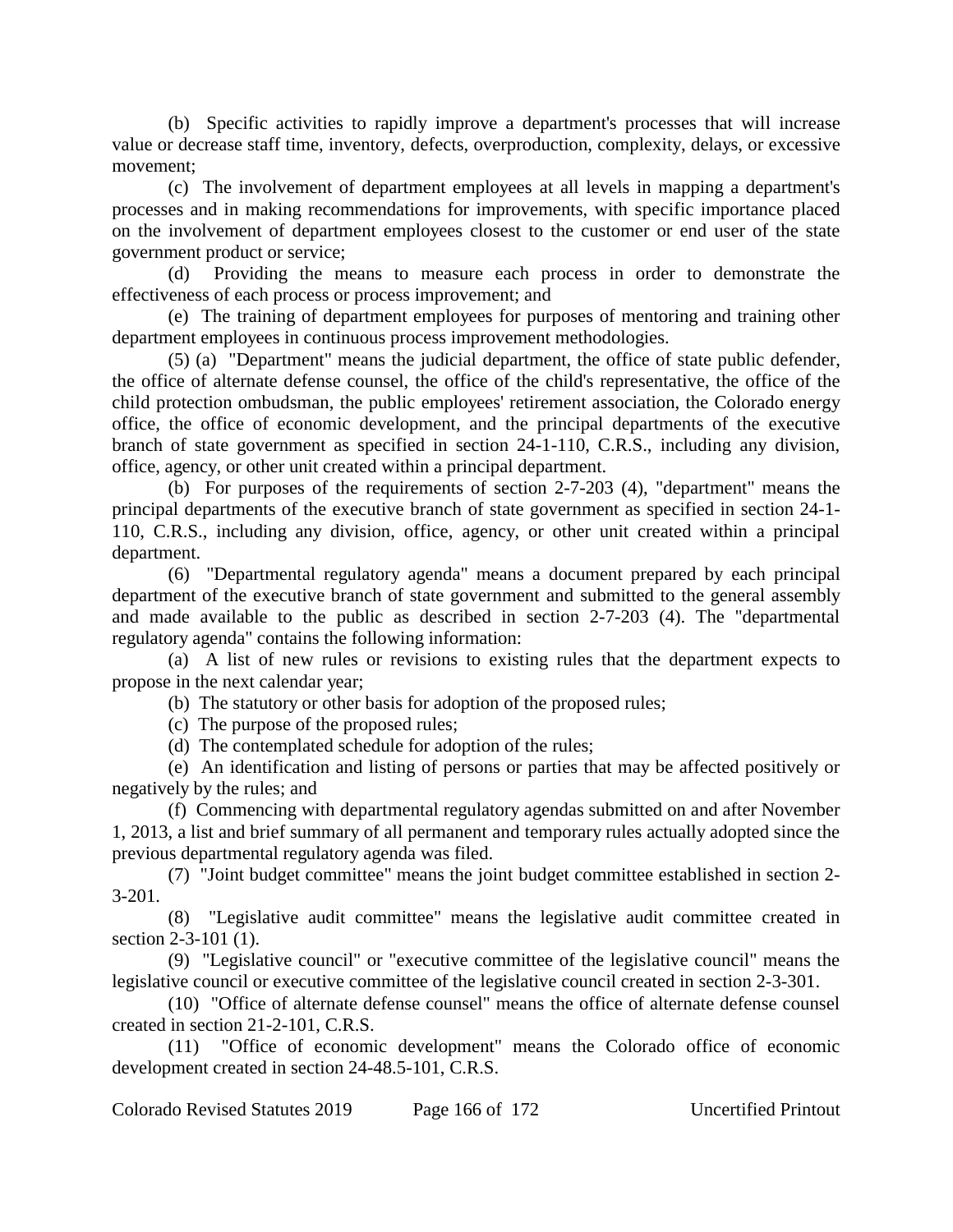(12) "Office of state planning and budgeting" means the office of state planning and budgeting created in section 24-37-102, C.R.S.

(13) "Office of state public defender" means the office of state public defender created in section 21-1-101, C.R.S.

(13.5) "Office of the child protection ombudsman" means the office of the child protection ombudsman created in section 19-3.3-102, C.R.S.

(14) "Office of the child's representative" means the office of the child's representative created in section 13-91-104, C.R.S.

(15) "Performance evaluation" means a regular review of a department's outcomes as compared to its published performance goals. The performance evaluation shall be based on actual historical information.

(16) "Performance goal" means a specific, quantifiable goal related to a performance measure adopted by a department.

(17) "Performance management system" means a formal system of managing the processes and operations of departments.

(18) "Performance measure" means a quantitative indicator used to assess the operational performance of a department pursuant to a published performance plan. A performance measure should apply to activities directly under the influence of a department and should demonstrate the department's efficiency and effectiveness in delivering goods or services to customers and taxpayers. Performance measures should be reasonably understandable to the public.

(19) "Performance plan" means a document prepared by a department as part of a performance management system. A performance plan must incorporate the impact of management strategies and continuous process improvement activities on the costs and efficiency of delivering goods and services to taxpayers and customers of state government.

(20) "Process map" means a written or visual presentation that describes the steps involved in producing a product or service from beginning to end.

(21) "Public employees' retirement association" means the public employees' retirement association created in article 51 of title 24, C.R.S.

(22) "State auditor" means the state auditor described in section 2-3-102.

**Source: L. 2010:** (2) amended and (2.5) added, (HB 10-1404), ch. 405, p. 2003, § 3, effective June 10; entire part R&RE, (HB 10-1119), ch. 340, p. 1565, § 3, effective August 11. **L. 2011:** (3.5), (11.5), (13)(c) and (14) added and (9) amended, (HB 11-1212), ch. 174, pp. 657, 658, §§ 2, 3, effective May 13. **L. 2012:** (2) amended and (2.3) added, (HB 12-1008), ch. 182, p. 692, § 3, effective May 17. **L. 2013:** Entire part R&RE, (HB 13-1299), ch. 382, p. 2233, § 1, effective June 5. **L. 2014:** (11) amended, (HB 14-1363), ch. 302, p. 1261, § 3, effective May 31. **L. 2015:** (5)(a) amended and (13.5) added, (SB 15-204), ch. 264, p. 1030, § 11, effective June 2.

**Editor's note:** This section is similar to former § 2-7-202 as it existed prior to 2013.

**2-7-203. Departmental presentations to legislative committees of reference departmental regulatory agendas.** (1) The speaker of the house of representatives and the president of the senate shall assign each department to a house and senate committee of reference for their respective houses. In making the assignments, the speaker and the president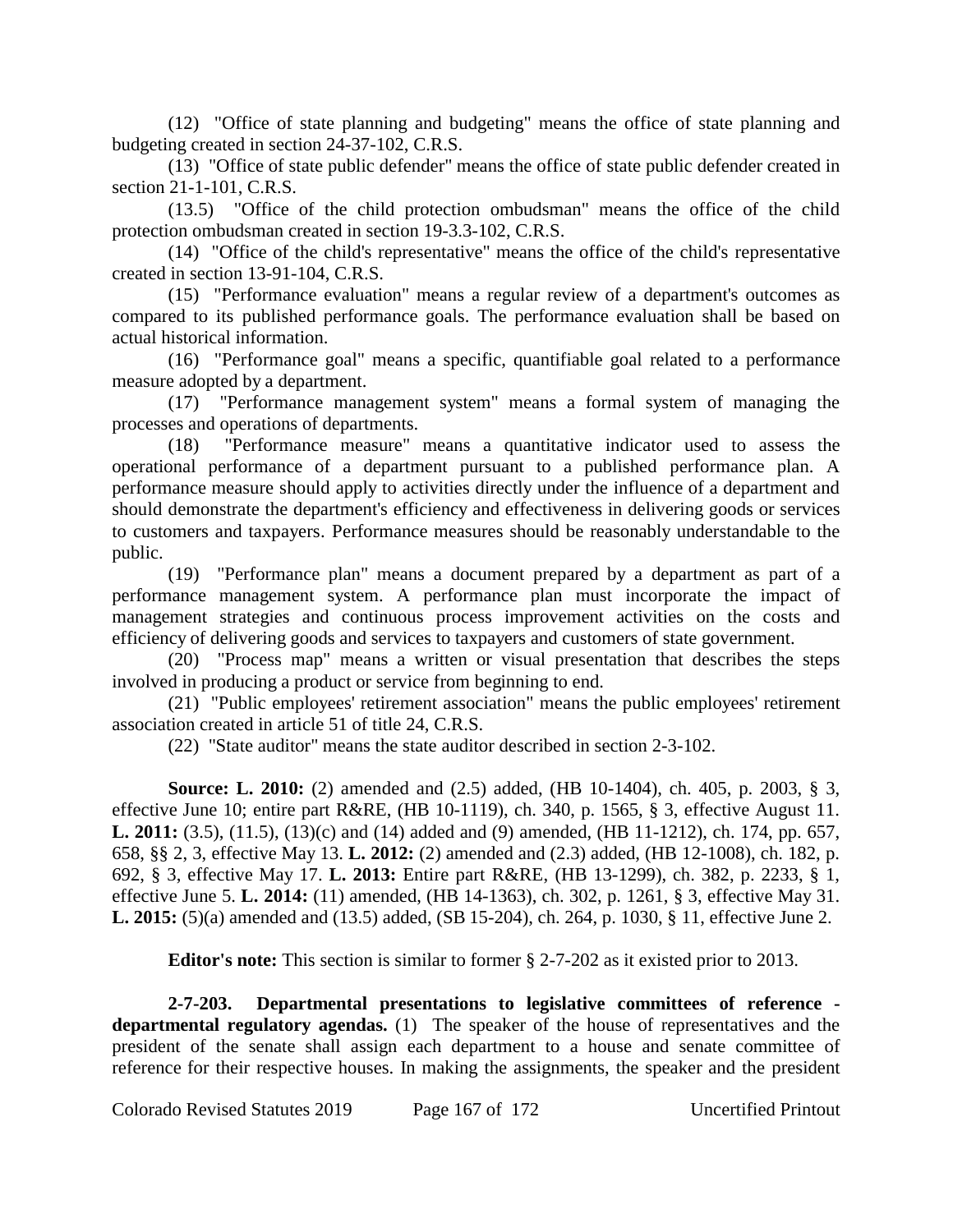shall ensure that the primary functions and responsibilities of the department are within the subject matter jurisdiction of the committees of reference to which it is assigned.

(2) (a) Each joint committee of reference shall conduct at least one but not more than three hearings in the first two weeks of the regular legislative session, during which hearings the joint committee shall hear a presentation from each department that is assigned to such committee pursuant to subsection (1) of this section regarding:

(I) The department's performance plan developed pursuant to section 2-7-204 (3);

(II) The department's regulatory agenda required pursuant to subsection (4) of this section; and

(III) The department's budget request and associated legislative agenda for the current regular legislative session.

(a.5) and (b) Repealed.

(c) Each joint committee of reference shall allow time for public testimony regarding each such department presentation.

(d) The Colorado commission on criminal and juvenile justice shall present a progress report on any recommendations the commission anticipates will be made for the current legislative session and any finalized recommendations for the current legislative session to the joint judiciary committee of reference during the hearings specified in subsection (2)(a) of this section.

(3) (a) (Deleted by amendment, L. 2015.)

(b) The chair of the joint budget committee shall assign one member of the joint budget committee to serve as a liaison for each department. The joint budget committee liaison shall inform the joint committee of reference regarding the department's performance management system and performance plan.

(c) The executive director of each department, or the executive director's designee, and any appropriate staff of the department shall work with the joint budget committee liaisons as necessary.

(4) On November 1, 2013, and each November 1 thereafter, each department shall file a departmental regulatory agenda with the staff of the legislative council, who shall distribute the departmental regulatory agenda to the applicable committee of reference prior to the departmental presentations to the committee of reference. On November 1, 2013, and each November 1 thereafter, each department shall also post its departmental regulatory agenda on the department's website and shall submit its departmental regulatory agenda to the secretary of state for publication in the Colorado register.

(5) All local government entities are encouraged to attend the hearings described in subsection (2) of this section to provide testimony or to submit an official position letter to the joint committees of reference regarding any local impact of a department's performance management system and performance plan.

**Source: L. 2010:** Entire part R&RE, (HB 10-1119), ch. 340, p. 1567, § 3, effective August 11. **L. 2012:** (2)(a)(IV) added, (HB 12-1008), ch. 182, p. 693, § 4, effective May 17. **L. 2013:** Entire part R&RE, (HB 13-1299), ch. 382, p. 2236, § 1, effective June 5. **L. 2015:** IP(2)(a) and (3) amended, (2)(a.5) added, and (2)(b) repealed, (HB 15-1308), ch. 180, p. 588, § 1, effective August 5. **L. 2019:** IP(2)(a), (2)(a)(III), and (2)(d) amended and (2)(a.5) repealed, (SB 19-252), ch. 254, p. 2451, § 1, effective August 2.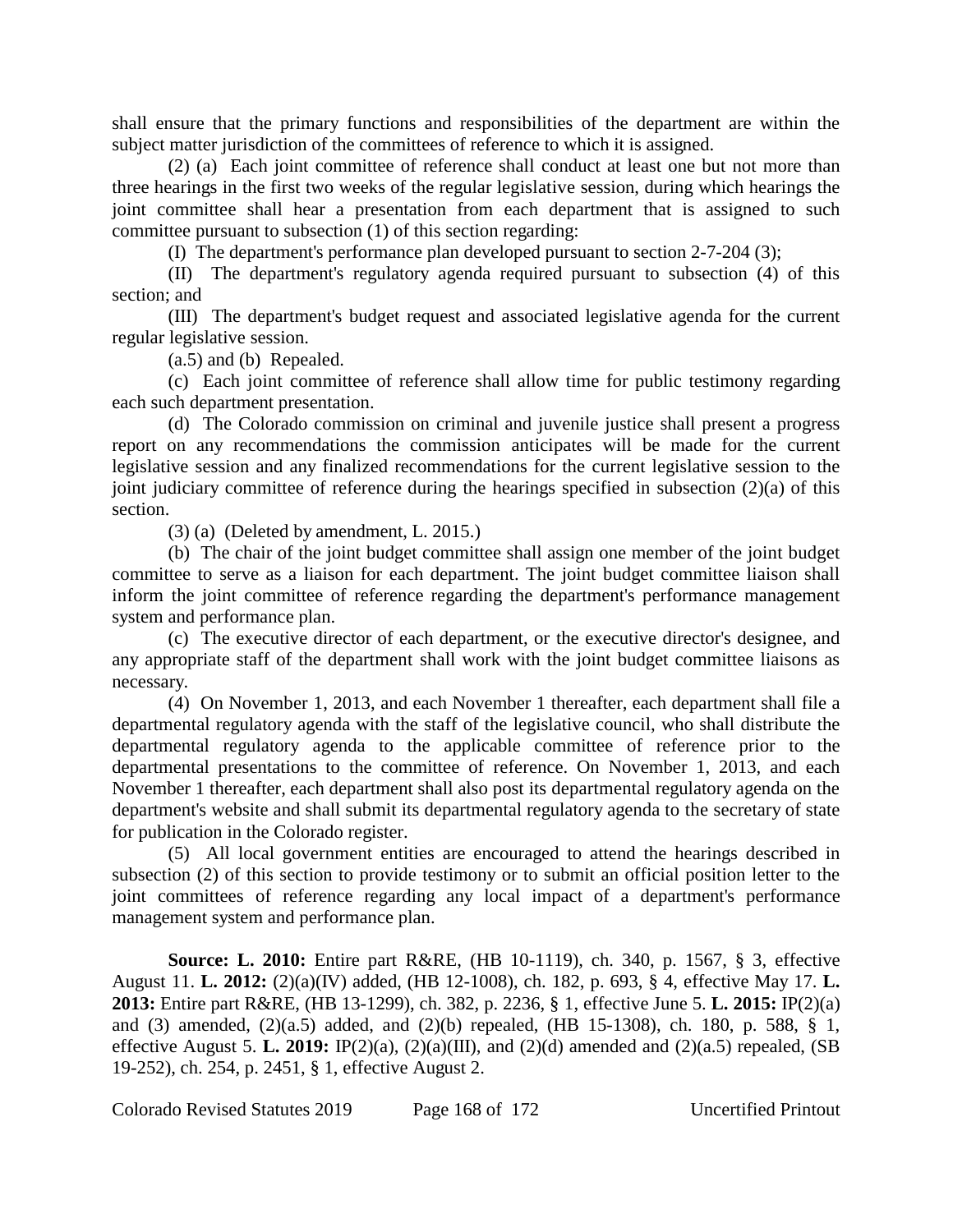**Editor's note:** This section is similar to former § 2-7-203 as it existed prior to 2013.

**2-7-204. Performance management systems.** (1) (a) No later than August 1, 2013, and no later than August 1 of each year thereafter, the governor shall publish the components of the performance management system for managing the principal departments of the executive branch of state government, except the department of state, the department of the treasury, and the department of law. The performance management system must be published in instructions issued by the office of state planning and budgeting. The instructions must be posted on the official website administered by the office of state planning and budgeting.

(b) No later than August 1, 2013, and no later than August 1 of each year thereafter, the judicial department shall publish the components of the performance management system for managing the judicial branch through instructions issued by the office of the state court administrator. These instructions must be posted on the official website administered by the judicial branch.

(c) No later than August 1, 2013, and no later than August 1 of each year thereafter, the department of state, the department of the treasury, the department of law, the office of state public defender, the office of alternate defense counsel, the Colorado energy office, the office of economic development, the office of the child's representative, and the office of the child protection ombudsman shall each publish their components of the performance management systems for their respective department, office, or commission. These instructions must be posted on the official websites administered by the respective departments, offices, and commissions.

(2) (a) Any performance management system published pursuant to subsection (1) of this section must address, among other strategic goals and priorities that are consistent with the charge of each department, strategies for enhancing productivity, improving efficiency, reducing costs, and eliminating waste in the processes and operations that deliver goods and services to taxpayers and customers of state government. At a minimum, the performance management system must establish parameters for the development of performance plans for each department. A performance management system should incorporate a continuous process improvement system based on lean government principles or another widely accepted business process improvement system.

(b) A performance management system should include elements to ensure that a department's employees are appropriately trained to implement its various components.

(3) (a) (I) Except as provided in subparagraphs (II) and (III) of this paragraph (a), no later than July 1, 2014, and no later than July 1 of each year thereafter, each department shall develop a performance plan in accordance with the performance management system and submit that plan to the joint budget committee and the appropriate joint committee of reference as determined pursuant to section 2-7-203. The performance plan serves as a guide to a department's major functions and as a tool to evaluate performance goals over time.

(II) (A) The department of higher education will satisfy the requirements in this subsection (3) through the master plan for postsecondary education that the Colorado commission on higher education maintains as described in section 23-1-108 (1.5). The department of higher education shall ensure that copies of the master plan are submitted to the joint budget committee and the appropriate joint committee of reference as determined pursuant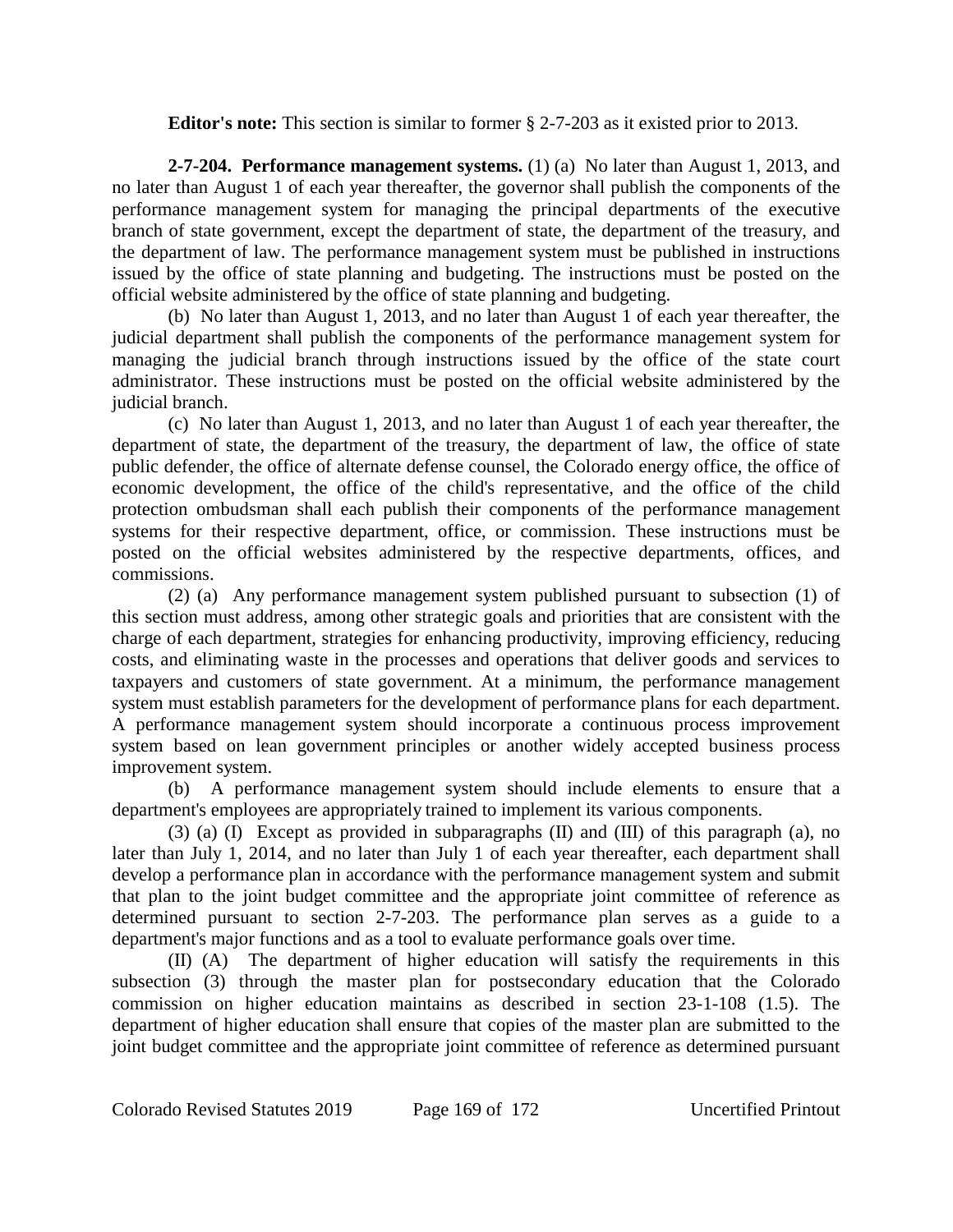to section 2-7-203, and shall post the master plan and any performance contracts and reports to its official website and the official website of the office of state planning and budgeting.

(B) The state auditor, in conducting a performance audit of the department of higher education as specified in subsection (5) of this section, shall consider the extent to which the goals of the master plan and the associated performance contracts have been achieved.

(III) The public employees' retirement association will satisfy the requirements of this subsection (3) through its annual actuarial valuation report described in section 24-51-204 (7), C.R.S., and its report to the governor described in section 24-51-204 (8), C.R.S., regarding the policies, financial condition, and administration of the association. The public employees' retirement association shall ensure that copies of the reports described in this subparagraph (III) be submitted to the joint budget committee and the appropriate joint committee of reference as determined pursuant to section 2-7-203, and shall post such reports to its official website and the official website of the office of state planning and budgeting.

(b) Each department's performance plan shall be posted on the official websites of the department and the office of state planning and budgeting. The state treasurer, the attorney general, the secretary of state, the state court administrator for the judicial department, the office of state public defender, the office of alternate defense counsel, the public employees' retirement association, the Colorado energy office, the office of economic development, the office of the child's representative, and the office of the child protection ombudsman shall ensure the office of state planning and budgeting receives the information required to be posted on the office of state planning and budgeting's website pursuant to this paragraph (b). The office of state planning and budgeting shall not have access to edit any information provided by the state treasurer, the attorney general, the secretary of state, the state court administrator for the judicial department, the office of state public defender, the office of alternate defense counsel, the public employees' retirement association, the Colorado energy office, the office of economic development, the office of the child's representative, or the office of the child protection ombudsman.

(c) At a minimum, a performance plan must include the following components, which may be further refined in the performance management system published pursuant to subsection (1) of this section:

(I) A statement of the department's mission or vision;

(II) A description of the major functions of the department;

(III) Performance measures for the major functions of the department;

(IV) Performance goals that correspond to the department's performance measures and that extend to at least three years into the future;

(V) A narrative description of the strategies necessary to meet the performance goals; and

(VI) A summary of the department's most recent performance evaluation.

(d) If reasonable and appropriate, performance measures should be developed with the input of department employees and certified employee organizations.

(4) Departments shall conduct performance evaluations and distribute them to the joint budget committee and the general assembly at least twice each calendar year as defined in the published performance management system.

(5) (a) Prior to the first regular session of the seventieth general assembly, the state auditor shall, within existing resources, conduct or cause to be conducted performance audits of one or more specific programs or services in at least two departments, and shall continue to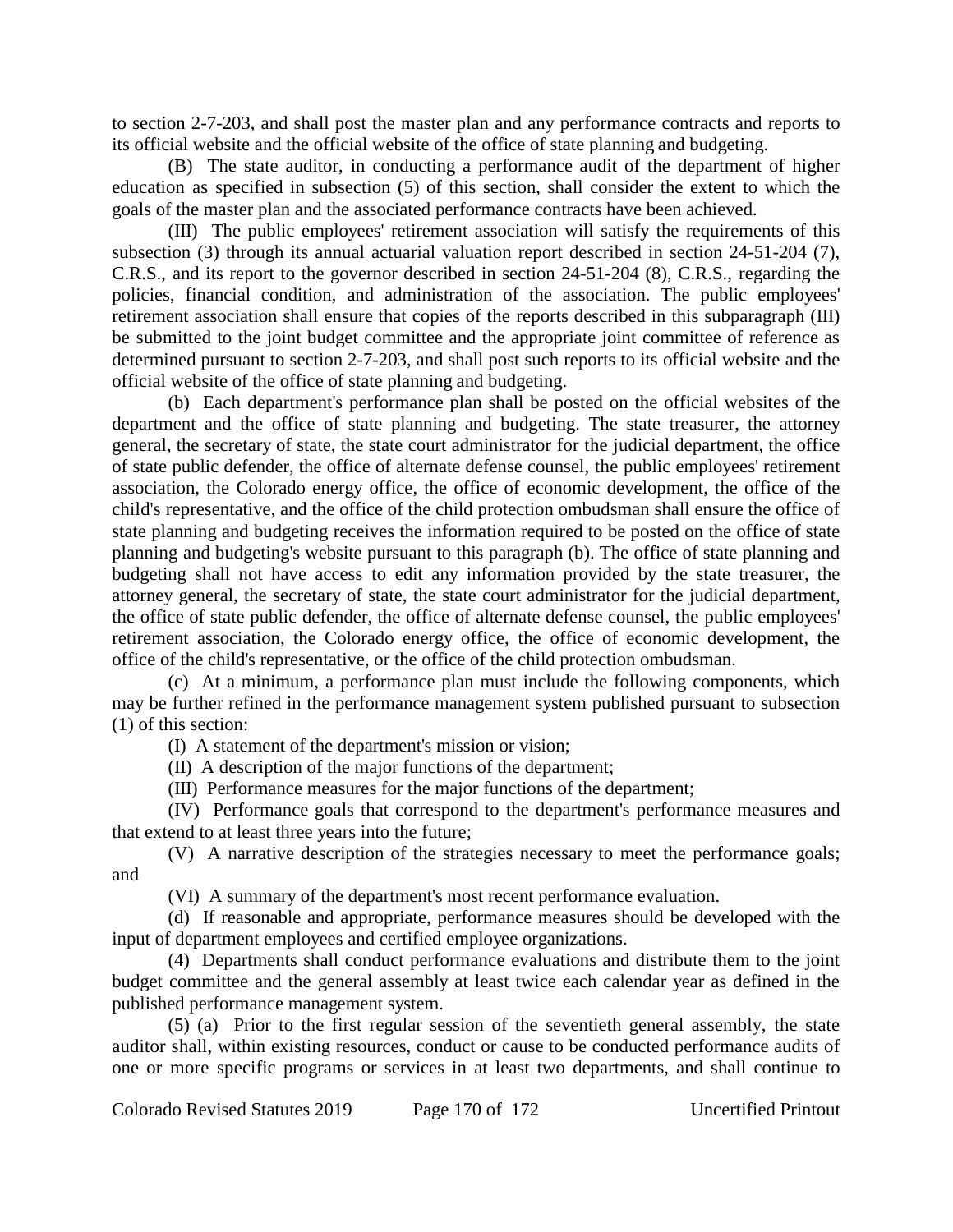conduct or cause to be conducted performance audits of one or more specific programs or services in at least two departments annually thereafter.

(b) In selecting both departments and specific programs or services within those departments for performance audits, the state auditor shall consider risk, audit coverage, resources required to conduct the performance audits, and the impact of the audited programs or services on a department's performance-based goals. The legislative audit committee shall approve the programs or services selected by the auditor for performance audits.

(c) Performance audits of the programs or services selected for audit may include, but shall not be limited to, the review of the following:

(I) The integrity of the performance measures audited;

(II) The accuracy and validity of reported results; and

(III) The overall cost and effectiveness of the audited programs or services in achieving legislative intent and the departments' performance goals.

(d) The state auditor shall present the performance audit report to the legislative audit committee.

(e) After the performance audit report is released by the legislative audit committee, the state auditor shall present the performance audit report of those departments with services or programs audited in the previous year to the appropriate joint committee of reference as determined pursuant to section 2-7-203. The state auditor shall also present any other audit reports that he or she deems relevant for the joint committee of reference's review.

(6) As part of its regular deliberations, the joint budget committee shall consider the performance plans submitted pursuant to paragraph (a) of subsection (3) of this section and the performance evaluations submitted pursuant to subsection (4) of this section. Based on its review of these performance plans and performance evaluations and its consideration of each department's legal responsibilities and strategic goals and objectives, the joint budget committee may prioritize departments' requests for new funding that are expressly intended to enhance productivity, improve efficiency, reduce costs, and eliminate waste in the processes and operations that deliver goods and services to taxpayers and customers of state government.

**Source: L. 2010:** (1)(b), (3)(a)(I), and (3)(a)(II) amended, (HB 10-1404), ch. 405, p. 2003, § 4, effective June 10; entire part R&RE, (HB 10-1119), ch. 340, p. 1568, § 3, effective August 11. **L. 2013:** Entire part R&RE, (HB 13-1299), ch. 382, p. 2237, § 1, effective June 5. **L. 2015:** (1)(c) and (3)(b) amended, (SB 15-204), ch. 264, p. 1030, § 12, effective June 2. **L. 2017:**  $(3)(a)(II)(A)$  amended, (SB 17-297), ch. 210, p. 821, § 19, effective May 18.

**Editor's note:** This section is similar to former § 2-7-204 as it existed prior to 2013.

**2-7-205. Annual performance report.** (1) (a) (I) Except as provided in subparagraph (II) of this paragraph (a), no later than November 1, 2014, and no later than November 1 of each year thereafter, the office of state planning and budgeting shall publish an annual performance report for each department except the department of state, the department of the treasury, the department of law, the judicial department, the office of state public defender, the office of alternate defense counsel, the Colorado energy office, the office of economic development, the office of the child's representative, and the office of the child protection ombudsman. The annual performance report must include a summary of each department's performance plan and most

Colorado Revised Statutes 2019 Page 171 of 172 Uncertified Printout